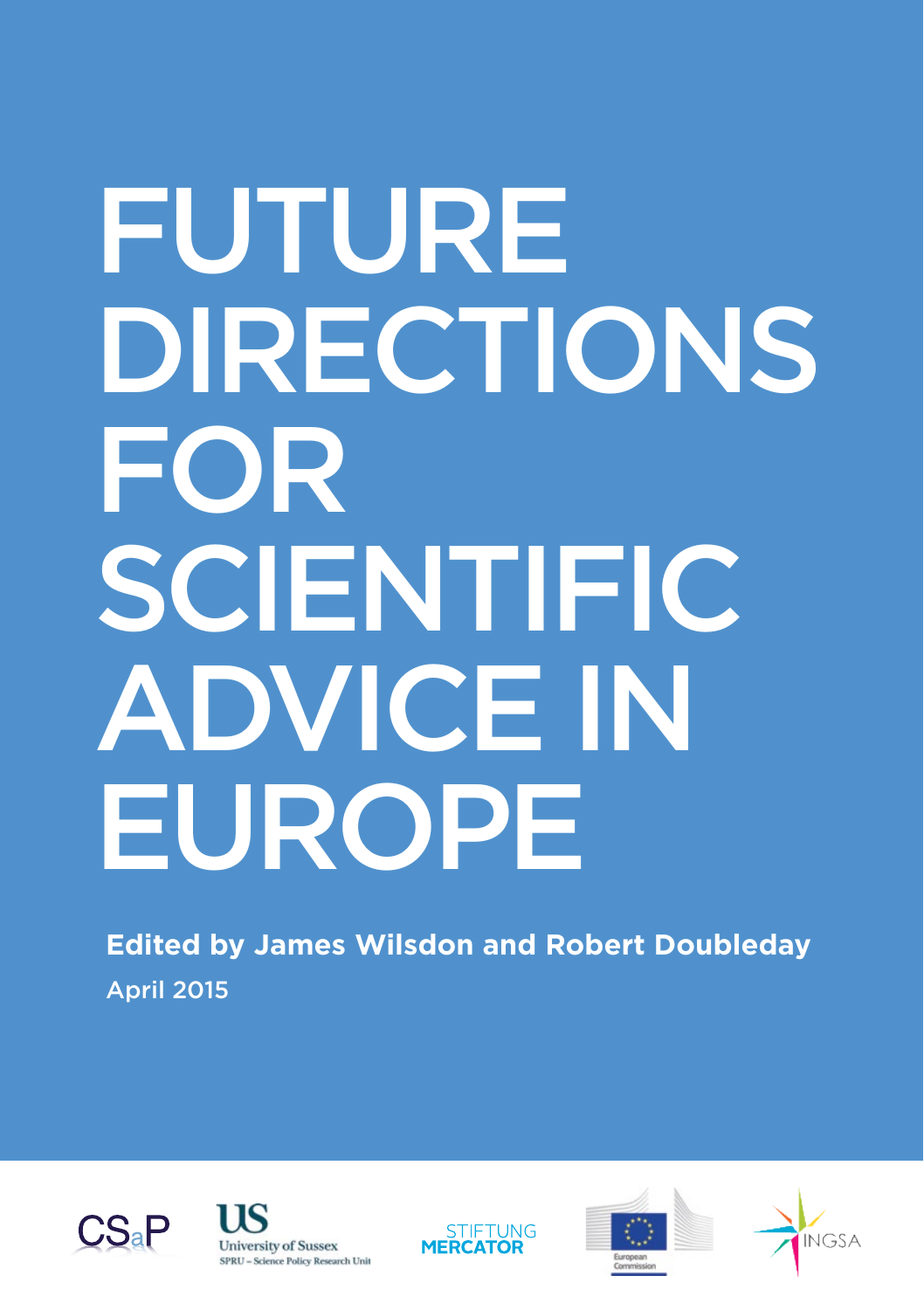#### **Open access. Some rights reserved.**

This work is licensed under the Creative Commons Attribution-Noncommercial 4.0 International (CC BY-NC 4.0) licence. You are free to copy and redistribute the material in any medium or format and remix, transform, and build upon the material, under the following terms: you must give appropriate credit, provide a link to the licence, and indicate if changes were made. You may do so in any reasonable manner, but not in any way that suggests the licensor endorses you or your use.

To view the full licence, visit: **www.creativecommons.org/licenses/by-nc/4.0/legalcode** 

The Centre for Science and Policy gratefully acknowledges the work of Creative Commons in inspiring our approach to copyright. To find out more go to: **www.creativecommons.org**



Published by Centre for Science and Policy April 2015 © Centre for Science and Policy. Some rights reserved.

**10 Trumpington Street Cambridge CB2 1QA**

**enquiries@csap.cam.ac.uk www.csap.cam.ac.uk**

**ISBN: 978-0-9932818-0-8**

#### **Disclaimer**

The European Commission support for the production of this publication does not constitute endorsement of the contents which reflect the views only of the authors, and the Commission cannot be held responsible for any use which may be made of the information contained therein.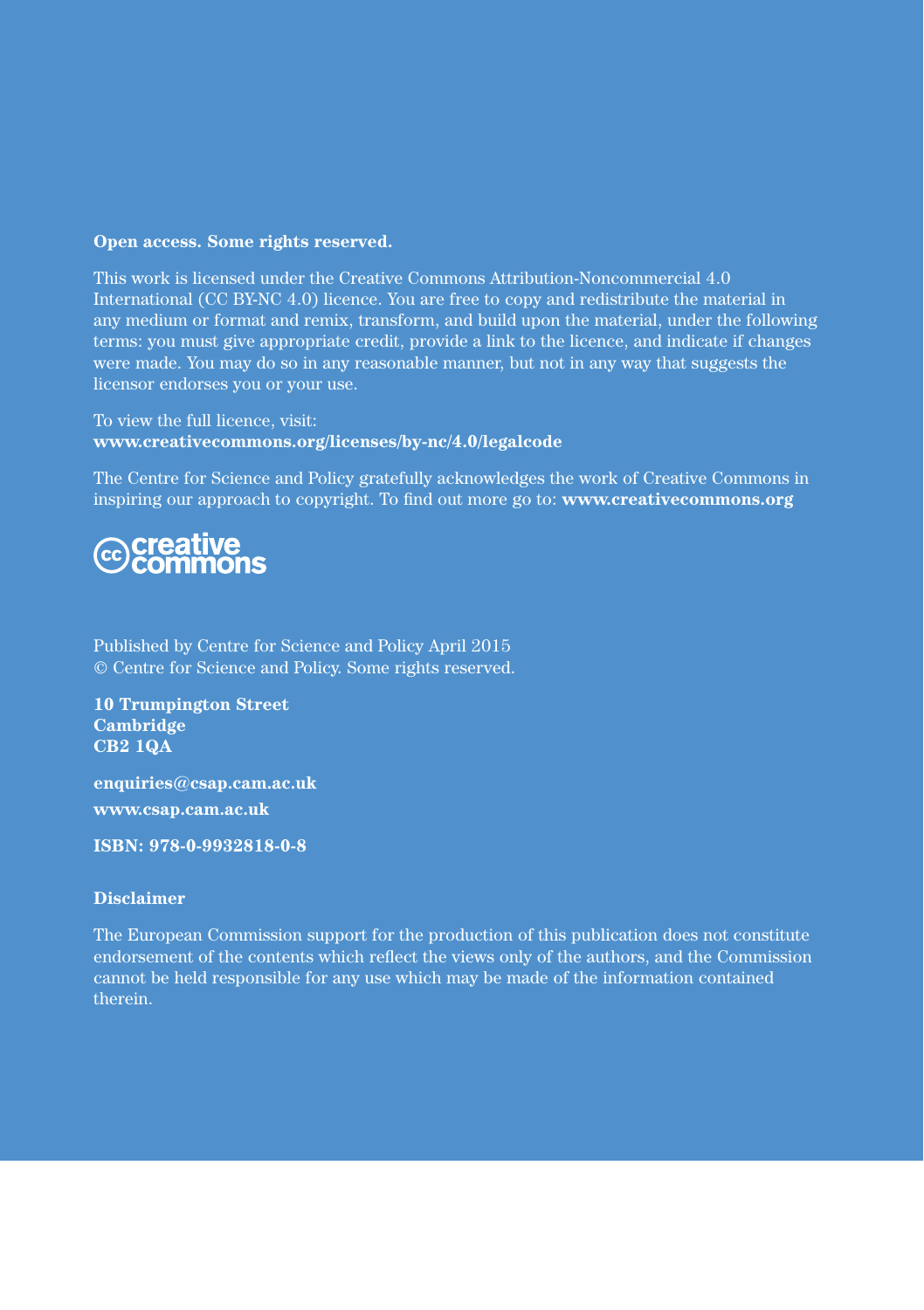## FUTURE DIRECTIONS FOR SCIENTIFIC ADVICE IN EUROPE

**Edited by James Wilsdon and Robert Doubleday**









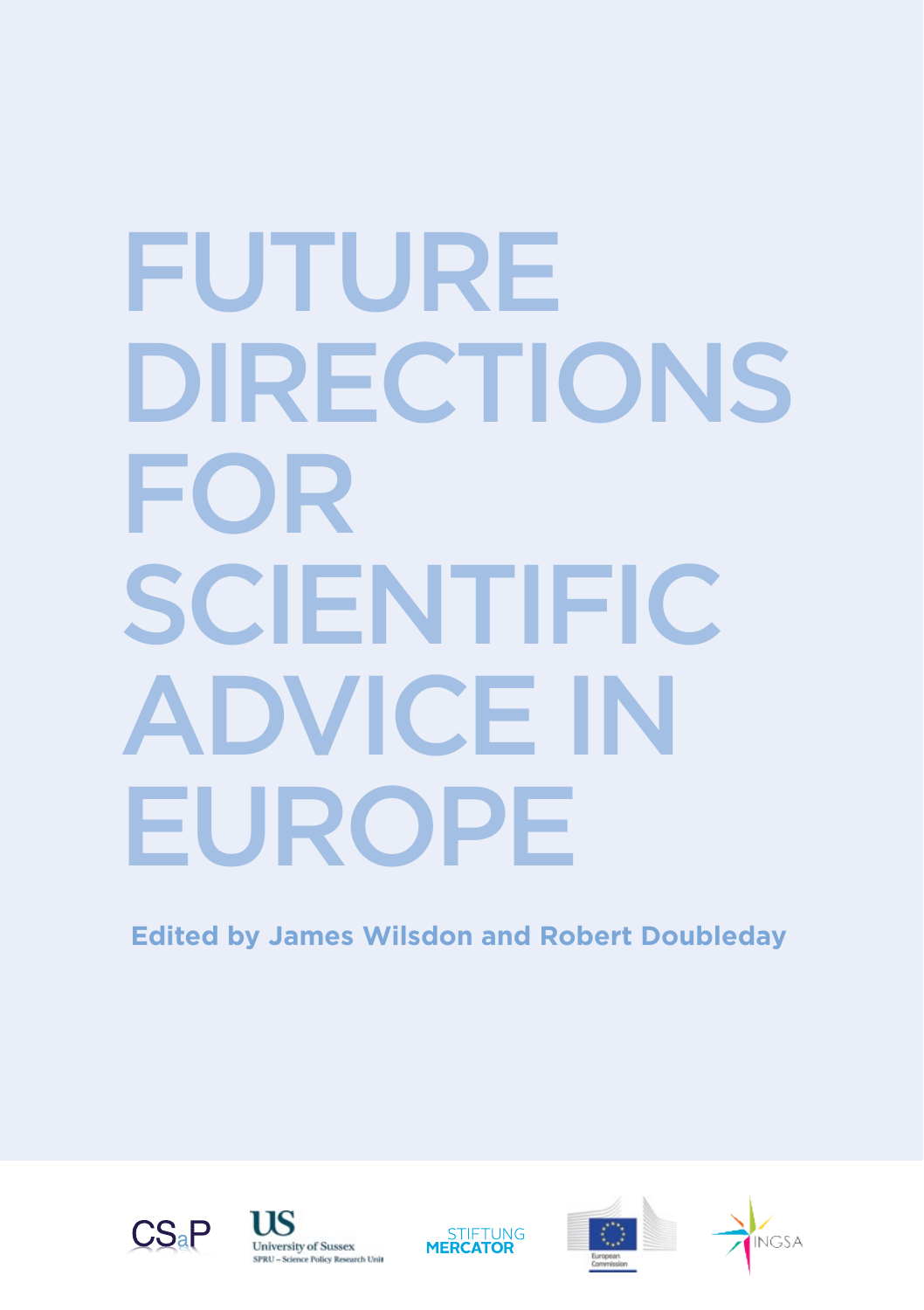## **CONTENTS**

The introduction was updated in June 2015 to take account of developments in the European Commission.

| <b>INTRODUCTION</b>                                                                                          |   |
|--------------------------------------------------------------------------------------------------------------|---|
| <b>Acknowledgements</b>                                                                                      | ь |
| <b>Future directions for scientific advice in Europe</b><br>James Wilsdon, Robert Doubleday and James Hynard | 8 |

| <b>1 EVIDENCE AND INSTITUTIONS</b>                                                                                                                                       | 25 |
|--------------------------------------------------------------------------------------------------------------------------------------------------------------------------|----|
| Science as the fuel of the public policy machine<br>Robert Madelin                                                                                                       | 26 |
| Evidence and policy in the European Commission: towards a<br>radical transformation<br>Anne Glover and Jan Marco Müller                                                  | 33 |
| The in-house science service: the evolving role of the Joint<br><b>Research Centre</b><br>Vladimír Šucha, David Wilkinson, David Mair, Martin Ahbe<br>and Stephen Davies | 42 |
| Scientific foresight at the European Parliament<br>Paul Rübig                                                                                                            | 52 |

| <b>2 SOME ADVICE ON ADVISERS</b>                                             | 59 |
|------------------------------------------------------------------------------|----|
| A moment of magic realism in the European Commission<br>Anne Glover          | 60 |
| Why it made sense to scrap the post of Chief Scientific Adviser<br>Doug Parr | 82 |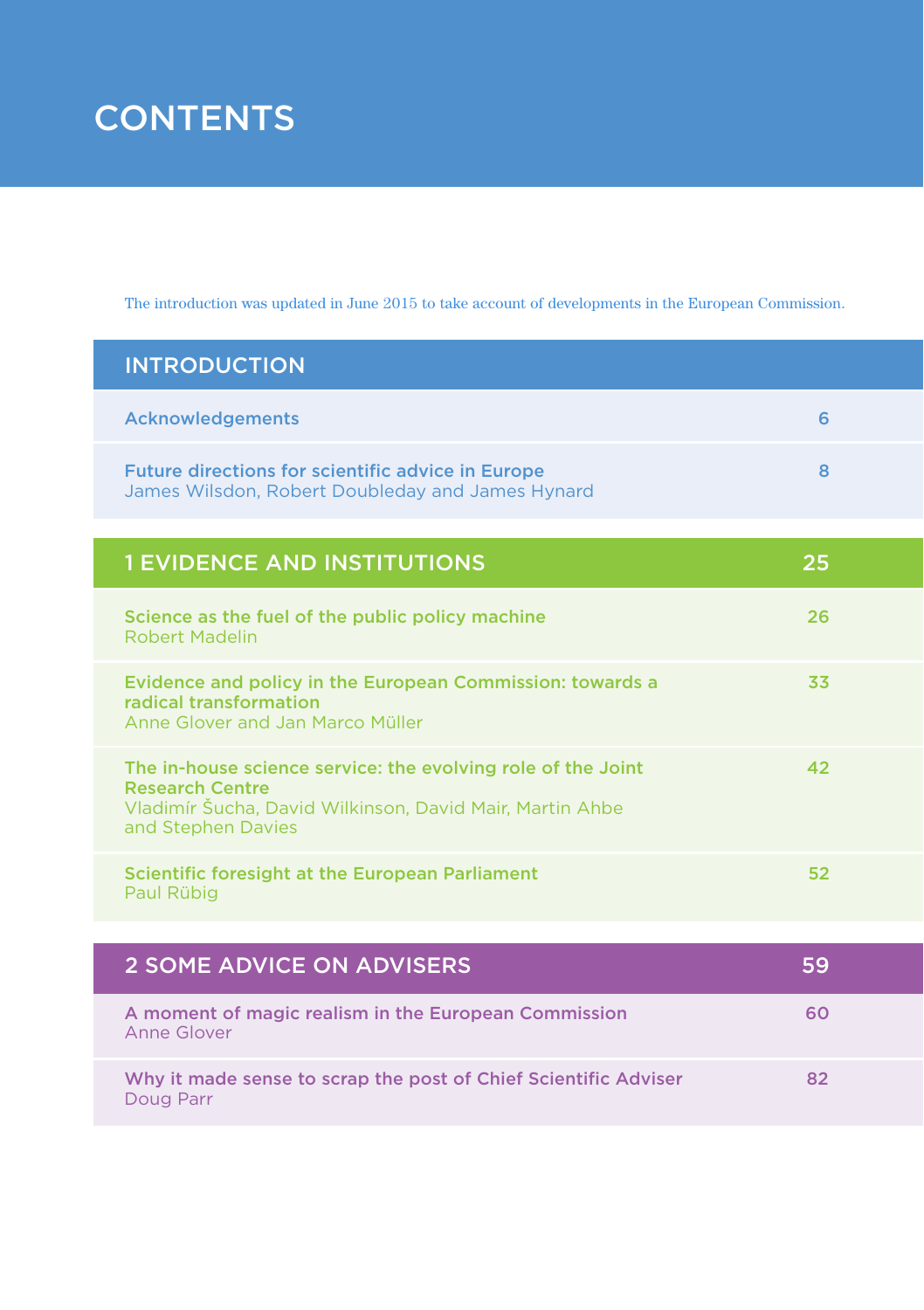| <b>Lessons from Finland</b><br>Kari Raivio                                                                                                                        | 90 |
|-------------------------------------------------------------------------------------------------------------------------------------------------------------------|----|
| <b>EASAC</b> and the role of Europe's national academies of science<br>Jos van der Meer, Christiane Diehl, Robin Fears, William Gillett and<br>Sofie Vanthournout | 97 |

| <b>3 ECOSYSTEMS OF EXPERTISE</b>                                                               | 107 |  |
|------------------------------------------------------------------------------------------------|-----|--|
| The role of foundations at the science-policy interface<br>Wolfgang Rohe and Jeannine Hausmann | 108 |  |
| Experts as cartographers of policy pathways for Europe<br>Martin Kowarsch and Ottmar Edenhofer | 115 |  |
| Social science expertise in European innovation policy<br>Ulrike Felt                          | 125 |  |
| Power, truth and progress: towards knowledge democracies in Europe<br><b>Andy Stirling</b>     | 135 |  |

| 4 THE APPLIANCE OF SCIENCE                                                                                                       | 154 |
|----------------------------------------------------------------------------------------------------------------------------------|-----|
| Behavioural governance in Europe<br>Holger Strassheim and Rebecca-Lea Korinek                                                    | 155 |
| Innovation: managing risk, not avoiding it<br>Claire Craig and Mike Edbury                                                       | 163 |
| Biomedicine and the life sciences: core issues for science-based<br>policy advice<br>Jörg Hacker, Stefan Artmann and Sandra Kumm | 170 |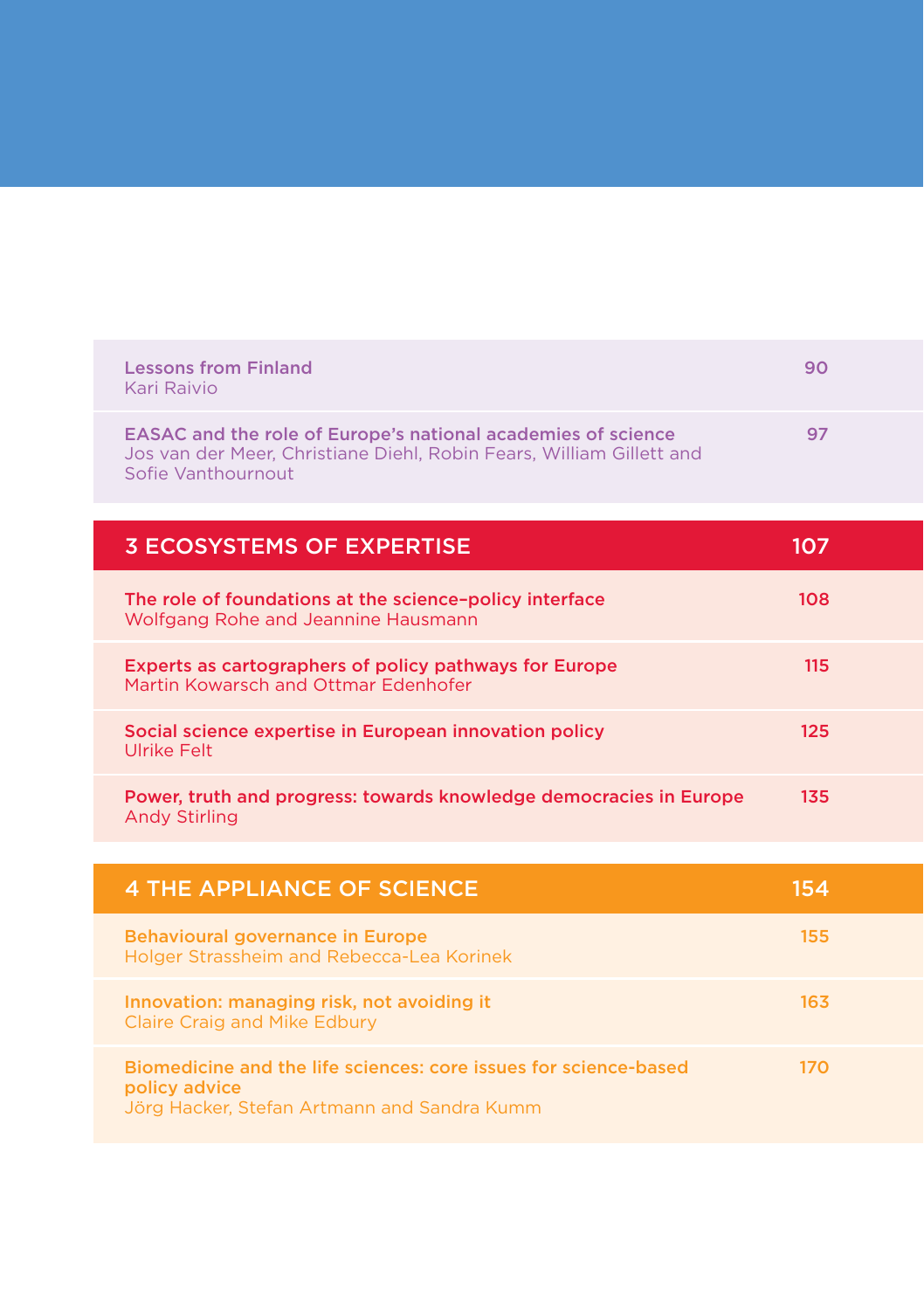### ACKNOWLEDGEMENTS

In May 2014, the Centre for Science and Policy (CSaP) and the European Commission co-hosted a Brussels workshop on 'New technologies and better evidence for EU policymaking'. One of its conclusions was the need to better connect the latest theory, policy and practice in this field. Building on our 2013 essay collection on *Future Directions for Scientific Advice in Whitehall*, we felt it would be useful to produce a similar collection exploring the future of scientific advice at the European level, during a period of transition to the new European Commission.

We knew this was a topical and important issue, but didn't anticipate quite how much debate it would provoke over recent months, linked in large part to the role of Chief Scientific Adviser, which **Anne Glover** occupied from 2012 to 2014. So it is through a combination of serendipity and design that this collection has emerged at an important juncture in these debates. We hope it makes a constructive contribution to discussions about the structures, processes and politics of scientific advice within the Commission and other European institutions, over the next year and beyond.

Several individuals and organisations have made this initiative possible. Huge thanks to all our authors, for their enthusiasm for the project, and for the quality and insight of their essays.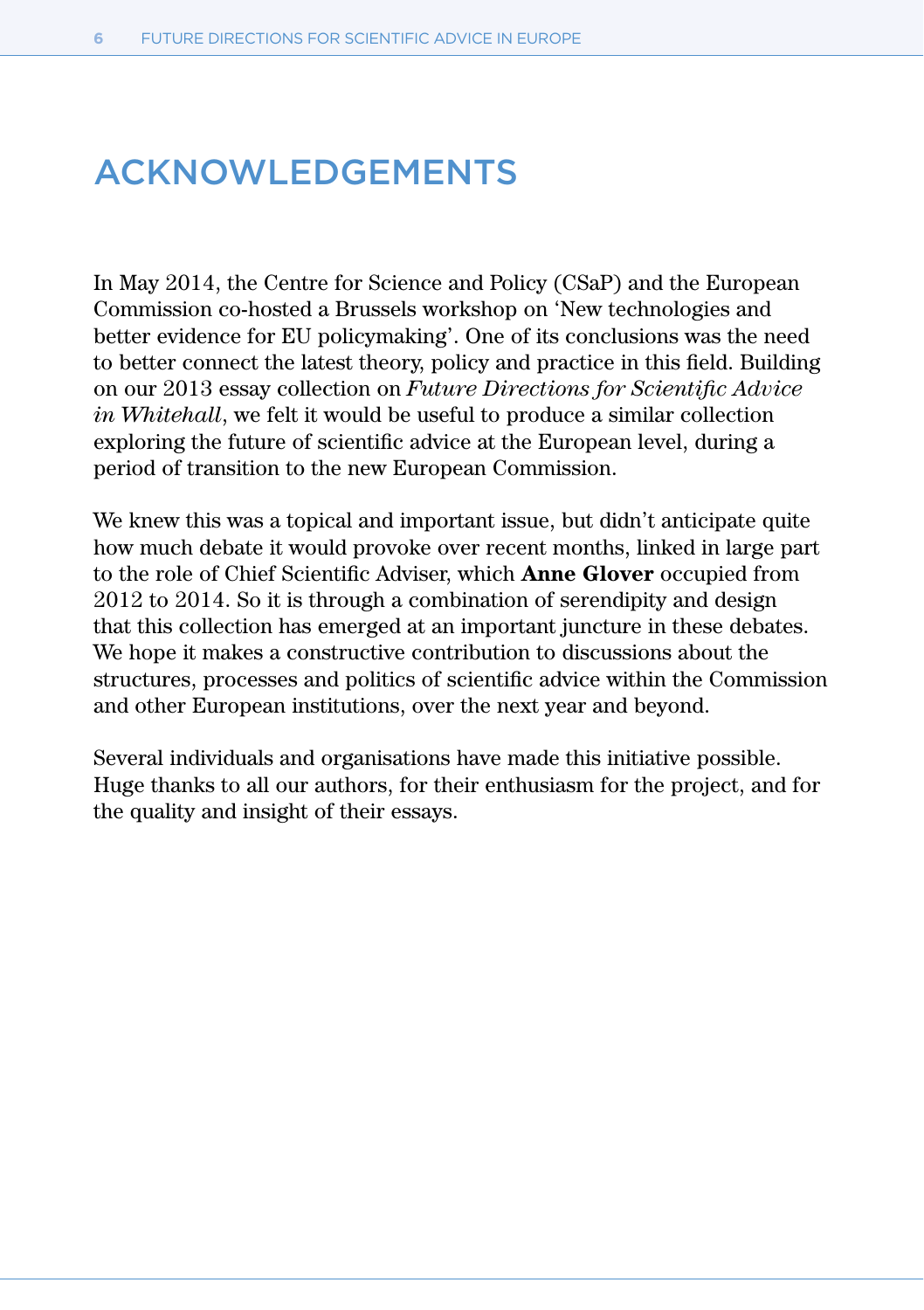Special thanks to Stiftung Mercator and the European Commission, who funded the project, and we are particularly grateful to **Wolfgang Rohe** and **Jeannine Hausmann** at Stiftung Mercator; **Robert Madelin** and **Prabhat Agarwal** at DG Connect; **Vladimír Šucha**, **David Wilkinson**, **David Mair** and **Stephen Davies** at the Joint Research Centre; all of whom have provided advice, guidance and valuable support.

We are also delighted that this collection is associated with the new International Network for Government Science Advice (INGSA), which has been set up by **Sir Peter Gluckman**, Chief Science Advisor to the PM of New Zealand, with the aim of strengthening dialogue and exchange between science advisory systems worldwide.

Thanks to those who have assisted in the production process: **Simon Baugh** and **Lizzy Mace** for their copy-editing and proof-reading, and **Mike Green** at A3 Design for the design and printing. And finally, thanks to our colleagues at CSaP and SPRU – and most of all, to **James Hynard** at CSaP, who has done more than anyone to keep the collection, its authors (and its editors!) on track at every stage.

#### **James Wilsdon** and **Robert Doubleday**

April 2015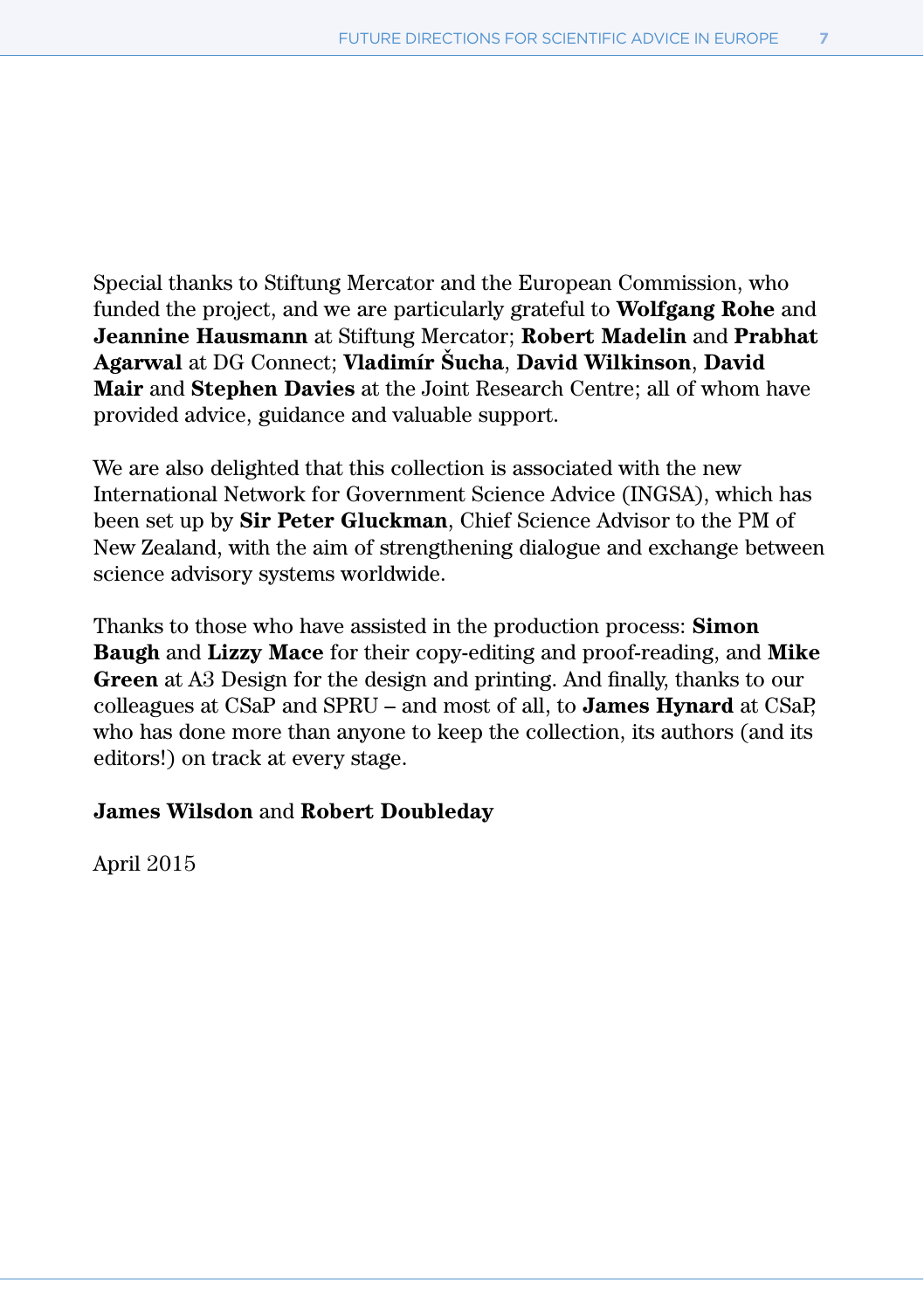### FUTURE DIRECTIONS FOR SCIENTIFIC ADVICE IN EUROPE

#### **James Wilsdon**, **Robert Doubleday** and **James Hynard**

Across Europe, science policy controversies – whether over climate, crops, fracking or food safety – regularly ripple across the headlines. But debates over the institutional arrangements for bringing scientific expertise into policy are more commonly confined to bureaucratic corridors, think tanks and seminar rooms. So it has been fascinating (and no doubt, for some inside the Berlaymont, rather surprising) to observe the intensity of discussion that has been generated over the past year about the structures and procedures for scientific advice within the European Commission.

The choice by President Juncker not to renew the post of chief scientific adviser (CSA) – a role created by his predecessor in 2012 and occupied for three years by the molecular biologist Anne Glover – was criticised by some as a backwards step, out of line with the broader march in many EU member states towards modern, evidence-informed policymaking. Others saw the move as an overdue recognition of the diversity of Europe's decision-making cultures – what Sheila Jasanoff calls *"civic epistemologies"*. 1 While the model of a presidential or prime ministerial science adviser is firmly established in countries like the US, UK, Ireland and New Zealand, it sits more awkwardly with the political cultures of Germany, France and other EU member states, which tend to rely on committees and more distributed sources of expertise.

Brussels also has its own distinct political culture. In her essay in this collection, which is the fullest account to date of her three years as CSA, Anne Glover acknowledges that she was inadequately resourced to intervene effectively in the delicate balance of Commission decision-making. Vladimir Šucha, Director General of the Joint Research Centre, went further in a recent speech, describing the CSA as "a very difficult experiment" and arguing that *"There's no one person who can understand the milieu of 28 member states"*. 2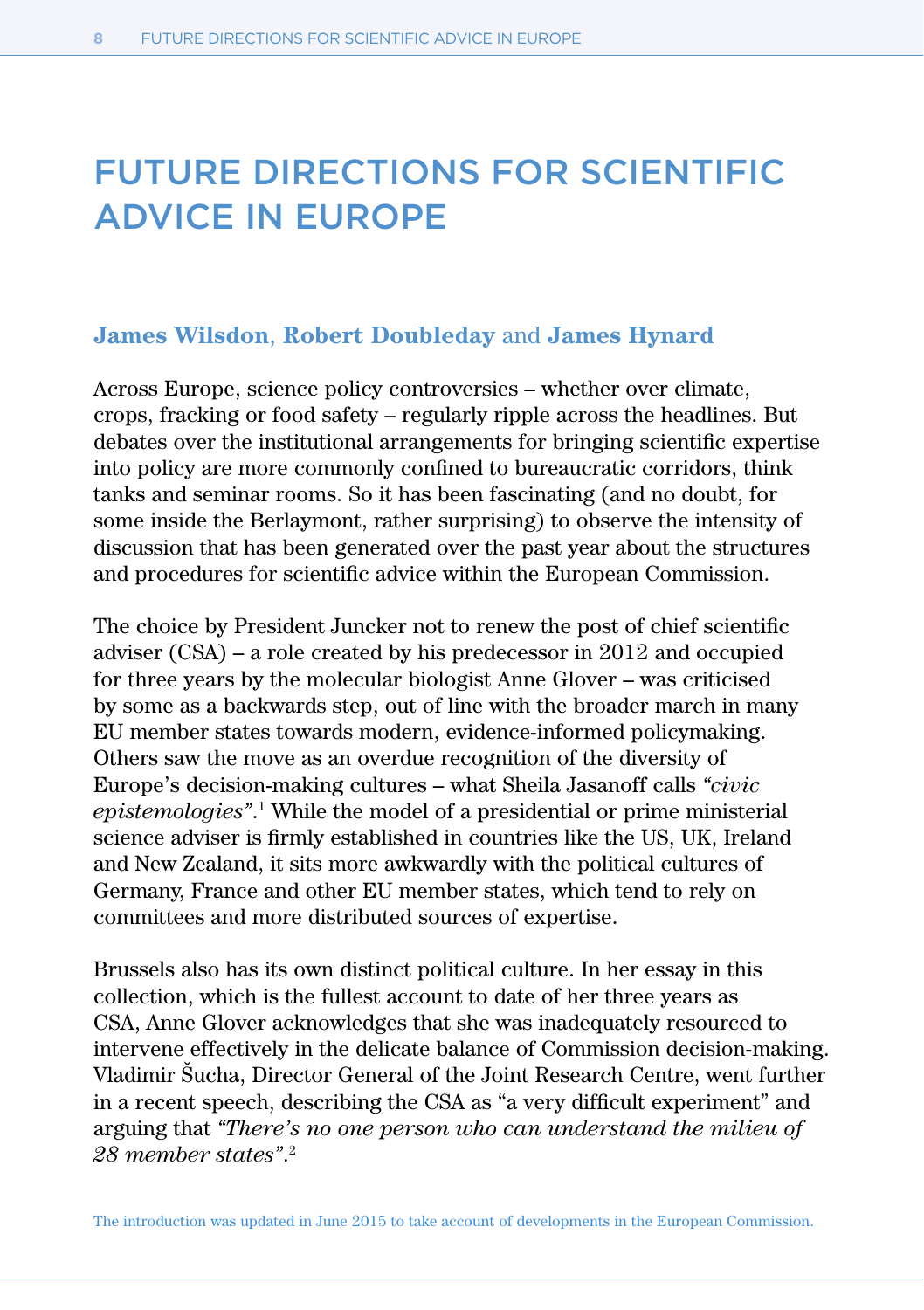The decision to end the CSA experiment followed a public war of letters over the future of the role. In July 2014, a coalition of non-governmental organisations (NGOs), including Greenpeace, wrote to Juncker, arguing that: *"The post of CSA is fundamentally problematic as it concentrates too much influence in one person…"*. 3 Soon afterwards, a letter in support of the CSA role was sent to Juncker, signed by forty scientific organisations and 773 individuals, which said *"we cannot stress strongly enough our objection to any attempt to undermine the integrity and independence of scientific advice received at the highest level of the European Commission."*<sup>4</sup> Further letters of support were sent by several scientific, business and civil society organisations, while a second, larger coalition of NGOs elaborated their opposition.5

#### The Moedas review

It initially appeared that President Juncker would renew the mandate of the CSA. Quizzed on the topic in July 2014 by British MEP Julie Girling, he indicated as much.6 And in his mission letter to Carlos Moedas, the incoming Commissioner for Research, Innovation and Science, Juncker emphasized the need to *"make sure that Commission proposals and activities are based on sound scientific evidence"*. 7 But when the Barroso Commission left office at the end of October, Anne Glover's formal mandate ended, and the CSA role was placed in limbo.<sup>8</sup> This sparked fresh coverage, particularly in the British media, where there was limited engagement with the substance of the issue, but (viewed through the lenses of euroscepticism and/or anti-environmentalism) some took it as an opportunity to attack the European Commission, Greenpeace, or preferably both.9

Speaking in November 2014 to *Science* magazine, a Commission spokesperson emphasized that *"President Juncker believes in independent scientific advice"*, but had not yet decided how to *"institutionalize"* the function.10 In January 2015, Juncker handed responsibility for the issue to Carlos Moedas, asking his Commissioner for Research, Innovation and Science *"to reflect and present options to me before the summer on how to better institutionalise future scientific advice to the Commission."*11 Interviewed by *Nature* in March 2015, Moedas confirmed that he would *"look for the most appropriate system for the commission — as opposed to the system that works best in the UK, or in any other particular country."*12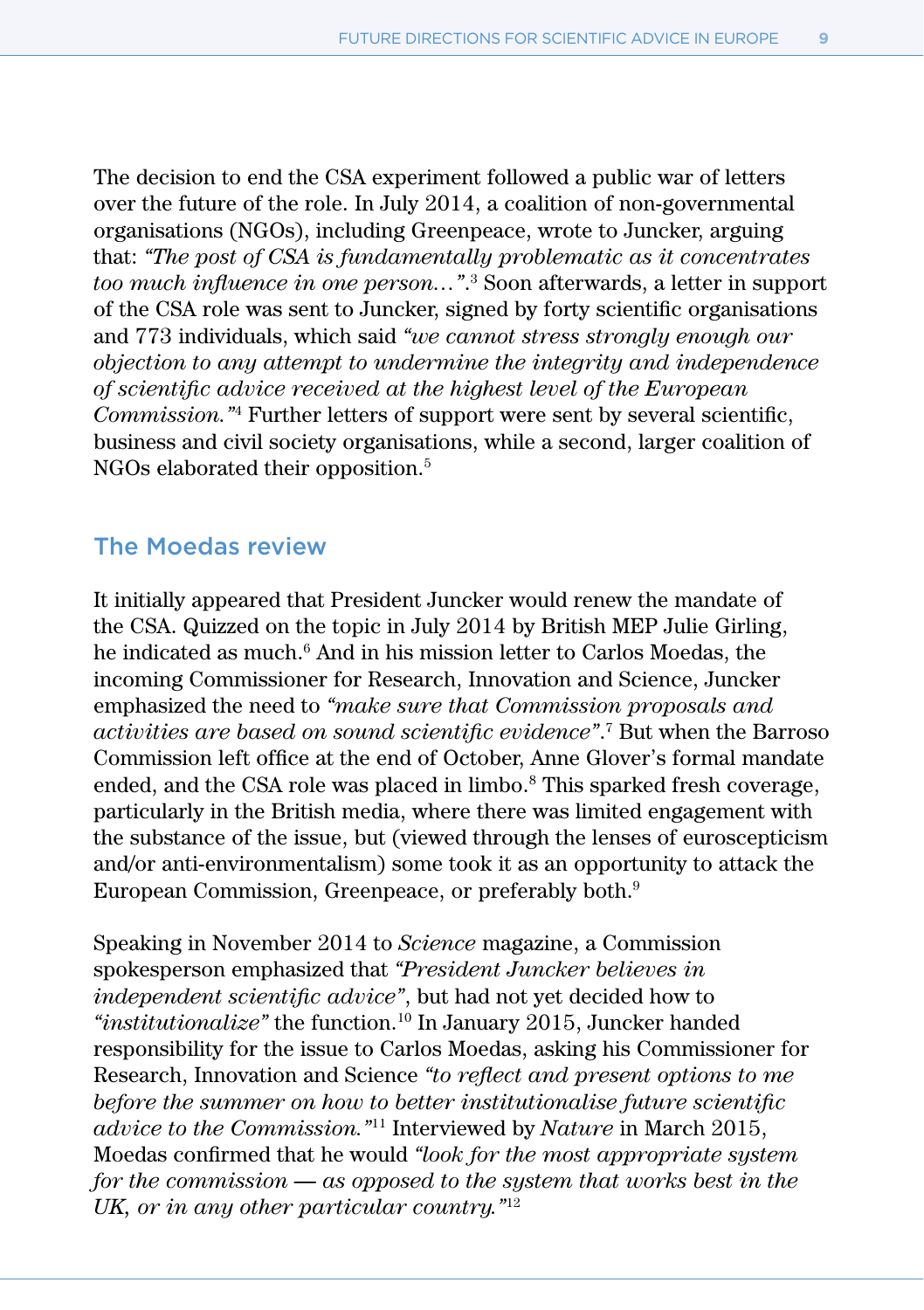Beneath headline disagreements over the CSA, there are legitimate debates to be had about the most effective arrangements for scientific advice in the Commission. Roger Pielke Jr., a US science policy expert, argues that the decision to scrap the CSA *"has actually done the scientific community a favour. For the past three years, most scientific organizations and their leaders seemed perfectly content with a symbolic, ineffectual CSA in the Commission. However, the termination of the office has forced a conversation that probably should have been occurring in far more prominent settings"*. 13

A related point is made by the legal scholar Alberto Alemanno, who argues that *"it is up to the new European Commission to prove the merits and, more specifically, the rationale for having yet another source of scientific advice in the EU."*14 As Alemanno points out in his introduction to a special issue of the European Journal of Risk Regulation on this topic,<sup>15</sup> it is important to place the CSA in context: numerous advisory mechanisms and bodies like the Joint Research Centre existed within the Commission long before the creation of the CSA role, and continue to exist today.

So the Moedas review did not start with a blank sheet of paper, but sought a better way of joining up these various structures, drawing on best practices across the Member States, and learning from the progress made and obstacles encountered by Anne Glover during her tenure.

#### Watchdogs of the system

On 13 May 2015, over a lunch in Brussels for Nobel laureates, President Juncker and Commissioner Moedas unveiled their plans.16 The CSA will be replaced by a new *"Scientific Advisory Mechanism"*, consisting of a sevenstrong *"high level group"* of experts, who will be appointed before the end of the year. These experts, described by a senior official as *"watchdogs of the system"*, 17 will be fully independent but supported by a team of around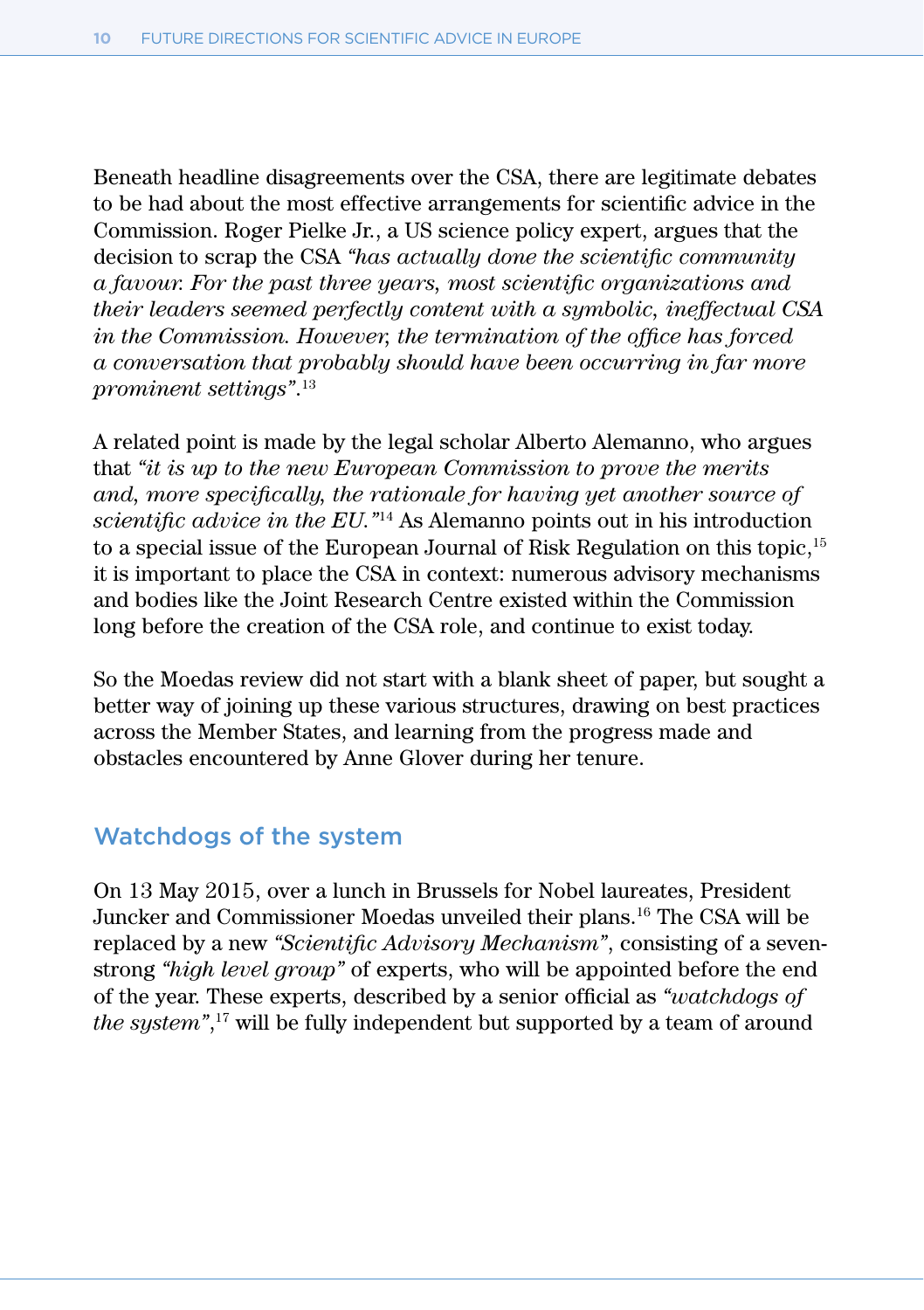twenty-five staff. This semi-autonomous secretariat will be based in DG Research and Innovation (rather like the Economic Policy Committee's relationship to ECOFIN). Further resources of *"up to*  $\epsilon$ *6 million"* will be offered to Europe's national academies to enable them to play a greater role in the provision of advice.18 Good working links will also be developed to the Commission's in-house science service, the Joint Research Centre.

The overall objective of the new advisory mechanism will be to ensure that scientific advice given to the Commission:

- is independent of institutional or political interests;
- brings together evidence and insights from different disciplines and approaches;
- takes into consideration the specificities of EU policy making (e.g. different national perspectives and principles of subsidiarity); and
- is transparent.

In his remarks to the media on 13 May, Commissioner Moedas explained that he hopes to better match supply and demand for scientific advice.

*Supply for scientific advice comes from academies, comes from learned societies, from the scientific community itself, and it comes definitely from in-house, from the European Commission and the JRC…So what we decided is that we would put resources into organising this supply…to make it possible to have scientific advice coming from these constituencies, these learned societies, these academies."*<sup>19</sup>

On paper, as the following diagram shows, this is an elegant solution to a tricky design brief. Involving the academies is a particularly smart move, as it will allow the high-level group to draw on a far deeper pool of expertise.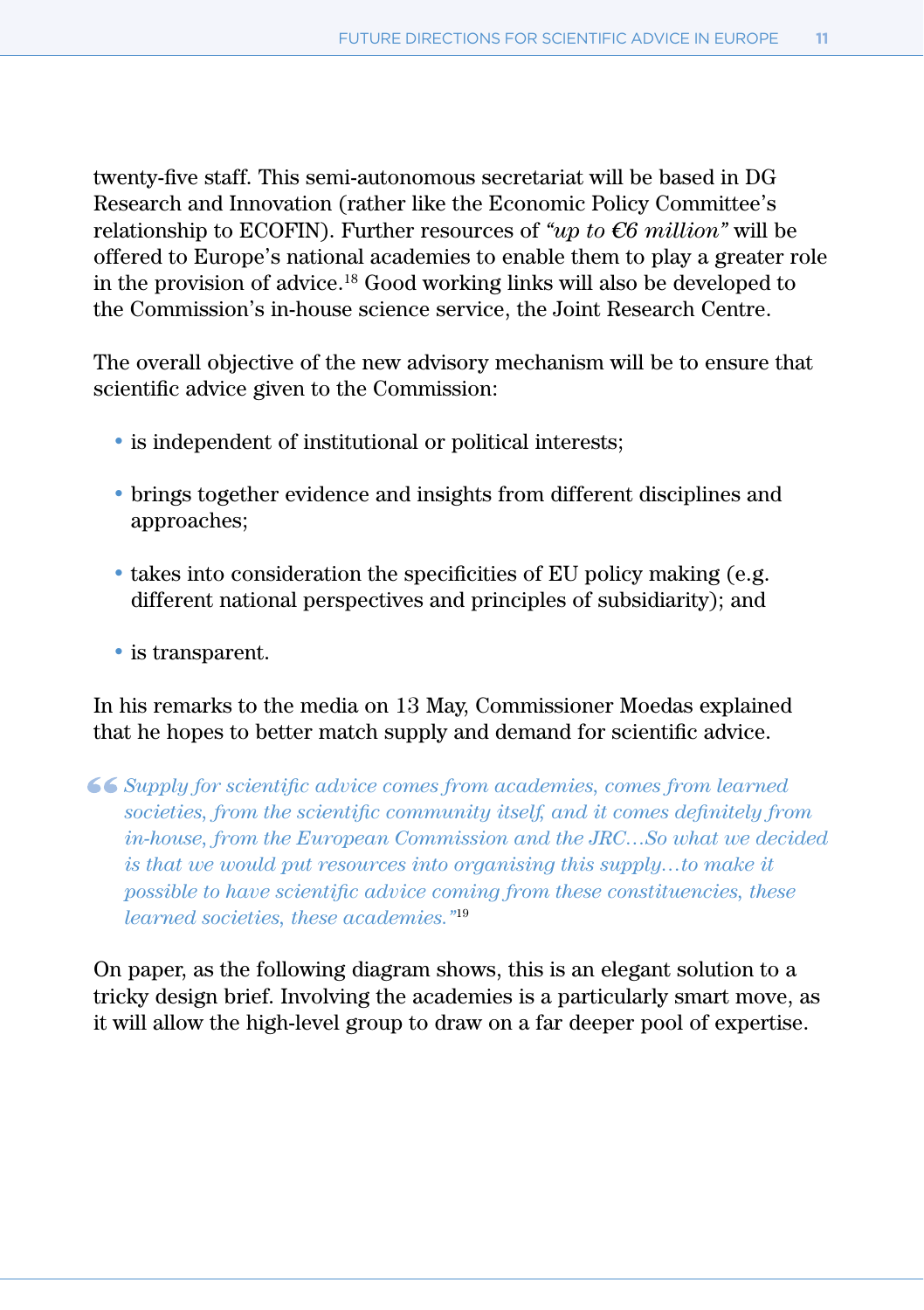



\*Including the Joint Research Centre which provides in-house scientific support

However, parts of the new mechanism still need to be fine-tuned. Anne Glover drew fire from some quarters for speaking out in support of GM crops. Will the new group be similarly independent and free to engage in controversial debates, or will it only be able to answer questions posed to it by the Commission?

It is also not yet clear how the group will be selected. The Commission says scientific excellence is the main criteria, but as with all EU bodies, it will have to nod to the diversity of member states. The group is also meant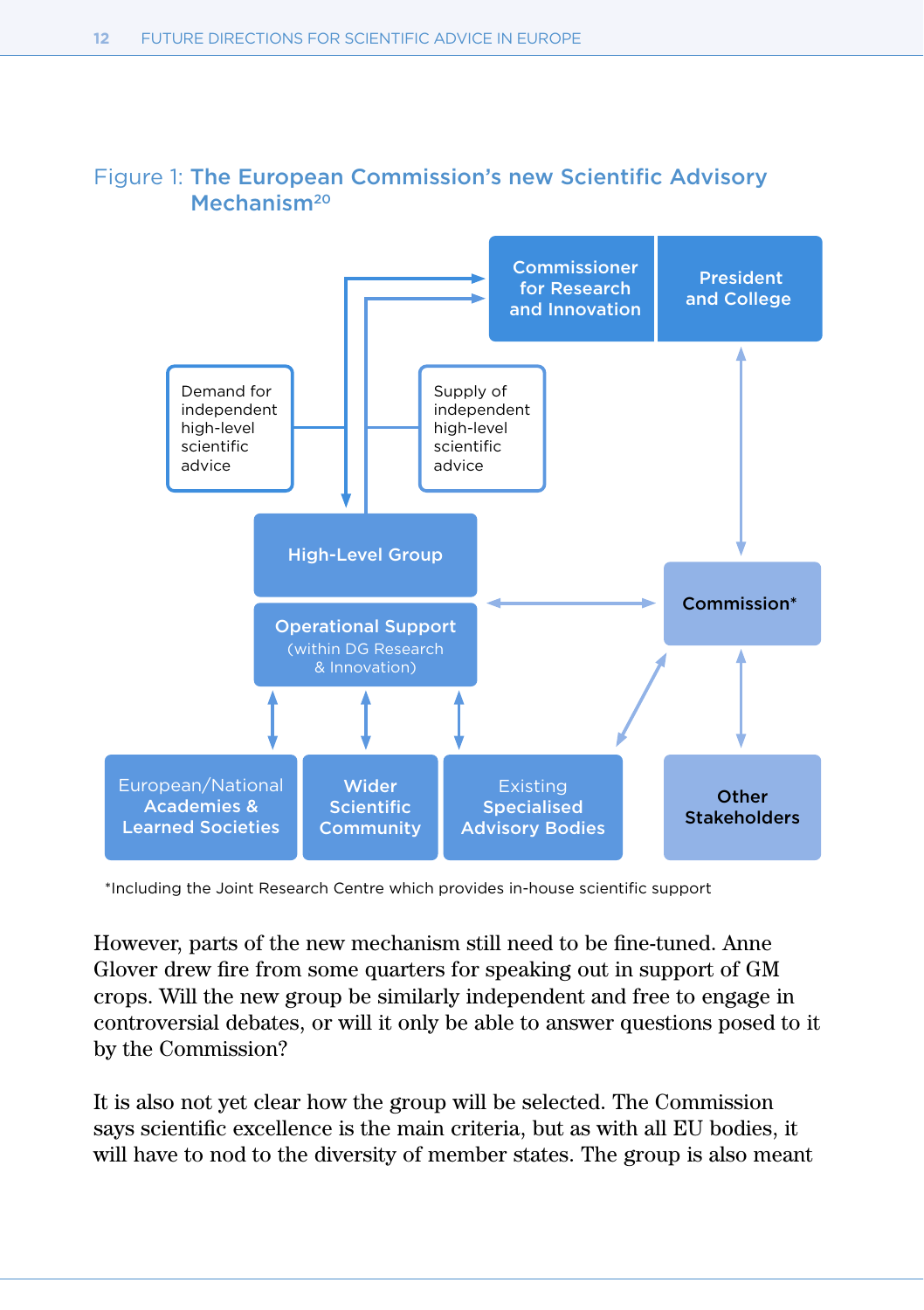to combine insights from several disciplines, which suggests at least one social scientist and one engineer joining natural scientists in the mix. And of course, connecting science to policy is a serious craft in itself, so a Nobel Prize may be less of a trump card than a few years of experience chalked up in a policy role.

#### The purpose of this collection

At this important juncture for European scientific advice, this book of essays is intended to provide a constructive set of contributions to debates that will continue over the next year, as the new mechanism is put in place and begins its work.

Robert Madelin opens the collection by reminding us that *"our current and future challenges will only ever involve more science, not less"*. He argues that there must be a commitment to embed science into the democratic process through the framework of Responsible Research and Innovation: to promote *"early upstream public engagement aimed at bringing science more actively into the public debate on options and values from which any decision-making must derive its legitimacy."*

Anne Glover and Jan Marco Mueller echo this point, noting that digital technologies can enable greater citizen engagement. The Commission's reliance on formalised committees has contributed to a disconnect with its constituents. They call for the creation of *"forums in which citizens can discuss political choices based on the evidence"*, and highlight the leadership that Europe's science museums can offer in this regard.

The contribution from the Joint Research Centre calls for learning from science and technology studies; the creation of EU and global communities of practice; and Policy Labs which incorporate different disciplines and provides a space for experimenting with the latest policy innovations.

Switching focus to the European Parliament, Paul Rübig describes how the Science and Technology Options Assessment Unit (STOA) has recently committed to *"an increased emphasis on foresight and informing the agenda-setting phase of the policy cycle, supported by more effective*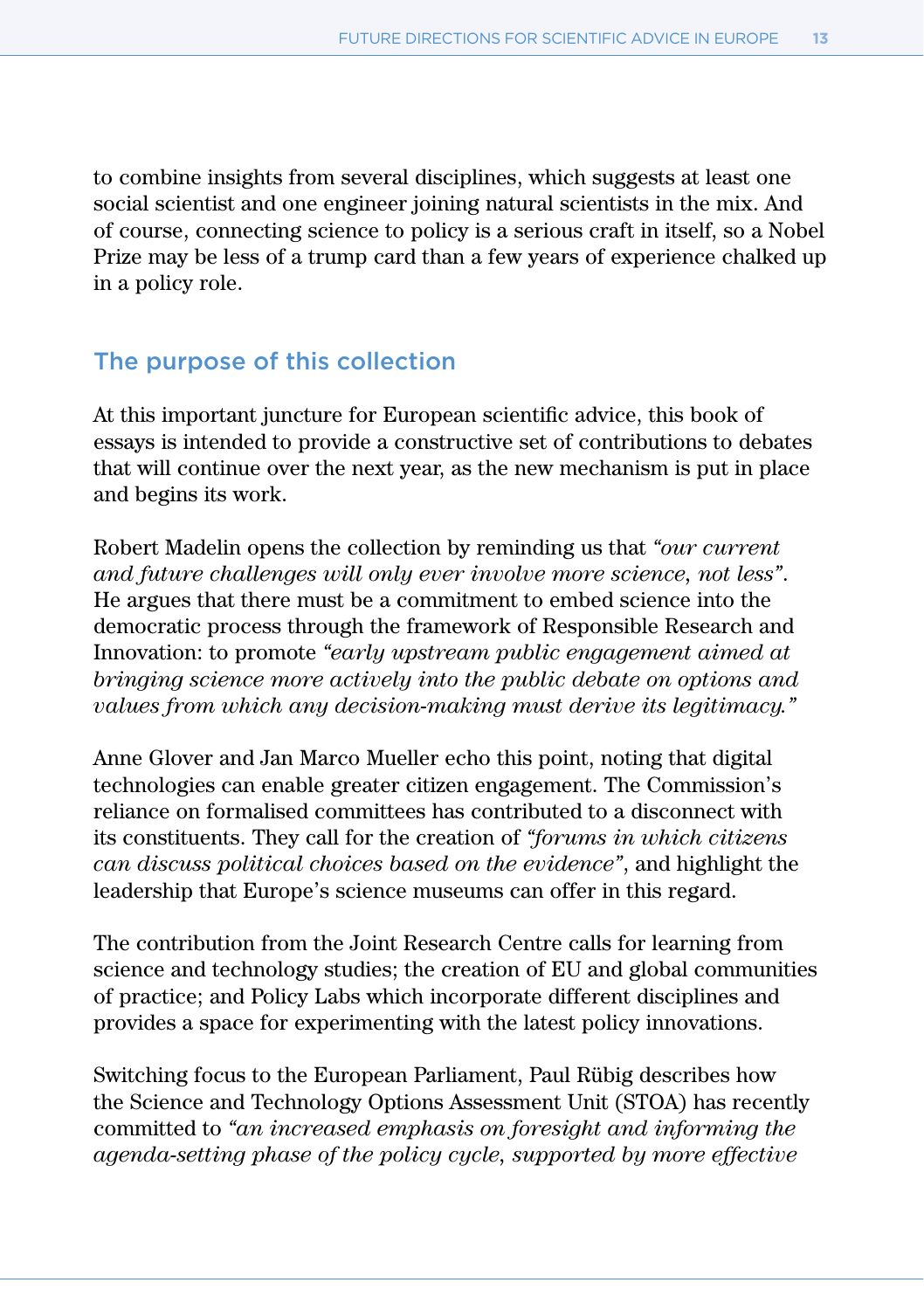*and timely communication and the strengthening of political and scientific networks"*. There is a real appetite to promote evidence-informed policy through innovative techniques, foresight, and engagement with the democratic process.

In her second essay, Anne Glover reflects with admirable openness and honesty on her time as CSA. A picture emerges of an under-resourced office with a poorly-defined remit. Glover acknowledges that *"the CSA model is, of course, only one option to provide direct scientific advice to the President"* and suggests that President Barroso *"felt more comfortable with a committee-oriented approach to science advice"*.

Doug Parr argues that a CSA role is flawed even in the best of circumstances. The concentration of the advisory function in one person risks a lack of accountability and transparency, when *"society needs broad based, open evidence gathering to act as a bulwark against a policy stitch-up in favour of vested interests"*. Kari Raivio, on the other hand, describes how he has recommended the creation of a CSA role in Finland in order to build *"trust between the different cultures of government and science [through] patience and diplomacy"*.

Jos van der Meer focuses instead on the role of national academies of science, whose *"potential contributions … to the policy making process are not always maximised."* The European Academies Science Advisory Council (EASAC) tries to remedy this by *"facilitating the sharing of expertise and resources between the science academies of the EU, Norway, and Switzerland."*

#### Savouring the mix

In their essay, Wolfgang Rohe and Jeannine Hausmann describe how private foundations, as financially and politically independent actors, *"can trigger social processes of change that transcend party boundaries, contribute to the pluralization of debates, and provide evidence-based arguments that drive the agenda"*. Ottmar Edenhofer and Martin Kowarsch liken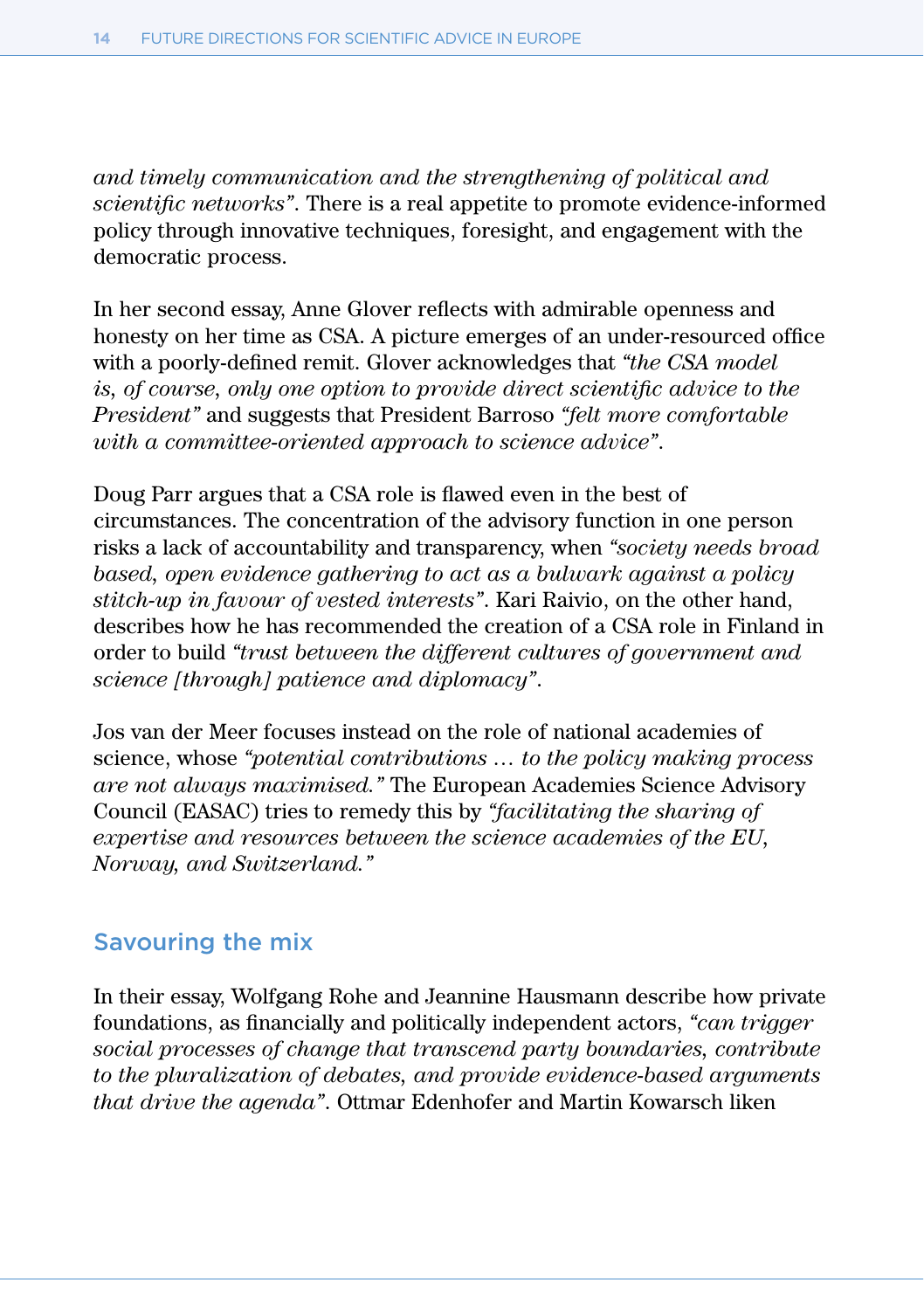this role to one of cartography, *"explor(ing) the political solution space through mapping out different pathways and their trade-offs or overlaps"*. Crucially, final decisions must still be taken by policy makers.

The social sciences have a key role to play in framing and informing policy decisions. Ulrike Felt argues that Europe is inclined to overly technocratic ways of thinking which elevate the *"Innovation Union"* without making full use of the contribution of the social sciences, whose *"integration will allow policy makers to profit from the added complexity in analysis and in the identification of potential solutions to problems."* Similarly, Andy Stirling offers a more expansive vision of the role of social science in helping European science and innovation policy to break free *"of burgeoning instruments of justification and legitimation. Monovocal talk of sound 'sound science' or 'evidence based policy' (as if these determine particular decisions), are neither politically nor scientifically credible.… Like science itself, knowledge and innovation democracies are best seen not as destinations, but as struggles. And it is arguably in celebrating and nurturing such democratic struggles that the most pressing imperatives can be found."*

Holger Strassheim and Rebecca-Lea Korinek point out that policy makers must avoid thinking that behavioural governance, often known as *"nudging"*, is an easy short cut to good policy outcomes. However, the effort *"might be worthwhile if it helps to redesign public policy beyond rational choice models, by cautiously taking into account the human factor."*

Claire Craig and Mike Edbury argue that improving understandings of risk is also worth the effort despite the frequent assumption amongst decision makers that *"acknowledging uncertainties and the breadth of opinion and debate on an issue will inevitably lead to delay and complexity"*. Finally, Jörg Hacker and Stefan Artmann focus on the biosciences in order to elucidate the role that science advice should occupy. It can *"raise the probability of achieving a compromise"* between stakeholders in a policy by acting as an *"impartially sympathetic referee"*.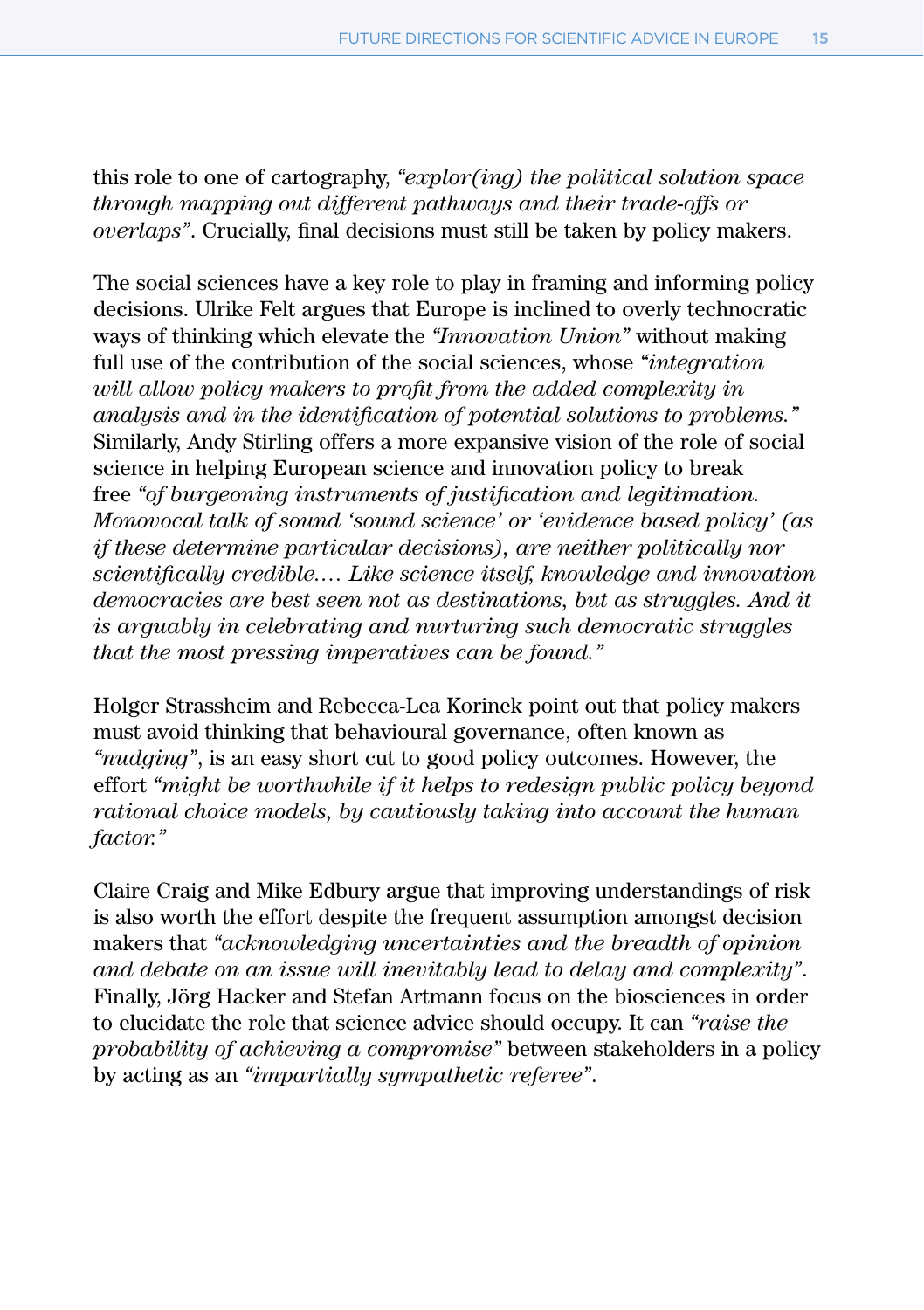#### The scientific states we're in

Debates in Brussels and across Europe about the politics and practices of scientific advice form part of a broader and intensifying international discussion of these issues. At the end of August 2014, scientists and policymakers from forty-eight countries gathered in Auckland, New Zealand to debate the science and art of scientific advice.<sup>21</sup> Jointly hosted by Sir Peter Gluckman, Chief Science Advisor to the Prime Minister of New Zealand, and the International Council for Science (ICSU), the Auckland summit was the largest ever meeting of its kind, attracting science advisers, advisory bodies and academic experts from Albania to Zimbabwe, and a host of countries in between.

Over two days of intense discussion, participants debated structures and methods for the provision of scientific advice in emergency situations, across national and disciplinary boundaries, and on contested topics, where science, values and politics collide. The meeting ended with a call to strengthen collaboration between advisory systems, an agreement to formalize the network, and a commitment to meet again in 2016.

The Auckland process has now resulted in the creation of a new International Network for Government Science Advice (INGSA).22 This will provides a forum for policy makers, practitioners, academies, and academics to share experience, build capacity and develop theoretical and practical approaches to the use of scientific evidence in informing policy at all levels of government. INGSA is committed to diversity, recognizing the multiple cultures and structures of governance and policy development and does not seek to endorse any particular form or structure of science advice. It will operate under the general aegis of ICSU, with the Office of the Chief Science Advisor to the Prime Minister of New Zealand hosting its secretariat.

Alongside the umbrella provided by INGSA, the OECD's Global Science Forum has recently published a review of scientific advice across its member countries;23 national governments including Finland and Japan are reviewing the organization of their systems; $^{24}$  at an international level, fresh expert assessments are underway, such as IPBES (the Intergovernmental Platform on Biodiversity and Ecosystem Services);<sup>25</sup> and new advisory committees have been established, for example a Scientific Advisory Board to the United Nations.<sup>26</sup>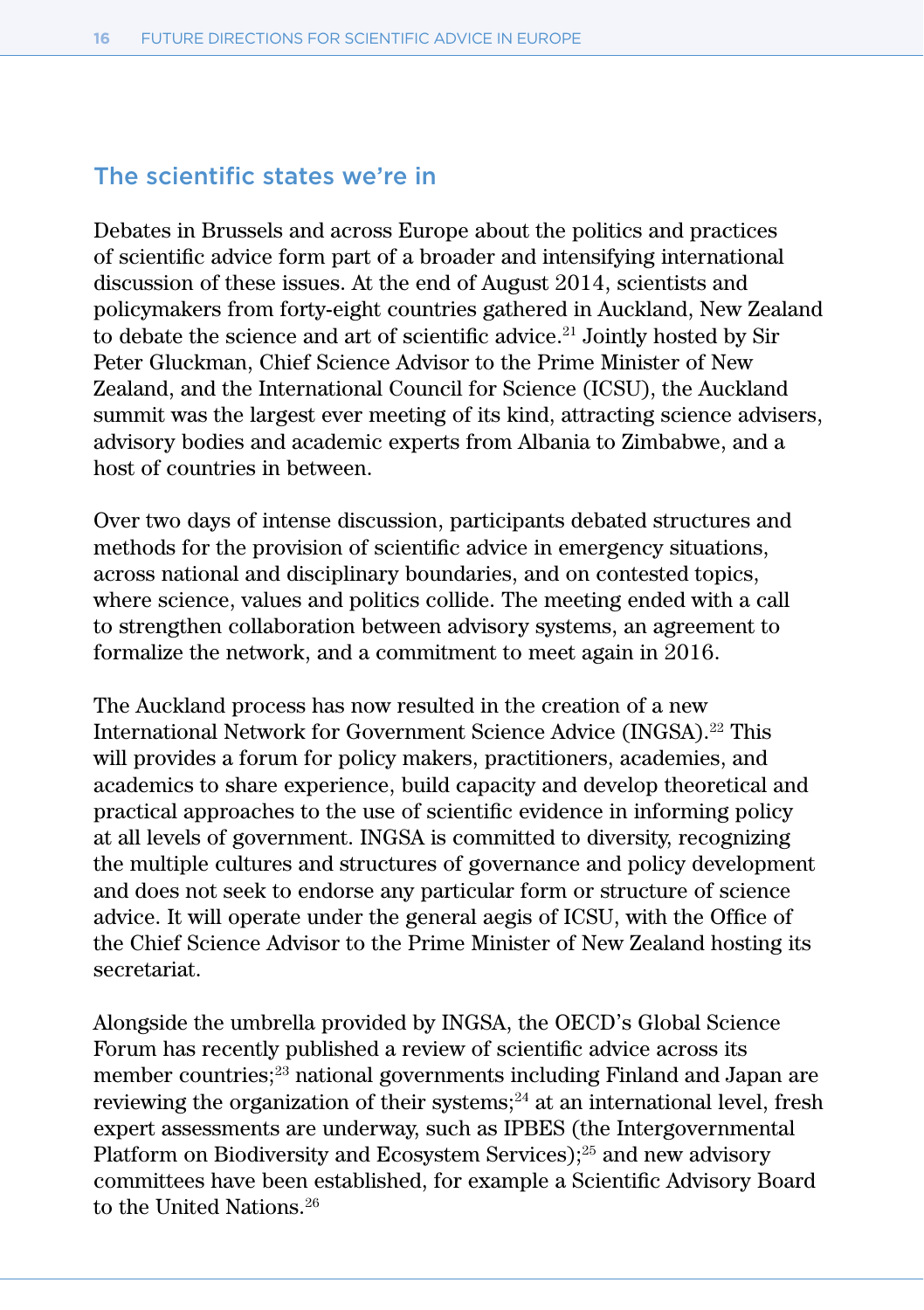Across the diversity of advisory mechanisms and processes that now operate worldwide, common challenges persist: how to protect the independence of advice while ensuring that it is listened to; how to develop a trusted relationship with policymakers, while maintaining transparency and accountability in the eyes of the public and the science community alike; and how to undertake appropriate quality assurance.

#### The science of scientific advice

How far can we go towards defining and codifying a 'science of scientific advice'? At the Auckland meeting, several common challenges were identified which Europe's new Scientific Advisory Mechanism will also need to reflect on in its own institutional and political context.

#### i) How to meet the demands and rhythms of the policy process

As Commissioner Moedas has recognised, debates about scientific advice often focus on the 'supply-side' of the science-policy interface. But the 'demand-side' is equally important: advisory bodies need a sophisticated understanding of how policymaking processes work, and the pressures and constraints under which politicians, officials and decision makers operate.

Policy challenges arise across different time horizons, requiring very different responses. Modes of scientific advice that are most useful in emergency situations will rarely be the same as those required for long-term foresight or horizon scanning. Over the past decade, advisory bodies have had to navigate a number of crises with scientific dimensions. Examples include SARS, bird flu, the Great East Japan earthquake and tsunami, the Christchurch earthquake, hurricanes, flooding and the volcanic ash cloud over Europe. As a result, countries such as Japan, New Zealand and the UK now have improved protocols for scientific advice in emergencies.27 A key part of this involves communicating to the wider public, where providing clear advice while acknowledging areas of scientific uncertainty is the hallmark of mature crisis management.

Some structures, such as national academies, are better suited to providing formal advice against a longer time horizon, typically by convening expert panels and producing detailed reports. Others, such as chief scientific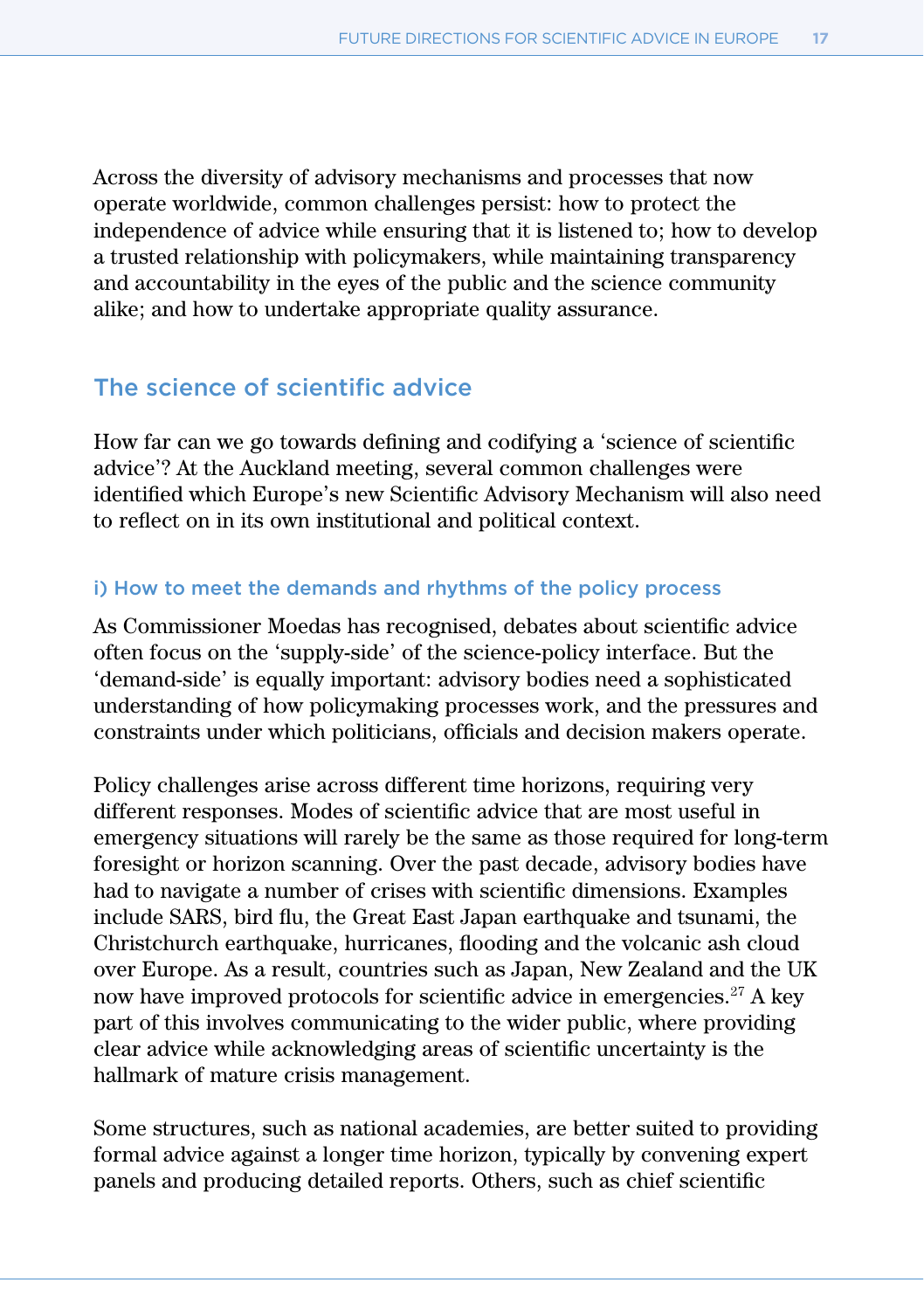advisers, may find it easier to provide rapid, informal advice in emergencies, by gathering inputs from a range of sources or forming *ad hoc* working groups. Responding to the different rhythms of policymaking, and striking the right balance between formal and informal inputs, are crucial aspects of effective scientific advice.

#### ii) The need to distinguish between 'science for policy' and 'policy for science'

In many systems, advisers or advisory bodies combine a responsibility for the use of scientific evidence in policymaking ('science for policy') with a role in determining the budgets and structure of the research and innovation system ('policy for science'). The lines between these can easily become blurred, not least because areas of 'science for policy' will have implications for particular research priorities or the funding structure. However, where possible, it is often useful to keep the two roles distinct, to avoid limiting the advisory remit by being seen primarily as a lobbyist for resources for science.

Given their proximity to the scientific community, it can be a challenge for scientific advisers to extend the same commitment to impartial evidence to the management of the research system that they bring to other areas of policy. But it can be done: former US presidential science adviser John Marburger won plaudits for his willingness to ask tough questions about the evidence base for research funding in a 2006 speech, which led to the creation of the National Science Foundation's programme on the 'science of science and innovation policy'.28 Such efforts should focus not only on the economic case for research funding, but also on its social and public value, and on opening up debates about research priorities to more diverse perspectives.29

#### iii) The need for advisers to act as intermediaries, brokers and communicators

Scientists are typically appointed as advisers or expert committee members because of their deep expertise and standing in a particular field of research, but (except in technical committees) they may only rarely be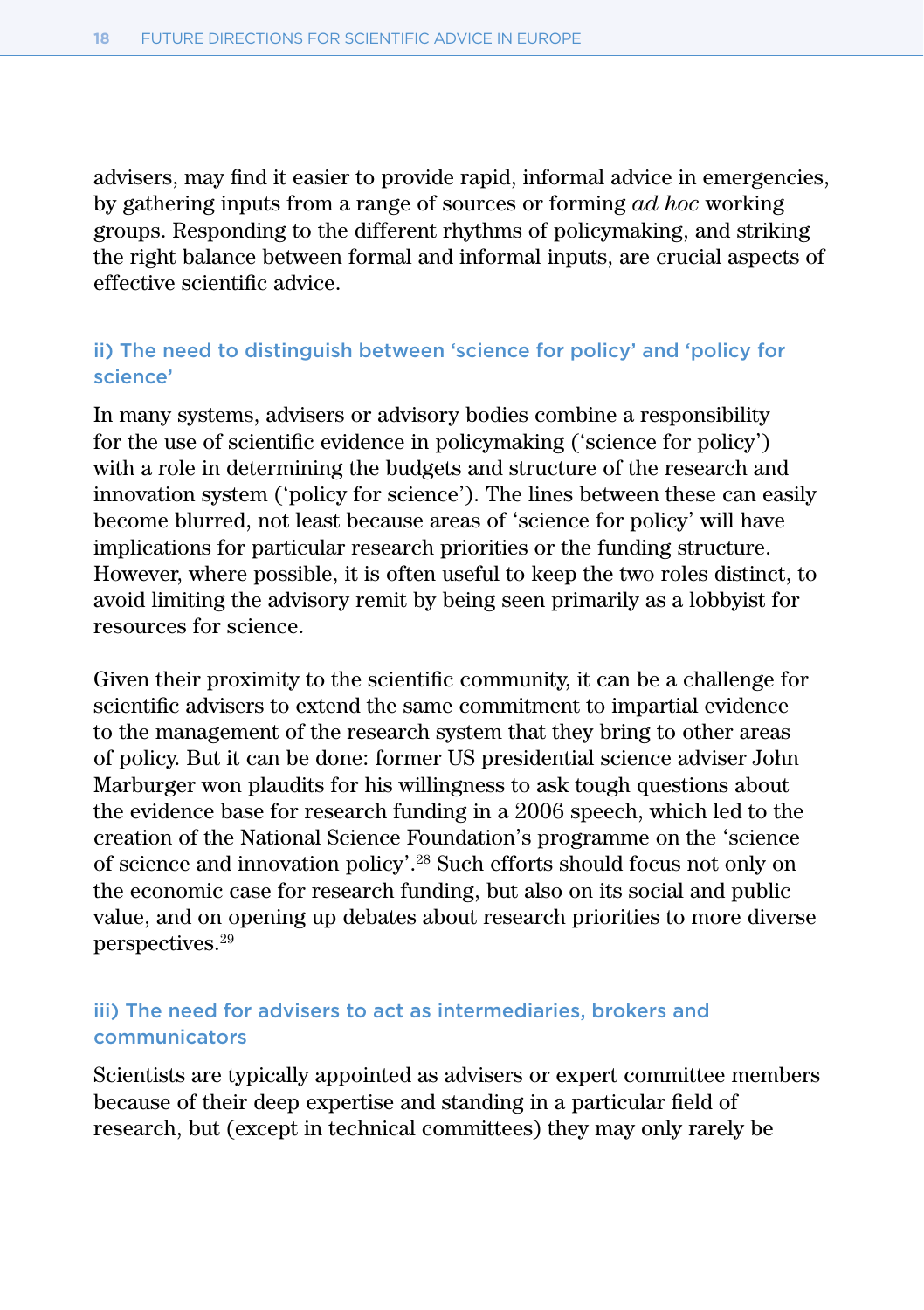asked to provide advice which draws on their narrow area of expertise. More often, their role is to act as intermediaries, able to translate, aggregate and synthesize varied perspectives and sources of evidence.<sup>30</sup>

Roger Pielke Jr. identifies several roles that scientists can play in policymaking, and suggests that the most crucial of these is the *"honest broker"*, who is able to help decision makers to choose wisely between the available options on a given topic.31 It is important for advisers to be clear when they are moving from *"honest broker"* mode into more explicit advocacy of a particular policy position (as inevitably happens from time to time), as a failure to do so can undermine trust.

Another aspect of the intermediary role is to look beyond the scientific content of a particular issue and communicate the broader methodological principles and concepts that underpin scientific evidence. William Sutherland and colleagues suggest twenty key points (such as *"no measurement is exact"*, *"correlation does not imply causation"* and *"randomization avoids bias"*) that policymakers and the wider public should bear in mind when interpreting scientific claims.<sup>32</sup>

#### iv) The difficulty of resolving value conflicts through appeals to facts

Advisers and advisory bodies spend a lot of their time engaged in debates that reflect what some have dubbed 'post-normal science': where facts are uncertain, values are in dispute, stakes are high and decisions are urgent.33 Arguments over climate change and GM crops are two obvious examples, but there are many others.

Any issue where science is an important factor, but where values, ethics and politics are also in tension, is unlikely to be resolved through a simple statement of the scientific evidence.<sup>34</sup> To assume a linear relationship between evidence and policymaking is often a mistake, and advisers need to recognize the many ways in which evidence, values and political judgments combine to produce decisions. As Sir Peter Gluckman argues, this is not to deny that science *"should hold a privileged place"* among the types of knowledge that may be meaningful to policymakers, but this privilege is fragile and depends on not overstating what is known, and on acknowledging scientific limits and uncertainties.<sup>35</sup>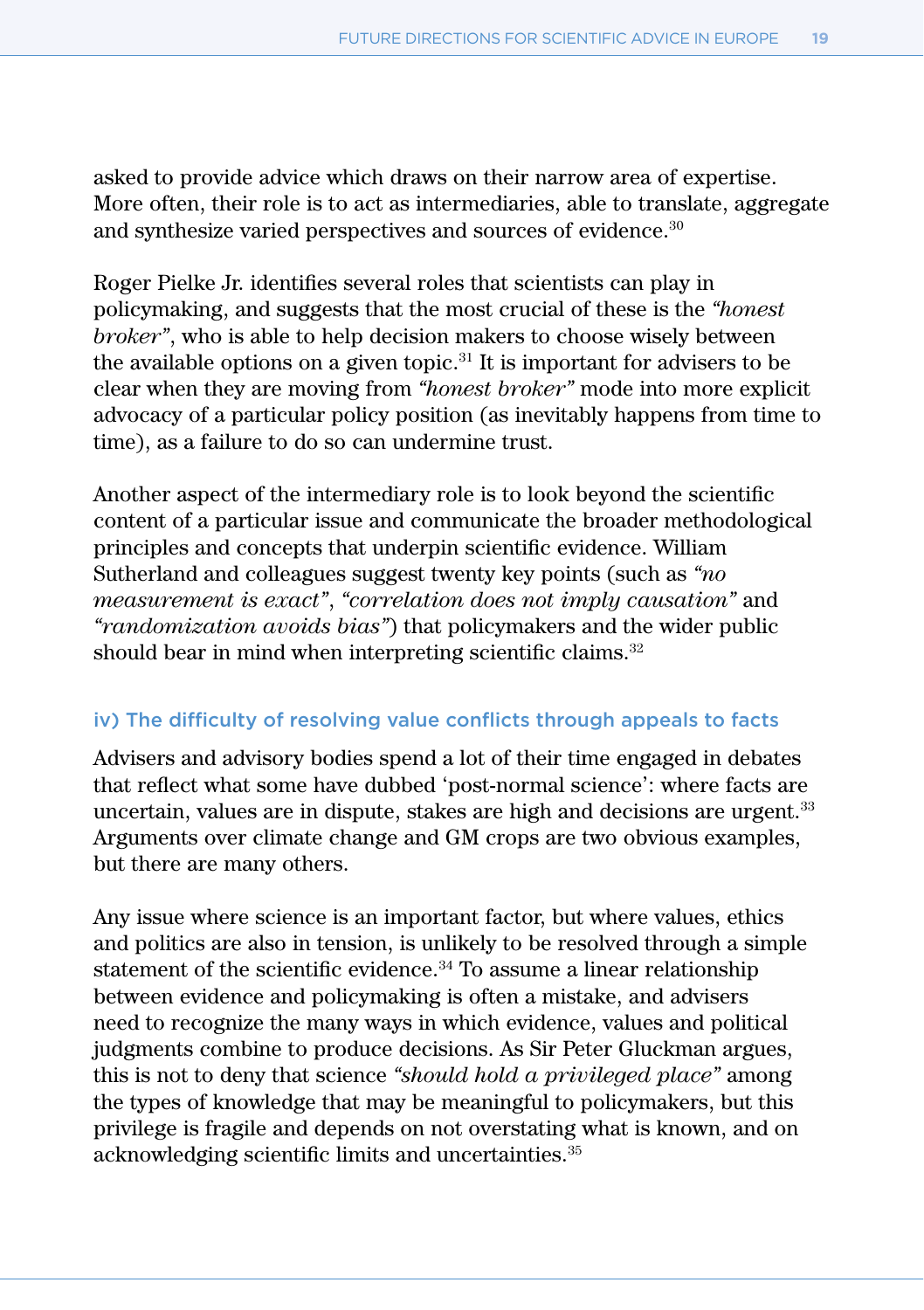#### v) An increased reliance on multidisciplinary & interdisciplinary expertise

There is a growing recognition across advisory systems that identifying solutions to cross-cutting policy problems will require input not only from natural scientists, but also from engineers, social scientists and other experts. Some argue for 'chief social scientists' or 'chief historians' to be appointed alongside chief scientists, but creating separate structures ducks the more important challenge of how to integrate an appropriate mix of advice and evidence from a wide range of disciplines.<sup>36</sup>

In this context, it is helpful to distinguish between *multi*disciplinarity, which is usually about building better links between different disciplines, each of which continues to rely on its usual methods and modes of enquiry, and genuine *inter*disciplinarity which encourages various disciplines to cross subject boundaries, thus enabling, as Andy Stirling argues, *"more radical interactions between different styles of knowledge, fostering potentially transformative solutions."*<sup>37</sup>

Similarly, effective advisory systems now draw their evidence from a wide range of methods, including scientific studies, randomized controlled trials, statistical data, socioeconomic models and forecasts, opinion polls, observational studies, and more qualitative modes of social analysis and public engagement. The growing availability of online 'big data' also has the potential to supplement and enrich existing methods.

Approaches to scientific advice that draw on a more diverse range of disciplinary and methodological inputs may in turn lead to less emphasis on reaching a 'consensus', which may obscure legitimate scientific disagreements and uncertainties, in favour of more 'plural and conditional' modes of advice.

#### vi) The need to link scientific advice to wider developments in evidenceinformed policymaking

In a number of countries, governments are showing a renewed enthusiasm for evidence-based policy and more 'experimental' approaches to policymaking, in which scientific methods, such as randomised control trials, are used to inform policy options.38 Examples include new work on evidence and policy in the Chinese Academy of Sciences, a new behavioural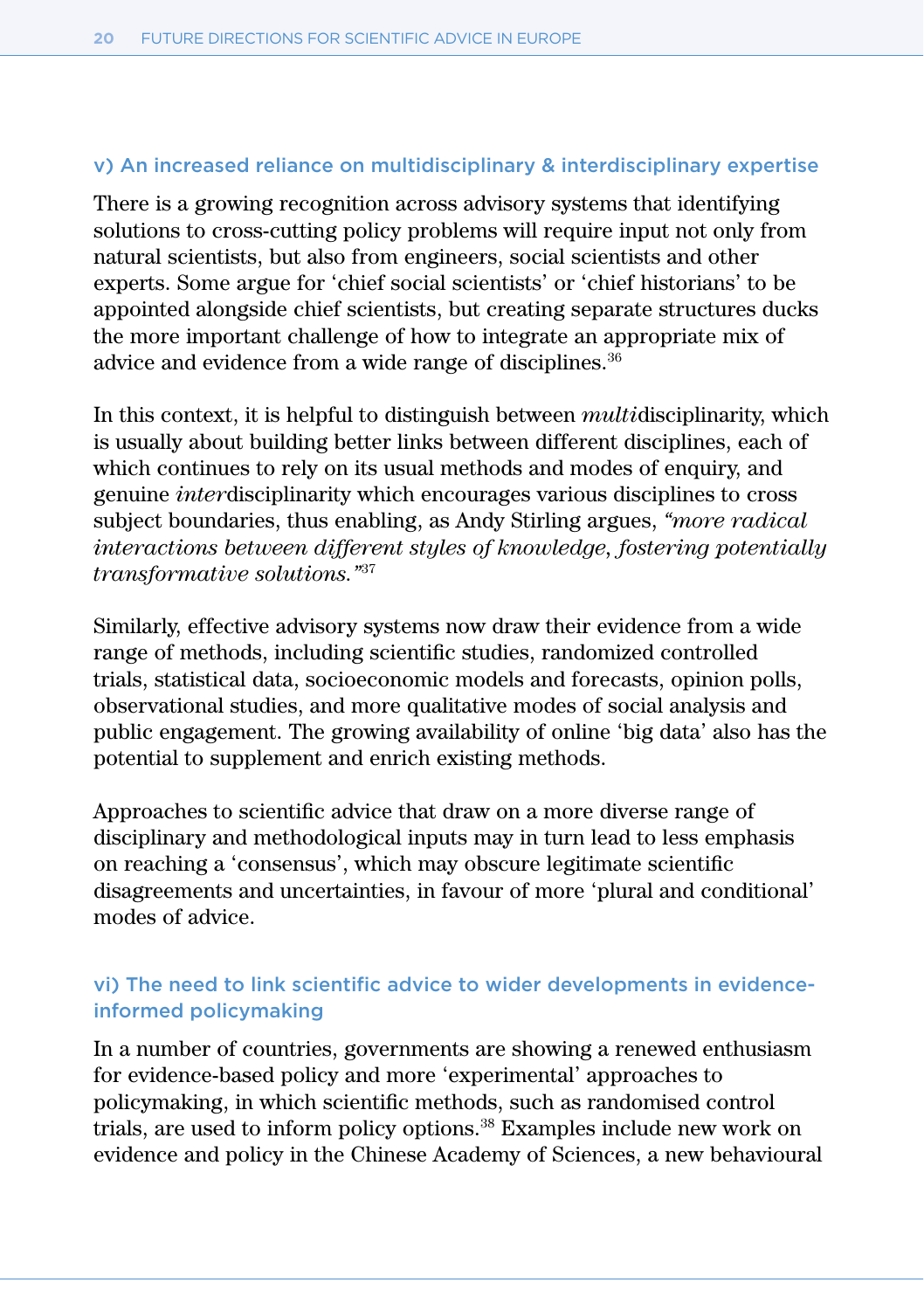sciences unit in the US Office of Science and Technology Policy, expanded work on behavioural sciences in the Joint Research Centre and a UK government network of 'What Works' evidence centres.39 A resurgence in the field of intervention research has seen it move beyond health and human services into new areas of policy testing as well. These efforts are often being driven from the demand side by policymakers and civil servants, and may operate separately from structures for scientific advice. But the synergies between these agendas are obvious, and scientific advisory bodies should position themselves at the forefront of this agenda.

#### vii) Opportunities to link science policy research more closely to practice

Advisers and advisory panels need to draw more systematically on research in political science, social psychology, behavioural economics, and science policy which investigates *"why certain kinds of knowledge are acted upon, and others are not."*40 This requires concerted efforts from both sides – academics and practitioners – to connect the latest scholarship to advisory processes and practices.

In a recent essay, Sheila Jasanoff distils insights that can be drawn from three decades of research in the field of science and technology studies (STS). She acknowledges that the questions raised by STS sometimes can be *"associated with unproductive wheel-spinning and relativism"*, but insists that *"the wheels, in my view, can spin with traction."* In democracies, no institutions should place themselves beyond critique: *"If judges may not presume to stand above the law, still less should science advisers seek to insulate themselves from the critical gaze of the science of science advice."*<sup>41</sup>

#### viii) The need to strengthen exchange and learning across different systems

The INGSA network is a response to calls for a more open and inclusive global forum for such discussions.42 There are links here to wider agendas around 'science diplomacy' and collaboration in pursuit of shared science policy goals. Follow-up summits on scientific advice are already planned in Brussels in 2016 and in Japan in 2018. Every system can benefit from a process that brings together advisers, policymakers, practitioners, experts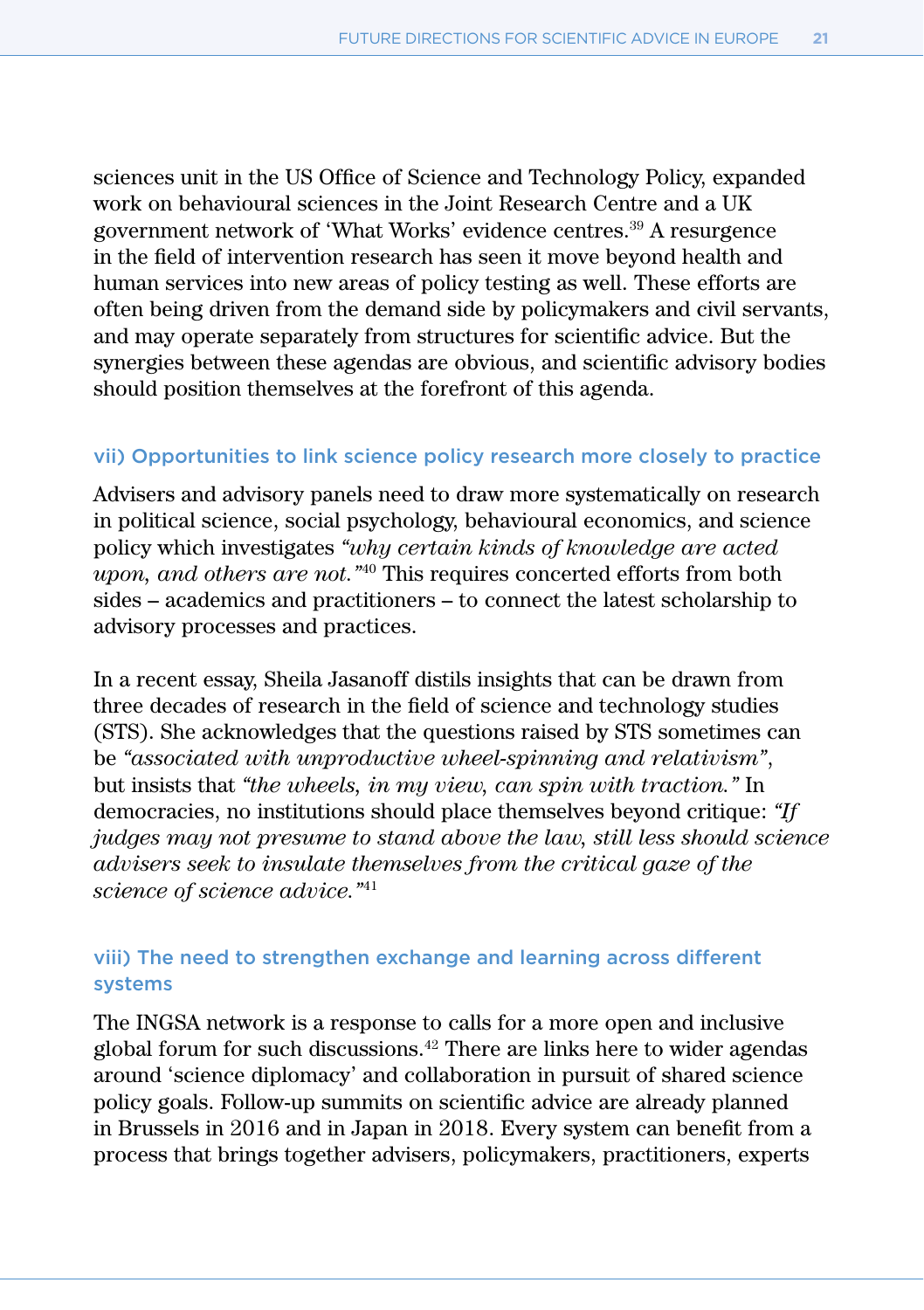and others on a regular basis to reflect on progress, share ideas and chart future agendas. This is an area where Anne Glover made tangible progress during her tenure as CSA, and the network of Member State science advisers and equivalents that she established should be maintained and expanded by the new mechanism that is being put in place.<sup>43</sup>

#### Experimental governance

The Commission's first CSA was an experiment: some feel that it failed; others that it was never set up to succeed. But the new Scientific Advisory Mechanism is no less of an experiment. If the Commission is to live up to its ideals of evidence-informed policymaking, then in three years time, it should undertake a robust and independent evaluation of the new mechanism, comparing its progress, successes and any difficulties encountered with Anne Glover's experience as CSA. As the recent OECD report points out, if we are to strengthen scientific advice, we need to undertake and embed more systematic analysis of what works and what doesn't.44

For now though, the focus must be on putting the new mechanism in place and ensuring that it is fully equipped to meet the challenges of  $21<sup>st</sup>$  century scientific advice. A search committee to identify members of the high-level group will start work any day now. After a turbulent year, the Commission has an opportunity to put in place a genuinely world class, interdisciplinary and independent advisory system. Europe's scientists, its policymakers – and above all, its 500 million citizens – deserve nothing less.

**James Wilsdon is Professor of Science and Democracy in the Science Policy Research Unit (SPRU) at the University of Sussex (@jameswilsdon). Robert Doubleday is Executive Director of the Centre for Science and Policy (CSaP) at the University of Cambridge (@robdoubleday). James Hynard is a researcher at the Centre for Science and Policy (@JamesHynard).**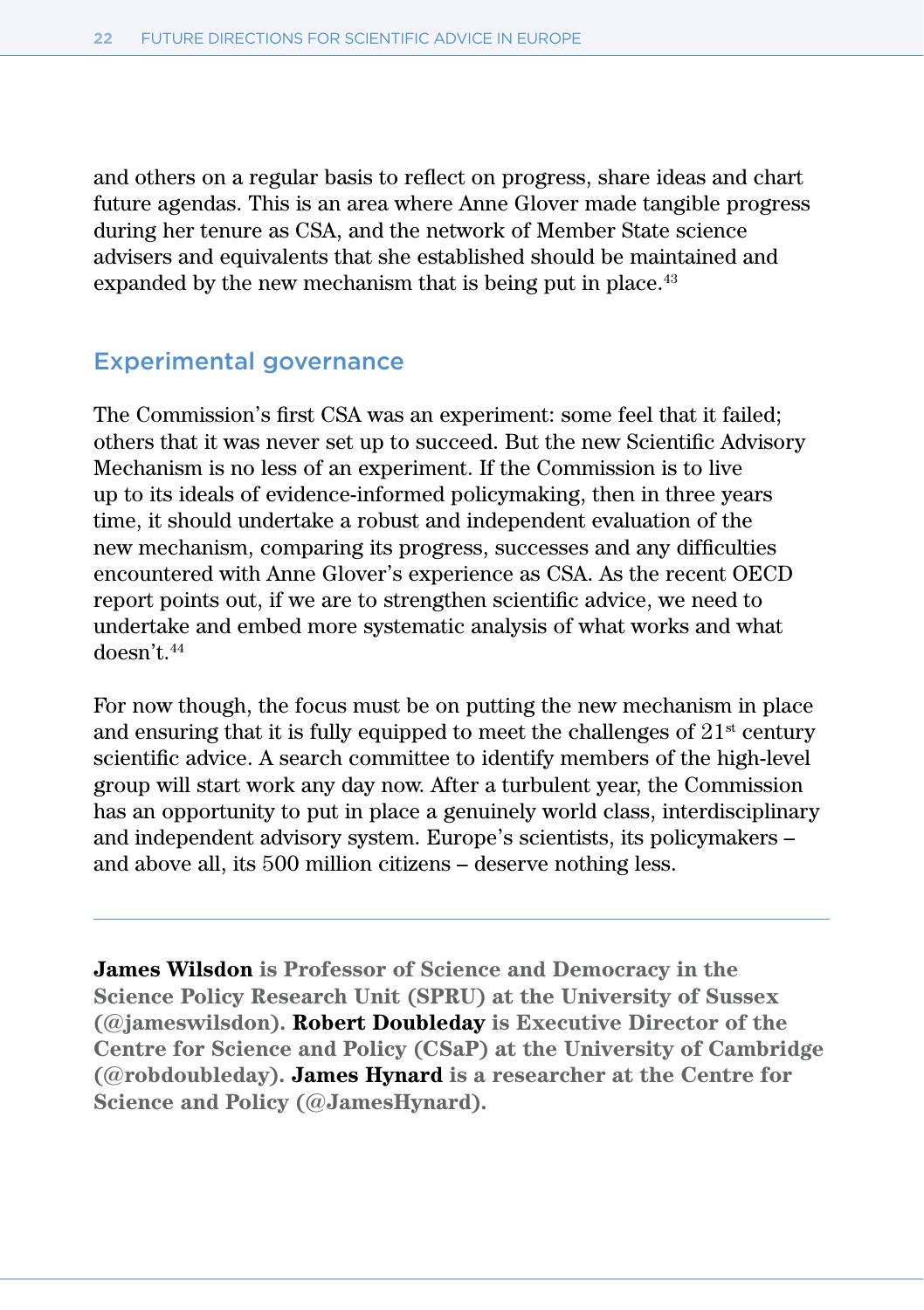#### Endnotes

- 1. Jasanoff, S. (2005) "Designs on Nature: Science and Democracy in Europe and the United States". Princeton University Press
- 2. [http://www.sciencebusiness.net/news/76995/Director-General-of-the-Joint-](http://www.sciencebusiness.net/news/76995/Director-General-of-the-Joint-Research-Centre-calls-EU-chief-scientific-adviser-role-into-question)[Research-Centre-calls-EU-chief-scientific-adviser-role-into-question](http://www.sciencebusiness.net/news/76995/Director-General-of-the-Joint-Research-Centre-calls-EU-chief-scientific-adviser-role-into-question)
- 3. [http://corporateeurope.org/sites/default/files/attachments/ngo\\_letter\\_on\\_chief\\_](http://corporateeurope.org/sites/default/files/attachments/ngo_letter_on_chief_scientific_adviser_-_final.pdf) scientific\_adviser\_-\_final.pdf
- 4. <http://www.senseaboutscience.org/pages/maintain-eu-chief-scientific-advisor.html>
- 5. [http://www.chemtrust.org.uk/wp-content/uploads/Letter-](http://www.chemtrust.org.uk/wp-content/uploads/Letter-CommissionScientificAdvisor-Aug14.pdf)[CommissionScientificAdvisor-Aug14.pdf](http://www.chemtrust.org.uk/wp-content/uploads/Letter-CommissionScientificAdvisor-Aug14.pdf)
- 6. <https://twitter.com/juliegirling/status/486509184708792320>
- 7. <http://ec.europa.eu/archives/juncker-commission/>
- 8. Wilsdon, J. (2014) "Juncker axes Europe"s chief scientific adviser", The Guardian, 13 November 2014 [http://www.theguardian.com/science/political-science/2014/nov/13/](http://www.theguardian.com/science/political-science/2014/nov/13/juncker-axes-europes-chief-scientific-adviser) [juncker-axes-europes-chief-scientific-adviser](http://www.theguardian.com/science/political-science/2014/nov/13/juncker-axes-europes-chief-scientific-adviser)
- 9. [http://www.telegraph.co.uk/news/worldnews/europe/eu/11229774/Jean-Claude-](http://www.telegraph.co.uk/news/worldnews/europe/eu/11229774/Jean-Claude-Juncker-sacks-EU-scientific-adviser-over-her-pro-GM-views.html)[Juncker-sacks-EU-scientific-adviser-over-her-pro-GM-views.html](http://www.telegraph.co.uk/news/worldnews/europe/eu/11229774/Jean-Claude-Juncker-sacks-EU-scientific-adviser-over-her-pro-GM-views.html)
- 10. [http://news.sciencemag.org/europe/2014/11/science-adviser-role-new-european](http://news.sciencemag.org/europe/2014/11/science-adviser-role-new-european-commission-limbo)[commission-limbo](http://news.sciencemag.org/europe/2014/11/science-adviser-role-new-european-commission-limbo)
- 11. [http://www.parliament.uk/documents/lords-committees/science-technology/roleofc](http://www.parliament.uk/documents/lords-committees/science-technology/roleofchiefscientificadvisers/20150116-President-Junker-reply-role-of-CSA.pdf) [hiefscientificadvisers/20150116-President-Junker-reply-role-of-CSA.pdf](http://www.parliament.uk/documents/lords-committees/science-technology/roleofchiefscientificadvisers/20150116-President-Junker-reply-role-of-CSA.pdf)
- 12. [http://www.nature.com/news/europe-s-research-commissioner-lays-out-his](http://www.nature.com/news/europe-s-research-commissioner-lays-out-his-ambitions-1.17165)[ambitions-1.17165](http://www.nature.com/news/europe-s-research-commissioner-lays-out-his-ambitions-1.17165)
- 13. [http://blogs.lse.ac.uk/impactofsocialsciences/2015/01/08/the-future-of-science](http://blogs.lse.ac.uk/impactofsocialsciences/2015/01/08/the-future-of-science-advice-in-europe/)[advice-in-europe/](http://blogs.lse.ac.uk/impactofsocialsciences/2015/01/08/the-future-of-science-advice-in-europe/)
- 14. Alemanno, A. (2014) 'What Role for a Chief Scientist in the European Union System of Scientific Advice?' European Journal of Risk Regulation, 3/2014 (Special Issue devoted to the European Chief Scientist).
- 15. [http://www.lexxion.de/en/zeitschriften/fachzeitschriften-englisch/ejrr/archive/](http://www.lexxion.de/en/zeitschriften/fachzeitschriften-englisch/ejrr/archive/issue-32014.html) [issue-32014.html](http://www.lexxion.de/en/zeitschriften/fachzeitschriften-englisch/ejrr/archive/issue-32014.html)
- 16. [http://europa.eu/rapid/press-release\\_IP-15-4970\\_en.htm?locale=en](http://europa.eu/rapid/press-release_IP-15-4970_en.htm?locale=en)
- 17. [http://sciencebusiness.net/news/77034/%E2%80%98Watchdogs-of-the](http://sciencebusiness.net/news/77034/%E2%80%98Watchdogs-of-the-system%E2%80%98-the-EU%E2%80%99s-new-scientific-advisory-panel-explained)[system%E2%80%98-the-EU%E2%80%99s-new-scientific-advisory-panel-explained](http://sciencebusiness.net/news/77034/%E2%80%98Watchdogs-of-the-system%E2%80%98-the-EU%E2%80%99s-new-scientific-advisory-panel-explained)
- 18. [http://news.sciencemag.org/europe/2015/05/breaking-european-commission](http://news.sciencemag.org/europe/2015/05/breaking-european-commission-create-new-high-level-science-advice-panel)[create-new-high-level-science-advice-panel](http://news.sciencemag.org/europe/2015/05/breaking-european-commission-create-new-high-level-science-advice-panel)
- 19. [http://ec.europa.eu/avservices/video/player.cfm?ref=I103199&videolang=INT&devurl](http://ec.europa.eu/avservices/video/player.cfm?ref=I103199&videolang=INT&devurl=http://ec.europa.eu/avservices/video/player/config.cfm) [=http://ec.europa.eu/avservices/video/player/config.cfm](http://ec.europa.eu/avservices/video/player.cfm?ref=I103199&videolang=INT&devurl=http://ec.europa.eu/avservices/video/player/config.cfm)
- 20.<http://ec.europa.eu/research/index.cfm?pg=sam>
- 21. Details of the Auckland summit can be found at: [http://www.globalscienceadvice.](http://www.globalscienceadvice.org/) [org/](http://www.globalscienceadvice.org/)
- 22. See <http://www.globalscienceadvice.org>
- 23. [http://www.oecd.org/newsroom/oecd-calls-for-common-principles-for-developing](http://www.oecd.org/newsroom/oecd-calls-for-common-principles-for-developing-and-communicating-scientific-advice.htm)[and-communicating-scientific-advice.htm](http://www.oecd.org/newsroom/oecd-calls-for-common-principles-for-developing-and-communicating-scientific-advice.htm)
- 24.[http://www.theguardian.com/science/political-science/2014/aug/29/crisis-renewal](http://www.theguardian.com/science/political-science/2014/aug/29/crisis-renewal-and-the-prospects-for-science-advice-in-japan)[and-the-prospects-for-science-advice-in-japan](http://www.theguardian.com/science/political-science/2014/aug/29/crisis-renewal-and-the-prospects-for-science-advice-in-japan)
- 25. <http://www.ipbes.net/>
- 26.<http://www.sab-2014-berlin.de/>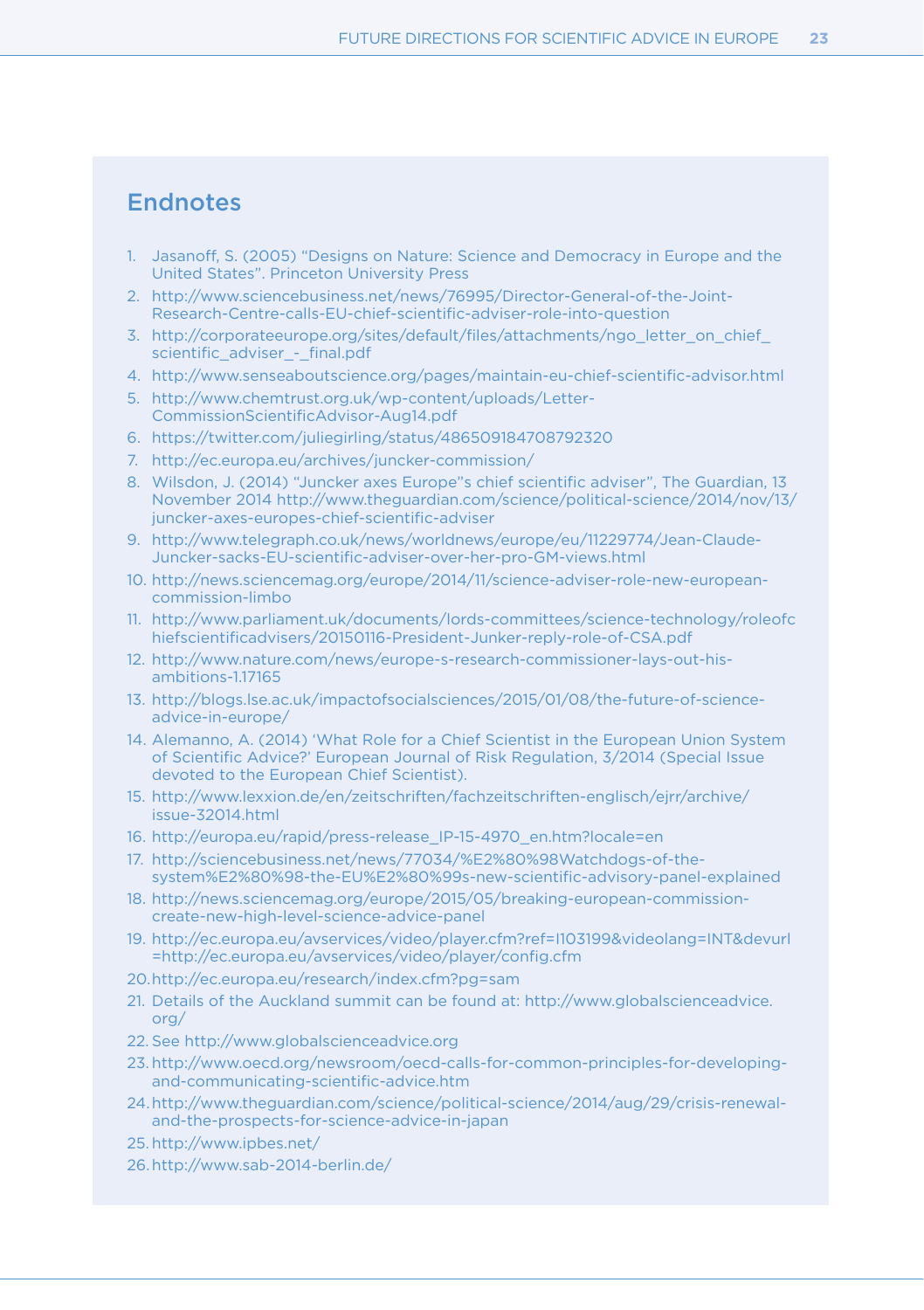- 27. See e.g. [https://www.gov.uk/government/groups/scientific-advisory-group-for](https://www.gov.uk/government/groups/scientific-advisory-group-for-emergencies-sage)[emergencies-sage](https://www.gov.uk/government/groups/scientific-advisory-group-for-emergencies-sage)
- 28.[http://www.scienceofsciencepolicy.net/reference/marburger-speech-aaas-forum](http://www.scienceofsciencepolicy.net/reference/marburger-speech-aaas-forum-science-and-technology-policy)[science-and-technology-policy](http://www.scienceofsciencepolicy.net/reference/marburger-speech-aaas-forum-science-and-technology-policy)
- 29.Rafols, I., Ciarli, T., van Zwanenberg, P. and Stirling, A. (2012) "Towards indicators for "opening up" science and technology policy" [http://microsites.oii.ox.ac.uk/ipp2012/](http://microsites.oii.ox.ac.uk/ipp2012/sites/microsites.oii.ox.ac.uk.ipp2012/files/Rafols-Ciarli-OpeningUp-FULL.pdf) [sites/microsites.oii.ox.ac.uk.ipp2012/files/Rafols-Ciarli-OpeningUp-FULL.pdf](http://microsites.oii.ox.ac.uk/ipp2012/sites/microsites.oii.ox.ac.uk.ipp2012/files/Rafols-Ciarli-OpeningUp-FULL.pdf)
- 30.Mulgan, G. (2013) "Experts and experimental government" in Doubleday, R. and Wilsdon, J. Future Directions for Scientific Advice in Whitehall. London: Alliance for Useful Evidence/CSaP
- 31. Pielke, R. Jr. (2007) The Honest Broker: Making Sense of Science in Policy & Politics, Cambridge University Press.
- 32. Sutherland, W.J., Spiegelhalter, D. & Burgman, M. "Twenty tips for interpreting scientific claims", Nature 503: 335, 20 November 2013
- 33.Funtowicz, S. O., and Ravetz., J. R. "Science for the Post-Normal Age", Futures, 25/7 September 1993, p. 739–755.
- 34.Sarewitz, D. "How science makes environmental controversies worse" Environmental Science & Policy, 7 (2004) 385–403
- 35.Gluckman, P. "The art of science advice to government" Nature 507: 163-165, 13 March 2014
- 36.Wilsdon, J. "Too many chiefs? Experts, advisers and the disciplinary mix" The Guardian, 15 March 2013 [http://www.theguardian.com/science/political](http://www.theguardian.com/science/political-science/2013/mar/15/science-policy)[science/2013/mar/15/science-policy](http://www.theguardian.com/science/political-science/2013/mar/15/science-policy)
- 37. Stirling, A. "Disciplinary dilemma: working across research silos is harder than it looks" The Guardian, 11 June 2014 [http://www.theguardian.com/science/political](http://www.theguardian.com/science/political-science/2014/jun/11/science-policy-research-silos-interdisciplinarity)[science/2014/jun/11/science-policy-research-silos-interdisciplinarity](http://www.theguardian.com/science/political-science/2014/jun/11/science-policy-research-silos-interdisciplinarity)
- 38.Sabel, C.F. and Zeitlin, J. (2012) "Experimentalist governance" in Levi-Faur, D. (Ed.) The Oxford Handbook of Governance. Oxford: Oxford University Press.
- 39.[https://www.gov.uk/government/publications/what-works-evidence-centres-for](https://www.gov.uk/government/publications/what-works-evidence-centres-for-social-policy)[social-policy](https://www.gov.uk/government/publications/what-works-evidence-centres-for-social-policy)
- 40.Mulgan, G. "Experts and experimental government" in Doubleday, R. and Wilsdon, J. Future Directions for Scientific Advice in Whitehall. London: Alliance for Useful Evidence/CSaP, April 2013
- 41. Jasanoff, S. "The science of science advice" in Doubleday, R. and Wilsdon, J. Future Directions for Scientific Advice in Whitehall. London: Alliance for Useful Evidence/ CSaP, April 2013
- 42.e.g. Doubleday, R. & Wilsdon, J. "Beyond the great and good", Nature 485 : 301-302, 17 May 2012
- 43.[http://www.theguardian.com/science/political-science/2014/jun/23/evidence-based](http://www.theguardian.com/science/political-science/2014/jun/23/evidence-based-union-a-new-alliance-for-science-advice-in-europe)[union-a-new-alliance-for-science-advice-in-europe](http://www.theguardian.com/science/political-science/2014/jun/23/evidence-based-union-a-new-alliance-for-science-advice-in-europe)
- 44[.http://www.oecd.org/newsroom/oecd-calls-for-common-principles-for-developing](http://www.oecd.org/newsroom/oecd-calls-for-common-principles-for-developing-and-communicating-scientific-advice.htm)[and-communicating-scientific-advice.htm](http://www.oecd.org/newsroom/oecd-calls-for-common-principles-for-developing-and-communicating-scientific-advice.htm)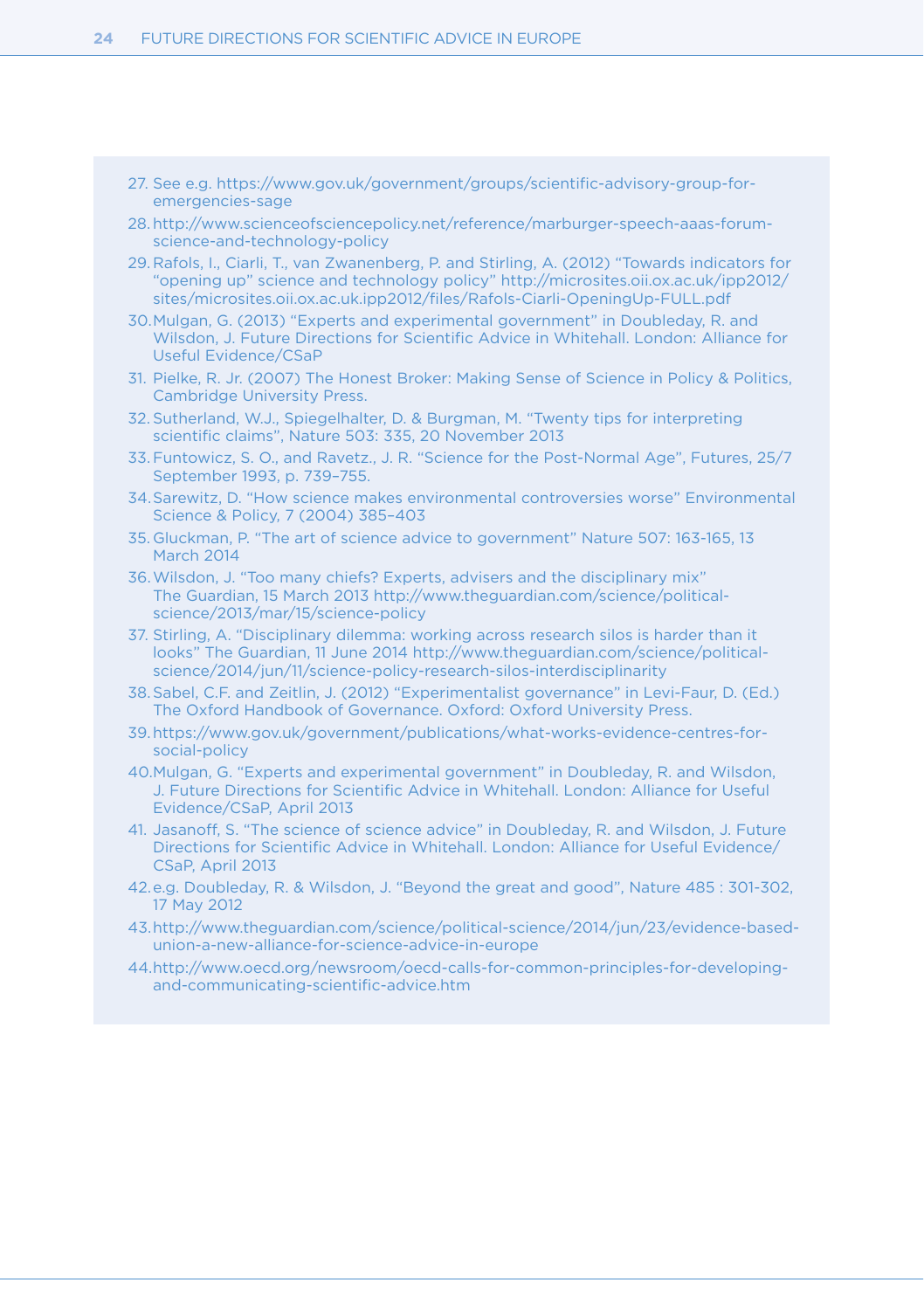# 1 EVIDENCE AND INSTITUTIONS

SCIENCE AS THE FUEL OF THE PUBLIC POLICY MACHINE Robert Madelin

EVIDENCE AND POLICY IN THE EUROPEAN COMMISSION: TOWARDS A RADICAL TRANSFORMATION Anne Glover and Jan Marco Müller

#### THE IN–HOUSE SCIENCE SERVICE: THE EVOLVING ROLE OF THE JOINT RESEARCH CENTRE

Vladimír Šucha, David Wilkinson, David Mair, Martin Ahbe and Stephen Davies

SCIENTIFIC FORESIGHT AT THE EUROPEAN PARLIAMENT Paul Rübig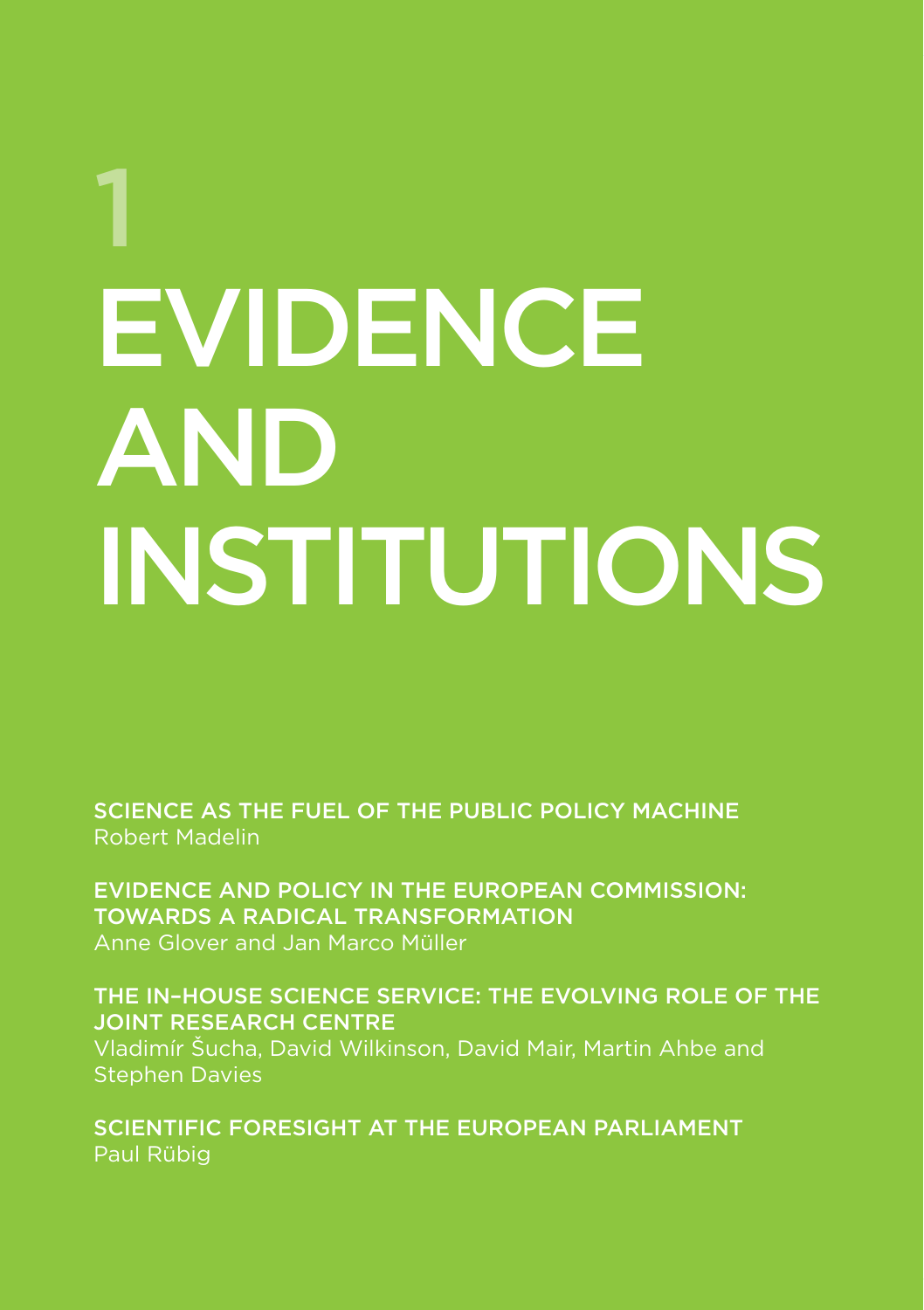## SCIENCE AS THE FUEL OF THE PUBLIC POLICY MACHINE

#### **Robert Madelin**

As a historian working in public policy, I have been consistently surprised by the way in which science gets ignored so easily, and often so routinely, in the actual practice of public policymaking. Over my own career almost all of my work has involved complex trade-offs that most frequently involve some kind of scientific knowledge in one way or another. While few would disagree that our current and future challenges will only ever involve more science, not less, in practice scientific advice frequently falls by the wayside when actual decisions are taken. The challenge of giving science its right place in public policymaking must be looked at again now, perhaps more urgently than ever.

Current calls for a major modernisation of the state, sometimes called the Fourth Revolution, offer an opportunity to improve the way we make public policy, as part of an urgent agenda of active reform and reinvention.<sup>1</sup> Yet many scientific claims are not always fully, nor indeed easily, reconciled with a democratic, values-based society. The question is thus how to reposition science not just so that it is more powerful, but – perhaps more crucially – so that it is more trusted. I will argue here that a modern and efficient policy machine should have scientific knowledge as a central component of decision-making, but with due consideration of society's value preferences and democratic political judgment.

#### In science we trust?

One does not need to look far into history to see why science might not be trusted. In the area of GM organisms, the science says that there is no specific scientific evidence of risks to human and animal health or the environment, yet most European parliaments have voted against the introduction of such organisms. Another example worth citing is the effect of electromagnetic radiation. Although several major studies have found that the use of mobile phones does not increase the risk of brain tumours, concern about radiation from masts and high-voltage cables continues to be widespread.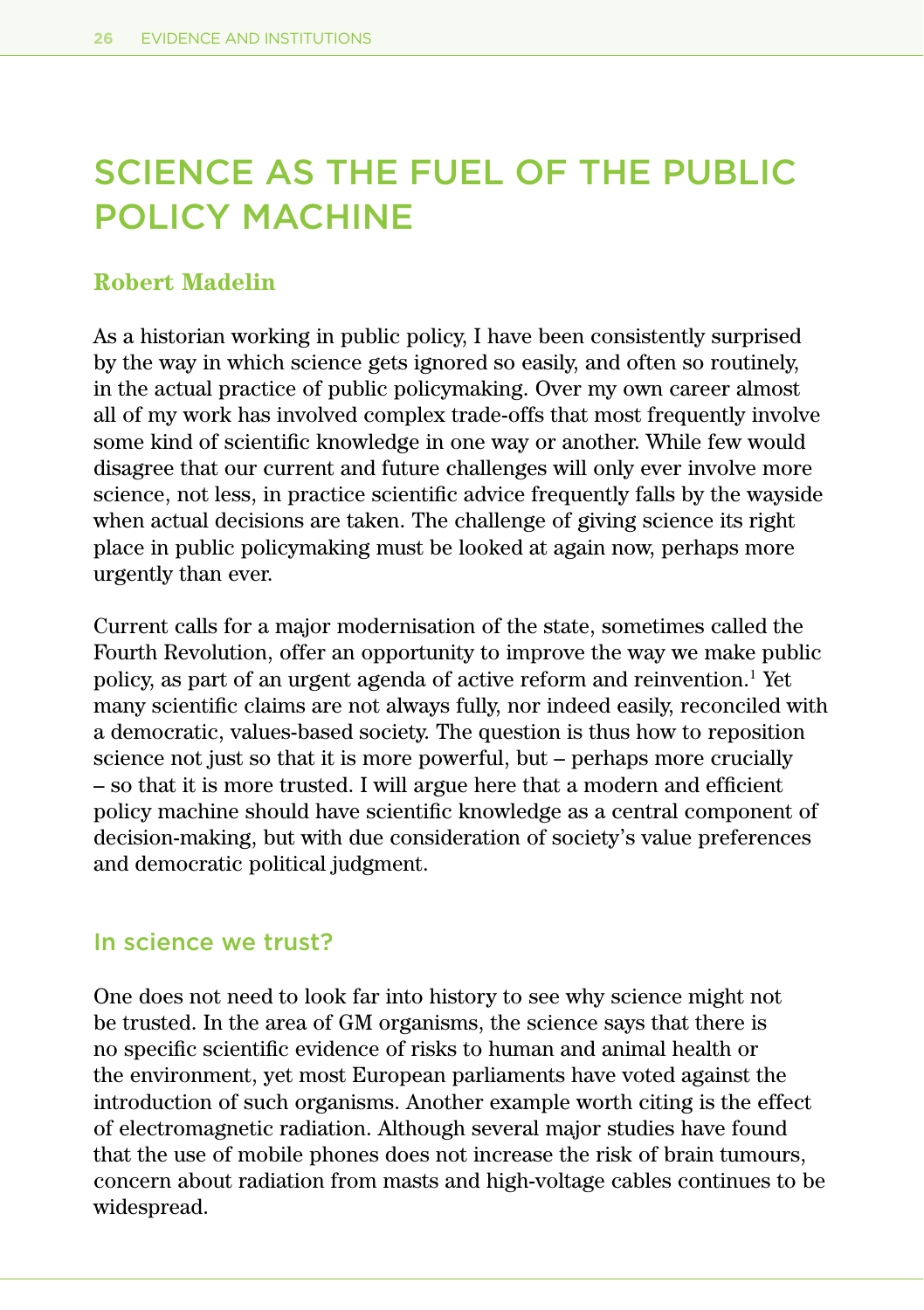Other factors that add to a lack of trust are disagreements about methodologies that are not easy for the layman to follow, and what some see as the disproportionate importance given to outliers in the scientific literature. Also, perceptions that there is insufficient transparency about clinical trials, together with the asymmetry in financial means between those who might benefit commercially and those who are meant to oversee scientific evidence, only further add to public mistrust.

Inside government institutions, the position of a chief scientific adviser is also instructive. In one EU member state it took more than 50 years to establish such a role and have it supported with a network of senior scientists inside government. As I write, the usefulness and future of such a position at the EU level, and possible alternatives, are subject to intense debate. As Sir Peter Gluckman, Chief Science Advisor to the PM of New Zealand, so accurately notes, public trust in such a position can be very easily granted or withdrawn.<sup>2</sup>

#### Acknowledging uncertainty

In order to build public trust in the capacity of science to inform policymaking and reposition science more effectively within public bodies, a new approach to using science as evidence is needed. Such an approach must break away from the common reductionist notion that scientific evidence can simply be linearly translated into public policies. Instead, scientific evidence must be correctly embedded into the democratic processes by which accountable public policy is made. A recent report by the National Research Councils of the US National Academies offers key elements of a new vision in which scientific evidence sits alongside both society's value preferences and political judgment when it comes to policy decisions.<sup>3</sup>

What does this mean in practice? First, the use of objective evidence must be significantly strengthened. This requires the more systematic production and uptake of high-quality scientific evidence, in all its varieties, on issues that society cares about. This must be accompanied by clear communication, not only of the results but also of the associated uncertainties and unknowns. The ability to speak openly and clearly on such issues is a vital skill that is not sufficiently developed across the board, not least because participants in the conversation speak to each other too rarely.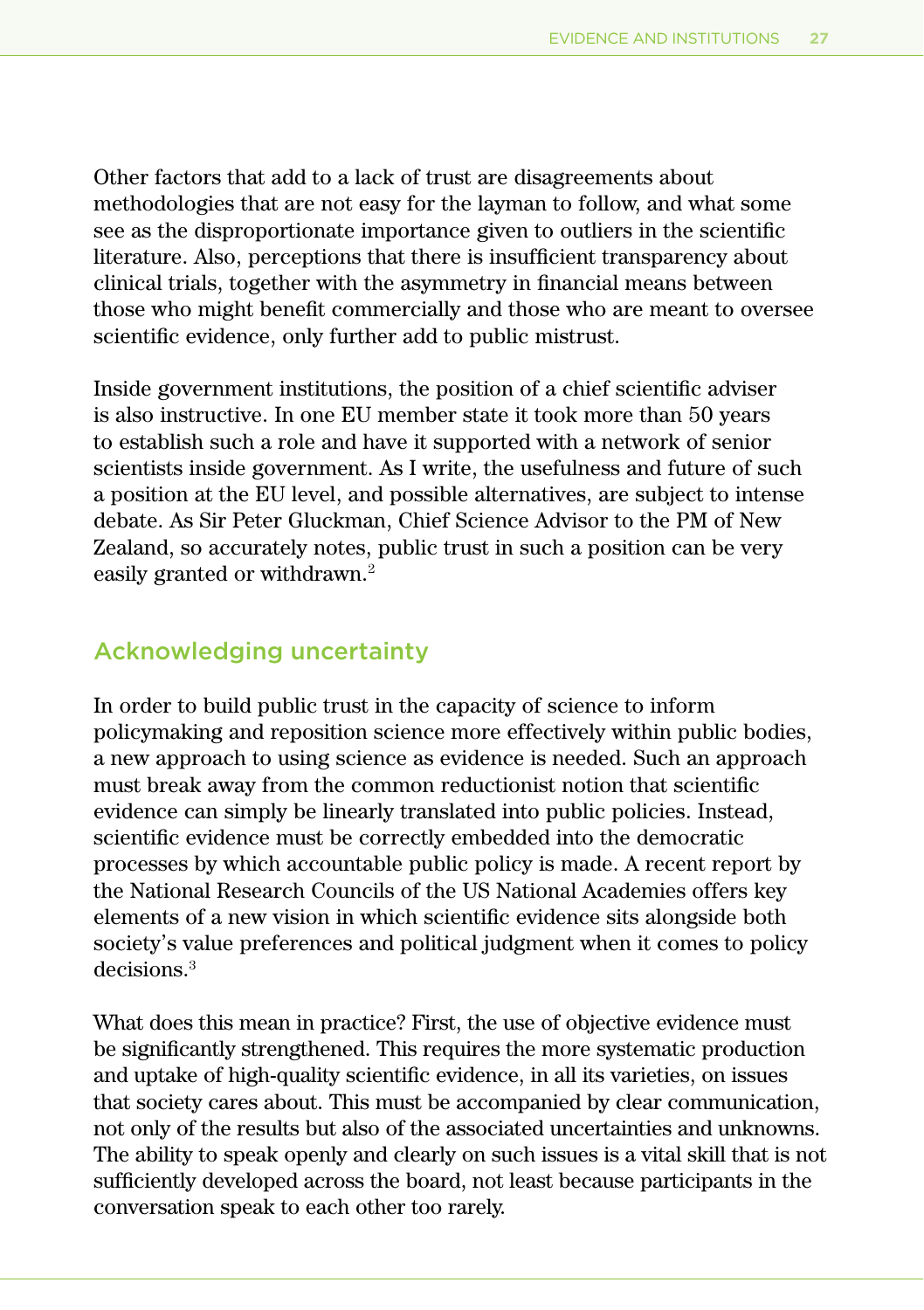The sometimes radically different timescales involved in establishing evidence and making policy decisions must be designed into any effective system of advice. This also requires a much closer symbiosis between those who need and those who give advice; scientists can rarely reach consensus on new questions over a weekend, and policymakers often cannot wait for long periods for an academic consensus to be formed. Harold Macmillan famously noted that politics is almost always a response to events; to anticipate what evidence might be needed long periods in advance is seldom possible. These problems can be mitigated to some degree by using foresight systematically as a tool to think ahead, as well as having a wellfunctioning 'always-on' system of scientific advisory networks.

Second, the training of civil servants must be overhauled to equip officials not only with the ability to understand and engage with scientific evidence and uncertainty, but also with a deeper understanding of the many cognitive biases we all face when reasoning. Daniel Kahneman's insights – now more than 30 years old – help us to understand the shortcuts we take when faced with unintuitive evidence.<sup>4</sup> Better basic training in science together with a deeper understanding of the limits and biases of cognition can help to develop new reflexes of critical analysis in policymaking, especially when faced with the all-too-common pressure of urgent decisions.

#### Beyond evidence-based policymaking

But more objective evidence and more training will not be enough. It is important to situate scientific evidence in the context of society's value preferences and political judgments in a democracy. Science should sit neither above nor below, but alongside values and politics. This is tricky to achieve in practice – and not only in Europe. But the 'evidence change agenda' has been hijacked at EU level by an over-simplistic debate between those arguing that 'values trump evidence' and those using the reductionist mantra of 'evidence-based policy' to advance a merely deregulatory goal.

As a society we are not good enough at having a calm debate about the role of science in policymaking. How do we get away from a sound-bite-driven discourse on science in times of ever-increasing attention scarcity?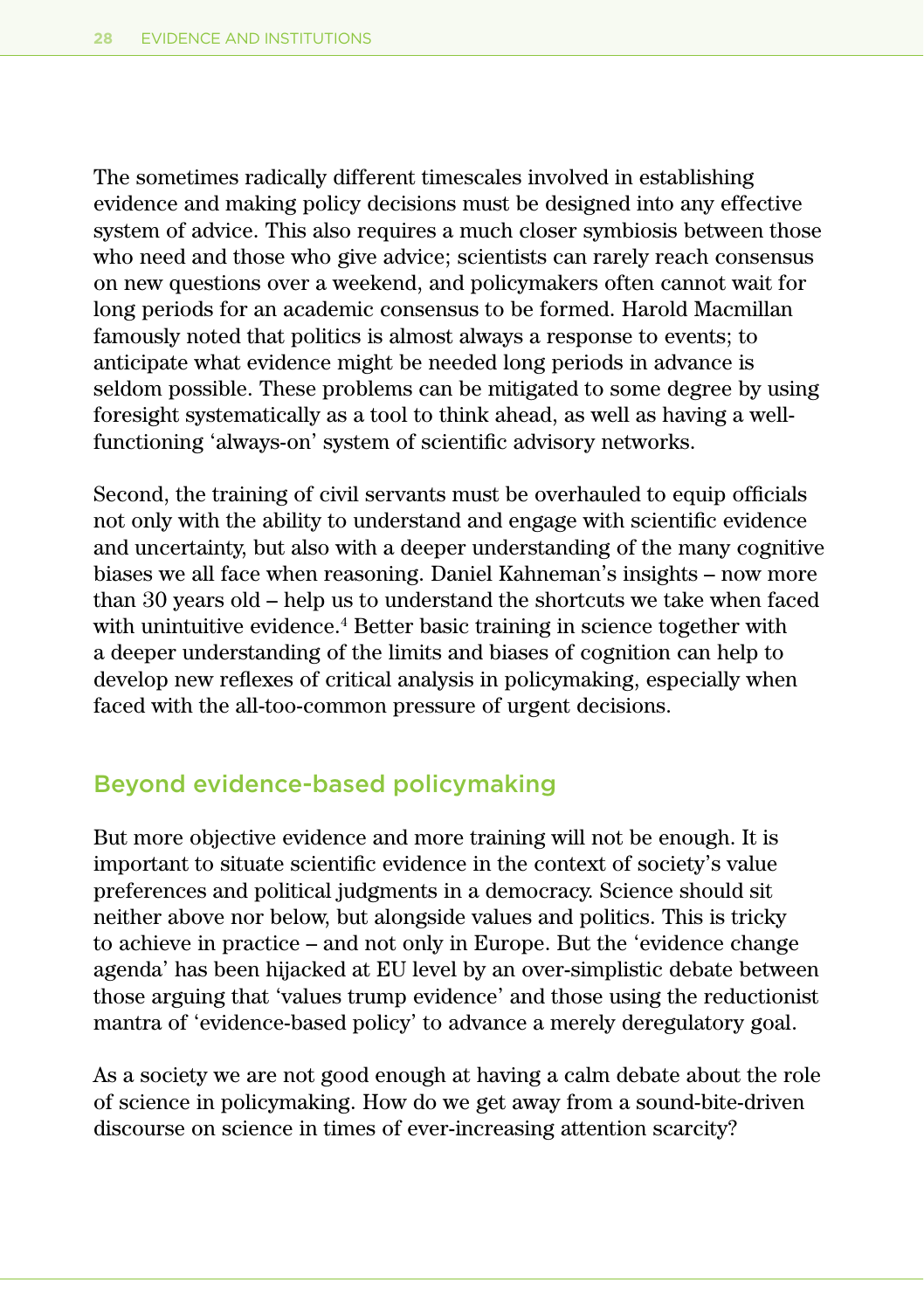To begin with, we need to gather evidence more broadly from all sources – including from citizens – and then discuss more openly how to weigh and balance the different aspects. A credible, robust and open policymaking approach, using citizen-friendly digital tools, will play an important role in enabling the kind of high-quality debate that is needed to find trusted and sustainable solutions. While inconvenient scientific truths will inevitably form an important element of a sober debate, politics remains the art of the possible, and political decisions are seldom wholly divorced from a debate around values. It must be conceivable that even if science points in one direction, society might decide to go in another – provided this is done on the basis of a quality debate around values, and not by discrediting or distorting the scientific evidence.

Recent history has provided examples of such decisions. The German government's decisions to phase out nuclear power, or the setting of minimum retail prices for alcohol, provide some examples of values-based political decision-making.

At the European level, some structures exist that can facilitate the necessary debates. In the domain of research ethics, there is the European Group on Ethics in Science and New Technologies (EGE), and also numerous ethical committees for research projects. The new paradigm around Responsible Research and Innovation (RRI) offers another route to the indispensable notion of see-through science.5 RRI effectively involves anyone with an interest early on in a dialogue. Rather than being the mere communication of science, it is early upstream public engagement aimed at bringing science more actively into the public debate on options and values from which any decision-making must derive its legitimacy.

#### Four types of risk

A conflict around science as evidence can sometimes arise because scientists are ultimately also people, and in the end none of us is truly objective. However, by virtue of their training, scientists may well have a deeper understanding of what pitfalls there are when drawing conclusions from a given set of facts. Scientists also have a culture of peer review that is largely absent from other spheres of public life, and on which much of the trustworthiness of the scientific system relies. Yet despite these assets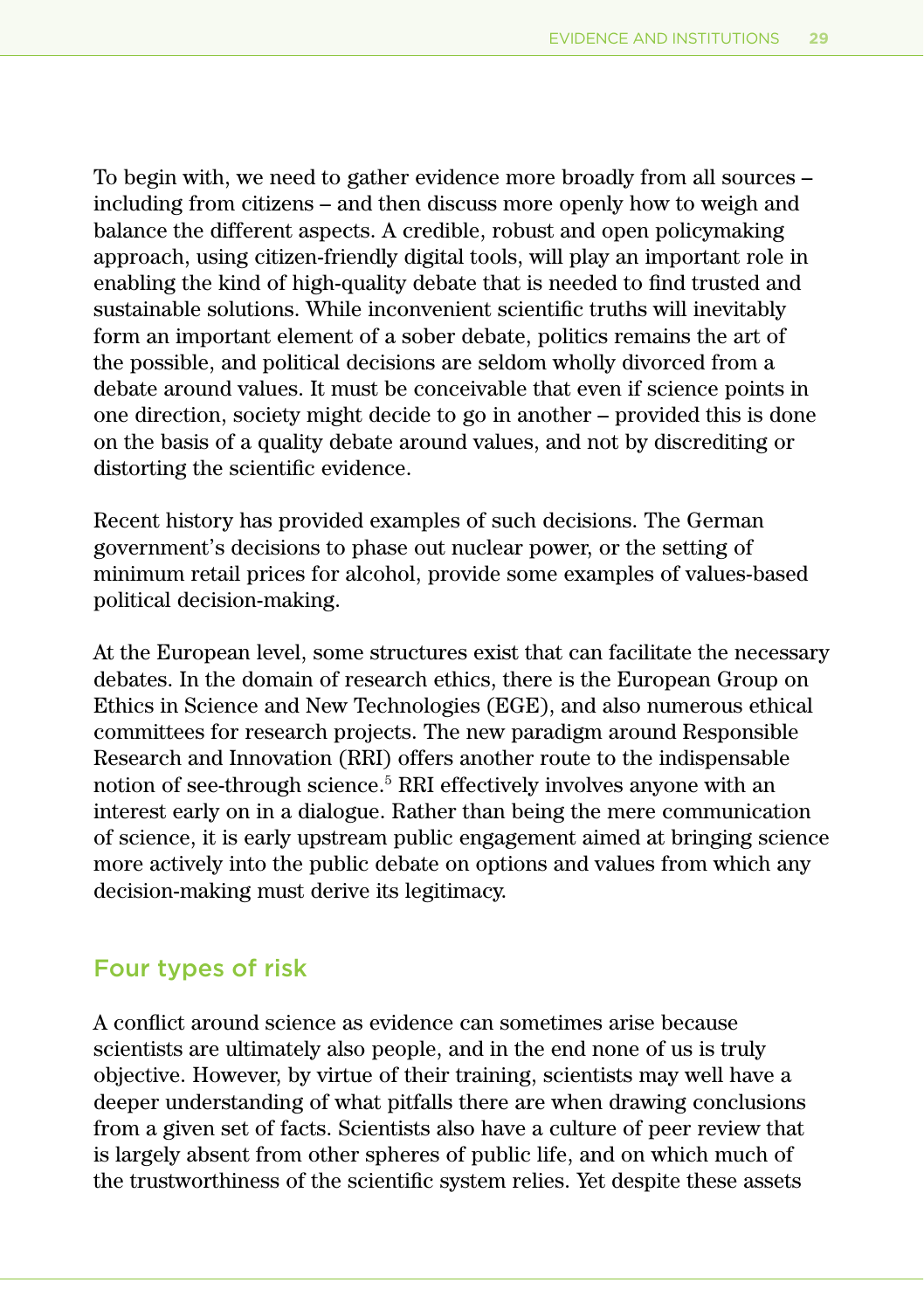there are four types of risk that can, and often do, limit the public's trust in science.

- **1.** Science without RRI This is research in the proverbial ivory tower, which cuts itself off from the public discourse around society's values that might underlie the research, and the debate on future options and the moral and ethical consequences which the research might imply. RRI is research which is built around robust mechanisms and a genuine desire for open engagement with a broad range of stakeholders.
- **2.** Scientists without respect for the public Some fall into the trap of arrogance or, worse, denigrating, anti-democratic behaviour by treating the general public as ignorant, and unworthy or incapable of any meaningful debate. Many politicians have understood that treating their electorate with respect is a prerequisite for democratic legitimacy. Using science as evidence in policymaking similarly requires that those who seek to understand the future consequences of policies are not intellectually bullied into blind-faith acceptance of the science. While it is clear that a scientifically literate society will be better able to debate evidence and choices, trust can easily be destroyed if the public is disparaged or patronised.
- **3.** 'Truth twisted by knaves to make a trap for fools' A third risk arises when businesses or interest groups interpret scientific facts beyond the truth they contain. Trust requires not just transparency but, perhaps more importantly, the absence of deception. Where such deception is not accidental, but is used to support ulterior motives, trust in both the science and its use for public policy can be eroded – perhaps irreversibly.
- **4.** Scientists themselves behaving badly, or being thought to do bad science – Science is, of course, not entirely free from rotten apples in the form of practitioners guilty of professional misconduct. Perhaps worse than the distortion of science, fraudulent science is another type of deception which affects trust in the entire discipline. Here, in particular, the media – including the scientific media – need more diligence. It is in relation to this threat to the credibility of the scientific enterprise that there is a benefit to having scientists inside the machine, including inside the media machine.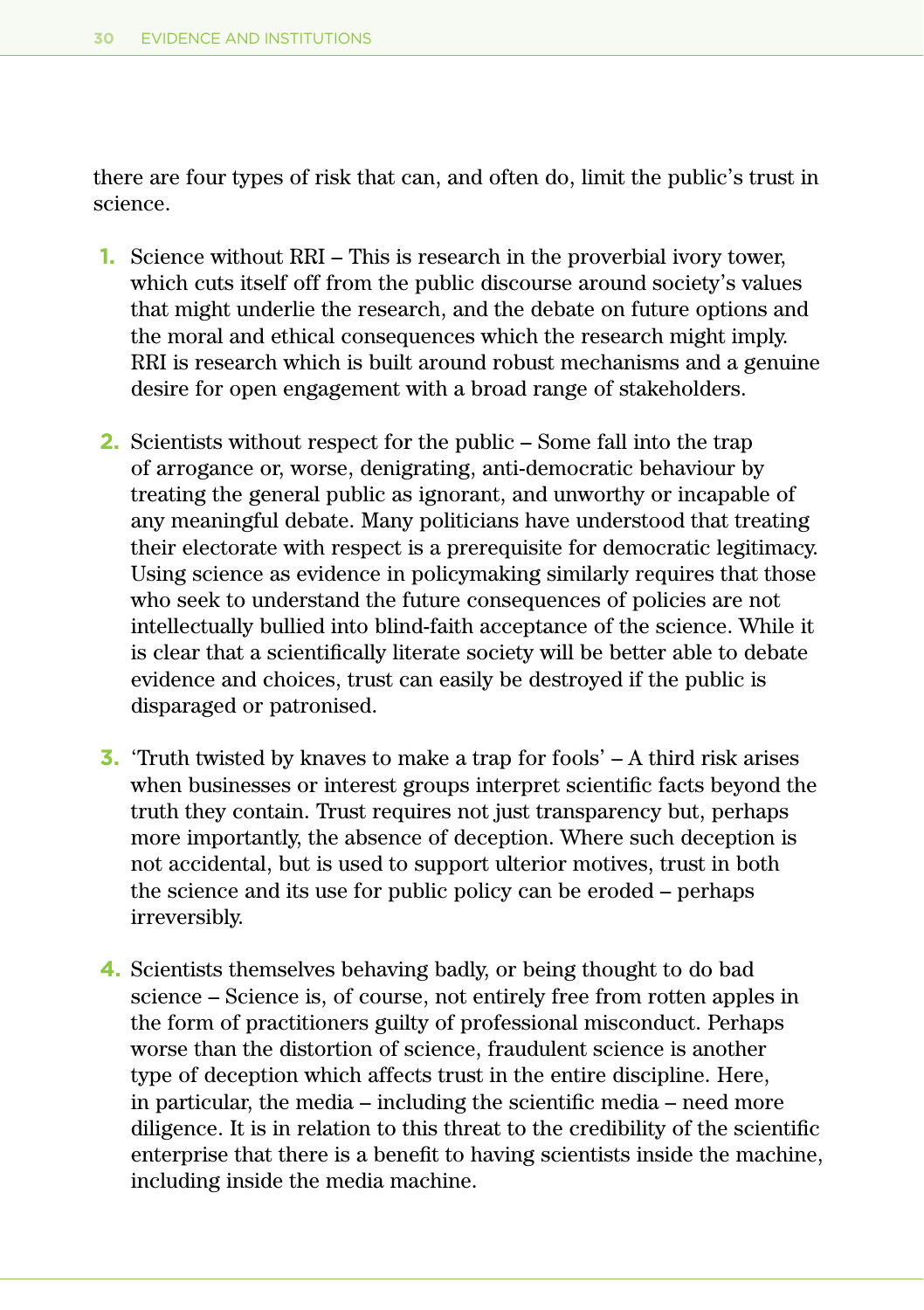But even honest science may be mistrusted, often because of where it gets its money from – a form of guilt by association. Clear rules for conflicts of interest exist and must, of course, be applied, together with all the necessary elements of transparency and independent peer review that lie at the heart of science. But in a model where we expect the private sector to contribute significantly to investments in research, privately funded research will inevitably generate some of the knowledge which will inform policies. To be trustworthy, this research must be subject to the highest standards of scientific practice.

#### Towards trusted science

With all these risks to the trust placed in science what, then, makes for trusted science? Ultimately, countries and institutions that allow free speech for scientists form the bedrock of trusted science. It is only in settings where scientists are free to discuss openly that the necessary conditions for open, democratically legitimate scientific discourse can take place. Free speech also means that scientists should be able to admit to errors, to allow us to distinguish honest mistakes from systematic deception; even in countries where free speech is the norm, institutions are not always as open to dissenting voices as necessary.

In conclusion, science needs help from everybody to become stronger and more trusted. Greater scientific literacy in society at large, but also inside institutions, is essential. Systematic access to independent scientific opinions is needed inside institutions, including policymaking institutions as well as the media. RRI must be thoroughly mainstreamed throughout the scientific enterprise.

**Robert Madelin is Director-General of DG Connect in the European Commission (@eurohumph).**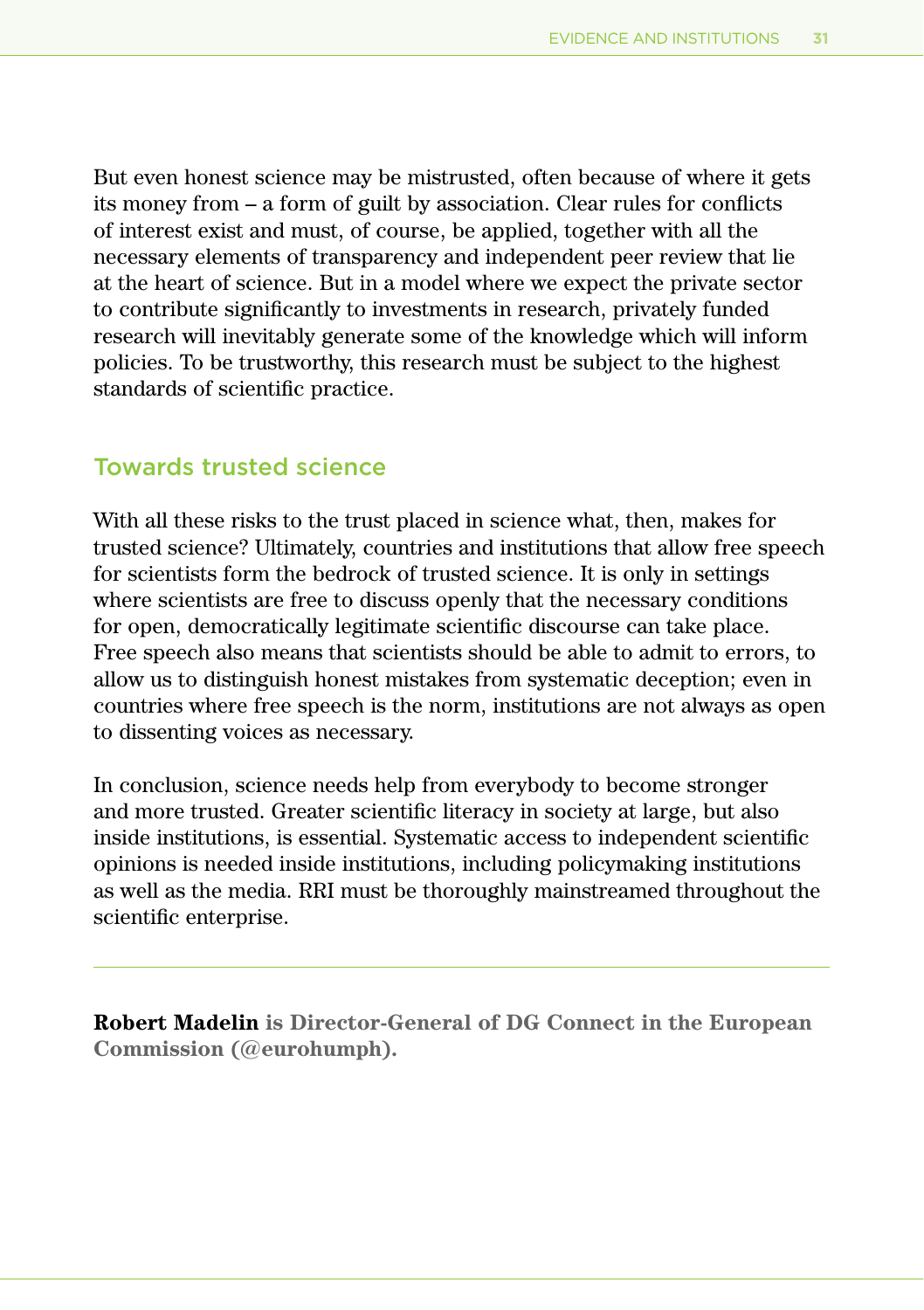#### Endnotes

- 1. Micklethwait, J. and Wooldridge, A. (2014) 'The Fourth Revolution: The Global Race to Reinvent the State.' London: Allen Lane.
- 2. Gluckman, P. (2014) Principles and politics of scientific advice. In 'The Guardian' 26 August 2014. [http://www.theguardian.com/science/political-science/2014/aug/26/](http://www.theguardian.com/science/political-science/2014/aug/26/principles-politics-scientific-advice) [principles-politics-scientific-advice](http://www.theguardian.com/science/political-science/2014/aug/26/principles-politics-scientific-advice)
- 3. Committee on the Use of Social Science Knowledge in Public Policy et al. (2012) 'Using Science as Evidence in Public Policy.' Washington DC: National Academies Press.
- 4. Kahneman, D. et al. (Eds.) (1982) 'Judgment under Uncertainty: Heuristics and Biases.' Cambridge: Cambridge University Press.
- 5. Wilsdon, J. and Willis, R. (2004) 'See-through science: why public engagement needs to move upstream.' London: Demos.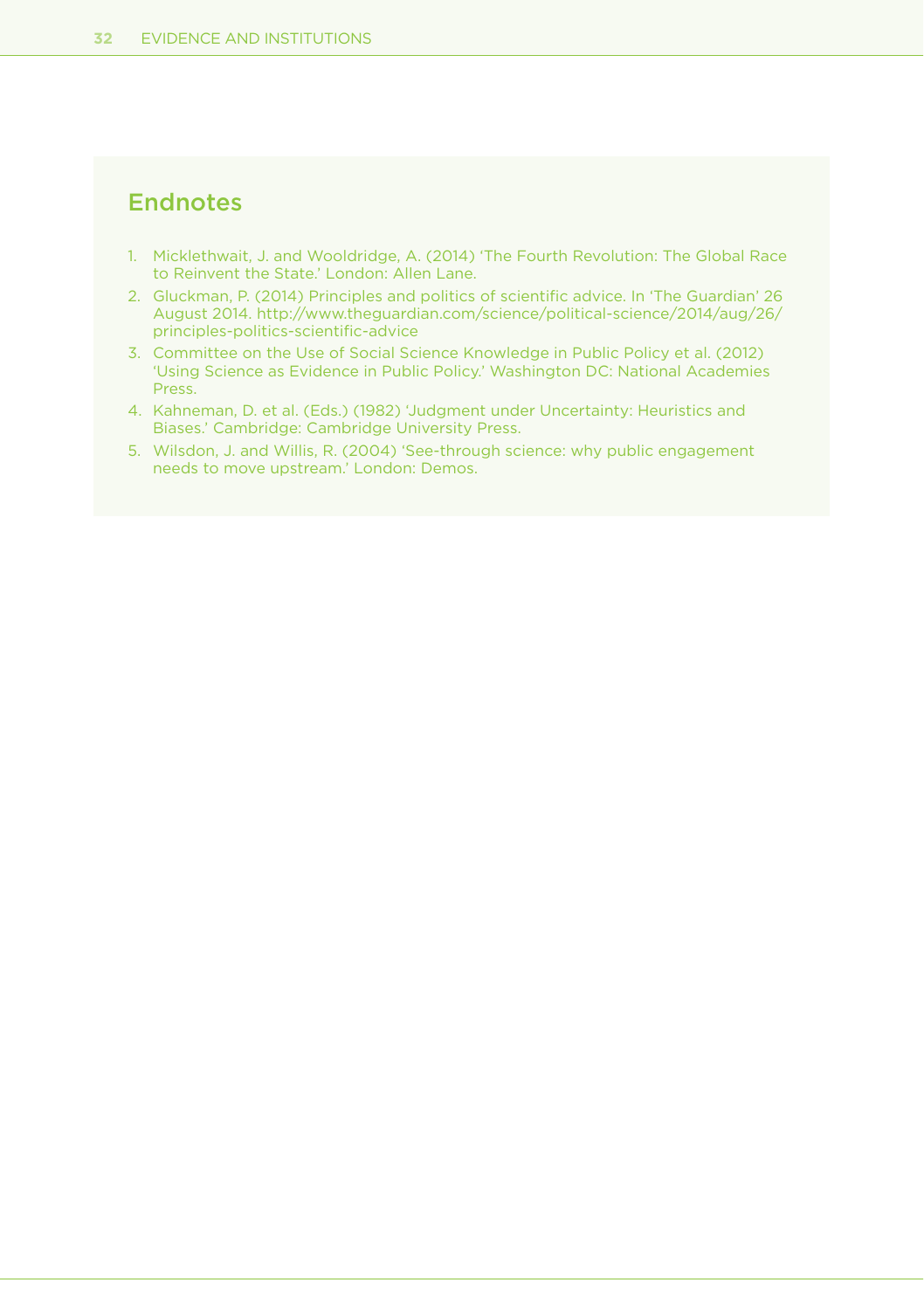## EVIDENCE AND POLICY IN THE EUROPEAN COMMISSION: TOWARDS A RADICAL TRANSFORMATION

#### **Anne Glover** and **Jan Marco Müller**

As the world around us becomes increasingly complex, the task of developing a new policy can easily spread across the portfolio of five, ten or even more Directorates-General (DGs) within the European Commission; policy on biofuels is a perfect example. As a consequence, the time has passed where each DG could gather and consider scientific evidence in isolation. At the same time, disruptive technologies and social innovations are changing our way of life at an accelerating speed, and policymaking is not immune to this.

As a consequence, decision-making increasingly depends on advice given by science and technology in order to deliver the most innovative and effective policies. However, there is also an increasing uneasiness among both citizens and politicians that policies are becoming too technocratic, with solutions being 'dictated' by experts rather than taking into account the beliefs of the wider public. This is not a problem with the evidence per se – this remains the same regardless of ideologies and public opinion – but a problem with how evidence is used and communicated.

Thanks to modern information technologies, evidence can now be delivered in real time and from a multitude of sources, including big data gathered by citizens on their smart phones. This creates new opportunities for the involvement of citizens in policymaking (so-called 'open policymaking'). At the same time, this has increased the need to differentiate 'junk' science from trustworthy science, while also increasing the pressure on the Commission to be as transparent and interactive as possible.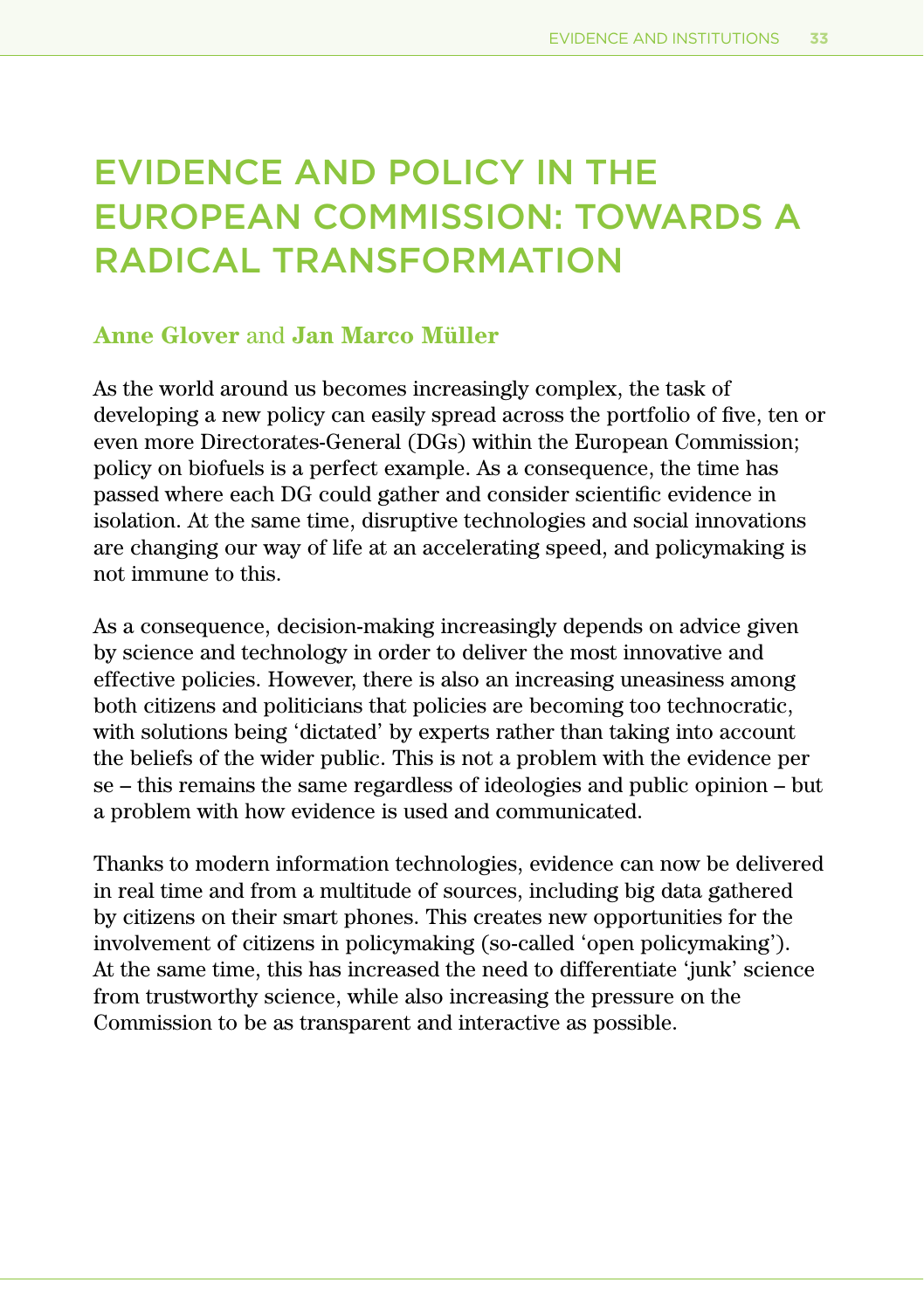#### Stuck in the past

The policymaking procedures of European institutions (and in fact, of most political bodies around the world) are still rooted in the  $20<sup>th</sup>$  century, relying as they do on formalised committees, stakeholder consultations and expert groups. In EU policymaking this process is known as 'comitology' – a word that in itself symbolises why citizens have fallen out of love with Europe. At most, there are web-based 'public consultations', which sometimes gather embarrassingly few comments from across the EU. Take for example a consultation carried out in autumn 2014 on the review of the Commission's impact assessment procedure, one of the key elements in its policymaking. This gathered just 162 responses from the 508 million citizens of the EU. Despite these processes being public, citizens are largely disconnected from them, and this disconnection feeds the populist narrative of 'Brussels' meddling with everybody's lives without asking what citizens want.

Despite the demand from society to be more transparent and interactive, the evidence-gathering process of the Commission is largely opaque to citizens. Currently there is no harmonised procedure for the gathering, use and communication of scientific evidence, and legislative documents emanating from the different DGs do not necessarily describe all their sources of evidence – and if they do, there is often no justification of how the choices made relate to the evidence.

Each DG has its own sources of evidence, which may include the Joint Research Centre (JRC), various EU agencies, standing scientific committees, ad hoc expert groups, as well as contract work done by third parties. There is, however, little guidance on which of these to use, when and how. Moreover, DGs have a tendency to use the resource they are familiar with: for example, making effective use of 'their' agency only, even when other EU agencies could make important contributions. Working methods also vary considerably, which decreases transparency and makes scrutiny difficult. In many cases, desk officers rely on costly third-party contractors to collect and analyse data, ignoring the fact that there is an in-house science service, the JRC, with 3000 staff and an annual budget exceeding €300 million.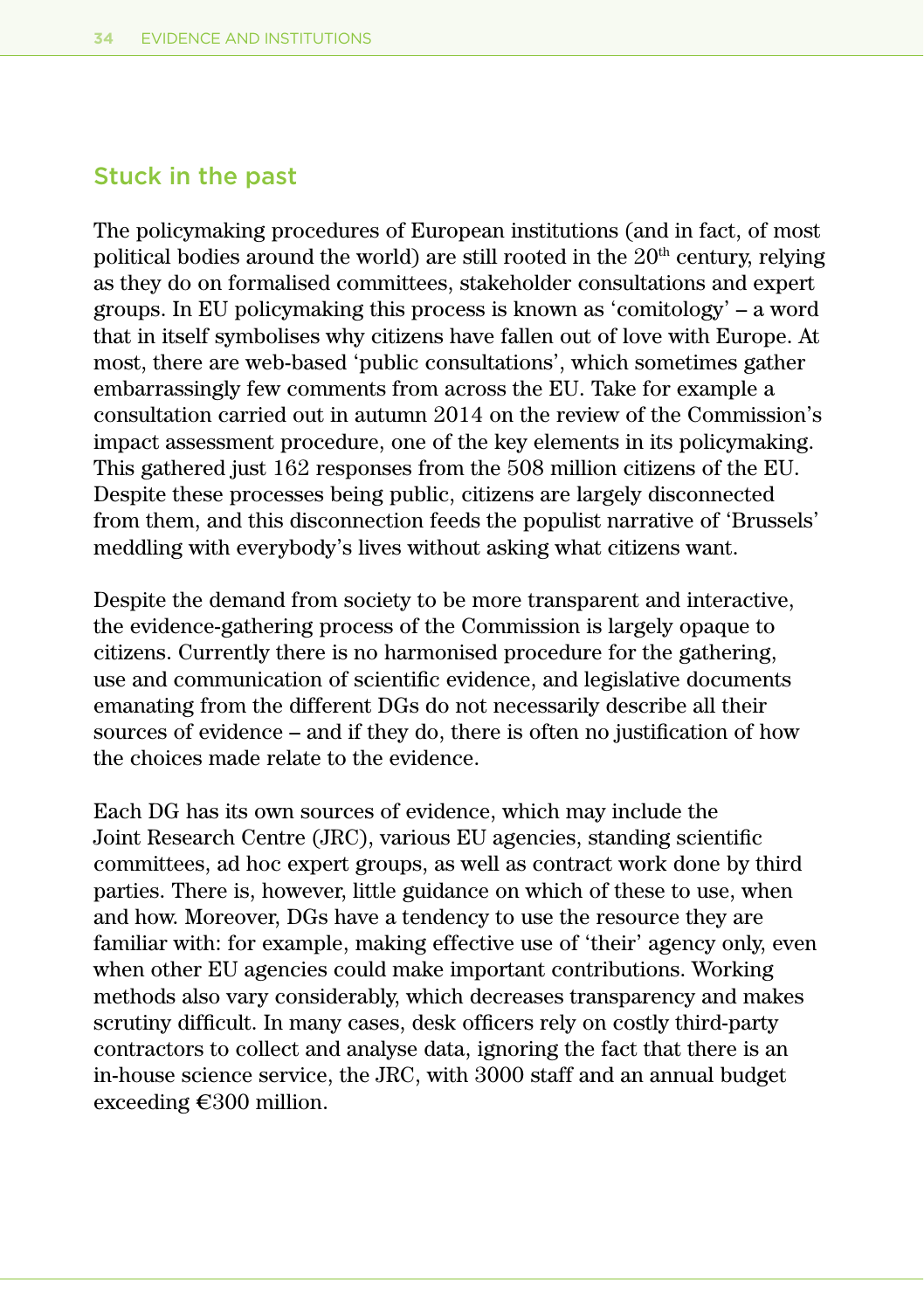There are Commission guidelines, $^1$  published in 2002, on how to collect and use expertise. These lay out in an elaborate way the principles of good evidence gathering. However, these principles are not always respected in practice, and the fact that these guidelines have not been revised in the last 12 years might suggest a lack of interest in improving the processes of evidence gathering. The ongoing revision of the guidelines for impact assessment does, however, provide an opportunity for change.

#### Inefficient evidence

The lack of standard procedures around evidence gathering and analysis leads to decreased efficiency and increased cost. Moreover, it makes the evidence gathering prone to political intervention, in that evidence is more likely to be gathered in a biased manner with the aim of suiting a particular political view – 'policy-biased evidence' rather than 'evidence-based policy'.

One of the consequences is that the impact assessments prepared to accompany policy proposals may be deliberately limited in the options they consider, with the aim of achieving a desired outcome. Although the Impact Assessment Board provides some form of peer review, it mainly focuses on the overall process of the impact assessment, the methods used and the reporting. It does not carry out a scientific review of the data and evidence used, the sources of these data, or the choices made in the selection of evidence. This increases the risk of regulatory failure and public criticism. The lack of openness in evidence gathering has also resulted in impact assessments being focused far more on risks than on opportunities, leading to a rather stringent interpretation of the precautionary principle (which, in itself, remains valid but can be misused to block progress rather than allowing us to innovate by managing associated risks).

Like many public bodies, the Commission struggles to be forward-looking and is often caught by surprise by technological and societal innovations. Few DGs are able to define their needs for evidence beyond a two-year time frame. Historically, foresight activities have been carried out in various corners of the Commission, but not in a coherent and shared manner.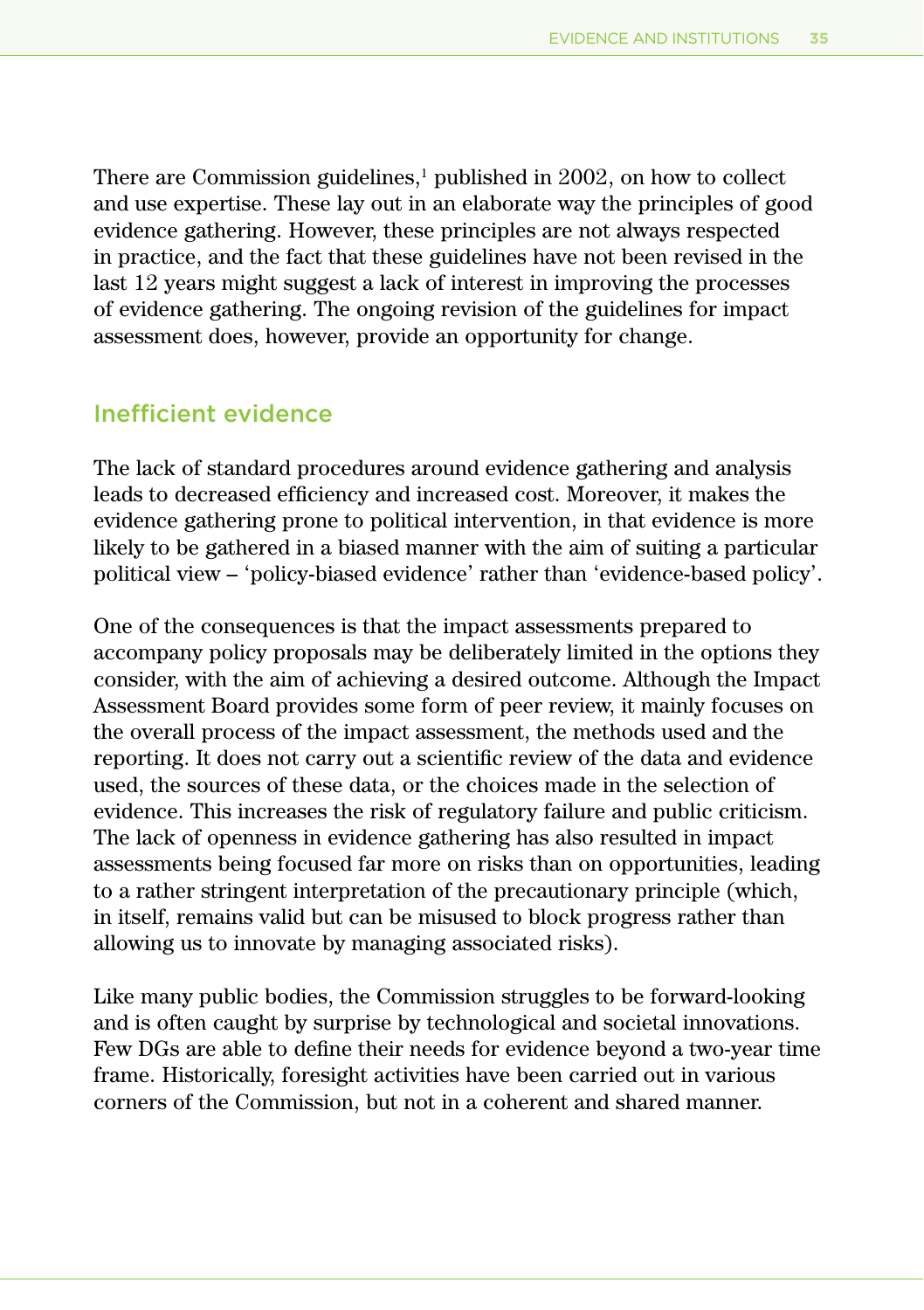Even when Commission proposals are based on the best possible evidence, the evidence often gets diluted in Parliament and Council. While politicians must have discretion as to whether they want to follow the evidence or not, it is worrying that the European Council has no science service, and the majority of Member States do not have a formally appointed government science adviser. Moreover, the Research Service of the European Parliament was only established in October 2013 and is still in its infancy. All this increases the risk that politicians will make decisions on very technical EU legislation without access to the necessary expertise.

#### An evidence structure unfit for purpose

In the JRC, the Commission has an enormous in-house resource at hand. The JRC is not only the second-largest DG, but is probably the only governmental science service in the world which has the rank of a ministry (i.e. a DG in Commission terms). The JRC produces internationallyrecognised, high-quality science based on first-class infrastructures, and delivers scientific-technical support to the policy DGs of the Commission in a manner that is independent of national or commercial interests. Although the JRC can publish without restrictions, it is not entirely free of political pressure, being subject to a Policy Commissioner and operating in a 'customer relationship' with other DGs. However, the JRC is widely unknown outside the Commission (except in some scientific circles) and internally there is still a lack of awareness of what it can do. The fact that more than 90 per cent of JRC staff are located outside Brussels does not help to foster interaction.

Some DGs (such as DG Health and Consumers, and DG Research and Innovation) have scientific advisory committees, while others do not. With a few exceptions (e.g. the Chief Economist in DG Economic and Financial Affairs), DGs do not have science advisers. The existence and mandate of advisory committees seems to be ad hoc and a result of historical developments. For instance, it is unclear why the mandate of the European Group on Ethics covers only science and new technologies, but not business ethics.

The strong scientific expertise existing in EU agencies such as the European Medicines Agency, the European Environment Agency or the European Food Safety Authority is not fully exploited. The EU agencies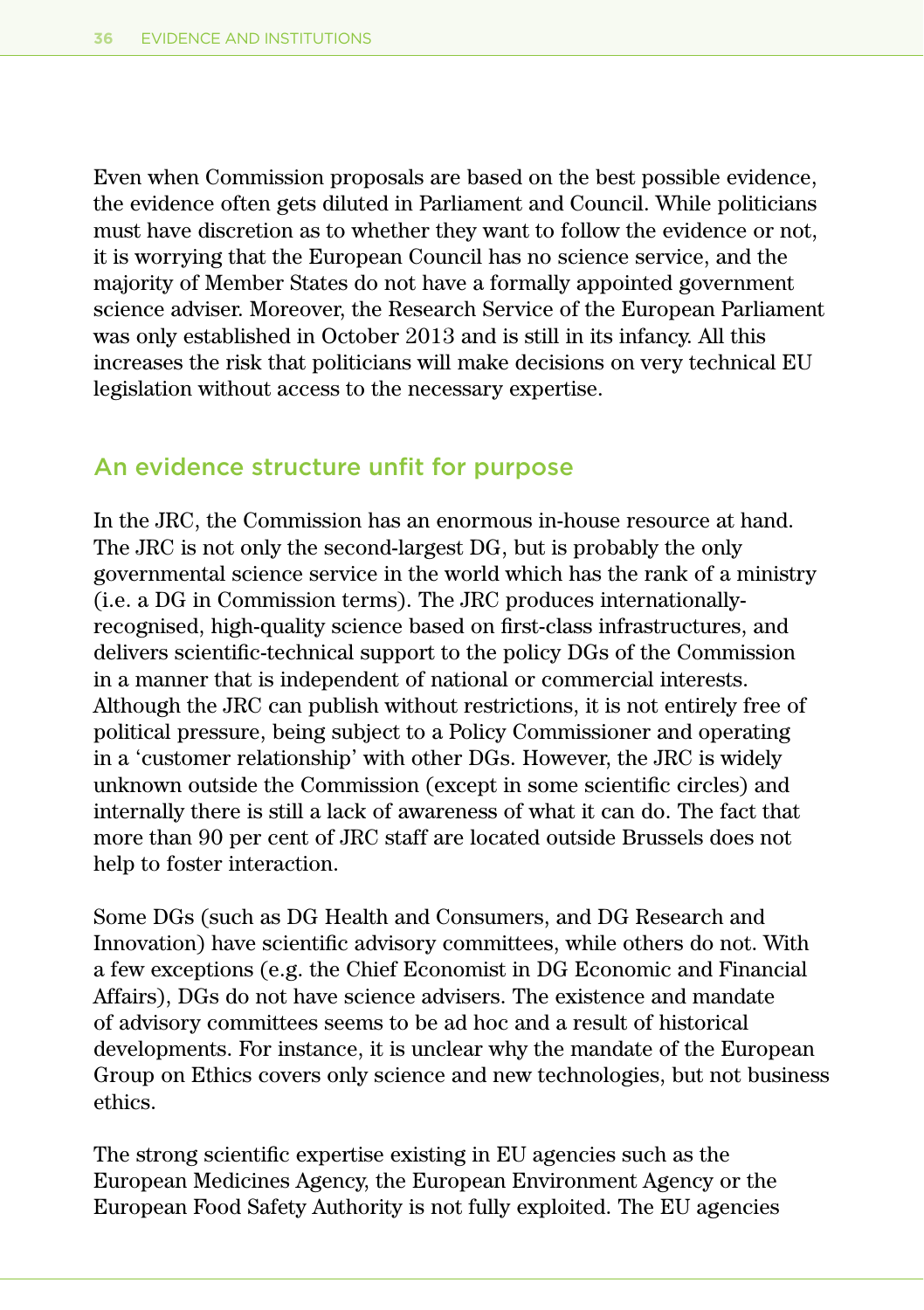themselves feel that they could do much more to support the European Commission with evidence – if they were asked. However, interaction is not straightforward because the agencies are very diverse in their mandates and setups, and each agency has its own rules and membership. In addition, the proliferation of EU agencies has led to a certain duplication of competence and activity, and has perhaps justifiably triggered criticism from Member States.

The Chief Scientific Adviser (CSA) established by President Barroso in 2012 and then discontinued by President Juncker in 2014 gained high public visibility and quickly developed into a champion for the use of scientific evidence by the Commission, both as a 'voice of science' at the political level and as a 'scientific ombudsman' for third parties. The CSA was instrumental in establishing for the first time a network of government science advisers across the Member States (the European Science Advisers Forum) and supporting the new EU Agencies Network of Science Advisers, which aimed at better coordination.

The CSA also established a formal Foresight Network in the Commission, which currently involves 21 different DGs and more than 200 participating staff. The fact that it was possible to put in place such a network of foresight experts, without adding any structural or administrative burden, is proof that transversal initiatives are possible in the Commission. The will and interest to cooperate exists at working level; it just needs to be unleashed through a top-level mandate.

# Radical transformation is possible

As a matter of principle, evidence needs to be procured from the widest possible range of sources and used and communicated in an unbiased manner. There must be complete transparency on what questions are used to request evidence, where the evidence comes from, how it is analysed, how it is prioritised and what the conclusions are. The same standards must apply across all Commission services. At the end of any process there will always be a democratic political decision – which may or may not go against the evidence – but the evidence-gathering process itself must not be compromised by a politically desired outcome, as this reduces options and exposes an Achilles heel to potential critics.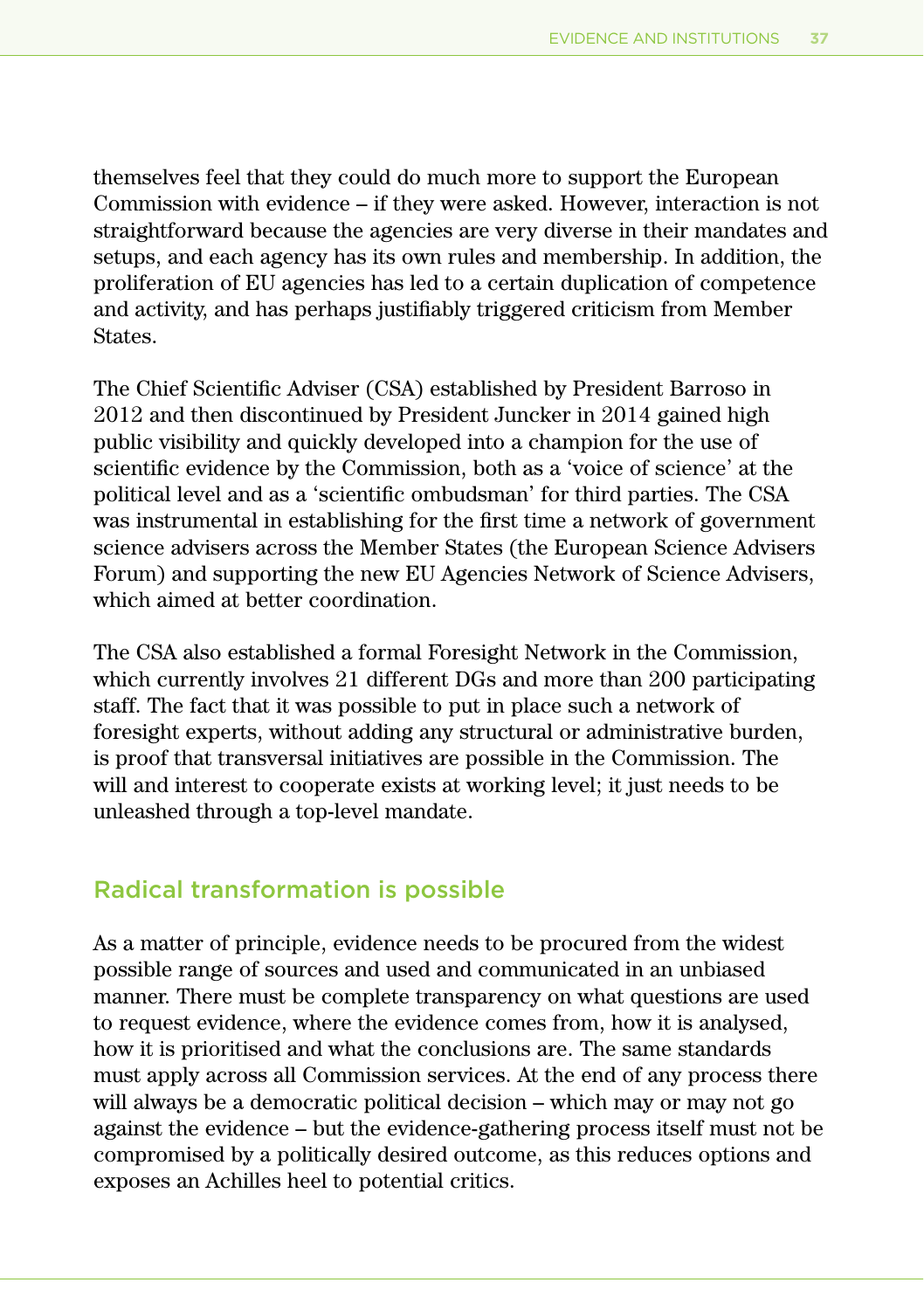A restructured and prioritised JRC could play a more central role in the policymaking process. As the Commission's 'evidence service', the use or at least the consultation of the JRC should be compulsory for all Commission departments. This would increase coherence and reduce the costs of external advice. In order to fulfil this role, the JRC would carry out research and coordinate wider scientific networks across Europe and worldwide, as well as having direct access to the results of research projects funded by Horizon 2020. To achieve this, the JRC needs to retain its current flexibility to operate as a scientific body within the Commission framework.

At the same time, the JRC itself must become better aligned with the needs of the Commission and the demand for a fit-for-purpose regulatory environment. The JRC must be proactive, rather than reactive, when providing inputs into the policy agenda. Inevitably, the JRC and its political masters will have to prioritise strategically what support it can provide within its given resource envelope. As the ultimate goal of the JRC is to support better regulation, a strong link to the Commission's First Vice-President in charge of regulatory fitness should be established. In that sense, the evidence service (JRC) should be treated in the same way as the legal service (SJ) and the procedural service (the Secretariat-General), as all three serve a Commission-wide purpose.

#### A strengthened role for science advisers

While the new Commission has decided to discontinue both the function of the CSA and the President's Science and Technology Advisory Council (STAC), it is evident that only having a technical science service like the JRC is not enough. A good level of scientific literacy is required in the policymaking parts of the Commission, in order to be able to frame evidence needs. Such expertise exists in many DGs, but not in a coherent manner. In our view, each DG with a political mandate should have a science adviser, ideally attached directly to the respective DG. The task of the science adviser would be to identify the needs for scientific evidence within the DG, formulate the related questions and serve as liaison with the JRC and external evidence providers. Such science advisers could initially be introduced in a budget-neutral manner, e.g. by seconding staff from the JRC or by identifying suitable individuals among DG staff.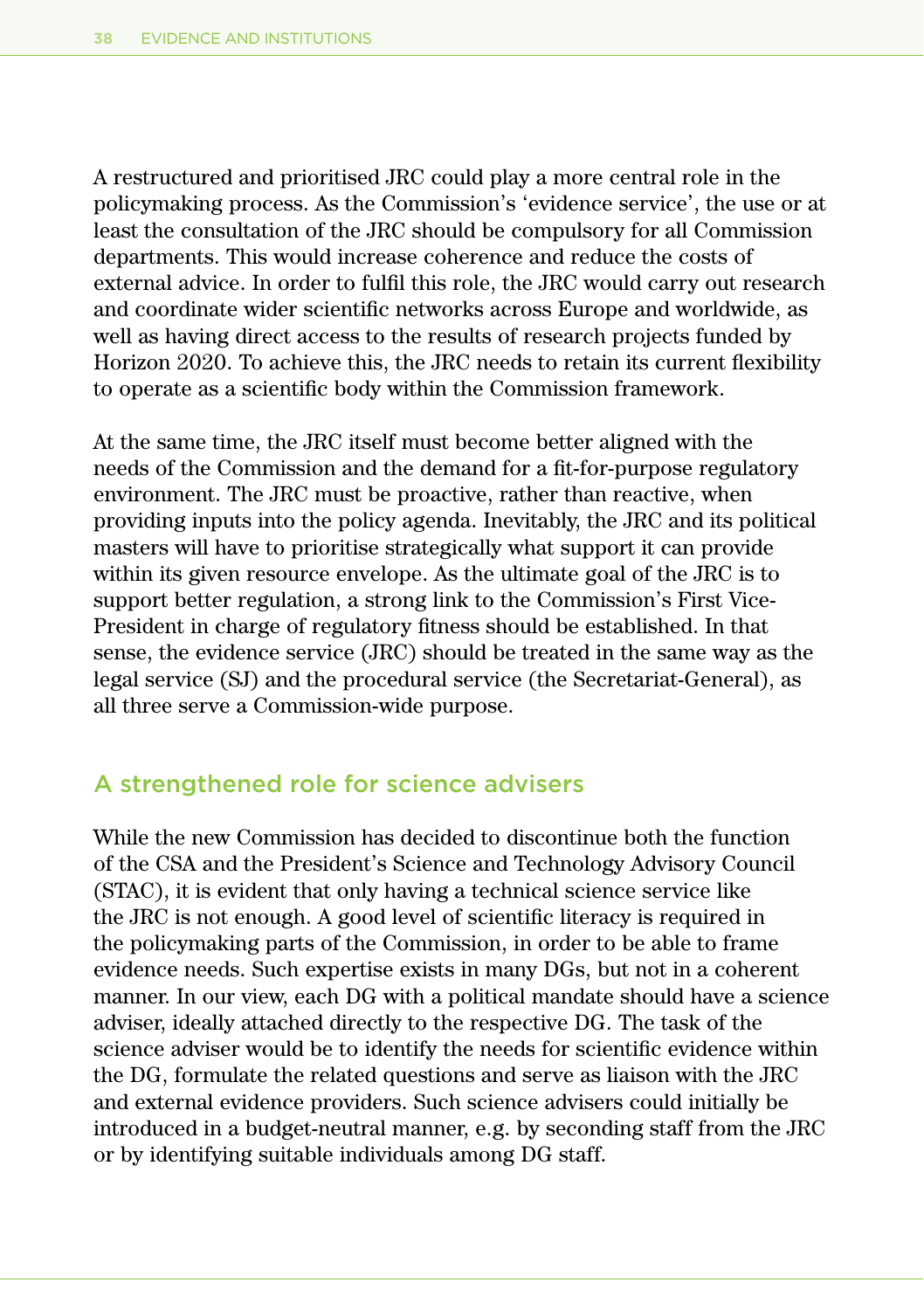The science advisers from the different DGs would form an internal network which would allow quick identification of policy files with a cross-DG dimension, and enable a coherent framing and handling of the relevant evidence. Likewise, there is a need for a scientific expert on the Impact Assessment Board who would have the task of carrying out a sanity check on whether proposals are based on sound and timely evidence, and whether they have the potential to unleash innovation rather than hamper it.

There is still an open question as to how the President or other Commissioners can quickly access scientific advice when required, and how to ensure that the voice of science is 'in the room' when political decisions are taken. The experience of the CSA role in the Barroso Commission demonstrated the need to have some sort of 'scientific ombudsman', i.e. a port of call when citizens or interest groups think that the Commission is ignoring the scientific evidence. As this might imply complaints about the work of the JRC, it would be healthy to keep this role separate from the JRC.

Finally, the Commission should continue to play a leading role in the emerging network of government science advisers in Europe (the European Science Advisers Forum), with the aim of fostering consensus-building around the scientific evidence underpinning European policies, and aligning science advice to the Commission with that given to Member States. This would ensure better-informed debate in the European Council, and would allow politicians to focus debate on political choices, rather than on how to interpret the evidence.

# Making the gathering and use of evidence transparent

In line with President Juncker's call for more transparency of the Commission, we suggest establishing a Commission-wide 'evidence portal'. Every DG which requires scientific evidence for the development of a policy would publish on this portal open 'calls for evidence', with the support of the science adviser within that DG. All evidence providers – which could be national academies, universities, businesses or NGOs listed in the Commission's registry of expert groups, as well as the JRC itself – could then submit their evidence via the portal. All evidence submitted (with the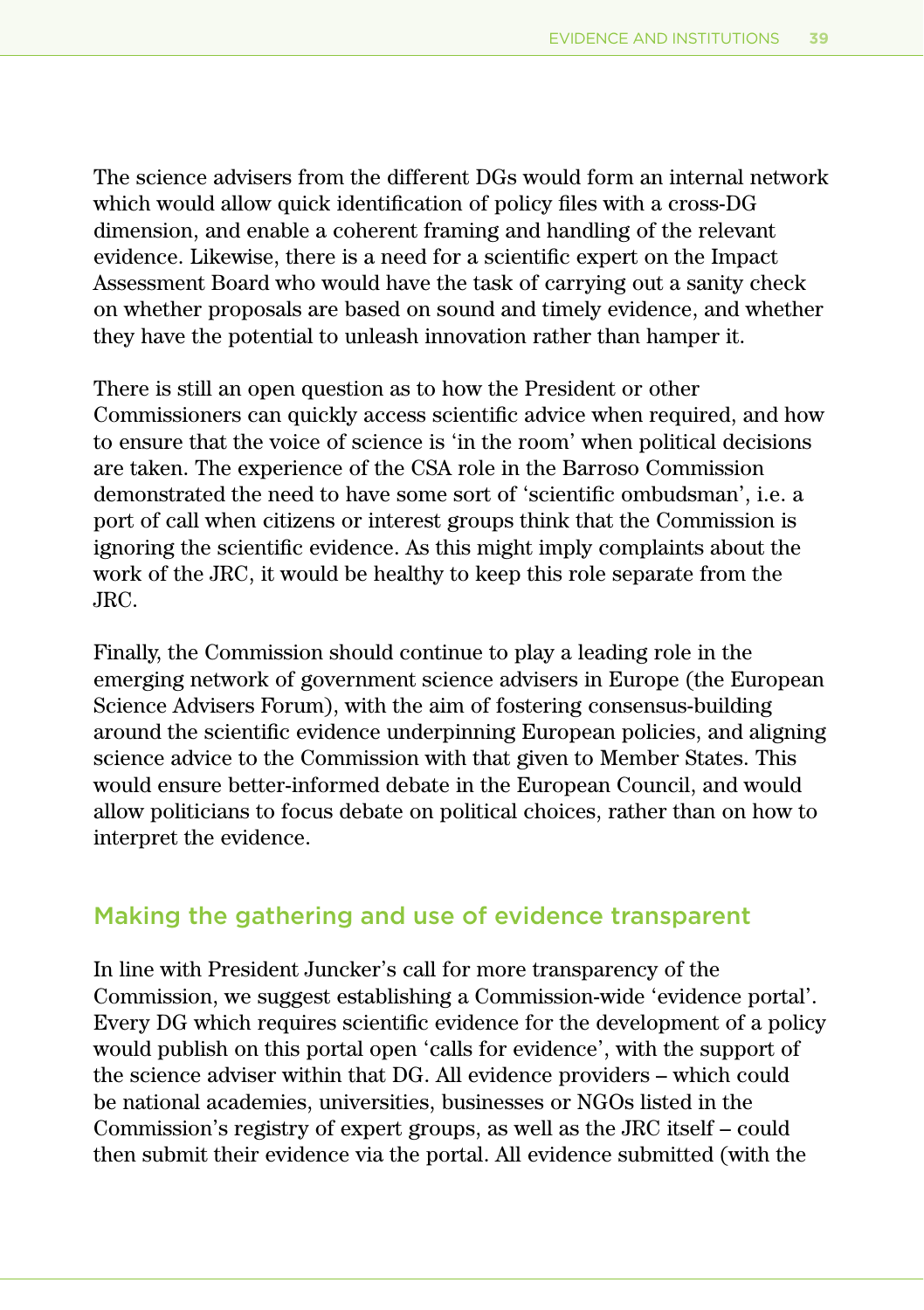possible exception of commercially sensitive information), as well as its sources, would be open and transparent to everyone.

The JRC could then review the evidence and make a quality-based analysis using its expert knowledge, which would then be submitted to the relevant DG and made public. The DG would then develop policy options and take a political decision about which evidence to take into consideration, and which not, the decision being made transparent on the portal. The DG would need to explain why certain evidence has or has not been taken into consideration, thus making it transparent to citizens why a political choice has been made. This would also ensure feedback to the evidence providers themselves, as most of them currently have the impression that their evidence disappears into a 'black hole', which makes it difficult to design scientific evaluation systems that provide an incentive for policy-support work.

#### Empowering citizens to take part in the political debate

These measures would enable a much more open and informed debate with citizens – preventing the Commission from hiding behind a technocratic approach to evidence. It would also be fully transparent to citizens when economic, social, ethical or political imperatives override the scientific evidence. This would bring much more honesty into debates, and avoid the impression that science and technology 'dictate' a particular outcome, or are being given more weight than democratically elected governments and parliaments. Similarly, it would avoid evidence being used to justify certain decisions which are in reality being taken for a political reason.

Public debate would focus on the political choices to be made, while taking the evidence base into consideration. To foster societal debate, the Commission should support web-based platforms that inform citizens, in an unbiased manner, about the risks and opportunities of new technologies, and empower them to make up their minds. Also, there is a need to stimulate initiatives such as an EU Science Media Centre, to help scientists to communicate more effectively with the media. Last but not least, there is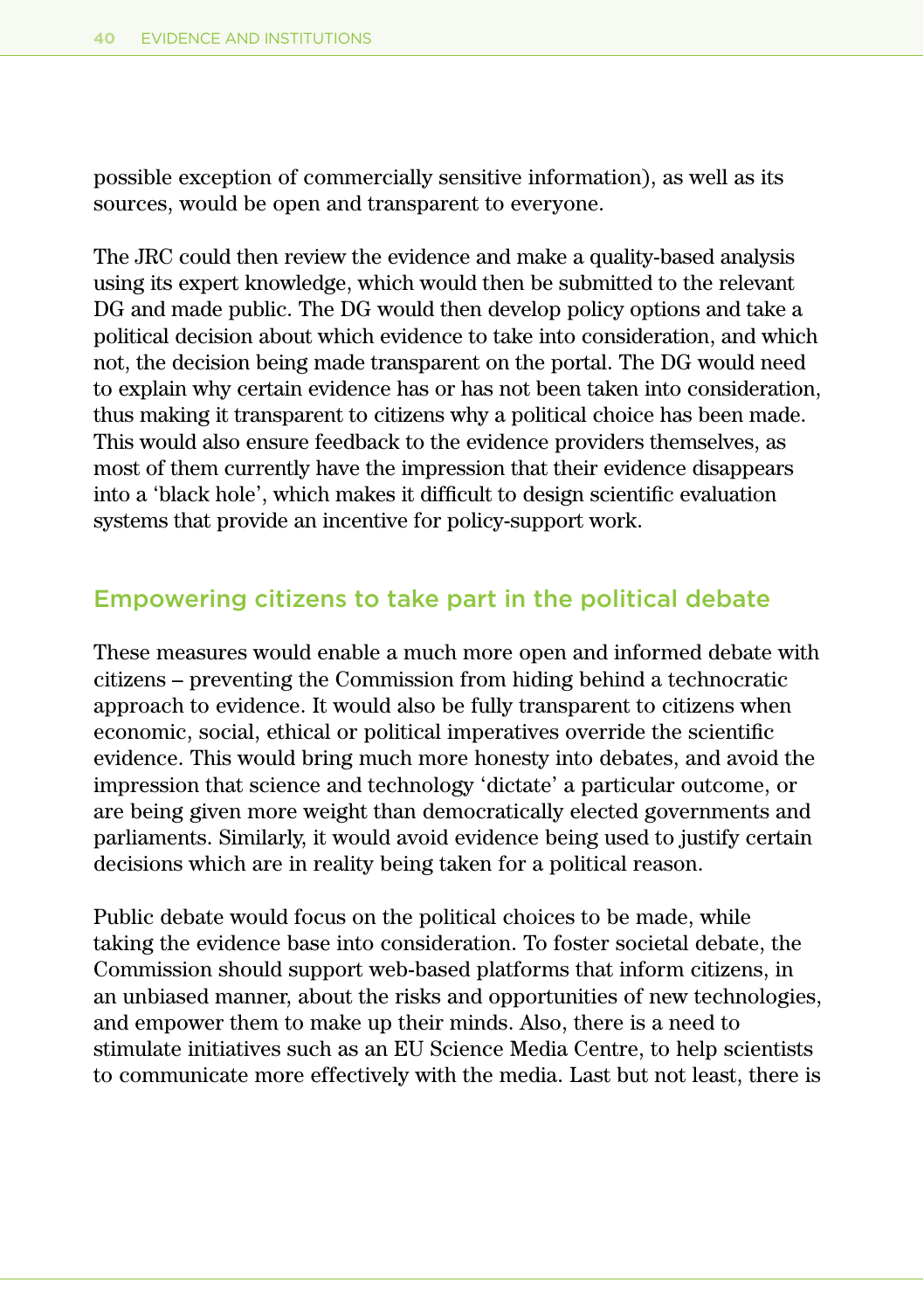a need to create forums in which citizens can discuss political choices based on the evidence. Europe's largest science museums – which are among the most highly trusted institutions in Europe – have already offered the Commission the use of their facilities to organise such debates, physically and online.

The start of the new Commission is an ideal moment to transform the scientific advisory and evidence-gathering system, with the aim of enhancing regulatory fitness and transparency, reconnecting citizens with the European project and restoring confidence in the EU's institutions. The new Commission has the opportunity to set the gold standard for 21st century public administration.

**Professor Dame Anne Glover CBE is Vice-Principal of External Affairs and Dean for Europe at the University of Aberdeen, and was the former Chief Scientific Adviser to the President of the European Commission, 2012–2014 (@AnneGlover\_EU).** 

**Jan Marco Müller works on international, interinstitutional and stakeholder relations at the Joint Research Centre, and was previously Chief of Staff to the European Commission CSA.**

#### **Endnote**

1. [http://eur-lex.europa.eu/LexUriServ/LexUriServ.do?uri=COM:2002:0713:FIN:EN:P](http://eur-lex.europa.eu/LexUriServ/LexUriServ.do?uri=COM:2002:0713:FIN:EN:PDF%20) [DF%20](http://eur-lex.europa.eu/LexUriServ/LexUriServ.do?uri=COM:2002:0713:FIN:EN:PDF%20)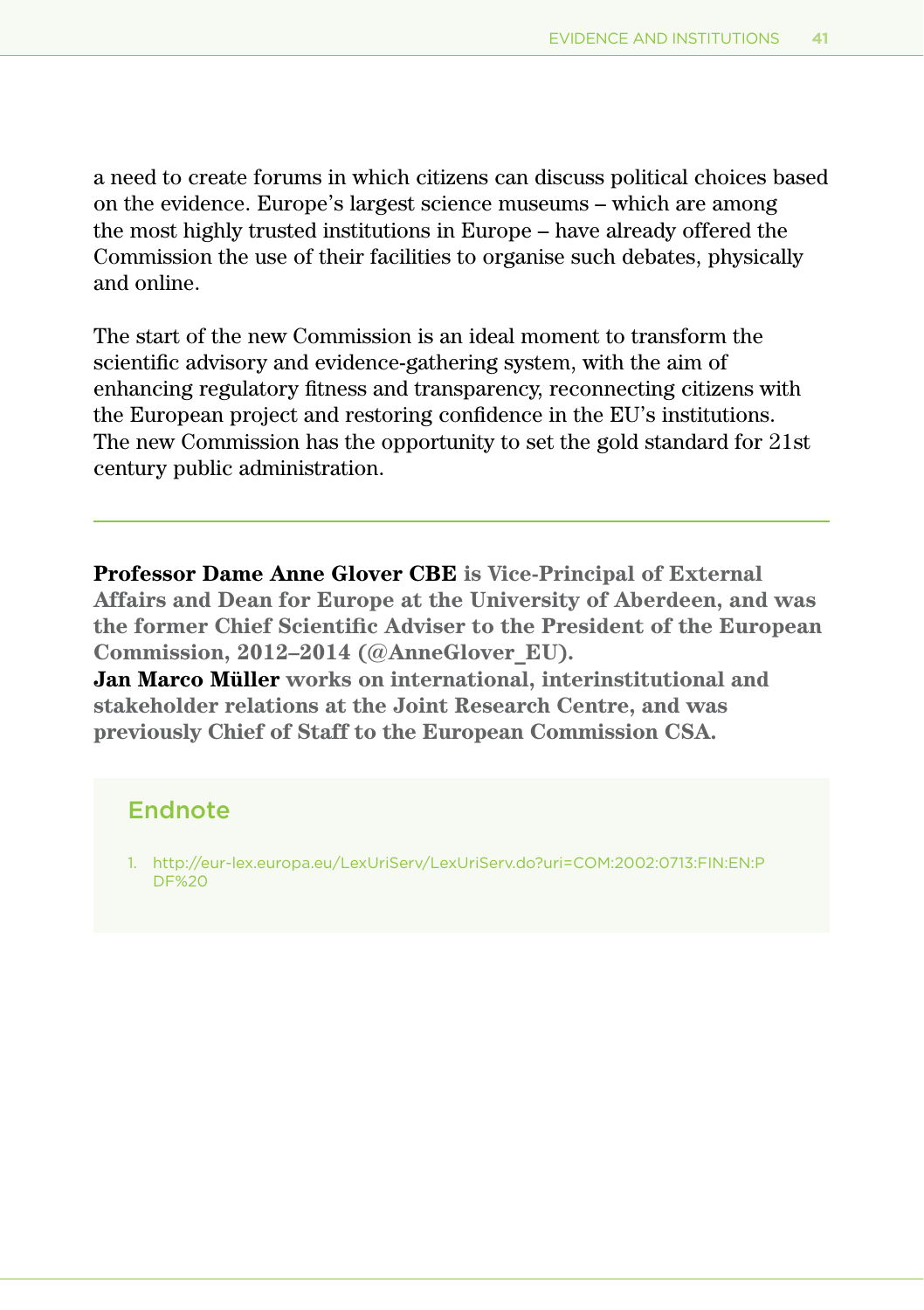# THE IN-HOUSE SCIENCE SERVICE: THE EVOLVING ROLE OF THE JOINT RESEARCH CENTRE

# **Vladimír Šucha**, **David Wilkinson**, **David Mair**, **Martin Ahbe** and **Stephen Davies**

The European Commission's Joint Research Centre (the JRC) operates daily in the so-called 'post-normal science' environment, where facts are uncertain, values are in dispute, stakes are high and decisions are urgent, across several policy areas, such as biofuels, shale gas, endocrine disruptors, nanomaterials, GMOs and banking structural reform.<sup>1</sup>

The JRC is a boundary-crossing organisation at the interface between science and policy, having a foot in both the scientific community and, as one of the departments of the Commission, the policy community. Its work programme is developed with the other departments and formally adopted by the Commission each year. the JRC therefore produces much of the knowledge needed to develop and implement EU policy.

#### What is the JRC?

As the Commission's in-house science service, the JRC has a key role in putting evidence at the centre of EU policymaking, by producing evidence for policy in an impartial, transparent manner. We do this with around 2000 scientific and technical staff, in six locations across Europe, across a broad range of disciplines. Our research capacity includes, for example, around 40 large-scale research facilities (such as the Vehicle Emissions Laboratory); online databases (such as the Emission Database for Global Atmospheric Research); knowledge centres (such as the one for energy efficiency) and observatories (such as the Bioeconomy Observatory); as well as more than 100 economic, bio-physical and nuclear models. In order to maintain our scientific excellence and to serve as a science hub, we are actively involved, not only in Europe but worldwide, in more than 100 networks and cooperate with over 1000 research organisations.2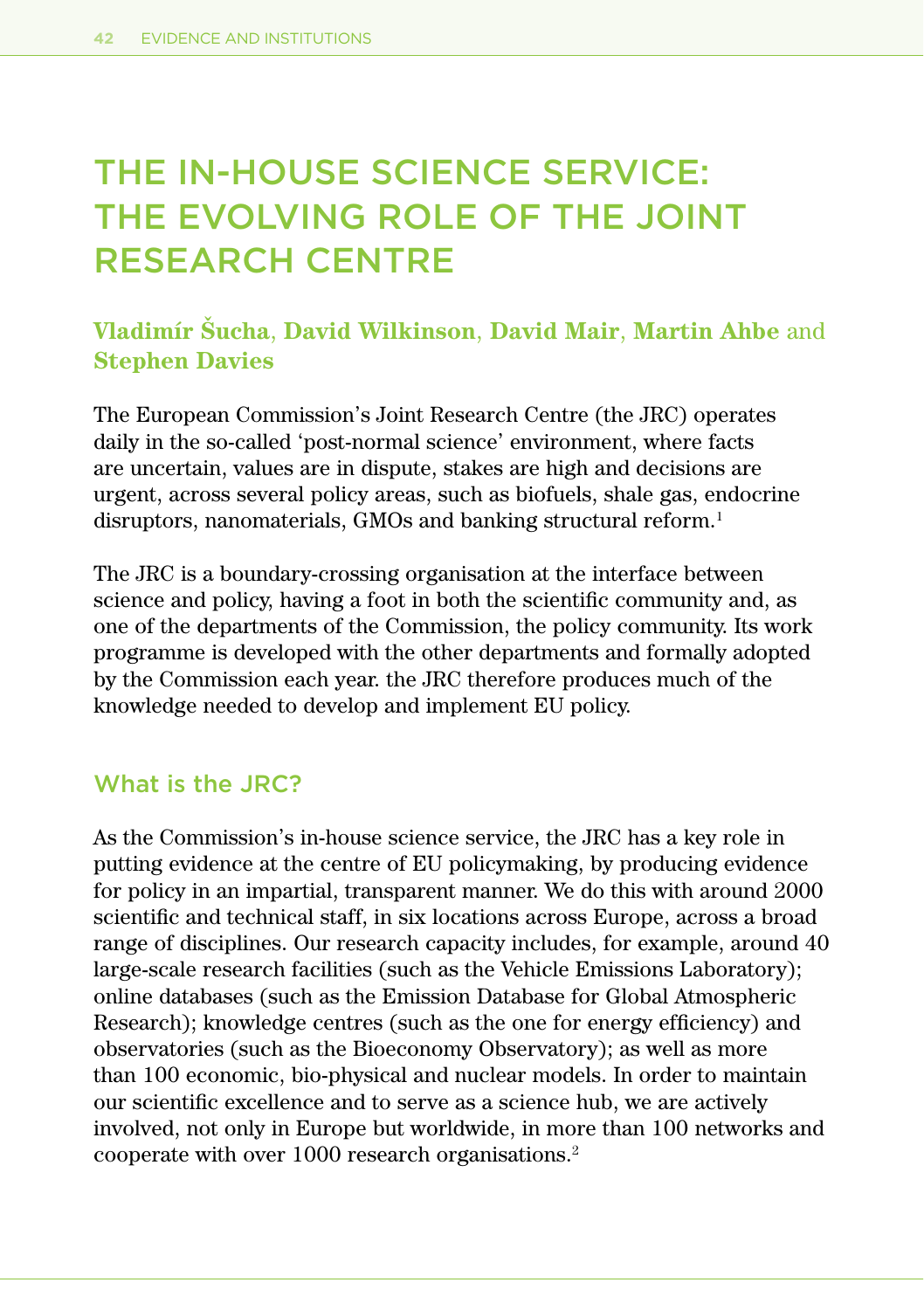The JRC is embedded within the Commission and thus, for example, we are fully involved in the policymaking process, providing knowledge both informally (e.g. in discussions with policy colleagues formulating a new proposal) and in a formal manner (e.g. responding to an inter-Commission consultation). Our integrity is crucial, as well as our independence from national, commercial or civil society interests, and our recognised status as an unbiased and policy-neutral science service. This is particularly important in complex policy issues where the science is contested, or where policy decisions will have significant economic consequences. Other Commission departments which are responsible for a particular policy field need the JRC to take a policy-neutral position, to provide ongoing support and to be transparent in the analysis, data and models we provide.

Our expertise is used in a number of ways across the range of EU policies (including agriculture, economics, industry, energy, climate, environment, transport, consumer protection and security):

- **1.** Direct support to a policy department, e.g. for an ex-ante impact assessment accompanying a policy proposal or for the implementation of a Directive.3
- **2.** Reporting directly to Commissioner Tibor Navracsics, who is one of the voices of science for policy at, for example, debates between all the Commissioners.
- **3.** Providing support to EU Member States and fulfilling international legal obligations, also on behalf of the EU, to international organisations.4

Our activities cover:

- **• Policy anticipation**: via horizon scanning and foresight studies to identify emerging issues, anticipate future policy needs and contribute to the agenda setting of the Commission and beyond.
- **• Policy formulation**: providing the evidence that enables the Commission to assess the impacts of various policy options. For example, policy initiatives published by the Commission are accompanied by an impact assessment evaluating the potential economic, social and environmental consequences of the initiative. This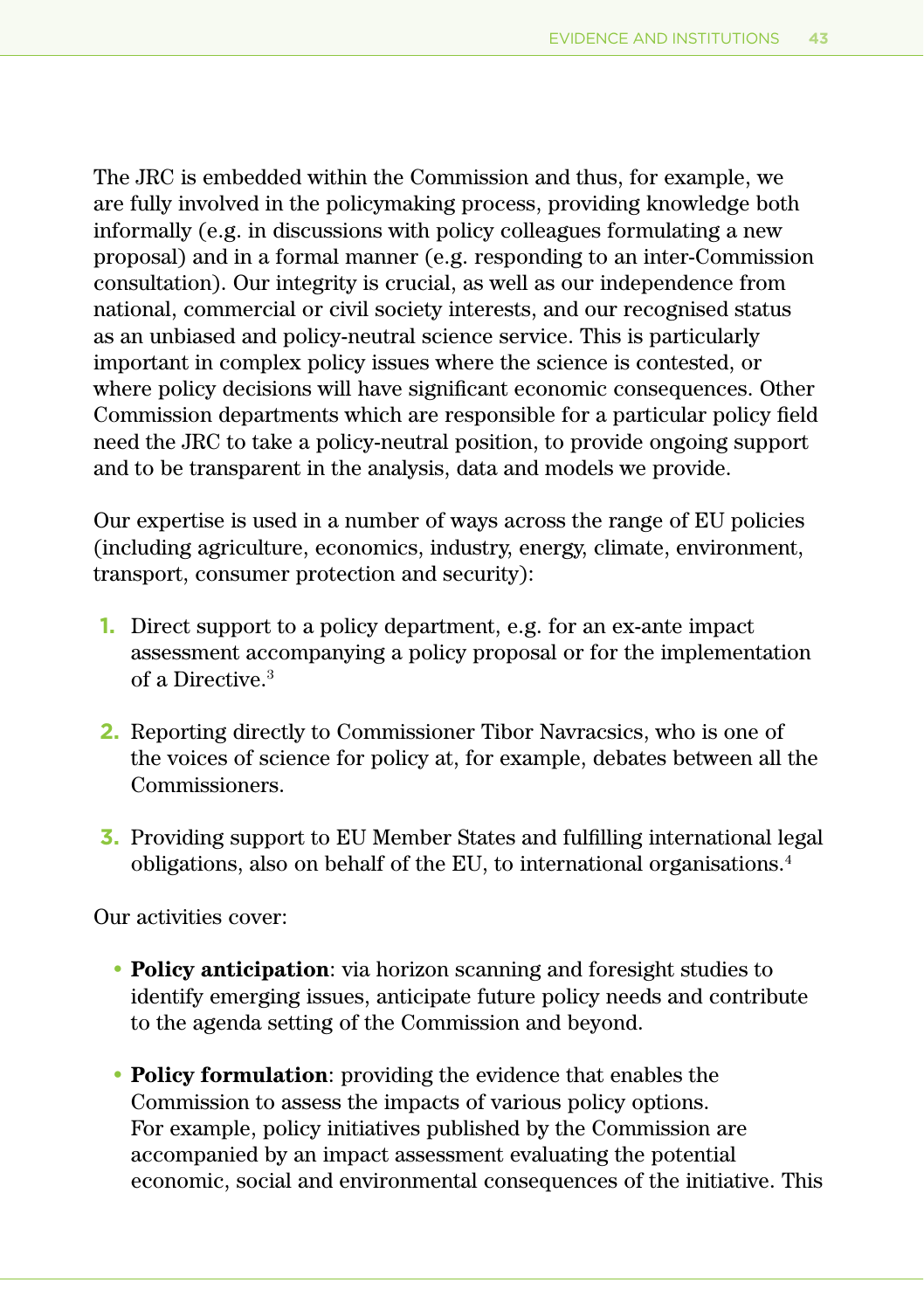impact assessment gives decision-makers (scientific) evidence on the need for EU action and the advantages and disadvantages of alternative policy choices. These policy initiatives are then scrutinised by and negotiated with the other EU institutions.5

- **• Policy implementation**: following adoption of any legislation by the European Council and Parliament, and transposition into national law by EU Member States, the JRC supports the monitoring of its implementation, for example through the development of indicators; remote satellite sensing; maintenance of databases and information systems; development of reference materials, measurements and standards; and running of EU Reference Laboratories, observatories and networks.
- **• Ex-post policy evaluation**: where the JRC undertakes assessments of the effectiveness, efficiency and added value of EU policies.<sup>6</sup>

In 2013, we produced 1244 policy-support deliverables, 311 tangible policy-support impacts and 634 articles in peer-reviewed journals.7

# Science in EU policymaking

EU policymakers are increasingly confronted with a wide array of intractable problems such as climate change, economic inequality, ageing populations, energy and food security, and water scarcity. They need their decisions to be informed by the best available science from across multiple disciplines, as these challenges no longer arrive in neat discipline-shaped or department-shaped boxes. This is crucial because the wrong policy can result in grave economic and social costs, and erode trust in governing institutions. The good news is that never before in human history has so much scientific knowledge been produced, and never has it been so easily accessible. We now have a better understanding of our planet, our economy, our society and of ourselves than at any other time in history.

We know that policy is not developed on the basis of science alone. Indeed, this should never be the case; in a democracy, science is only one part of policy development, which is ultimately decided by the values of society as a whole. Science can, however, help to put policy decisions on a sound factual basis and to focus political debate on the values at stake rather than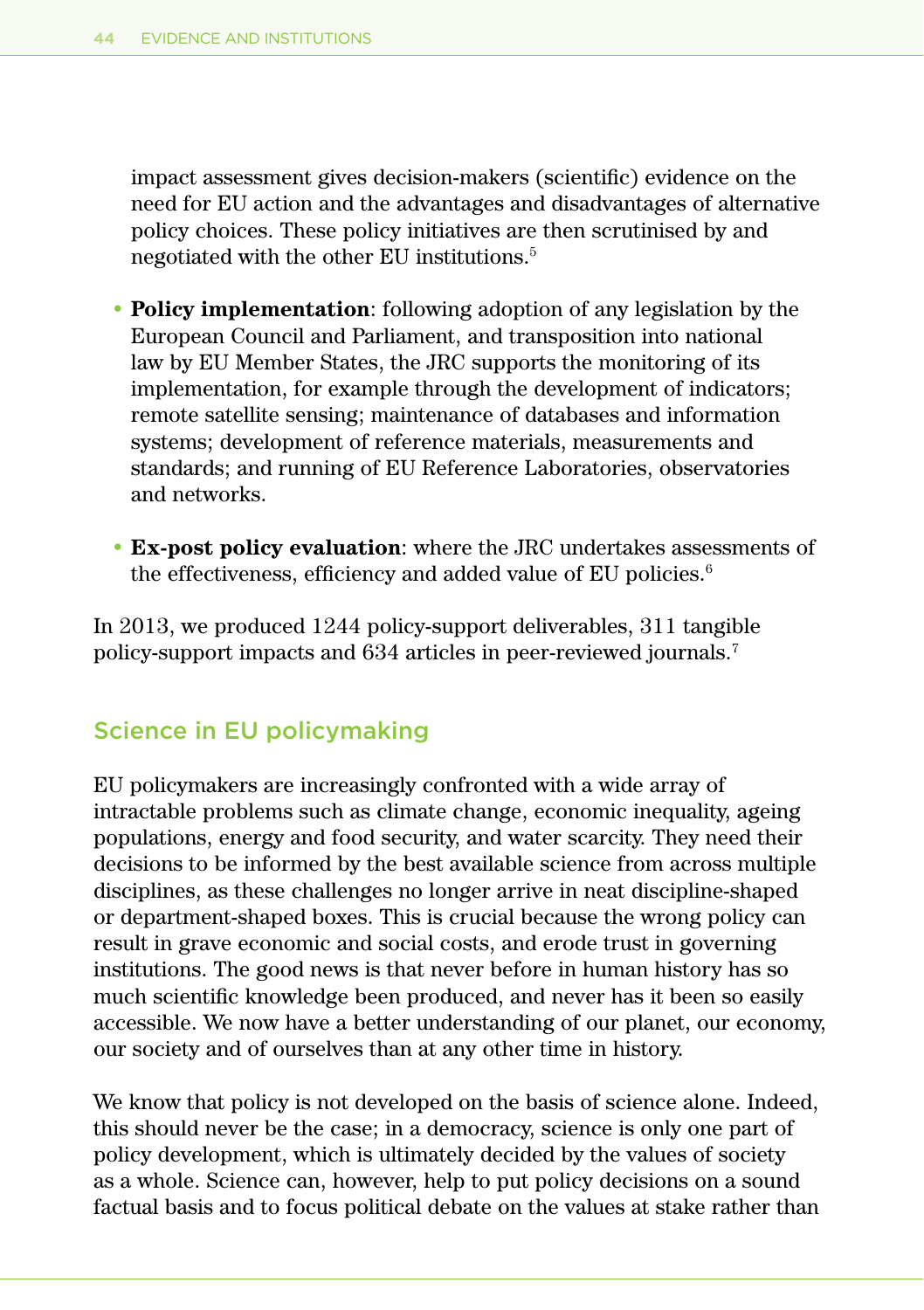on disputing the facts. Since science has a cultural and political authority, it also has a responsibility to examine the impacts of policy decisions. In addition, science can help to mitigate the risks in policymaking; identify innovative policy alternatives; provide early warnings of new challenges thrown up by the latest science and technology; deploy systems thinking to help policy escape from 'silo thinking'; and help to combat short-termism in policymaking. Science can thus support the proper functioning of the political decision-making process mediated through democratic institutions.

As an illustration, consider the challenge of developing a coherent policy balancing competitiveness with environment and safety, requiring tradeoffs to be made. For example, reducing car emissions makes engines more expensive, and there is a balance to be struck by choosing the point where the costs start to rise very steeply for relatively little improvement in the level of emissions. This point can only be identified though a proper scientific analysis of the issues.

### Challenges for effective science advice

Clearly the link between science and policy is not straightforward, and there is a vigorous debate on how policymakers use, or do not use, scientific evidence. Whilst there is extensive literature on the supply-side, there is less known from the demand-side perspective, i.e. on what policymakers actually need and how they use scientific evidence, especially in EU Member States.8 DG JRC, as part of the Commission, is well placed to contribute to both the supply and demand sides of this debate.

From our own analysis, we have identified three main challenges facing the JRC and policy development more generally, namely timing (of research and policy cycles), the role of the JRC (honest broker rather than advocate or pure scientist) and communication (between scientists and policymakers).9 It matters a lot when our advice is given, how and by whom it is given, and where it is given. To be effective, the JRC has to provide its input at the right time and in the right way, since there is no value for the Commission in providing an excellent scientific report if it comes too late to inform policy development and is too long and complicated for policymakers to quickly grasp. Scientific evidence is also effectively provided via both formal and informal channels.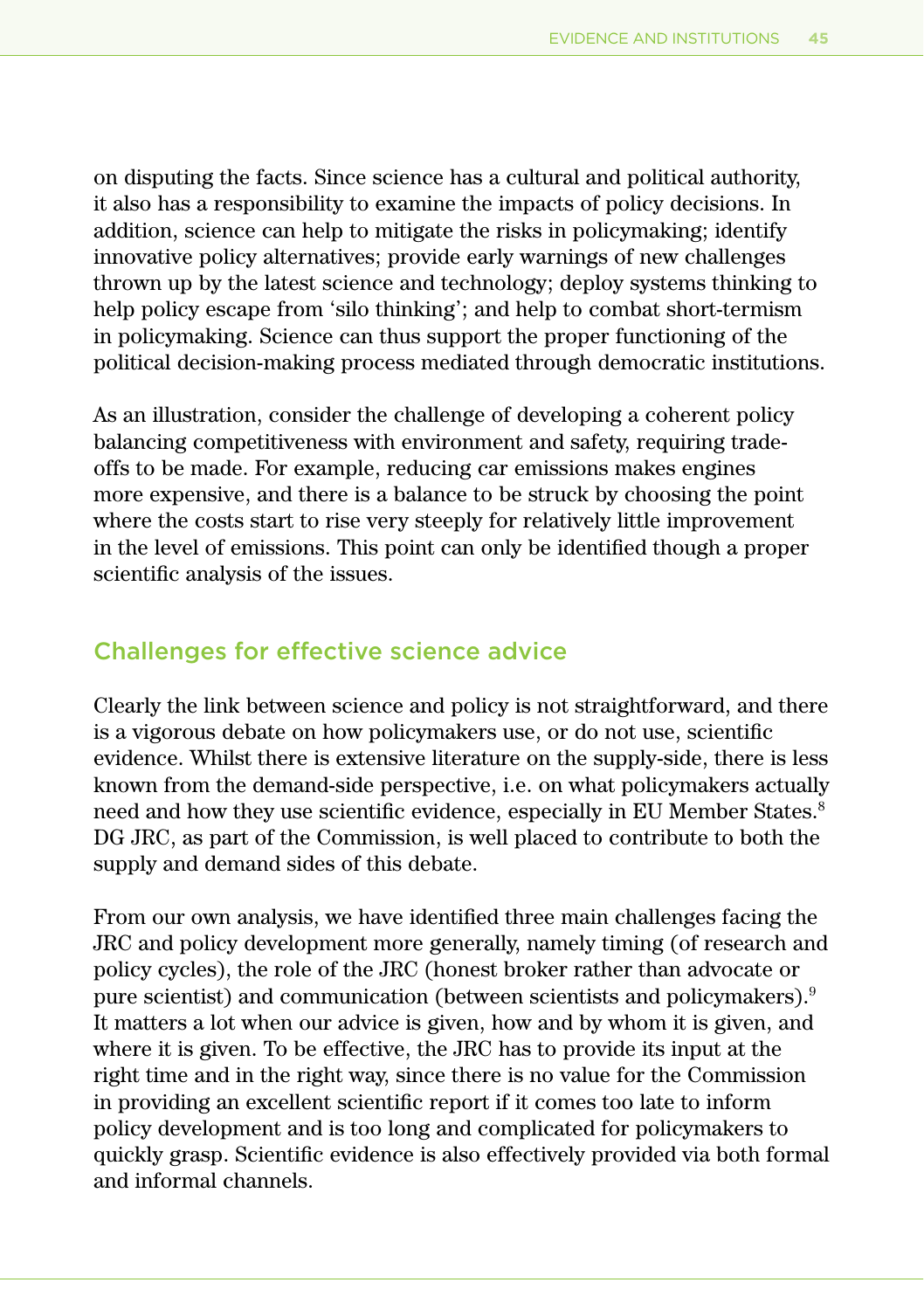Scientists also need insight into human behaviour, empathy with policymakers, an understanding of the role of emotion and values in policy decisions, and a grasp of the policy context.10 Insights of this type can be provided by the discipline of Science and Technology Studies. For example, in addition to having a good understanding of the policy context, the most successful scientists informing policy do this by developing a good dialogue with policymakers; empathising with the constraints they are subject to; recognising that policymakers, flooded with a myriad of other scientific, lobby-group and think-tank papers and postings on social media (Twitter, blogs, etc.), rarely read academic journals nor a lengthy report; accepting that policymakers' decisions are not solely based on scientific evidence; and tailoring their advice within the policy context. Scientists must also recognise that the vast majority of policymakers do not have a scientific background.<sup>11</sup>

A particular challenge is the use and misuse of science in policy debates. We know that scientific viewpoints are given to policymakers by many stakeholders, giving rise to a flood of inputs which can sometimes create conflict or confusion. This can also lead to the facts and science itself being questioned, and to 'cherry-picking' – i.e. selecting evidence that supports a pre-determined policy viewpoint (also known as 'policy-based evidence'). Since stakeholders tend to want a high degree of certainty, they may use the uncertainties that are part and parcel of scientific evidence to question the validity of the science. Such questioning, or interpreting the scientific evidence in different ways, may dilute consideration of the values at stake and lead to a general distrust of science.

#### The JRC's evolving role in EU policymaking

The JRC has the ambition to become one of the world's leading organisations in the practice of transforming scientific knowledge into evidence to support policymaking. We aim to be at the heart of policymaking in the European Commission by providing relevant knowledge and science-based tools and methods that can be used to develop, roll out and assess policies, as well as to anticipate emerging societal challenges. To this end, we are currently considering how to better support this evidencebased policy culture, as outlined below.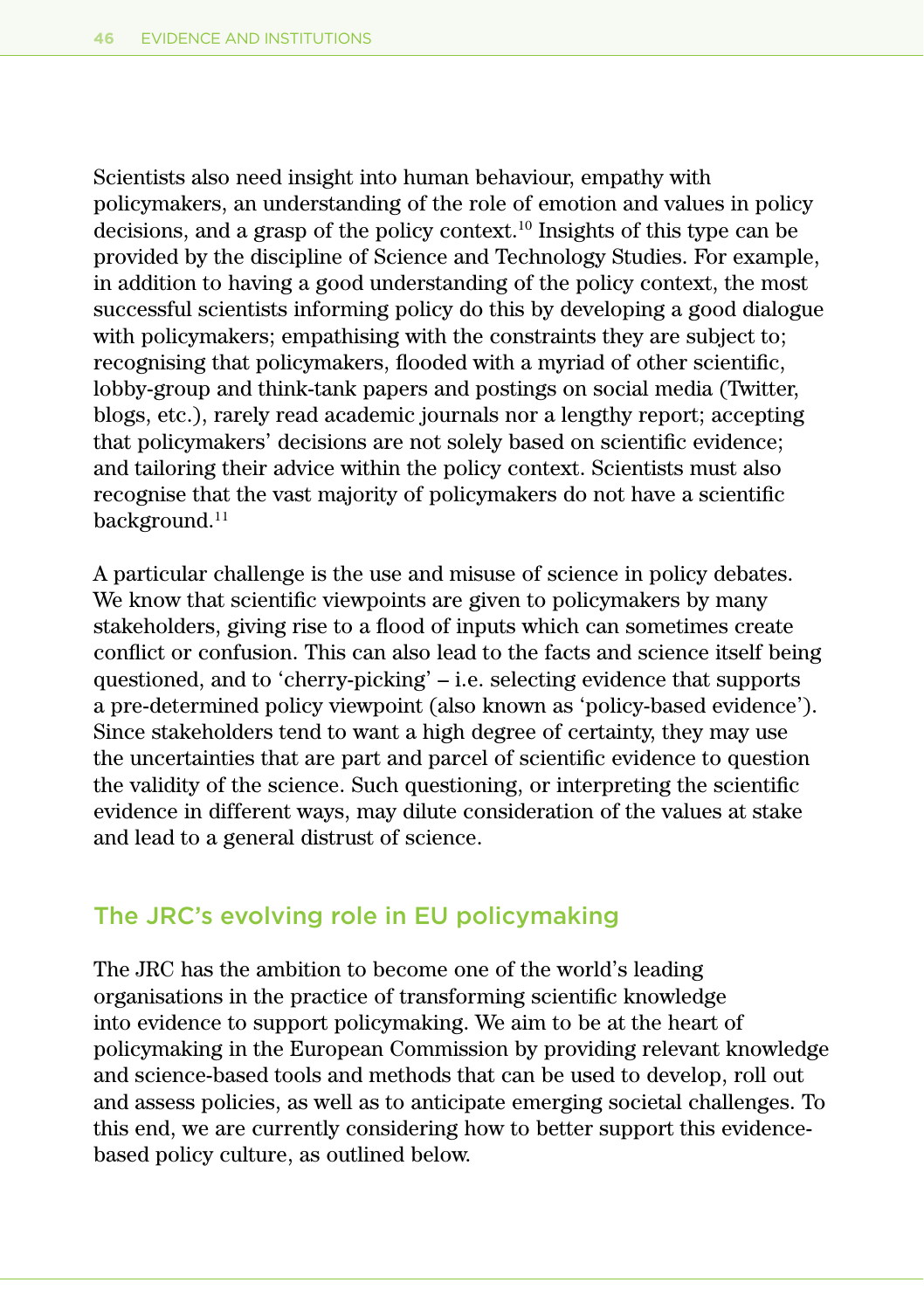In the EU there is no standard approach to science advice to policy – nor should there be one. The myriad ways in which science is used to inform policy across Europe can only benefit from having a debate on what works. Broadly there are five different models in the EU:

- **•** Collegial and hierarchical bodies such as various forms of councils, committees, etc.
- **•** Research-based organisations, ranging from policy-oriented think tanks to intermediary agencies
- **•** Networks such as those of universities and research institutes
- **•** Scientific academies and foundations
- **•** (Chief Scientific) Advisers attached to a Prime Minister's or President's office.

A distinction can also be made on whether consultation of a scientific advice body is compulsory as part of the parliamentary process (as in Estonia and France, for example) or not (e.g. Austria and Belgium). If not, scientific advice may, in some instances, be requested by individual parliamentarians or committees (e.g. in Germany). Europe can thus be characterised by the sheer diversity of models for scientific advice: Ireland and the United Kingdom have a government chief scientist; Croatia has advisers attached to both the President's and Prime Minister's offices; in some Member States (e.g. Denmark, Poland and Hungary) this role is fulfilled by the President of the National Academy of Sciences; others (e.g. Germany) have one or more scientific advisory boards; while Spain and Sweden use senior ministry representatives. It is not uncommon for a combination of these different approaches to be used in the same Member State. A further level of science advice occurs in those Member States with a federal structure (e.g. Austria, Germany and Belgium), where decisions are taken at both regional (e.g. Länder) and federal level.

Consider, for example, the practice within the Commission, where in addition to the JRC there are projects funded via the Horizon 2020 programme which are required to bring out more the policy relevance of their work; external consultants undertaking studies for a specific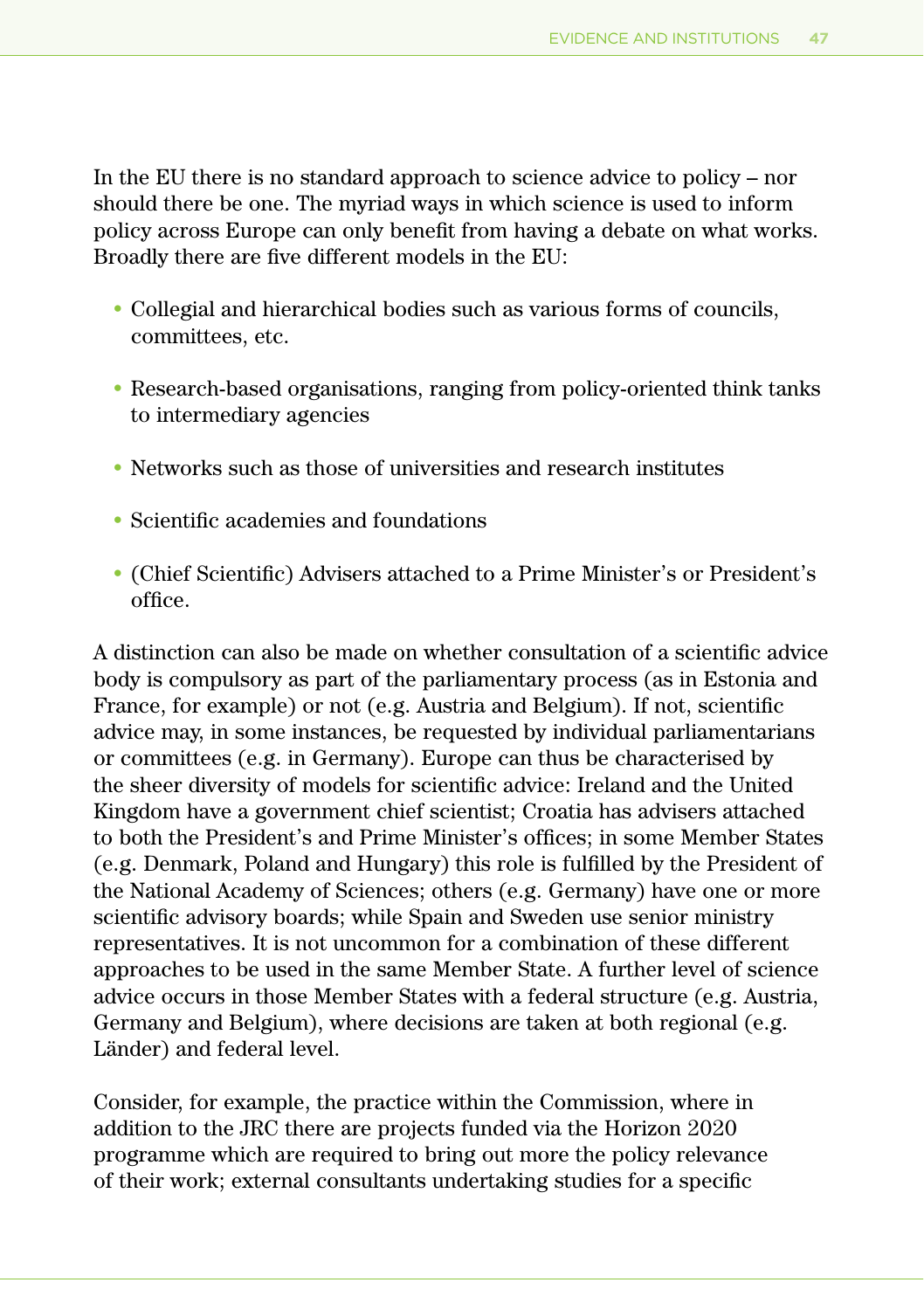Directorate-General; various (scientific) committees; EU agencies (e.g. European Food Safety Authority, Fundamental Rights Agency); and Directorates-Generals having some research capability (e.g. DG Economic and Financial Affairs), or directly managing entities or networks (e.g. European Migration Network for Home Affairs) or having direct links with research institutes (e.g. European University Institute for Climate Action and for Energy). On top of this, there are numerous external think tanks, lobbyists, associations (e.g. within specific industries), NGOs, international organisations, etc. who also provide their insights to inform EU policymaking.

Developing a community of practice across the EU (and globally) would strengthen cooperation and exchange of best practice at all levels of decision-making in the EU (within cities, regions, Member States and EUwide). This could then lead to more effective policies with smarter and more efficient spending of taxpayers' money, in a way that brings fairness and promotes growth and jobs. As a complementary activity, organising summer schools on science advice to policy, in collaboration with other leading organisations, would provide an opportunity to both discuss and provide training in the latest state-of-the-art analysis and thinking on science advice to policy.

# Improving the use of evidence to inform policy development

The Commission, like many other organisations, is faced with an increasingly vast amount of knowledge obtained from various sources. In order to improve our knowledge management practices, the JRC is creating European Knowledge Centres whose purpose is to be the reference for all stakeholders (policymakers, industry and academia) in a given policy field, with state-of-the-art knowledge and information to help policymakers establish what works. Such centres would provide a comprehensive, quality-checked, accessible repository for data, knowledge, methodologies and tools, and would also offer a qualitative and quantitative, forwardlooking perspective via modelling and foresight studies. Examples of such knowledge centres would be for Disaster Management, Energy Efficiency, Financial Aspects and Food Authenticity. As a complementary, related development, the systemic change in the modus operandi of research via Science 2.0 provides possibilities to have the best scientific evidence available to inform policy.12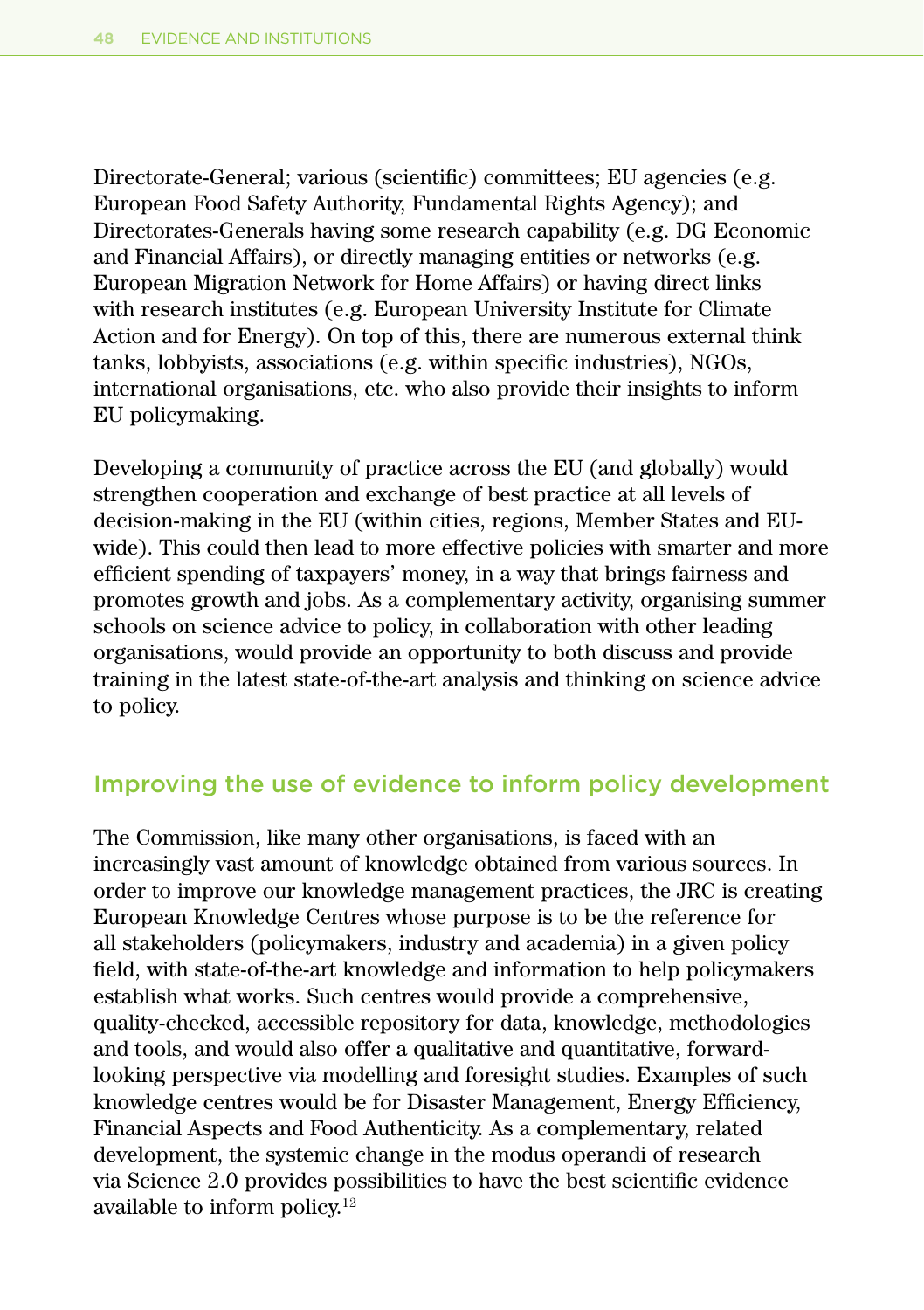Another important area where the JRC is ideally placed is in the promotion of policy coherence, such as inter alia concerning the environmental dimension in economic and competition policies. As outlined previously, policy challenges are now increasingly interdependent and systemic, and cannot be addressed by a single policy field only. Indeed the structure of the current Commission specifically aims to break down 'silo thinking' and to promote collaborative working in order to achieve more consistent and coordinated policy development.13 The JRC has a clearly identified role as a service providing support across the Commission through its knowledge and expertise.14 Because the JRC does not have a policy-development mandate it can, for example, provide the broader perspective for the development of a comprehensive policy, identifying and incorporating the linkages between different policy fields.

Fresh insights into the way we develop policy might be learnt from a Policy Lab which integrates different disciplines, including horizon scanning, foresight and behavioural sciences, and uses the latest policy-innovation techniques to tackle complex systemic problems. Currently there are such labs in Denmark, Finland and the United Kingdom, as well as in the USA and the World Bank.15 They provide a forum for policymakers to develop innovative, integrated solutions; use foresight studies to tackle complex problems and identify forward-looking solutions; and address behavioural change that can help to focus on policy impacts for EU citizens in a practical way.

# The way ahead

The JRC has made progress in its understanding, and in developing its capacity to improve how it provides scientific evidence to inform policy. This has also included developing good contacts with some of the leading experts and institutes in this field, not only in Europe but worldwide. Indeed, even though institutionally the JRC lies within the Commission, still we face the same or similar challenges as other policy-informing entities which are external to policymaking bodies. There is thus a need to mutually share all our experiences.

We consider that practitioners who provide science advice to policy require different skills from those of a pure scientist. Indeed the role may not be suited, or indeed relevant, to all scientists. Owing to the JRC's institutional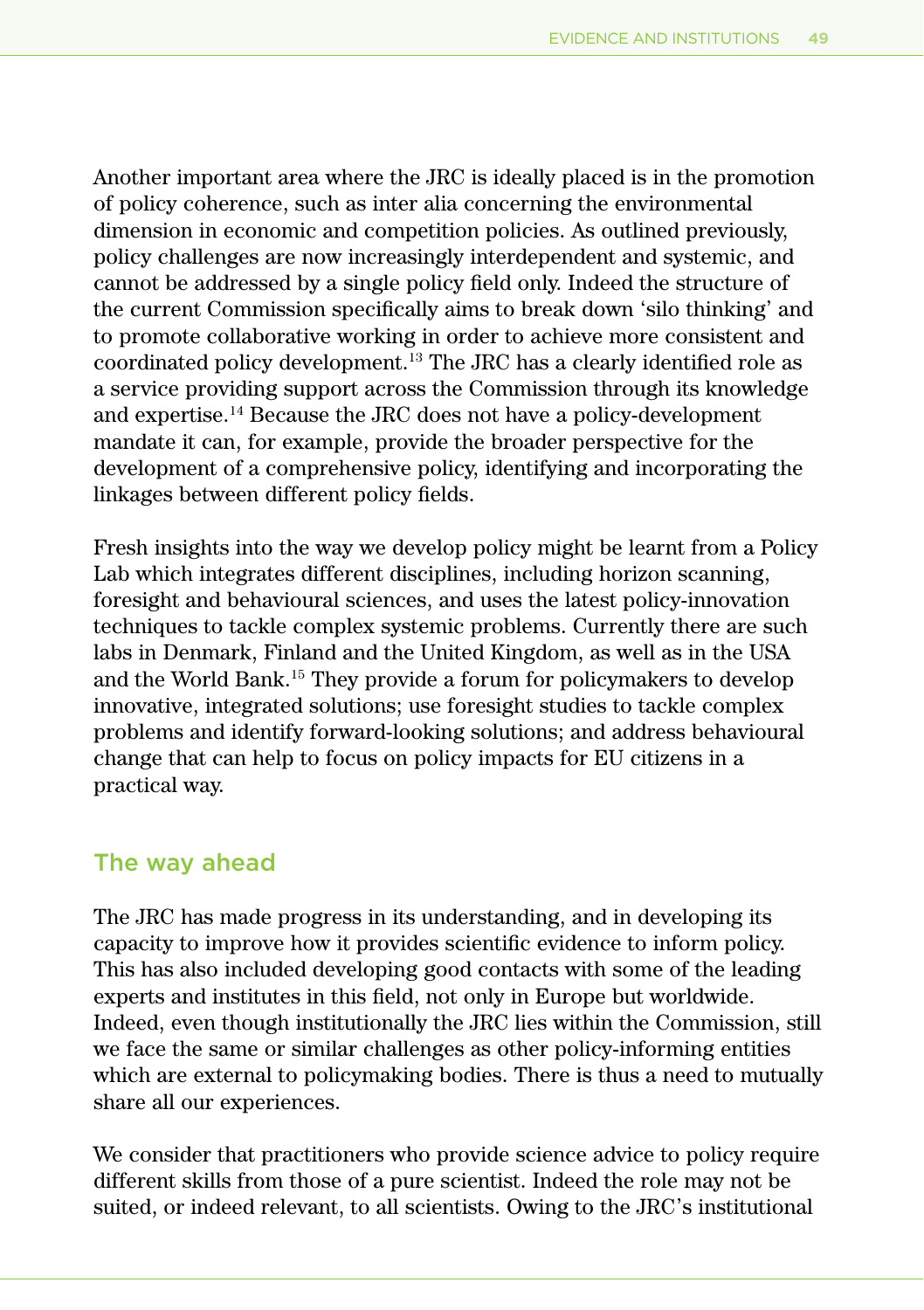setup, we have skill sets ranging from pure scientists to those who bridge the science–policy interface.

But to enhance still further the capacity of science to inform better policy, there is a need for a broader, cross-disciplinary understanding of the policymaking process and the role of scientific evidence in this. Clearly there is no deficit in the amount of knowledge that can be supplied, but we require more understanding of the need for scientific evidence, how it is actually used, plus the constraints from the demand side (i.e. by policymakers). Likewise, policymakers themselves could benefit from understanding better how knowledge is produced and how it can be used to inform policy development.

Whilst there are challenges to more effective use of science to inform policymaking, nevertheless it becomes more and more a necessity for our societies. The scientific expertise and competence of the JRC mean that we can provide the best available evidence to inform policy development and apply scientific rigour when analysing research conducted elsewhere.

**Professor Vladimír Šucha (@VladimirSucha) is Director-General of the JRC (@EU\_ScienceHub), David Wilkinson is Director of the Institute for Environment and Sustainability, David Mair is the Head of Economy, Growth, Safety and Security Unit (@DavidMair4), Martin Ahbe is the Senior Expert, Policy Support Coordination Directorate, and Stephen Davies is the Policy Analyst, Economy, Growth, Safety and Security Unit.**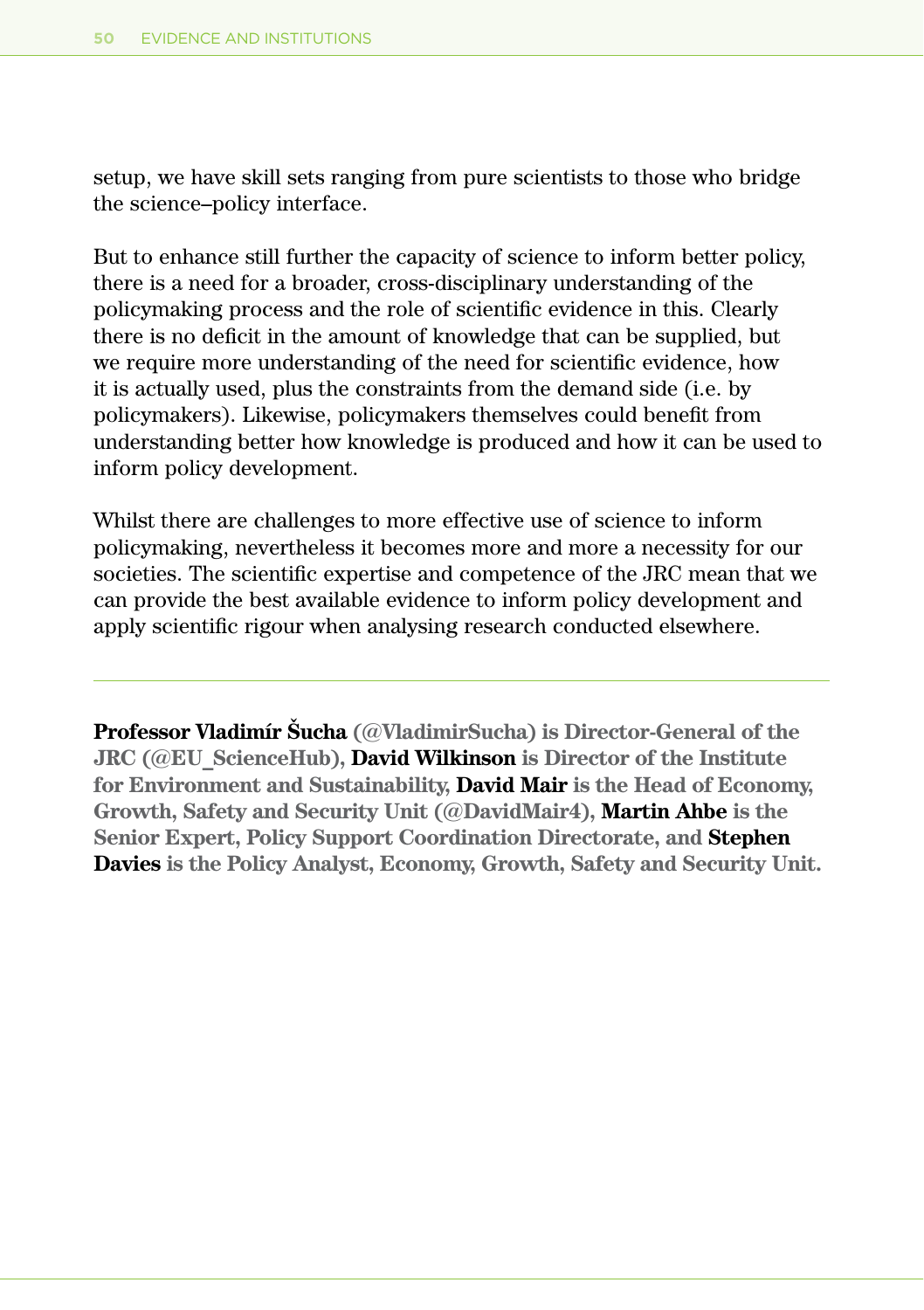# Endnotes

- 1. 'Post-normal science' is a concept developed by Silvio Funtowicz, a former the JRC scientist, and Jerome Ravetz. See S. Funtowicz and J. Ravetz, 'Post-Normal Science', International Society for Ecological Economics, February 2003.
- 2. Further details, including outputs, are available from the the JRC Science Hub at https://ec.europa.eu/jrc/
- 3. Re the former, for example, to support the revision of a Directive on Deposit Guarantee Schemes in the banking sector. See [http://ec.europa.eu/finance/bank/](http://ec.europa.eu/finance/bank/guarantee/index_en.htm) [guarantee/index\\_en.htm.](http://ec.europa.eu/finance/bank/guarantee/index_en.htm) Re the latter, such as developing Best Available Techniques Reference Documents (BREFs). See http://eippcb.jrc.ec.europa.eu/reference/
- 4. Such as for crisis monitoring and provision of information (e.g. regarding forest fires and floods) and in the nuclear sector, and the Euratom Treaty Chap. III Art. 36 and 39, Recommendation 2000/473/Euratom and Council Decisions 87/600 and 05/14929, including for the International Atomic Energy Authority.
- 5. Notably the Council of the European Union and the European Parliament. Further details on the EU's decision-making process may be found at [http://europa.eu/eu](http://europa.eu/eu-law/decision-making/procedures/)[law/decision-making/procedures/](http://europa.eu/eu-law/decision-making/procedures/)
- 6. As part of the Commission's Regulatory Fitness and Performance programme (REFIT), which aims to make EU law simpler and reduce regulatory costs, thereby contributing to a clear, stable and predictable regulatory framework supporting growth and jobs. See http://ec.europa.eu/smart-regulation/refit/
- 7. DG JRC Annual Activity Report 2013, available at [http://ec.europa.eu/atwork/](http://ec.europa.eu/atwork/synthesis/aar/doc/jrc_aar_2013.pdf) [synthesis/aar/doc/jrc\\_aar\\_2013.pdf](http://ec.europa.eu/atwork/synthesis/aar/doc/jrc_aar_2013.pdf)
- 8. See, for example, the outcomes of the Science Advice to Governments conference in August 2014, available at http://www.globalscienceadvice.org/ and Doubleday, R. and Wilsdon, J. (2013) 'Future Directions for Scientific Advice in Whitehall' for a perspective from the United Kingdom, available at [http://www.csap.cam.ac.uk/](http://www.csap.cam.ac.uk/events/future-directions-scientific-advice-whitehall/) [events/future-directions-scientific-advice-whitehall/](http://www.csap.cam.ac.uk/events/future-directions-scientific-advice-whitehall/)
- 9. These terms (honest broker, advocate, pure scientist) for science advice to policy were coined by Roger Pielke; see http://rogerpielkejr.blogspot.be/. 'Knowledge broker' is also a term commonly used: see, for example, Peter Gluckman in Nature 507, 163–165 (13 March 2014). A trusted honest (or knowledge) broker can play a crucial role in informing and providing clarity to policymakers, in a transparent, tailored and independent manner, about the status and findings of the latest scientific evidence, including the uncertainties, consensus and minority views. 'Pull' communication techniques (i.e. providing the means to proactively access information) rather than 'push' (i.e. sending information directly) are deemed to be more effective.
- 10. Recently the JRC has established a unit looking at behavioural insights, which will also consider the aspect of science advice to policy. We also have good relations with many institutes looking at science advice to policy from several angles.
- 11. For example, of the 736 MEPs in the last European Parliament up to April 2014, just 6 trained as scientists.
- 12. http://www.science20.com/
- 13. European Commission Press Release IP/14/984 of 10 September 2014.
- 14. Mission letter to Commissioner for Education, Culture, Youth and Sport, 10 September 2014.
- 15. They are also being developed by France, New Zealand and Canada.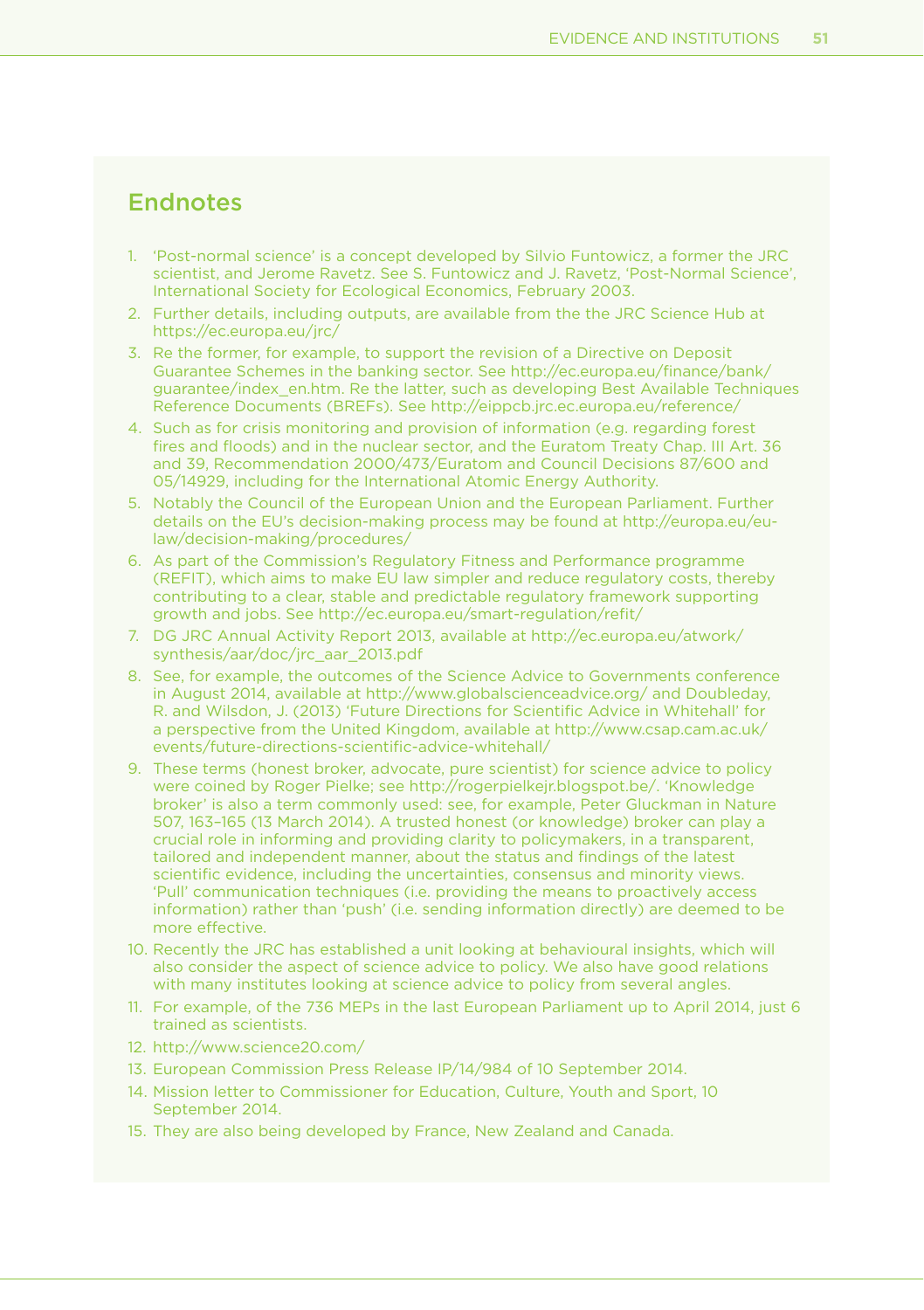# SCIENTIFIC FORESIGHT AT THE EUROPEAN PARLIAMENT

# **Paul Rübig**

The Science and Technology Options Assessment unit (STOA) exists to provide members and committees of the European Parliament (EP) with independent expert assessments of scientific and technological options for particular policy areas. STOA was officially launched in March 1987 as an 18-month pilot project; it was subsequently authorised to continue its work on a permanent basis and the STOA Panel was created.

In the years that followed, STOA's development went through a founding period, in which the practice of parliamentary technology assessment, and its associated methodology and tools, were established at the EU level. Following a restructuring of STOA in 1994, a new framework for project work was established. Finally, after further reforms in 2003–2004, a third period ensued with a better focus on strategic science and technology issues, and an emphasis on ensuring relevance to parliamentary work. During this latter period, STOA multiplied and diversified its products and activities, while paying increasing attention to communication and visibility.

# The structure of STOA

Political oversight of STOA's work is ensured by a panel of 15 Members of the European Parliament (MEPs), which decides on STOA's research priorities and approves studies. The panel comprises the EP Vice-President responsible for STOA, four MEPs appointed by the Committee on Industry, Research and Energy (ITRE) and two MEPs from each of five other committees, namely Employment and Social Affairs; Environment, Public Health and Food Safety; Internal Market and Consumer Protection; Transport and Tourism; and Agriculture and Rural Development. The STOA Panel constitutes itself at the beginning and the middle of each parliamentary term.

Panel meetings are prepared by the STOA Bureau, which comprises four members: the EP Vice-President responsible for STOA, the STOA Chair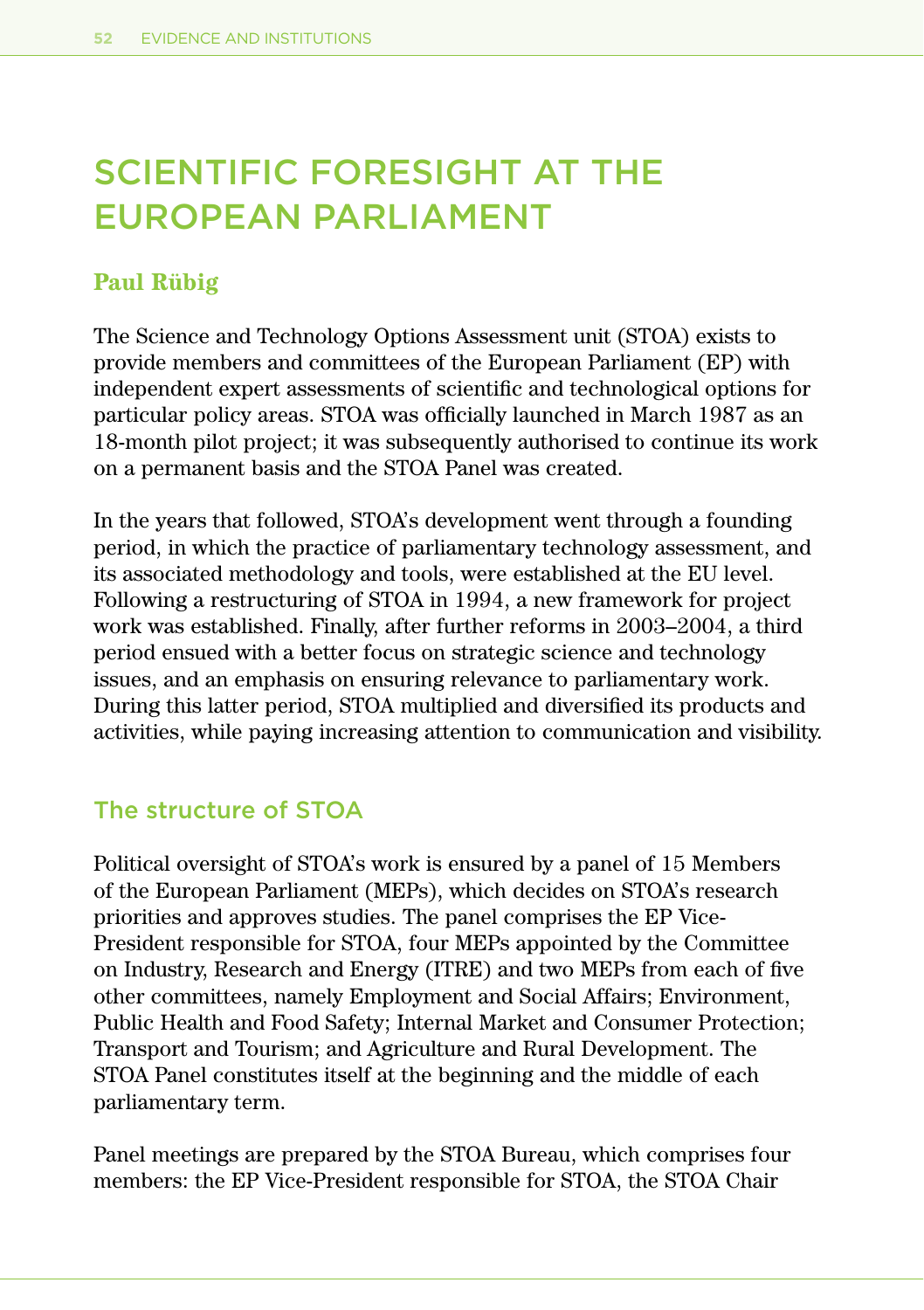and two Vice-Chairs. The STOA Bureau and Panel are assisted in their work by the STOA Secretariat, which belongs to the European Parliament's Directorate-General for Parliamentary Research Services (DG EPRS).

# STOA's mission, products and activities

STOA's mission is firstly to provide the EP's parliamentary bodies with independent, high-quality and scientifically impartial studies for the assessment of the impact of new technologies, and identify the options for the best courses of action to take. A second element of its mission is to *"organise forums in which politicians and representatives of (science) and of society as a whole shall discuss and compare scientific and technological developments of political relevance".*<sup>1</sup>

In fulfilling the first part of its mission, STOA assigns great importance to identifying and assessing a comprehensive range of options for policy action in relation to the introduction of new and emerging technologies. It also provides MEPs with state-of-the-art information about the current status and deployment prospects of these technologies. In recent years, STOA's studies have included scenarios for an eco-efficient energy and transport future; the sustainable management of natural resources; developments in ICT; future prospects in healthcare and new technologies in the life sciences; and science, technology and innovation policy.

STOA works with external experts in a number of policy areas in order to produce these studies. These experts include universities, research institutes, consultancies and individual scientists. STOA's studies are publicly available so that the wider public can profit from the information and insights they contain, and engage in a dialogue on their implications. Without compromising scientific robustness and accuracy, the studies are written in a language accessible to the layperson.2 One or more Panel members oversee the execution of each study to ensure the relevance of the outcome for parliamentary work. Interim and final results of studies are regularly presented by experts during meetings of parliamentary committees and the STOA Panel.

STOA fulfils the second part of its mission by organising workshops, both in relation to the studies and as ad hoc events. The latter are often co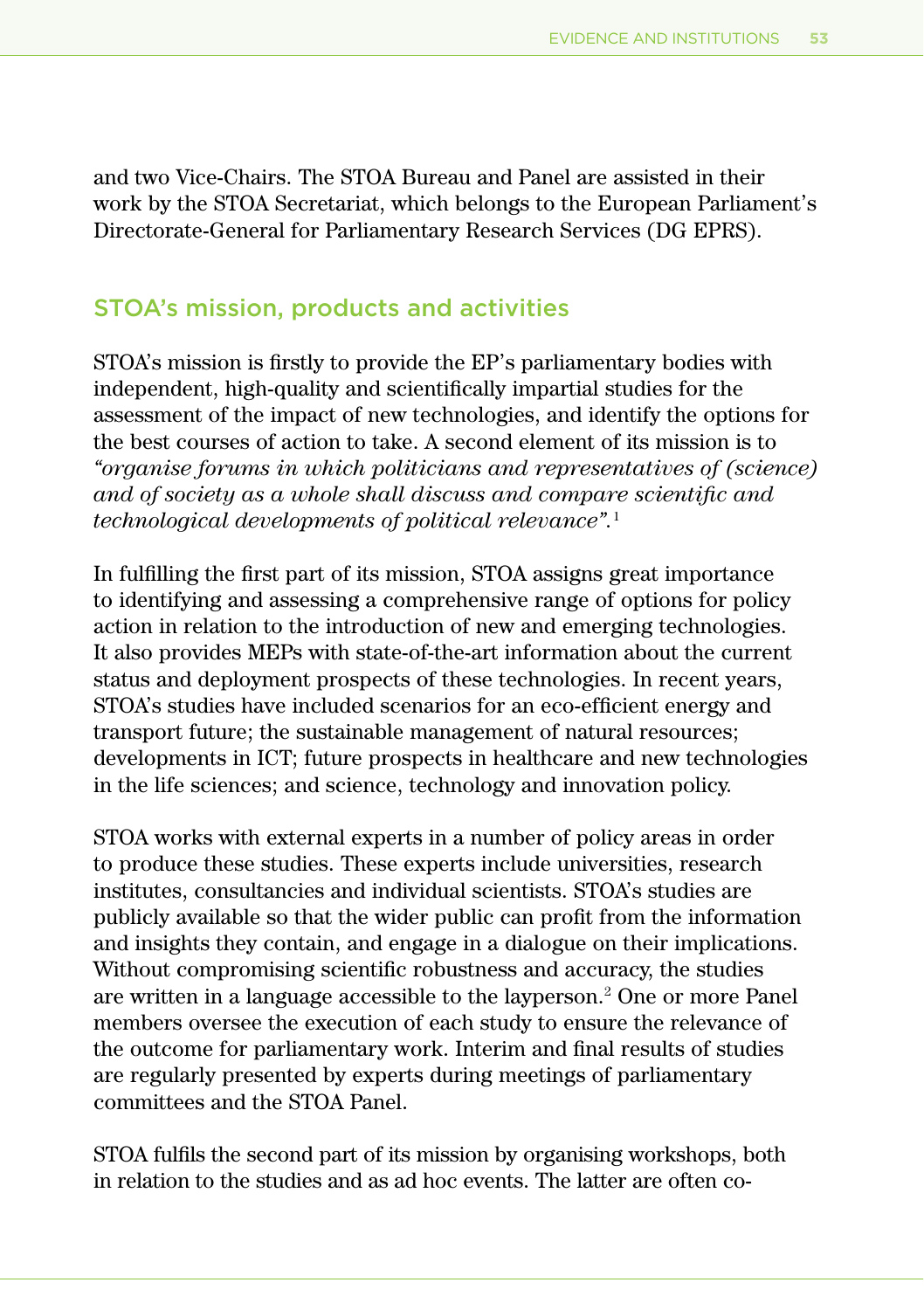organised with external organisations, including the European Commission's Joint Research Centre (JRC), European and international organisations, and professional scientific associations. STOA workshops are open to the public and are advertised via STOA's website, so that people from outside the Parliament can also participate. Workshops are attended by MEPs, their assistants and other EP staff, as well as representatives from other European institutions, scientists, stakeholders and the wider public, in numbers ranging from several dozen to the hundreds, depending on the subject.

Material from these workshops, including background papers, presentations and conclusions, are posted on STOA's website. The events are routinely webstreamed, and video footage is posted on the website for those who cannot physically attend but want to follow them. More recently, STOA has been extensively using the social media possibilities offered by DG EPRS (Twitter, blogs, etc.) to advertise the events it organises, communicate with the public during the events, and disseminate their outcomes.

Since its first edition in 2003, the STOA Annual Lecture has constituted the high point of STOA's annual activities. It features eminent scientists – often Nobel laureates – speaking about subjects of political relevance, ranging from climate change and sustainability to the challenges of the Information Society and path-breaking advances in the life sciences. The Annual Lecture is attended by numerous scientists and stakeholders, MEPs and staff, and hundreds of ordinary citizens. The use of webstreaming and social media ensures much wider accessibility and public participation.

Inspired by similar initiatives in some national parliaments, STOA has also organised three rounds of an MEP–scientist pairing scheme, to enhance mutual understanding between scientists and policymakers and help them establish lasting, mutually beneficial links. The scheme, whose fourth round will be launched in the first months of 2015, is intended to help policymakers better understand the working methods of scientists and the real-life aspects of the process by which scientific knowledge is obtained. On the other side, the scheme helps scientists to comprehend the intricacies of the policymaking process, the way scientific advances are perceived by policymakers and how scientists can more effectively influence policymaking.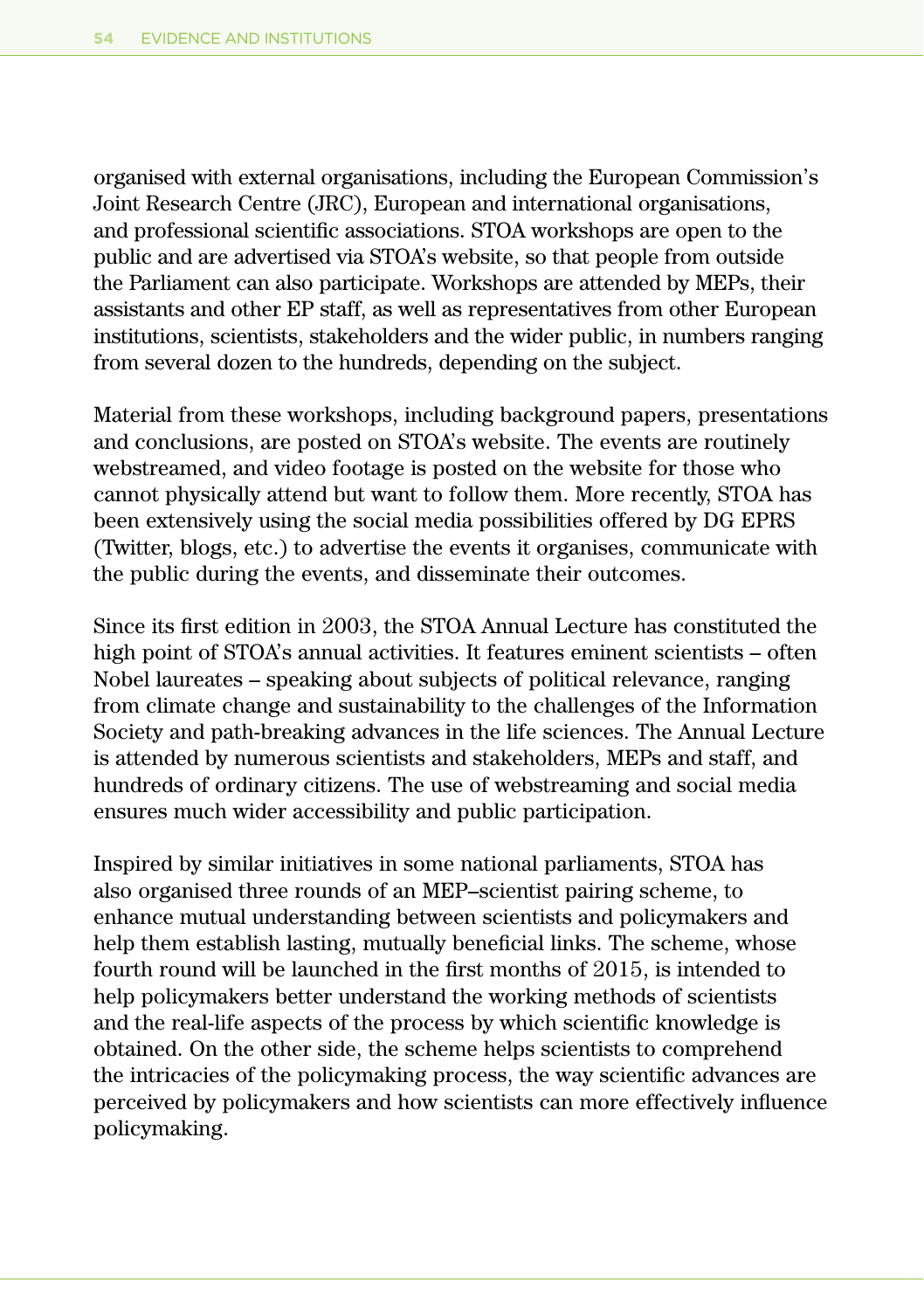During the seventh term of the EP (2009–2014), STOA carried out 24 projects and organised more than 60 events, namely 21 project-linked workshops, 36 ad hoc workshops and 5 Annual Lectures. STOA welcomed more than 6,000 participants to these events. In addition, 13 pairs of MEPs and scientists were involved in the third round of the pairing scheme.

#### Looking to the future

Taking advantage of the long-term, strategic character of its work, and putting it in the context of the current political discourse, the outgoing STOA Panel recently endorsed an 'Action Plan for the Future'.3 This calls for the recognition of STOA as the *"permanent structure of the European Parliament with an explicit foresight role in the area of science and technology (...) firmly anchored (...) in the agenda-setting phase of the policy cycle".* This is particularly important at a time when the Parliament is vigorously claiming a more active role in applying scrutiny to the full policy cycle, including the early, agenda-setting phase.

In line with this political decision, the former Science and Technology Options Assessment unit, which served as the STOA Secretariat, was renamed the Scientific Foresight (STOA) Unit. This comprises two services, namely the STOA Secretariat and the newly created Scientific Foresight Service. Although there had been a number of ad hoc forward-looking exercises within the EP in recent years, notably the ongoing participation in the European Strategy and Policy Analysis System (ESPAS) process, the creation of the new service demonstrates the EP's strategic intention to strengthen its capacity for scientific foresight.

The Action Plan is the instrument for implementing a forward-looking strategy that takes into account the evolving reality in which STOA operates. In particular, the STOA Panel sees that it has to remain proactive and its products and working methods have to keep pace with the unprecedented speed of technological advances and parallel economic and political developments. These include the role of innovation in the creation of growth and jobs; the difficulties posed by an enduring economic and financial crisis; wide recognition of the pervasive role of impact assessment; and the need to apply parliamentary scrutiny throughout the policy cycle.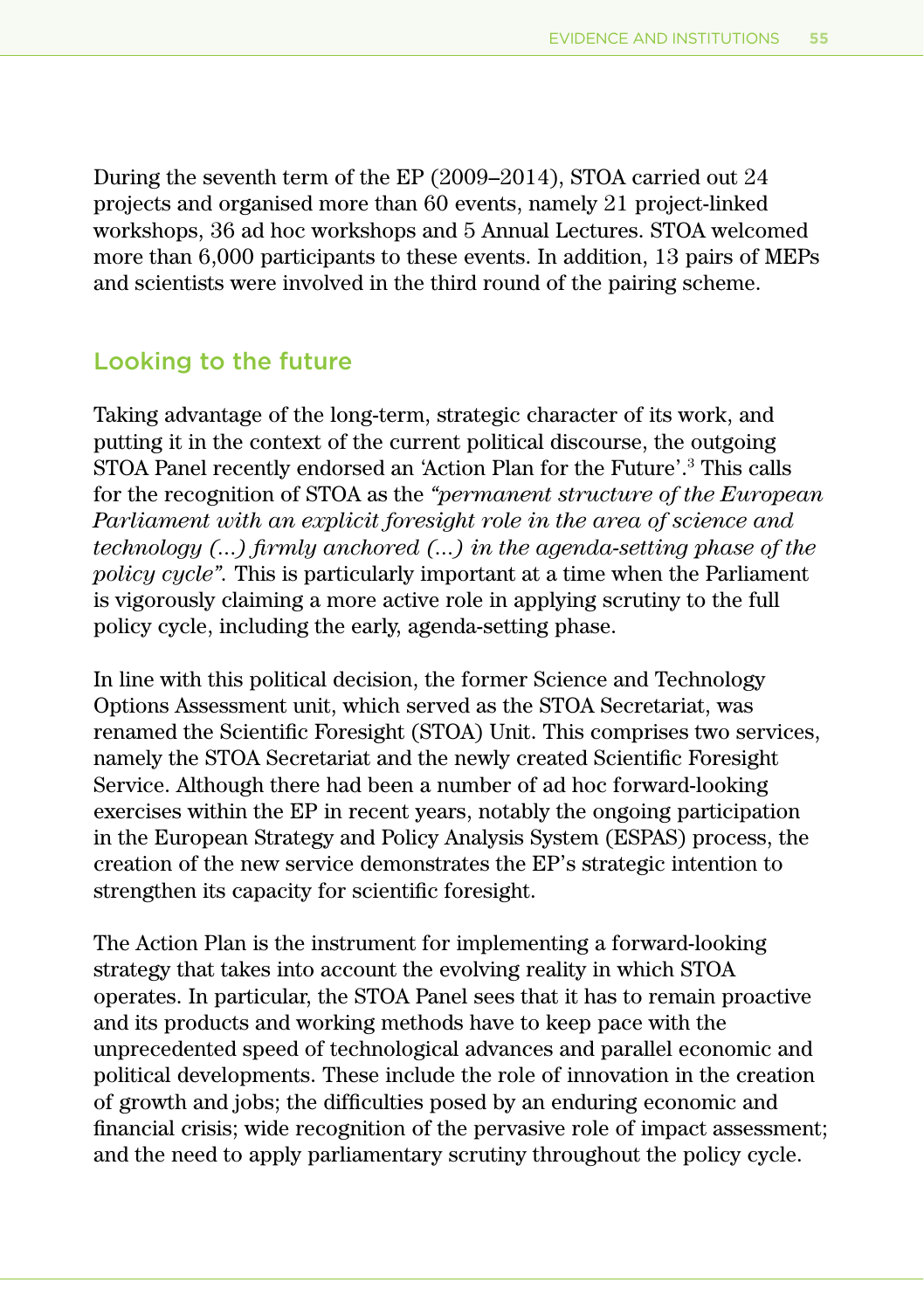Effectively, STOA already played a foresight role though the strategic, forward-looking character of its work – all that remained was to embed its mission in the political discourse. Interestingly, the Panel also considered that STOA *"can experiment with novel concepts and tools, such as open innovation and crowdsourcing, to leverage collective intelligence and tap the cognitive surplus of the scientific community and the wider public for the fulfilment of its mission".* Simultaneously, STOA should *"continue to act as a beacon for science and technology within the European Parliament and towards the scientific community and the public at large, especially with respect to young people".*

The Action Plan also suggests an increased emphasis on timely and effective communication of policy options to committees and MEPs, based on a solid understanding of the long-term policy framework. It is essential for STOA to ensure the relevance of its output for the work of committees and individual MEPs if it is to maintain its legitimacy within the EP in its role as co-legislator. STOA has to keep pace with developments, in terms of both its analyses and its working methods, with a special emphasis on the effective and timely communication of its results, and an enhanced effort to increase awareness of its activities among MEPs. While maintaining its capacity to shape the political agenda through sound scientific work, STOA has to keep track of the long-term, evolving policy framework at the European level, so as to ensure the relevance and usefulness of its interventions for European policymaking.

In addition, STOA should further develop close relations with parliamentary committees, supporting their work and providing personalised advice to MEPs on demand. STOA's agenda-setting role has to be made clear to MEPs, and all legitimate communication channels to the parliamentary committees have to be exploited for this purpose. The MEPs appointed to the STOA Panel by the six committees represented on the Panel are expected to act as STOA ambassadors to their committees, raising awareness among their colleagues about the ways in which STOA's expertise can inform their parliamentary work. This may include urging their committees to present proposals for STOA projects, and then having interim and final results of these projects presented during prime time in committee meetings.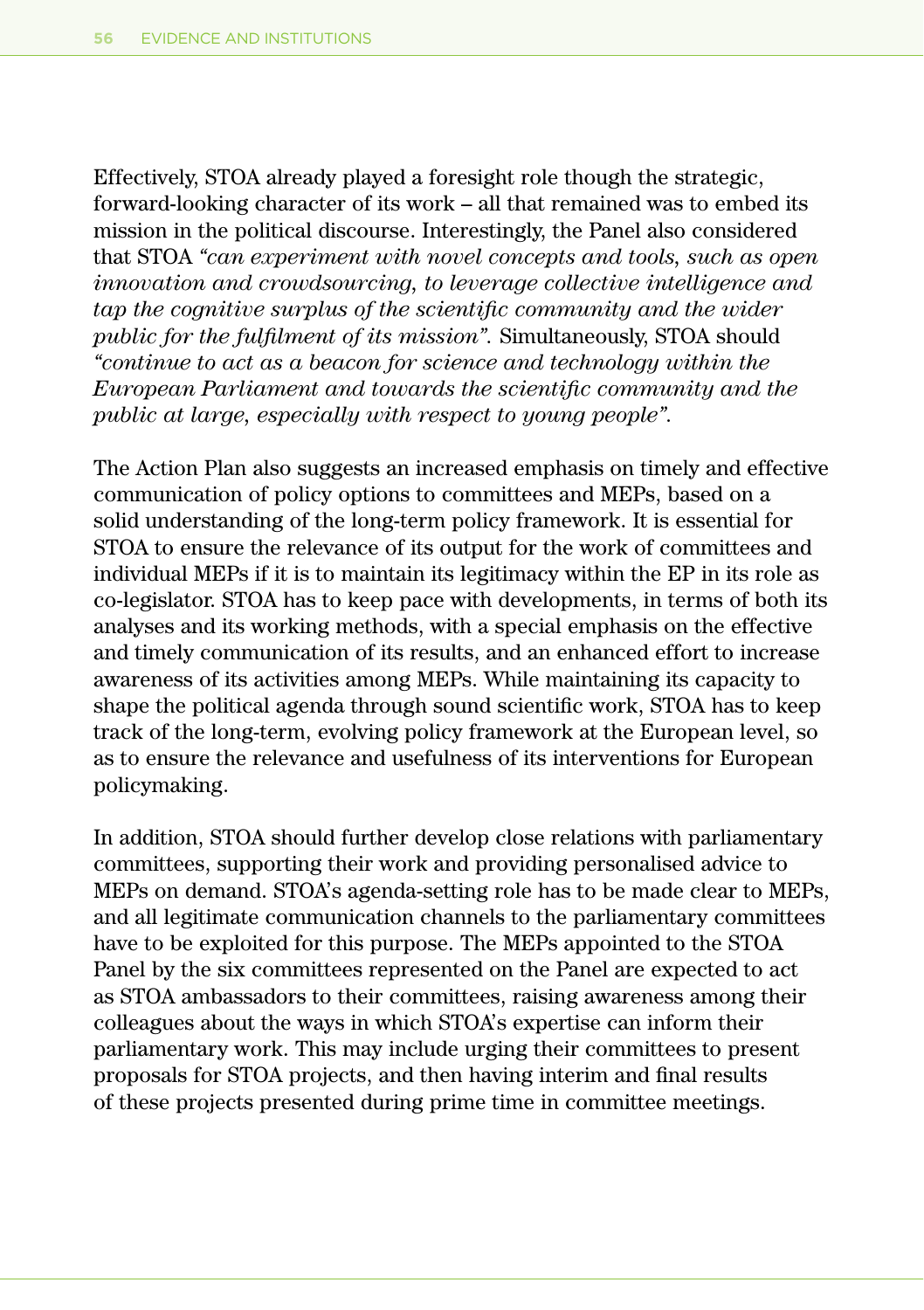Depending on the availability of human resources, STOA administrators could make themselves available upon demand to inform committees about STOA projects or provide personalised advice to MEPs, as required.

STOA has to make sure its products are well adapted to MEPs' needs and expectations. In particular, long-term products should be re-balanced in favour of shorter timelines. STOA has already acknowledged that studies do not need to be lengthy or extend over a long time to be recognised as authoritative and convincing. All the studies launched in 2014 have an expected duration of less than nine months, with most being planned to last six months or less. STOA may further decide to produce concise informative products, such as state-of-play briefings, state-of-the-art technology reports, or policy options briefs for the benefit of interested committees and Members.

STOA will set up clear criteria for the selection of topics, format and content for workshops. As highlighted above, STOA organises numerous workshops and other events as a way of promoting dialogue with the scientific community and society at large. Most of these events are well attended and produce very useful outcomes. Nevertheless, STOA has to adapt the topics and format of its workshops to the evolving communication paradigm. Rapid and concise communication is entirely compatible with long-term planning; the latter has to rely on clear criteria for appropriate workshop topics and formats, compatible with STOA's priorities and the needs of the EP.

Finally, STOA must develop its relations with the scientific and science policy communities. STOA intends to actively pursue the enhancement of existing links and the creation of new links with key European policymaking, research-funding and academic institutions (e.g. ERC, EIT, EUREKA, CoE/PACE and ENA) as well as the scientific EU agencies, with the aim of building a science cluster based on technology options for 2050. This is achieved through mutual invitations to each other's meetings, and can proceed all the way to the conclusion of establishing cooperation agreements.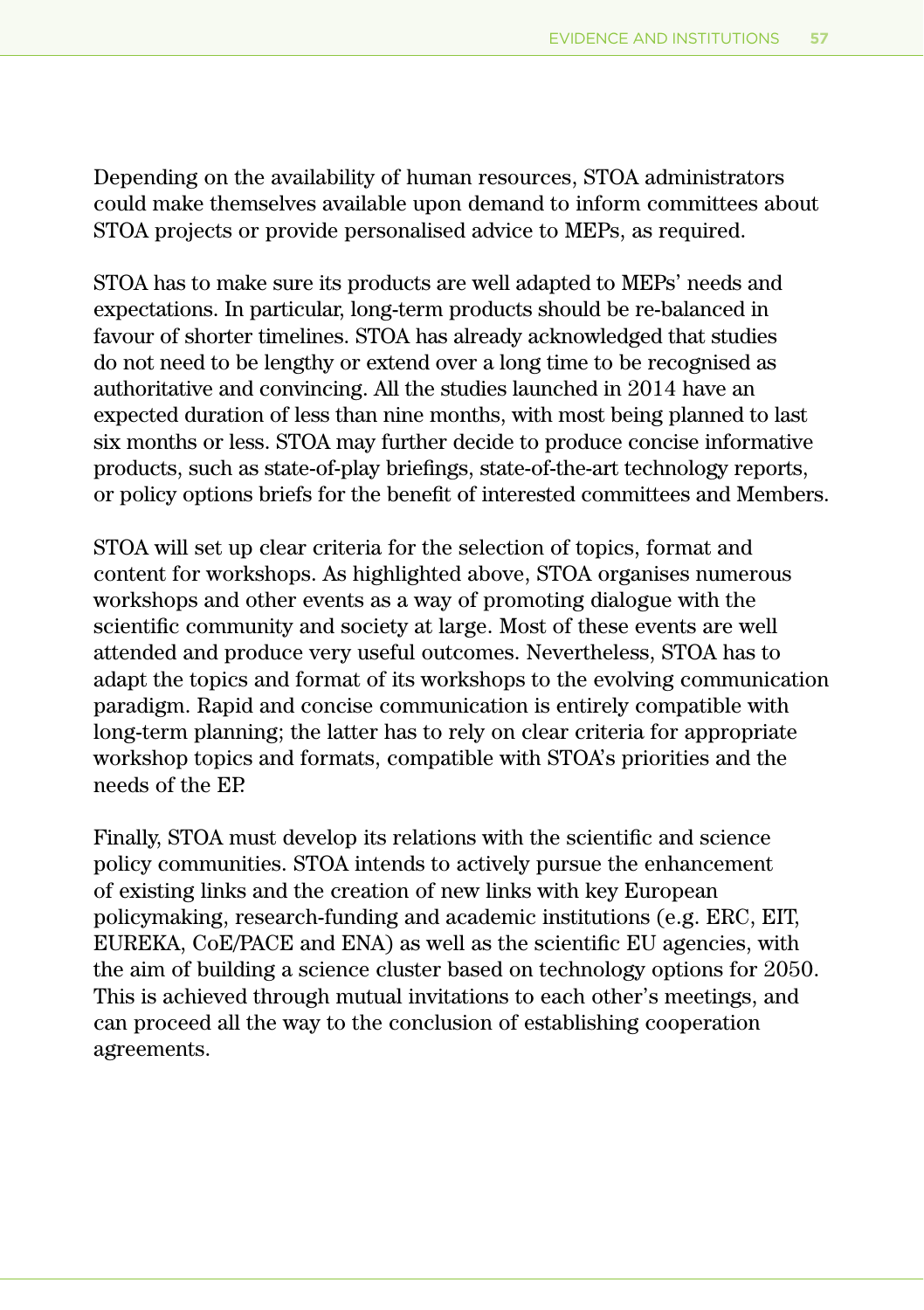#### A new STOA Panel for the eighth parliamentary term

On 22 October 2014, at the constituent meeting convened by Mairéad McGuinness (MEP and EP Vice-President responsible for STOA), the STOA Panel elected Paul Rübig (MEP) as Chairman, Eva Kaili (MEP) as First Vice-Chair and Evžen Tošenovský (MEP) as Second Vice-Chair for the next two-and-a-half years.

The new STOA Panel endorsed the further implementation of the 'Action Plan for the Future' and at the same time started a discussion about STOA's research priorities for the first half of the eighth parliamentary term. The demands of STOA's function have changed since its inception in 1987, but STOA now stands well equipped to deal with the current rapidity of technological change. An increased emphasis on foresight and informing the agenda-setting phase of the policy cycle, supported by more effective and timely communication and the strengthening of political and scientific networks, will ensure that the EP is better able to anticipate and deal with the issues raised by scientific and technological developments. STOA looks forward to informing the work of the new Parliament, drawing upon its previous experience and the Action Plan in order to continue to provide the EP with excellent scientific advice.

**Paul Rübig has been an MEP for the Austrian People's Party since 1996 and is Chairman of the STOA Panel (@PaulRuebig).**

#### **Endnotes**

- 1. According to Article 1(2) of the STOA Rules adopted by the EP Bureau in May 2009 and subsequently modified.
- 2. Reports can be downloaded from the STOA website ([http://www.europarl.europa.](http://www.europarl.europa.eu/stoa) [eu/stoa](http://www.europarl.europa.eu/stoa)).
- 3. See minutes of the STOA Panel meeting of 17 April 2014, available at [http://www.](http://www.europarl.europa.eu/stoa/webdav/site/cms/shared/3_activities/panels/2014/STOA%20Panel%2017%20April%202014.pdf) [europarl.europa.eu/stoa/webdav/site/cms/shared/3\\_activities/panels/2014/](http://www.europarl.europa.eu/stoa/webdav/site/cms/shared/3_activities/panels/2014/STOA%20Panel%2017%20April%202014.pdf) [STOA%20Panel%2017%20April%202014.pdf](http://www.europarl.europa.eu/stoa/webdav/site/cms/shared/3_activities/panels/2014/STOA%20Panel%2017%20April%202014.pdf)
- 4. ERC: European Research Council; EIT: European Institute of Innovation and Technology; CoE/PACE: Council of Europe/Parliamentary Assembly of the Council of Europe; ENA: École Nationale d'Administration.
- 5. At the ordinary STOA Panel meetings of 27 November and 18 December 2014.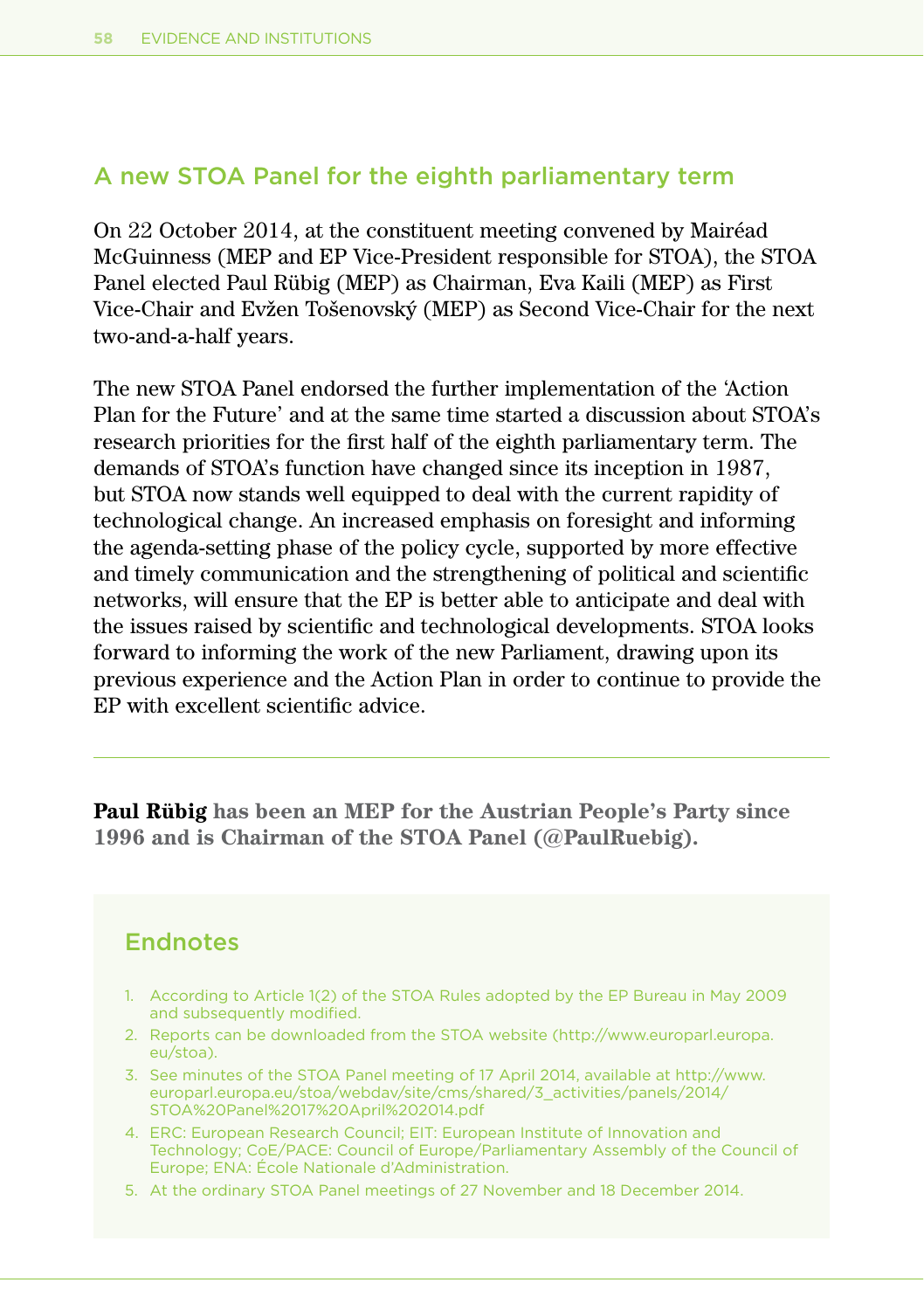# 2 SOME ADVICE ON ADVISERS

A MOMENT OF MAGIC REALISM IN THE EUROPEAN COMMISSION Anne Glover

WHY IT MADE SENSE TO SCRAP THE POST OF CHIEF SCIENTIFIC ADVISER Doug Parr

LESSONS FROM FINLAND Kari Raivio

EASAC AND THE ROLE OF EUROPE'S NATIONAL ACADEMIES OF SCIENCE Jos van der Meer, Christiane Diehl, Robin Fears, William Gillett and Sofie Vanthournout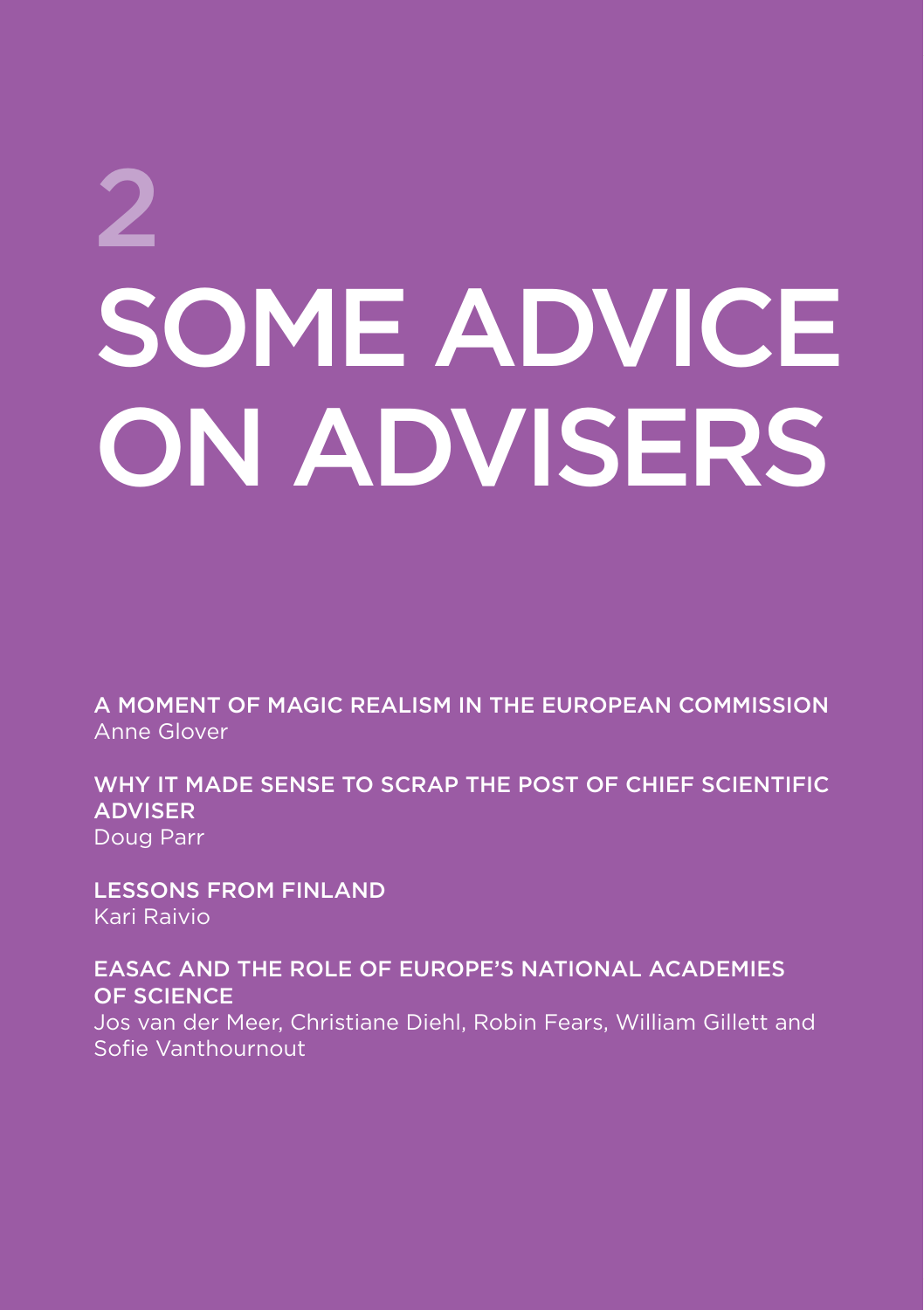# A MOMENT OF MAGIC REALISM IN THE EUROPEAN COMMISSION

#### **Anne Glover**

*At that time Macondo was a village of twenty adobe houses, built on the bank of a river of clear water that ran along a bed of polished stones, which were white and enormous, like prehistoric eggs. The world was so recent that many things lacked names, and in order to indicate them it was necessary to point.*

**Gabriel García Márquez,** *One Hundred Years of Solitude*

I want to summarise the journey I made as Chief Scientific Adviser (CSA) to the President of the European Commission during an almost three-year tenure: a journey that was very rewarding, but also contained elements of Quixote, Kafka and Macondo. It all started with an announcement by President José Manuel Barroso when he stood for re-election in the European Parliament on 15 September 2009:1

*We also need a fundamental review of the way European institutions access and use scientific advice. In the next Commission, I want to set up a Chief Scientific Adviser who has the power to deliver proactive, scientific advice throughout all stages of policy development and delivery. This will reflect the central importance I attach to research and innovation."* 

Although there had been voices demanding a CSA in the past, $2$  this announcement came as a surprise to many, not least to the Commission's own in-house science service, the Joint Research Centre (JRC).

As this was the first time the Commission would have a CSA, the announcement raised many questions, notably how the role would be implemented, what mandate it would have and how its relationship with the JRC would work. Soon after the announcement, the then Director-General of the JRC submitted a paper to the President's Cabinet outlining different options to implement the idea. The paper recommended having the CSA as a senior adviser attached to the President, in order to deliver credibility, independence, ease of implementation and proximity to decision-making.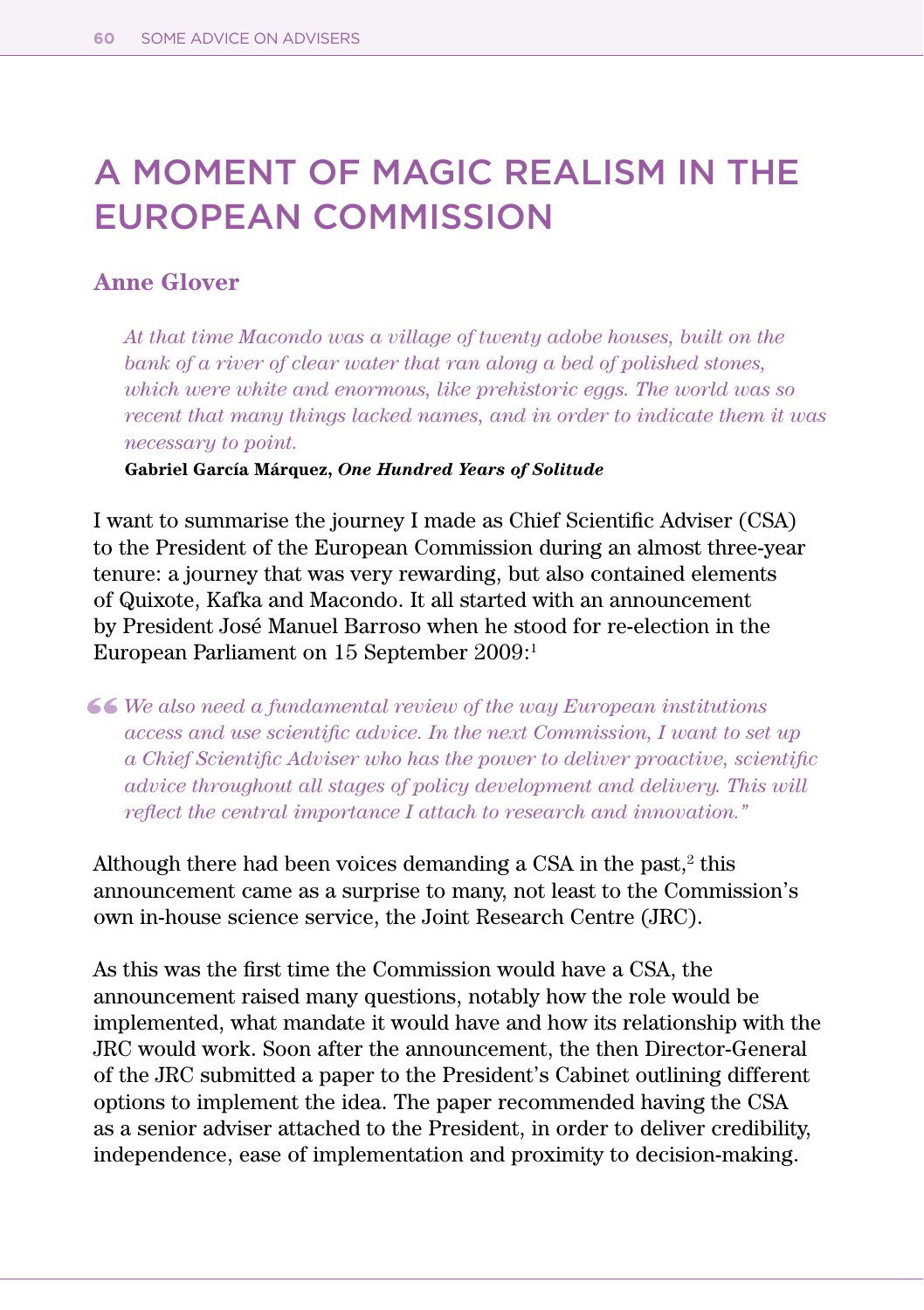Six months later, on 9 March 2010, the post was formally created by a Commission Decision, at Director-General-equivalent level. The CSA, with the long-winded title 'Chief Scientific Adviser to the President of the European Commission', was attached directly to the President, without any intermediaries (except de facto the Head of the President's Cabinet and the Member of the Cabinet in charge of science). The title and the reporting line made it clear that the main task of the CSA was to provide science advice to the President himself, not to the Commission, nor to the College of Commissioners, nor to individual Commissioners or Directors-General.

There was an unexplained gap of two years between the announcement of the role in September 2009, and my appointment in November 2011. The recruitment procedure was not transparent (the post was never advertised), but it is understood that the President interviewed various candidates and in the end offered the position – based on a temporary contract – to me, at the time working as the CSA for Scotland. On 5 December 2011 the European Commission issued a press release announcing the appointment, which also specified the new role as follows:<sup>3</sup>

#### *The functions of the Chief Scientific Adviser4 will be as follows:*

- *• To provide independent expert advice on any aspect of science, technology and innovation as requested by the President;*
- *• Upon a request by the President, to provide analysis and opinion on major policy proposals being submitted to the College touching upon issues of science, technology and innovation; in particular the Chief Scientific Adviser will provide authoritative guidance on interpretation of scientific evidence in presence of uncertainty, and will be involved in strategic emergency planning;*
- *• To build relationships with high-level advisory groups (e.g. European Research Area Board), the scientific committees of the Commission, the EU agencies (European Medicine Agency, European Food Safety Authority, the European Chemicals Agency and the European Centre for Disease Prevention and Control), the European Group on Ethics in Science and New Technologies;*
- *• To build relationships with similar structures in Member States and other countries;*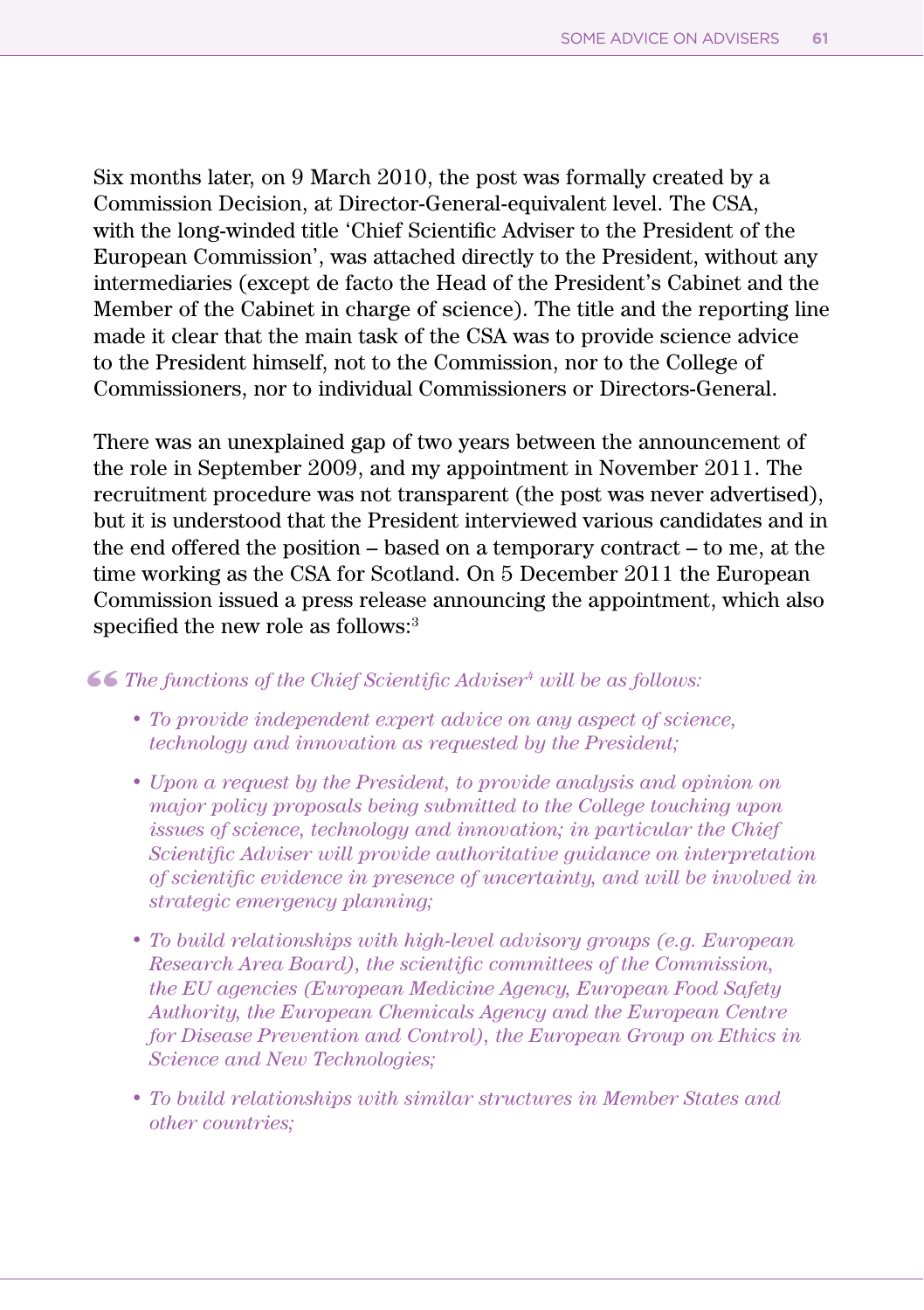- *• To advise on novel science, technology and innovation issues arising*  both in the context of the EU and internationally; to serve as an early *warning conduct point on issues that might arise when scientific progress entails either opportunity or threat for the EU;*
- *• To communicate the scientific values on which specific Commission proposals are based in order to enhance public confidence in science and technology, and in general to promote European culture of science and technology widely within Europe and abroad."*

It was clear from this mandate that the remit of the CSA was to address science for policy, and not policy for science, so I was not to be involved in the development of research policies such as Horizon 2020, but would advise on the use of scientific evidence in other policy areas. At the same time, the mandate was clearly designed with both an inward-facing and an outward-facing aspect. The last point in particular (*"to communicate scientific values (…) and in general to promote European culture of science and technology"*) overlapped with the mandate of the Commissioner for Research, Innovation and Science and the remit of DG Research and Innovation (DG RTD).

There was also an obvious overlap with the JRC, which also has a science for policy role.5 In particular, point 2 (*"to provide analysis and opinion on major policy proposals"*) and point 5 (*"to advise on novel science, technology and innovation issues"*) clearly seemed to step on the JRC's toes. This was challenging to the established roles of the JRC and to the Commissioner for Research, Maire Geoghegan-Quinn, and highlights the need to give more thought to the establishment of a new function within an existing organisation to ensure that value is added rather than uncertainty being created.

# Struggling to get off the ground

*Melquíades had not put events in the order of a man's conventional time, but had concentrated a century of daily episodes in such a way that they coexisted in one instant.*

#### **Gabriel García Márquez,** *One Hundred Years of Solitude*

When I started work on 1 January 2012, my resources were minimal: I had an office, a secretary and the support of a seconded national expert from Portugal, who was already working for the Bureau of European Policy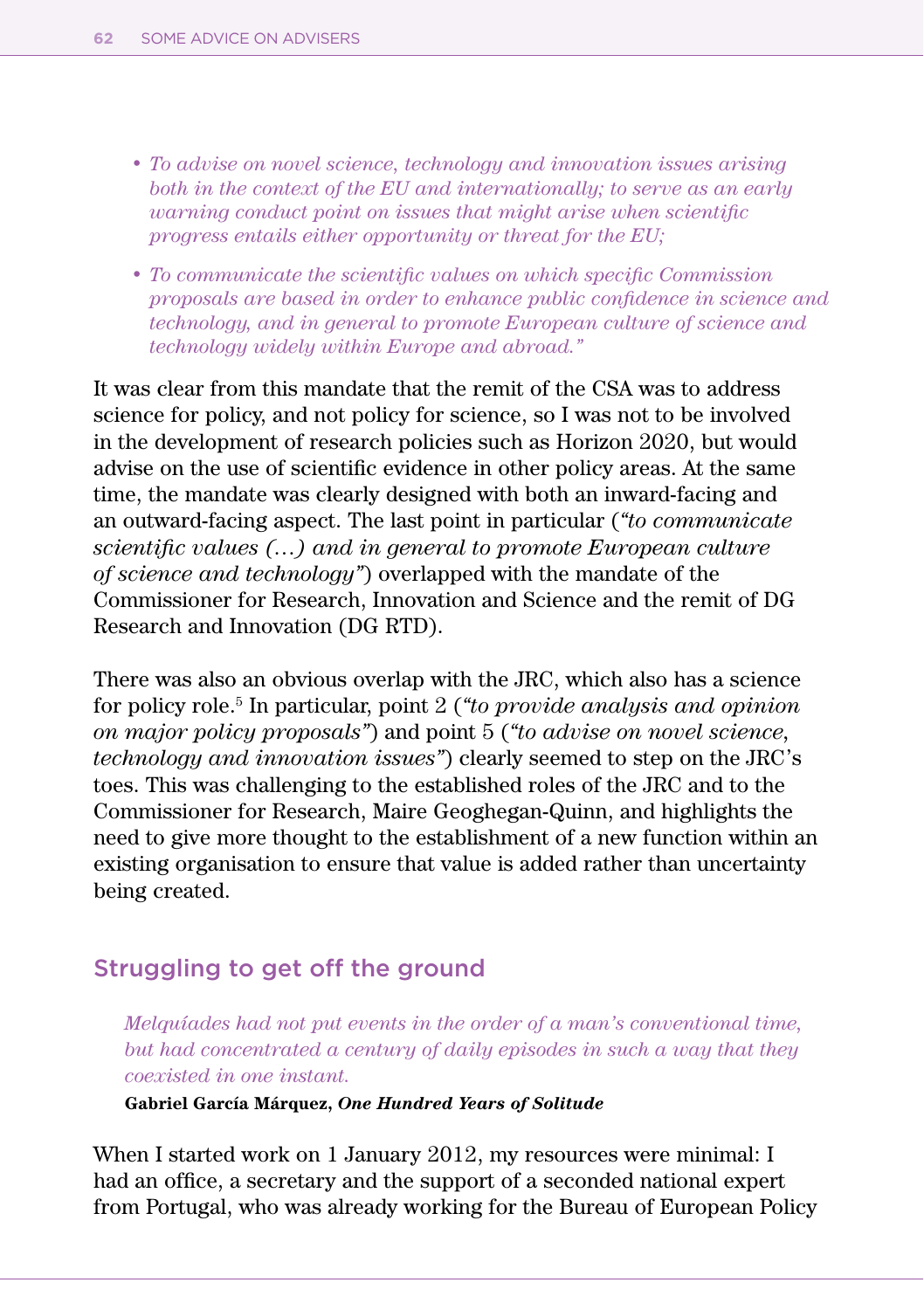Advisers (BEPA). I insisted that a permanent EC official should be seconded to my team who would know about the Commission's procedures, and in particular the JRC. I identified Dr. Jan Marco Müller as an optimal choice, as he had served as Assistant to the Director-General of the JRC (and had co-authored the paper on how to implement the CSA role), but also had experience with the science advisory systems in Germany and the UK. The secondment was not easy to arrange, but was eventually approved.

The limited staff available in 2012 significantly hindered my ability to implement the CSA's mandate in the first year. The large number of invitations and media requests put an enormous stress and workload on the small team, which handled all interview requests (within the typical short deadlines of the press), and regularly updated the website of the CSA in four different languages.<sup>6</sup> The lack of staff was mirrored by the lack of an adequate budget; it was particularly cumbersome to get travel – 'missions' in Commission jargon – approved.

Given the limited support for outreach activities, the DG for Communications, Networks, Content and Technology (DG CONNECT) created a CSA Twitter  $account<sup>7</sup>$  which by the end of my mandate had more than 9400 followers. The choice of the Twitter handle 'EU\_ScienceChief' raised some eyebrows in the JRC and DG RTD.

A significant challenge was the fact that the CSA was not on the radar of any Commission procedures and was often cut off from vital information. With one exception, I was never invited to attend meetings of the College of Commissioners – unlike the DG of BEPA who sat in on a regular basis as a standing observer. Likewise, I was not invited to the weekly meetings of the Directors-General, except for one occasion when I reported on my experiences over the first year. Nor was I copied into messages sent by the Secretary-General to the Directors-General. This meant in practice that both the Commissioners and the Directors-General were always better informed than the CSA's office. Moreover, the Commission's internal information systems did not allow services to consult the CSA directly, nor did my office have direct access to some systems, such as the Argus system used for crisis management.

More than once, this state of affairs resulted in instances where internal information reached me accidentally (sometimes from external sources), occasionally leading to embarrassing situations that reflected poorly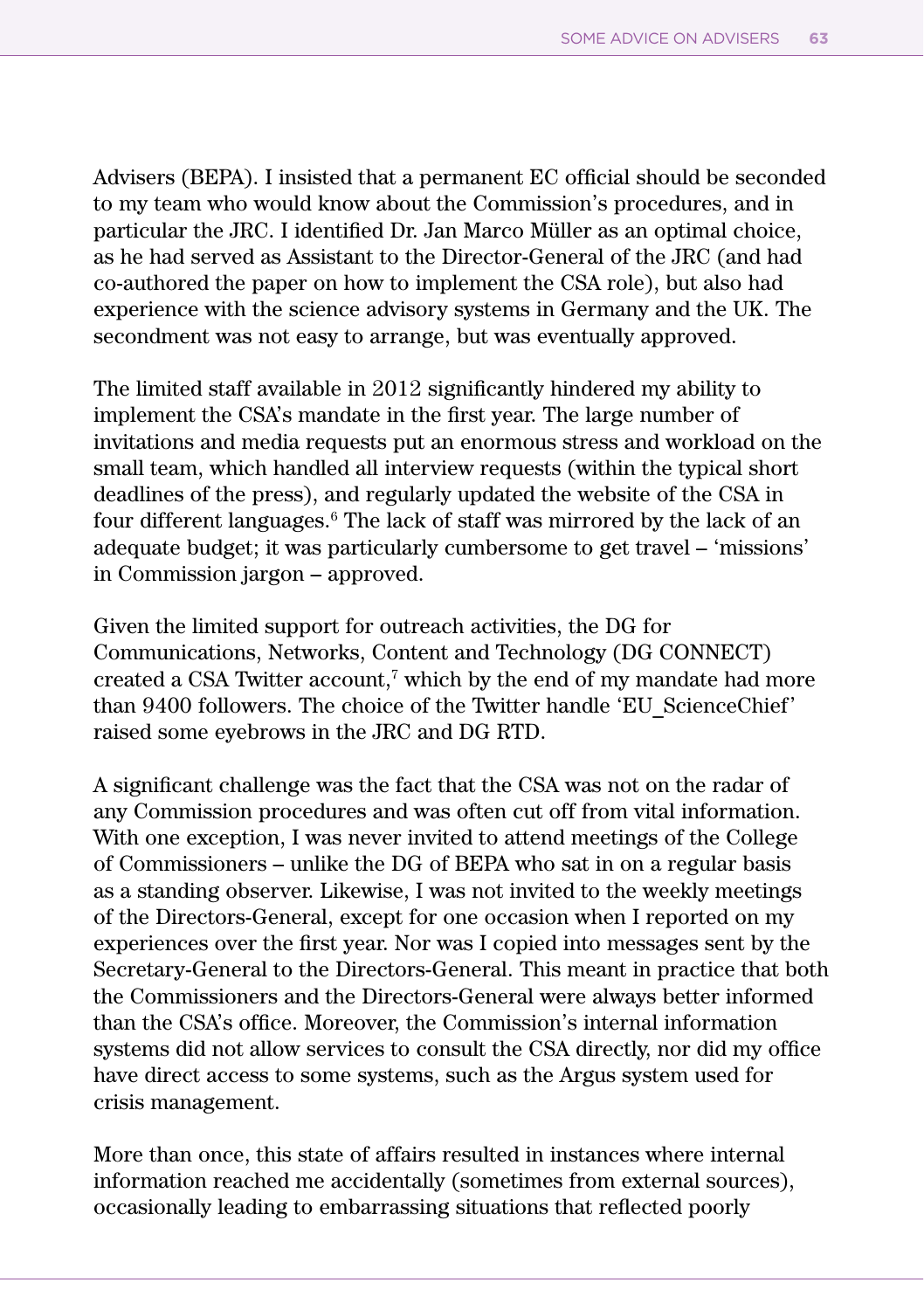on the Commission. This included the briefings and speeches of the President, on which the CSA was rarely asked for input. It took until 26 July 2012 for detailed terms of reference for the CSA role to be adopted and communicated to the relevant Commission services. The official note specified, inter alia, that:

- The CSA will cooperate closely with all relevant Commission services in order to gather the evidence necessary for her advice, and these services are invited to contact the CSA proactively to flag issues related to her remit.
- The formulation of research, science and innovation policies will remain the responsibility of the relevant portfolio Commissioner.
- The Impact Assessment Board will invite the CSA to examine proposals with a policy dimension that are controversial in nature.
- The CSA may establish a Working Group looking at how to enhance the scientific evidence gathering by the Commission.
- Commission services may consult the CSA on proposals with a scientific dimension that can be expected to be controversial in nature when establishing the Work Programme of the following year.
- The CSA will provide guidance to Commission services when setting up and managing scientific advisory bodies, and is to be consulted before taking any decision regarding new scientific advisory bodies.
- The CSA will explore the feasibility of setting up a high-level scientific advisory group for the President.
- The CSA may be invited to the weekly meetings of Directors-General when such meetings deal with matters falling within her remit.
- The CSA will liaise with bodies of other European institutions that provide science advice.
- The CSA will coordinate all Commission relations with other Chief Scientific Advisers, or similar functions, from the public and private sectors, whether national or international, and will represent the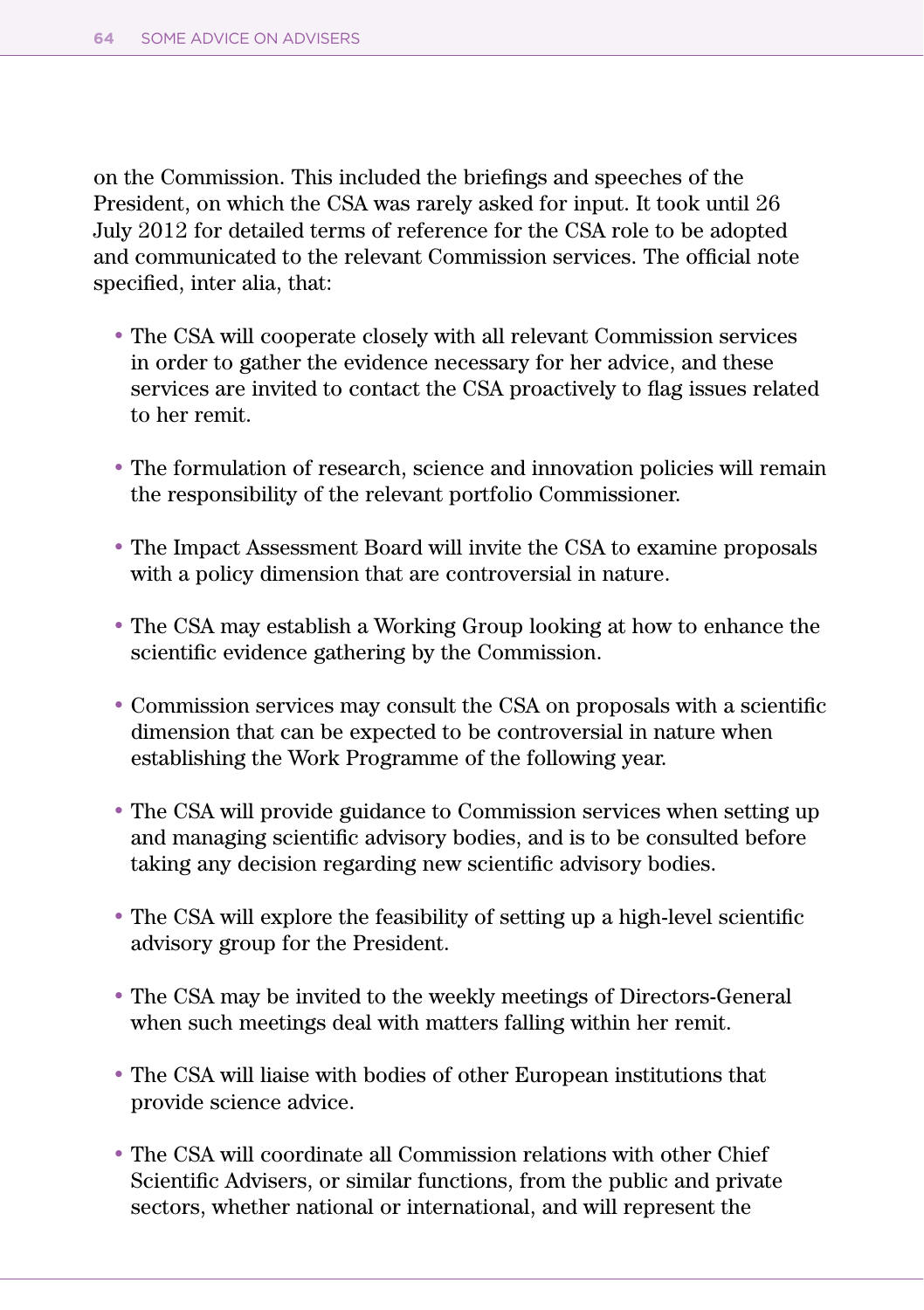Commission on networks of Chief Scientific Advisers as well as actively support the development of these at European and global level.

- The CSA will act as overall coordinator for scientific horizon scanning, anticipation and foresight activities in the Commission, and is to be consulted before embarking on any major exercises of this type.
- The CSA will be a proactive ambassador for European science, engineering and technology.
- The CSA will contribute to the President's speeches and briefings within the remit of the CSA's mandate, and will support high-level, sciencerelated visits to the European Commission and visits of the President to scientific establishments.
- The CSA will promote science and technology and its take-up in society, and will actively engage in public debate about the opportunities and risks of new technologies.
- The Commission services will nominate 'CSA correspondents' to interact with the CSA.

I was never requested to provide advice on the evidence underpinning policy proposals submitted to the College of Commissioners, and was never involved in providing advice on files leading to College decisions. I was not given the authority to *"provide authoritative guidance on interpretation of scientific evidence in presence of uncertainty"*. I did get involved, however, in the management of emergencies; the DG Humanitarian Affairs (ECHO) engaged with me proactively, and the Secretariat-General invited me most recently to high-level meetings on the handling of the Ebola crisis.

# Tilting at windmills

*It was as if God had decided to put to the test every capacity for surprise and was keeping the inhabitants of Macondo in a permanent alternation between excitement and disappointment, doubt and revelation, to such an extreme that no one knew for certain where the limits of reality lay.*

**Gabriel García Márquez,** *One Hundred Years of Solitude*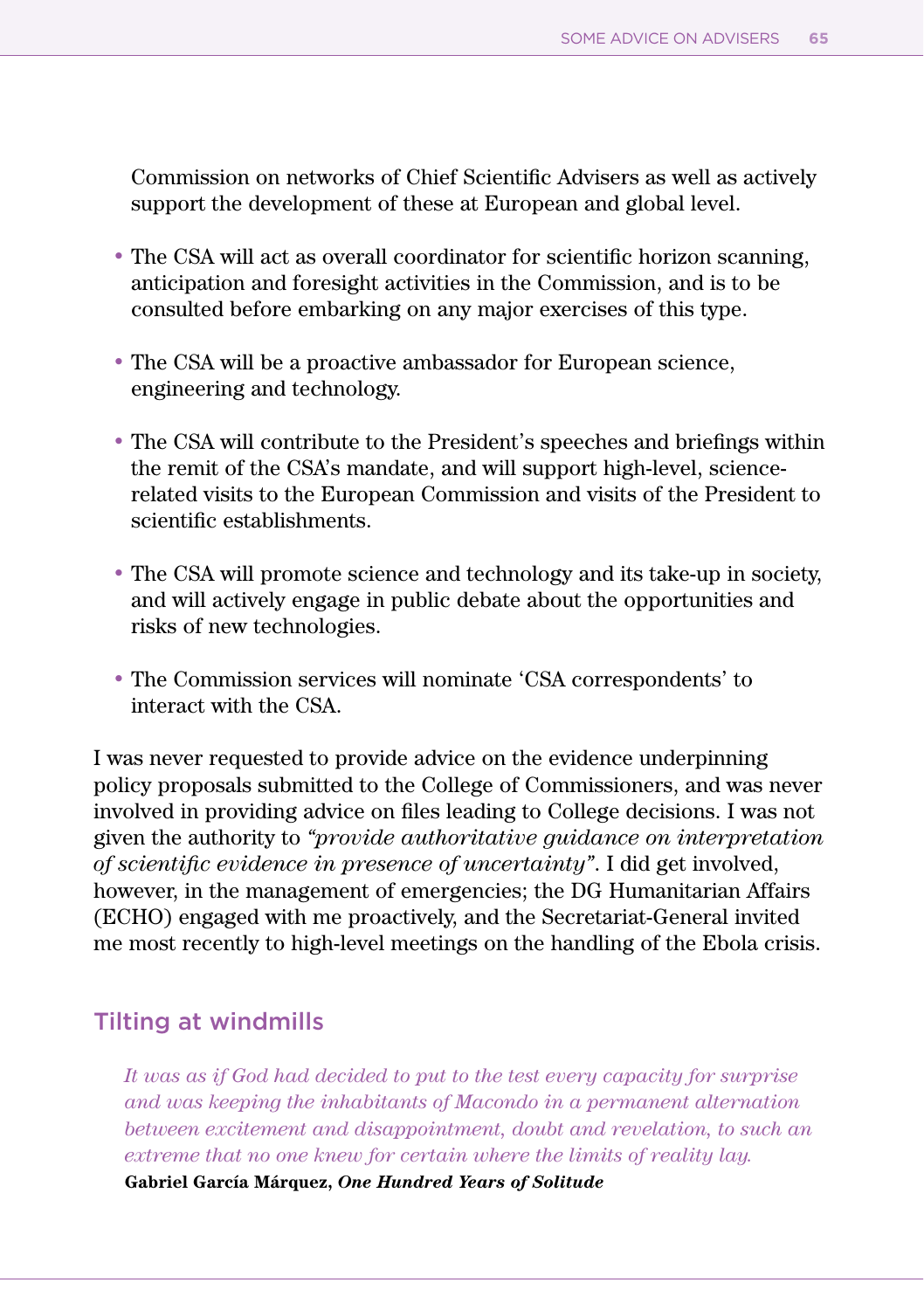Several Directors-General explicitly welcomed the CSA's role as an honest broker, in particular where dialogue with external stakeholders – but also within the Commission – had been characterised by polarised or entrenched positions. However, it is also true that the Commission administration as a whole did not embrace the CSA role, as it did not fit well into the existing Commission structure.

In particular, the interaction of the CSA with the public was an issue of concern for the administration. I gave a lot of interviews to the media – which had to be cleared by the Commission's Spokespersons' Service – and spoke frequently about scientific evidence at public events, including on politically (but not scientifically) controversial issues such as GM technology. In autumn 2012, one of these speeches triggered a question from a Member of the European Parliament asking about the Commission's position on the views I had expressed on GM technology. The answer given by the Commission – I was not consulted on the final text – was as follows:<sup>8</sup>

*The Commission wishes to use the opportunity to clarify to the Honourable Member the role of the Chief Scientific Adviser (CSA). The CSA reports directly to the President of the Commission and has the task to provide independent expert advice to the President on any aspect of science, technology and innovation and the potential opportunities and threats to the EU stemming from new scientific and technological developments. Likewise, the CSA has a role in enhancing public confidence in science and technology and to promote the European culture of science. In this context, the CSA has a role in stimulating societal debate on new technologies and to communicate the existing scientific evidence about such technologies. The CSA has a purely advisory function and no role in defining Commission policies. Therefore, her views do not necessarily represent the views of the Commission."*

The Commission was therefore dissociating itself in public from its own CSA. While the lack of buy-in from the Commission administration was not surprising – having an internal 'Chief Devil's Advocate' would be uncomfortable for any administration – there was also a lack of support from parties where one might have expected it. For instance, despite the President's genuine interest in science, our relationship was not as close as it could have been. While meetings with the President's Cabinet were scheduled once a month, those with the President himself were much less frequent (which can partly be explained by the President's busy diary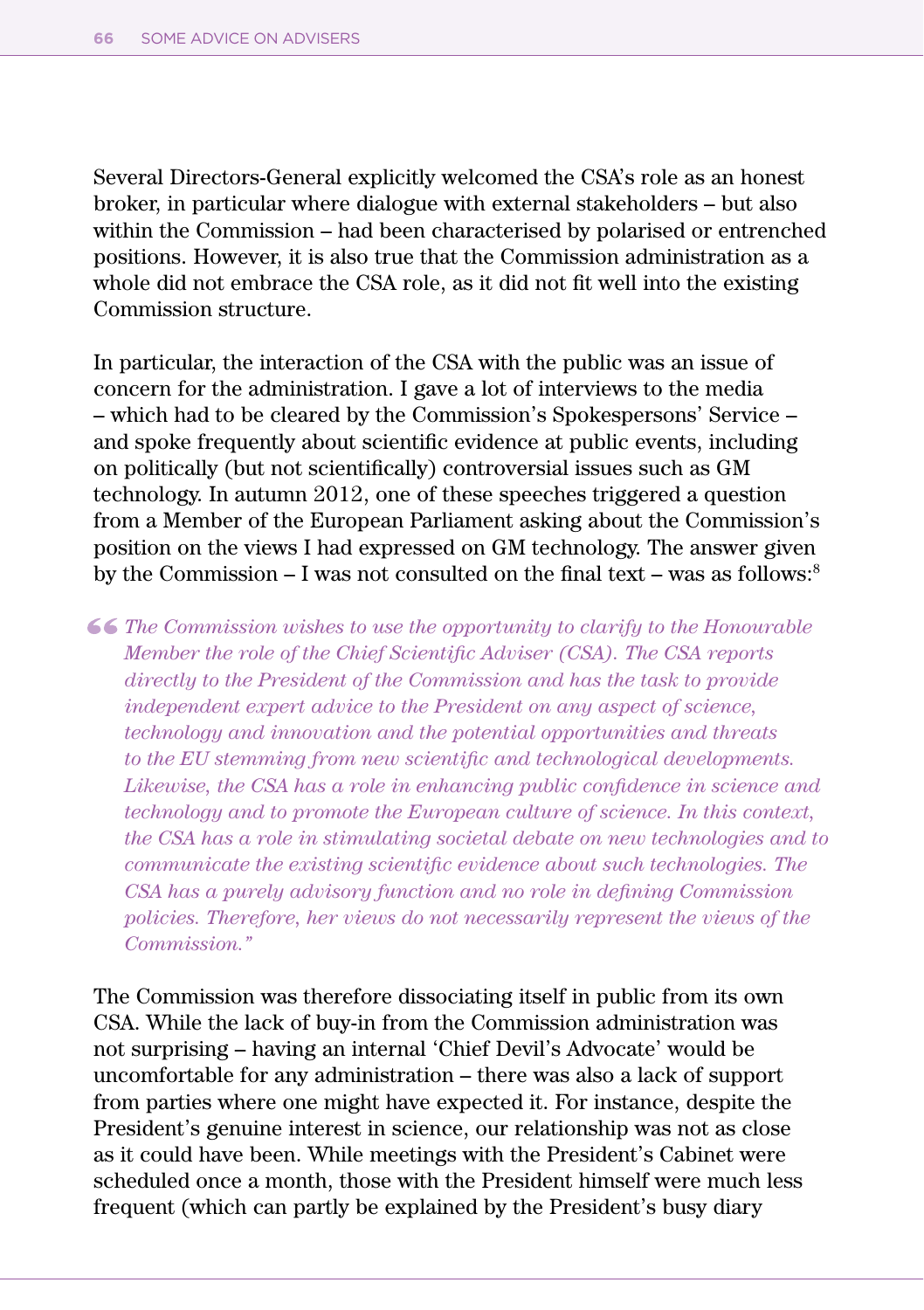during the euro crisis). Most communication went via the President's Cabinet, and answers from the President to requests usually took some time. The advice I gave to the President – on matters as diverse as space weather, dengue fever and the Higgs boson – was mainly proactive rather than at his request, and feedback on briefings was rare. The weak link with the Commissioner for Research, Innovation and Science was another issue of concern and hampered making full use of the CSA role to everyone's advantage.

Also, the relationship with the JRC proved rather cumbersome, mainly because of the administrative distance between it and the CSA, which involved two intervening Cabinets. While this interaction was never a problem at the working level – JRC staff provided a great deal of support and were eager to engage with me during my visits to all JRC sites – at the DG level, support was rather lukewarm. There was a lack of information flow between the JRC and the CSA which hampered development of the CSA role. DG RTD took a more proactive role in engaging with the CSA, and supported me on several occasions, for example by funding a Eurobarometer Survey on foresight. With its ongoing transformation from a funding agency into a policymaking entity, DG RTD is also stepping increasingly into the science-for-policy business and saw the CSA as an ally for its cause, for example in creating linkages with science academies.

The most supportive DG was DG Connect. The Director-General of Connect supported me from day one, interacted with me on an almost weekly basis, invited me to many events – including a senior management meeting of the DG – and provided hands-on support for many tasks the CSA team could not carry out because of a lack of resources. He proactively used the CSA as an ambassador for the digital society, brokered speaking engagements and served as a critical friend, being fully committed to evidence-informed policymaking. Had such support been Commission-wide, the impact of the CSA role would have been greatly enhanced.

On 8 March 2013, the journal Science published an article entitled *Europe's Science Superwoman Struggles to Get Off the Ground*<sup>9</sup> which was written by a journalist who had shadowed me for a full day. The article, which can be considered as a kind of unofficial mid-term evaluation of the role, concluded: *"Glover's influence is hard to discern so far. […] With less than 2 years left until Barroso's term expires, Glover is pressing hard to raise the profile of science and evidence in European politics."*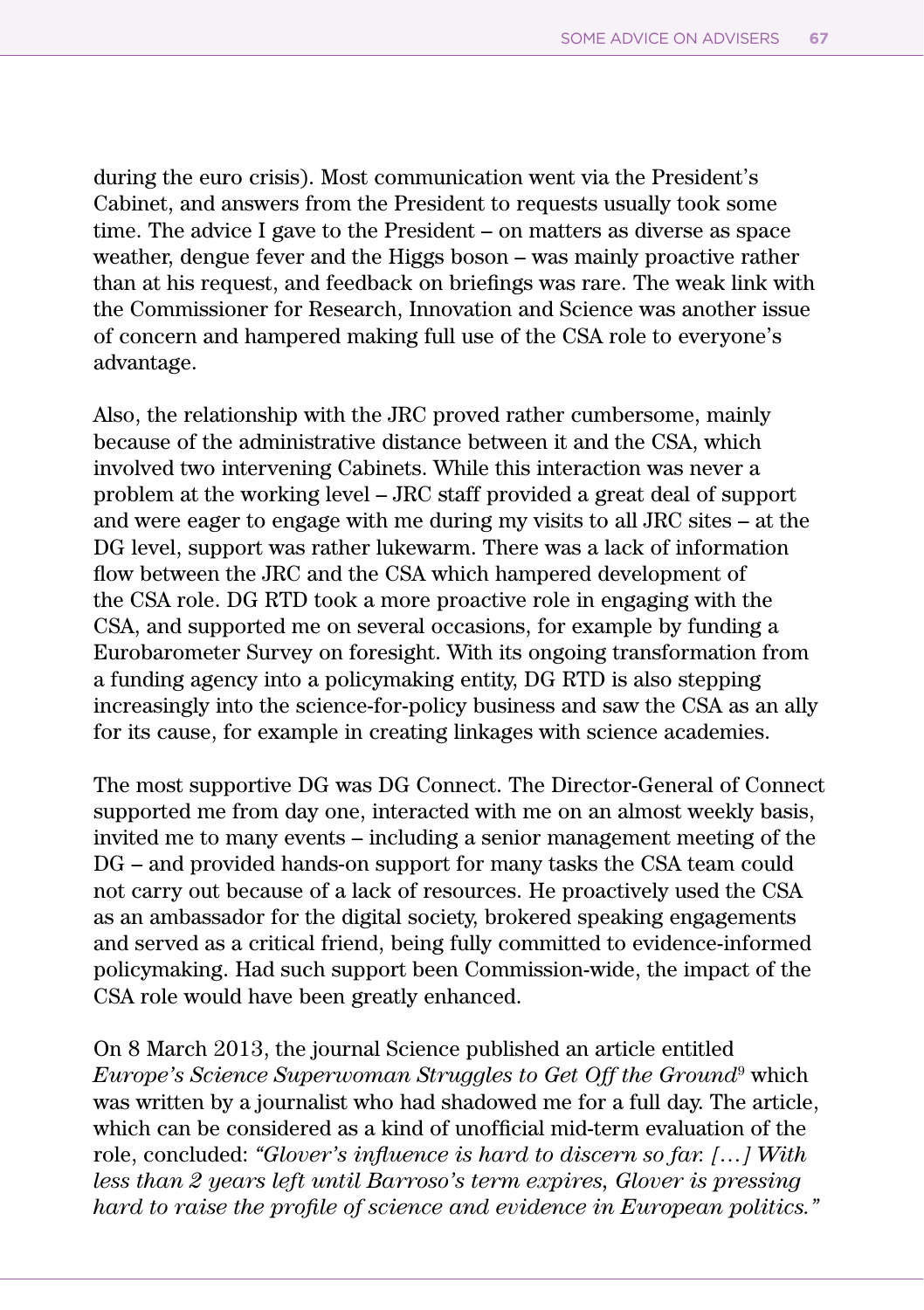Given that with such a small team the scope for me to act was very limited, innovative ideas to enlarge the team had to be developed. At the end of 2012, the Director-General of the European Space Agency (ESA) generously offered, at no cost, to second the French foresight expert Dr. Didier Schmitt to the CSA team. This enabled me to implement the foresight part of my mandate.

Further, following the end of the contract of the Seconded National Expert (SNE), Professor Ana Maria Costa Freitas, in autumn 2013, I was able to recruit another SNE as a replacement, namely Xameerah Malik, who previously advised the Science and Technology Select Committee of the UK's House of Commons. Malik managed the President's Science and Technology Advisory Council, and played a crucial role in enhancing its potential. In addition, through a short trainee programme, in mid-2014 the CSA team was enlarged by another secondment from the Belgian Academies, Sofie Vanthournout, who provided a direct and welcome link with the European Academies' Science Advisory Council (EASAC).

#### Making an impact

*José Arcadio Buendía would spend the day walking through the house. "Incredible things are happening in the world," he said to Úrsula. "Right there across the river there are all kinds of magical instruments while we keep on living like donkeys."*

**Gabriel García Márquez,** *One Hundred Years of Solitude*

Despite the lack of resources, the CSA role had a substantial impact. Looking back on three years, the highlights for me include the following:

I established and chaired the President's Science and Technology Advisory Council (STAC), which had eight formal meetings following its launch in February 2013 – all of which were attended by the President himself. STAC was made up of 16 eminent scientists from across the European Research Area (including members from Switzerland and Israel) who covered a wide range of scientific disciplines.10 The Council was not designed as a technical advisory board, but had the aim of thinking about the 'big picture' role of science, such as its relationship with society, and its role in a future vision for Europe. In autumn 2013, I published a Berlaymont Paper *Science and society: Time for a new deal*, which included the first opinions of STAC,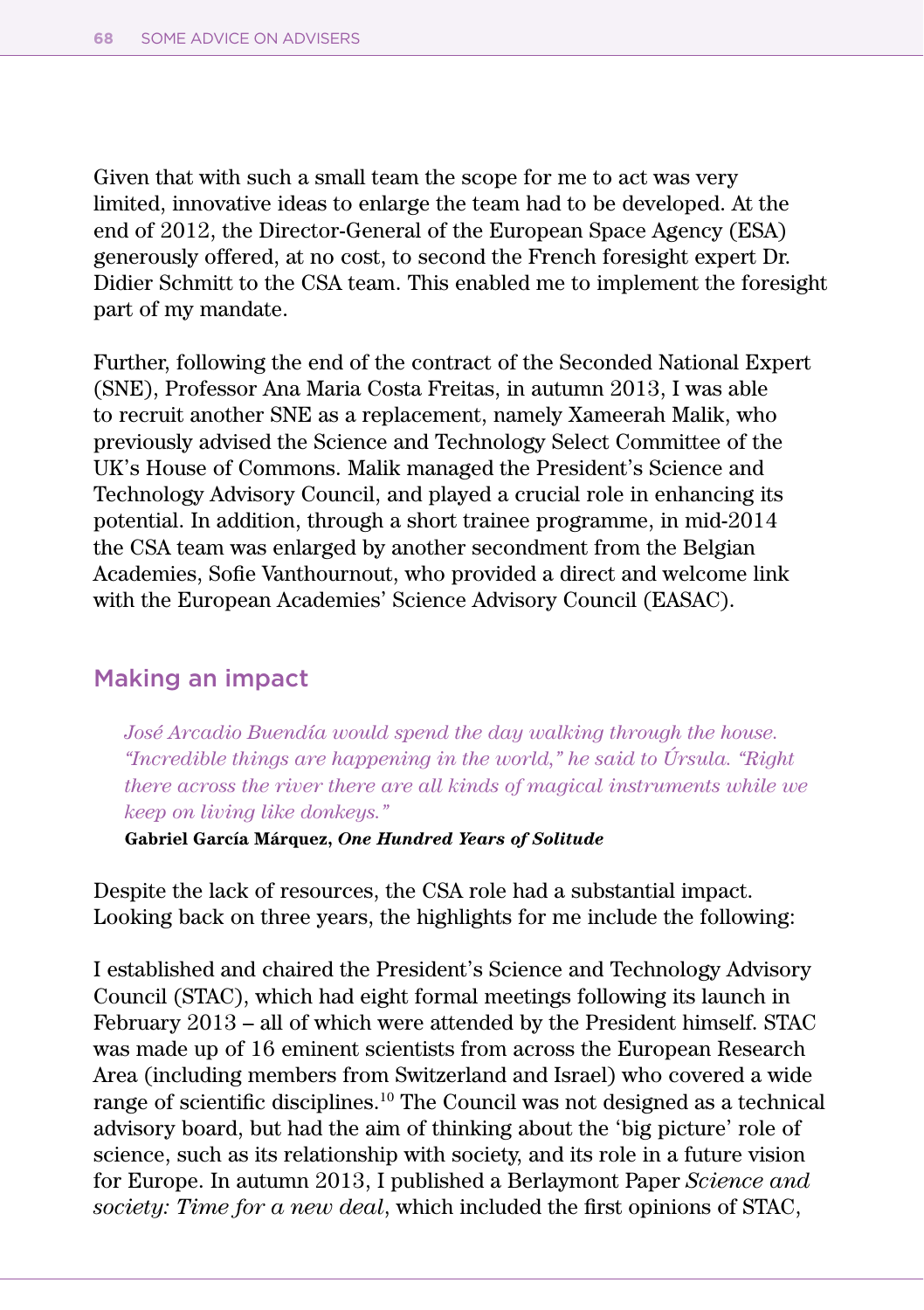entitled *Science for an informed, sustainable and inclusive knowledge society.*11 At a conference in Lisbon in October 2014 – the first and only time the President appeared in public with me – STAC delivered a paper on science and technology foresight called *The future of Europe is science*<sup>12</sup> which highlighted how Europe can make the most of science, engineering and technology opportunities over the next 15 years.

In June 2014, I also set up the European Science Advisers Forum (ESAF), a network of government science advisers, currently drawn from 15 Member States. I launched this forum in December 2012 when speaking at the Competitiveness Council (the Council meeting of European Science Ministers), where it received great support. However, failing to get the direct backing of the Secretary-General or the President, I embarked on a programme to convince Member State governments, one by one, of the advantages of having a government science adviser or at least of nominating a person to represent the country in the new European network. Identifying these individuals was not an easy task given the diversity of cultural approaches to science advice in Europe (some Member States opt for the CSA model, some for the academy model, some for an advisory board model). Still, the efforts have paid off as more and more Member States have been thinking about establishing such roles. ESAF will allow European and national science advisers to discuss the scientific evidence around topics of pan-European relevance ahead of political decisions, to share best practice and to promote evidence-informed policymaking in the EU. The platform will also allow quick sharing of scientific information in cross-border emergencies. This will ideally enable politicians to focus their meetings in Brussels on the political choices, rather than losing time with discussions on how to interpret the evidence.

I was a member of the organising committee of the first global meeting of government science advisers which took place on 28–29 August 2014 in New Zealand, attended by science advisers from all continents, including many G20 nations, who discussed how to enhance science advice in the global context.13 This activity is now developing into an ongoing global network of government science advisers.

I contributed actively to the establishment of the EU Agencies' Network of Science Advisers (EU-ANSA), a network of the Chief Scientists of the various EU agencies which pushes for greater coherence in the scientific advice delivered by these agencies to European policymakers. The terms of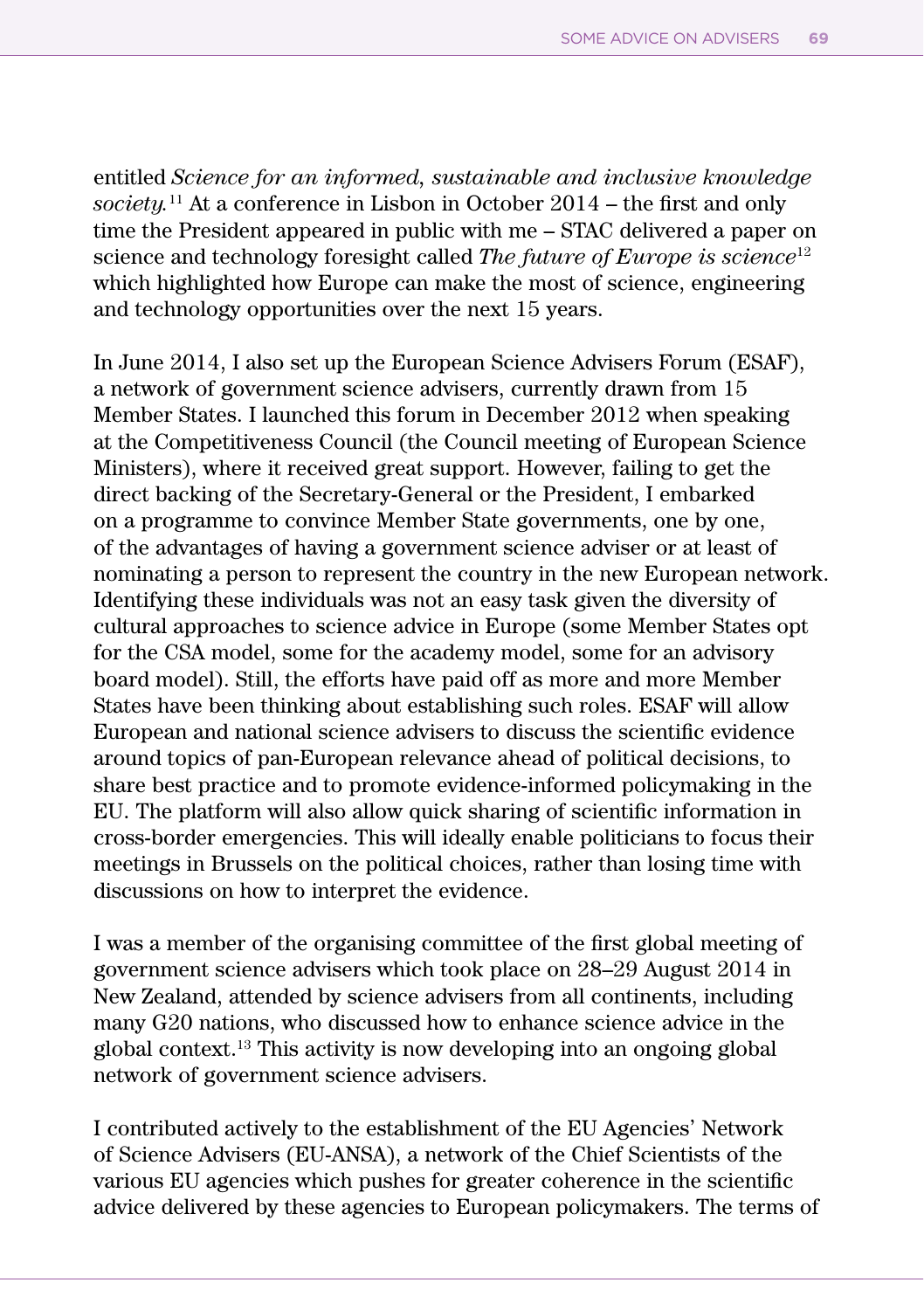reference of this network made the CSA the Commission's representative on the network, providing a link to other science advisory bodies of the Commission. On repeated occasions, I also spoke at meetings of the European Research and Innovation Area Board (ERIAB), and of the European Group on Ethics in Science and New Technologies (EGE).

For evidence providers such as science academies and other learned societies, the CSA formed an easy interface with the Commission. In collaboration with DG RTD and the JRC, I set up a strategic partnership between the Commission and the European umbrella organisation of the national academies of sciences (EASAC), the national academies of applied sciences and engineering (Euro-CASE) and the academies of sciences and humanities (ALLEA). This has enabled the scientific community to deliver advice in a much more targeted and timely manner to European policymakers. For instance, following the temporary ban of certain pesticides (neonicotinoids) by the Commission in 2013, I brokered an independent report by EASAC on the state of knowledge regarding the impact of these pesticides on the health of pollinators, which was delivered in time for the revision of the two-year ban.

Without being specified in my mandate, the CSA acted as a de facto 'scientific ombudsman' for the Commission, being a visible and trusted first port of call for a wide range of stakeholders who wished to discuss issues related to scientific evidence with the Commission. The fact that the public perceived the CSA in this way showed the usefulness of having such a function. Also, I was engaged in examining how best to frame the Commission needs for evidence, how to best source that evidence in an unbiased manner and how to ensure transparency in the process.

As demanded by my terms of reference, I established and oversaw a Commission-wide network to act as an internal coordination and communication tool for foresight. More than 200 staff from 21 DGs were assigned to the network and contributed actively. This allows the Commission to be better prepared to seize the opportunities presented by future technologies and societal change, as well as to manage potential risks. The network organised workshops on foresight and produced dozens of 'technology fiches' outlining current science and technology trends and their implications for EU policymaking. The CSA office also provided all aspects of science and technology foresight to the European Strategy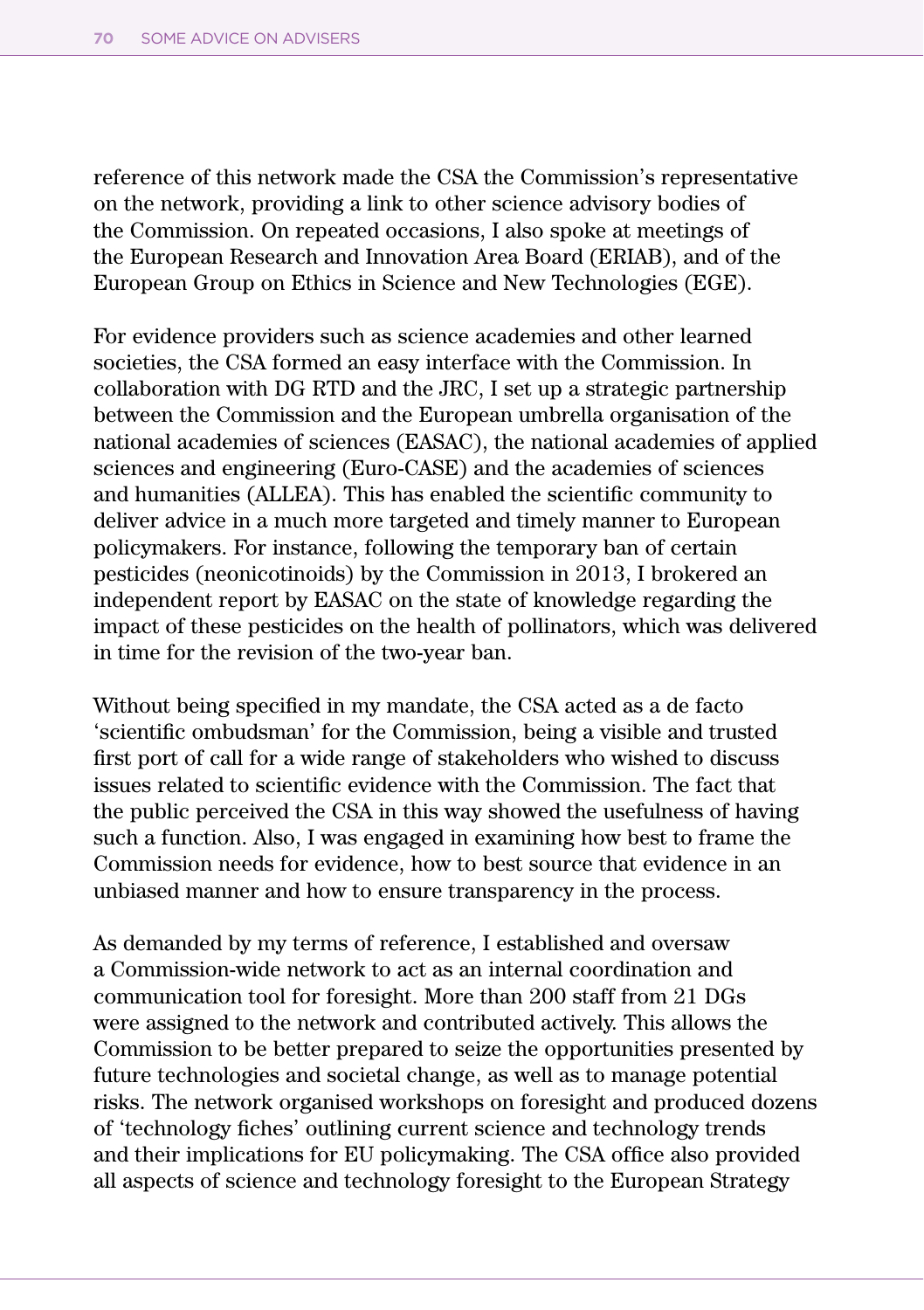and Policy Analysis System (ESPAS), $<sup>14</sup>$  a joint foresight undertaking of the</sup> Commission, Council, Parliament and European External Action Service (EEAS).

During my tenure, I spoke at some 250 public events, including the largest general science conferences in Europe and the United States. I gave more than 100 interviews to the media and sent more than 1600 tweets, all written by myself. I also represented the President on various occasions, such as the inauguration of the world's largest radio telescope (ALMA) in Chile in March 2013, and the launch of the first satellite of the Copernicus Earth Observing System from the European spaceport in Kourou in April 2014. The CSA was in great demand to speak about European science issues. Having this attention helped to get across positive messages about European science and technology, but also the Commission's commitment to evidence-informed policy-making, to a wide audience, including opinionleading media and social media.

Last but not least, I have been a strong advocate – and hopefully a role model – for attracting women to careers in science, for example by speaking at a European Council event on gender equality chaired by Council President Van Rompuy. I frequently engaged with young people to stimulate their interest in science (including a memorable interview with the Muppets-like Captain Busta!<sup>15</sup>).

#### Sailing into the storm

*Thus they went on living in a reality that was slipping away, momentarily captured by words, but which would escape irremediably when they forgot the values of the written letters.*

**Gabriel García Márquez,** *One Hundred Years of Solitude*

On 17 June 2013, the CSA's office and the President received an open letter signed by a number of scientists complaining that the Commission was ignoring the scientific evidence around endocrine disruptors. This was followed by other letters opposing it; this exchange of views has to be seen in the context of a wider dispute between two scientific camps in the field of endocrine disruptors who were bombarding each other with journal editorials. As I did not want to join either of the two sides, and found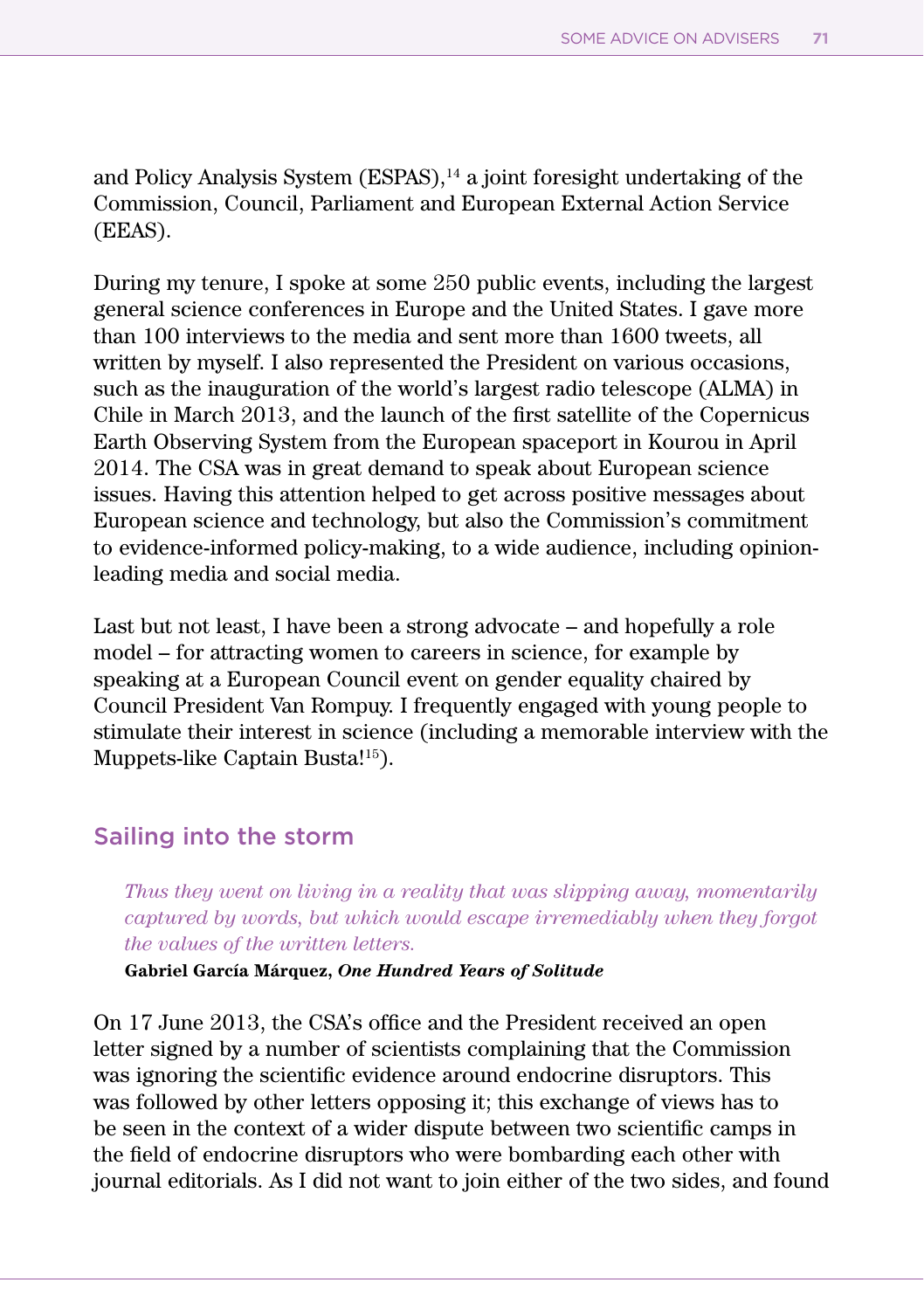this public discussion to be rather unhelpful for science, I invited three representatives of each side to meet in my office to explore consensus and identify areas of disagreement.

My engagement in this politically very sensitive topic triggered the fury of NGOs and journalists who had for a long time accused one of the two camps of having conflicts of interest (based on the fact that some had worked for, or cooperated with, industry), and saw my response to the letter and my invitation to meet for a scientific discussion as giving lobby interests a platform.

On 11 July 2013, the CSA's office received a first request for access to documents (the EU equivalent to a request under the UK's Freedom of Information Act),<sup>16</sup> submitted by French journalist Stéphane Horel, asking for access to all correspondence exchanged between the CSA and President Barroso as well as a number of industry groups, politicians and science advisers on the issue of endocrine disruptors.17

The meeting of the two scientific camps took place in my office on 24 October 2013, expressly without policymakers being present and with the participating scientists paying their own travel expenses (as the CSA office had no budget for organising such meetings). At the conclusion of the meeting, the participants agreed on a joint statement, and later on the full minutes of the meeting were published on the CSA website, in line with my desire for full transparency.<sup>18</sup> DG Environment and DG Health and Consumers appreciated the efforts of the CSA to get more scientific clarity on the issues and to calm the polemic between the two camps.

When at the end of 2013, the Commission decided to delay the endocrine disruptor legislation in order to carry out a full impact assessment, the NGOs and various media outlets constructed a story in which the CSA's intervention had led to the delay. I was accused of taking the scientific dispute 'to the highest levels' by copying the President and the Secretary-General into my messages – which in fact was my administrative obligation, as the CSA reports directly to the President. Several NGOs and journalists expressed suspicion that the CSA could override the political process by offering a short-track for lobbyists to bypass Commission procedures and undermine the work by expert committees. This grossly misinterprets both the role and the influence of a science adviser and, in fact, of the Commission President himself, who cannot dictate or override decisions taken in the College of Commissioners.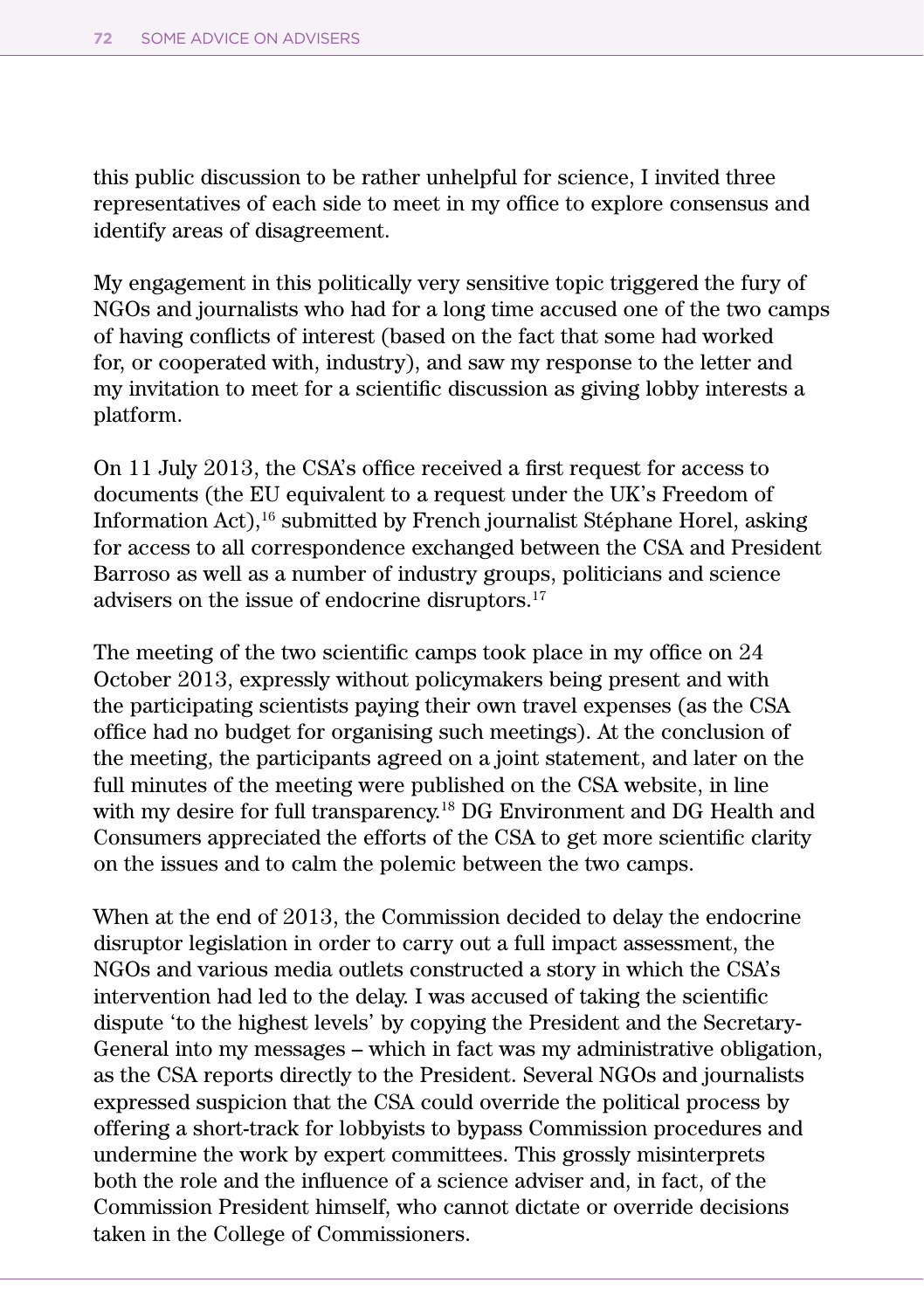Endocrine disruptors were not the only hornets' nest I dared to stir. I also talked in public about the evidence regarding other political minefields, such as genetically modified organisms (GMOs). On 29 November 2013, the French MEP Corinne Lepage, in a public press conference held together with researcher Gilles-Éric Séralini, author of a disputed study about tumours in rats caused by a GM maize strain, called on me to resign as I had "*conveyed a one-sided view*" on genetic engineering. At the same press conference, Ms. Lepage wrongly accused me of being a former employee of Monsanto (a statement she later retracted following a complaint from me).19 It is to be noted that neither the President nor the Commission at any time defended me in public against such damaging accusations.

One of the issues raised by Ms. Lepage was the fact that there was no conflict of interest statement for the CSA publicly available. I support transparency and wanted to publish such a statement when joining the Commission, but this request was denied as the Commission administration feared it could set a precedent for other senior officials (only the Commissioners are obliged to publish such a statement). Following Ms. Lepage's accusations I published – without the explicit authorisation by the Commission – a detailed conflict of interest statement on the CSA website.<sup>20</sup>

On 3 January 2014, a second access to documents request reached the CSA's office, this time submitted by the NGO Pesticide Action Network Europe, asking for all correspondence I and my team had with anybody on the topic of endocrine disruptors or pesticides. This was followed by a request by the NGO Corporate Europe Observatory on 21 March 2014, asking for all correspondence the office had with a list of 21 companies, business associations and lobby groups (interestingly, EASAC was included in the list), as well as any correspondence with a list of EC Directorates-General, the UK government and the US government on issues as diverse as endocrine disruptors, GMOs and the precautionary principle. It goes without saying that the handling of these requests – which by law need to be responded to within 15 working days – put an enormous workload on my team and considerably slowed down the work of the office.

On 20 May 2014, shortly before the European Parliament elections, I invited several of the NGOs that had questioned the CSA role to a meeting to ask them how they would want to see the role improved. While the atmosphere of this meeting was frank and open, the NGOs declined to offer alternative solutions.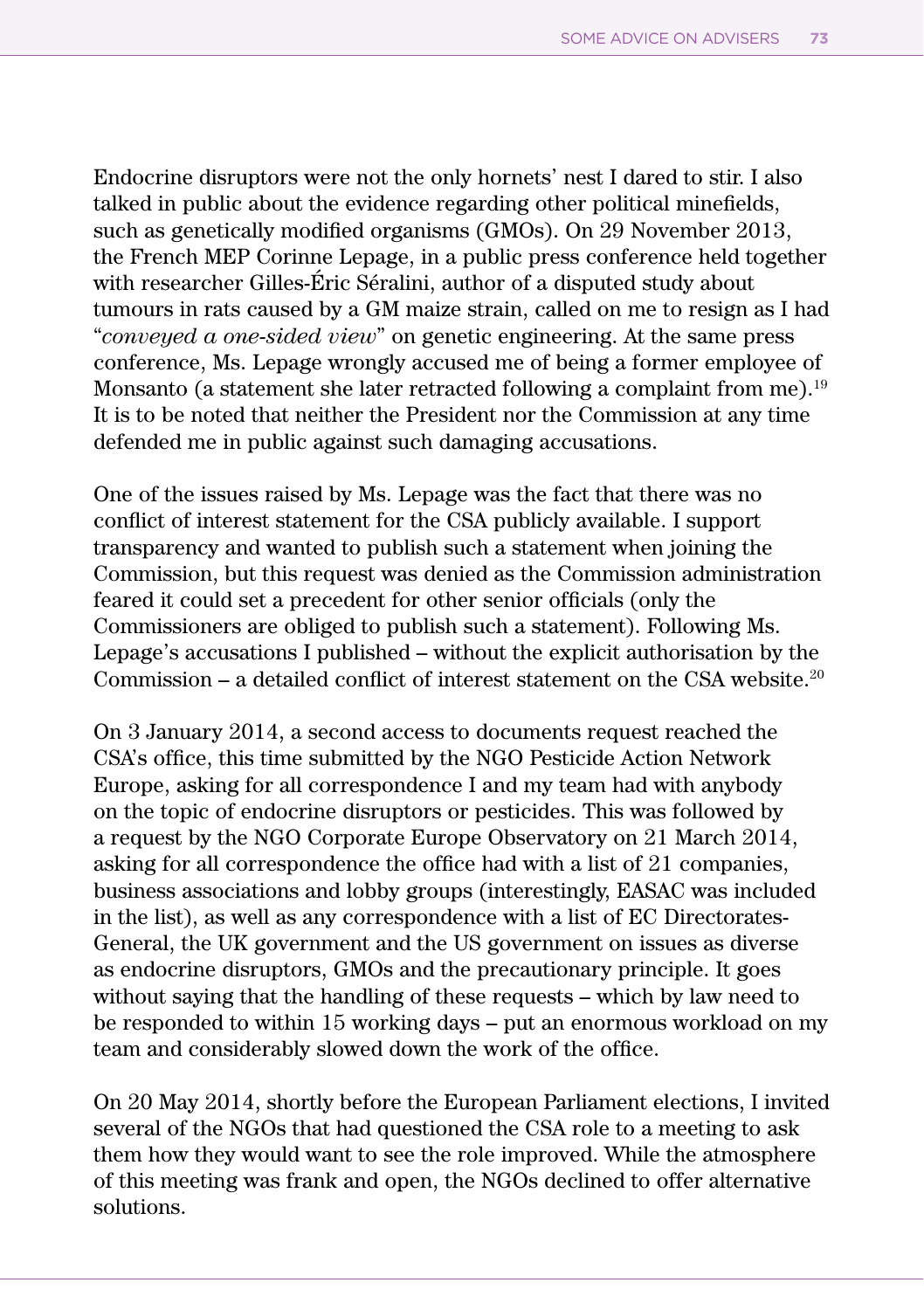On 22 July 2014, nine NGOs wrote to the then President-designate Juncker asking him to abolish the CSA role.21 The NGOs alleged that *"the post of CSA is fundamentally problematic as it concentrates too much influence in one person, and undermines in-depth scientific research and assessments carried out by or for the Commission Directorates in the course of policy elaboration"*. They also described the CSA as being *"unaccountable, untransparent and controversial"*.

Let me analyse this criticism. First of all, consider the claim that there was *"too much influence in one person"*. The CSA never had a role in policymaking in the Commission, nor did the CSA have (or seek to have) the power to stop a policy process. The CSA never was, or meant to be, an evidence provider but rather an evidence translator who gathered data from the broadest possible range of sources and acted as an honest broker in translating this evidence for the President. It was entirely up to the President whether to take the advice offered, or not. Of course, in so doing, I was accountable to the President and my employer. While I did not shy away from politically controversial topics, the opinions I expressed reflected the consensus view in science, without disregarding minority opinions or uncertainty. My public speeches never left any doubt about the stance I took on various politically sensitive matters.

In particular, the anti-lobby NGOs criticised me for a lack of transparency. Without any doubt, transparency is an essential requirement for a science adviser as this allows public scrutiny of the advice given and checks on whether the advice indeed reflects the majority view of the scientific community. While it is normal that personal advice given to a highlevel politician has a certain degree of confidentiality, there is no reason why formal advice given (e.g. written briefings) could not be published. However, it was the decision of the President whether advice received from his science adviser could be made public or not, and regrettably, this approval was not given.

Quite rightly, opponents of the CSA role wished to see greater transparency in the provision of advice. However, it would equally be welcome to understand the evidence base that the NGOs used to support their positions, and to see matching transparency of the advice requested and delivered within their organisations, some of which – e.g. Greenpeace – have Chief Scientists. It was bizarre to see Greenpeace UK's Chief Scientist Doug Parr criticising the very concept of having a Chief Scientist<sup>22</sup> – why is it OK for Greenpeace but not elsewhere?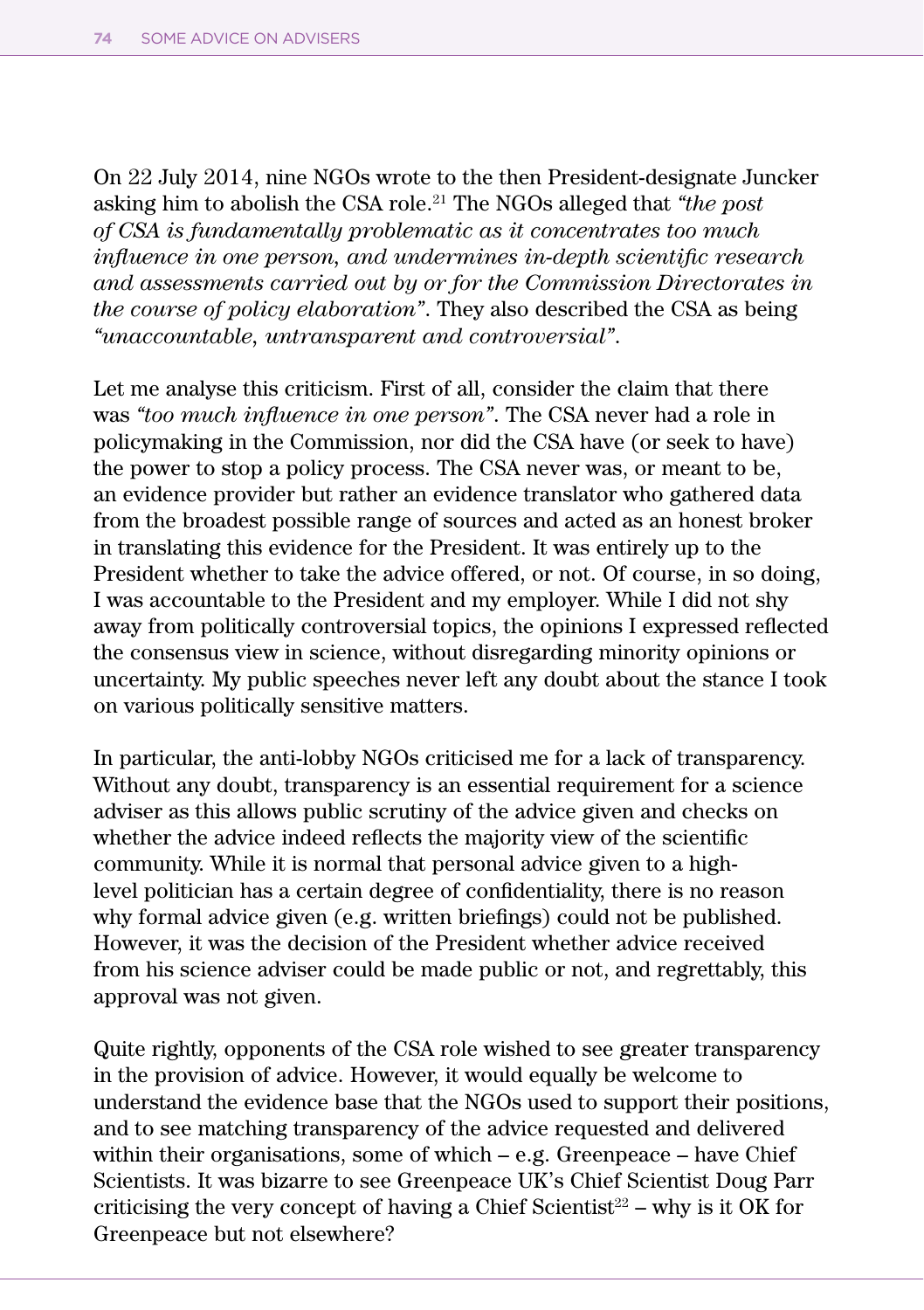The NGOs' letter triggered a big media response and an open response was coordinated by the UK-based organisation Sense about Science, which was signed by more than 700 scientists and scientific organisations.<sup>23</sup> Others from the scientific, think-tank and business communities voiced their support for the CSA role in separate letters sent to President Juncker. These included BusinessEurope,  $24$  EASAC,  $25$  research charities and foundations,  $26$ and the European Federation for Science Journalism.27 Some media articles accused the NGOs of wanting to abolish the CSA post because of my wellknown position on GM technology.

As a result, the NGOs wrote another letter on 19 August 2014.<sup>28</sup> In this, they said that they are not anti-science but believed that *"continuing the CSA position poses a risk to scientific policy advice in general".* They demanded *"more objective and diverse expertise (be made) available to policymakers than any single adviser could reasonably be expected to provide"*. They again described the CSA role as *"fundamentally flawed"*.

This letter again reveals a misunderstanding of the CSA role, as it was never designed to replace any of the formal science advisory structures in the Commission, but to complement these and provide a voice able to help with the interpretation of evidence and uncertainty in an unbiased manner. In the past, science often did not speak with one voice, offering politicians a scapegoat which could be used to ignore scientific consensus or, worse, to ignore science altogether. Certainly, a single scientist cannot be an expert in all fields and I never claimed to be this. However, a CSA should be able to access the best science globally, and identify what is sound, peer-reviewed science and what is not.

The second NGO letter also triggered reactions from many others, which in a way was helpful as it thrust the CSA role into the spotlight. It was followed by a large number of articles in European newspapers,<sup>29</sup> and was actively also picked up in the blogosphere,<sup>30</sup> while the NGOs also reinforced their messages.31

In the meantime, the High-level Working Group on Innovation Policy Management of the European Council delivered its final report to the European Council in August 2014 recommending that the CSA role in the Commission should not only be retained, but strengthened and enlarged.32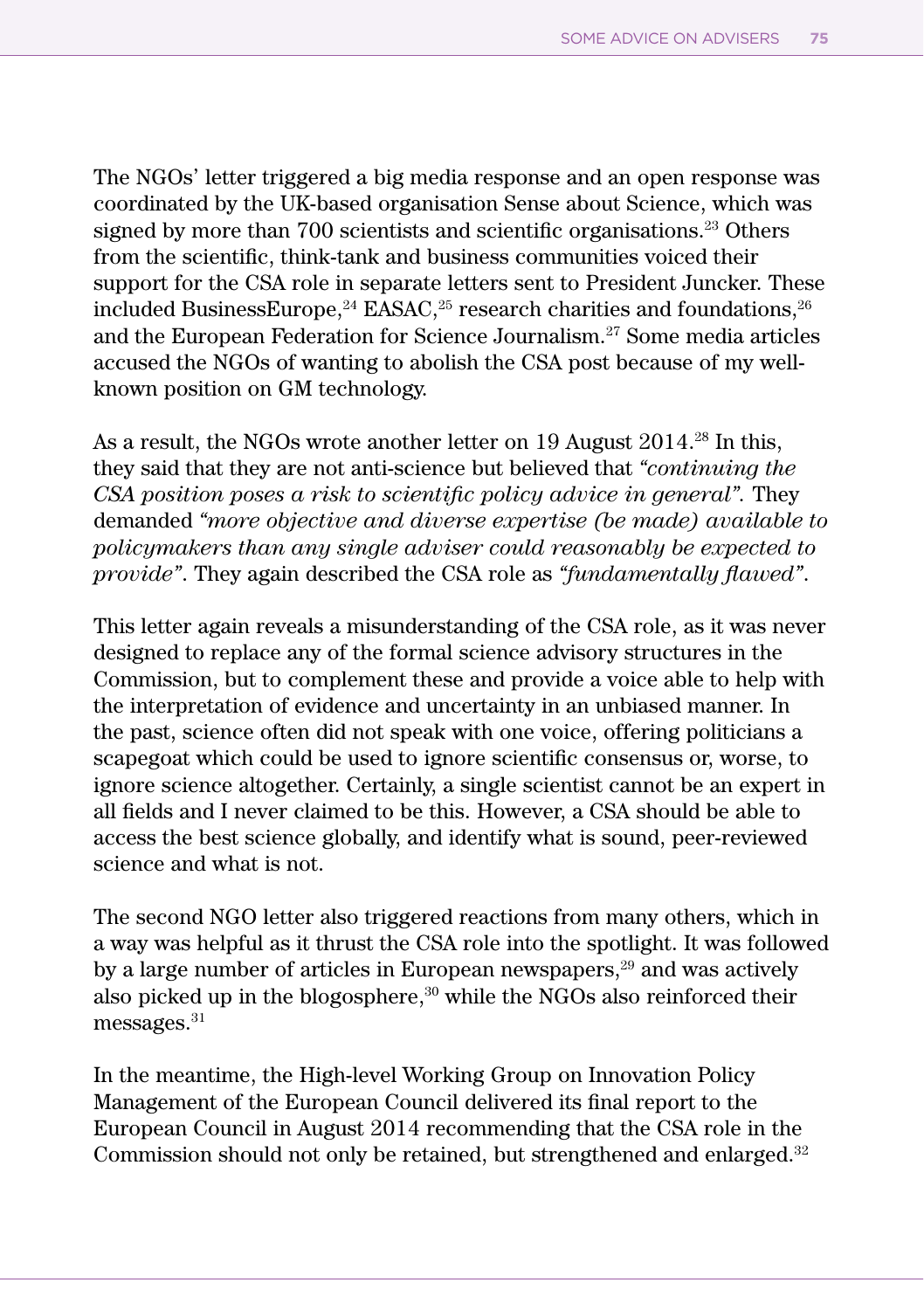On 23 September 2014, I submitted a major briefing file to Presidentelect Juncker, consisting of separate briefings about the CSA role and my experiences so far, comments on the President's Science and Technology Advisory Council, and ideas on how to improve the role of scientific evidence in EU policymaking. I also stated that I would not be seeking reconfirmation in the role were it to be continued. I did not receive a response.

In its first meeting on 5 November 2014, the new Commission decided to transform the former Bureau of European Policy Advisers (BEPA) into the European Political Strategy Centre (EPSC). I was informed one week later by email that the CSA post had ceased to exist on 31 October, and would not be renewed in the new structure. I was informed that I could no longer speak with the authority of the Commission, that no further travel by me or my team would be authorised, and that no future commitments by the CSA team could be honoured. Although not mentioned, the Science and Technology Advisory Council was also discontinued. Except for the creation of EPSC, none of these developments was proactively communicated by the Commission to the public.

It was a disappointment that my offers to meet with the new President or his Cabinet were never responded to, and it remains unclear to me from where the advice to abolish the role came.

## Lessons learnt

*The idea of a peninsular Macondo prevailed for a long time, inspired by the arbitrary map that José Arcadio Buendía sketched on his return from the expedition. He drew it in rage, evilly, exaggerating the difficulties of communication, as if to punish himself for the absolute lack of sense with which he had chosen the place.*

**Gabriel García Márquez,** *One Hundred Years of Solitude*

First of all, it is important to remind ourselves that EU policies are much more technical than national policies; this is because the bulk of them are about standardisation and harmonisation, which at the end of the day boil down to scientific-technical matters. Science is therefore crucial at the EU level.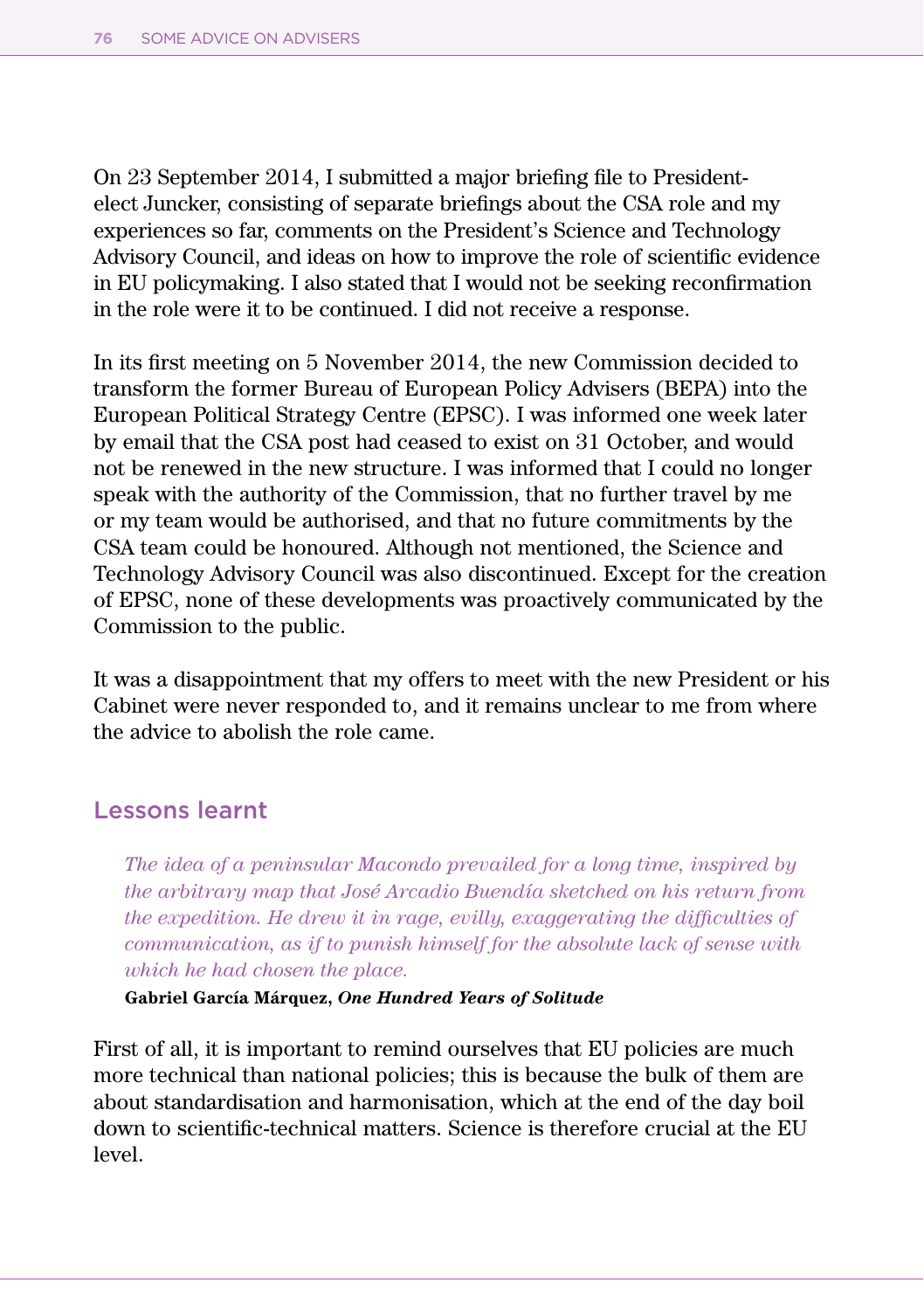The European Commission has very rigorous procedures and draws up its proposals from a wide number of sources, the JRC and the EU agencies being of particular importance in this context. Still, the wealth of competence and expertise already available is not fully valued and harnessed. This is partly because there are no harmonised guidelines for gathering, using and communicating scientific evidence which leads to very diverse approaches by different Commission services, and opens the possibility of evidence being procured and used selectively.

Even though the Commission – with or without a CSA – has a wellestablished science advisory system, this is not the case for the European External Action Service (EEAS), the European Parliament or the European Council. The EEAS does not have science anywhere on its organogram and does not seem to have discovered the value of science diplomacy. The current Parliament, elected in May 2014, consists of 751 MEPs from 190 different national parties, all with their respective philosophies. The Research Service of the Parliament was established only in October 2013 and is still in its infancy. The European Council does not have a science service at all, and most Member States do not have formally appointed government science advisers. It became clear that a CSA in the Commission would need counterparts (in whatever setup) in the other European institutions, as well as in Member State governments, to enhance evidence in policymaking. This is one of the reasons I devoted so much effort to establishing the European Science Advisers Forum as a platform for exchange between science advisers.

The fact that the CSA role was attached to the President directly gave it a high public visibility from the start, and the independence 'to say the things the rest of the Commission cannot say' – and thus the ability to trigger debate about issues that otherwise might have been politically too sensitive to address. It also enabled the President to have ad hoc and direct personal access to scientific advice, and – even though the CSA did not have any institutional power – the role had a strong convening power (albeit a limited power to act on this, owing to lack of resources). Its unique position enabled the CSA to have a helicopter view of all Commission services, and to spot missing in-house collaborations and foster others. Being attached to the President did not mean that I saw him a lot – but it meant that people listened to me and doors were opened which otherwise might have stayed closed.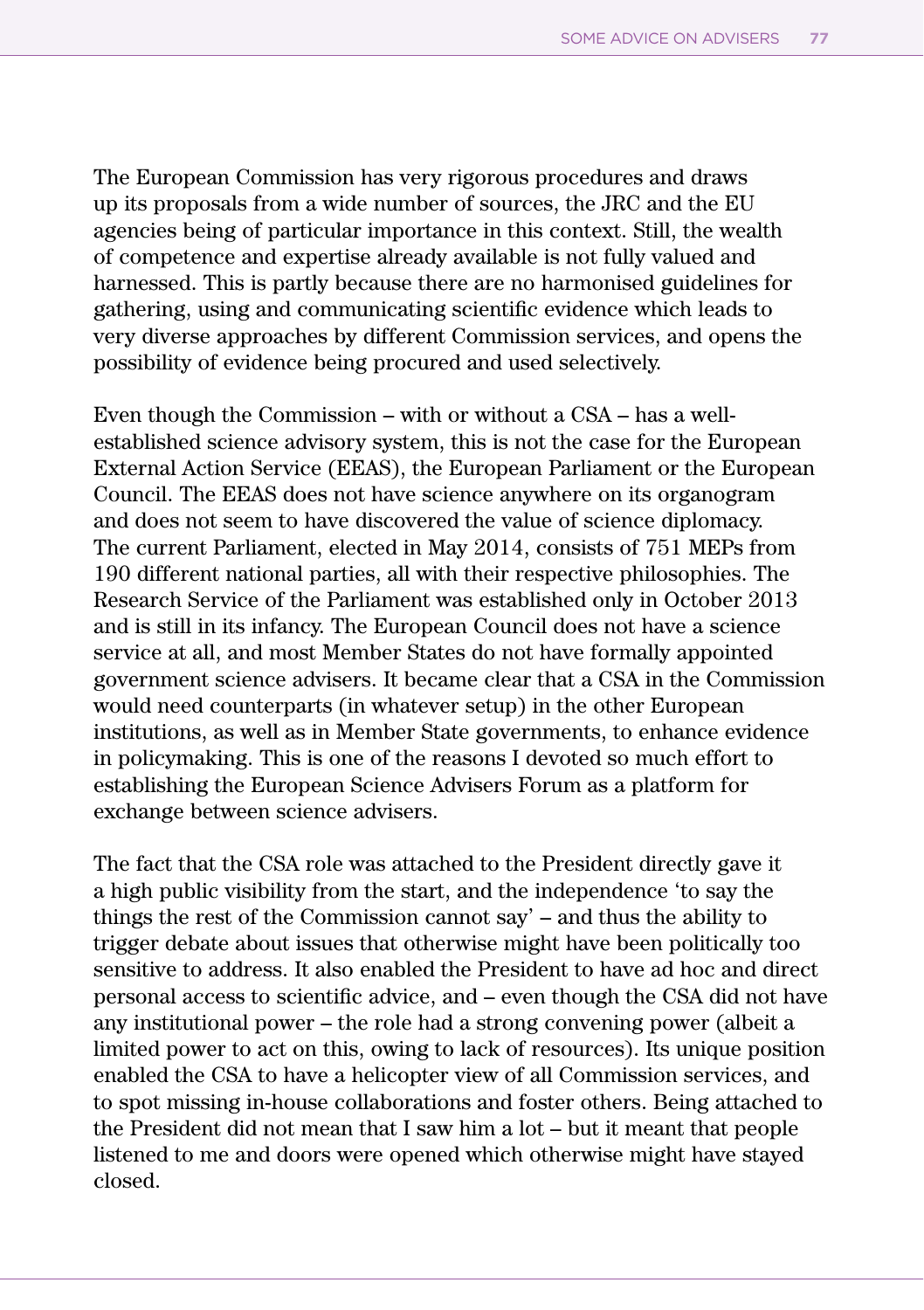Many people inside and outside the Commission appreciated the fresh approach of the CSA role. In fact, there was far more appetite for scientific evidence in Brussels than I had previously thought. While widespread support for the role from the scientific community could be expected there was also strong support from business, which came as a surprise – in particular considering the fact that I had openly made critical remarks about the transparency and public engagement of industry, and its role in combatting global warming. Although NGOs tried to discredit this support from industry by accusing the CSA of being an additional lobbying conduit, I had a genuine feeling that industry was interested in having an evidencebased debate, and saw the CSA as a voice of reason that could help to make this happen.

The opposition from a few NGOs to the CSA role was disappointing and, at least in part, seemed motivated by my public remarks regarding the evidence around GM technology. The criticism from anti-lobby NGOs had a different nuance and was more focused on the way the role had been set up and the perceived lack of transparency. There is no doubt that such a visible role close to the President is prone to lobbying, and there is hardly any business association in Brussels that did not request a meeting with me in the past three years. I refused to meet many of them, in order to keep my stakeholder interactions balanced. It is therefore absolutely vital that the CSA role, if it were to be re-established in future, is allowed to be much more transparent, while respecting the need for confidentiality with the President.

Also, the CSA should be made a formal part of Commission procedures. Most notably the role should be a member ex officio of the Impact Assessment Board, able to monitor whether impact assessments are based on the best possible evidence. Being part of Commission procedures also means being part of the information flow. In the past three years, the CSA was isolated from the Commission machinery: isolated from the policymaking procedures; isolated within the Bureau of European Policy Advisers; and, most importantly, isolated from the Commission's in-house science service, the JRC. If the Commission were to consider having a CSA again, the role should be close to the President (or the Vice-President in charge of better regulation), but the CSA office and staff could be provided by the JRC, to ensure a closer link between the two.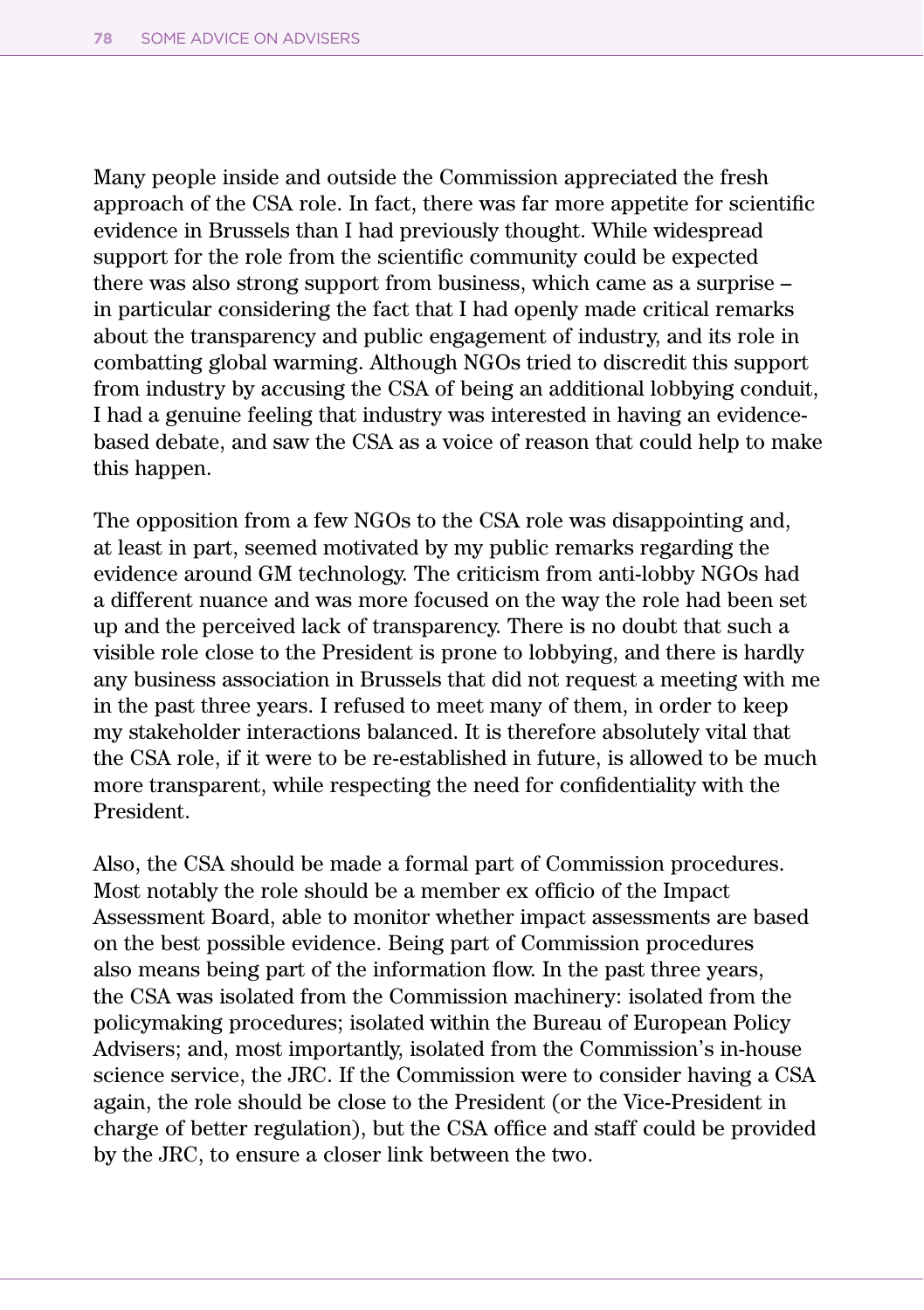It became evident that the mandate given to me was not achievable with a team of just three senior staff (two of them seconded from outside the Commission) and two secretaries. By comparison, the CSA office in the UK has more than 60 staff and the Scottish CSA office has more than 10. Delivering the mandate with such limited resources (including a budget that hardly covered the travelling, yet alone meetings) was an impossible task. The sheer number of requests posed an unmanageable workload on my team, which routinely worked more than 50 hours a week without any public relations support. One could not expect that everything would be perfect when implementing the CSA concept for the first time in the European Commission. One would have hoped, however, that the role would have been set up with the adequate resources, and with a minimum support in-house, which was not the case.

The CSA model is, of course, only one option for providing direct scientific advice to the President. The fact that President Barroso participated in all meetings of his Science and Technology Advisory Council while not being so forthcoming in his interactions with the CSA, might indicate that he felt more comfortable with a committee-oriented approach to science advice. To have a publicly outspoken science adviser, who challenges the evidence base of policies, requires political courage. Still, the President's Science and Technology Advisory Council was never implemented as a formal advisory structure, unlike bodies such as the European Group on Ethics in Science and New Technologies. It therefore disappeared with the end of the Barroso mandate.

Despite these many frustrations, having been the first CSA in the European Commission has been a very rewarding experience, and with a small but outstanding team, had quite an impact. Giving voice to the excellence of European science for the benefit of its citizens has been a privilege. I am convinced that the CSA role in the European Commission deserves a second chance, given the many achievements and the wide support it received; the challenge would be to learn from the mistakes and build upon the successes.

*Úrsula, almost blind at the time, was the only person who was sufficiently calm to identify the nature of that determined wind and she left the sheets to the mercy of the light as she watched Remedios the Beauty waving goodbye in the midst of the flapping sheets that rose up with her,*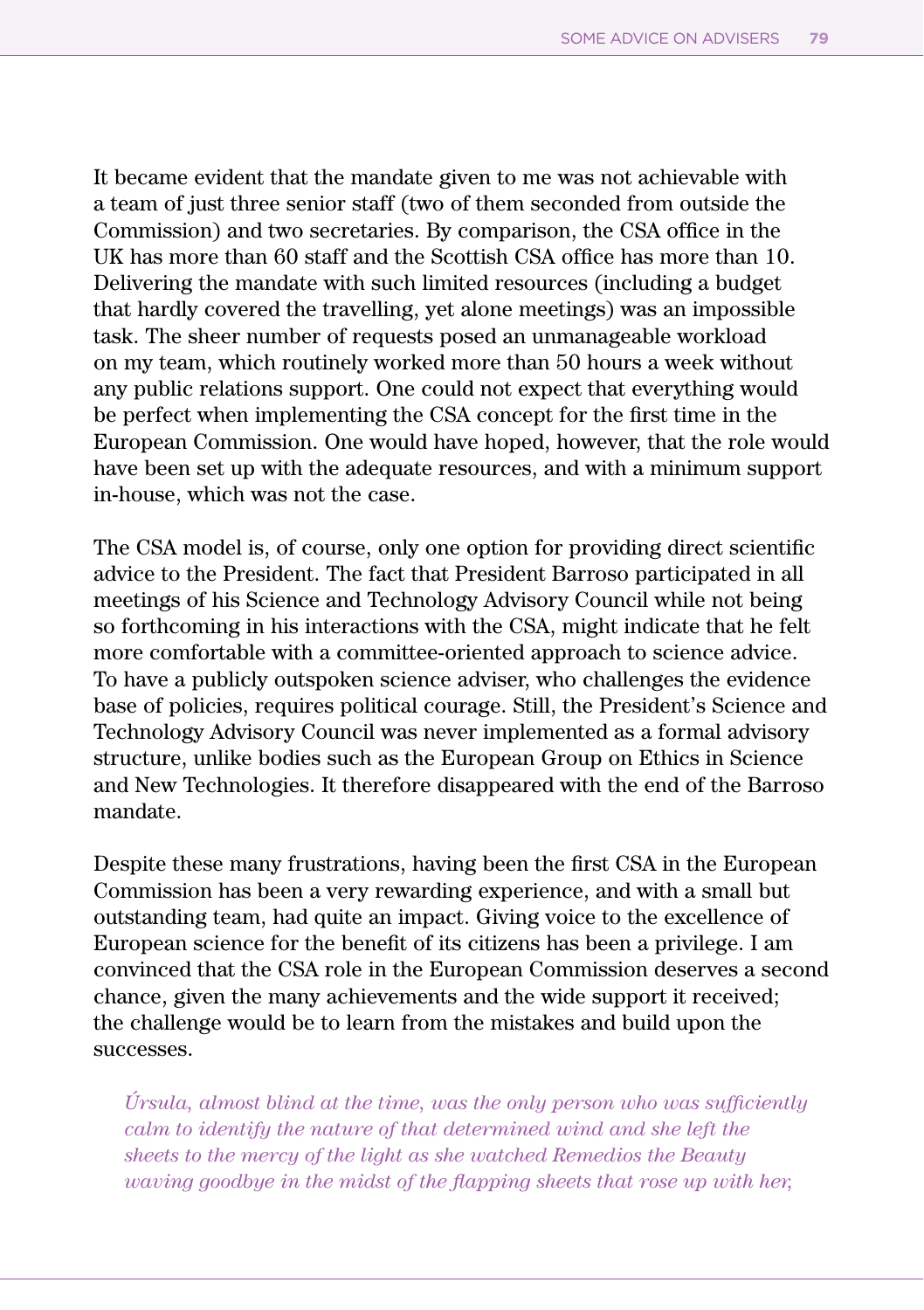*abandoning with her the environment of beetles and dahlias and passing through the air with her as four o'clock in the afternoon came to an end, and they were lost forever with her in the upper atmosphere where not even the highest-flying birds of memory could reach her.*

**Gabriel García Márquez,** *One Hundred Years of Solitude*

**Professor Dame Anne Glover CBE is Vice-Principal of External Affairs and Dean for Europe at the University of Aberdeen, and was the former Chief Scientific Adviser to the President of the European Commission, 2012–2014 (@AnneGlover\_EU)**

## Endnotes

- 1. See http://europa.eu/rapid/press-release\_SPEECH-09-391\_en.htm
- 2. For example, European Research Area Board (2009) 'Preparing Europe for a New Renaissance: A Strategic View of the European Research Area.' Brussels: European Commission. p. 18. See [http://ec.europa.eu/research/erab/pdf/erab-first-annual](http://ec.europa.eu/research/erab/pdf/erab-first-annual-report-06102009_en.pdf)[report-06102009\\_en.pdf](http://ec.europa.eu/research/erab/pdf/erab-first-annual-report-06102009_en.pdf)
- 3. See http://europa.eu/rapid/press-release\_IP-11-1497\_en.htm
- 4. The initial press release spelled the title as "advisor", while later on the spelling "adviser" – more common in Britain – was used.
- 5. It is interesting to note that the mandate given to the Commissioner for Research, Innovation and Science, Máire Geoghegan-Quinn, did not make any reference to science advice: see [http://ec.europa.eu/commission\\_2010-2014/mission\\_letters/pdf/](http://ec.europa.eu/commission_2010-2014/mission_letters/pdf/geoghegan_research_en.pdf) [geoghegan\\_research\\_en.pdf](http://ec.europa.eu/commission_2010-2014/mission_letters/pdf/geoghegan_research_en.pdf)
- 6. The archived CSA website is available at [http://ec.europa.eu/commission\\_2010-2014/](http://ec.europa.eu/commission_2010-2014/president/chief-scientific-adviser/index_en.htm) [president/chief-scientific-adviser/index\\_en.htm.](http://ec.europa.eu/commission_2010-2014/president/chief-scientific-adviser/index_en.htm) As the site was embedded within the President's website – which was available in English, French, German and Portuguese – the CSA website had to offer the same languages.
- 7. Previously 'EU\_ScienceChief', now changed to https://twitter.com/AnneGlover\_EU
- 8. [http://www.europarl.europa.eu/sides/getAllAnswers.do?reference=E-2012-](http://www.europarl.europa.eu/sides/getAllAnswers.do?reference=E-2012-007606&language=EN) [007606&language=EN](http://www.europarl.europa.eu/sides/getAllAnswers.do?reference=E-2012-007606&language=EN)
- 9. http://www.sciencemag.org/content/339/6124/1144.full
- 10. The archived website of STAC is available at [http://ec.europa.eu/](http://ec.europa.eu/commission_2010-2014/president/advisory-council/index_en.htm) [commission\\_2010-2014/president/advisory-council/index\\_en.htm](http://ec.europa.eu/commission_2010-2014/president/advisory-council/index_en.htm)
- 11. [http://ec.europa.eu/archives/commission\\_2010-2014/president/advisory-council/](http://ec.europa.eu/archives/commission_2010-2014/president/advisory-council/documents/berl_papers_issue_3.pdf) [documents/berl\\_papers\\_issue\\_3.pdf](http://ec.europa.eu/archives/commission_2010-2014/president/advisory-council/documents/berl_papers_issue_3.pdf)
- 12. [http://ec.europa.eu/archives/commission\\_2010-2014/president/advisory-council/](http://ec.europa.eu/archives/commission_2010-2014/president/advisory-council/documents/the_future_of_europe_is_science_october_2014.pdf) [documents/the\\_future\\_of\\_europe\\_is\\_science\\_october\\_2014.pdf](http://ec.europa.eu/archives/commission_2010-2014/president/advisory-council/documents/the_future_of_europe_is_science_october_2014.pdf)
- 13. http://www.globalscienceadvice.org/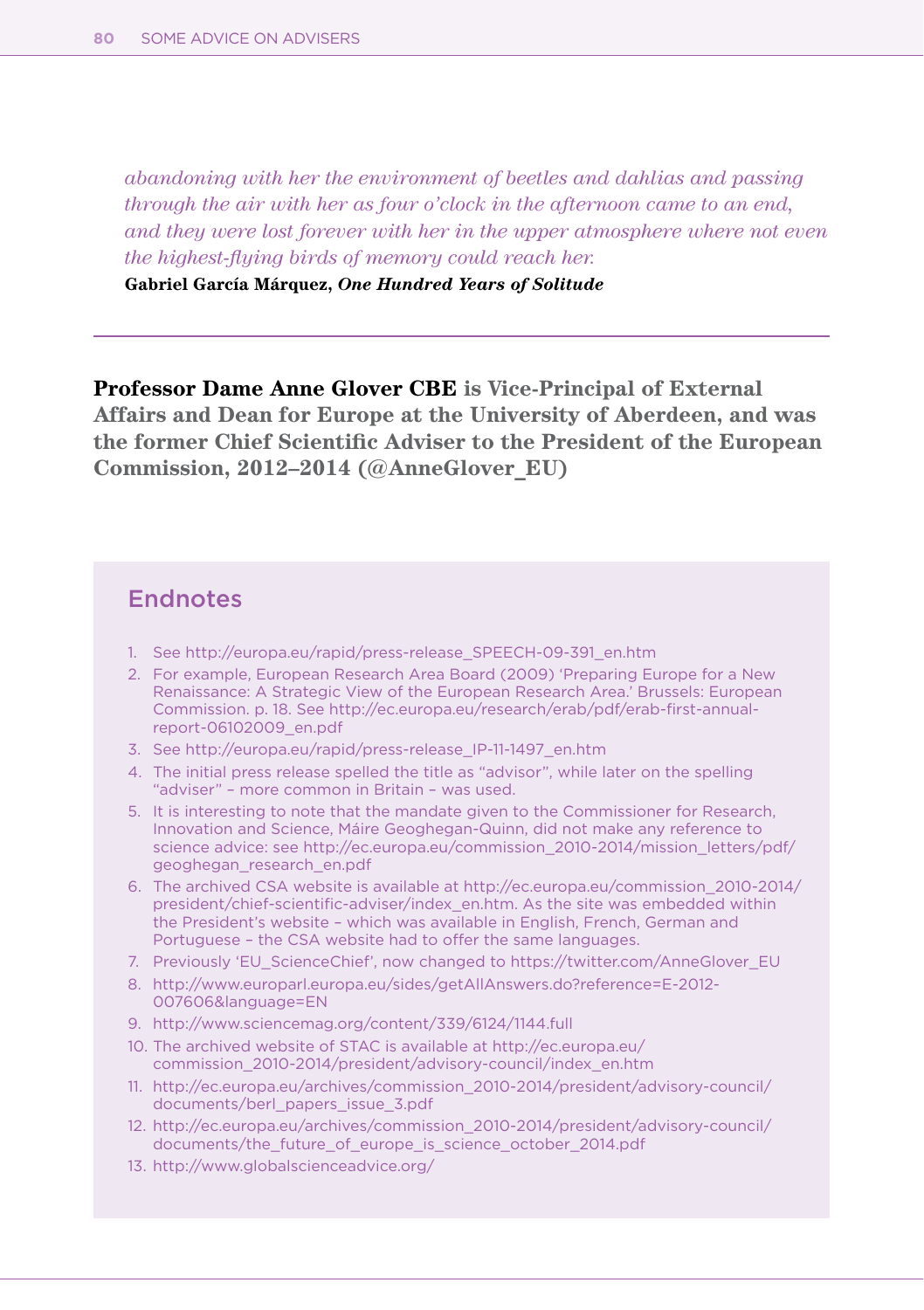- 14. http://europa.eu/espas/
- 15. http://vimeo.com/108219782
- 16. http://www.europarl.europa.eu/RegData/PDF/r1049\_en.pdf
- 17. See [http://www.asktheeu.org/en/request/documents\\_regarding\\_endocrine\\_](http://www.asktheeu.org/en/request/documents_regarding_endocrine_di_10#incoming-2294) di 10#incoming-2294. Ms. Horel would later produce a feature called 'Indoc(t) rination' for French TV in which she portrayed the CSA as being under the control of industry lobbyists.
- 18. [http://ec.europa.eu/archives/commission\\_2010-2014/president/chief-scientific](http://ec.europa.eu/archives/commission_2010-2014/president/chief-scientific-adviser/documents/minutes_endocrine_disruptors_meeting_241013_final.pdf)[adviser/documents/minutes\\_endocrine\\_disruptors\\_meeting\\_241013\\_final.pdf](http://ec.europa.eu/archives/commission_2010-2014/president/chief-scientific-adviser/documents/minutes_endocrine_disruptors_meeting_241013_final.pdf)
- 19. [http://www.paris-normandie.fr/detail\\_article/articles/PN-1110743/hemerotheque/](http://www.paris-normandie.fr/detail_article/articles/PN-1110743/hemerotheque/la-conseillere-scientifique-du-president-barroso-dement-etre-une-ancienne-de-mon-1110743) [la-conseillere-scientifique-du-president-barroso-dement-etre-une-ancienne-de](http://www.paris-normandie.fr/detail_article/articles/PN-1110743/hemerotheque/la-conseillere-scientifique-du-president-barroso-dement-etre-une-ancienne-de-mon-1110743)[mon-1110743](http://www.paris-normandie.fr/detail_article/articles/PN-1110743/hemerotheque/la-conseillere-scientifique-du-president-barroso-dement-etre-une-ancienne-de-mon-1110743)
- 20.[http://ec.europa.eu/archives/commission\\_2010-2014/president/chief-scientific](http://ec.europa.eu/archives/commission_2010-2014/president/chief-scientific-adviser/documents/conflict_of_interest_statement.pdf)[adviser/documents/conflict\\_of\\_interest\\_statement.pdf](http://ec.europa.eu/archives/commission_2010-2014/president/chief-scientific-adviser/documents/conflict_of_interest_statement.pdf)
- 21. [http://www.greenpeace.org/eu-unit/en/Publications/2014/NGO-letter-on-EU-chief](http://www.greenpeace.org/eu-unit/en/Publications/2014/NGO-letter-on-EU-chief-scientific-advisor/)[scientific-advisor/](http://www.greenpeace.org/eu-unit/en/Publications/2014/NGO-letter-on-EU-chief-scientific-advisor/)
- 22. [http://www.theguardian.com/science/political-science/2014/aug/29/the-eu-needs](http://www.theguardian.com/science/political-science/2014/aug/29/the-eu-needs-science-policy-but-does-that-mean-it-needs-a-chief-scientific-adviser)[science-policy-but-does-that-mean-it-needs-a-chief-scientific-adviser](http://www.theguardian.com/science/political-science/2014/aug/29/the-eu-needs-science-policy-but-does-that-mean-it-needs-a-chief-scientific-adviser)
- 23. http://www.senseaboutscience.org/pages/maintain-eu-chief-scientific-advisor.html
- 24.http://www.businesseurope.eu/content/default.asp?PageID=568&DocID=33005
- 25. http://www.easac.eu/fileadmin/PDF\_s/Letter\_Juncker\_4July14\_web\_vs.pdf
- 26.[https://www.cancerresearchuk.org/sites/default/files/policy\\_july2014\\_cruk\\_letter\\_](https://www.cancerresearchuk.org/sites/default/files/policy_july2014_cruk_letter_to_juncker_on_chief_scientific_adviser.pdf) to\_juncker\_on\_chief\_scientific\_adviser.pdf
- 27. [http://www.efsj.eu/sciencejournalism/2014/07/30/why-we-think-that-europe-needs](http://www.efsj.eu/sciencejournalism/2014/07/30/why-we-think-that-europe-needs-a-chief-scientific-advisor-open-letter-to-jean-claude-juncker-president-elect-of-the-european-commission/)[a-chief-scientific-advisor-open-letter-to-jean-claude-juncker-president-elect-of-the](http://www.efsj.eu/sciencejournalism/2014/07/30/why-we-think-that-europe-needs-a-chief-scientific-advisor-open-letter-to-jean-claude-juncker-president-elect-of-the-european-commission/)[european-commission/](http://www.efsj.eu/sciencejournalism/2014/07/30/why-we-think-that-europe-needs-a-chief-scientific-advisor-open-letter-to-jean-claude-juncker-president-elect-of-the-european-commission/)
- 28.[https://secured-static.greenpeace.org/eu-unit/Global/eu-unit/reports](https://secured-static.greenpeace.org/eu-unit/Global/eu-unit/reports-briefings/2014/CSA%20REVISED%20FINAL%201408%20English.pdf)[briefings/2014/CSA%20REVISED%20FINAL%201408%20English.pdf](https://secured-static.greenpeace.org/eu-unit/Global/eu-unit/reports-briefings/2014/CSA%20REVISED%20FINAL%201408%20English.pdf)
- 29.See for instance [http://www.thetimes.co.uk/tto/environment/article4158291.](http://www.thetimes.co.uk/tto/environment/article4158291.ece?CMP=OTH-gnws-standard-2014_07_25) [ece?CMP=OTH-gnws-standard-2014\\_07\\_25](http://www.thetimes.co.uk/tto/environment/article4158291.ece?CMP=OTH-gnws-standard-2014_07_25) and also [http://www.lemonde.fr/planete/](http://www.lemonde.fr/planete/article/2014/09/01/polemique-autour-de-la-conseillere-scientifique-en-chef-de-bruxelles_4479335_3244.html) [article/2014/09/01/polemique-autour-de-la-conseillere-scientifique-en-chef-de](http://www.lemonde.fr/planete/article/2014/09/01/polemique-autour-de-la-conseillere-scientifique-en-chef-de-bruxelles_4479335_3244.html)[bruxelles\\_4479335\\_3244.html](http://www.lemonde.fr/planete/article/2014/09/01/polemique-autour-de-la-conseillere-scientifique-en-chef-de-bruxelles_4479335_3244.html)
- 30.See for instance the following: [http://blogs.scientificamerican.com/guest](http://blogs.scientificamerican.com/guest-blog/2014/08/13/europe-should-reject-the-call-to-eliminate-its-science-adviser/)[blog/2014/08/13/europe-should-reject-the-call-to-eliminate-its-science-adviser/;](http://blogs.scientificamerican.com/guest-blog/2014/08/13/europe-should-reject-the-call-to-eliminate-its-science-adviser/) [http://www.theguardian.com/science/political-science/2014/jul/24/science-advisers](http://www.theguardian.com/science/political-science/2014/jul/24/science-advisers-coalition-environment-ngo-europe)[coalition-environment-ngo-europe](http://www.theguardian.com/science/political-science/2014/jul/24/science-advisers-coalition-environment-ngo-europe); [http://sciences.blogs.liberation.fr/home/2014/09/](http://sciences.blogs.liberation.fr/home/2014/09/conseiller-scientifique-du-pouvoir-politique.html) [conseiller-scientifique-du-pouvoir-politique.html](http://sciences.blogs.liberation.fr/home/2014/09/conseiller-scientifique-du-pouvoir-politique.html); [http://www.forbes.com/sites/](http://www.forbes.com/sites/trevorbutterworth/2014/07/30/green-groups-go-to-war-on-scientific-reform-in-europe/) [trevorbutterworth/2014/07/30/green-groups-go-to-war-on-scientific-reform-in](http://www.forbes.com/sites/trevorbutterworth/2014/07/30/green-groups-go-to-war-on-scientific-reform-in-europe/)[europe/](http://www.forbes.com/sites/trevorbutterworth/2014/07/30/green-groups-go-to-war-on-scientific-reform-in-europe/); [http://www.euractiv.com/sections/science-policymaking/mr-juncker-do](http://www.euractiv.com/sections/science-policymaking/mr-juncker-do-not-scrap-science-307785)[not-scrap-science-307785](http://www.euractiv.com/sections/science-policymaking/mr-juncker-do-not-scrap-science-307785); [http://risk-monger.blogactiv.eu/2014/08/25/in-praise-of](http://risk-monger.blogactiv.eu/2014/08/25/in-praise-of-anne-glover/#.U_qAQn12l7w.twitter)[anne-glover/#.U\\_qAQn12l7w.twitter](http://risk-monger.blogactiv.eu/2014/08/25/in-praise-of-anne-glover/#.U_qAQn12l7w.twitter)
- 31. See for instance: [http://www.spinwatch.org/index.php/issues/science/item/5630](http://www.spinwatch.org/index.php/issues/science/item/5630-europe-s-science-chief-seeks-to-eliminate-scientific-discourse) [europe-s-science-chief-seeks-to-eliminate-scientific-discourse;](http://www.spinwatch.org/index.php/issues/science/item/5630-europe-s-science-chief-seeks-to-eliminate-scientific-discourse) [http://www.](http://www.greenpeace.org/eu-unit/en/News/2014/CSA-second-letter-to-Juncker/) [greenpeace.org/eu-unit/en/News/2014/CSA-second-letter-to-Juncker/](http://www.greenpeace.org/eu-unit/en/News/2014/CSA-second-letter-to-Juncker/); [http://](http://gmwatch.org/index.php/news/archive/2014/15619-why-the-chief-scientific-advisor-role-is-part-of-the-problem-not-the-solution) [gmwatch.org/index.php/news/archive/2014/15619-why-the-chief-scientific-advisor](http://gmwatch.org/index.php/news/archive/2014/15619-why-the-chief-scientific-advisor-role-is-part-of-the-problem-not-the-solution)[role-is-part-of-the-problem-not-the-solution](http://gmwatch.org/index.php/news/archive/2014/15619-why-the-chief-scientific-advisor-role-is-part-of-the-problem-not-the-solution)
- 32. [http://www.highlevelgroup.eu/sites/default/files/company/HLG\\_report2014\\_V9\\_](http://www.highlevelgroup.eu/sites/default/files/company/HLG_report2014_V9_web.pdf) [web.pdf](http://www.highlevelgroup.eu/sites/default/files/company/HLG_report2014_V9_web.pdf)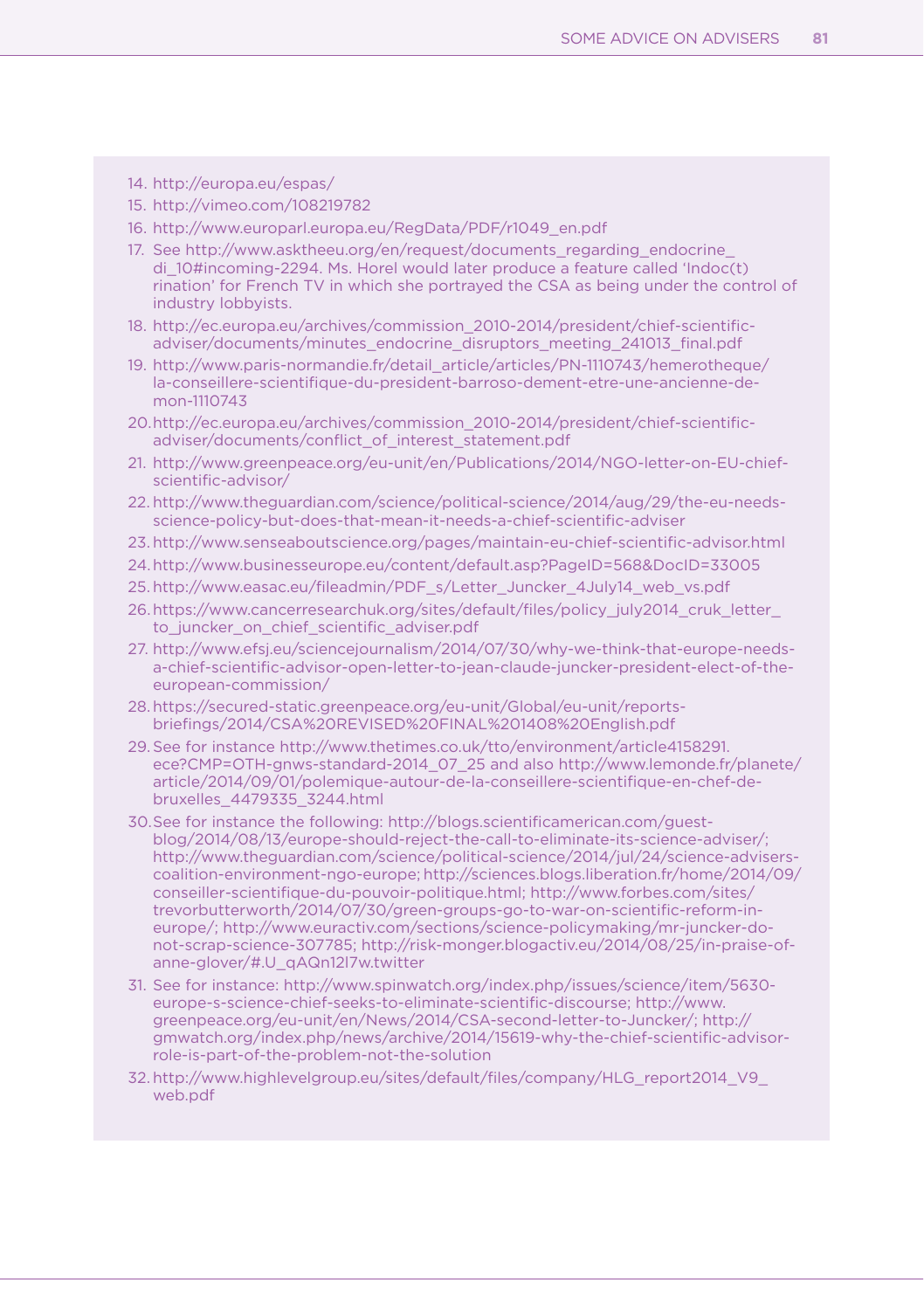# WHY IT MADE SENSE TO SCRAP THE POST OF CHIEF SCIENTIFIC ADVISER

## **Doug Parr**

When President Juncker took up office, a coalition of civil society groups called on him to abolish the post of European Commission Chief Scientific Adviser (CSA), which had been created by his predecessor in 2012. By contrast, many science institutions supported a continuation of the role. In this essay, I want to explain why the civil society groups took such a stance.

An initial letter $^{\text{1}}$  setting out some of the issues and calling for the post to be scrapped was signed by nine non-governmental organisations. There was then a strong reaction from scientists and other groups, $2$  who saw our call for the abolition of the CSA post as being an attack on the *"integrity and independence of scientific advice"*.

Perhaps surprisingly for those who were defending the CSA role, far from quelling dissent, the group calling for the post to be abolished then tripled in size as more NGOs from the environment, health and governance sectors supported a second letter<sup>3</sup> which elaborated why the CSA post had become an impediment to good science in policymaking. This second letter pointed out that *"it is precisely this integrity and independence (of science advice) that we are seeking to uphold".* Many of the statements supporting the role of the CSA have come from leading scientists and wellrespected scientific institutions.4, 5 But, as was observed by public interest lawyer Alberto Alemanno, who has previously written about the CSA post, *"most of these statements of solidarity mostly accused the NGOs of being anti-science in their stance rather than constructively engaging with the legitimate concerns they advanced".*<sup>6</sup>

## Evidence for abolition

So what are the issues that caused the NGOs to call for the CSA role to end? One of the key worries is that, to quote the first NGO letter, *"vested interests have long realised that the more you concentrate scientific advice into the hands of one person, the easier it is to control".* A big and powerful early supporter of a renewed CSA position was Business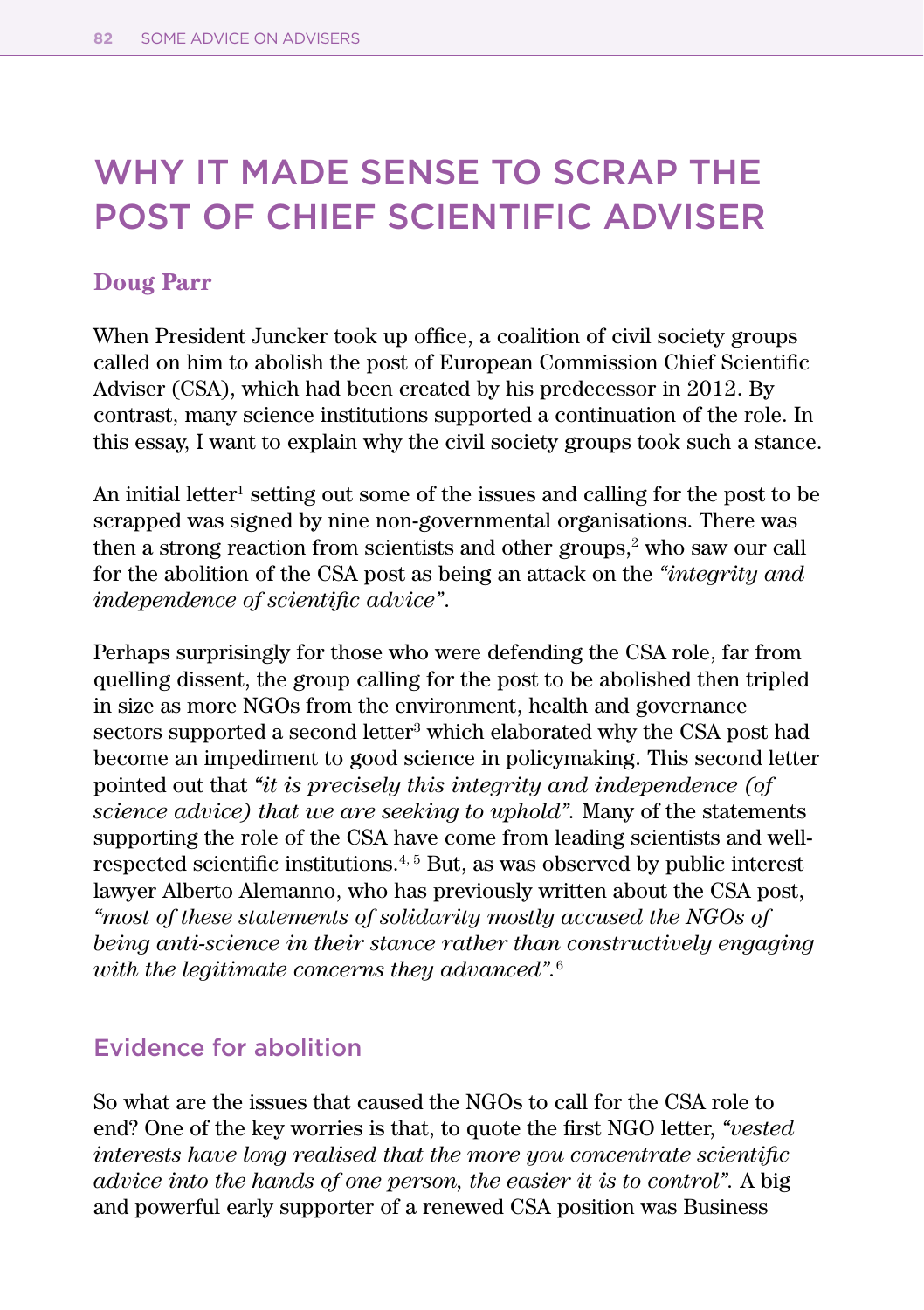Europe7 which in its recommendations for the post notably did not suggest increasing its resources or its transparency. The same business lobby has identified a 'hit list' of gender-equality, environmental-protection and product-safety laws.8 Its regressive position and record on environmental matters are so poor that progressive companies like Unilever are choosing to terminate their membership.<sup>9</sup>

Those who simply equate supporting the renewal of the CSA post with progressive positions on evidence and policymaking should take notice of whom, in the practical politics of Brussels, they are siding with. The political ecology of Brussels includes a heavy presence of corporate lobbyists<sup>10</sup> – said to be second only to that in Washington. Society needs broad-based and open evidence gathering to act as a bulwark against a policy stitch-up in favour of vested interests. A real worry for civil society signatories to both the letters about the CSA is that simply in terms of lobbying muscle, corporate lobbyists are always going to win out against those acting in the public interest. Rigorous science processes are therefore needed as a defence.

The CSA adds an extra layer (or centre of power) in scientific advice. As the second NGO letter put it, *"the Commission already has a set of processes and institutions providing scientific policy advice. The general problem is not a lack of scientific evidence, but the inconsistency with which the European Commission responds to the evidence presented even by its own services".*

The EU already has a vast amount of science advice and evidence-gathering capability. The Joint Research Centre<sup>11</sup> and European Environment Agency<sup>12</sup> produce a great deal of evidence and reports, both at the request of the Commission and independently, and existing Directorates have numerous advisory committees.

This view is not confined to NGOs. At a hearing in December 2014 organised by the European Parliament's Committee on the Environment, Public Health and Food Safety, Dr. Bernhard Url, the Director of the European Food Safety Authority (EFSA), was asked by UK Conservative MEP Julie Girling whether he thought President Juncker needed a CSA. Dr. Url replied that he thought that the European Commission had *"a lot of scientific knowledge in its agencies and the JRC"* and that there was *"enough scientific capability around (...) without a Chief Scientific Adviser".*13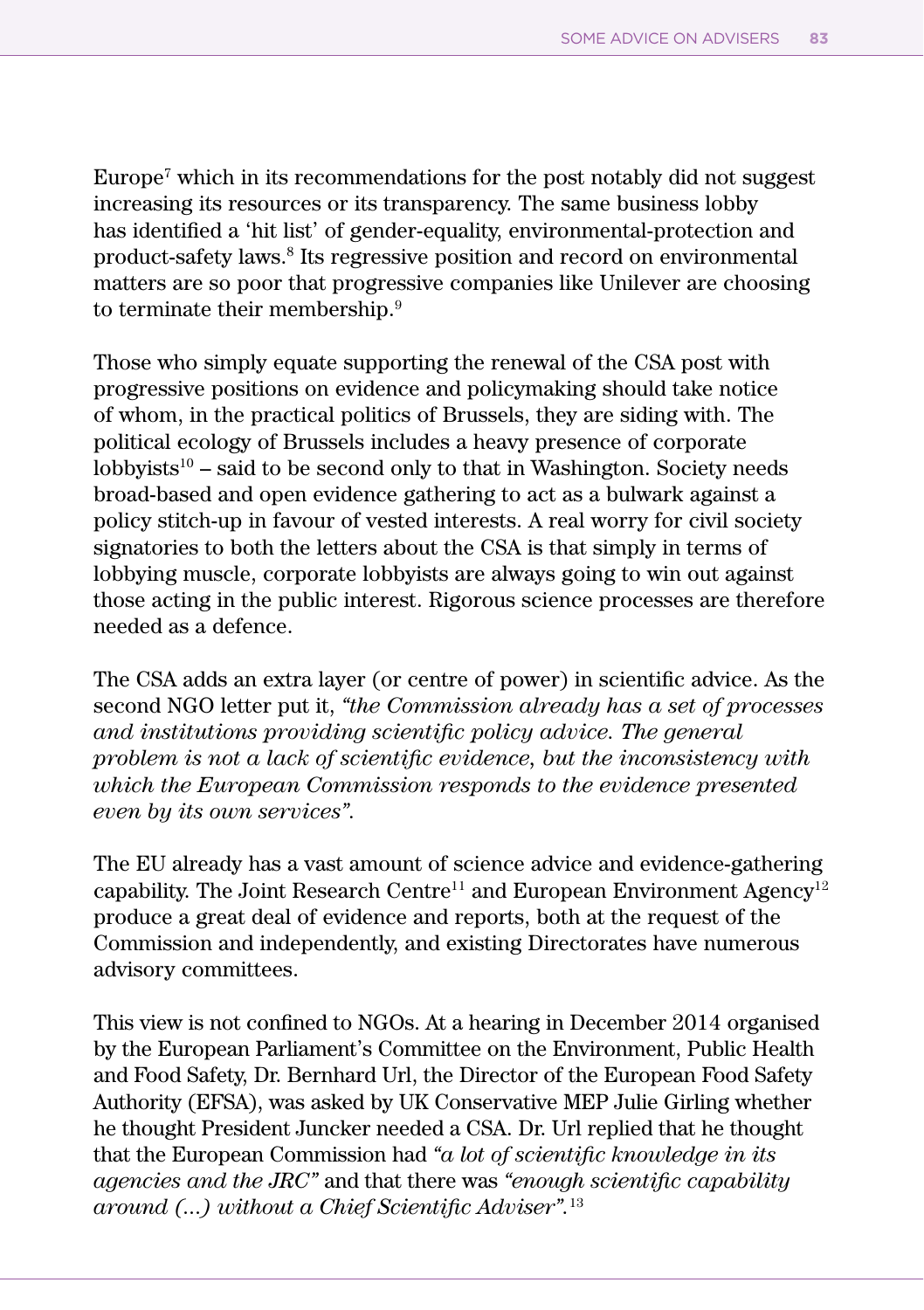Alberto Almmanno makes a similar point: *"the creation of this role seems to have created more problems than those that it solves"*14 and *"the burden of proof rests with the EU Commission to prove the merits, and more specifically, the rationale for having yet another source of scientific advice in the EU".*<sup>15</sup>

## A recipe for confusion

In fact, having an 'extra' source of science advice confused responsibilities and mandates, and made it unclear who was in charge, and where the crossover lay between science and policy processes. Take the example of endocrine-disrupting chemicals (EDCs).

A process was ongoing within the Commission to establish criteria to identify EDCs. In June 2013 the CSA received a letter from a group of scientists expressing concern about the EDC process.<sup>16</sup> In the next few days the CSA, Anne Glover, sent a note to the Director-General of the Commission's Environment Directorate asking him *"to provide (her) with factual information to allow (her) to respond"* to the critique.<sup>17</sup> However, the note was also copied to several of the most senior decision-makers within the Commission, including the Secretary-General and President Barroso's head of cabinet, and described the authors of the letter as being *"very eminent experts"*.

Two weeks after this intervention, the Commission's Secretary-General decided to delay the process of defining the criteria to identify EDCs.18 In fact, after having criticised the Commission's work on defining EDCs, the authors of the letter dropped their opposition when they faced the experts working for the Commission at a meeting the CSA organised in October 2013. Moreover, over half of the signatories of the original letter had links to industries that would be affected by the regulation of EDCs.19 But by then a Commission process had halted. From this example, we see that the intervention by the CSA:

- Added strong political content to a science-based discussion through copying to high levels in the Commission
- Bypassed scientific institutional processes within the Commission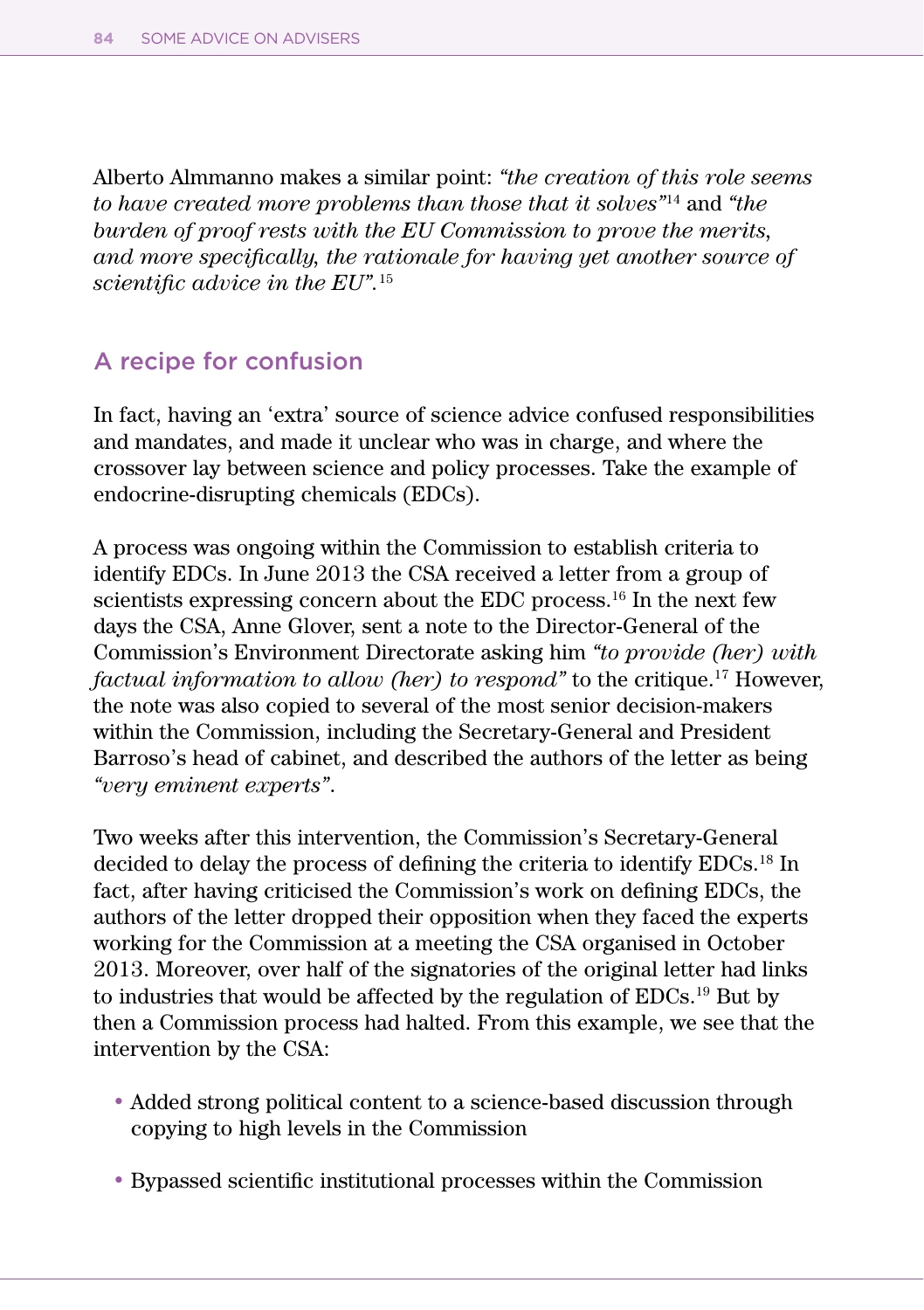- Presented the signatories to the letter as being authoritative on the issue of EDCs
- Created the impression that there was significant scientific controversy regarding the definition of EDCs when there was not.

The case study highlights the unclear mandate and relationship with other Commission processes of someone who is apparently senior but has no resources. This example should under no circumstances be seen as an allegation of bad faith on the part of Anne Glover. Think about the context: an unclear line between science and politics, lack of clarity about the relationship between CSA and Directorate processes, and an (apparently) authoritative group of scientists saying there is a problem on an issue which is outside your academic background. What would you have done? There is clearly an intrinsic difficulty in the nature of the role as it was created.

## What can't a CSA achieve?

Across the European Commission there is variability in the quality of science used in policymaking which needs to receive far more attention. There is currently no mechanism to deal with these weaknesses, and the CSA had neither the authority nor the capacity to address them.

For example, the EU's climate and energy policy relies for its impact assessment on an economic model known as PRIMES. Energy policies involve hundreds of billions of euros of investment, yet the PRIMES model has been heavily criticised by civil society groups<sup>20</sup> and business groups as well as commission advisers $21$  for its lack of transparency and questionable methodology.

Sometimes the gap between broad reviews of science and the resulting policy it delivers is large. Take bioenergy, for example.22 Science tells us that impacts on the carbon cycle in both the biofuels and biomass sector are complex but important. Yet the changes in land use indirectly caused by the production of biofuels,  $23$  or the carbon debt arising from the use of wood as fuel  $24$  are not represented meaningfully in sustainability standards, potentially undermining any benefit that those bioenergy sources could provide in tackling climate change. The problem here is the ability of decision-makers to incorporate principles and insights into evidence gathering and policymaking.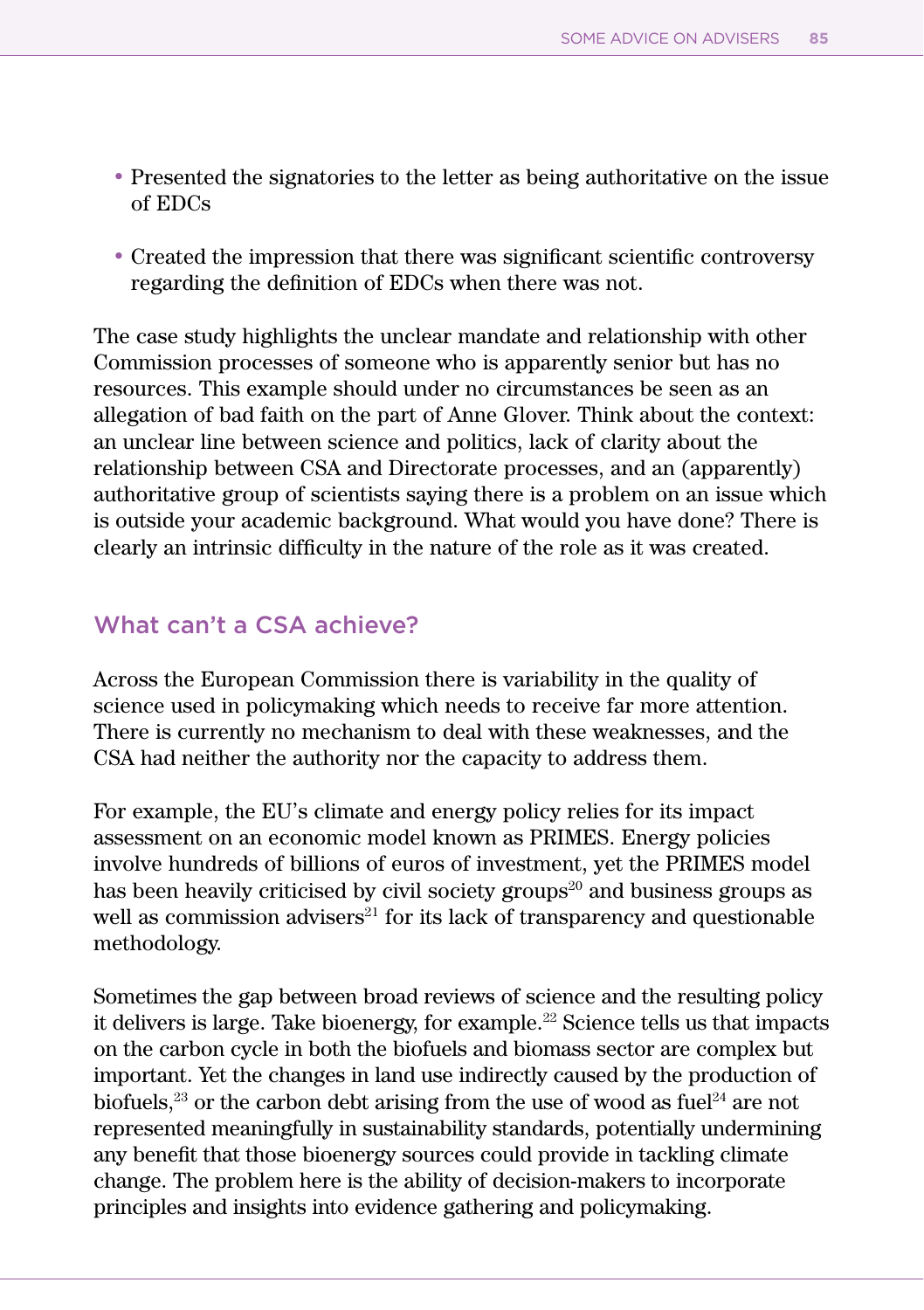There may be a case for a centralised audit function to scrutinise science processes. However the CSA post is neither designed nor equipped to address these weaknesses in Commission science policy advice. Instead, it adds another scientific advisory post – and one that functions in a flawed way. Flawed, because some of the activities of the CSA so far appear to have run directly contrary to science advice principles like transparency and clarity of responsibilities. For example, Anne Glover's advice to President Barroso was not public, and far from insisting on the robust levels of accountability required, she once commented that her advisory opinions should remain *"not transparent"* and *"immune from public scrutiny"*. 25

#### The GMO debate

The call from NGOs was interpreted in a number of media outlets as a request to have Anne Glover sacked because of her views on GM crops. It is worth returning to the actual wording of our initial letter:

*While the current CSA and her opinions were very present in the media, the nature of her advice to the President of the European Commission remains unknown. We have not been able to obtain any information on what the Commission President has requested advice on, let alone what advice has been given. To the media, the current CSA presented onesided, partial opinions in the debate on the use of genetically modified organisms in agriculture, repeatedly claiming that there was a scientific consensus about their safety whereas this claim is contradicted by an international statement of scientists (currently 297 signatories) saying that it 'misrepresents the currently available scientific evidence and the broad diversity of opinion among scientists on this issue'."*

The point the letter was making was about the CSA's presentation to the media of a supposed scientific consensus, in contrast to the secrecy surrounding the actual science advice she was giving. Coming late in to the discussion, I would accept that this might have been better and more clearly articulated. Nonetheless it is still surprising the extent to which this paragraph, despite being given extensive context in the letter itself, was interpreted as being NGOs wanting Anne Glover sacked because of her views on  $GMOs$ .<sup>26, 27, 28</sup> This may possibly be because one think tank in the UK composed its own open letter saying that the NGOs objected to the post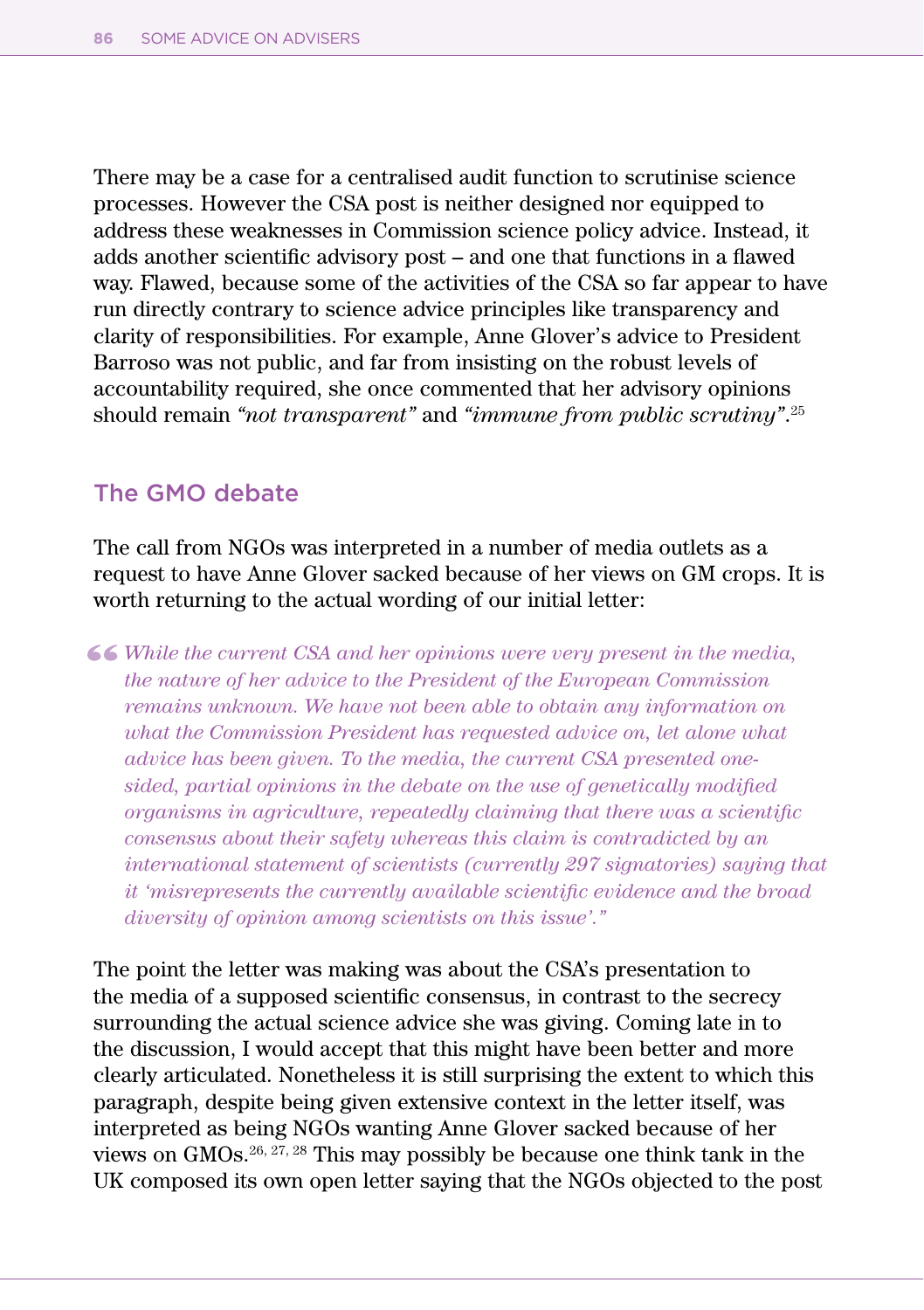*"specifically because they disagree with Professor Glover's advice on genetically modified crops and organisms"*. 29 In fact, a number of the signatories to the first letter, and a larger number to the second, have no general position on GMOs.

## What should science advice look like in Brussels?

Following the controversy over the CSA post, a group of NGOs collectively developed a set of principles for science advice<sup>30</sup> that we want to see incorporated into the new arrangements that President Juncker is now establishing. These principles are not prescriptive about the structure to be adopted, and they were developed after extensive exchanges between the 18 NGOs who signed up to them. The key principles are as follows:

- Transparency of advice
- Clarity of the relationship between science advice and political choices
- Clarity of roles and relationships in the evidence-gathering and appraisal processes
- Independence of the advice from financial interests
- Full explanation of the reasons for policy decisions, and the role of science advice in coming to those decisions
- Public funding for information of public value.

There is also an important overarching principle that the public should be involved in framing the questions at stake. And explicit attention should be paid to uncertainties and knowledge gaps.

There is much to be done to establish a proper relationship between the plethora of scientific activity by EU research institutes and the policymaking apparatus. The CSA post actually muddied the waters rather than helping things, and its abolition is now an opportunity for a thorough appraisal of how these relationships can be better organised. Public involvement, transparency and independence must be central to any new arrangements that are put in place.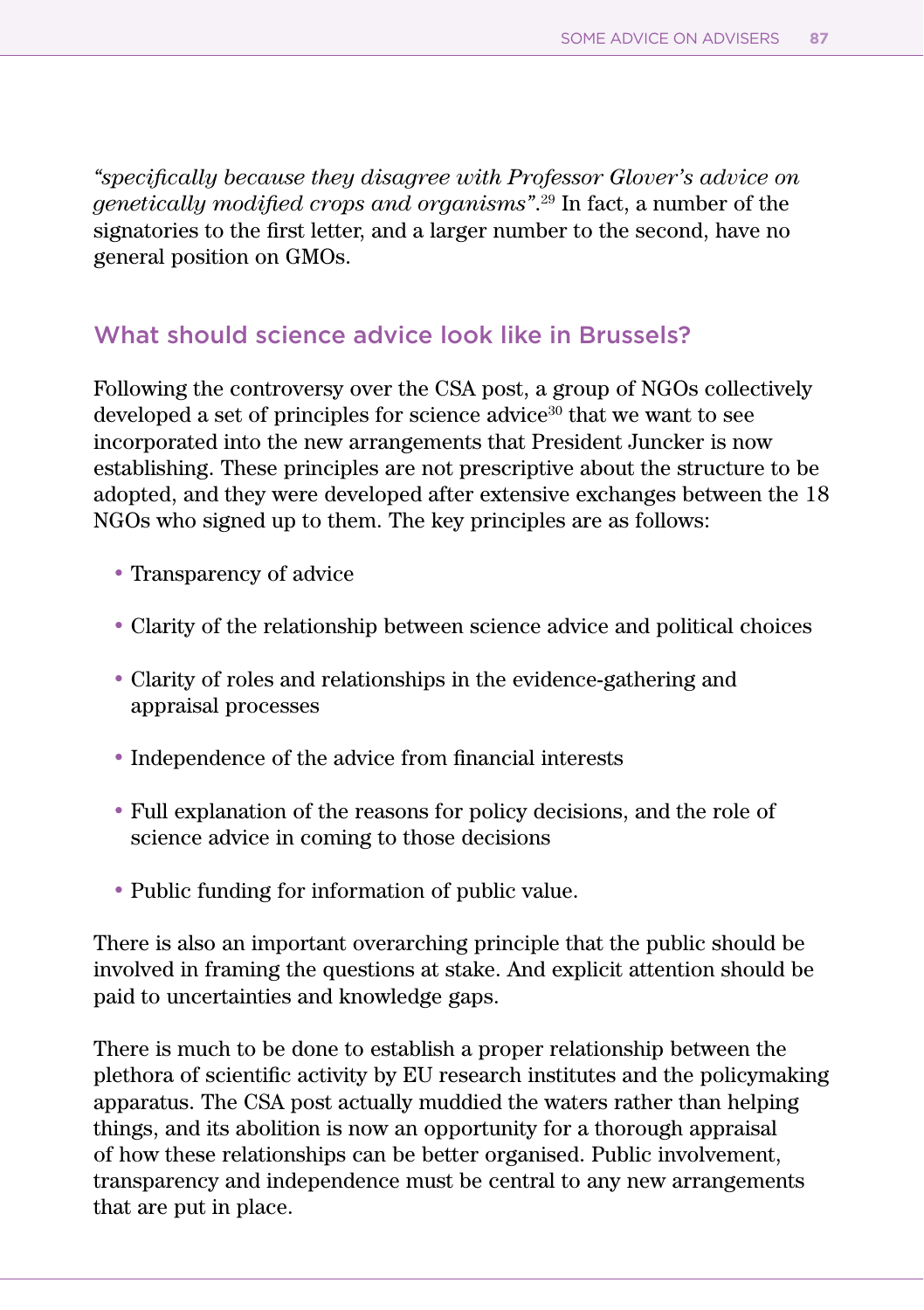## Acknowledgements

I would like to thank all the NGO members who contributed to the development of our principles of science advice, and especially to Martin Pigeon who helpfully coordinated and documented the ongoing discussion about the CSA role.

**Doug Parr is Chief Scientist and Policy Director at Greenpeace UK (@doug\_parr).**

## **Endnotes**

- 1. [http://corporateeurope.org/power-lobbies/2014/07/position-chief-scientific-advisor](http://corporateeurope.org/power-lobbies/2014/07/position-chief-scientific-advisor-president-european-commission)[president-european-commission](http://corporateeurope.org/power-lobbies/2014/07/position-chief-scientific-advisor-president-european-commission)
- 2. http://www.senseaboutscience.org/pages/maintain-eu-chief-scientific-advisor.html
- 3. [http://www.chemtrust.org.uk/wp-content/uploads/Letter-](http://www.chemtrust.org.uk/wp-content/uploads/Letter-CommissionScientificAdvisor-Aug14.pdf)[CommissionScientificAdvisor-Aug14.pdf](http://www.chemtrust.org.uk/wp-content/uploads/Letter-CommissionScientificAdvisor-Aug14.pdf)
- 4. https://www.cancerresearchuk.org/sites/default/files/policy\_july2014\_cruk\_letter to juncker on chief scientific adviser.pdf
- 5. http://www.epsoweb.org/file/1826
- 6. http://papers.ssrn.com/sol3/papers.cfm?abstract\_id=2515738
- 7. http://www.businesseurope.eu/Content/Default.asp?PageID=568&DocID=33005
- 8. [http://www.euractiv.com/sections/social-europe-jobs/gender-equality-and](http://www.euractiv.com/sections/social-europe-jobs/gender-equality-and-environment-laws-business-lobby-hit-list-310236)[environment-laws-business-lobby-hit-list-310236](http://www.euractiv.com/sections/social-europe-jobs/gender-equality-and-environment-laws-business-lobby-hit-list-310236)
- 9. [http://www.businessgreen.com/bg/news/2361524/unilever-confirms-it-has-quit](http://www.businessgreen.com/bg/news/2361524/unilever-confirms-it-has-quit-businesseurope-lobby-group)[businesseurope-lobby-group](http://www.businessgreen.com/bg/news/2361524/unilever-confirms-it-has-quit-businesseurope-lobby-group)
- 10. [http://www.theguardian.com/world/2014/may/08/lobbyists-european-parliament](http://www.theguardian.com/world/2014/may/08/lobbyists-european-parliament-brussels-corporate)[brussels-corporate](http://www.theguardian.com/world/2014/may/08/lobbyists-european-parliament-brussels-corporate)
- 11. https://ec.europa.eu/jrc/en/about
- 12. http://www.eea.europa.eu/publications
- 13. [http://corporateeurope.org/power-lobbies/2014/12/efsas-director-thinks-juncker](http://corporateeurope.org/power-lobbies/2014/12/efsas-director-thinks-juncker-does-not-need-chief-scientific-adviser)[does-not-need-chief-scientific-adviser](http://corporateeurope.org/power-lobbies/2014/12/efsas-director-thinks-juncker-does-not-need-chief-scientific-adviser)
- 14. http://www.albertoalemanno.eu/articles/exit-of-eu-science-adviser-triggers-furor
- 15. http://papers.ssrn.com/sol3/papers.cfm?abstract\_id=2515738
- 16. [http://corporateeurope.org/sites/default/files/attachments/attachment\\_1\\_letter\\_](http://corporateeurope.org/sites/default/files/attachments/attachment_1_letter_dekant_to_glover.pdf) [dekant\\_to\\_glover.pdf](http://corporateeurope.org/sites/default/files/attachments/attachment_1_letter_dekant_to_glover.pdf)
- 17. [http://corporateeurope.org/sites/default/files/attachments/attachment\\_2\\_note\\_](http://corporateeurope.org/sites/default/files/attachments/attachment_2_note_glover_to_falkenberg.pdf) [glover\\_to\\_falkenberg.pdf](http://corporateeurope.org/sites/default/files/attachments/attachment_2_note_glover_to_falkenberg.pdf)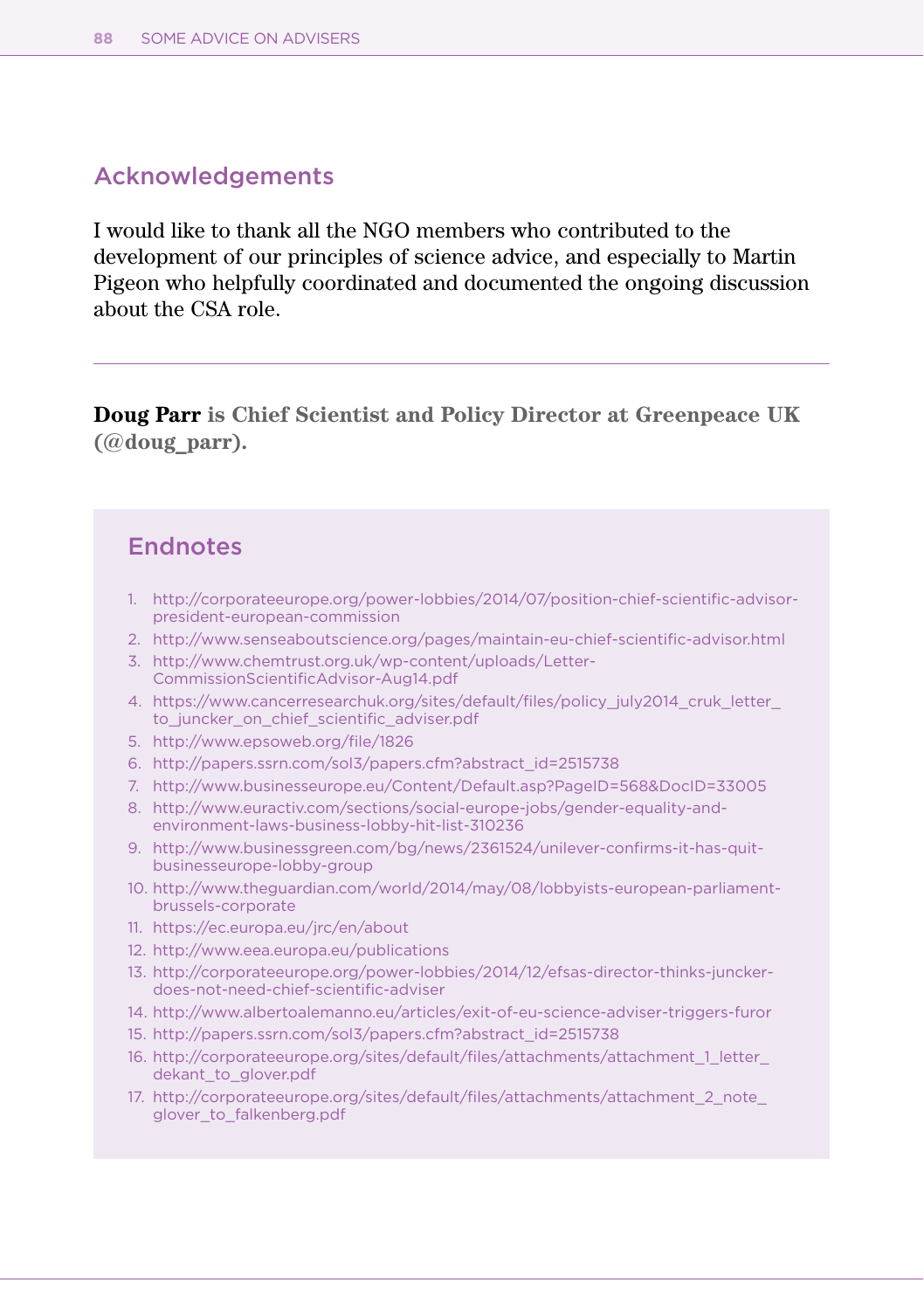- 18. [http://corporateeurope.org/sites/default/files/attachments/attachment\\_3\\_note\\_](http://corporateeurope.org/sites/default/files/attachments/attachment_3_note_day_to_falkenberg.pdf) [day\\_to\\_falkenberg.pdf](http://corporateeurope.org/sites/default/files/attachments/attachment_3_note_day_to_falkenberg.pdf)
- 19. http://www.environmentalhealthnews.org/ehs/news/2013/eu-conflict
- 20.[http://www.climnet.org/resources/doc\\_view/2287-joint-letter-impact-assessment](http://www.climnet.org/resources/doc_view/2287-joint-letter-impact-assessment-for-the-2030-climate-and-energy-framework)[for-the-2030-climate-and-energy-framework](http://www.climnet.org/resources/doc_view/2287-joint-letter-impact-assessment-for-the-2030-climate-and-energy-framework)
- 21. [http://www.ft.com/cms/s/0/9cf8f93e-0865-11e1-bc4d-00144feabdc0.html?siteeditio](http://www.ft.com/cms/s/0/9cf8f93e-0865-11e1-bc4d-00144feabdc0.html?siteedition=uk#axzz3B19EC6xI) [n=uk#axzz3B19EC6xI](http://www.ft.com/cms/s/0/9cf8f93e-0865-11e1-bc4d-00144feabdc0.html?siteedition=uk#axzz3B19EC6xI)
- 22. [http://iet.jrc.ec.europa.eu/bf-ca/sites/bf-ca/files/files/documents/eur25354en\\_](http://iet.jrc.ec.europa.eu/bf-ca/sites/bf-ca/files/files/documents/eur25354en_online-final.pdf) [online-final.pdf](http://iet.jrc.ec.europa.eu/bf-ca/sites/bf-ca/files/files/documents/eur25354en_online-final.pdf)
- 23. [http://ec.europa.eu/energy/renewables/studies/doc/land\\_use\\_change/study\\_4\\_iluc\\_](http://ec.europa.eu/energy/renewables/studies/doc/land_use_change/study_4_iluc_modelling_comparison.pdf) [modelling\\_comparison.pdf](http://ec.europa.eu/energy/renewables/studies/doc/land_use_change/study_4_iluc_modelling_comparison.pdf)
- 24.[http://www.euractiv.com/climate-environment/eu-bioenergy-policies-increase-c](http://www.euractiv.com/climate-environment/eu-bioenergy-policies-increase-c-news-515606)[news-515606](http://www.euractiv.com/climate-environment/eu-bioenergy-policies-increase-c-news-515606)
- 25. [http://www.euractiv.com/sections/science-policymaking/glover-eu-chief-scientist](http://www.euractiv.com/sections/science-policymaking/glover-eu-chief-scientist-should-stay-shadows-307768)[should-stay-shadows-307768](http://www.euractiv.com/sections/science-policymaking/glover-eu-chief-scientist-should-stay-shadows-307768)
- 26.[http://www.theguardian.com/commentisfree/2014/nov/14/sack-scientist-opinions](http://www.theguardian.com/commentisfree/2014/nov/14/sack-scientist-opinions-anne-glover-greenpeace)[anne-glover-greenpeace](http://www.theguardian.com/commentisfree/2014/nov/14/sack-scientist-opinions-anne-glover-greenpeace)
- 27. [http://www.theguardian.com/science/political-science/2014/jul/24/science-advisers](http://www.theguardian.com/science/political-science/2014/jul/24/science-advisers-coalition-environment-ngo-europe)[coalition-environment-ngo-europe](http://www.theguardian.com/science/political-science/2014/jul/24/science-advisers-coalition-environment-ngo-europe)
- 28.[http://www.newyorker.com/news/daily-comment/european-sciences-great-leap](http://www.newyorker.com/news/daily-comment/european-sciences-great-leap-backward)[backward](http://www.newyorker.com/news/daily-comment/european-sciences-great-leap-backward)
- 29.http://www.senseaboutscience.org/pages/maintain-eu-chief-scientific-advisor.html
- 30.[http://corporateeurope.org/power-lobbies/2014/11/how-improve-scientific-advice](http://corporateeurope.org/power-lobbies/2014/11/how-improve-scientific-advice-european-commission)[european-commission](http://corporateeurope.org/power-lobbies/2014/11/how-improve-scientific-advice-european-commission)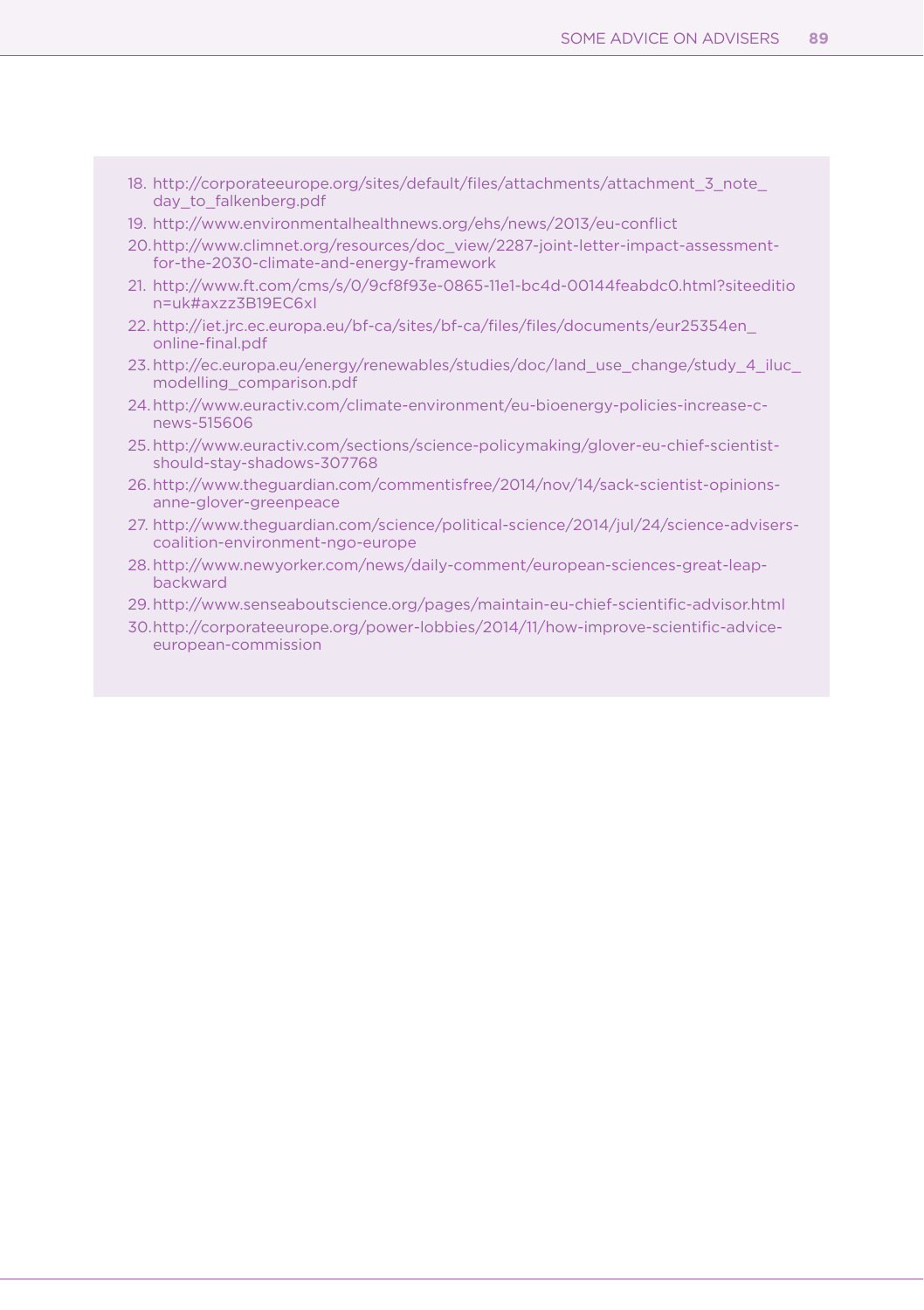## LESSONS FROM FINLAND

## **Kari Raivio**

As Commissioner Moedas undertakes his review of science advisory models for the European Commission, what insights can Finland offer? I was recently commissioned by the Prime Minister's office to undertake a similar exercise in Finland.<sup>1</sup> My terms of reference included a review of advisory structures in Finland and elsewhere, and a survey of the expectations of decision-makers. I was also asked to propose a new, more systematic framework for scientific advice.

Basing policy decisions on solid scientific evidence is seen in Finland as one element of an ongoing reform of central government structures and functions, responding to a set of shared challenges that were identified by a joint working group of the governments of the UK, Scotland, Sweden, Austria and Finland.<sup>2</sup> At a European level, the need for sound scientific evidence as the basis for the policies of the European Commission was emphasised in the mission letter of President Juncker to Commissioner Moedas.<sup>3</sup>

## Problems in policymaking

'Evidence-based policy' was not part of the vocabulary of the Finnish government until quite recently. However, there is a growing recognition of the need to bring more and better scientific advice into political decisionmaking. The quality of legislative proposals and impact assessments submitted by ministries to the Finnish parliament has been deteriorating, as highlighted by the National Research Institute for Legal Policy and the Audit Committee of the Parliament. In international negotiations, the voice of a small nation like Finland will only be heard if it offers a convincing message, backed up by scientific evidence. And according to opinion polls, Finland's citizens trust scientists more than other professional groups, and would like to see scientific evidence play a stronger role in decision-making.

In the interaction between politics and science, the demand for information should be matched by supply. However, in Finland, as in many other countries, we see problems on both sides. Those on the demand side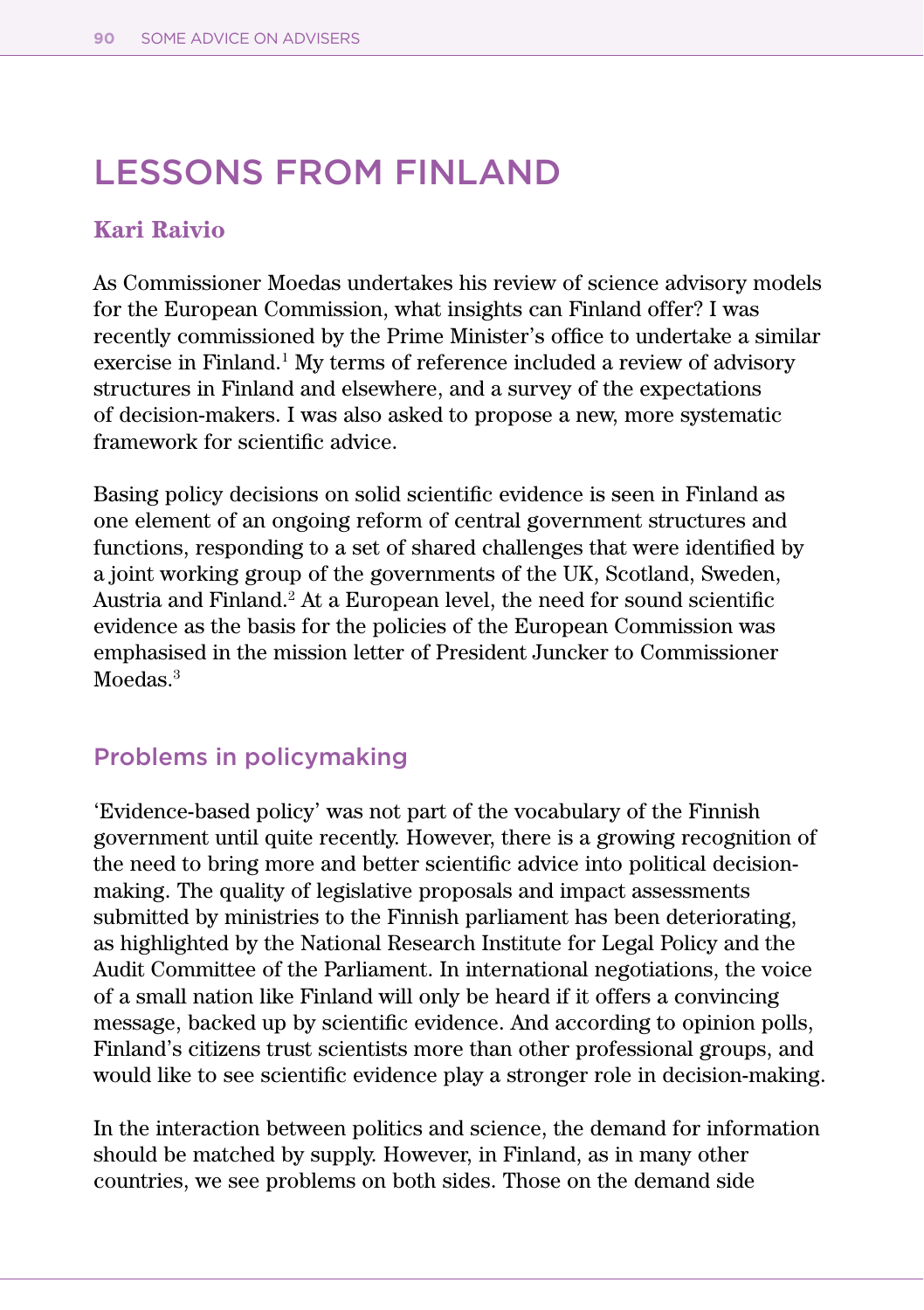include decision-makers (Parliament, ministers), civil servants dealing with legislation and implementation (Prime Minister's office, ministries), citizens and the media.

Decision-makers need reliable information quickly and in a concise form. The difficulties they face include separating the wheat from the chaff in the flow of information, and sometimes a sour attitude among researchers towards engaging with policy. The message from science may also be ambiguous or hard to understand. As a result, parliamentary committees in Finland usually consult representatives of the civil service, labour organisations and NGOs, but rarely scientists.

The schedules of civil servants are not as tight as those of politicians, and careful analysis of scientific information can be useful to their work. But not all ministries have the requisite expertise and capacity to critically review or commission research, even when resources are available.

On the supply side, we are far from self-sufficient, since only 0.6 per cent of global research is produced in Finland. Our universities are autonomous, and their research interests rarely coincide with the needs of the society. Our state research institutes cover only certain selected fields of science, and have not effectively contributed advice to policymakers. This is one of the reasons that the government recently reorganised the research institutes and significantly cut their budgets: the savings (a total of  $\epsilon$ 57 million per year) will be transferred into a new strategic fund, which will support solutions-oriented research aimed at addressing national challenges. Priorities will be set by the government but the funding will be competitive and peer-reviewed.

## Signals in the noise

Organisations analysing and transmitting scientific evidence in Finland include consulting firms and lobbyists, non-governmental research institutes and think tanks. Most of these have their own agenda that they try to impress upon decision-makers. They are often selective in their use of scientific information, cherry-picking data that supports their messages and their prejudices.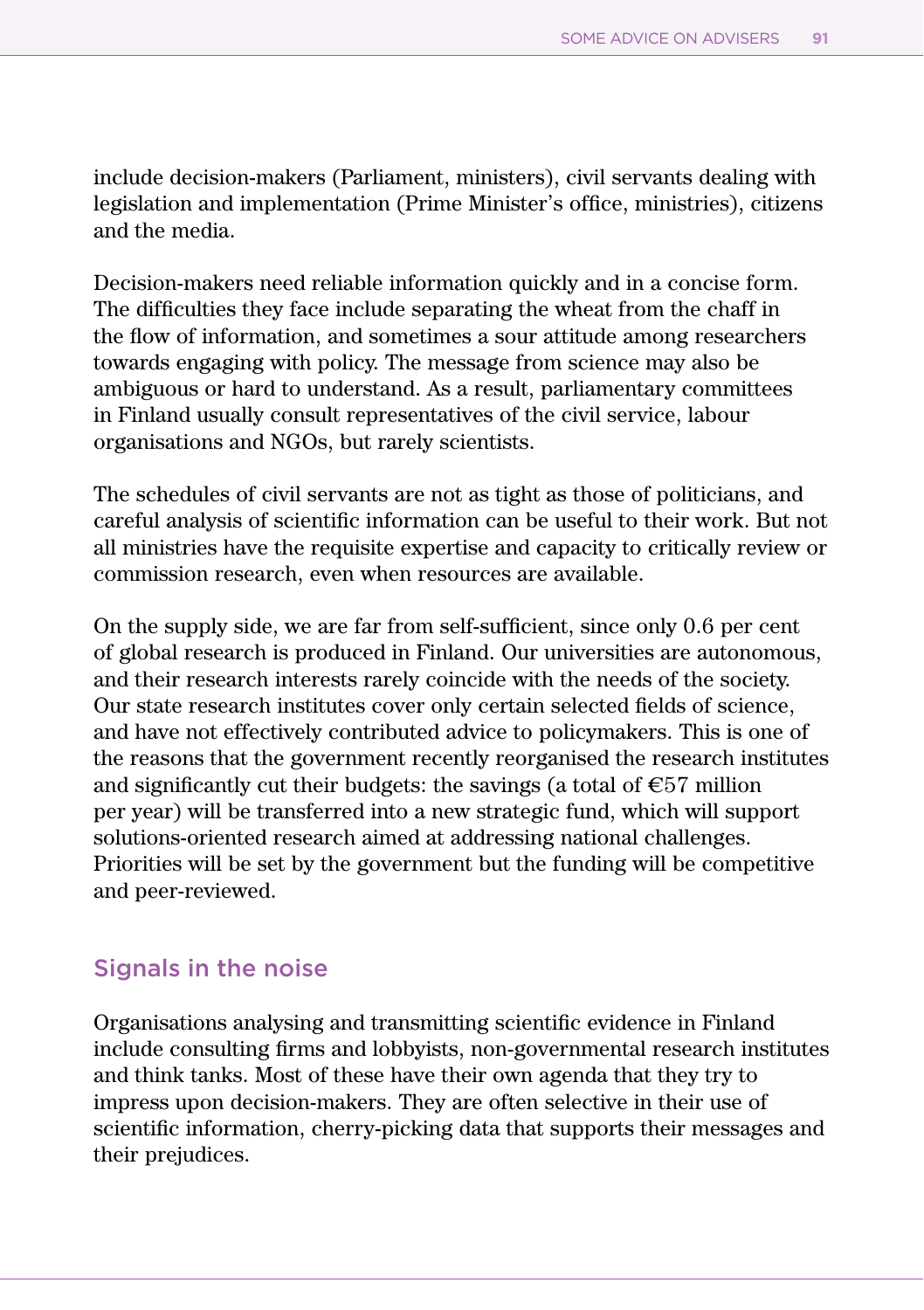In preparing legislation, the government often sets up committees and working groups, but their main function is to engage various stakeholder groups, not scientific experts. The Climate Panel set up by the Ministry of the Environment is the only example of a bona fide scientific advisory group.4 Its members are undoubtedly leading researchers in the field, and they serve voluntarily and willingly to advise in the preparation of climate legislation. The Ministry of Defence also has an advisory group that includes scientists, mainly for allocating modest amounts of funding for research. Academies of science and learned societies in Finland are active in promoting science (policy for science), but have not been engaged in advising the government (science for policy).

So the most pressing problem in Finnish scientific advice is accessing reliable and impartial expertise, and creating channels for systematic analyses of scientific knowledge, or rapid advice in unexpected situations and crises. The advisory system could be made more efficient if decisionmakers, civil servants and the scientific community agreed to support reforms, but building trust between the different cultures of government and science takes time, patience and diplomacy. Improvements cannot wholly rely on external advice; scientific skills also need greater emphasis as part of the competence profile of the civil service, and in recruitment and ongoing training.

## A blueprint for reform

The report I submitted to the Prime Minister contains 14 specific proposals, each with a clear rationale, to establish a robust advisory system. My three most significant proposals are: to establish the post of a government Chief Scientific Adviser (CSA); to create a Research Director position in every ministry; and to set up a Science Analysis Unit within the Delegation of Finnish Academies of Science.

The CSA would be located in the Prime Minister's Office, with a small staff, and would act as the hub of two networks, one extending to the ministries, the other to the scientific community. The former already exists as the Research-Foresight-Evaluation (RFE) group, chaired by the State Secretary, which includes a representative from each ministry. Its task is to coordinate horizontal projects across ministries, as well as commission short-term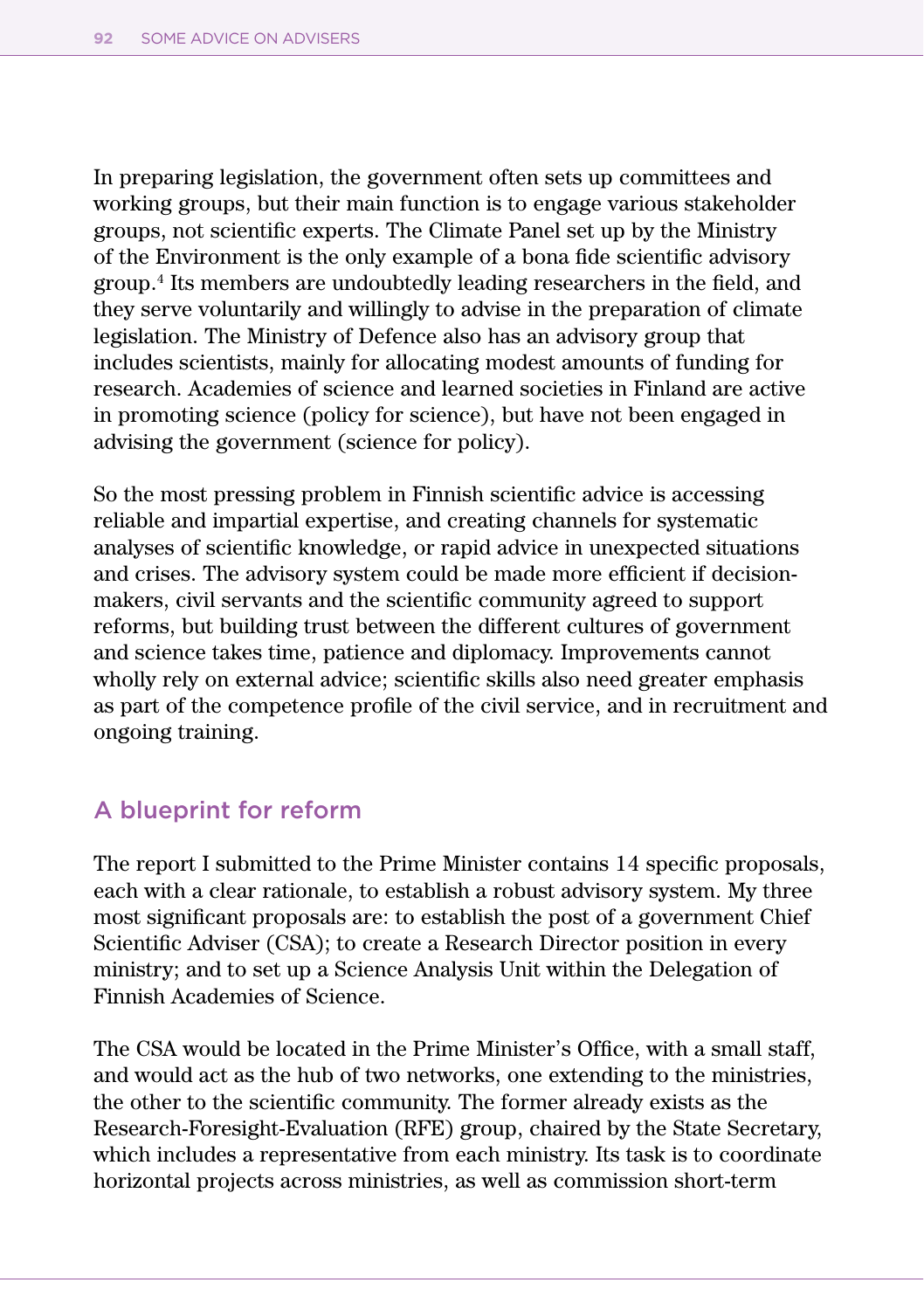studies and consultations to advance the government's programme. The effectiveness of this working group would be improved if each ministry were represented by a Research Director with doctoral-level training; this is not the case currently. The CSA would be the natural chair for this group, but the alternative would be for the State Secretary to chair, and the CSA to be a permanent member of the group.

The other network is needed to bridge gaps between the administration and the scientific community. In many countries, academies of science play an important role as advisers to governments. This is because their membership is based solely on scientific merit, and they are independent and non-partisan organisations. Academy members usually participate in advisory functions on a voluntary basis, without monetary compensation, because this is considered a type of peer review that relies on the solidarity of the scientific community. In a few countries, such as the USA, the advisory role of the national academies is mandated by law; in most others, these activities are organised by the academies themselves, and scientific advice is offered to governments on request, or proactively at the initiative of the scientific community itself.

For historical and linguistic reasons, Finland is blessed with four academies of science, two of them including all fields of natural and social science as well as humanities, and two representing the technological sciences and engineering. These four already collaborate within the Delegation of Finnish Academies, which is partly financed by the Ministry of Education and Culture, and is responsible for the international relations of Finnish science (for example, membership of the International Council for Science).

All four academies have expressed an interest in assuming new responsibilities for science advice to government, and are willing to allocate both intellectual and financial resources to this activity. The proposed Science Analysis Unit would organise systematic reviews of current scientific knowledge, drawing on the expertise of the best researchers in the country. It would also maintain and update a register of experts in different fields of science, who could be rapidly consulted if a need arises within the government. The CSA would act as a go-between in such situations. The basic financing of the unit would come from the academies, but the government would contribute by meeting the costs of reviews.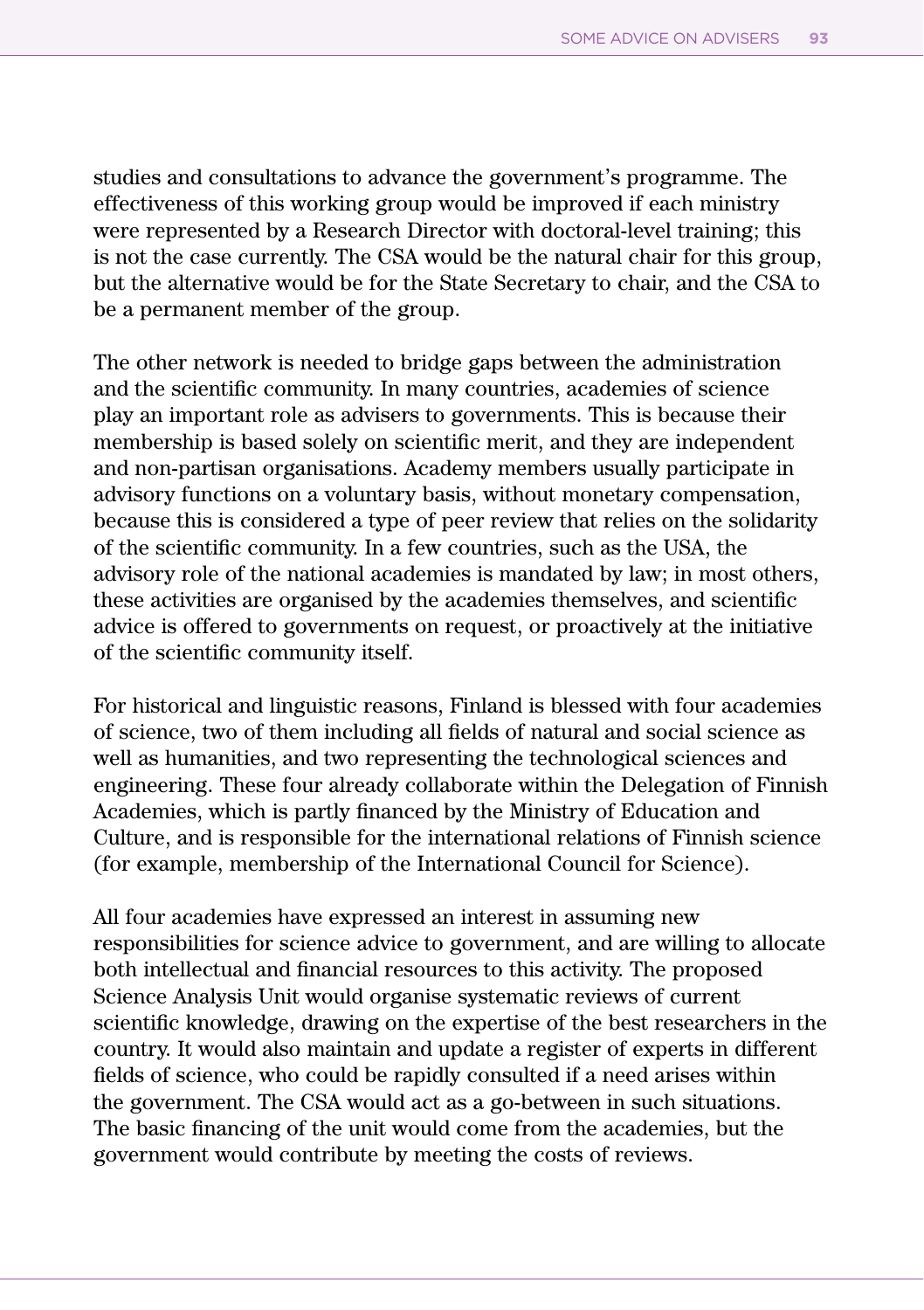## Further recommendations

In addition to these new structures for scientific advice, my report contained a number of other recommendations. These included clearer documentation of the evidence used in legislative bills and in the reports and statements of parliamentary committees. This would improve the transparency of decision-making and strengthen the trust of citizens in their elected representatives.

The state research institutes, even after their significant budget cuts, remain a valuable resource for evidence-based policymaking. They are in the best position to compete for new resources for strategic research. However, the legal basis of their mission should be clarified, and any irrelevant obligations scrapped.

Because of the importance of evidence in international negotiations, the role of science in and for diplomacy should be strengthened. Scientific experts should be invited to participate in international delegations if the issues under discussion have significant scientific implications. This is an unploughed field, since until recently the top brass at the Finnish Foreign Service did not even recognise the term 'science diplomacy'. However, since traditional approaches to diplomacy have not produced particularly impressive achievements for our foreign service, fresh ideas merit consideration.

Finally, the more active involvement of citizens in policymaking is a goal shared by both politicians and voters. Social media offer new tools for such participation, but some structure and moderation is needed for public discussions on legislation under development, and on the various arguments presented by scientists and other stakeholders. Initiating and guiding public dialogue would fit well within the mission of the Committee for Public Information in Finland, which was set up by the government to promote the dissemination of scientific knowledge; and also the Federation of Finnish Learned Societies, which has a combined membership of thousands of (mostly lay) people. Systematic reviews of scientific information, whether commissioned by the government or proactively prepared by the Science Analysis Unit, should be open to public feedback.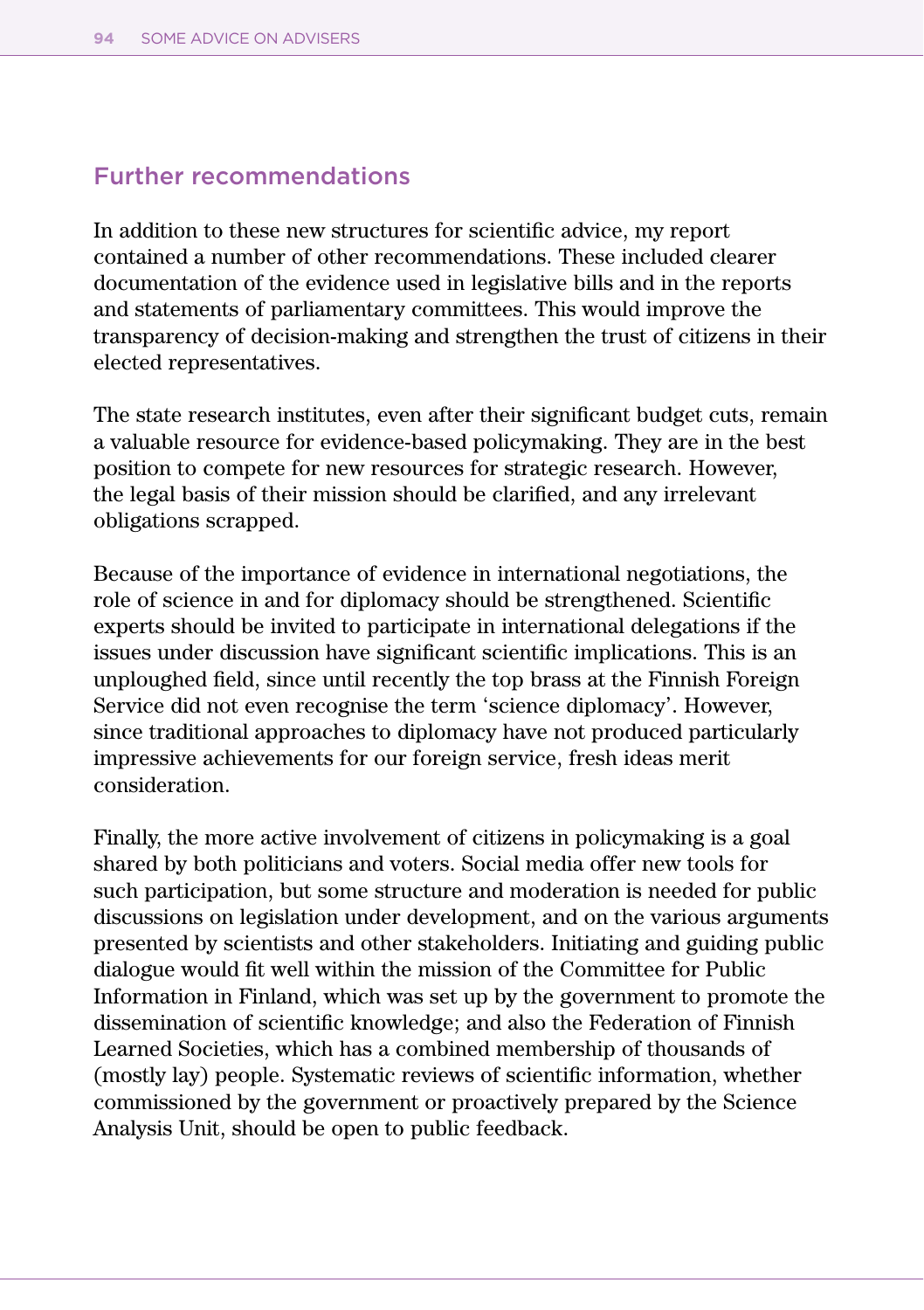## The road ahead

Following the publication of my report, the Prime Minister's office has invited comments from interested stakeholders on its content and proposals. As expected, reactions have been mixed. The principles of evidence-based policymaking and of the need for better mechanisms of scientific advice to government have not been questioned. More transparency and documentation of the basis for decisions is also uniformly supported, and most respondents have a positive view towards the idea of a competent Research Director in each ministry.

Opinions vary on the need for a CSA and a Science Analysis Unit, although the reasons for negative attitudes are not always clear. The most critical comments came from the state research institutes, which do not see the need for any new developments. This may reflect their current problems with restructuring and budget cuts, but their track record in providing scientific advice to the government does not justify their defence of the status quo.

Many stakeholders were afraid of increasing bureaucracy and costs, even though the budgetary implications of the proposals are modest compared with the amounts spent by ministries on commissioning research. My report may not have stated sufficiently clearly that the Science Analysis Unit should be seen as a project for which the academies of science are primarily responsible, with public funding only for reviews commissioned by government agencies.

Given the positive attitudes of politicians, civil servants and the public, strengthening scientific advice to the government should not be a controversial issue. How it will be implemented remains to be seen.

**Kari Raivio is the former Rector and Chancellor of the University of Helsinki (http://www.kariraivio.net/2).**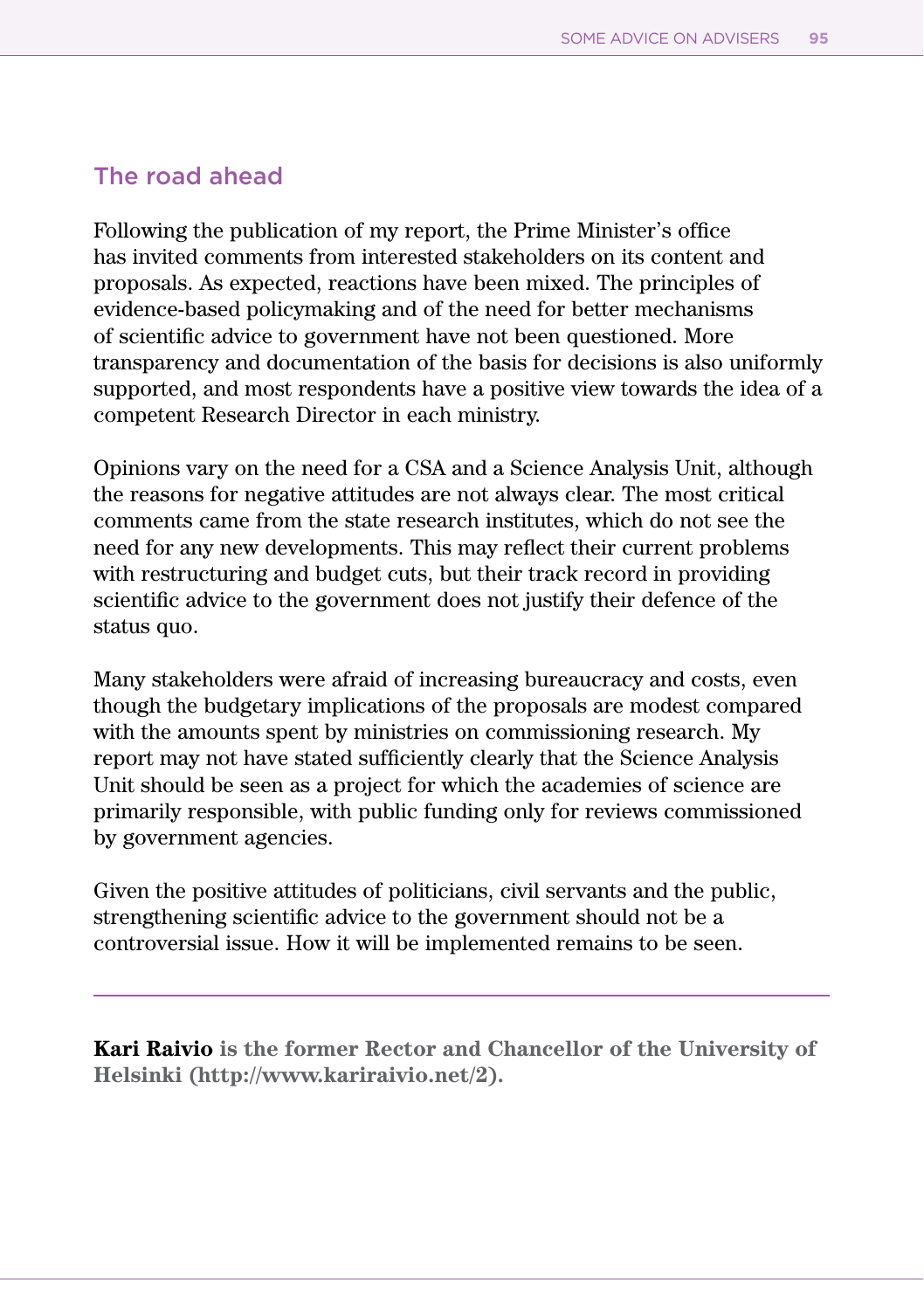## Endnotes

- 1. Raivio, K. (2014) 'Näyttöön perustuva päätöksenteko suomalainen neuvonantojärjestelmä.' The report can be found at [http://vm.fi/](http://vm.fi/documents/10616/1098657/R0314_N%C3%A4ytt%C3%B6%C3%B6n_net.pdf/28914a71-9c64-4c30-a78a-bdd7b863e359?version=1.0) [documents/10616/1098657/R0314\\_N%C3%A4ytt%C3%B6%C3%B6n\\_net.](http://vm.fi/documents/10616/1098657/R0314_N%C3%A4ytt%C3%B6%C3%B6n_net.pdf/28914a71-9c64-4c30-a78a-bdd7b863e359?version=1.0) [pdf/28914a71-9c64-4c30-a78a-bdd7b863e359?version=1.0](http://vm.fi/documents/10616/1098657/R0314_N%C3%A4ytt%C3%B6%C3%B6n_net.pdf/28914a71-9c64-4c30-a78a-bdd7b863e359?version=1.0)
- 2. Doz, Y. and Kosonen, M. (2014) 'Governments for the Future: Building the Strategic and Agile State.' Available at [http://www.sitra.fi/julkaisut/Selvityksi%C3%A4-sarja/](http://www.sitra.fi/julkaisut/Selvityksi%C3%A4-sarja/Selvityksia80.pdf) [Selvityksia80.pdf](http://www.sitra.fi/julkaisut/Selvityksi%C3%A4-sarja/Selvityksia80.pdf)
- 3. See [http://ec.europa.eu/commission/sites/cwt/files/commissioner\\_mission\\_letters/](http://ec.europa.eu/commission/sites/cwt/files/commissioner_mission_letters/moedas_en.pdf) [moedas\\_en.pdf](http://ec.europa.eu/commission/sites/cwt/files/commissioner_mission_letters/moedas_en.pdf)
- 4. See http://www.ilmastopaneeli.fi/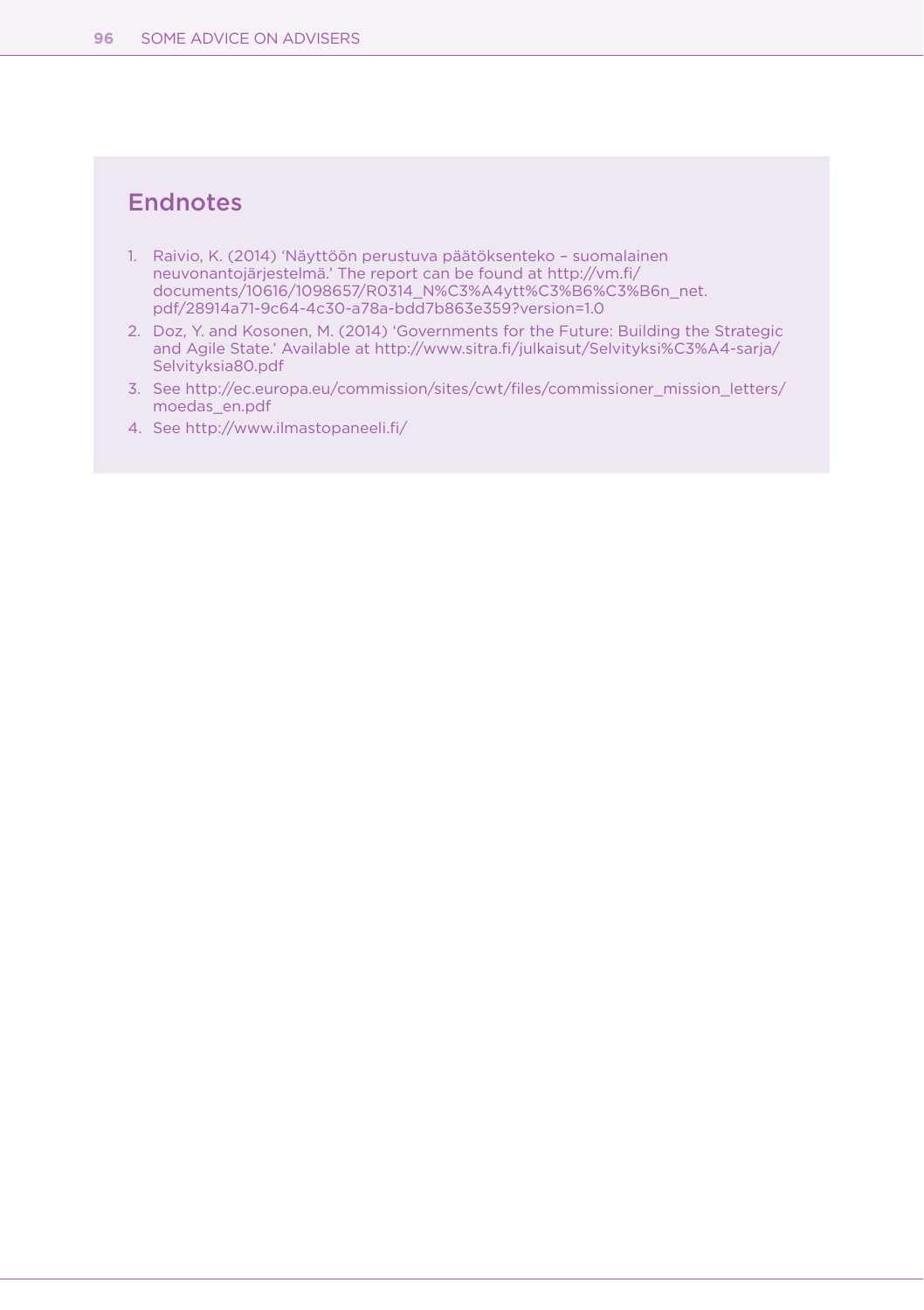# EASAC AND THE ROLE OF EUROPE'S NATIONAL ACADEMIES OF SCIENCE

**Jos van der Meer**, **Christiane Diehl**, **Robin Fears**, **William Gillett** and **Sofie Vanthournout** 

## **Background**

In 2001, the need to improve the process of providing science advice to policymakers at EU level was recognised by the science academies of EU Member States, which led to the establishment of the European Academies' Science Advisory Council (EASAC).<sup>1</sup> The organisation was set up to maximise the coherence, efficiency and accountability of delivery of science advice to policymakers in EU institutions, notably the European Commission and the European Parliament. In doing this, EASAC was also expecting to bring economies of scope and scale to the process by facilitating the sharing of expertise and resources between the science academies of the EU, Norway and Switzerland.

Policymakers have recognised for centuries the importance of having access to the best scientific understanding, and this is reflected not only in the existence of national science academies in most (25) EU Member States and in many other countries around the world, but also in the fact that these national science academies often receive some support from their governments. Having said that, the pressures on today's policymakers are such that it is easy for them to forget that they have established these highly skilled centres of excellence and networking, and, as a result, the potential contributions of our national science academies to the policymaking process are not always maximised.

Policymaking in today's increasingly globalised economy is becoming ever more complex, and strategies need to be aligned across national boundaries in order to successfully address policy areas which have an international dimension. In recent years, the alignment of national policies and regulations has become particularly important for the EU in the areas of bioscience, energy and the environment. At the same time, scientific and technological developments have been moving, and continue to move, very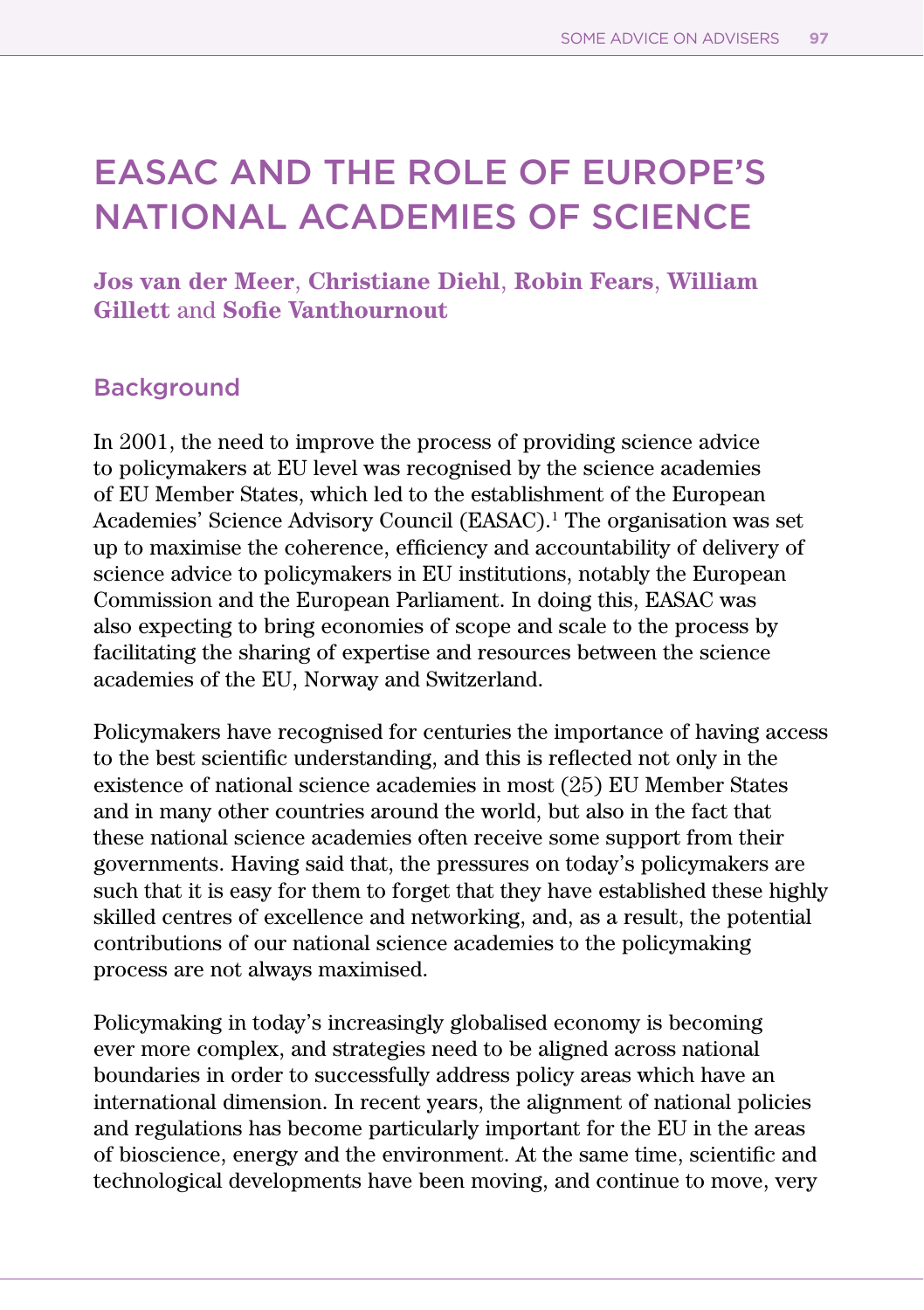quickly in these areas. It is, therefore, crucial that policymakers should be regularly provided with the best independent scientific analysis and advice on developments in these (and other) areas.

Being part of EASAC helps to strengthen those science academies in the EU which lack resources, by giving them the opportunity to work together with other academies to produce outputs of the highest quality for EU policymakers, and which they can then also use for national policymakers in their own countries. In addition, EASAC has been working with its academies to identify and develop the most efficient ways of providing science advice to policymakers at both European and national levels. It has then transferred this knowledge and experience to those academy fellows and staff who are engaged in providing policy advice, by drafting specific guidelines and by holding Science-Policy-Dialogue workshops.2

A number of noteworthy assets add to the appeal of EASAC reports and recommendations for EU policy makers. Firstly, the advice has a clear focus on EU policy and offers a European perspective, but is at the same time endorsed at a national level by all the science academies of the EU member states. Secondly, the high quality of EASAC's work is assured through EASAC's network of excellence and an extensive peer-review process. Finally, EASAC can guarantee its independence from any political or economic interests.

#### What is EASAC?

There is a long tradition of academies of science in many parts of Europe. Whereas in previous centuries the role of these meritocratic groups consisted primarily in fostering scientific progress through close exchange of information among the best in their fields, the last few decades have seen a growth in the academies' public role to mobilise the best of European science, as providers of independent advice to policymakers and sources of information for the public, thus strengthening the transparency and plurality of democratic decision-making processes.

Until recently it would have been fair to say that, while many academies had developed an effective relationship with their national governments in advising on the scientific dimensions in policymaking, the development of an analogous relationship at the European level had been more difficult. Yet, the delivery of science advice to the European Commission, the European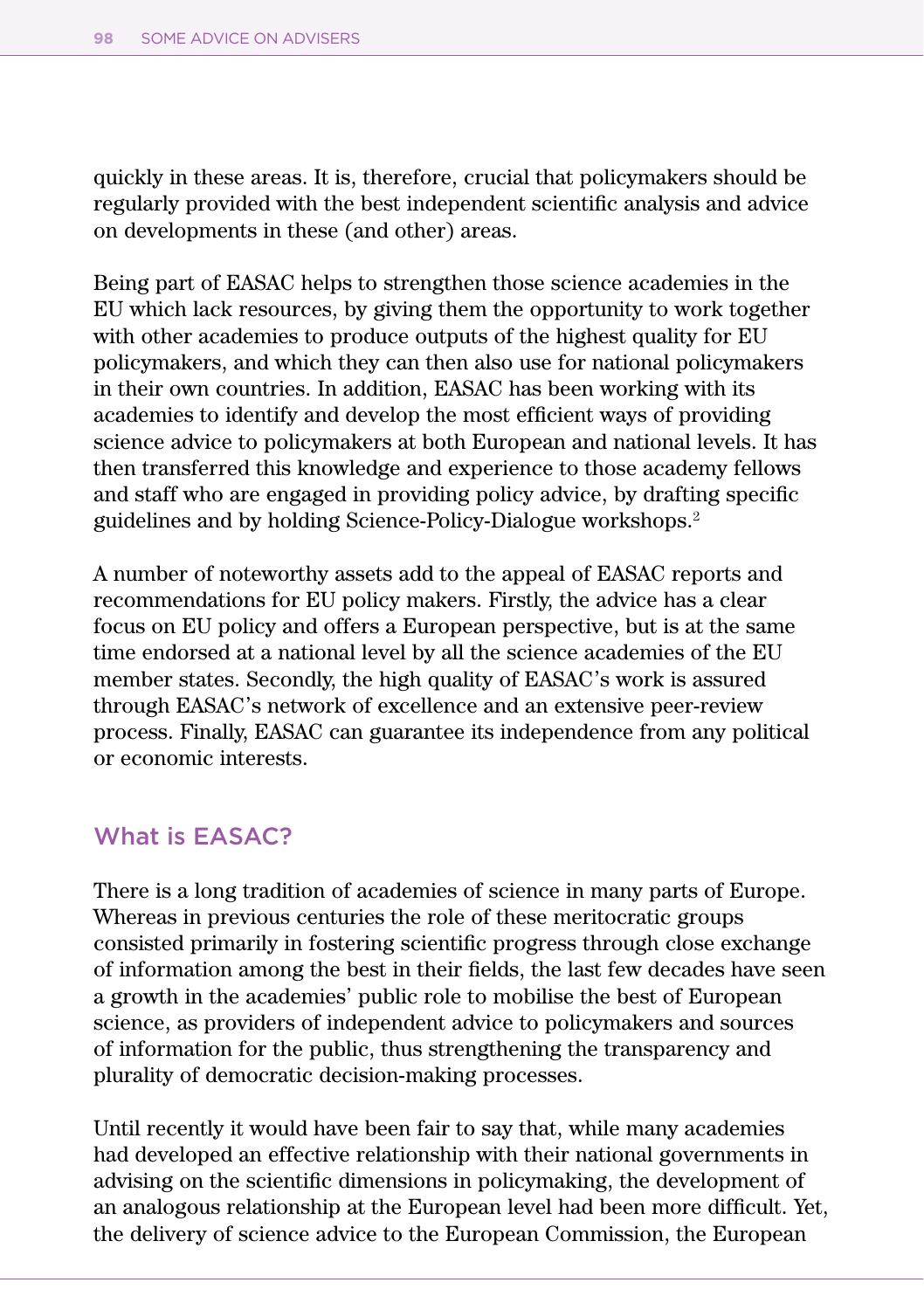Parliament, Council of Ministers and to successive Presidencies of the EU Council has become increasingly important. In Europe, EASAC is the alliance of the 25 National Academies of Science of the EU Member States, and the science academies of Switzerland and Norway, who have agreed to work together in a network with a very simple, jointly funded administrative structure and common working procedures for providing science advice to policymakers in the EU.

The EASAC Council is made up of representatives of the participating academies and meets twice a year, usually in the academy of the country that will hold the EU presidency six months later. EASAC's operations are managed by its Bureau, which consists of an elected President, four Vice-Presidents and the immediate Past President, who normally work – in an extended format – together with the chairs of EASAC's three Steering Panels, the three Programme Directors and the Executive Director.

#### Figure 1: The structure of EASAC

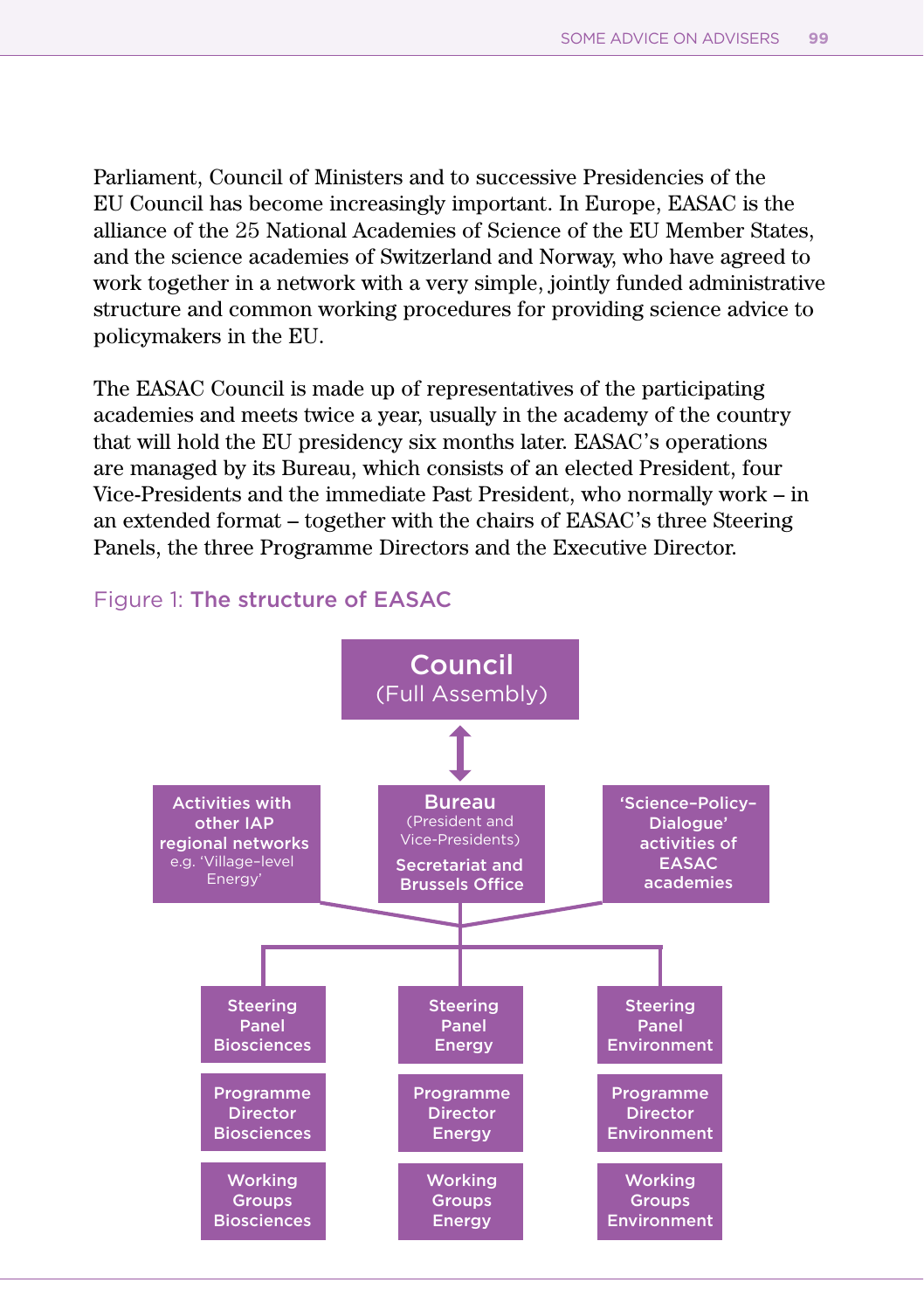The three EU Member States that do not have a national academy of sciences and are thus not represented in EASAC are Malta, Luxemburg and Cyprus. However, Academia Europaea, the pan-European Academy of Science, and ALLEA, the association of all academies in geographic Europe, are represented in EASAC, and the Federation of European Academies of Medicine, FEAM, has observer status.

EASAC's analysis and advice has to be scientifically excellent, independent, timely, relevant, comprehensible and endorsed by all its member academies. EASAC focuses on three main areas of policy for which high-quality, independent science advice is particularly important to policymakers:

- **1.** Biosciences including health and wellbeing, agriculture and food security
- **2.** Environment including climate change
- **3.** Energy including sustainable energy and energy security.

The member academies of EASAC take great pride in ensuring that EASAC's advice is totally independent, and therefore EASAC does not accept funding from any political, industry or other sources that could be perceived as compromising its independence.

EASAC's budget comes from the membership contributions of its member academies and the InterAcademy Partnership (IAP),<sup>3</sup> the global network of science academies. This network has over 140 member academies worldwide and receives support from UNESCO. EASAC is the affiliated regional network of IAP for Europe.

## EASAC's working methods and guarantee of quality

EASAC is made up of its assembly (the Council), the President and Vice-Presidents, the Bureau, and three Steering Panels for Biosciences, Energy and Environment. Proposals for new topics usually come through one of these routes. In addition, EASAC maintains contacts with the EU's institutions and encourages them to express their interest in specific science topics; without compromising its independence, EASAC proactively takes into account the views of these institutions when identifying key issues for attention. Of particular importance for the quality of EASAC's work are the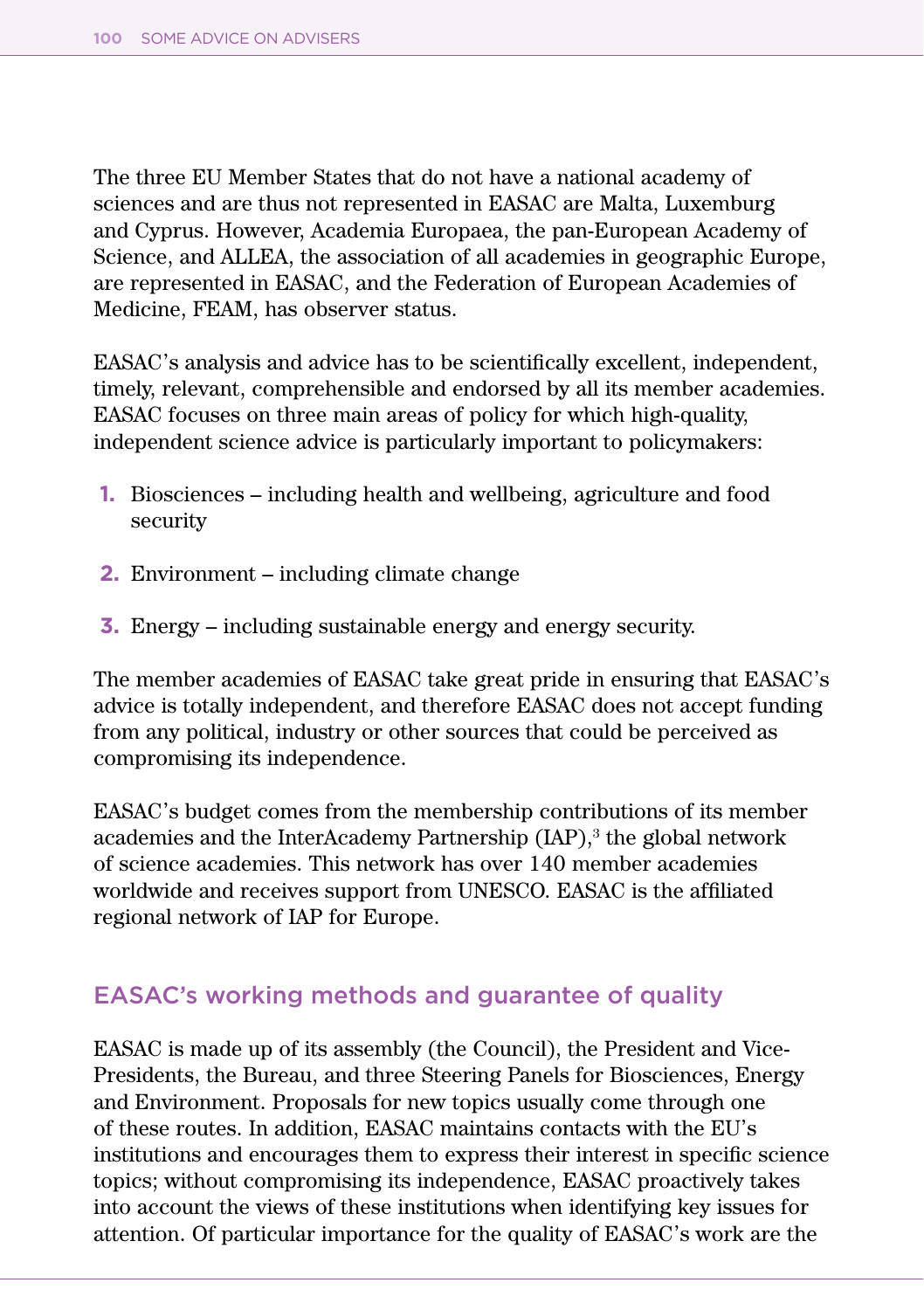Steering Panels, which play a central role not only in the selection of new topics, but also in guiding and reviewing the work as it progresses.

Once a new topic has been selected, a working group is established, for which the best expert scientists within the EU are selected with the help of EASAC's member academies. The working group usually meets 2–4 times over a period of 9–18 months. When the draft report is ready, it undergoes peer review by independent experts. Each report must be endorsed by EASAC's member academies before it is published in print and on the EASAC website.<sup>4</sup>

To enhance the immediate impact of each EASAC report, it is usually launched at a dedicated event in Brussels. EASAC often also publishes non-technical summaries – 'lay summaries' – of its reports, for use by its member academies when setting up public debates on important issues.

#### Table 1: EASAC reports and statements published between 2011 and 2014

| Realising European Potential in Synthetic Biology                                              | $($ Jan 2011)             |
|------------------------------------------------------------------------------------------------|---------------------------|
| EU Public Health and Innovation Policy for Infectious Disease                                  | (Apr 2011)                |
| <i>Impact of Engineered Nanomaterials on Health</i>                                            | (with JRC, Oct $2011$ )   |
| <i>Infectious Diseases and the Future: Policies for Europe</i>                                 | (Oct 2011)                |
| Concentrating Solar Power: its Potential Contribution to a<br>Sustainable Energy Future        | (Oct 2011)                |
| Addressing the Challenges of Climate Change                                                    | (Nov $2011$ )             |
| Plant Genetic Resources for Food and Agriculture                                               | (Dec 2011)                |
| Direct-to-Consumer Genetic Testing                                                             | (with FEAM, June $2012$ ) |
| The Need for More Emphasis on Systems Approaches in<br><i>Energy to Inform EU Policymaking</i> | (Dec 2012)                |
| The Current Status of Biofuels in the EU                                                       | (Dec 2012)                |
| Carbon Capture and Storage in Europe                                                           | (May $2013$ )             |
| Planting the Future: Crop Genetic Improvement Technologies                                     | (June 2013)               |
| Statement on the SET-Plan                                                                      | (Aug 2013)                |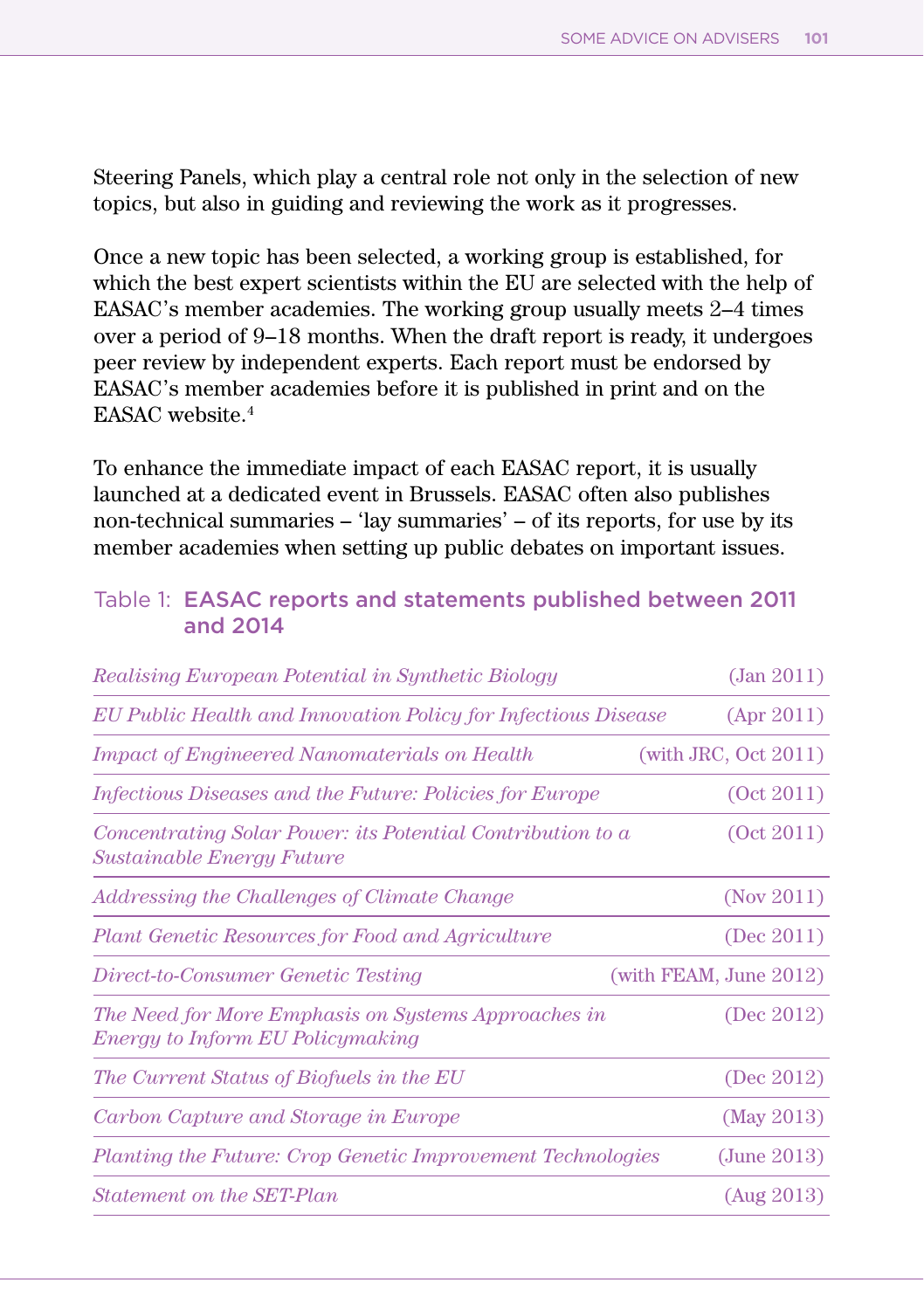| <i>Extreme Weather Events in Europe</i>                                                  | (Dec 2013)              |
|------------------------------------------------------------------------------------------|-------------------------|
| Risks to Plant Health: EU Priorities for Tackling Emerging Pests<br>and Diseases         | (Mar $2014$ )           |
| Management of Spent Nuclear Fuel and its Waste                                           | $\mathrm{(July\ 2014)}$ |
| European Space Exploration: Strategic Considerations of<br>Human vs. Robotic Exploration | (Sept 2014)             |
| Antimicrobial Drug Discovery, Greater Steps Ahead                                        | (Oct 2014)              |
| <b>Shale Gas Extraction: Issues of Particular Relevance to the</b><br>European Union     | (Nov $2014$ )           |

EASAC recognises that the publication of such a report is not the end of a project, but a resource to be used to catalyse further discussion and inspire action at the EU and national levels. Thus, the work on a particular topic may continue for years after the initial publication. A continuing challenge for EASAC, as for many of its member academies and other science bodies, is to find ways to stimulate and sustain public engagement alongside the interaction with policymakers. These challenges in the UK were highlighted in the recent collection by Doubleday and Wilsdon.5

When the academies see the need to provide a rapid response to an urgent policy issue, a shorter EASAC statement may be produced. This can be done within a few months, but must still be endorsed by EASAC's member academies before publication.

The member academies use EASAC reports and statements in their national context, and also help to draw attention to issues at an EU level. Often, articles based on EASAC reports are published in scientific journals, such as *Nature*, *The Lancet*, *Science Translational Medicine*, and *Nature Reviews Drug Discovery*. 6

EASAC increasingly uses its portfolio of studies and reports as a basis for providing rapid advice, possibly within a few days, on issues that have been studied before. This growing resource allows EASAC to respond to public consultations of the European Commission, brief relevant Members of the European Parliament on topical debates or respond to ad hoc questions from any other organisations or individuals.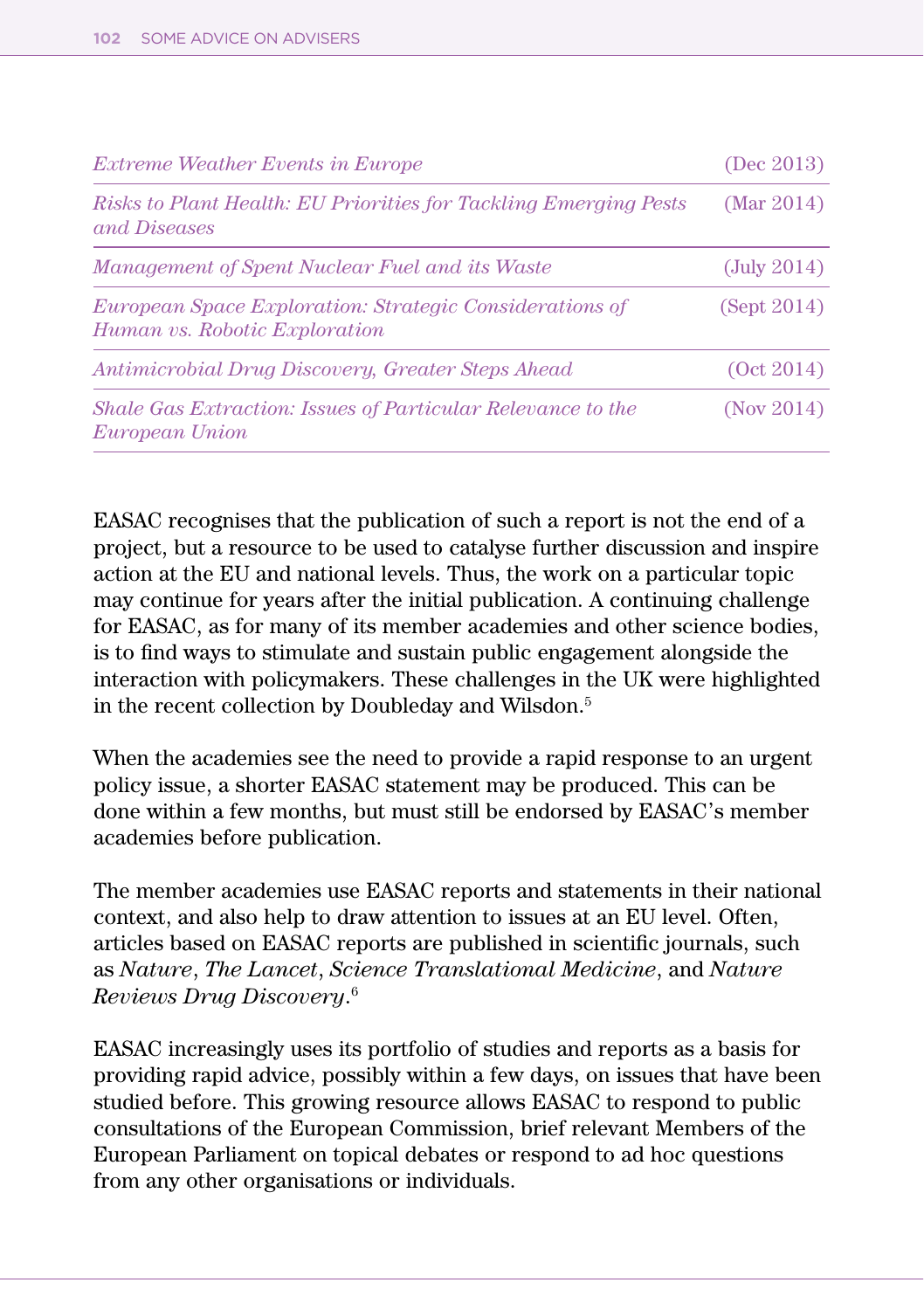## EASAC'S contacts with EU institutions

While EASAC's main Secretariat is based at the German National Academy of Sciences Leopoldina, it also maintains a Brussels Office at the Royal Academies for Science and the Arts of Belgium (RASAB). This Office facilitates interactions with EU institutions, helps to horizon scan for impending policy developments, maintains contact with key EU officials and organises launch events for EASAC reports and statements.

EASAC maintains contact at all levels with the European Commission, and collaborates with the Joint Research Centre (JRC). Together with the JRC, EASAC has produced joint reports on the *Impact of Nanomaterials on Human Health* and on *Management of Spent Nuclear Fuel and its Waste*. EASAC also maintains close links with a number of DGs, as well as with European Commission bodies such as the ECDC and EFSA.7

Previously, EASAC established a good working relationship with the Bureau of European Policy Advisers, especially the Chief Scientific Adviser, and looks forward to using this experience to build a similarly good relationship with the new European Political Strategy Centre (EPSC). As noted at the recent UK meeting hosted by the Royal Society,<sup>8</sup> in addition to building the capacity to supply science-based evidence to policymakers, it is also critically important to build the capacity to receive and use that evidence within the policymaking community.

EASAC also provides science advice to the European Parliament, both directly to MEPs and their assistants and through the Science and Technology Options Assessment Panel (STOA), which forms part of the European Parliament's DG for European Parliamentary Research Services (DG EPRS). EASAC is looking to increase its collaboration with the other services of the DG EPRS and the Policy Departments that support the EP's Committees.

EASAC also aims to inform the Council of Ministers and the European Council. This interaction is primarily channelled through its member academies, which are the first and preferred partner of national ministers and policymakers. By coordinating this interaction, EASAC guarantees that national science communities provide consistent recommendations to policymakers throughout Europe.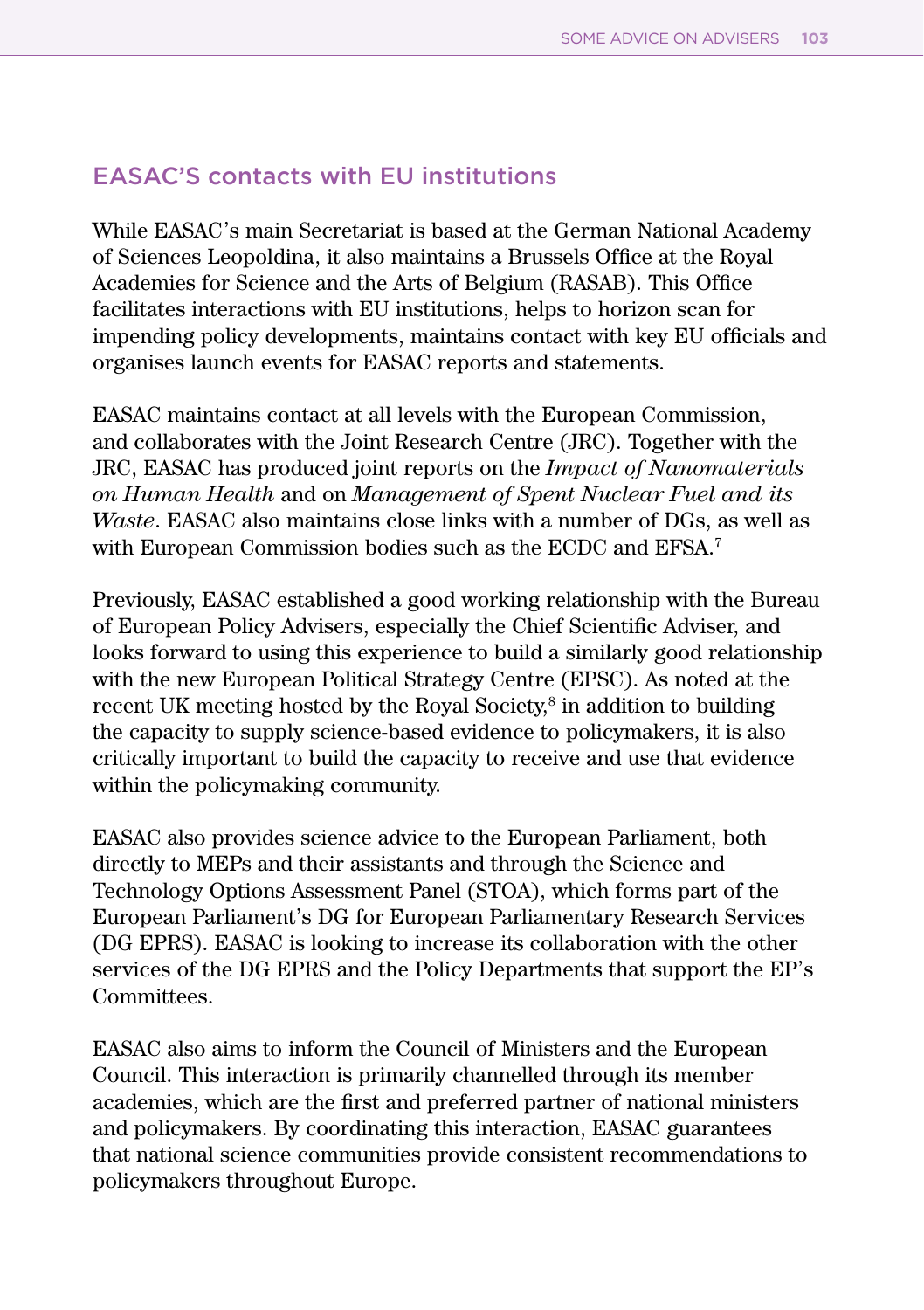## Science advice for policy beyond Europe

Many scientists are more accustomed than their policymaking counterparts to working closely with international colleagues across the world. Similarly, many of Europe's science academies are very well connected internationally, and EASAC itself participates actively in the global network of science academies (IAP) as a regional affiliated network for Europe.

Working on science advice for policy beyond Europe is a two-way process, allowing EASAC to use experience from other continents and countries to strengthen its advice to EU policymakers, as well as to use EU experience as a basis for supporting other academies in giving advice to policymakers in other countries. Moreover, at the global level academies can collectively deliver strong messages to intergovernmental organisations and other stakeholders. With these aims in mind, EASAC collaborates with the three other regional networks of IAP: the Inter-American Network of Academies of Sciences (IANAS), the Network of African Science Academies (NASAC), and the Association of Academies and Societies of Sciences in Asia and Societies in Asia (AASSA).

One recent example of such collaboration is EASAC's work with NASAC on 'Agricultural Biotechnology for Sustainable Development in Africa' and on the 'Smart Villages' project for energy provision in off-grid villages in developing countries. EASAC has also collaborated with IAP's other regional networks in delivering global statements on synthetic biology and on antimicrobial resistance.

#### Looking to the future

The need to provide science advice to policymakers at both EU and national levels is still growing, and the decision taken in 2001 to set up EASAC has resulted in a growing body of knowledge and expertise in the academies on how to provide such advice, especially at the EU level.

Although the science may indeed sometimes be uncertain and the policy area controversial, what should always be clear is that the processes for generating science advice have been conducted with rigour, respect and responsibility. Collective initiatives do not mean adopting a low common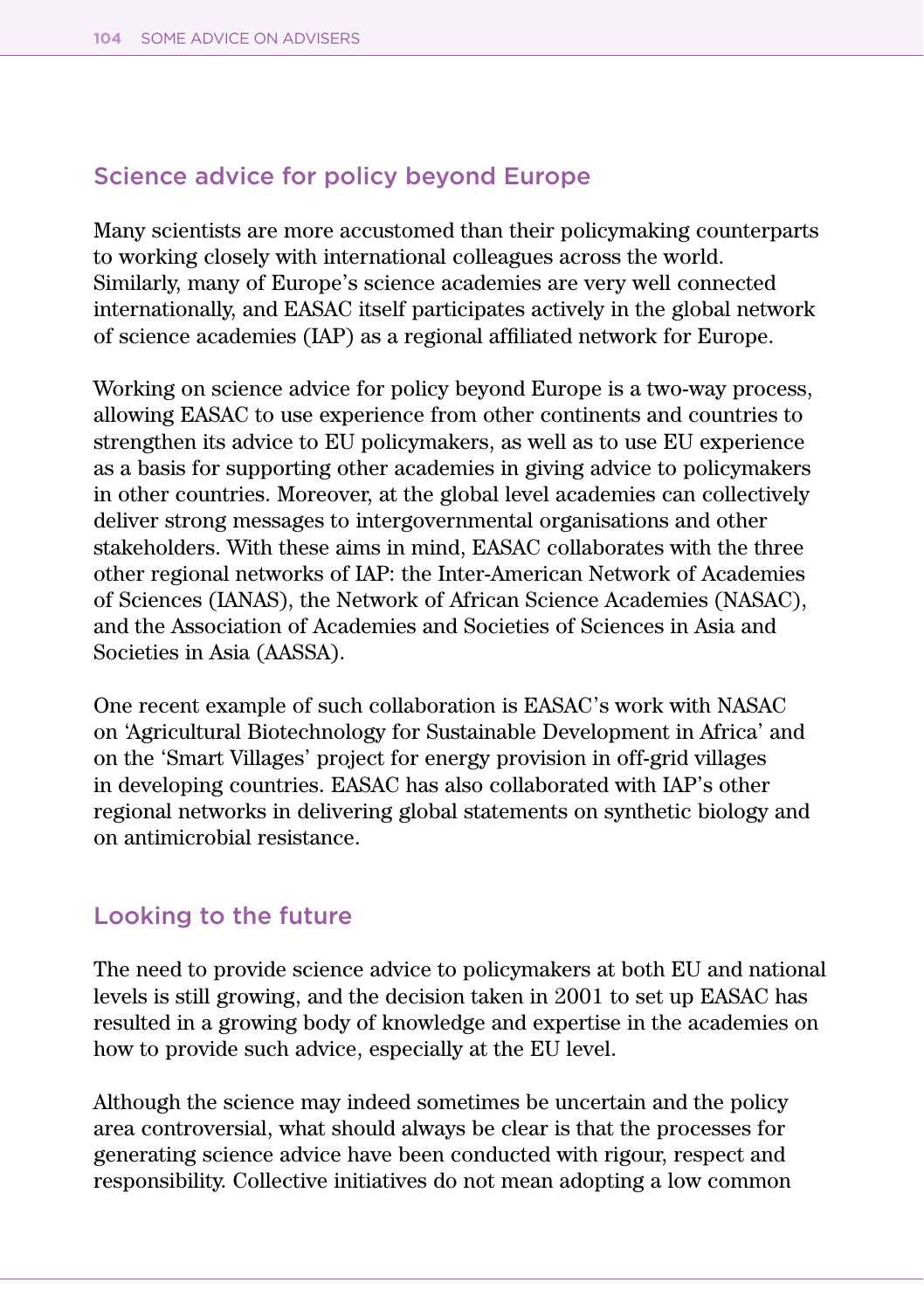standard of evidence, but rather ensuring consistency in the generation of high-quality science advice. One of the strengths of EASAC is that our advice takes into account the different experiences across the EU Member States, and this diversity of backgrounds may suggest alternative ways to inform policy options. Among the lessons learnt since the inception of EASAC has been the need to maintain scientific robustness at every stage of a project: initial prioritisation of topic to ensure a distinctive contribution; early scoping work; creation of a balanced Working Group; careful handling of scientific uncertainties; and independent peer review. EASAC has also learned how to increase the impact of its outputs, by early and sustained engagement with policymaking and other audiences.

EASAC is now firmly established as a committed EU stakeholder with growing visibility, a dedicated team, and a significant track record of producing timely, independent, clear and constructive advice for EU policymakers in the areas of biosciences, environment and energy. EASAC can and will also capitalise on opportunities to provide advice on topics outside these three core areas; for example, a report was recently published on European space exploration (cp. Table 1).

Support for the work of EASAC continues to come mainly from its member academies, including a particularly important contribution from the Leopoldina in Germany, which hosts the EASAC Secretariat, and from RASAB in Belgium, which hosts the Brussels Office.

EASAC has not yet exploited the full potential of the EU academies. As the demand for science advice for policy appears likely to continue to grow, and many of the national academies have limited resources as a result of the financial crisis, more funding will be needed to support EASAC's work in the future. This needs to be provided without compromising the independence – or even the perceived independence – of EASAC's advice.

The national science academies of Europe have an important contribution to make towards creating a better European dialogue between science and policy. They can help with setting up simple yet effective processes for feeding independent and timely advice from the science community to the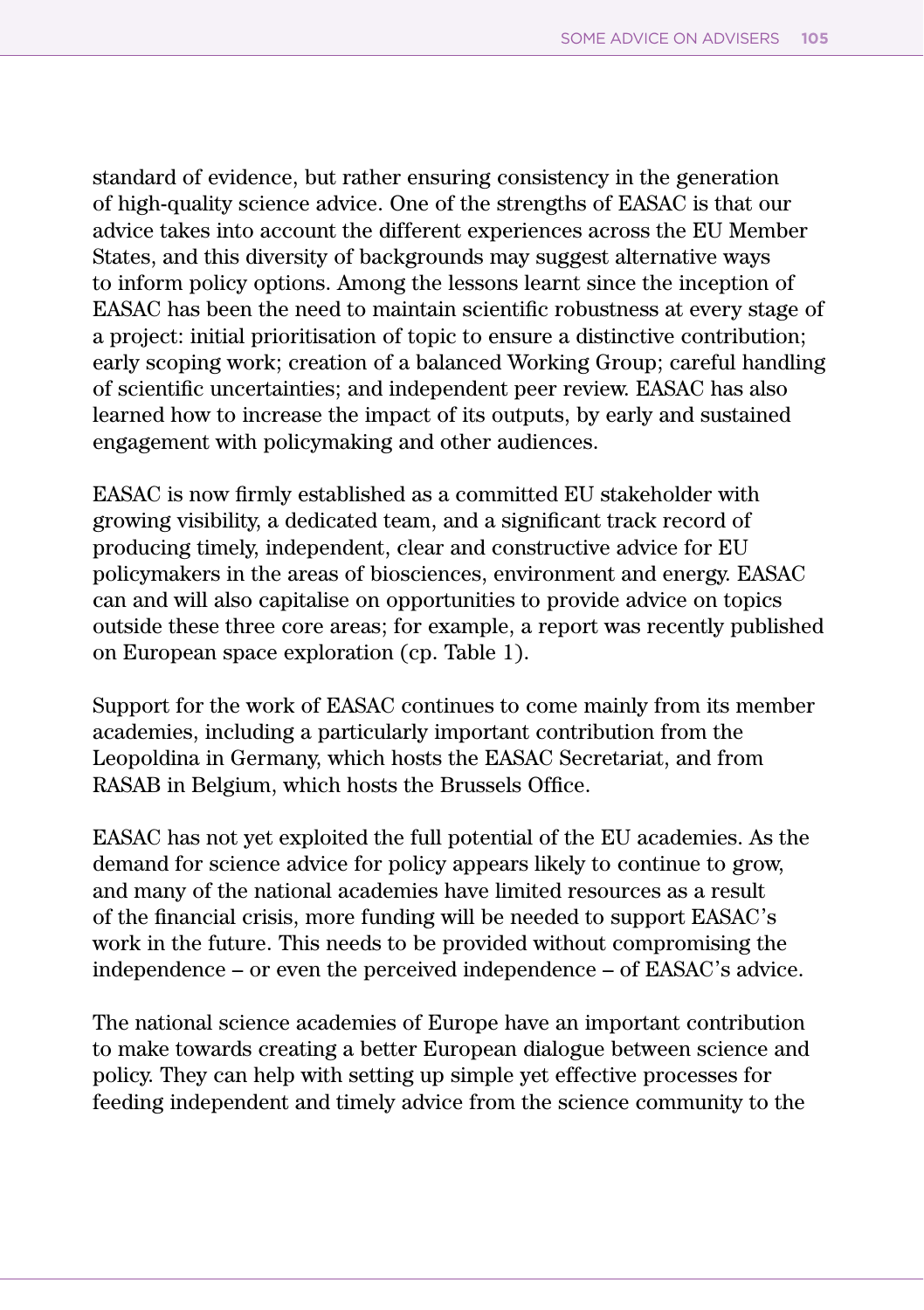institutions of the EU. As a network, EASAC will be at its strongest when its individual member academies have developed their national science–policy dialogue to the fullest extent. In this way, EASAC could be said to reflect one of the key strengths of the EU as a whole.

**Jos van der Meer is President, Christiane Diehl is Executive Director, Robin Fears is Director of the Biosciences Programme, William Gillett is Director of the Energy Programme, and Sofie Vanthournout is Head of Brussels Office at EASAC (@EASACnews).**

## Endnotes

- 1. http://www.easac.eu
- 2. [http://www.easac.eu/fileadmin/ppt/Science-Policy-Dialogue/Short\\_EASAC\\_](http://www.easac.eu/fileadmin/ppt/Science-Policy-Dialogue/Short_EASAC_Guidelines_PDF.pdf) [Guidelines\\_PDF.pdf](http://www.easac.eu/fileadmin/ppt/Science-Policy-Dialogue/Short_EASAC_Guidelines_PDF.pdf)
- 3. http://www.interacademies.net
- 4. EASAC's quality control procedures have been described in detail elsewhere; see Fears, R. and ter Meulen, V. (2011) 'European Academies Science Advisory Council (EASAC)' in Lentsch, J. and Weingart, P. (Eds.) 'The Politics of Scientific Advice'. Cambridge: Cambridge University Press.
- 5. Doubleday, R. and Wilsdon, J. (2013) 'Future Directions for Scientific Advice in Whitehall.'
- 6. Links to all these publications can be found on EASAC's website (www.easac.eu).
- 7. These include DG Environment, DG Energy, DG Climate Action, DG Health and Consumers, DG Agriculture and Rural Development, DG Maritime Affairs and Fisheries, DG International Cooperation and Development and DG Research and Innovation.
- 8. 'The GCSA at 50: reflections on the past, present and future of scientific advice', November 2014 [http://www.csap.cam.ac.uk/news/article-gcsa-50-reflections-past](http://www.csap.cam.ac.uk/news/article-gcsa-50-reflections-past-present-and-future-scient/)[present-and-future-scient/](http://www.csap.cam.ac.uk/news/article-gcsa-50-reflections-past-present-and-future-scient/)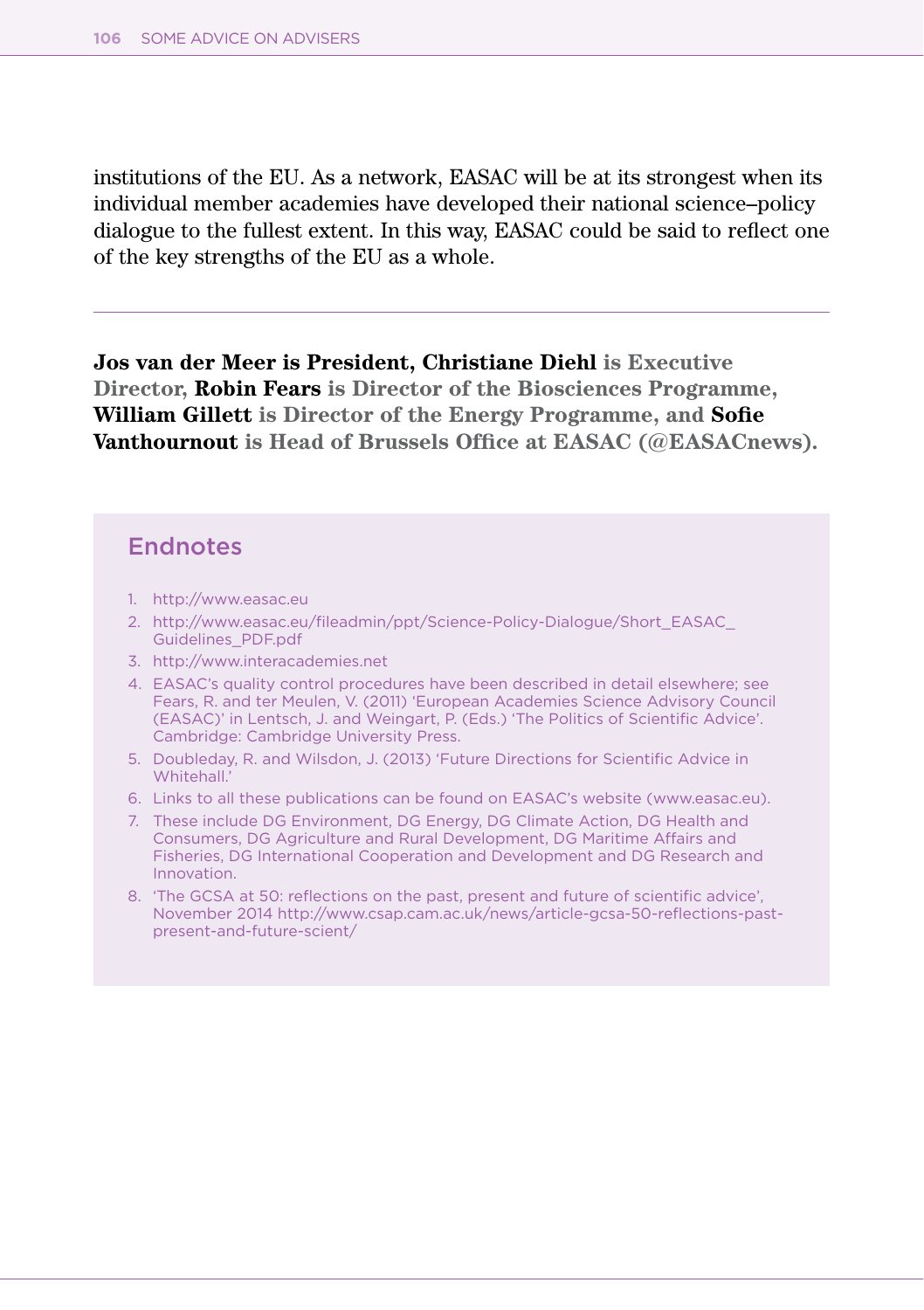# 3 **ECOSYSTEMS** OF EXPERTISE

THE ROLE OF FOUNDATIONS AT THE SCIENCE–POLICY **INTERFACE** Wolfgang Rohe and Jeannine Hausmann

EXPERTS AS CARTOGRAPHERS OF POLICY PATHWAYS FOR EUROPE Martin Kowarsch and Ottmar Edenhoffer

SOCIAL SCIENCE EXPERTISE IN EUROPEAN INNOVATION POLICY Ulrike Felt

POWER, TRUTH AND PROGRESS: TOWARDS KNOWLEDGE DEMOCRACIES IN EUROPE Andy Stirling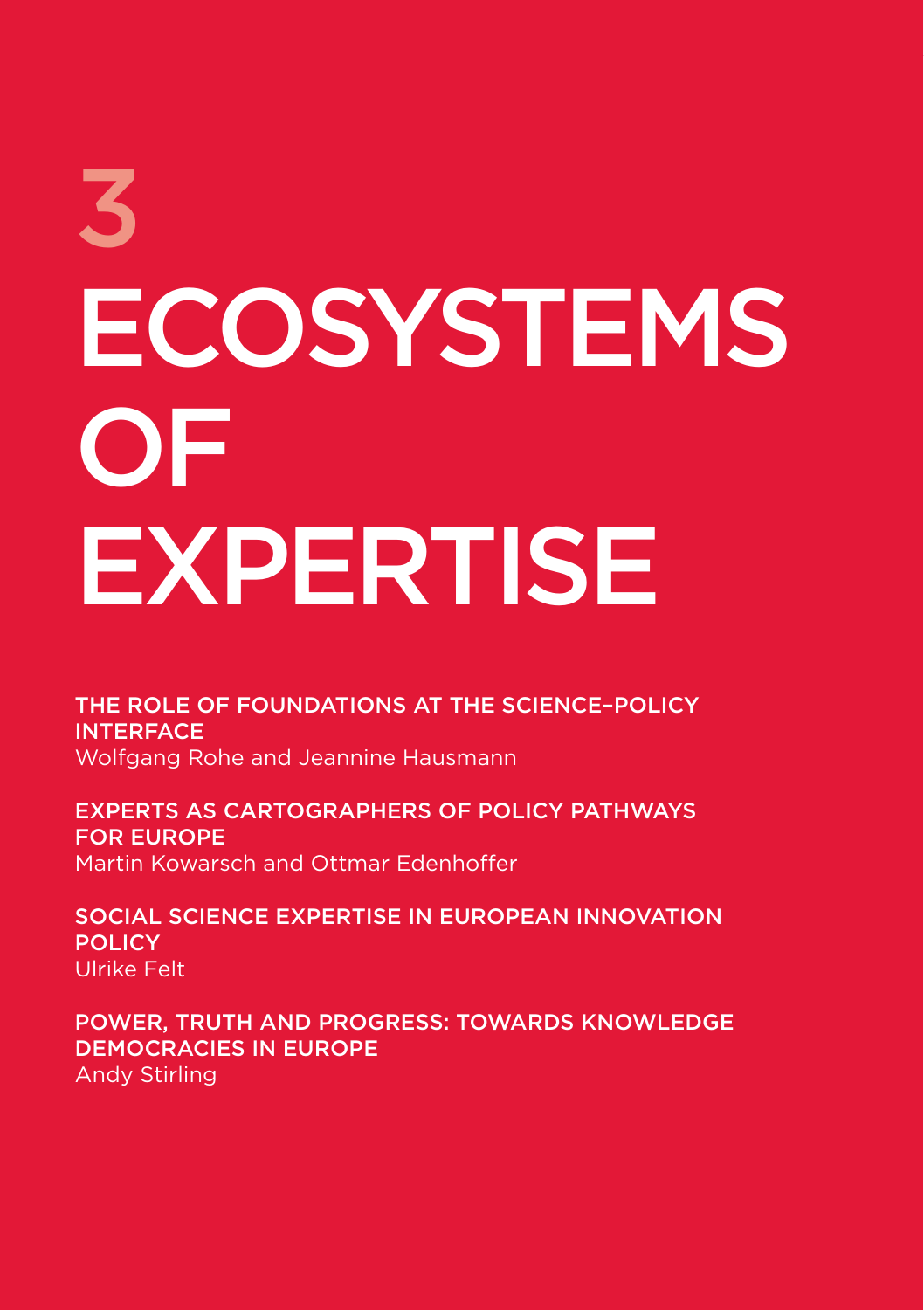# THE ROLE OF FOUNDATIONS AT THE SCIENCE–POLICY INTERFACE

## **Wolfgang Rohe** and **Jeannine Hausmann**

Private foundations are established members of the ecosystem of expertise through their role as funders of research. In addition, some foundations pursue specific social and political aims and therefore are connected to both the worlds of science and politics. As the relationship between science and politics becomes ever more significant, foundations have new opportunities for engagement at the intersection of research funding and policy advice. It is now timely to consider foundations' room to manoeuvre and the principles that should guide their activity at the science–policy interface.

As financially independent actors that are at the same time able to behave autonomously of any political agenda, foundations have a unique role to play in civil society. They can trigger social processes of change that transcend party boundaries, contribute to the pluralisation of debates, and provide evidence-based arguments that help shape the political agenda. Improving the substantive understanding of complex social challenges and elucidating arguments for positive change can help to increase the quality of future political decision-making processes. Due to their independence, foundations enjoy a scope of action that transcends the state, the economy and even the traditional sphere of NGOs. Indeed, by affiliating with different systems within modern society such as science, politics, education, law and civil society, foundations have the opportunity to transmit scientific knowledge that furthers progressive societal aims – without, however, representing any single (party-) political point of view.

## Foundations at the interface

Due to their limited resources in comparison to state institutions, foundations typically seek to allocate their funds to areas where they have a comparative advantage over other actors. One such area, which allows foundations to make the most of their distinct potential and capacity, is the science–policy interface.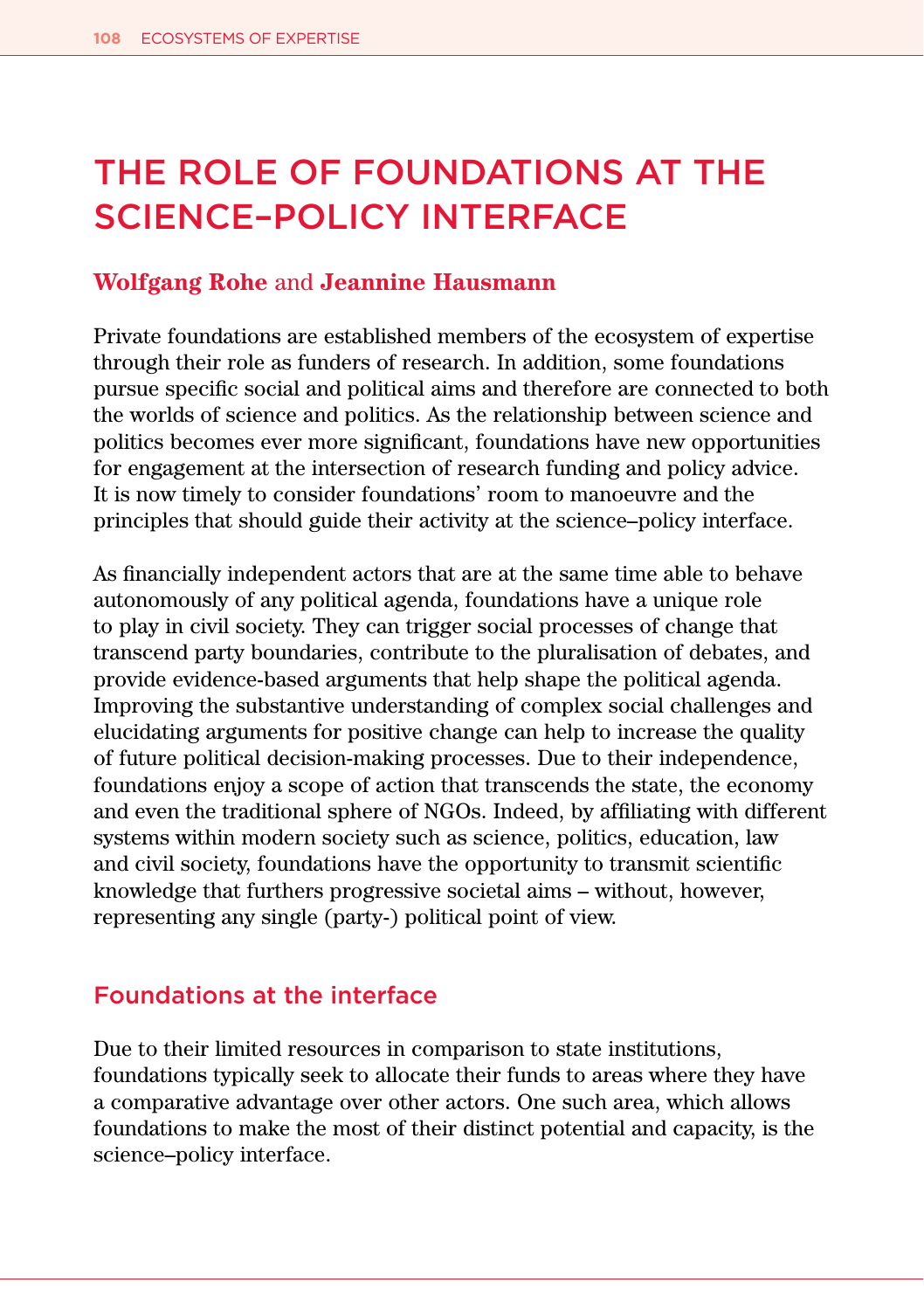Welzel has cogently summarised the particular value that foundations can bring to bear:<sup>1</sup>

*As relatively independent organisations, they (foundations) have the opportunity to pose new questions, to work out recommendations and to spur initiatives for organisational constellations and coalitions. They do not always need to be involved themselves in scientific research, but often the contribution of foundations lies in their suggestions, translations, reductions of complexity, or cross-linking of scientific subjects."*

As forces of a pluralistic democratic society, foundations are able to introduce subjects to the political agenda that require treatment and yet may be familiar to only a few experts, or are perhaps ignored because they are politically inconvenient. Since foundations can highlight issues that governments tend to overlook, they are in a position to expand the scope of policy debates.2

The contribution of foundations at the interface of science and policy is not limited to agenda setting. With regard to subjects that are already part of the policy debate, foundations can contribute to the plurality of perspectives on these subjects and to their substantive development. At the same time, they can also make an impact on the political culture of interpretation and public opinion. Foundations can thus contribute by promoting the diversity of potential solutions under consideration, and by helping to assess the effectiveness of different solutions. As politically independent actors, foundations are able to create new social constellations and include a wider circle of relevant groups. In short, they can generate input for societal processes of change beyond the mainstream, which is nonetheless adapted to political realities.3 Despite this critical function, however, German foundations have only played a role in policy advice for about 20 years.4

## Opportunities for innovation

There are numerous opportunities for foundations interested in engaging in scientific policy advice. One of these is to provide long-term support to independent think tanks, which make assessments for policymakers and work out possible solutions. In Europe, there are comparatively few foundations that provide institutional support to private think tanks; for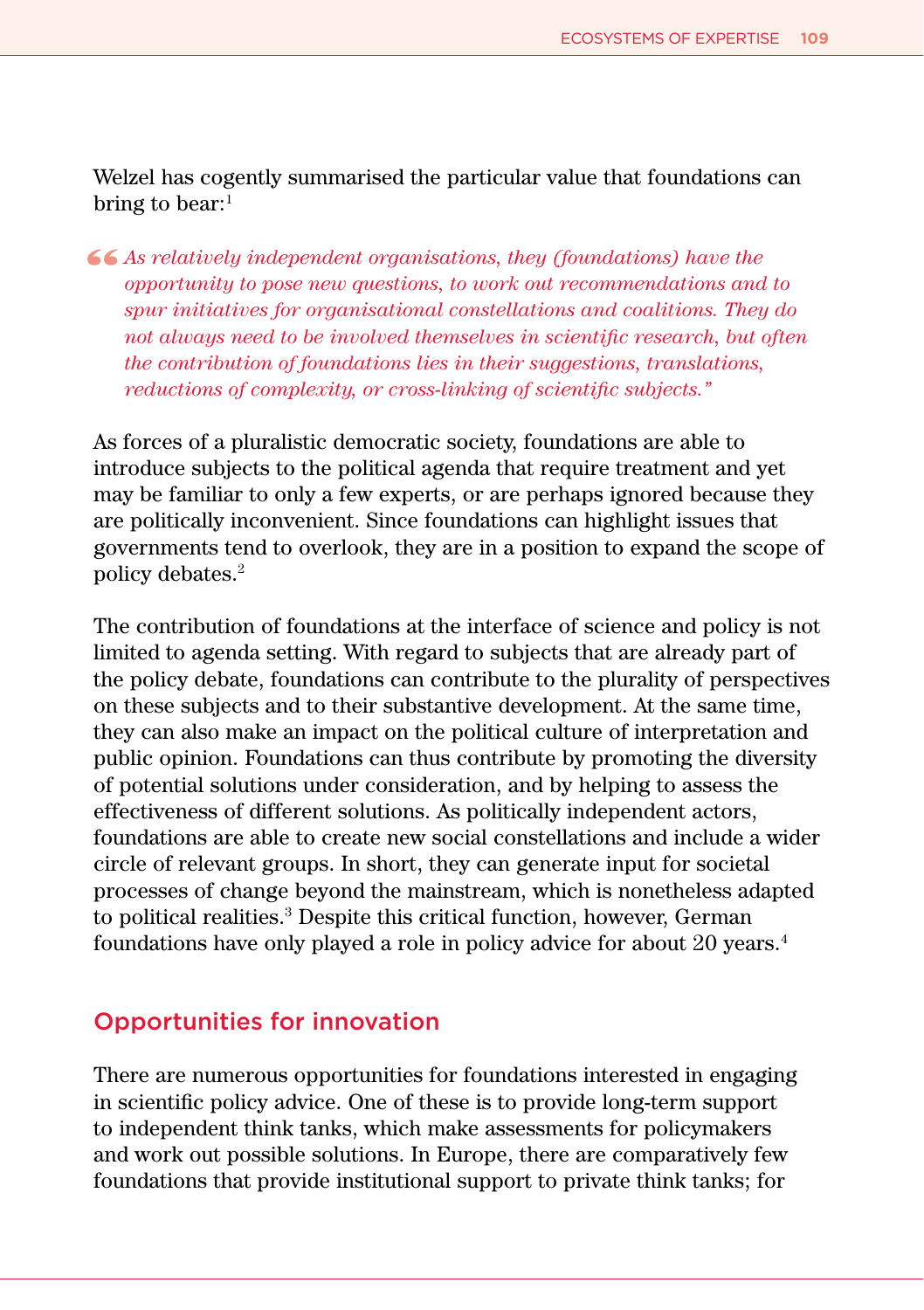the most part, they support the work of think tanks only on the basis of individual projects. However, it is also possible to make a significant impact through financing specific research structures, since this allows entire thematic areas and not simply individual issues to be investigated over the long term.5 This is particularly relevant with regard to the so-called 'grand challenges' – in other words, temporally, socially and substantively complex issues such as climate change, food security and resource scarcity. By supporting think tanks that address grand challenges, foundations can bring about sustained examination of these complex, interrelated problems.

The possible contributions that foundations can make here are not limited to generating politically relevant insights by advancing research. In order for there to be successful knowledge transfer from science to politics, personal relationships and networks between scientists and policymakers are essential. Foundations can facilitate this exchange by creating new forums and discussion platforms, and by developing new mechanisms of exchange. In this way, they are able to act as catalysts for policy-relevant ideas and evidence.

The sphere of action of foundations results from their unique ability to combine these two separate activities. On the one hand, they fund research that demonstrates to policymakers several alternative courses of action; on the other, they serve as mediators which can successfully bring together stakeholders from diverse fields. According to Thunert, think tanks and foundations can be highly effective at creating channels of communication and facilitating contacts between disparate actors.6

Stiftung Mercator (the Mercator Foundation) has experimented with investments to support independent think tanks as part of its contribution to engagement at the intersection of science and politics. Our observations here will be limited to examples from our own work with the Mercator Institute for China Studies (MERICS), the Sachverständigenrat Deutscher Stiftungen für Integration und Migration (Expert Council of German Foundations on Integration and Migration) (SVR) and Agora Energiewende. In all three organisations, in order to achieve a higher level of congruency between the conducted research and policy, exchange and network components have been institutionalised to varying degrees, in addition to research.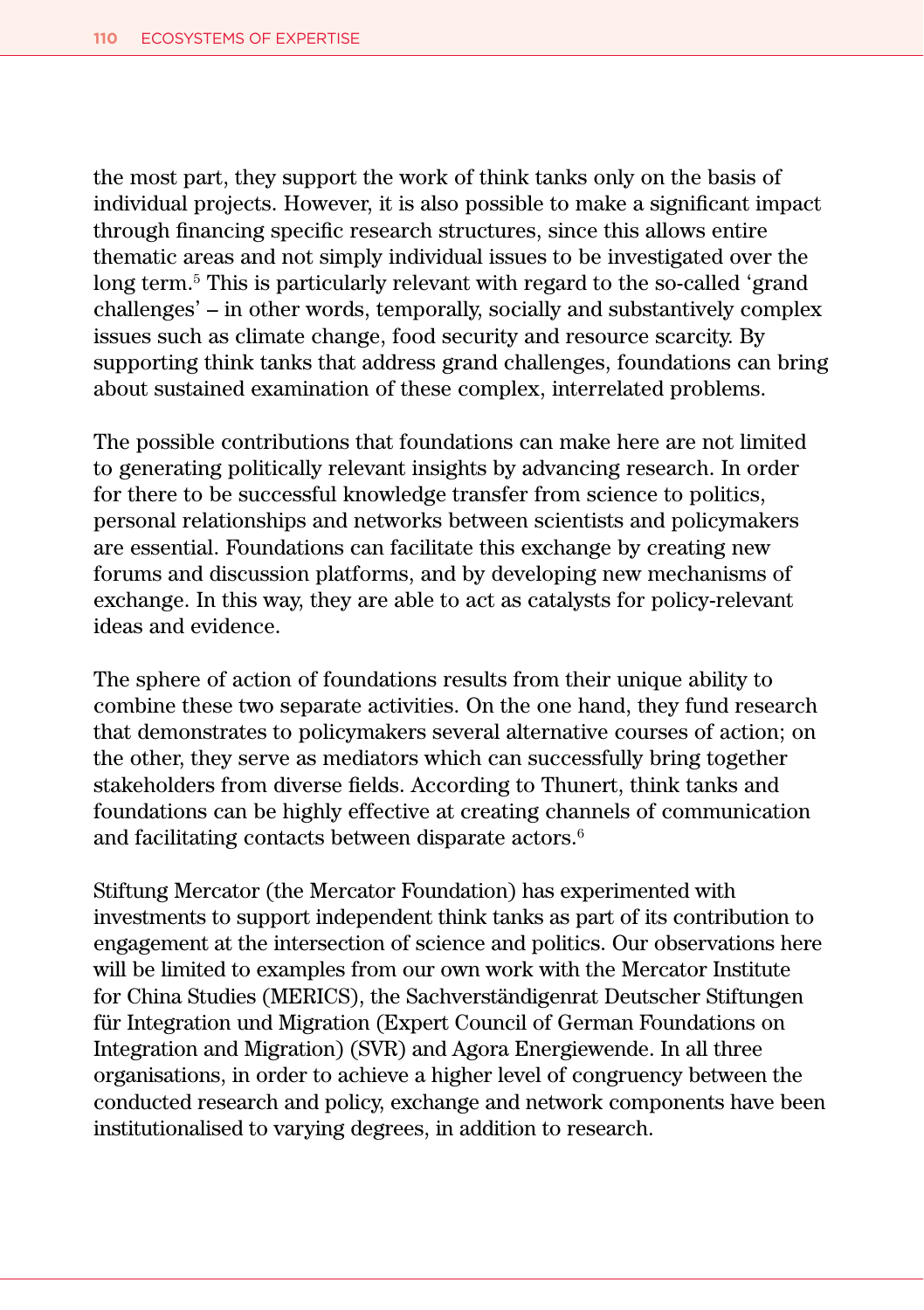The **Mercator Institute for China Studies (MERICS)** is Europe's largest institute for research and knowledge dissemination on modern-day China. It was founded in 2013 by the Mercator Foundation for the purpose of transmitting a more accurate and nuanced image of China and having a positive effect on policy. Through structured knowledge transfer, public relations and international exchange, conditions are established for enabling decision-makers – especially those in Germany – to make more informed decisions about issues relating to China. To this end, the research institute collects and analyses information within four thematic areas: policy, economy, society, and innovation and environment.

The **Sachverständigenrat Deutscher Stiftungen für Integration und Migration (SVR)** was formed out of the conviction that foundation-financed think tanks can be especially effective, and their credibility can be enhanced when they proceed on the basis of mutual cooperation with several other foundations, or jointly with public partners. The SVR was established in 2008, along with six other German foundations, due to an initiative from the Volkswagenstiftung and the Mercator Foundation. Its focus is on offering scientific advice and support to policymakers and civic institutions in the areas of migration and integration, through research and policy recommendations. The SVR is not only dedicated to providing scientifically based recommendations, but is also engaged in their political realisation.

**Agora Energiewende**, a joint venture of the European Climate Foundation and the Mercator Foundation, aims to help transform the energy sector in Germany by promoting a process that connects and brings into dialogue experts and decision-makers from important energy-related organisations in government, the economy and civil society, as well as researchers and other influential actors. At the same time, it strives to elucidate different, scientifically evaluated paths such as how to successfully transform the energy sector into a system that is almost completely based on renewable energy. The alternatives presented by Agora Energiewende provide a basis for the political decision-making process. To ensure that its work is scientifically grounded, the organisation has an independent research budget and network of researchers. Agora Energiewende thus combines the goal of developing and offering for discussion scientifically founded courses of action with the creation of an exchange platform that transcends individual sectors.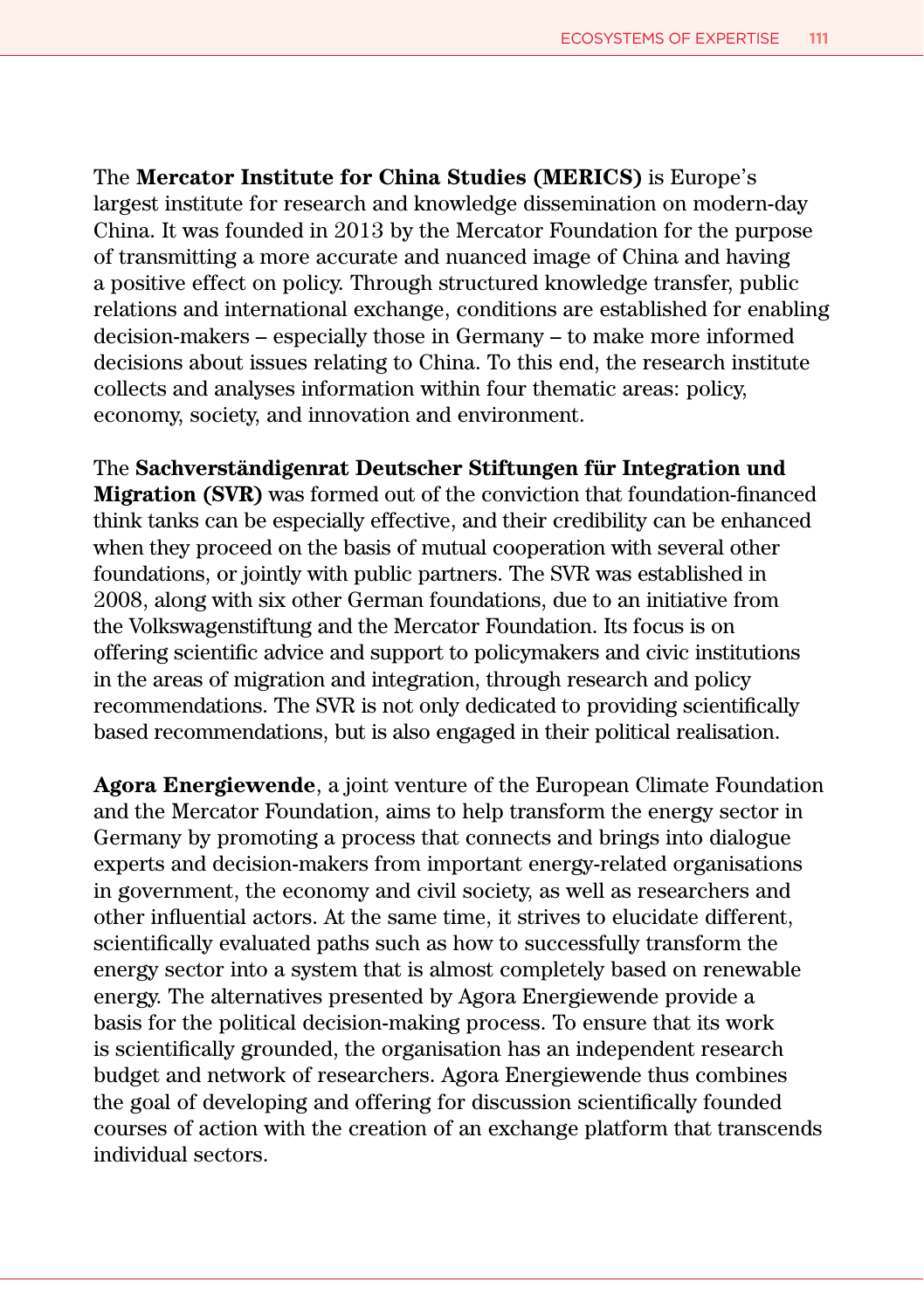## Ensuring quality of research and policy advice

Drawing on its recent experience, the Mercator Foundation has begun to reflect on the distinctive quality requirements of both research and policy advice: in order for foundations to become involved at the science–policy interface, they need to adhere to practices for achieving credibility in both areas. With regard to the funding of research, it is necessary to respect the rules and norms of scientific inquiry. Even when foundations pursue particular socio-political objectives, the research they fund must meet the quality criteria of the respective scientific disciplines.

It is not enough, however, to adhere to the quality standards of scientific research; foundations must also uphold the standards of proper scientific policy advice.7 They should not fall prey, in other words, to the desire to merely convince policymakers of a particular truth. As Edenhofer and Kowarsch discuss in their essay, the role of science in the area of policy advice is to support and prepare the way for decision-making processes by informing policymakers of alternative, evidence-based policy pathways, and laying out their respective implications, costs, risks and time constraints. Foundations should likewise encourage this model of opening up alternatives if they are engaged in supporting scientific policy advice. In this way, foundations are able to encourage the relevant discipline to explore different courses of action and support policymakers in their decision-making.

In cases where the approach of exploring alternative policy pathways is no longer pursued, scientists frequently only resemble lobbyists, and over the long run this can undermine confidence in scientific expertise. As a result, a foundation's promotion of scientific research should not be limited to pursuing one hypothesis alone; instead, multiple courses of action and decision-making alternatives should be developed, justified and evaluated in terms of their consequences, costs and implications. Assessments that include a systematic feedback loop between the objectives and the means for achieving them can play an important role in this regard (see the essay from Edenhofer and Kowarsch).

Every initiative aimed at promoting and spreading scientific policy advice must keep in mind that science always produces uncertain knowledge and that the process of knowledge acquisition is never finished. While this may appear at first to be a disadvantage, it is in fact an advantage. Politics, after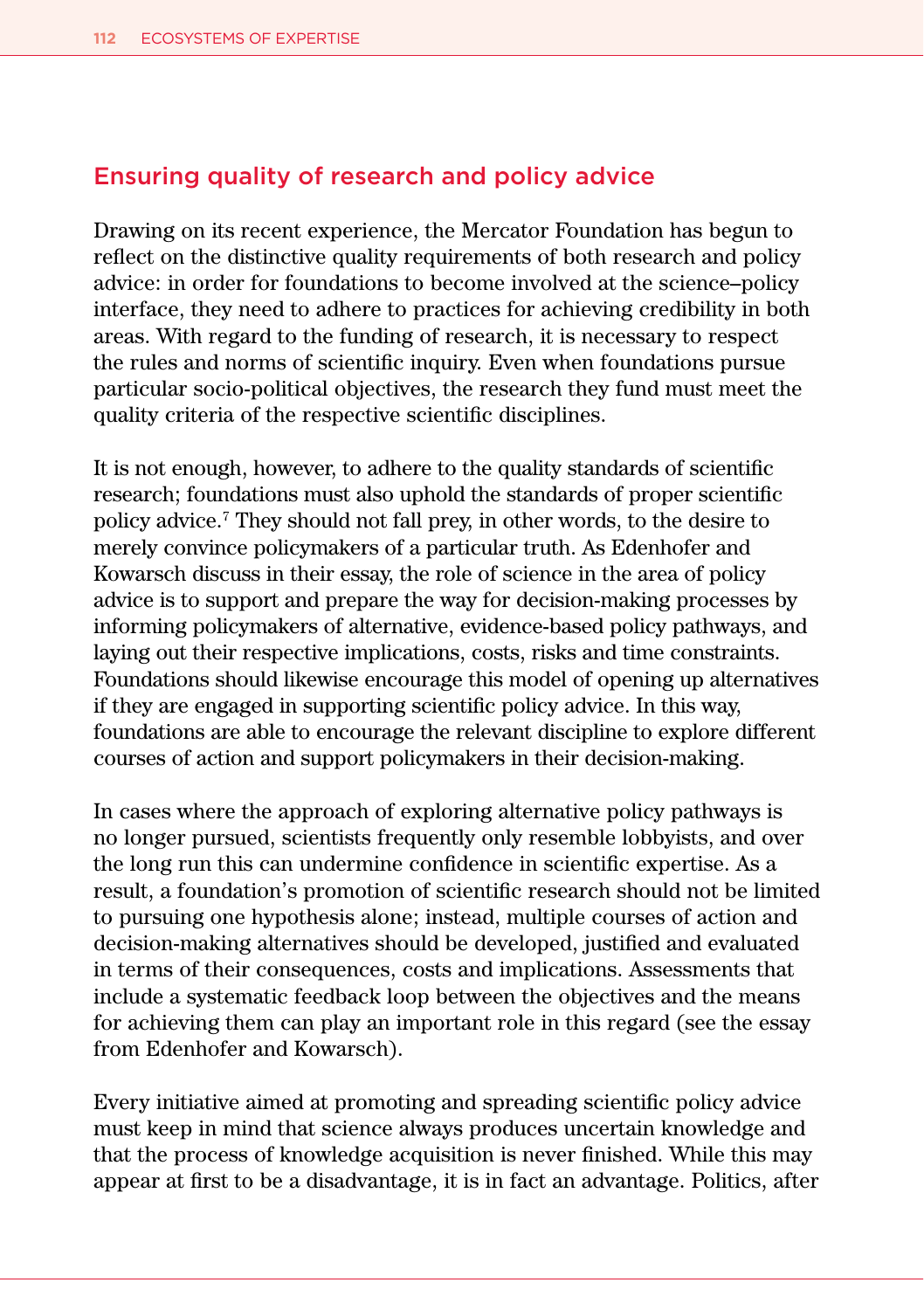all, must contend with continually changing conditions, especially when it comes to complex problems. And every decision necessitates new followup decisions, which in turn demand scientific evidence and grounding. This continual exchange between political and scientific modes of reasoning, especially in scientifically complex and politically significant areas such as climate change, gives rise to a process that is both synchronous and mutually stimulating.

#### Supporting future directions for advice at a European level

At the interface of science and policy, foundations should assume the role of an 'honest broker of policy alternatives'.8 This does not exclude the possibility of pursuing socio-political aims that foundations will often espouse as actors in civil society. If the aims are located within a social consensus or have already been established by means of policy (e.g. in the area of  $CO<sub>2</sub>$  reduction), foundations can be active as advocates for the issue, or also serve as mediators, by demonstrating to policymakers scientifically based courses of action or alternatives for achieving certain goals. It is due to their roots in civil society and capacity for bringing together a diverse range of actors that foundations are especially well-equipped for this intermediary role.

In general, actors in civil society are able to achieve goals not only by actively exploring alternative courses of action, but also by focusing on and advocating one particular option at a societal level. Taking a stance like this makes an actor an 'issue advocate'.9 A foundation needs to consider whether or not it might be able to achieve its goals over the long run most effectively by embracing this approach and, if so, how it should then explain its choice of this specific option to the public. In those cases where a foundation involved in funding research generally does not direct its partisan advocacy toward solving complex social problems, but rather toward the implementation of a certain solution, it is acting as a lobby organisation.

So far, relatively few foundation initiatives have focused on giving scientific policy advice to EU institutions. The EU has indeed enunciated its efforts and interest in better integrating intermediary organisations from civil society into the political process, and foundations in particular are supposed to be encouraged to be more active in the area of policy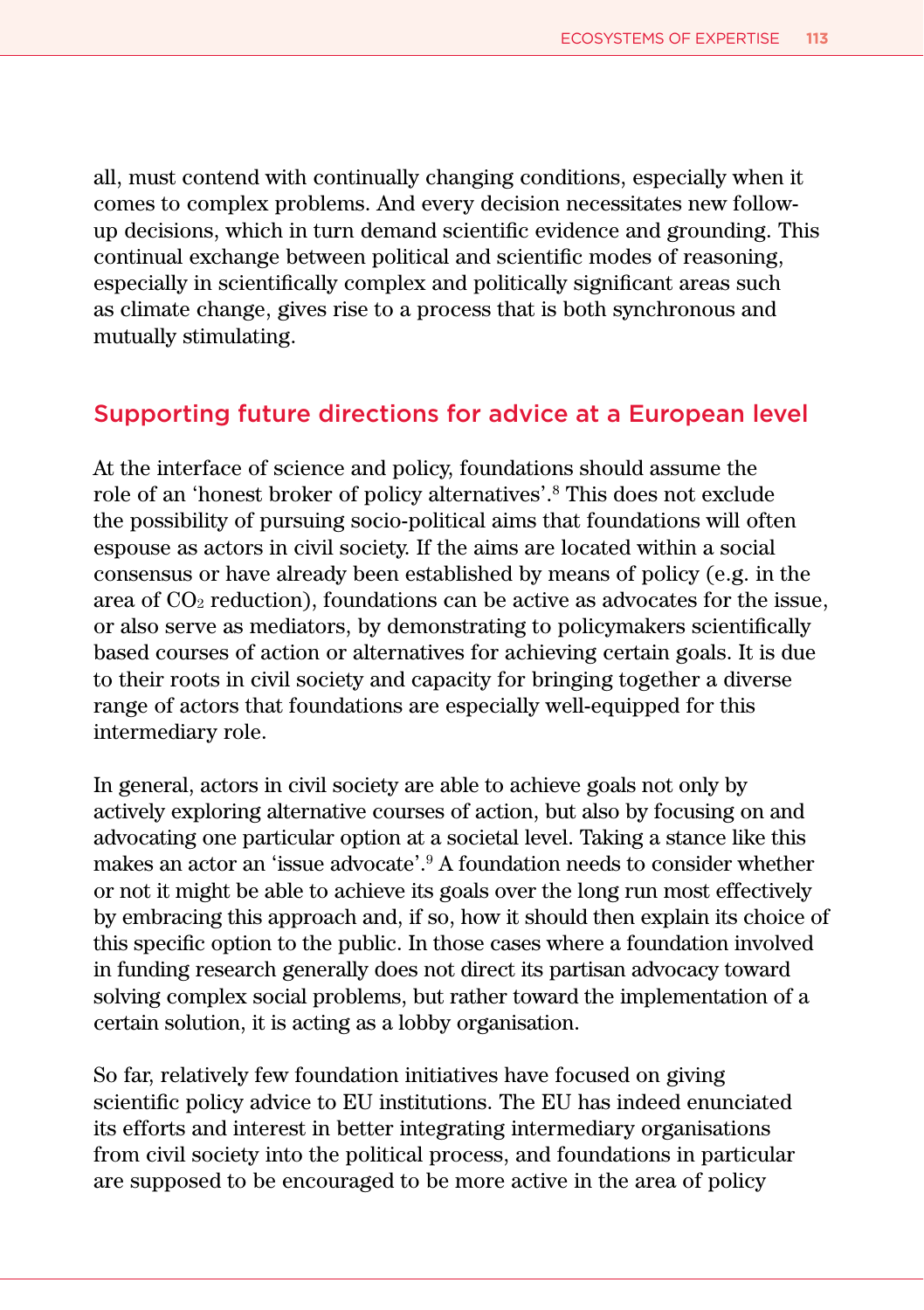innovation. These aims, however, have had little resonance; most European foundations still address policy on the national level, and as a result have at most an indirect impact on the decision-making processes in Brussels. However, due to the considerable impact of political decisions at the EU level on individual societies within the EU community, and the fact that almost every political field has in the meantime acquired a European dimension, a more substantial sphere of action has opened up for private foundations at the European level in the area of scientific policy advice. The Mercator Foundation strives to bring this level into clearer focus in its work. Along similar lines, Agora Energiewende has been strategically expanded by means of structured and wide-ranging processes of dialogue with key Member States and relevant European institutions, with the aim of improving the contribution of scientific advice to EU energy policy.

**Wolfgang Rohe is Executive Director of Stiftung Mercator and Jeannine Hausmann is a Project Manager at Stiftung Mercator (@MercatorDE).**

## Endnotes

- 1. Welzel, C. (2006) Politikberatung durch Stiftungen. In Falk, S., Römmele, A., Rehfeld, D. and Thunert, M. 'Handbuch Politikberatung.' Wiesbaden: VS Verlag für Sozialwissenschaften. pp. 275–289. p. 280, translated.
- 2. Merai, K., Metzner-Kläring, J., Schröder, S. and Sütterlin, S. (2011) Denken fördern, Thinktanks als Instrumente wirkungsvoller Stiftungsarbeit. In Vodafone Stiftung Deutschland GmbH (Ed.) 'Bundesverband Deutscher Stiftungen e.V.' Berlin. p. 12.
- 3. Welzel, C. (2006) p. 280.
- 4. Welzel, C. (2006) p. 275.
- 5. Merai, K. (2011) p. 29.
- 6. Thunert M. (2007) Auf dem Weg zu einer globalen Agenda? Transnationalisierung und Europäisierung von Think Tanks und Stiftungen. In Jarren, O., Lachenmeier, D. and Steiner, A. (Eds.) 'Entgrenzte Demokratie? Herausforderung für die politische Interessenvermittlung.' Baden-Baden: Nomos Verlagsgesellschaft. pp. 221–245.
- 7. Weingart, P., Kielmansegg, P.G., Hüttl, R. et al. (2008) 'Leitlinien Politikberatung.' Berlin: Berlin-Brandenburgische Akademie der Wissenschaften. And Weingart, P. and Lentsch, J. (2008) 'Wissen-Beraten: Entscheiden, Form und Funktion wissenschaftlicher Politikberatung in Deutschland.' Weilerswist: Velbrück Wissenschaft.
- 8. Pielke, R. (2007) 'The Honest Broker, Making Sense of Science in Policy and Politics.' New York: Cambridge University Press. p. 17.
- 9. Pielke, R. (2007) p. 15.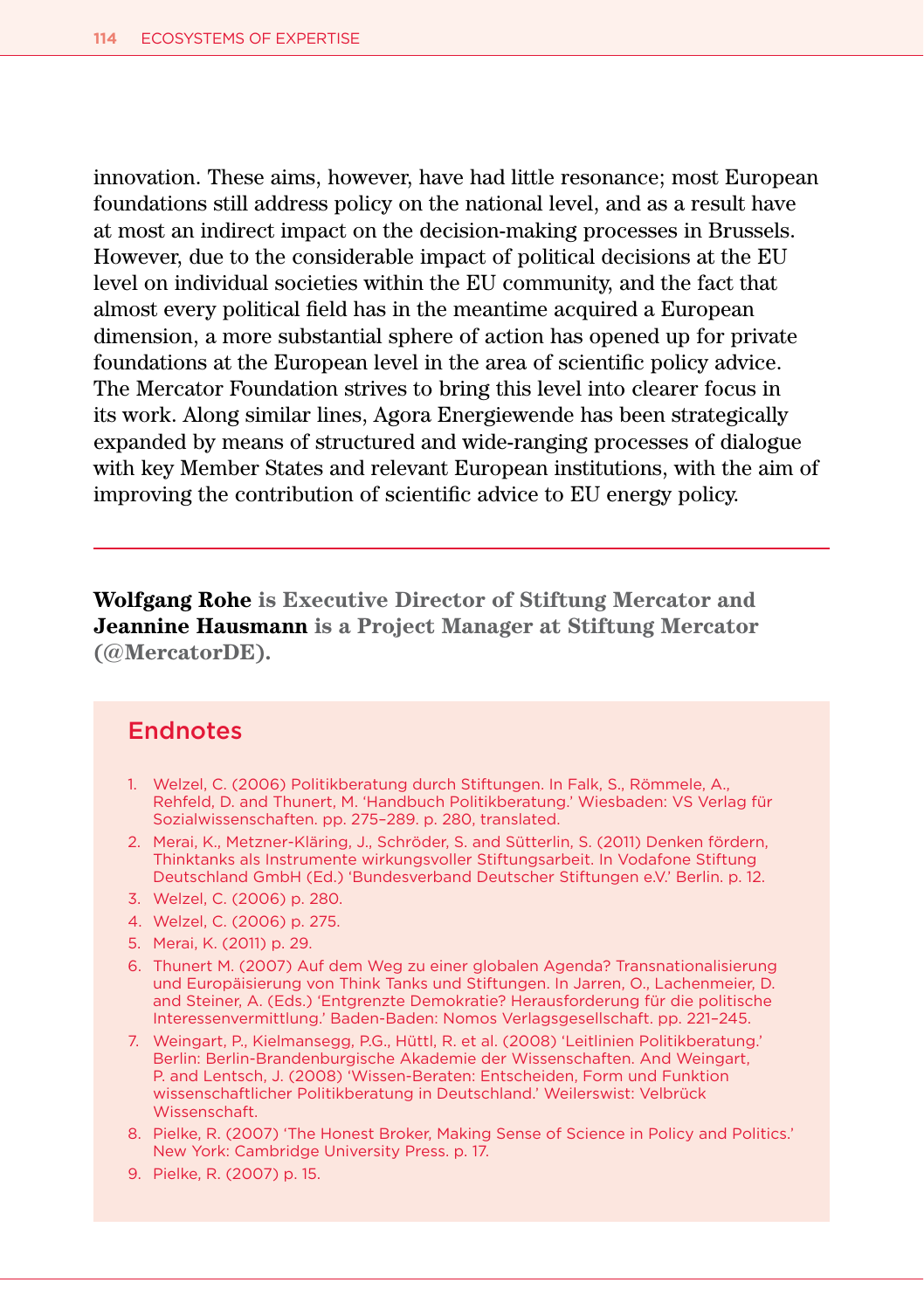# EXPERTS AS CARTOGRAPHERS OF POLICY PATHWAYS FOR EUROPE

#### **Martin Kowarsch** and **Ottmar Edenhofer**

The European Commission faces a number of controversial issues in energy and climate policy with substantial implications for European economies and societies. These include post-2030 energy policy targets, issues of energy security, and the EU's contribution to long-term global efforts to mitigate climate change. For example: should we reduce EU emissions by 80%, 90% or 95% by 2050? Should we use nuclear power or energy from renewables? There are similar debates about reform of the EU's Emission Trading System (ETS). Are quantity-based approaches, such as the Market Stability Reserve, the best option for reform? Or would a price collar be more appropriate to stabilise the expectations of investors? Should the transport sector be included?1

In tackling such debates, multiple policy fields – including the economy, finance, energy, environment, health, agriculture and security – as well as many interest groups and multiple governance levels are affected by complex interdependencies. The EU has to manoeuvre through highly challenging and complex political spaces, characterised by competing objectives and trade-offs on different levels.

## Framing questions and offering answers

The sciences, through systematic and deep-rooted methods, can assist decision-makers and support broader public discourse on energy and climate policy issues at the European level. They can help to better understand problems, as well as potential solutions, future scenarios and specific policy options. Ignoring evidence on natural and social system interdependencies when deliberating on, for example, optimal emission reduction levels and technology choices, might result in uninformed decisions and unexpected policy outcomes.

However, policymakers and the media sometimes place strong pressure on the sciences to come up with simple answers to complex questions. These demands for clear-cut, one-dimensional recommendations, preferably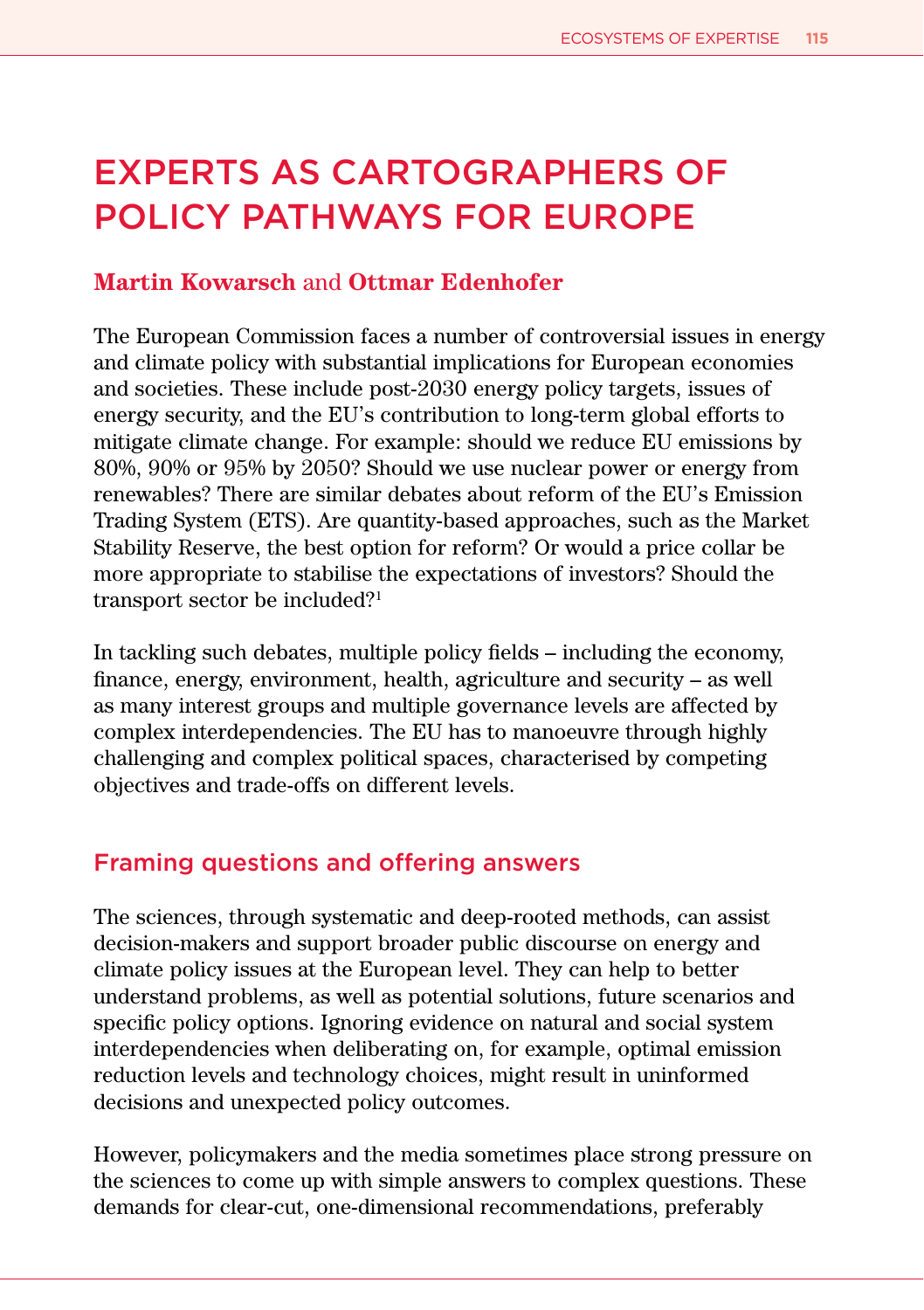expressed in single quantitative targets, extend the battle zone of political debate and consensus-seeking into the scientific realm. Though scientific experts do sometimes provide clear recommendations regarding such complex questions, they can only do so by disregarding some of the deep uncertainties, including disputes over value-laden issues.

Energy and climate policy can be seen as *"a problem from hell"*, according to the economist Martin Weitzman, $^2$  as it is characterised by large-scale, non-marginal risks and irreversible outcomes; deep uncertainty; global and intergenerational dimensions; and questions of justice and ethics related to a global problem of commonly pooled resources.

Normative judgments are sometimes opaque in scientific studies; they can include, for example, the choice of intergenerational discount factors, equity weights, the valuation of technological risks or the treatment of uncertainty. Yet scientific experts lack the legitimacy to make decisions for society at large on far-reaching, disputed, value-laden issues, particularly if they act as what Roger Pielke Jr. calls *"stealth issue advocates"*. 3 Consequently, as desirable as scientific expertise is in supporting EU energy and climate policy, fundamental challenges and pitfalls have to be dealt with at the science–policy interface. We therefore need an appropriate division of labour between scientific expertise and policy that allows for rational and evidence-based policies, but leaves social choices where they belong: in the hands of legitimate political institutions.

#### Insights from the IPCC

In this essay, we aim to draw some lessons for EU science–policy interactions on energy and climate policy from the experience of Working Group III (WG III) of the Intergovernmental Panel on Climate Change (IPCC). The IPCC, established in 1988, was awarded the Nobel Peace Prize in 2007 for building up and disseminating knowledge about climate change and response options. Its assessments are large-scale processes of social deliberation where multiple experts and stakeholders assemble, discuss and synthesise existing knowledge on complex issues to inform public policy. IPPC WG III, as a widely respected institution, analyses options for energy and climate policy at the global level, which is even more complex than the European level.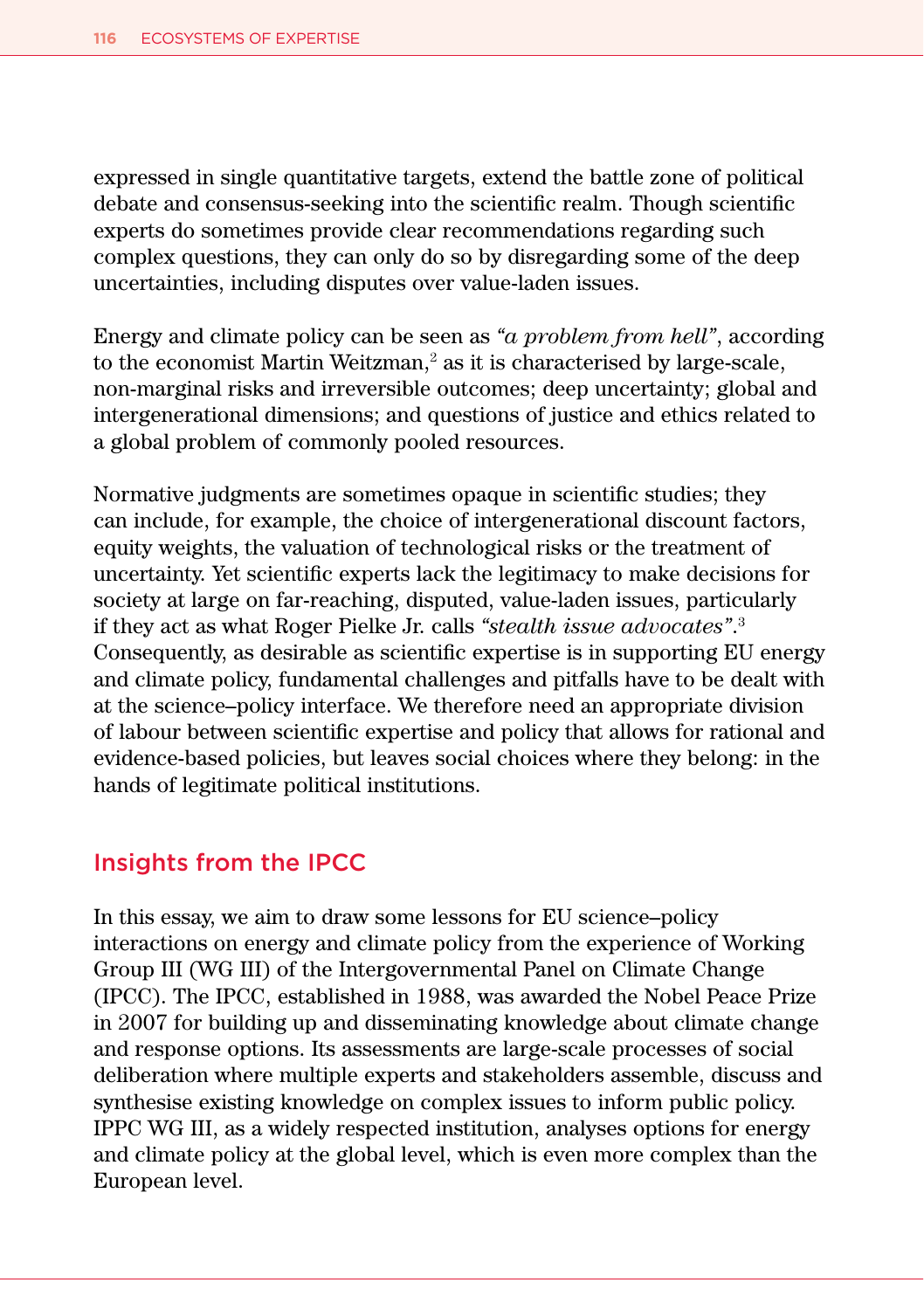IPPC WG III recently employed a novel science–policy model which we will introduce below. To better understand its novelty, we first need to understand the predominant models and their weaknesses in responding to the question of how scientific assessments can be policy-relevant and credible, but not illegitimately prescriptive.

Proponents of the technocratic model of the science–policy interface argue that complex problems such as climate change cannot be understood and resolved by politicians, but only by scientific experts. Such technocratic optimism relies heavily on the assumption of constant progress in science and technology, as well as on a presupposition that science is value-neutral and objective.

The result of employing this model is that policy objectives and associated means are determined by experts, without any perceived need for substantial contribution and discussion by other parts of society. In our experience, the technocratic model is more widely held than one might wish, and risks ending in what Max Weber called the *"iron cage of bondage"* for society. This refers to a situation in which democratic institutions that are strongly relying on expert authority are not given alternatives, even though they exist, but rather are told to implement a single policy based on implicit value judgments made by the experts.

Weber vehemently demanded a division of labour concerning policy objectives and means, assuming that facts and values could be clearly separated in science. In the so-called decisionist model, policymakers and citizens discuss and decide upon the value-laden policy objectives through a democratic process, while the scientists' role is limited to finding the means (such as the policy instruments, technologies or measures) to achieve these objectives.

However, this model suffers from the same misleading assumption as the technocratic model. Facts and values cannot be fully separated in scientific studies, and nor can the evaluation of policy objectives and means; they are always entangled.4 Assume, for example, that politicians formulate an ambitious emission-reduction target as part of climate policy. Research has shown that such paths only become feasible if there is intensive use of bioenergy; however, this may involve direct competition with food security, and could risk accelerating deforestation of rainforests, thereby threatening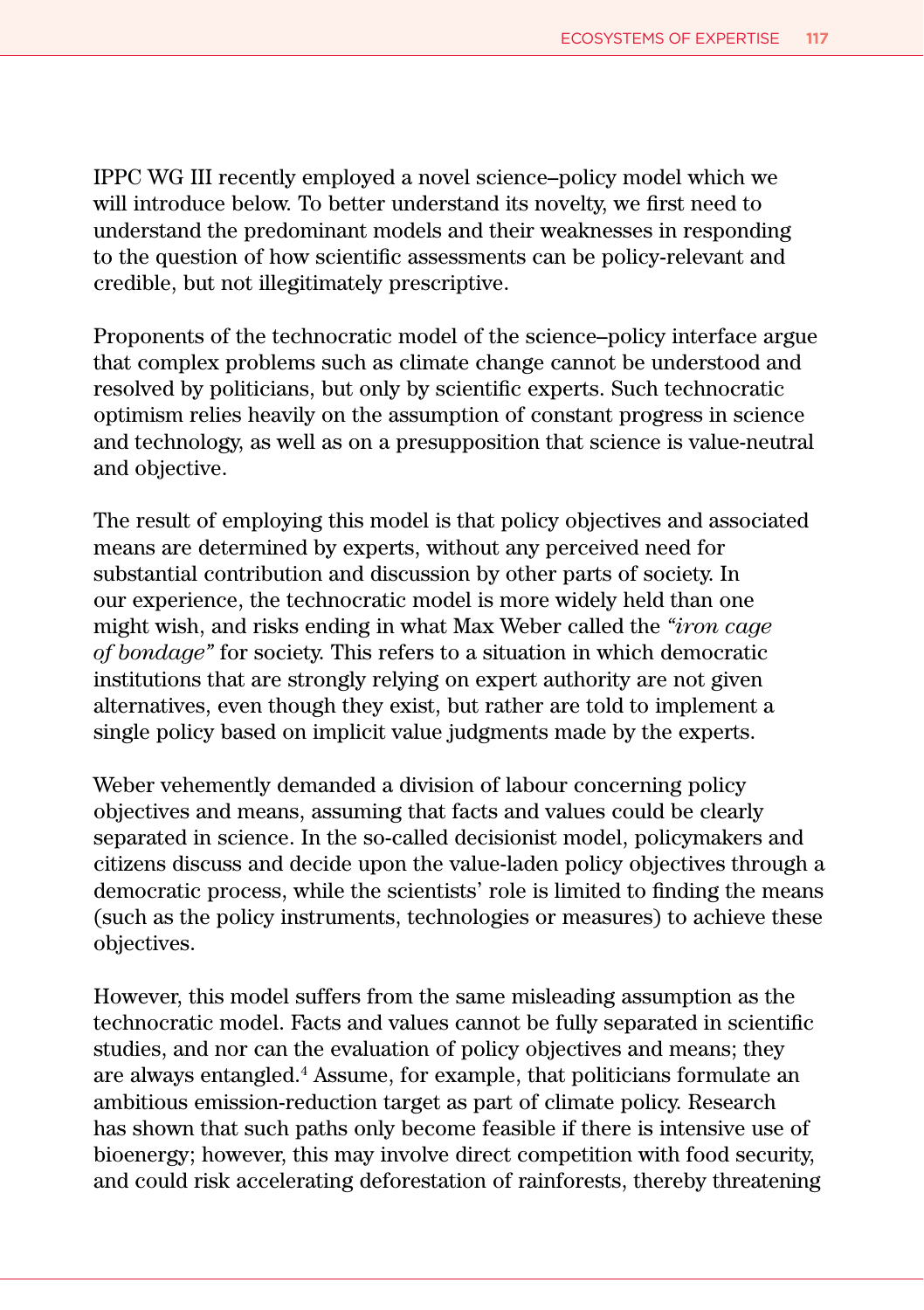biodiversity. In this way, certain means implemented to address the objectives of climate policy may undermine other social or environmental objectives. If more suitable means to overcome these trade-offs cannot be identified, the initial policy objectives must be revaluated, amended or even abandoned in light of the practical implications of the means. Objectives and means are interdependent via their implications, and cannot be proposed or evaluated separately. Researchers should not simply explore possible means to given policy objectives because the objectives alone do not necessarily justify the means, especially with the potential for such undesirable side effects. Rather, objectives should be critically and systematically reflected upon in light of the diverse implications of the means.

## The 'Pragmatic-Enlightened Model' (PEM) of expertise in policy

Because of these weaknesses in the dominant science–policy models, IPPC WG III employed a novel 'Pragmatic-Enlightened Model' (PEM) of scientific expertise in policy. The PEM builds on John Dewey's pragmatist philosophy<sup>5</sup> and the interdependency of policy objectives and means via the implications of the means, as explained in the example above. The PEM claims a critical inquiry into such implications is needed because they can substantially change previous evaluations of policy means or objectives. This implies analysing the whole range of relevant consequences in terms of manifold (quantitative and qualitative) direct effects, synergies and undesirable side effects.

According to the PEM, scientific hypotheses, such as those on policy options, necessarily imply normative assumptions. Nevertheless, they can – theoretically – become objective when they have repeatedly turned out to be reliable for resolving the well-defined problematic situation or question at stake. The inclusion of different stakeholders in the assessment process is crucial to facilitate learning and deliberation, and in order not to exclude important policy objectives, evaluative criteria or aspects of policy implications.

Moreover, under the PEM, the interdependency between policy objectives and means implies exploring and comparing alternative public policy pathways (i.e. different combinations of policy objectives and means) and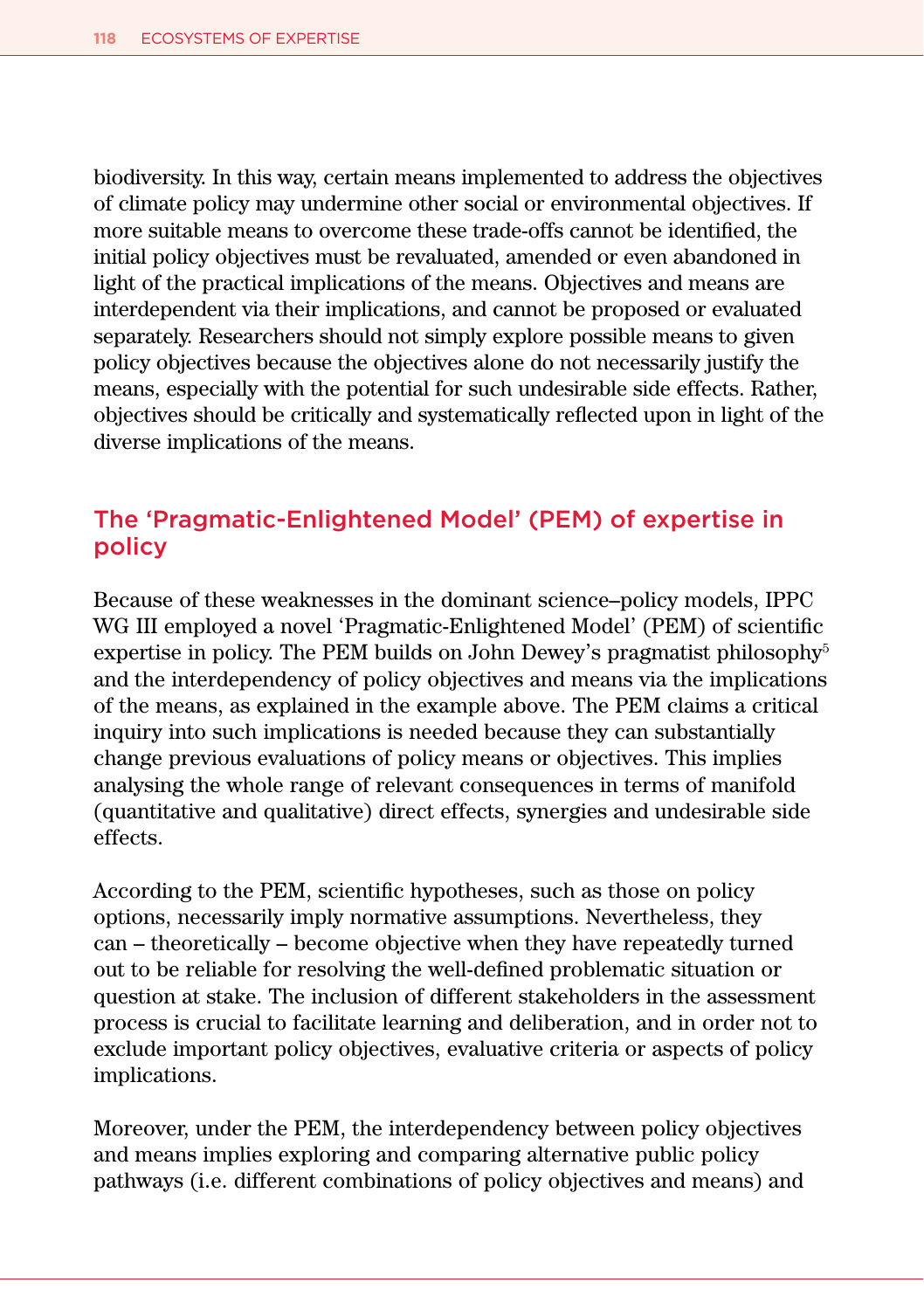their implications, in order to learn about and compare their strengths and weaknesses. Due to the huge uncertainty over disputed and valueladen policy issues, PEM-guided assessments should map out alternative policy pathways and their implications. This significantly reduces policy prescription in scientific assessments, while potentially still achieving high policy relevance and scientific credibility.

## The role of the cartographer

Scientific experts therefore assume a role akin to that of the cartographer.<sup>6</sup> Jointly with stakeholders, they explore the political solution space by mapping out different pathways and their trade-offs or overlap, while clearly marking implied value assumptions and uncertainty along the way. Maps do not replace travelling; it is the policymakers who remain the navigators. Sound scientific advice does not provide one-dimensional recommendations for complex policy problems, but instead provides information on alternative policy pathways, each with its own trade-offs and obstacles.

The PEM portrays political decision-making as a perpetual learning process of self-reflection. It aims at transparent and iterative deliberation of the trade-offs – or overlap – between different policy objectives and means in co-production with stakeholders. When policymakers make a decision and implement one of the policy alternatives, the chosen policy will still need to be amended to account for errors and obstacles discovered ex-post. The sciences can only offer an early warning system for potential risks and trade-offs that can be expected along certain paths.

The PEM differs from the European Commission's regulatory impact assessment (which employs a refined cost–benefit analysis), in that it claims a systematic feedback loop between the objectives and means; the objectives (as well as related values and evaluative criteria) are thus never regarded as fixed. Moreover, the full range of practical implications is to be assessed, including the non-quantifiable consequences. Instead of fostering endless disputes about abstract values or denying normative assumptions in the sciences, the PEM potentially allows for a rational and more constructive debate about highly value-laden political issues, by exploring the implications of alternative policy pathways.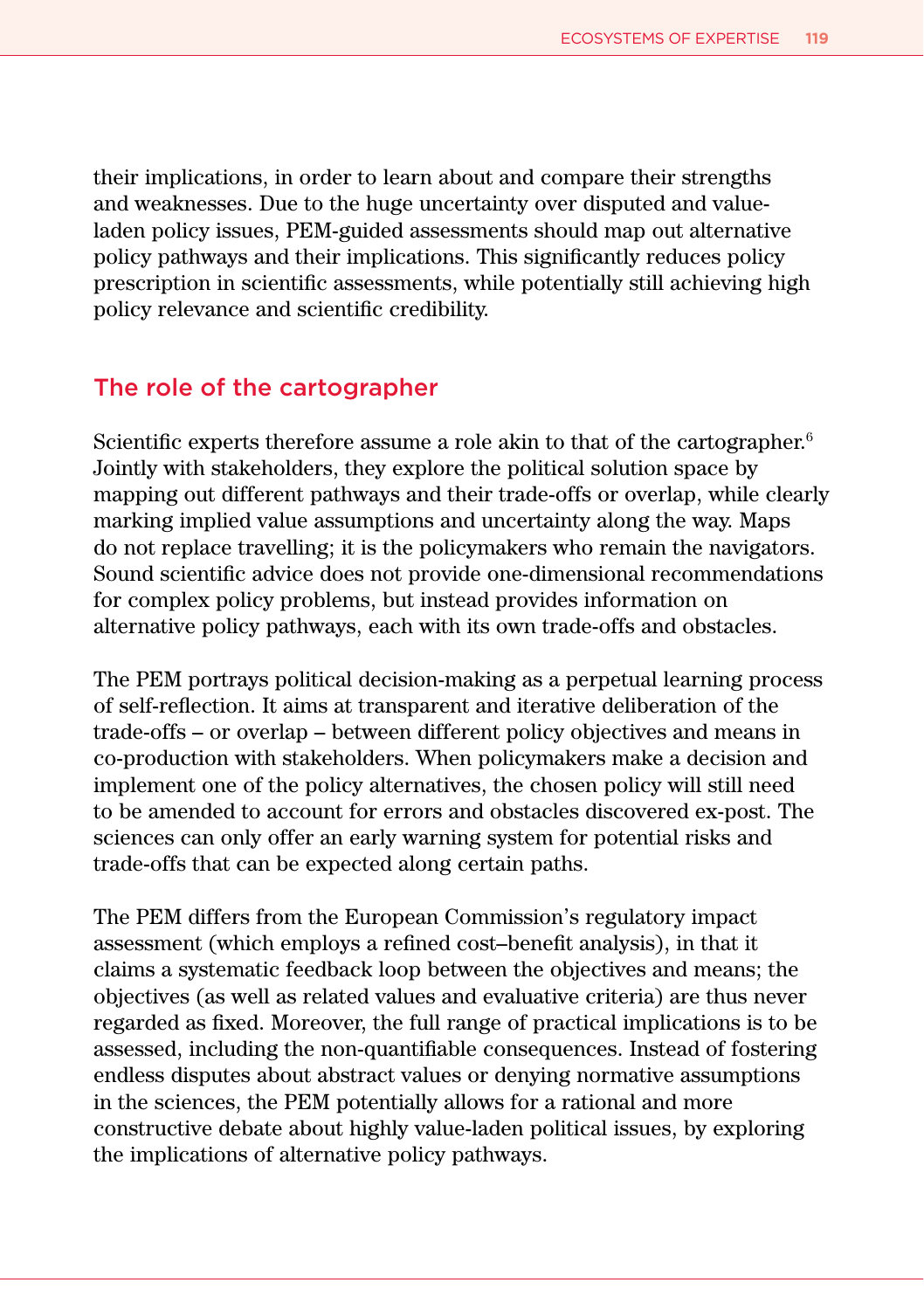# Putting the PEM into practice: the experiences of IPCC

The PEM recently provided some guidance to the IPCC WG III in its assessments.7 The contribution of WG III to the IPCC's Fifth Assessment Report<sup>8</sup> assessed future pathways to alternative climate change mitigation goals in terms of underlying technological, economic and institutional requirements. This was done instead of recommending a specific mitigation goal or avoiding these disputed political issues altogether, acknowledging that researchers alone cannot settle these issues but have to assess alternative policies.

Adopting a multimetric perspective, the research community had conducted sophisticated multi-scenario analyses to explore the implications (including co-benefits) of alternative climate policies, timings and metrics. The Assessment Report also includes a chapter on ethical issues, to allow for a more explicit discussion of this crucial dimension of climate policy. IPCC WG III was successful in the analysis of future scenarios: costs, risks and (co-)benefits of alternative policy pathways were assessed, and governments accepted and appreciated this in the approval process.

But the approval process for the Summary for Policymakers (SPM) of the Assessment Report also revealed challenges for the PEM approach, particularly with regard to retrospective (ex-post) analyses. For instance, the country classifications for the report's assessment of progress in climate change mitigation had immediate relevance for political negotiations, resulting in the fact that governments objected and the figures and associated text were removed from the SPM.

Governments' concerns over the grouping of countries arose despite efforts to provide a balanced assessment of how emissions have grown as countries developed, and how these patterns have shifted over time. Some governments feared that approval of any country classification other than the one currently used in the negotiations could be disadvantageous in upcoming negotiations for a new international climate regime.

This IPCC's experience reveals that, while a policy-relevant, credible and legitimate ex-ante assessment may be successful, ex-post analyses come with undesirable political implications for several countries. Governments do not always want their policy decisions to be publicly evaluated in a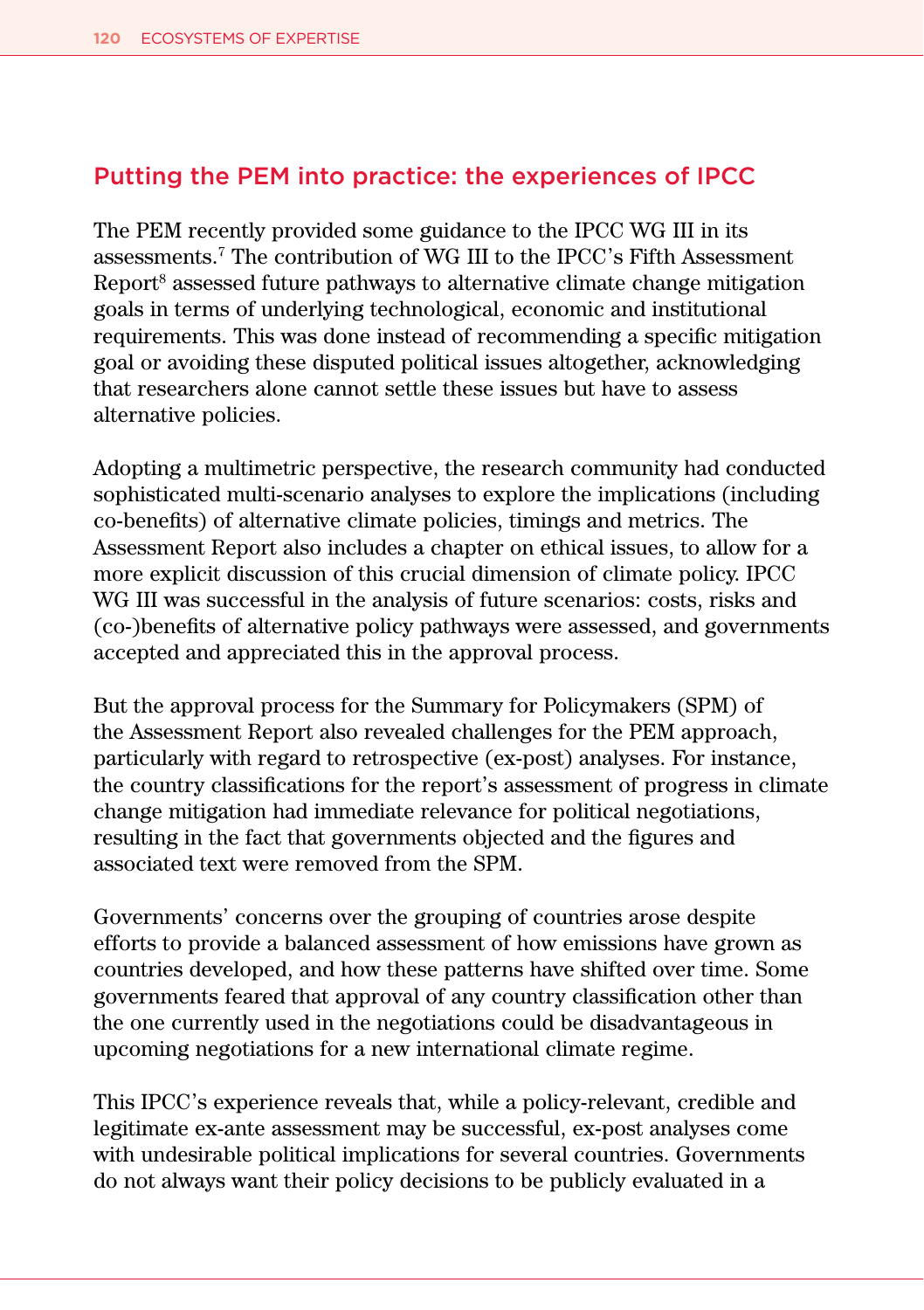scientific assessment. However, ex-post analyses could be in the best interest of governments, since much can be learned for future policy design. In some cases, due to complexity and uncertainty, the only way forward may indeed be an iterative process between experts and policymakers, with ex-post analysis which allows for learning from policy experiences – which presupposes climate policy actions will be taken by governments despite uncertainty and risks.

A further challenge to the application of the PEM within the IPCC was the lack of research available to fill the manifold gaps on the 'map of knowledge' that was being created. For instance, future IPCC assessments could explore in more depth what the world might look like in the event of a global temperature rise of 1.5°C, 2°C or 3.5°C, systematically combining impacts and vulnerability with adaptation and mitigation strategies and linking these to existing, disputed policy narratives and value beliefs. Prestudies and 'pre-assessments' are required to provide the knowledge for assessment processes.

## Lessons learned for science–policy interfaces in Europe

The promises and challenges of the IPCC's cartography of the political solution space may also have interesting implications for Europe's science– policy interfaces.

#### Lesson one: Organise integrated assessments

Individual, smaller-scale studies and reports, though highly valuable, cannot adequately address the complexity associated with EU energy and climate policy, and their frequently far-reaching policy recommendations are not always sufficiently substantiated. Although more effort is needed, assessments are required because they arguably provide the most elaborate, comprehensive and formally structured knowledge synthesis for highly disputed public policy issues. The IPCC assessments, for instance, can be seen as unparalleled and stimulating learning platforms that allow for extraordinary – though sometimes painful – learning experiences.

Large-scale assessments could also be a model for the role of scientific experts in Europe's discussions on complex energy and climate policy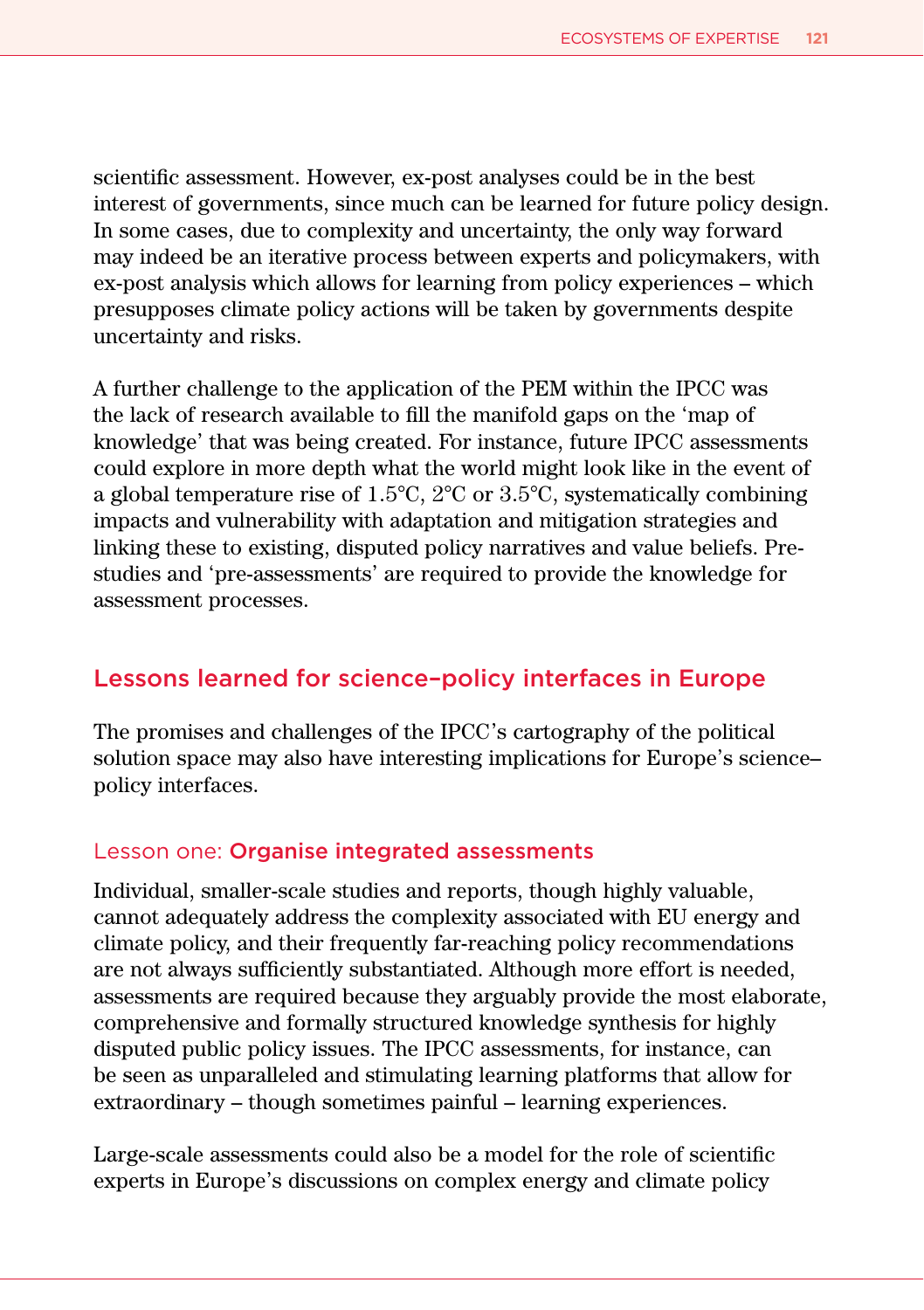issues – on which there is as yet no serious assessment available. However, this does not necessarily require producing thick, comprehensive volumes over a very long period of time, as the IPCC does. Rather, the EU only needs to better organise and coordinate the scientific cartography of the political solution space in terms of: (i) standard metrics and definitions to allow for comparison and integration into a single synthesis; (ii) incentives for interdisciplinary knowledge synthesis regarding policy-relevant questions; (iii) quality assurance, for instance by enabling the rejection of entire assessment chapters or reports if they are deemed unsatisfactory by scientific peer review; and (iv) more systematic identification of research gaps. Undertaking assessments of policy-relevant issues should be accepted as a highly respectable and serious scientific task in and of itself, for instance by accepting such assessments as high-ranking, peer-reviewed publications.

#### Lesson two: Use the PEM as a guiding vision

Scientific assessments often face trade-offs between policy relevance, credibility and legitimacy.9 The PEM's approach of mapping a broad range of effects and co-effects of alternative policy pathways jointly with stakeholders may help to tackle these trade-offs. In light of the insight that there are basically no facts without values, the PEM allows for a scientifically credible and rational discussion of even highly value-laden, policy-relevant issues, without straying into policy prescription. Though further evaluation is needed, this model can potentially serve as a strong, new guiding vision for European science–policy interfaces, particularly in cases of highly complex, uncertain, value-laden and disputed policy issues.

#### Lesson three: Initiate more policy analysis

Surprisingly, there are numerous gaps in research on EU energy and climate policy options, such as the Emission Trading System, and their implications, particularly from a social science perspective. One potential solution would have national academies of science and science foundations providing – ideally prior to large-scale assessment processes – higher incentives for the research communities to (i) produce and synthesise solution-oriented, policy-relevant research, both ex-post and ex-ante; (ii) enhance policy assessment methodology; and (iii) ensure the highest scientific quality. Though the maps of socio-economic knowledge regarding policy analysis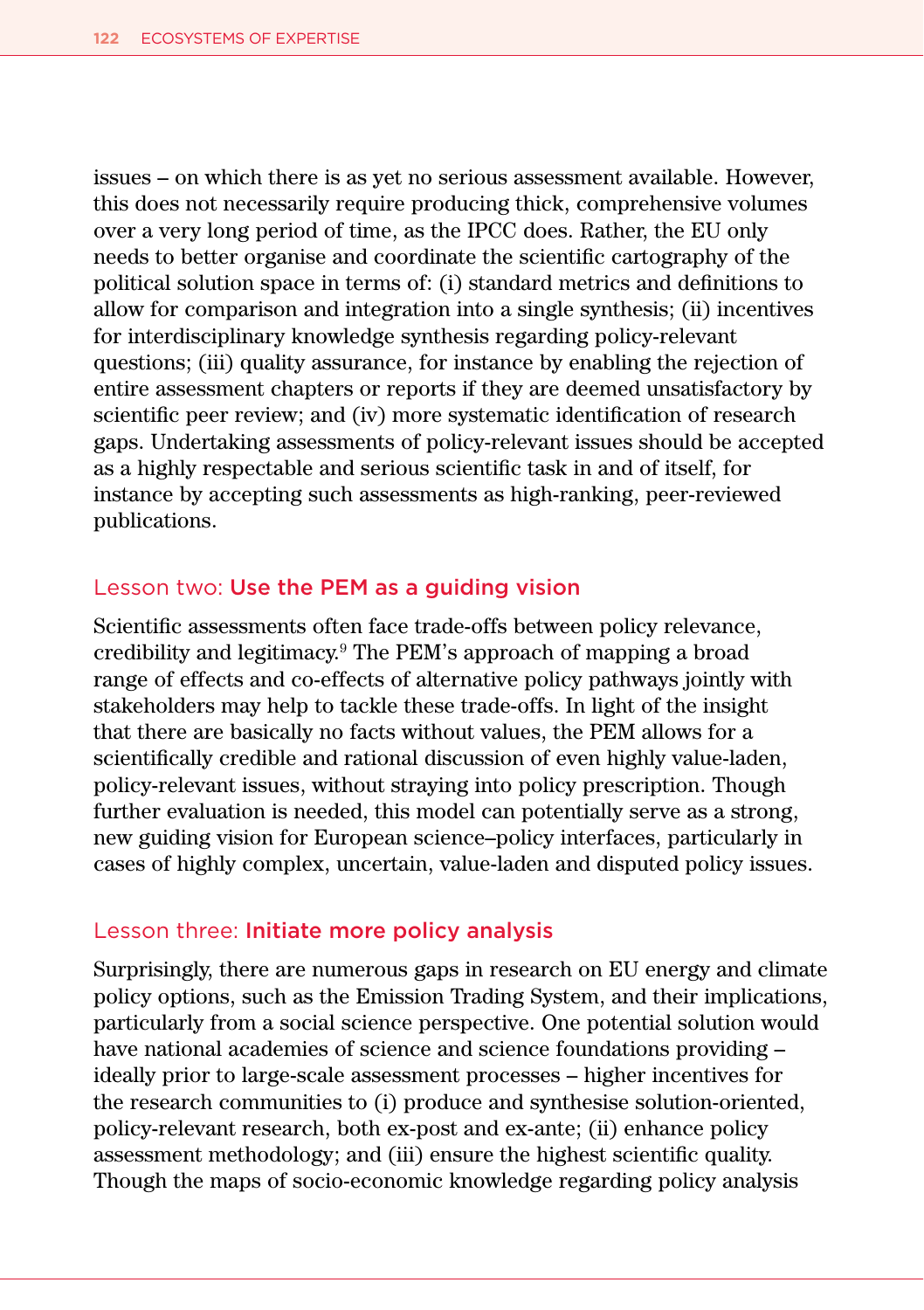are still incomplete, they provide sufficient orientation for EU policymakers to act under uncertainty, which would allow for 'learning by doing', for instance regarding carbon pricing.

#### Lesson four: Work on the science–policy culture

Some policymakers and experts resist supporting such a cartography of policy pathways due to (i) adherence to their disciplinary cultures and a focus on methods rather than problems; and (ii) a lack of will to engage in such an onerous learning process, which often requires painful changes in opinion about policy objectives and means. Policymakers must learn how to appreciate maps of knowledge, including ex-post policy evaluation. A clear mandate for assessments is required from the policy side to support the cartography of the political solution space – which could potentially include the assessment of promising pathways that are deemed infeasible in political terms, or of pathways that are inconsistent with one's own political interests and values.

Researchers, on the other hand, must learn how to create such maps of knowledge and learn about political and ethical implications in their research in order to make them more transparent. Closing down debates through political decisions is necessary at some point in time, but prior to that there should be an open and participatory deliberation of the implications of alternative policy pathways. Then assessments could allow EU policymakers to manoeuvre through the complex terrain of energy and climate policy issues, exploring possible solutions to the 'problem from hell'.

**Martin Kowarsch is head of the working group on Scientific Assessments, Ethics, and Public Policy at the Mercator Research Institute on Global Commons and Climate Change (MCC). Ottmar Edenhofer is Director of the MCC, professor of the economics of climate change at the Technische Universität Berlin and Co-Chair of Working Group III of the Intergovernmental Panel on Climate Change (IPCC) (@MCC\_Berlin).**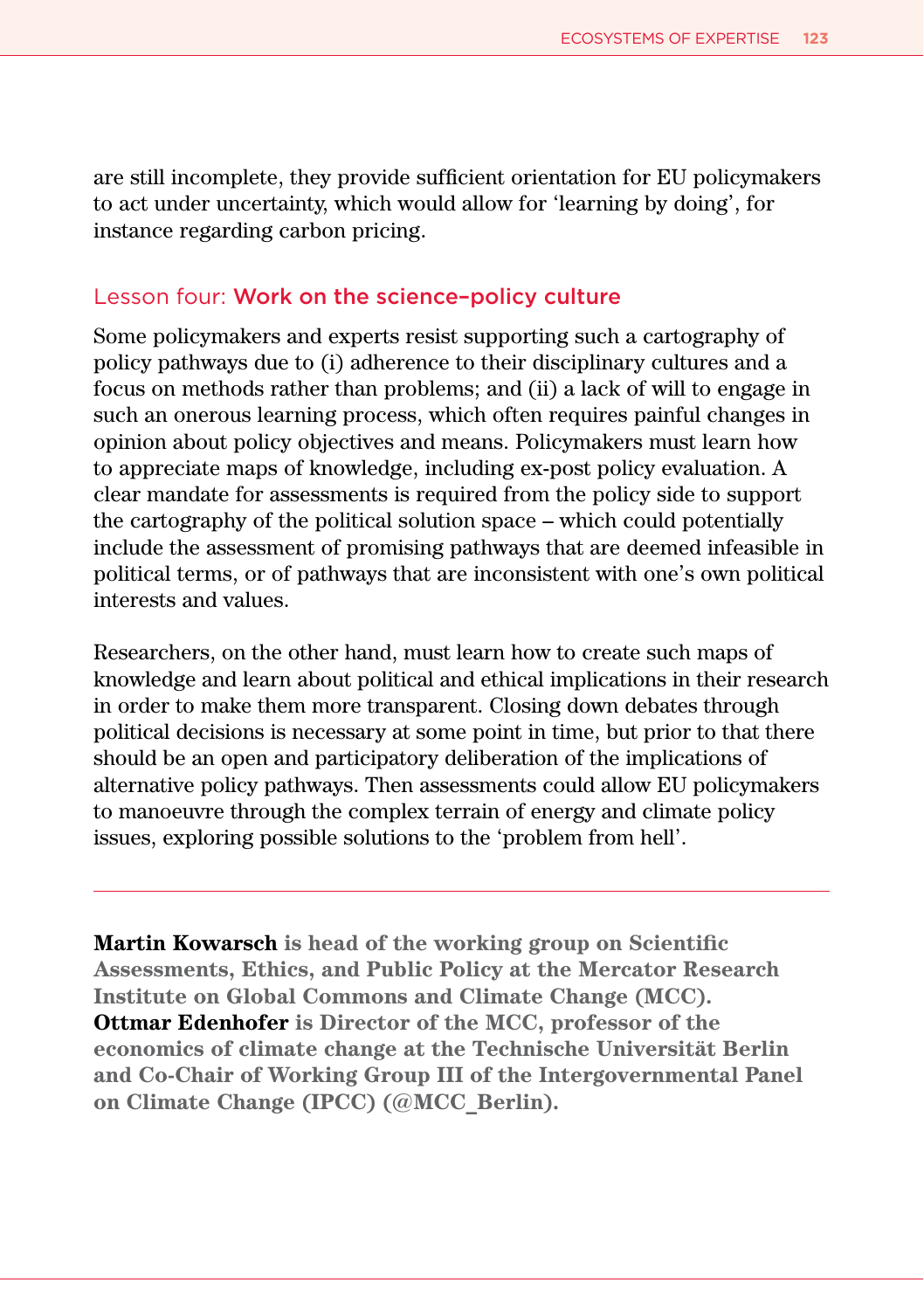#### Endnotes

- 1. Euro-CASE (2014) 'Reform Options for the European Emissions Trading System (EU ETS). Euro-CASE Policy Position Paper.' See [http://www.euro-case.org/index.php/](http://www.euro-case.org/index.php/activites/euro-case-position-papers/item/543-reform-options-for-the-european-emissions-trading-system-eu-ets.html) [activites/euro-case-position-papers/item/543-reform-options-for-the-european](http://www.euro-case.org/index.php/activites/euro-case-position-papers/item/543-reform-options-for-the-european-emissions-trading-system-eu-ets.html)[emissions-trading-system-eu-ets.html](http://www.euro-case.org/index.php/activites/euro-case-position-papers/item/543-reform-options-for-the-european-emissions-trading-system-eu-ets.html)
- 2. Martin Weitzman, Talk at MCC Berlin, June 2014. See [http://www.mcc-berlin.net/en/](http://www.mcc-berlin.net/en/media/imagesvideosaudio/videoseiten/martin-weitzman-lecture.html) [media/imagesvideosaudio/videoseiten/martin-weitzman-lecture.html](http://www.mcc-berlin.net/en/media/imagesvideosaudio/videoseiten/martin-weitzman-lecture.html)
- 3. Pielke, R.A. Jr. (2007) 'The Honest Broker: Making Sense of Science in Policy and Politics.' Cambridge: Cambridge University Press.
- 4. Putnam, H. (2004) 'The Collapse of The Fact/Value Dichotomy And Other Essays.' Cambridge, MA: Harvard University Press. Douglas, H. (2009) 'Science, Policy, and the Value-Free Ideal.' Pittsburgh: University of Pittsburgh Press.
- 5. Dewey, J. (1986) Logic: The theory of inquiry. In Boydston, J.A. (Ed.) (1938) 'John Dewey. The Later Works, 1925–1953, Volume 12.' Carbondale and Edwardsville: Southern Illinois University Press. Dewey, J. (1988) Theory of valuation. In Boydston, J.A. (Ed.) 'John Dewey. The Later Works, 1925–1953, Volume 13: 1938–1939.' Carbondale and Edwardsville: Southern Illinois University Press.
- 6. Edenhofer, O. and Kowarsch, M. (equal contributions) (2014) 'Cartography of policy paths: A model for solution-oriented environmental assessments.' MCC Working Paper. See [http://www.mcc-berlin.net/fileadmin/data/pdf/Publikationen/Edenhofer-](http://www.mcc-berlin.net/fileadmin/data/pdf/Publikationen/Edenhofer-Kowarsch_PEM_article.pdf)[Kowarsch\\_PEM\\_article.pdf](http://www.mcc-berlin.net/fileadmin/data/pdf/Publikationen/Edenhofer-Kowarsch_PEM_article.pdf)
- 7. This section of the essay strongly builds on Edenhofer, O. and Minx, J. (2014) Mapmakers and navigators, facts and values. Perspectives. 'Science' 345 (6192), pp. 37f.
- 8. Edenhofer, O., Pichs-Madruga, R.P., Sokona, Y., Farahani, E., Kadner, S., Seyboth, K. et al. (Eds.) (2014) 'Climate Change 2014—Mitigation of Climate Change: Contribution of Working Group III to the Fifth Assessment Report of the Intergovernmental Panel on Climate Change.' Cambridge: Cambridge University Press.
- 9. Cash, D.W., Clark, W.C., Alcock, F., Dickson, N.M., Eckley, N., Guston, D.H., et al. (2003). Knowledge systems for sustainable development. 'PNAS' 100 (14), pp.8086–8091.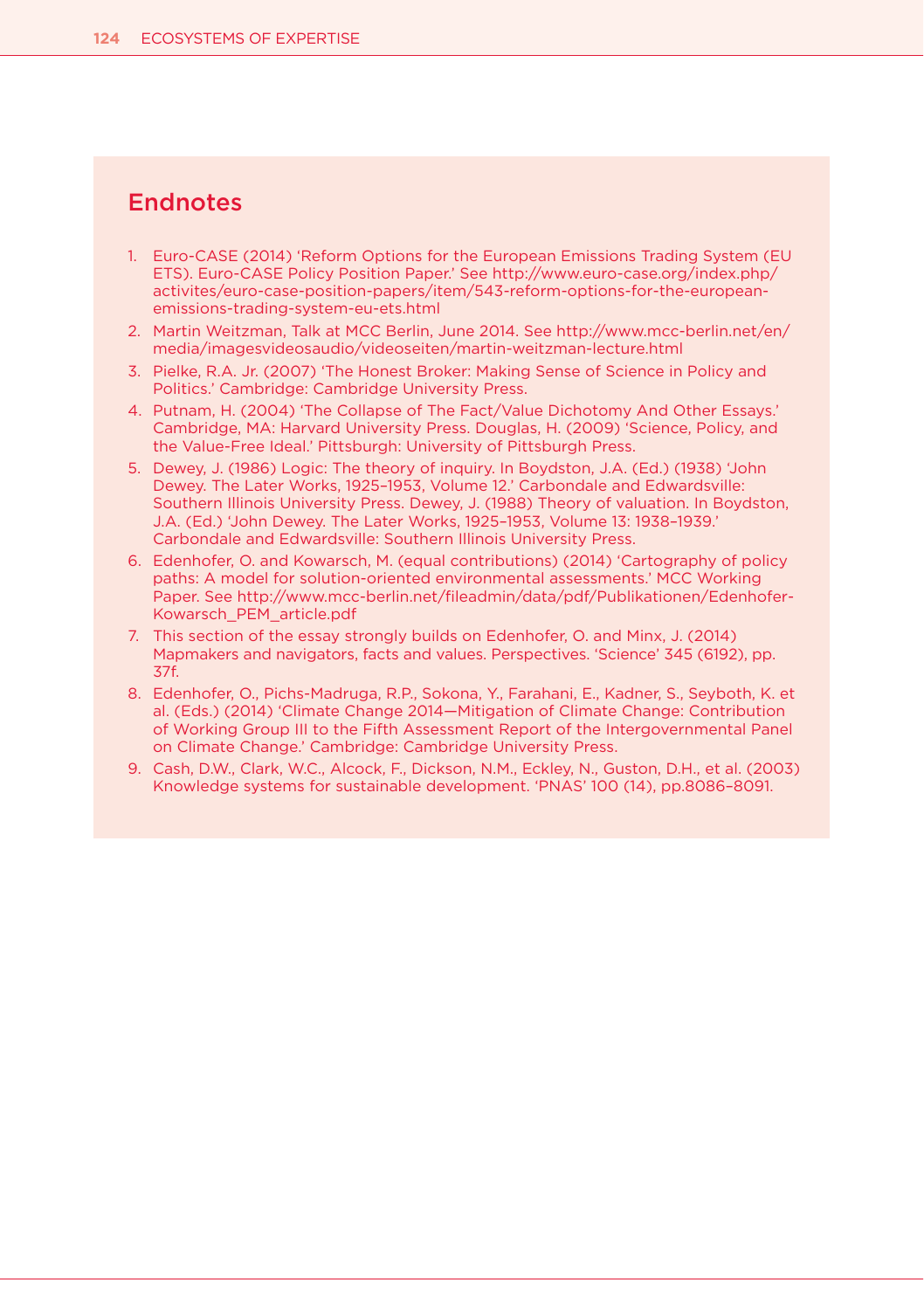# SOCIAL SCIENCE EXPERTISE IN EUROPEAN INNOVATION POLICY

## **Ulrike Felt1**

Europe, more than ever, sees its future as *"connected to its power to innovate"*. 2 This vision is not only firmly entrenched in the current formulation of the Innovation Union as *"an action-packed initiative for an innovation-friendly Europe"*, 3 but is also reflected in expressions such as *"innovat(ing) Europe out of the crisis"*, 4 and is translated into European and national research and innovation programmes organised around *"societal challenges"*. In such a policy scenario, European citizens are expected not only to accept the steady flow of innovations, but also to help stabilise *"the innovation trajectory"* through their unconditional support.

With this shift towards innovation policy, a more central and active role is also envisaged for the social sciences and humanities. One of the core ideas is to *"embed (…) the Social Sciences and Humanities across all of the Societal Challenges of Horizon 2020"*, 5 as recently expressed by the European Commissioner for Research, Innovation and Science, and to use them to support the sciences and engineering in order to better succeed in developing and implementing innovations. While such a reassessment of the role of the social sciences should in principle be greeted positively, obvious tensions quickly surface: social sciences, even when they are portrayed as crucial for attaining the innovation goals, are often cast in the role of the junior partners – a role captured by the very notion of 'embedding' – and leadership remains largely with the sciences and engineering when it comes to framing the central problems at stake and developing solutions.

Thus, the question needs to be raised of the rightful place for the social sciences in making Europe and European policies, and their place in the research programme Horizon 2020. It becomes all the more important to reflect why social science expertise is central for policymaking in contemporary democracies, what kinds of expertise we can expect from the social sciences, and what the challenges are in realising this. This essay will argue for the need to engage in new kinds of knowledge relations and to open up novel ways of policy learning, beyond the technocratic modes that are so deeply entrenched in the culture of policymaking.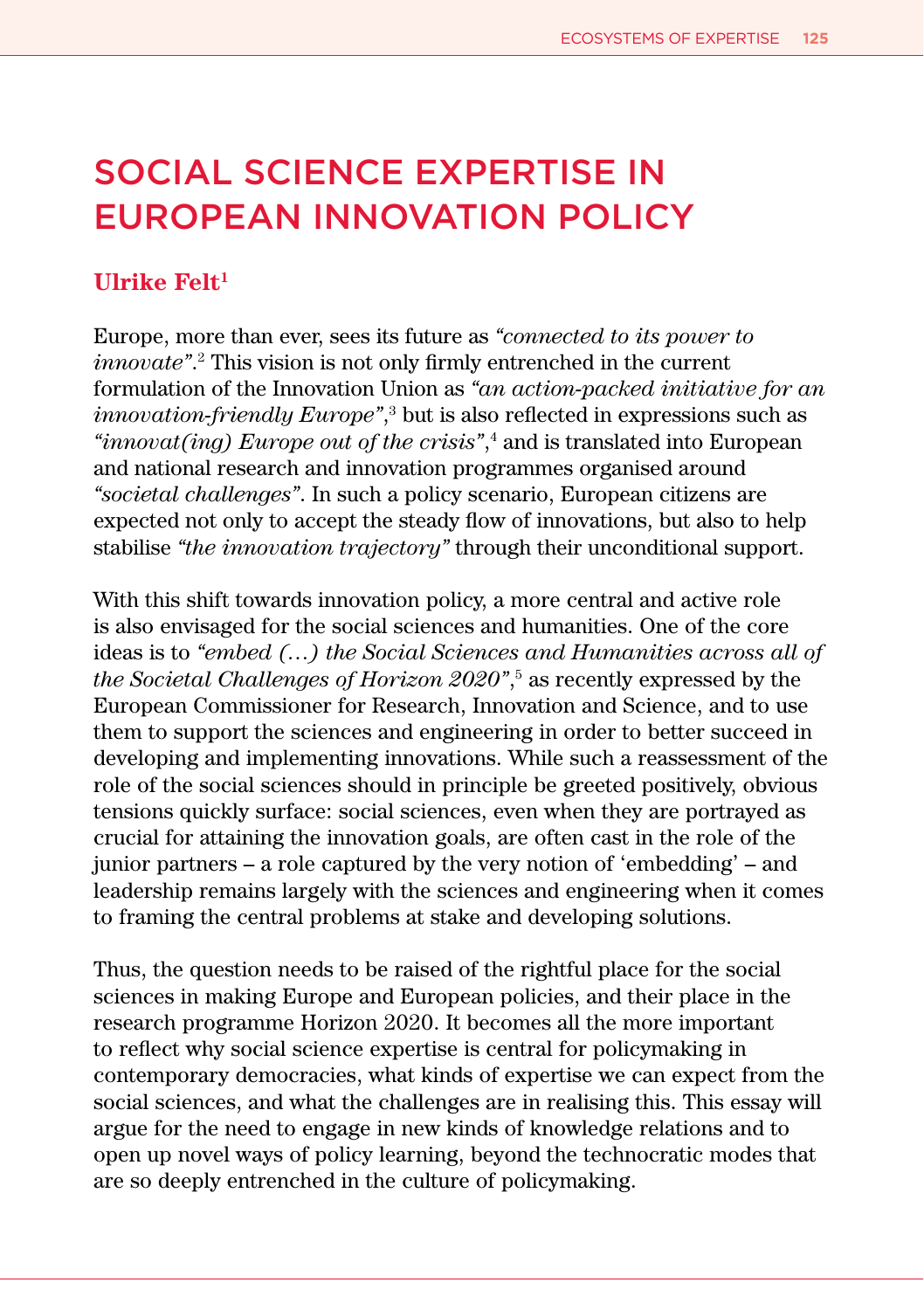#### Making policy, imagining Europe's future

There are two reasons why social science expertise is essential. First, at a moment when Europe's future is more than ever imagined as dependent on and driven by innovations, careful consideration is needed as to how the very idea of 'societal progress' is imagined and practised. What meanings are attached to the notion of innovation – technoscientific and/or social? How do institutional contexts have to be reshaped to better address societal challenges? And how is innovation best brought about and stabilised? Making the future cannot be seen purely as a technoscientific challenge, but is also a societal, and above all a democratic challenge, raising the questions of societal participation and responsibility. As Michel Callon and his co-authors remind us, *"if the end justifies the means, only debate can justify the end*".<sup>6</sup> The social sciences thus enter the scene as analysts, and, through actively addressing these democratic challenges, add an indispensable perspective to policymaking in a complex, turbulent and inherently uncertain world.7

Second, the close intertwinement of Europe's future and the future of European research demands consideration. Policy visions of the direction in which societies should develop always have tremendous impacts on the kinds of knowledge-generation activities that receive support and, vice versa, the kinds of knowledge-related activities that obtain funding clearly express preferences for a specific form of society to be developed. Understanding our knowledge system as a complex and fragile ecosystem in need of subtle and continuous care in order to become sustainable, policymaking has to develop increased sensitivities towards the long- and medium-term impact of choices, and move beyond focusing on short-term innovation gains. At stake is nothing less than a 'sociotechnical imaginary' of a common Europe, i.e. a shared idea of futures that ought to be attained, which are then *"reflected in the design and fulfilment of (...) scientific and/or technological projects"*. 8 As technoscientific projects *"encode and reinforce particular conceptions of what a nation (or Europe) stands for"*, it matters deeply who is engaged in making them, what spectrum of knowledge and experiences should be considered, and how cooperation can be realised between the social sciences and science/engineering, but also with civil society.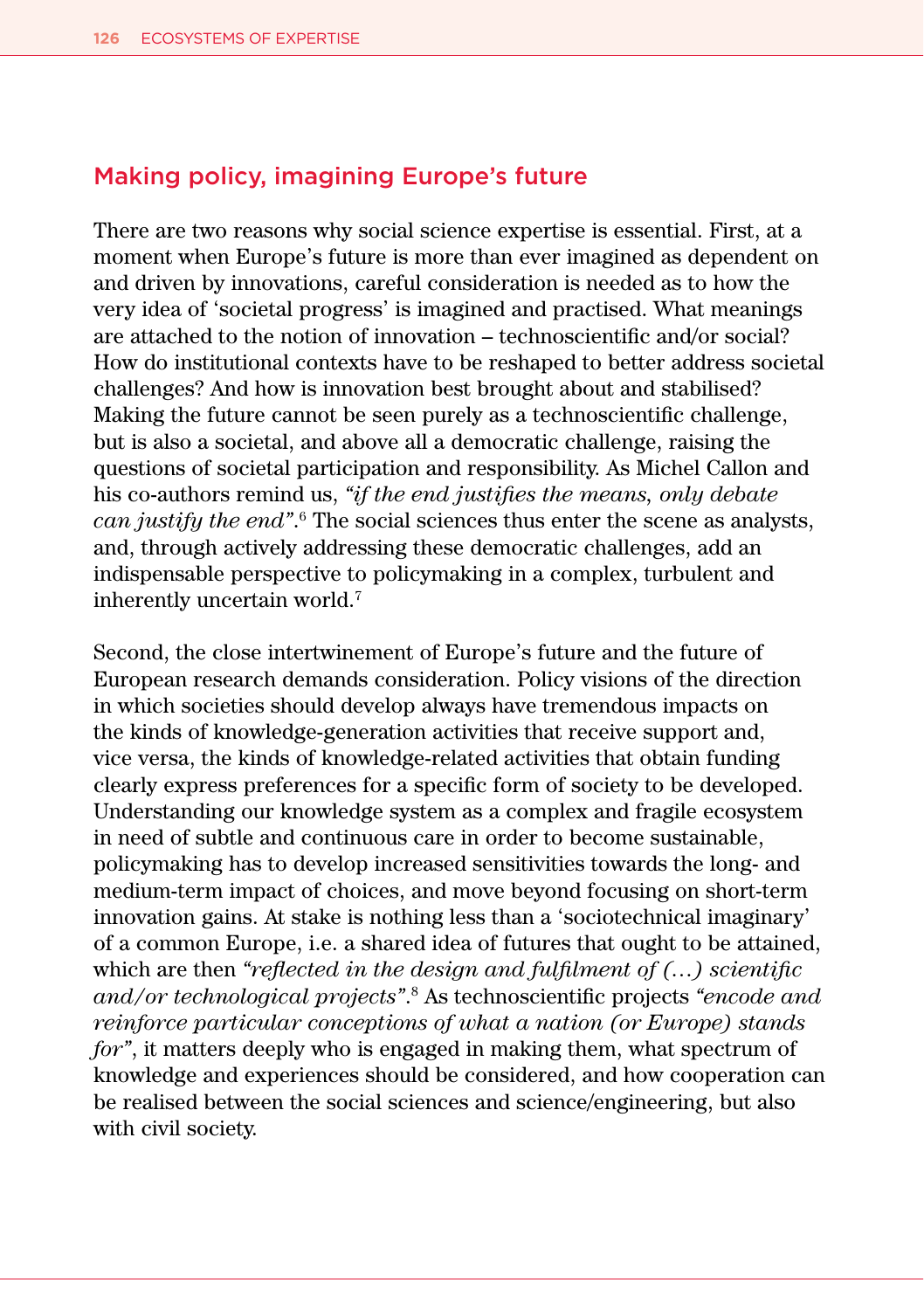## Framing the policymaking process

In order to understand the need for, but also the difficulty of, integrating social science expertise into the policymaking process, it is essential to identify the core concerns that seem to guide the process of making Europe's future.

The first concern addresses **international competitiveness**. Europe feels a continuous pressure to keep up with its competitors. The recent shift towards making innovations sustainable, smart or green can be seen as one move towards distinguishing Europe's approach from others. In this context it seems essential not to take these notions for granted, but to investigate what values they stand for and how these values are understood in different cultural contexts. At the same time, it is crucial to acknowledge that this drive for competition also impacts on dynamics within Europe: instead of Europe being seen as a single innovation space, it predominantly gets represented through rankings of Member States in terms of their capacity to produce, support and distribute innovation. As a consequence, a European core and peripheries are continuously reimagined on the European innovation map, weakening the very idea of cohesion. Thus we witness the simultaneous construction and deconstruction of the Innovation Union.

**Urgency** is the second concern. Expressed through multiple variations of the metaphor of the global race, Europe is pictured as at risk of falling behind, giving rise to the trope: 'We need to act now, before it is too late'. Any reflection on, or expression of concerns about, the direction that innovations take – as often expressed by social scientists or civil society actors – are seen as unreasonable doubts and delays, and are met at best with mixed feelings, and at worst with open hostility and accusations of technophobia. Opening up wider societal choices, or engaging in more reflection, are often equated with taking too much time and lacking the correct orientation towards key goals. Keeping several innovation trajectories open is not seen as a valuable strategy for sustainability but as a threat to efficiency.

Finally, there is frequently expressed concern about a lack of **societal support** for innovations. European citizens ideally should not pose too many questions or demand too much time to consider the impact of transformations on their value systems. Scientific and technological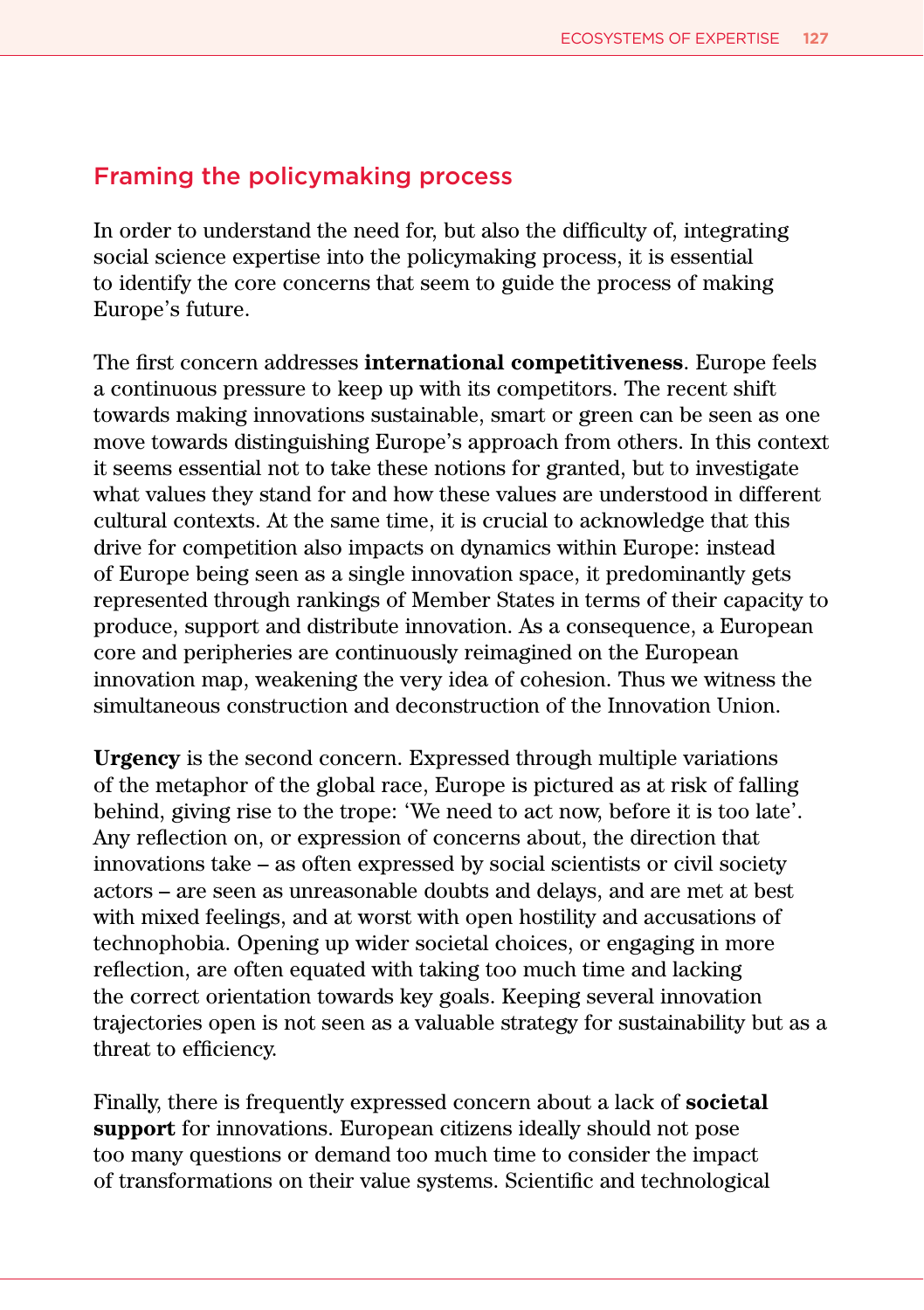innovations are simply decreed as public goods. Therefore we find an intensification of science communication, not for the sake of opening up technoscientific developments to public scrutiny, but rather convincing citizens to accept them.9

When looking at these three concerns from a social science perspective, a tendency to narrow down possible choices is evident. What gets forgotten are two kinds of obvious discrepancies: first, between understanding the Innovation Union as being mainly realised through technoscientific achievements, and an awareness that Europe's attractiveness as a place to live and work lies in its diverse cultural heritage; and second, between the valuation of science and technology as public goods by larger segments of society, and its evaluation within the systems supporting the development of innovations.

These tensions highlight the importance of analysing, making visible and carefully considering how societal and technoscientific value systems work and how they might diverge in important ways. The social sciences can make an important contribution to the understanding of these tensions and become key actors in addressing them, as they lie at the core of any democratic concern in technoscientific societies.

#### Horizon 2020: a space for social science expertise?

Within the framework of Horizon 2020, two new notions have made a high-profile appearance: 'social innovation' and 'responsible research and innovation'.10 Both support a rethinking of research and innovation, opening it up to a wider range of inputs from different societal actors, while engaging in new kinds of relationships between social sciences and the sciences, engineering and medicine.

Such a move is welcome from a societal perspective, as it ideally would support a broader vision of science as public good. Yet it simultaneously raises the question of how the social sciences can become integral partners within the predominantly technoscientific structure of most projects. It seems essential that such policy expressions find a correspondence in research and funding realities, which do not limit the role of the social sciences to being strategic supporters, reporting, anticipating or sensemaking agents, or reflective add-ons to what is being developed as the core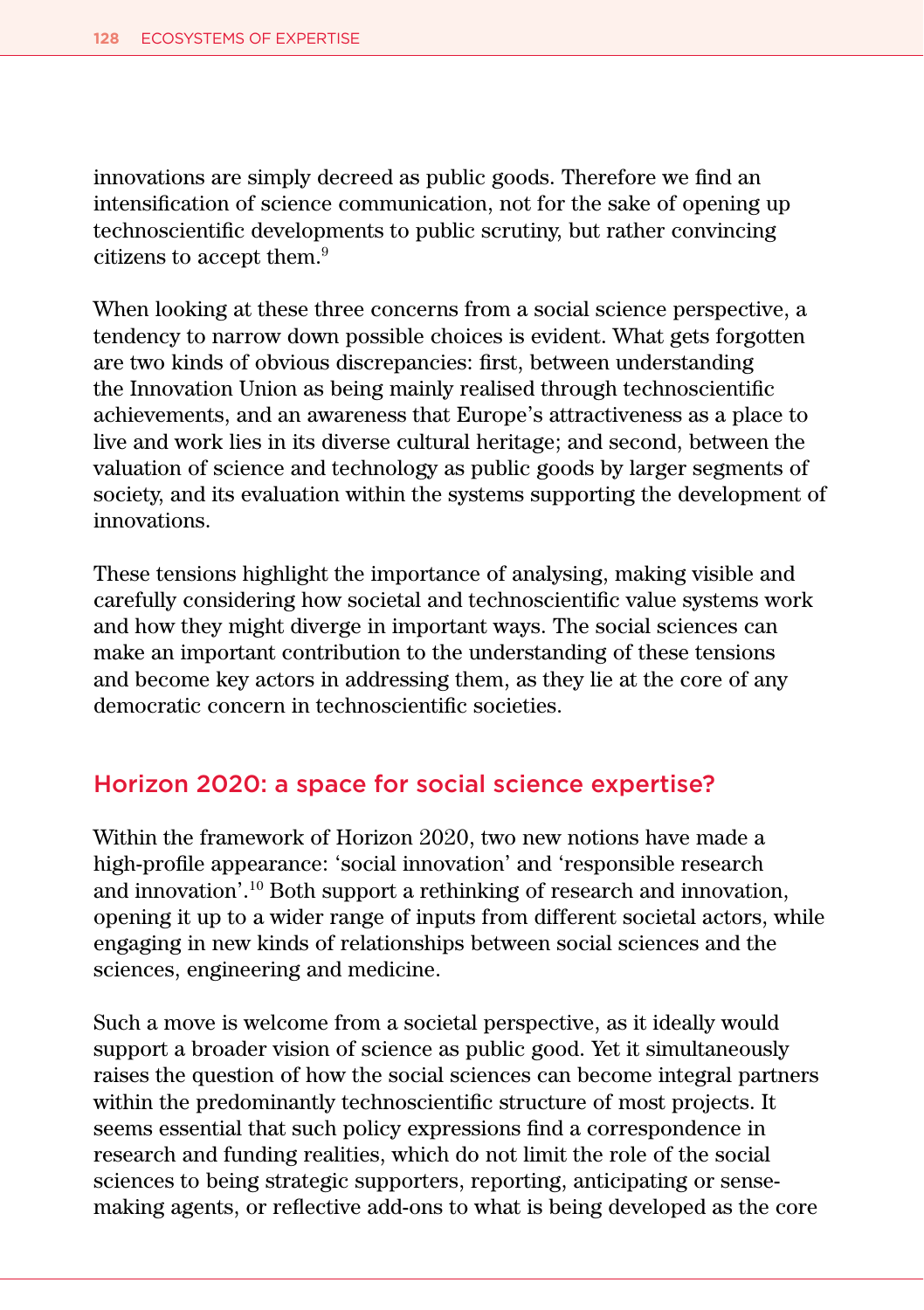business – namely, scientific and technological innovation following its own logic. Only a full integration will allow policymakers to profit from the added complexity in analysis and in the identification of potential solutions to problems.

In this context, it is crucial to consider the position from which the social sciences enter such partnerships with the technosciences and engineering. European social sciences have a long, rich history and are rooted in a broad variety of national and cultural traditions, thus opening up a diversity of problem framings and understandings. While a narrow understanding of standardised knowledge-making might see this as a weakness, it is in fact an important strength and an opportunity to develop new forms of policymaking which reflect the multiple ways in which Europe is ordered, and find adequate ways to address these differences.

#### Diversity in the Innovation Union

Indeed, handling European diversity seems to be a challenge for policymaking. Although diversity in European policy discourses and beyond is frequently hailed as a key richness of Europe, the ways in which our scientific and societal worlds get addressed in the science policy realm (i.e. through rankings, mapping exercises, comparative statistics and the like) do not reflect this understanding in practice. Instead, we find 'epistemic maps' which order disciplinary territories and show which of the disciplines are central to the innovation logic at work. Often, maps of Innovation Europe highlight the places where the intensity of science-and technology-related activities is high, where the institutions and single researchers of high reputation are located, or where most of the 'excellence funds' (e.g. ERC funding) are concentrated. University rankings and assessment exercises also express clear value orders.

While ordering the innovation world in this way is not a problem per se, it becomes problematic when the effects are not carefully considered and when there is inadequate reflection on how deeply they frame the imagination of what is possible, and where and whom should be paid attention to. In short, the issue of responsibility for creating and distributing such visions of order, and for the impacts they have, is rarely addressed in policymaking. These visions tacitly govern access to and distribution of resources, and serve as an orientation for researchers at an international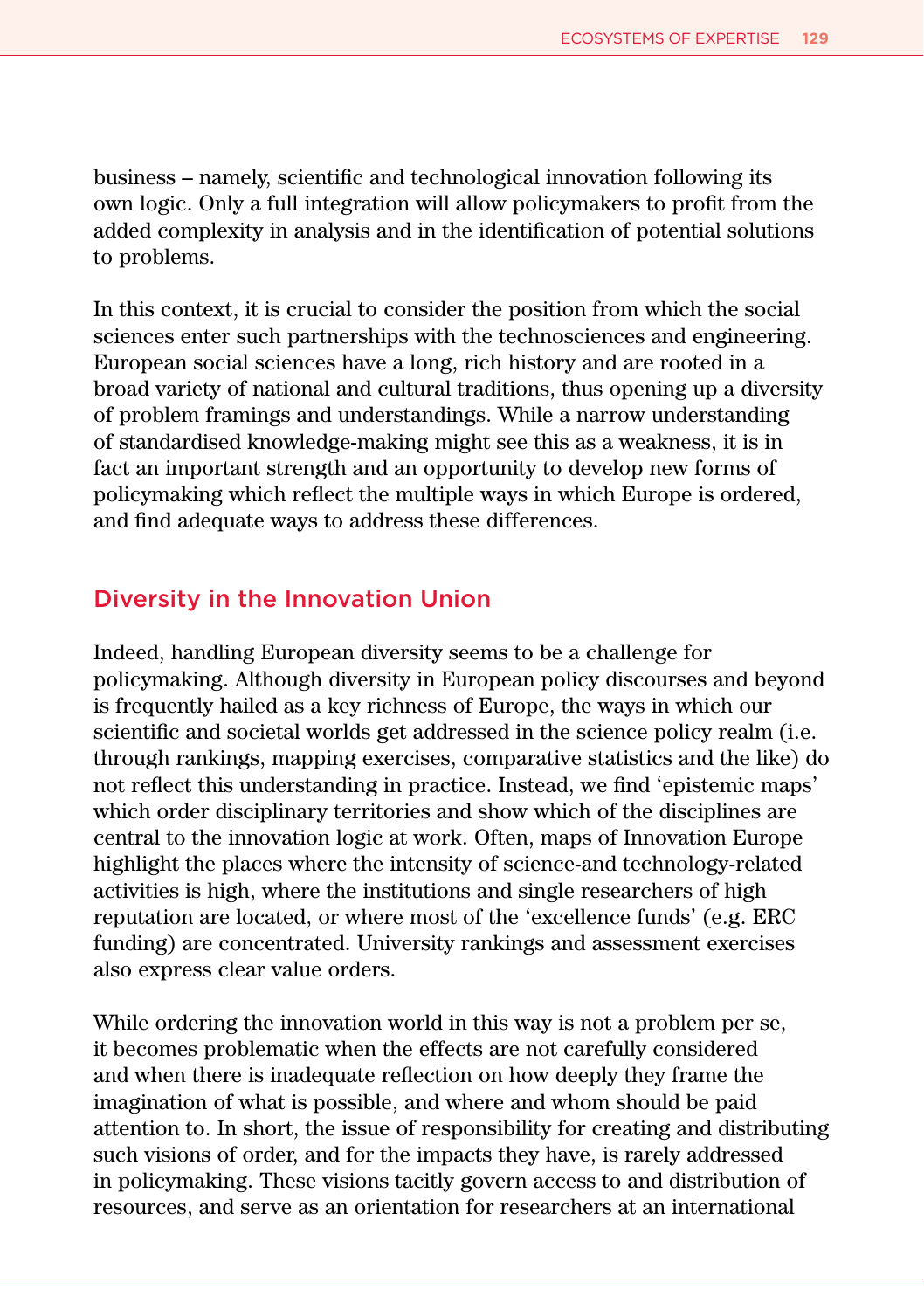scale, yet they also frame the imagination of individual researchers, research institutions and national systems of innovation.

Policymakers addressing the full complexities of this picture would need to ask: what is made invisible and unaccountable through specific forms of representation? What if we chose to use other kinds of tools for orientation? Bringing in the broader perspective of social sciences reminds us that things could be different: that making futures – and in particular innovationdriven futures – is a fragile and complex activity, and that we do not live in a neatly scientised and engineered world. Rather, the world is messy and embattled, culturally formed and reformed, as well as guided by different orders of worth.

Acknowledging diversity in ways of knowing and living in this world is thus a crucial first step towards realising the very idea of 'responsible research and innovation' – namely, seriously addressing the societal aspects of innovation. And it could be precisely the role of social scientists – drawing on a broad range of methods and analysis – to create space for such complexities, as well as to insert them in the all-too-clean maps that are being produced and used to determine technoscientific developments.

## Collective responsible innovation

Such reflections also point to how much place matters in the development of innovations. Considering that many of the developments in science and technology are not directed to a specific aim or to a concrete set of applications, it is essential to reflect on the visions and values that go into such developments. Policymaking should create the space to articulate such values and visions, and to foster **collective responsible experimentation**. The notion of experimentation points to the co-evolution of societal and technoscientific developments, the concrete outcomes of this process always being open, unpredictable and messy.

Simultaneously, the space in which experimentation takes place is no longer confined to the classical laboratory; innovations are taking place well beyond the controlled and isolated conditions of a laboratory, reaching out into society.11 **Collective** experimentation points to the fact that, with the laboratory of society, we need to reflect on who can participate in shaping the experimental design and interpretation of outcomes, and who can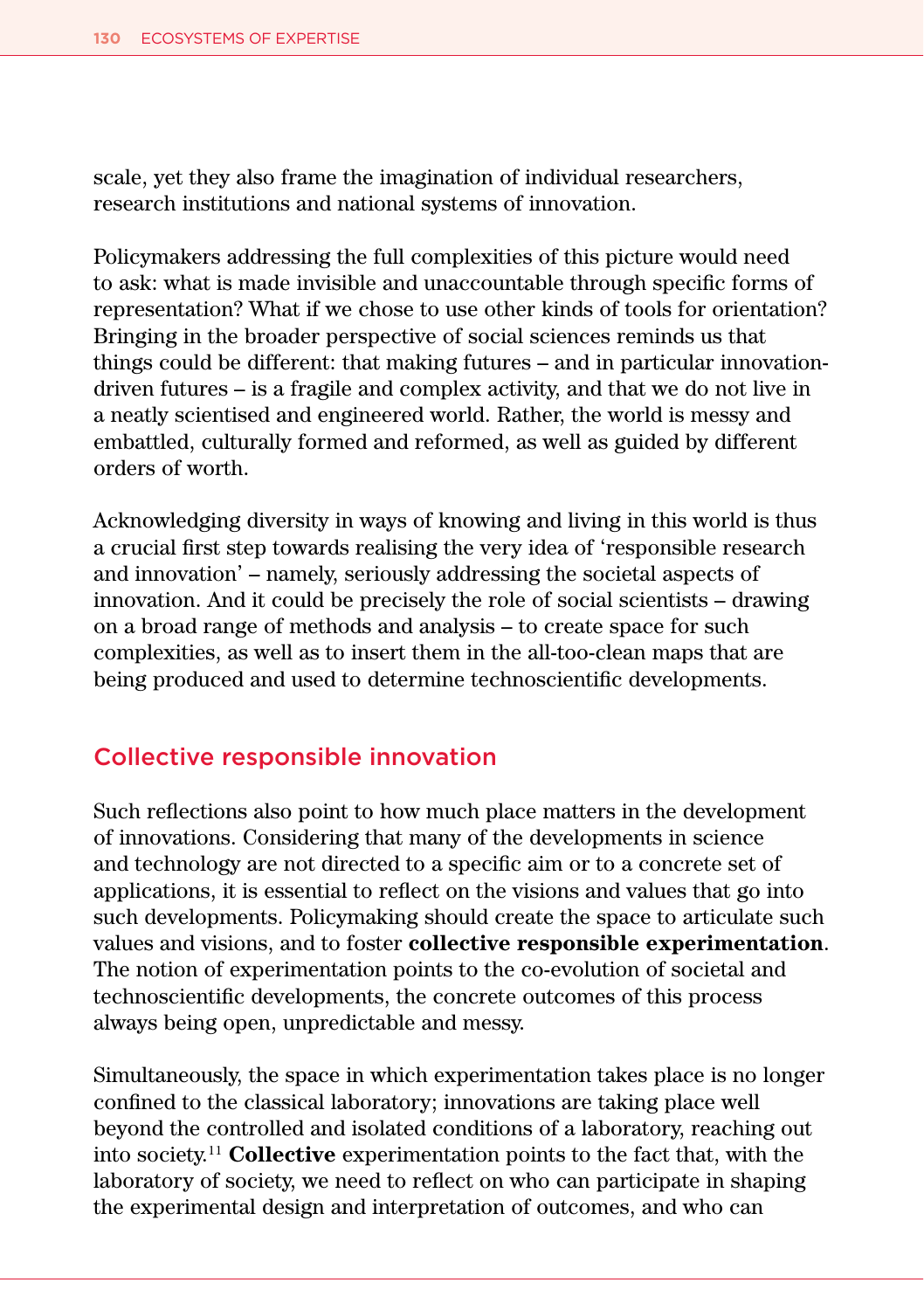exercise the right to veto. Overall, it means allowing a larger set of actors to have a say in the values embedded in innovations, as well as potential directions to follow.

Responsible experimentation in turn points to the need to create spaces to articulate and reflect on the potential consequences of orders imposed on society through technoscientific policies. It also means thinking across disciplinary borders, as well as across the divide between science and societal actors. This needs us to articulate different kinds of knowledgegeneration practices in research and funding; it means extending knowledge production to accommodate more inter- and transdisciplinarity (beyond the frequent lip service paid to this notion); it means acknowledging the diversity of models and rationalities of knowledge generation in social sciences and science/engineering; it means integrating social scientists as knowledge-able and value-able partners on an equal footing into the core of technoscientific innovations, but also into the policies making them possible.

Such collective responsible innovation would also need to reconsider the basic premises on which research and innovation are based. It would challenge the notion of the innovation race by asking questions about possible directions, rather than simply arguing about speed. And it would move away from the idea that there is a single stable future to be attained, shifting instead towards an understanding of the future as a process.<sup>12, 13</sup> For policymaking, this means reconsidering the way science and technology are institutionally organised and funded, to foster a stronger integration of social sciences with the natural sciences. It will be essential to create working environments (e.g. career structures, assessment exercises and accountability rituals) for researchers which allow them to engage in such experimentation without risking their careers, as well as educational approaches which move beyond narrow disciplinary models.

#### Europe as a unique laboratory

In one sense, Europe can be understood a privileged space, a unique laboratory where diverse models of society, cultural values, valuation practices, political traditions and histories co-exist, with different national ideals being realised through science and technology.14 In this context, research policy becomes *"a testing ground, a laboratory, or arena for*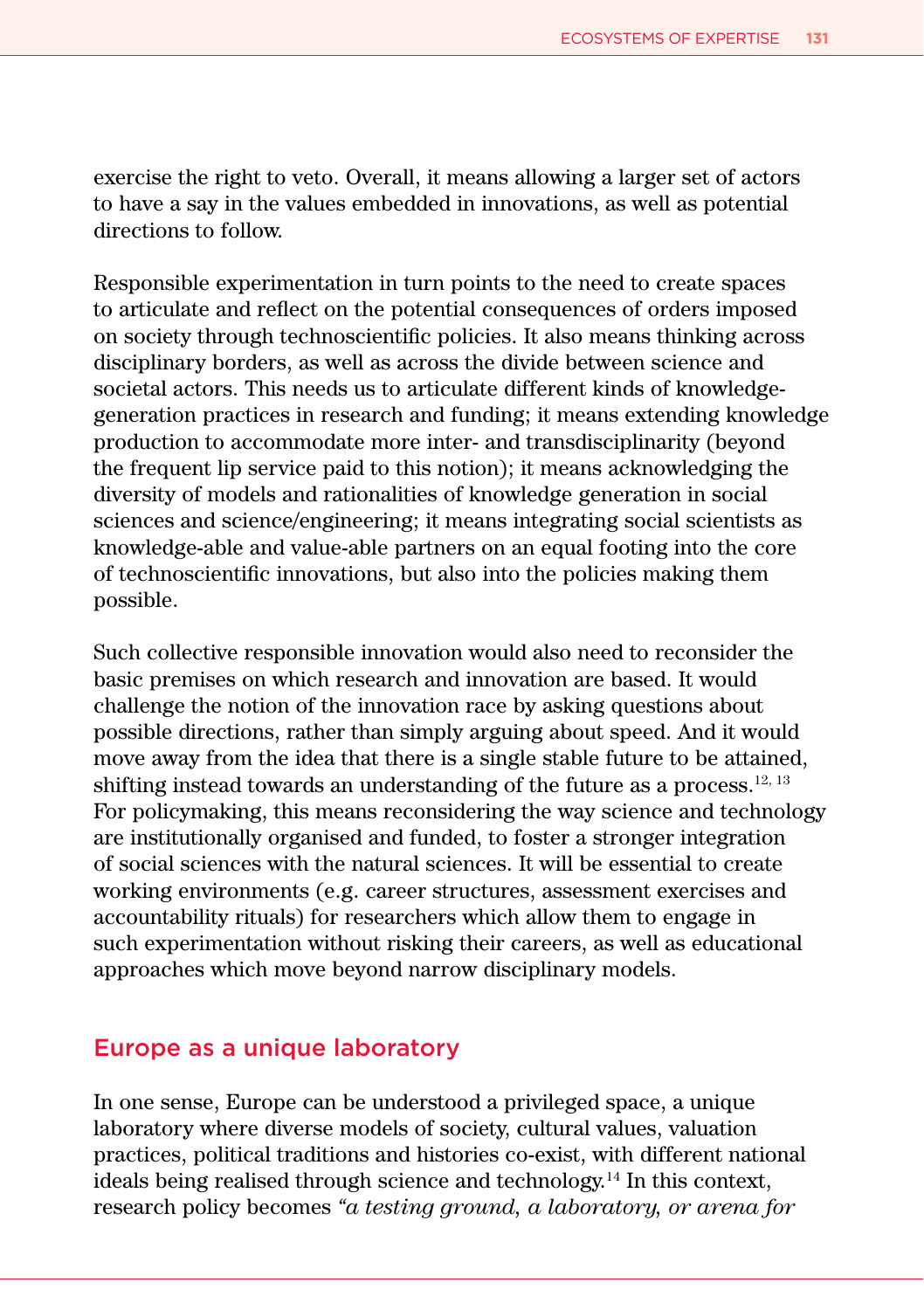*the invention of Europe"*. 15 Rather than seeing Europe's diversity as an obstacle to the smooth development and deployment of innovation (e.g. because of different perceptions of GMOs, nuclear energy or vaccination issues across Member States), it should be seen as a key resource for developing new understandings of sociotechnical innovation processes in both their global and local dimensions. As a consequence, European research funding, but also science policymaking more broadly, needs to explicitly identify and embrace the opportunities that the European knowledge space offers for the better integration of social scientific and technoscientific research, in order to fully capture the advantages of such differences.

Two important elements need careful consideration in any further development of research and innovation. First, a more comparative approach is required to identifying problems and designing solutions, combining social sciences as well as sciences/engineering. European social, cultural and value diversity should invite more research and development inspired by a comparative approach, to make Europe a unique space of collective responsible experimentation with 'the new'. This would improve understanding of how innovations can develop in different settings and how they can integrate different societal structures and value systems, e.g. in the governance of the life sciences or the energy sector.

Second, resistance or frictions with regard to innovations which occur in specific national contexts should not merely be seen as a problem or obstacle to smooth technoscientific development. Rather, they are a resource for understanding how innovations get socialised, adapted and stabilised, and how they acquire different meanings in different contexts. In the end, this allows us to develop innovations more capable of adapting to their environments, and thus more resilient sociotechnical systems.

## A new role for the social sciences in Europe

Drawing my lines of argument together, I want us to reconsider the kinds of **knowledge relations** contemporary societies rely on, as well as how social science expertise should matter when addressing the grand challenges that lie ahead of us.

In proposing the notion of knowledge relations, I want to draw attention to the fact that all societal relations, including in policymaking, increasingly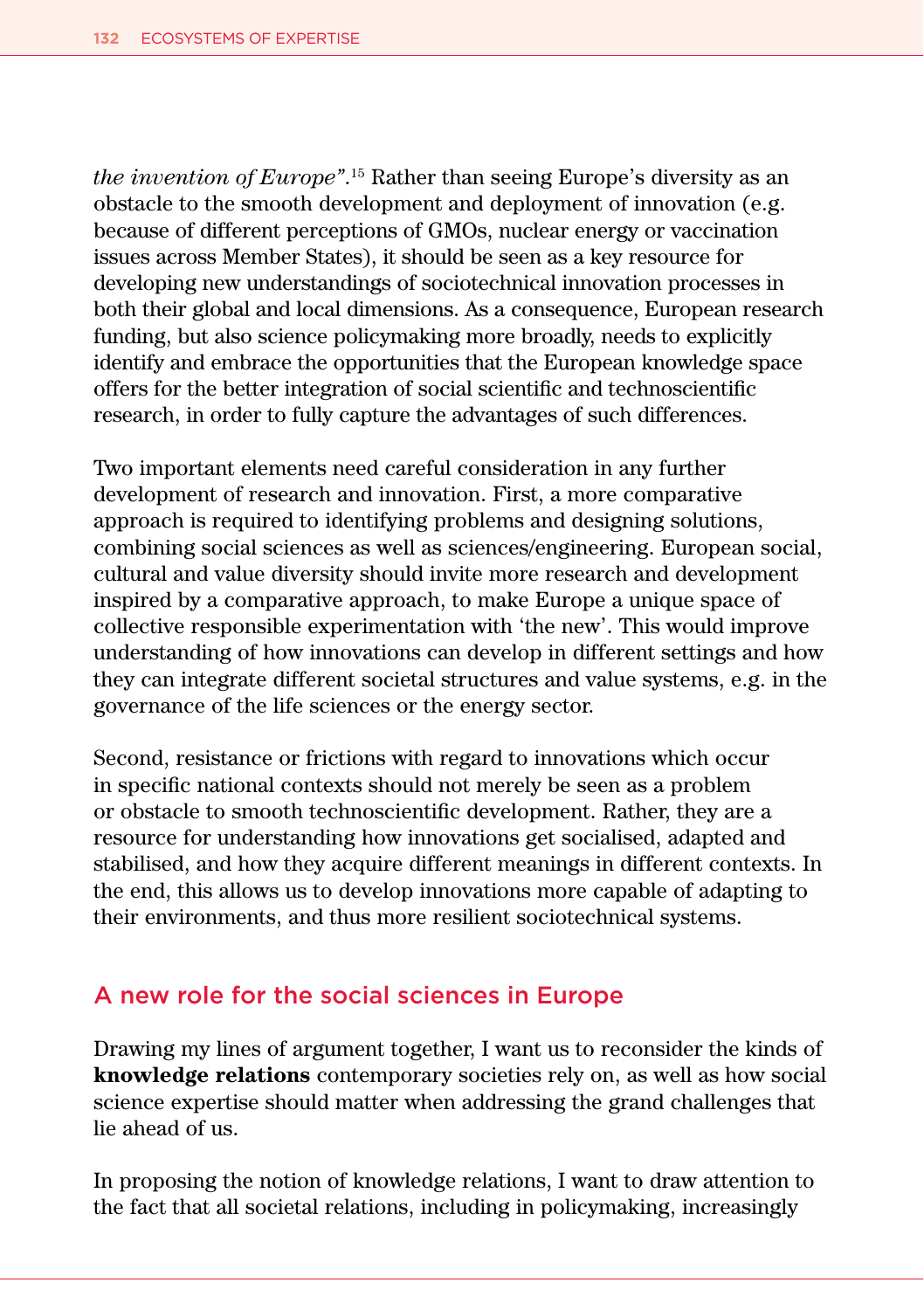rely on specific sets of expert knowledge. Beyond simply according a key role to technoscientific knowledge, social science knowledge and expertise can contribute complementary ways of seeing and explaining the world, and developing options. This means making use of the whole spectrum of knowledge-making practices, and a serious engagement with novel articulations of different types of knowledge – be they created by different disciplines or civic groups – in the process of developing innovations and accompanying policies.

But it also means conceptualising social science expertise in a broader manner, as more than an increase in routine expertise, i.e. more of the same in well-entrenched ways. Rather, social sciences could contribute to the policy process through other forms of expertise. In a complex world deeply entangled with technoscientific developments, more **interactional expertise** is needed in the policy process, meaning a deeper understanding of, and engagement with, the ways in which technosciences and societal developments co-evolve.16

Also, given the rich environment Europe has to offer, social sciences could contribute **adaptative expertise**, i.e. the capacity to address new and complex problems in policymaking through creatively *"transferring and transforming elements of diagnoses, interpretations, and solutions across contexts"*. 17

Finally, social sciences do not simply reflect on developments, but should be seen as offering a specific kind of **contributory expertise** to ways of thinking about societal futures, innovations and their directions.

Science and technology need to be understood as complex sociotechnical phenomena. The social sciences open up new ways of learning, explicitly inviting us to think in new and unexpected ways informed by societal contexts. Building such insights into policymaking will allow Europe to better respond to the challenges and opportunities posed by complex and inherently technoscientific worlds.

**Ulrike Felt is Professor of Science and Technology Studies and Dean of the Faculty of Social Sciences at the University of Vienna (@ulrike\_felt).**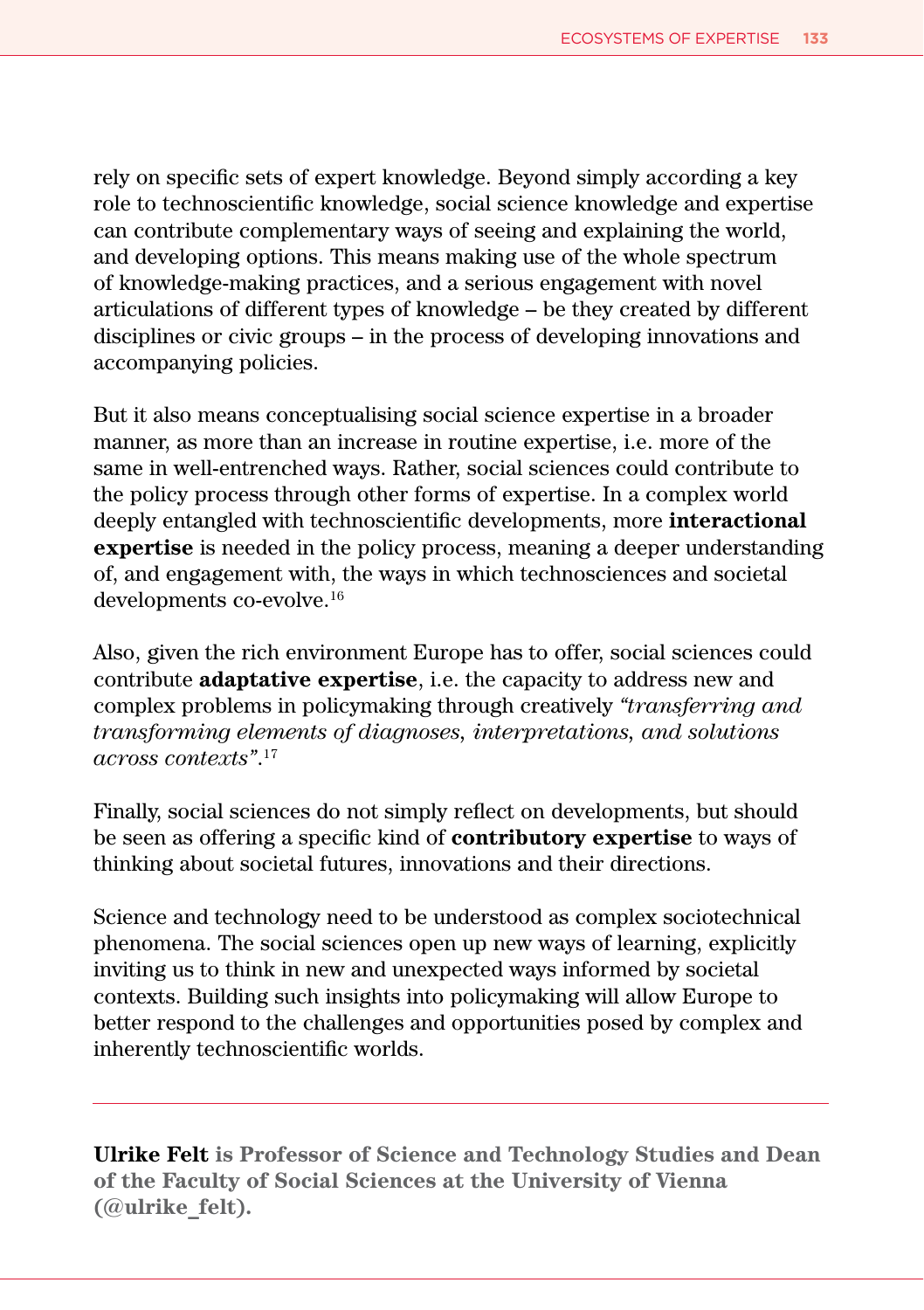## Endnotes

- 1. This essay in part builds on Felt, U. (2014) Within, Across and Beyond: Reconsidering the Role of Social Sciences and Humanities in Europe. In 'Science as Culture' 23 (3) pp. 384–396. doi:10.1080/09505431.2014.926146.
- 2. From (2013) 'Innovation Union: A pocket guide on a Europe 2020 initiative.'
- 3. CEC (2010) Europe 2020 Flagship Initiative: Innovation Union, SEC(2010) 1161 COM (2010) 546 final. Brussels: Commission of the European Communities.
- 4. ERAB (2012) 'The New Renaissance: Will it Happen? Innovating Europe Out of the Crisis.' Third and final report of the European Research Area Board. Brussels: European Union.
- 5. http://europa.eu/rapid/press-release\_SPEECH-13-740\_en.htm
- 6. Callon, M., Lascoumes, P. and Barthe, Y. (2009) 'Acting in an Uncertain World: An Essay on Technical Democracy.' (Inside Technology Series) Cambridge, MA.: MIT Press.
- 7. Felt, U., Barben, D., Irwin, A. Joly, P-B., Rip, A., Stirling, A. and Stöckelová, T. (2013) Science in Society: Caring for our Futures in Turbulent Times. In 'Policy Briefing' 50. Strasbourg: ESF.
- 8. Jasanoff, S. and Kim, S-H. (2009) Containing the Atom: Sociotechnical Imaginaries and Nuclear Power in the United States and South Korea. In 'Minerva' June 2009, Volume 47, Issue 2, pp. 119–146.
- 9. Felt, U. et al. (2013)
- 10. Stilgoe, J., Owen, R. and Macnaghten, P. (2013) Developing a Framework for Responsible Innovation. In 'Research Policy' 42 (9):1568-1580. doi:10.1016/j. respol.2013.05.008. For a further conceptual elaboration, see [http://](http://renevonschomberg.wordpress.com/implementing-responsible-research-and-innovation/) [renevonschomberg.wordpress.com/implementing-responsible-research-and](http://renevonschomberg.wordpress.com/implementing-responsible-research-and-innovation/)[innovation/](http://renevonschomberg.wordpress.com/implementing-responsible-research-and-innovation/)
- 11. Mulgan, G. (2013) 'Experts and experimental government.' in Doubleday, R. and Wilsdon, J. 'Future Directions for Scientific Advice in Whitehall' pp. 32–39
- 12. Adam, B. and Groves, C. (2007) 'Future Matters Action, Knowledge, Ethics.' Leiden, Boston: Brill.
- 13. Felt, U., Wynne, B., Callon, M., Eduarda Gonçalves, M., Jasanoff, S., Jepsen, M., Joly, P-B., Konopasek, Z., May, S., Neubauer, C., Rip, A., Siune, K., Stirling, A. and Tallacchini, M. (2007) 'Taking European Knowledge Society Seriously.' Luxembourg: Office for Official Publications of the European Communities.
- 14. Felt, U. (2015) Keeping Technologies Out: Sociotechnical Imaginaries and the Formation of Austria's Technopolitical Identity. In Jasanoff, S. and Kim, S.H. (Eds.) 'Dreamscapes of Modernity': Sociotechnical Imaginaries and the Fabrication of Power.' S.H. Chicago: Chicago University Press pp. 103–125.
- 15. Nordmann, A. (2009) European Experiments. In 'European Experiments' 24 (1) pp. 278–302.
- 16. For more on this notion, see Collins, H.M. and Evans, R. (2007) 'Rethinking expertise.' Chicago: University of Chicago Press.
- 17. Hackett, E.J. and Rhoten, D.R. (2009) The Snowbird Charrette: Integrative Interdisciplinary Collaboration in Environmental Research Design. In 'Minerva' 47 (4) pp. 407–440. doi:10.1007/s11024-009-9136-0.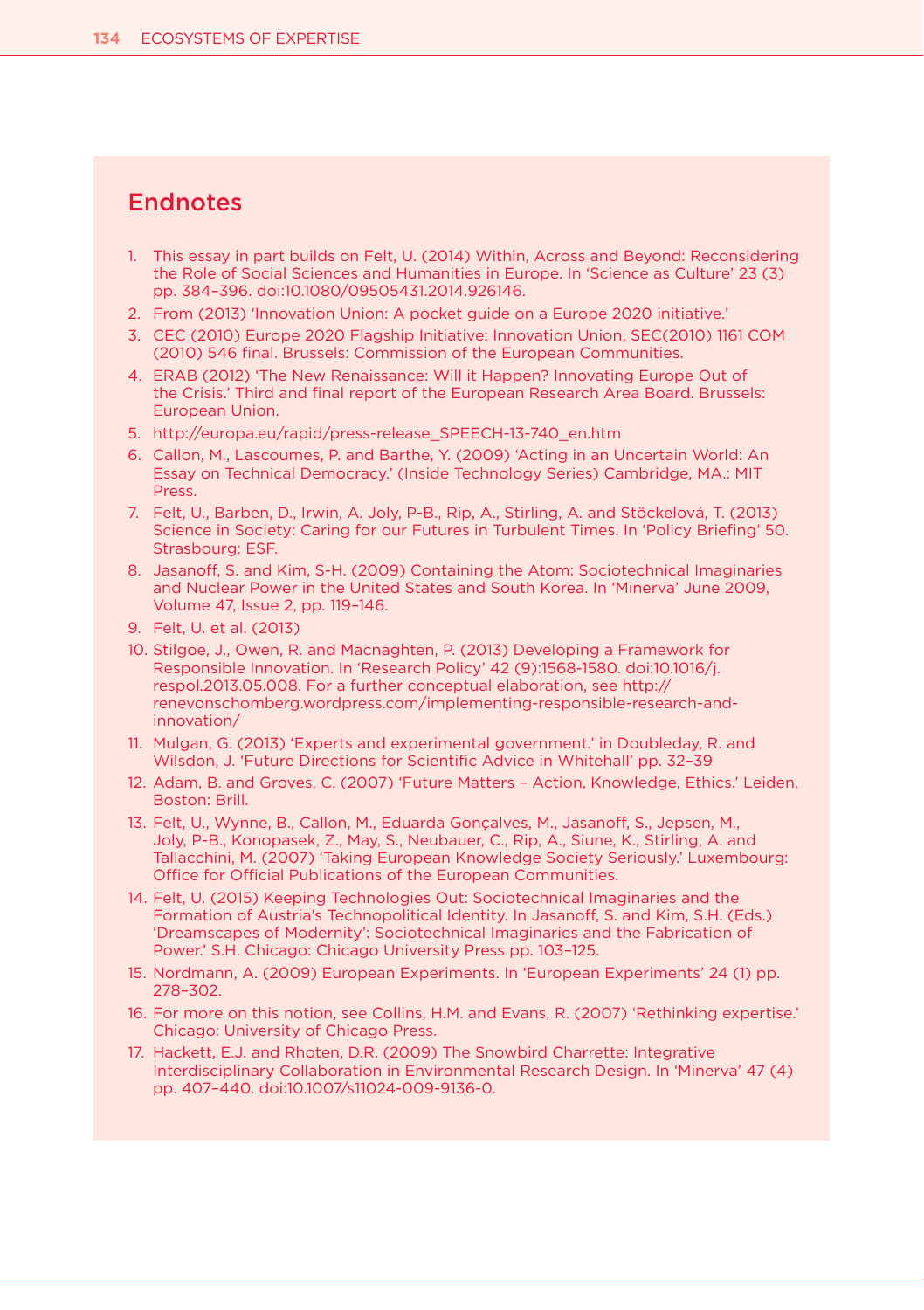# POWER, TRUTH AND PROGRESS: TOWARDS KNOWLEDGE DEMOCRACIES IN EUROPE

## **Andy Stirling**

Knowledge and power are comprehensively and intimately entangled. It is no coincidence that it was a key pioneer of the scientific method, Francis Bacon, who famously recognised<sup>1</sup> that *"knowledge itself is power"*.<sup>2</sup> The political implications for – and of – science remain seriously under-discussed. In this essay I focus on issues that have arisen in European Commission policymaking around the concepts of 'the Knowledge Society' and 'the Innovation Union', and unpick some key dilemmas and responses for the governance of science and technology – and for democracy more generally.

A starting point is to note that Bacon's observation was not just incidental to the emerging form of European science;<sup>3</sup> a central interest of science in power also featured in Bacon's telling methodological injunction in order to make of scientific progress, *"to put nature on the rack and torture her secrets out of her"*. 4 The resulting emphasis on reduction, isolation and control has left a lasting legacy, and this has arguably come at the expense of complementary modes of knowledge and action, more reflective of holism, connectedness and care.5,6 Again, the implications extend well beyond science itself, reaching into the encompassing – and deeply interpenetrating – world of politics.

Alongside the observed configurations of nature itself, then, the kinds of agency in which knowledge is embedded stretch and fold the fabrics of the understandings so produced – highlighting here, sidelining there, and emphasising some connections over others. So – to start with the present topic – ostensibly lofty and disinterested European policymaking for *"the Knowledge Society"*7,8 conceals much more particular, practical and worldly allures of political action and reward. The associated anticipated fruits of *"the Knowledge Economy"*<sup>9</sup> embody many assumptions not only about institutional means, but also political ends and their encompassing social conditions.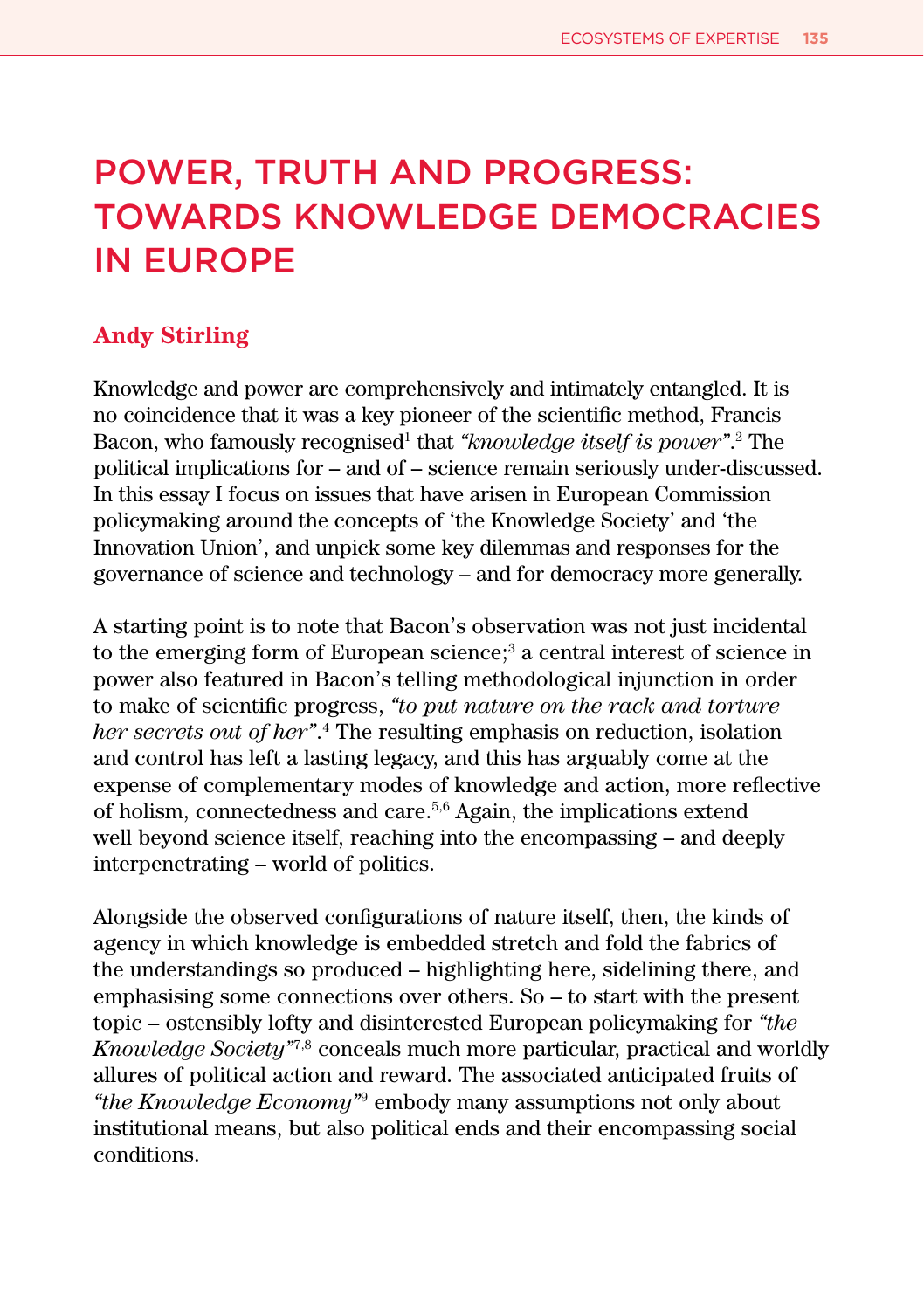The highlighted structures of the particular economy envisaged in the Knowledge Society present a very specific – and highly political – vision for *"the reinvention of Europe"*. 10 Far from being disinterested and neutral, this vision is often actually very partisan in technological and institutional terms. For instance, certain kinds of knowledge are privileged over others in the prioritisation of a 'bioeconomy' rather than an equally knowledgebased 'eco-economy'. And these already-restricted imaginings of knowledge are then in turn typically taken to further privilege even more specific kinds of advanced biotechnology like transgenics. This effectively marginalises even other advanced biotechnologies (like genomic or marker-assisted technologies), let alone wider innovations.

## The political veil

Other examples abound of such visible imprints of power in ostensibly neutral knowledge. By contrast with some branches of ecology, the dominant reductionism of modern biology has had the effect of exaggerating the role of apparently atomised genes over their systemic relations. This is not unrelated to the relative facility of appropriating intellectual property – genes are more patentable than the contexts which actually make them work. Likewise, aspirations to manage planetary control variables in order to secure expedient but unprecedented forms of environmental stability arguably reflect the interests of newly globalising expert institutions much more than they do the realities of the uncontrollable and ever-changing planetary environments themselves. And knowledges concerning the relative merits of different possible future energy infrastructures routinely incorporate assumptions about costs that are direct functions of expectations of the very investments these knowledges are supposed to inform. So apparently objective assessments can embody powerful circular driving forces, helping to bring about the very futures they ostensibly analyse. The point is not to dismiss these particular examples of knowledge, but to illustrate that all forms of knowledge alike are typically imprinted with their social conditions of production.

But the real dilemma in all such cases is that knowledge serves power most effectively when these political aspects remain most veiled. Only by donning the clothes of ostensibly singular and transcendent neutrality can knowledge effectively deliver the precious political commodities of legitimation and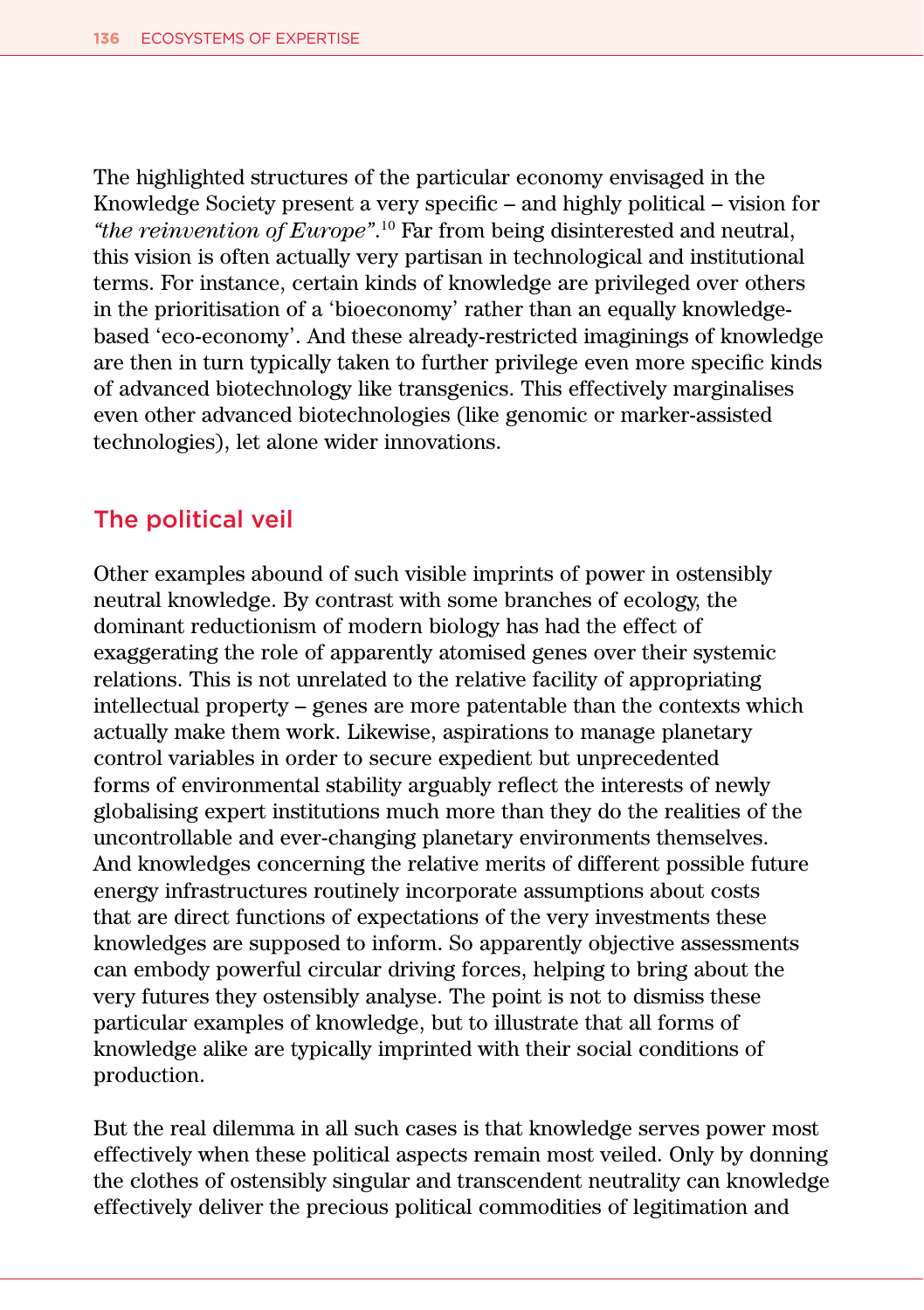justification. The result in policy circles is a carefully-nurtured obscurity concerning the intrinsically political nature of the forms, foci and fabrics of knowledge. To appreciate this is not to adopt some caricature position that 'anything goes' in science. However, even though there remains a multitude of ways of being wrong, there are also typically many different ways of being right – and hearing this can be very inconvenient to power. So this requires voices like those of Gramsci,<sup>11</sup> Foucault,<sup>12</sup> Wynne and Jasanoff<sup>13</sup> to provide repeated reminders that knowledges don't simply confer power, nor do they just constitute it. The crucial neglected fact is that knowledges are also themselves deeply shaped by power.

To see this is to spin on its heels the conventionally accepted predicament in analysis for policy of candidly 'speaking truth to power'.14,15 For this is only one side of a relationship in which it is also the case that *"power inscribes knowledge"*. 16 Although sometimes uncomfortable, it is relatively easy to acknowledge that there are many perils and pressures around the apparently noble and apolitical callings of the expert in delivering supposedly authoritatively pristine knowledge. These challenges are real. But to end it at this is entirely to miss the other side of the relationship. What is scientifically 'true' may nonetheless admit a variety of equally valid but contending political interpretations. And an 'ought' cannot uniquely be derived from an 'is'. As many have experienced in 'evidence-based' policy processes, to speak this general truth about power is an altogether more perilous form of candour than merely to speak some particular truth to power.

#### Inconvenient truths

Across multiple forms of power in many different settings, these basic processes remain the same. The most inconvenient truth to speak is that whatever the knowledges on which local commitments rest, they are themselves in any way ambivalent or susceptible to social influence. For this is how knowledge loses its crucial, political load-bearing qualities. Then, both message and messenger become terminally unwelcome.

To take one small example on the theme of European governance of science, it was for exactly such reasons that the European Commission in 2008 disbanded the Expert Advisory Group on Science and Society (EAGSIS), for which I was rapporteur. As was confirmed in its final report,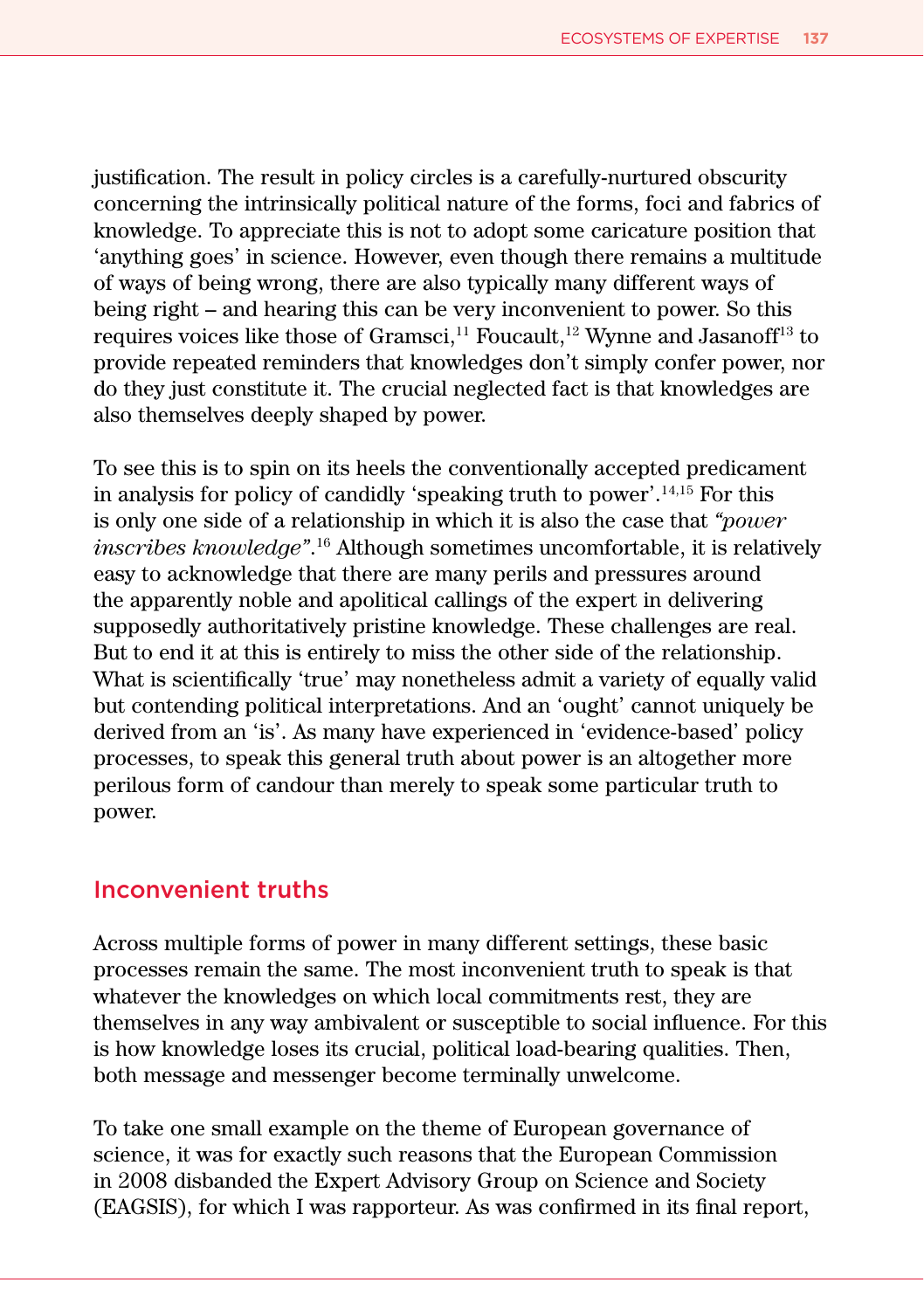published later,17 EAGSIS was closed down because its members refused to succumb to pressure simply to legitimate an existing 'hardwired' programme of social science research on science policy, rather than discharge their responsibility to advise on its strategic direction. EAGSIS had politely – but clearly and repeatedly – pointed out a rather inconvenient truth in a succession of earlier reports: $18 \text{ most of what was presented as a}$ programme of two-way public engagement ostensibly aimed at informing the overall direction of Commission research was better understood as an instrumental process of science communication aimed at promoting entrenched priorities.

In this tiny example of a much more general pattern, the recalcitrant experts were disciplined in a succession of ways: first, by being ignored; then by being variously chastised as unwise, naïve or impolite; then by being threatened that future prestigious expert advisory positions would be jeopardised; and, finally, by being effectively fired. With EAGSIS thus disbanded and its offending reports side-lined, the ongoing programme continued without the fig-leaf of legitimation-posing-as-oversight. The loss was not widely noticed!

## Panel politics

Another personal experience represents a further small – but unusually clearly viewable – drop in a much larger, deeper and more murky ocean. Before the above episode, in 2003 to 2004 I was a member of the UK Science Review Panel examining genetic modification. Here, I tried to draw attention to some particular power dynamics in policy science which led to the tendency systematically to suppress various kinds of uncertainty. In the end, these efforts helped lead to an unusually open final report which systematically acknowledged in every chapter 'uncertainties', 'disagreements' and 'gaps in knowledge' alongside the usual preoccupation simply with risk.19 Concluding in the voice of the UK Chief Scientist (who chaired the Panel) that science of itself could deliver *"neither a red light nor a green light"* for GM crops, the report was a rare instance of candour under pressure simply to provide justification. The onward ripples were not insignificant for UK government policy on GM crops over the ensuing few years.

But this did not occur without friction; I was quietly informed by a member of the secretariat of an entirely separate social science advisory committee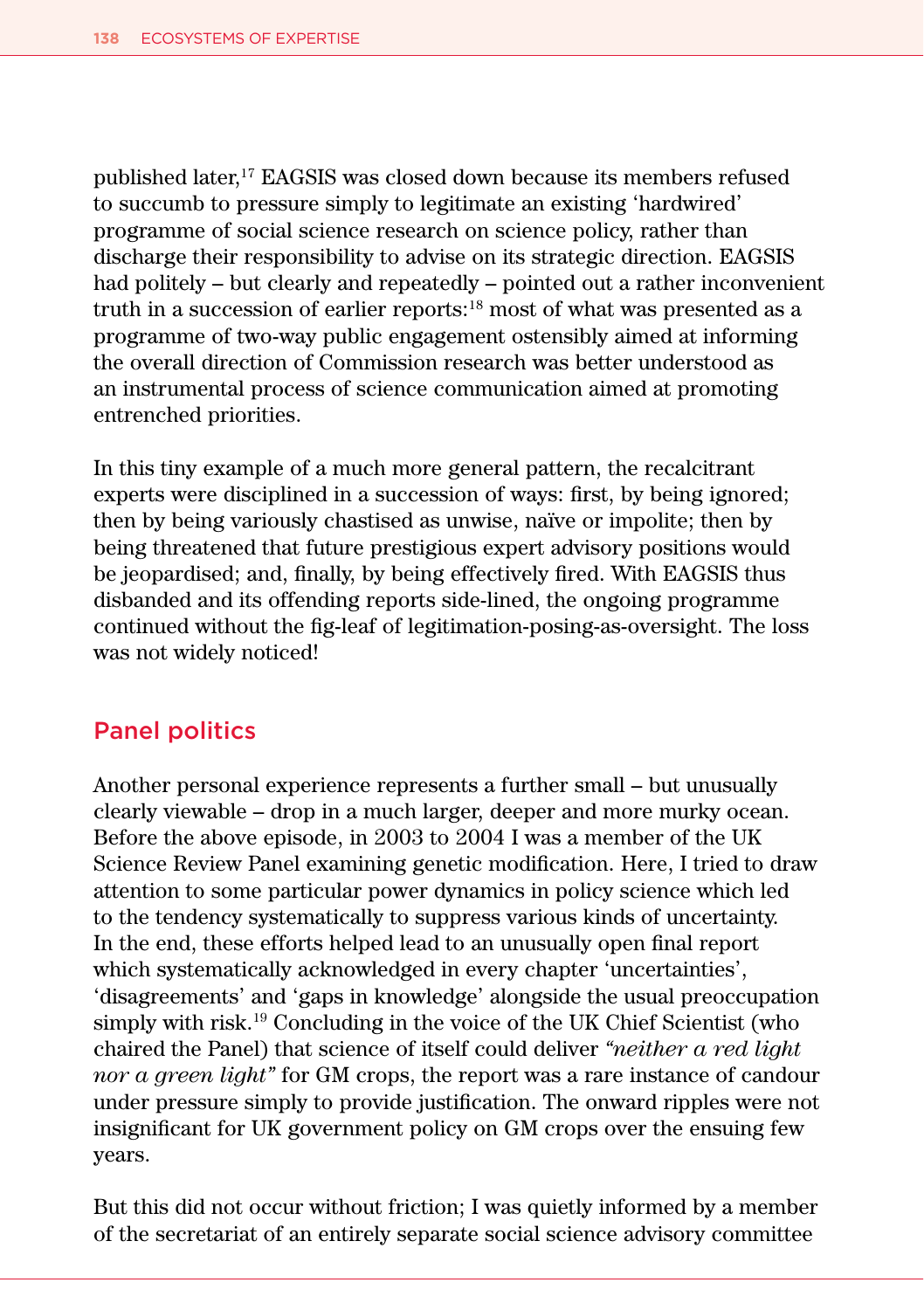that Commission officials were being strongly lobbied by a leading scientific figure in UK regulation of GM crops to drop me from this EC committee on the grounds of my being a 'troublemaker'. Fortunately, this is an example where the science advisory system also displayed some integrity; after some tense encounters, the UK Chief Scientist of the time agreed formally to repudiate in the minutes of the Science Review Panel this attempted exercise to exert pressure against a member.

To my knowledge, this remains the only example of an official UK science advisory body formally acknowledging what is almost certainly a much more widespread (and often more serious) reality. After all, both stakes and pressures are typically lower for a social scientist like the author than for natural scientists, who are more dependent on large-scale laboratory funding and whose expertise is more focal to the science directly in play. So it would be a strange coincidence if this unique official acknowledgement of attempted coercion should indicate that the only instance of such pressure had occurred in exactly a situation where it was most readily resisted and revealed. Anecdotal evidence suggests the phenomenon is more widespread – but less visible – throughout natural science.

Whatever the context, it is out of mutually reinforcing self-interest that those giving advice tend to share with those being advised a (literally) power-full policy etiquette. By all means talk of the responsibilities of 'speaking truth to power' – but don't mention the reverse relations by which power helps (partly) to shape the knowledge it receives. In this way, it is permissible to negotiate in private the terms under which the inevitable compromises are made between the contending imperatives of power and knowledge. But – like the proverbial making of sausages – to produce policy-relevant knowledge in public risks revealing such unsavoury sights that the final product is spoiled, and no-one ends up looking good. So, like Victorian attitudes towards sex, all are complicit in the dynamics of power, accepting that knowledge is spoken about in private between elite peers, but not in front of servants, children … or the public at large.

#### Speaking truth about power

So, these issues are rarely acknowledged within public research and innovation policy documents. Nevertheless, the importance of these dynamics of power is actually raised rather frequently, on occasions when the social science of science itself is invited to give its own 'independent'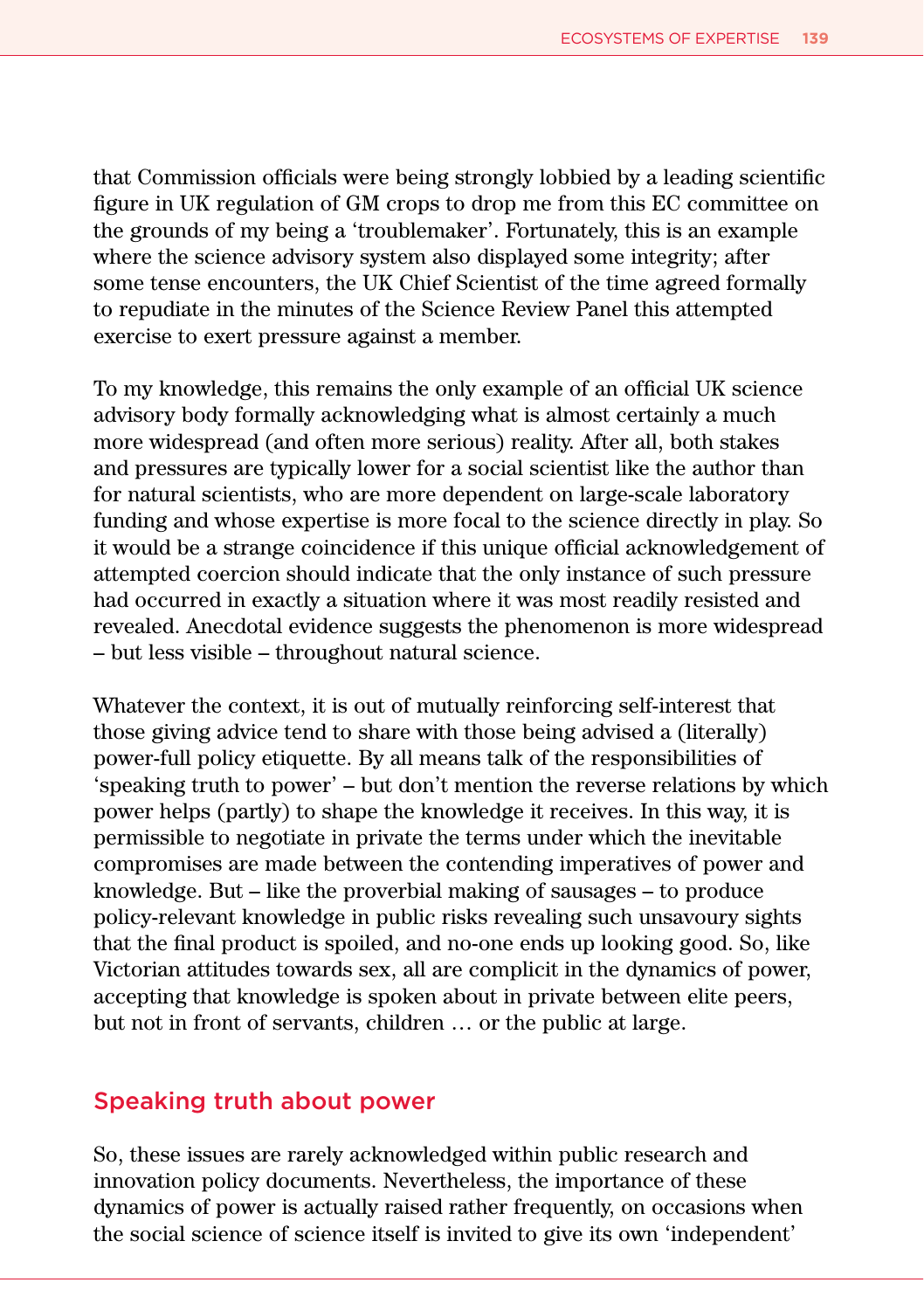expert policy advice. Just looking back over the past decade, there is no shortage of examples where European science governance institutions have (to their credit) commissioned and received exactly this message. What is notable, however, is not that the message is not sought (or consequently heard) by policymakers; what is striking is that this evidence for the implication of power in knowledge is so common in commissioned advice yet so systematically neglected in policy itself. To appreciate this, it is (fittingly!) necessary simply to consider the evidence. Let us look, therefore, at social science advice provided to support Commission research and innovation policy over the past ten years.

In 2007, a report by a diverse group of historians of science<sup>20</sup> began by emphasising exactly the points made above. *"We first stress the obvious: that science, whatever its achievements, is human-made; that science has always been linked to powers and interests; that science has limits and is not socially 'neutral'."* The report goes on to highlight that *"power relationships and interests are central in the science business"* and that as a result, *"social scientists and historians are part of power games, notably games of legitimisation"*. And power is a central focus of attention, not only between policymaking and science, but within and across different academic disciplines themselves:

*The fact that science is not a unified system and that it is made of quite different species (clinical medicine vs. experimental biology vs. epidemiology for example) leads us to recommend particular attention when policymakers have to consider the implications of a new technology or product. Organising the confrontation between these species in a fair way … (a way that counteracts the systemic asymmetries of power) is central."21*

#### Engagement on whose terms?

A second, roughly contemporary report<sup>22</sup> drew on contributions from a large number of researchers in the contrasting field of science and technology studies (STS), and synthesised the findings from an entire programme of Commission research. Reflecting experiences of exactly the kind related above, this document focused on the practice of public engagement. It observed that: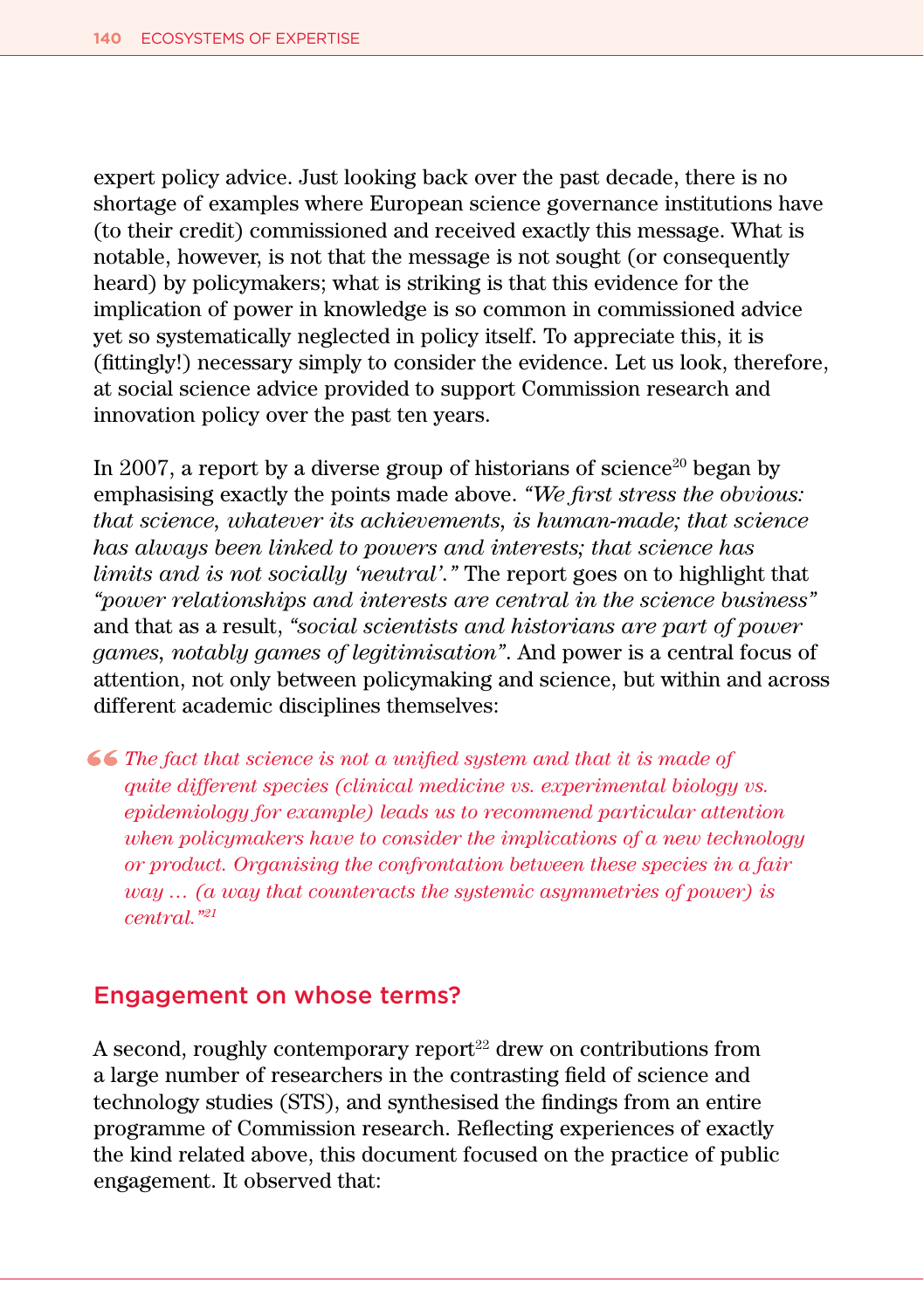*there is – despite the rhetoric – a persistent tendency on the part of senior people in powerful government and industry bodies often to see exercises in 'participatory process' simply as an effective means to justify (and so help deliver) what were referred (to) as 'pre-decided policies'."23*

#### Elaborating this, the report found that:

- *The type of discussion that can arise in public engagement may itself pose significant challenges. The focus often centres in one way or another on the exercise of political and economic power in the field of science and technology. The resulting queries over 'who?' and 'why?' may sometimes be rather uncomfortable for incumbent decision-makers and institutions. Who is accredited to engage in discussions of science and technology? Who asks the questions to be researched? Who prioritises the allocation of resources? Who makes the assumptions in interpreting the answers? How and when are results to be communicated and to whom? Which knowledge is held privately and subject to proprietary rights and which is placed in the public domain? What is stated and what left unsaid?*
- *A significant obstacle to public engagement often lies in the prevailing attitudes of senior figures – and wider cultural perspectives – in the institutions concerned with the governance of science and technology. In particular, there is in some such quarters a persistent scepticism over the status of public knowledge and understanding. There are tensions between institutional priorities and more widespread public values and interests. There is a reluctance to commit to open self-reflection and the sharing of power and influence."24*

Thus detailed in more specific forms, this is exactly the syndrome pointed to at the beginning of this paper. A third influential report, also largely drawing on STS scholarship, was produced in 2007 by a smaller Expert Group on Science and Governance.<sup>25</sup> Focusing directly on challenges presented by *"the Knowledge Society"*, it said:

*The way we think and talk about science and innovation is still dominated by questions of scale – 'how much?' and 'how fast?' – but we're not so good at talking about directions – the outcomes to which all of this investment and activity is being directed. The metaphor of the race exerts a powerful stranglehold on these debates. And the choice we are often presented with in that race is faster or slower, forward or back, but with no option to change*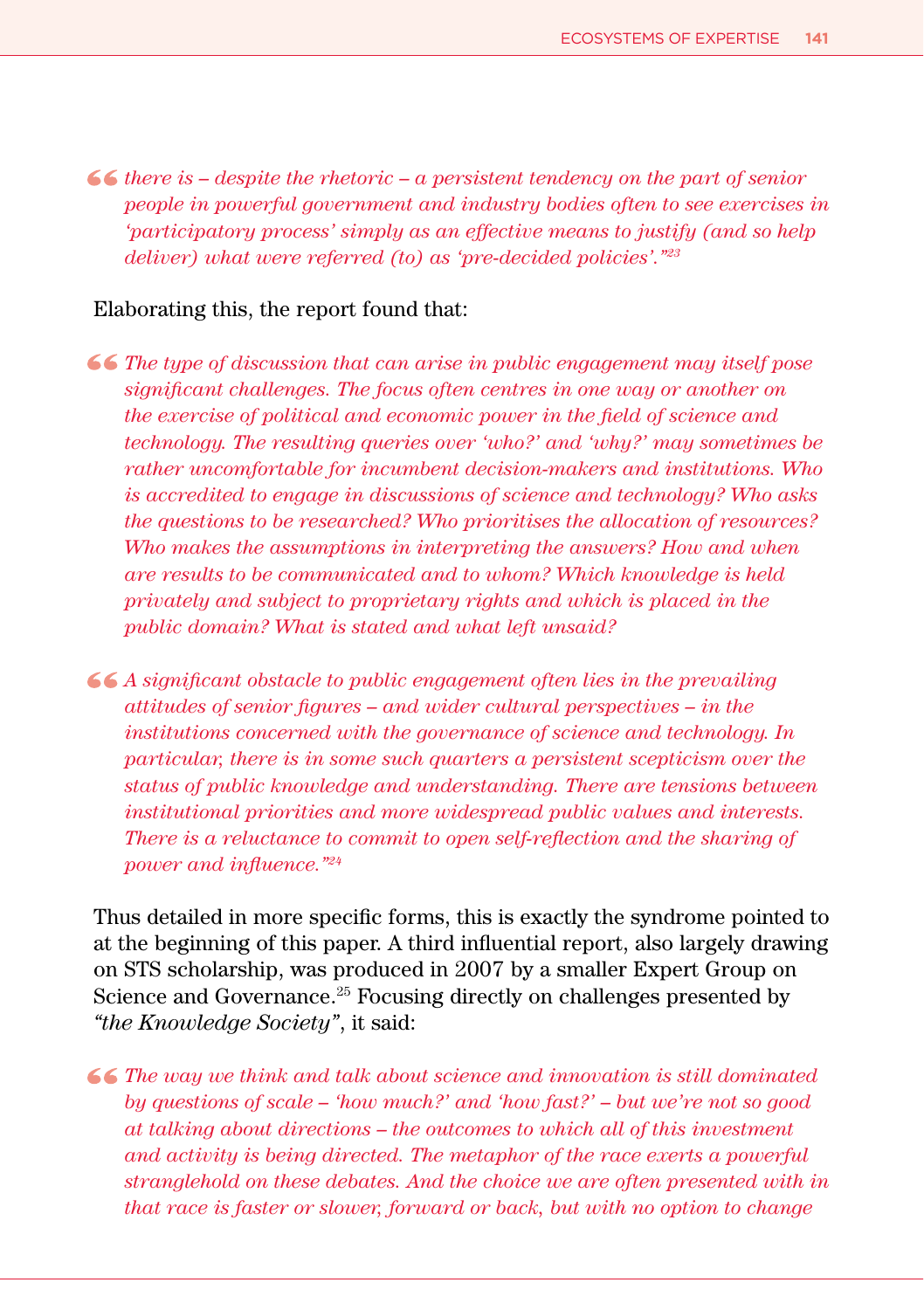*course. We do not devote enough attention to considering the plurality and diversity of possible directions."*

Again, the crucial dynamic in focus is the use of knowledge to legitimise and justify the commitments of power.

#### Innovations and expectations

Moving away from STS, even when relationships between knowledge and power are addressed by traditionally more instrumental disciplines with less self-consciously critical identities, and interests focused more directly and operationally on 'innovation systems' as they actually exist (rather than as they might be wished), the message remains very similar. In a fourth report from scholars of innovation studies published in  $2009$ ,  $26$  the same essential problem is identified, under which the *"scope and variety of involved organised actors such as science organisations, industries, governmental agencies, parliaments, non-governmental organisations can be broad and heterogeneous, too. They have different interests, resources and power, and they negotiate in various inter-linked arenas on all kinds of rules and policy instruments".*

Again, the importance of politics and power are highlighted in the ostensibly technical business of research and innovation. *"Various methods exist to support the construction of priorities including more systematic approaches such as foresight, impact assessment and evaluation of past performance, and more political processes such as the various forms of negotiation and lobbying between different loci of power and influence involved in the formulation of a research programme."*27 Even under instrumental perspectives, it is impossible to ignore the importance of power and vested interests.

In advance of the landmark Lund Declaration in 2009, a fifth report was commissioned from another large group of researchers,28 this time in fields relating more broadly to interdisciplinary science and integrated assessment. Discussing dilemmas in mission-oriented research, this aimed to address global 'grand challenges' of the kinds on which the Lund Declaration focused. Yet here, again, neither the wider scientific perspectives nor the imperative of shared social goals were found to be enough to remove the challenges presented by the dynamics of power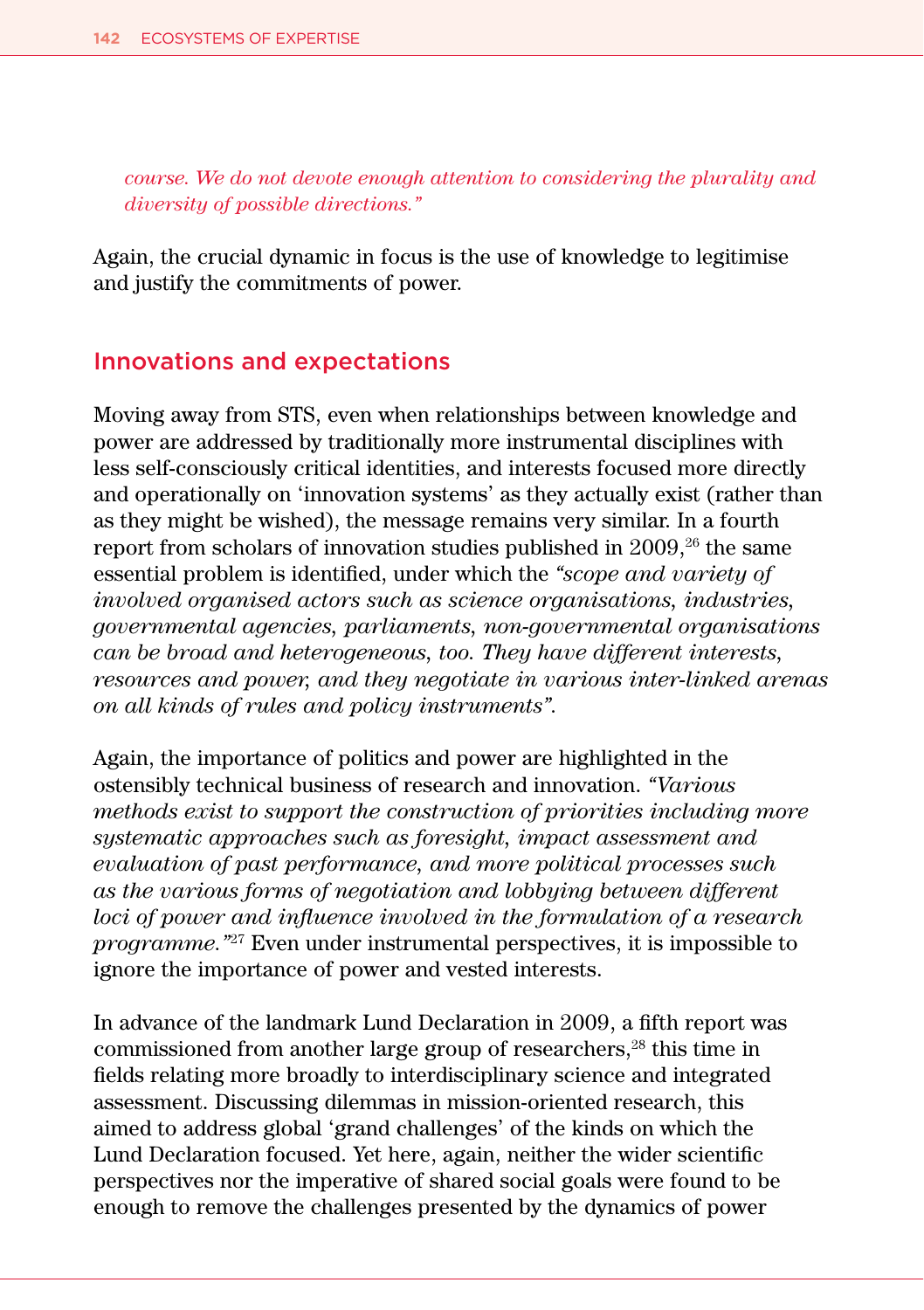in knowledge and innovation. Complicating the apparently self-evident missions presented by grand challenges, this report noted:

*(…) the presence of strong vested interest with considerable lobbying powers, as well as the policy logic of existing institutions which might work against more fundamental reforms. (As a result) many of the participants expressed opinions concerning the priority setting process. The design process was described as non-transparent, undocumented and heavily influenced by lobbying groups. As a result, the interests of the already powerful are reinforced, and it is difficult for outsiders to make their voices heard. One reason for this is the governance structure with a formal 'proposition monopoly' given to the Commission. This creates a discussion with the Commission in the centre instead of the member states, which might reduce the number of voices that have a real influence over the research agenda. Reforms that increase both the transparency and the influence of the member states were called for."29*

In 2009, there emerged a sixth report on the related issue of scientific indicators.30 This made a pithy observation directly addressing a similar point concerning the concentrating of power in research governance. *"The adage that science is too important to be left to scientists captures the normative challenge of integrating science in society, allowing for societal participation, but in such a way that its creative power is not subsumed by immediate interests."* Again, this underscored the recommendations made in all the previous reports concerning the importance of opening up more collaborative approaches to research and innovation.

It was in this vein that the 2007 Expert Group on Science and Governance had noted that *"democratic governance has become dislocated in ways that cannot be remedied by technical methods and tools alone".* It concluded that *"policymaking should not stop at simple or mechanical solutions; it should address the complex issue of science and governance honestly, thoroughly, patiently and with humility".*

And the 'science in society' report had argued for related qualities: *"European activities in (science governance) should be informed by, and should themselves incorporate, more effective forms of symmetrical two-way deliberation, empowering inputs from a wide diversity of social actors. In short, this might be thought of as a move towards a new style of 'cooperative research'."* <sup>31</sup>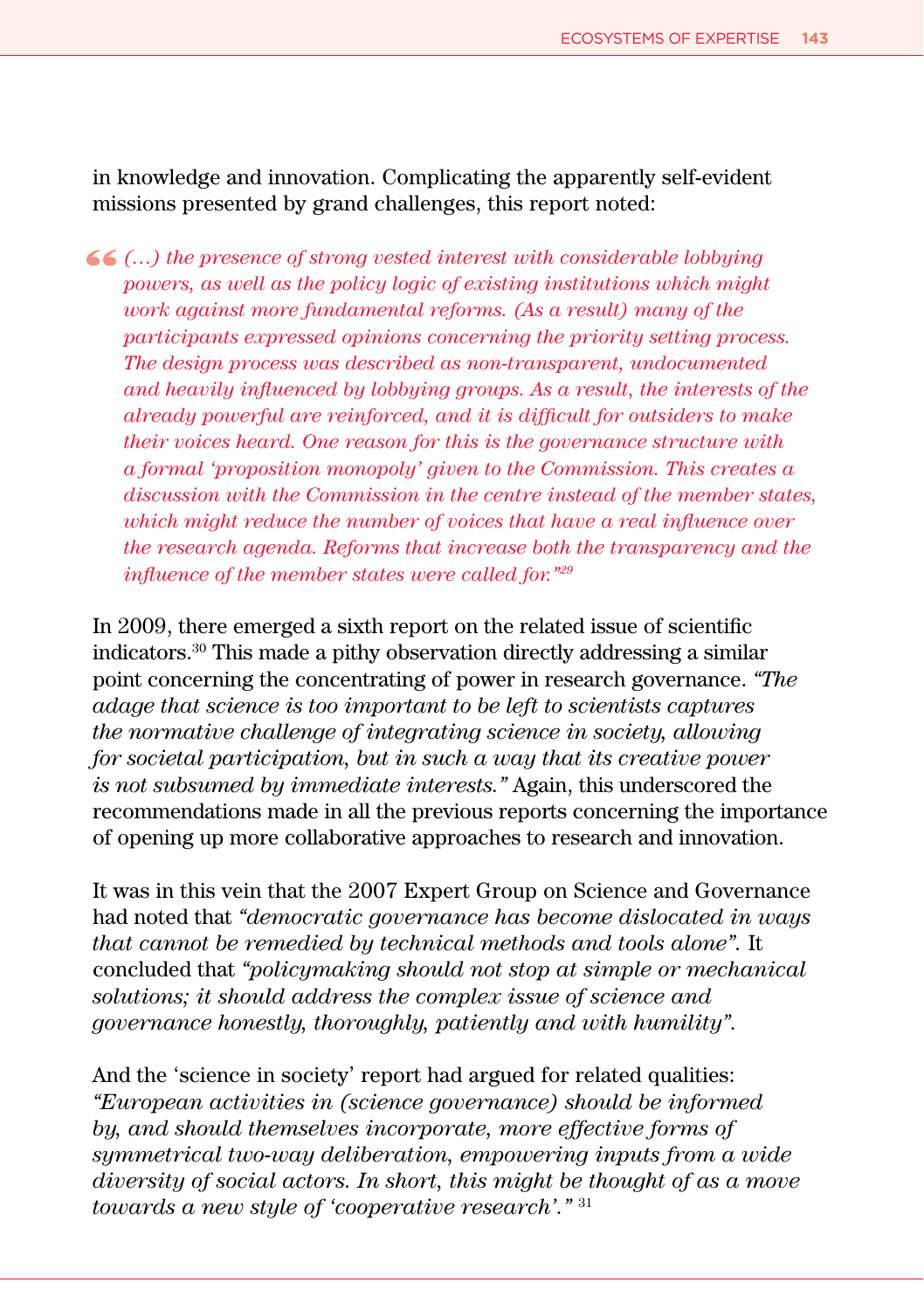## Opening up and closing down

Yet simply to extol the virtues of honesty, humility, dialogue and cooperation says little unless we address the power relations under which such qualities are constituted, interpreted and accredited. Even Bacon's *"torture"* is, after all, a form of dialogue! As a seventh report for the European Science Foundation (ESF) found in  $2012<sup>32</sup>$  merely to recognise or advocate the *"co-production of knowledge"* can beg many questions. After all, *"coproduction may use a large series of interactions, at different scales of space and time, and concrete forms".*

So, as was stated in 2013 by an eighth report,33 also commissioned by the ESF: "science and technology are now governed at an increasing number of sites, involving ever more diverse sets of actors in more disparate ways. This leads to complex and new forms of distribution of power and constant struggle over the directions to take." Where knowledge is recognised to be co-produced in collaborative dialogue, the need to address issues of power is accentuated, rather than attenuated. Noting that *"engagement and governance therefore represent locations (or spaces) where values and norms and thus power relations are negotiated"*, this most recent ESF report argues against pretending at the absence of power, but rather that its terms should be made more transparent.

The 2009 report for the Lund Declaration affirmed some particular details of this. Discussing the need for *"devising new political mechanisms and policies"*, this report identified a need for *"the kinds of institutional arrangements that are conducive to citizens' empowerment – that is, their autonomy of power and their ability to influence the decisions of public authorities. Some institutional arrangements are likely to increase efficacy and participation, while others are likely to reduce them."*<sup>34</sup>

One possible guiding imperative in the negotiation of such institutional arrangements was noted right back in the 2006 STS report. Rather than romanticising notions of academic neutrality and notional independence from wider power structures, this urged a form of positive discrimination as a crucial constituting principle in what it called 'transdisciplinary' or 'cooperative research'. *"Where notions of independence embody recognition of the need to counterbalance prevailing patterns of privilege and power, then it may be perfectly legitimate deliberately*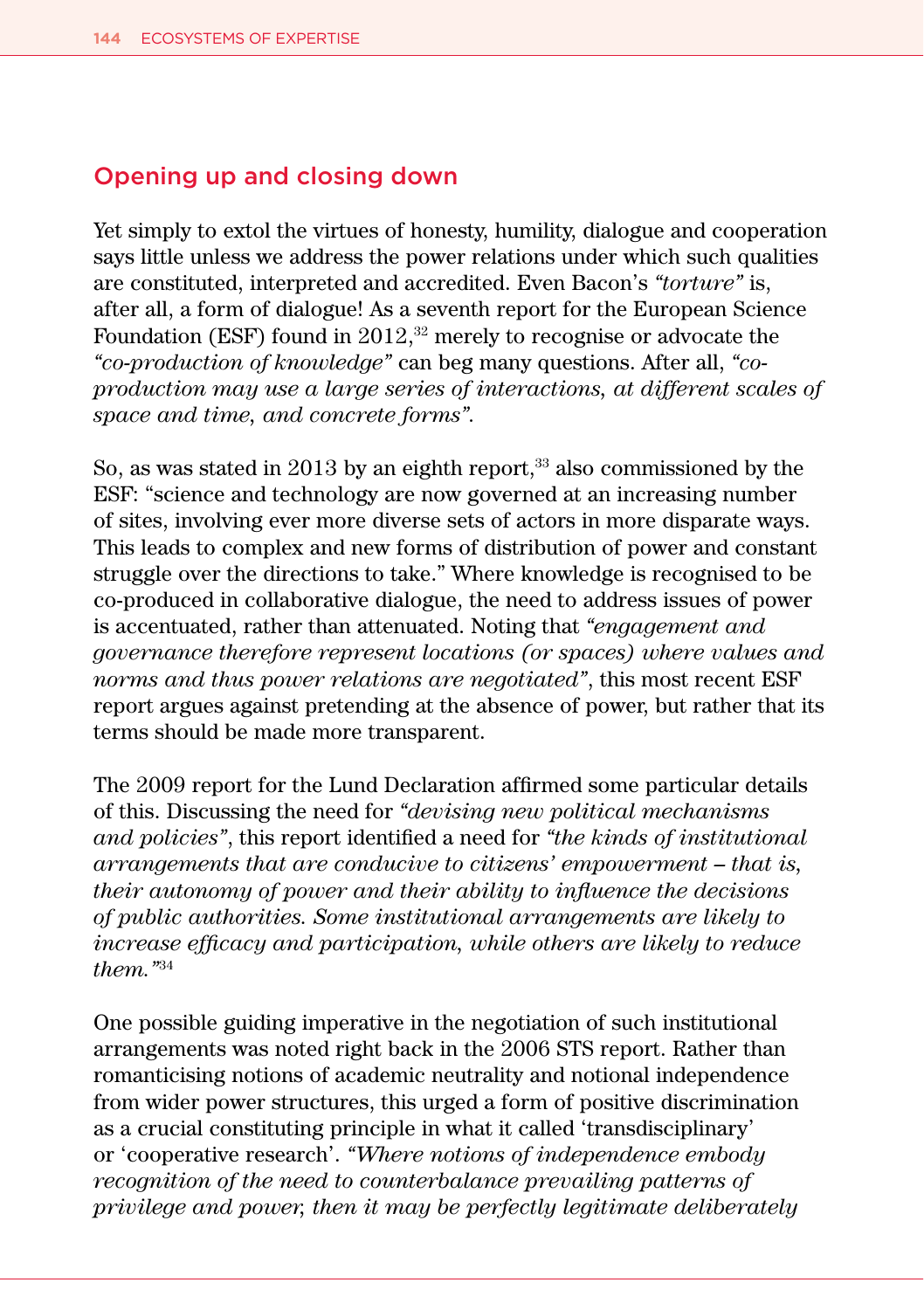*disproportionately to attend to some of the more marginal or 'excluded' (rather than conventional mainstream) viewpoints".*35 So: the nearest that knowledge may come to neutrality is in collectively deliberate cultivation of a plurality, explicitly constituted to counter dominant interests.

The overall message is clear. Where attention is devoted (as here) to a rather complete range of social science advice commissioned over the last decade by European science governance institutions, what is remarkable is that every single instance focuses directly – in one way or another – on the crucial roles played by power in knowledge. This is true of every quoted passage above. Not only are these dynamics strongly emphasised in diagnosis, they also form a priority focus for the policy prescriptions. On the face of it, then, with power relations within science and innovation given such a strong emphasis in the evidence base supposedly informing policy, one might reasonably expect to find the same broad issues highlighted in the official policies themselves.

#### Polite policy etiquettes

A few brief phrases in the background 'mood music' do seem to bear this out. For instance, in a 2008 EC document on public engagement in science,<sup>36</sup> Research Commissioner Janez Potočnik acknowledged that *"it is our task to set up new ways which both empower the public and reward those scientists who engage constructively with civil society"*. Implying no particular commitment or concrete intervention, other such 'apple pie' statements are readily found. Moreover, the example of the disbanded expert group described at the beginning of this essay illustrates how such references to public engagement may say one thing, yet do another. What is more remarkable about the actual Commission policy documents setting out concrete instruments for the governance of science and innovation over this period, is that they have virtually nothing whatsoever substantive to say about the need directly to address power relations in the production of policy knowledge. No deliberate policy interventions are proposed explicitly as a means to deal with this.

This picture specifically in the field of science policy contrasts strongly with EC policy discussions of governance more widely. For instance, the formative and influential 2001 White Paper on European Governance<sup>37</sup> (supposedly underpinning all European governance activities, including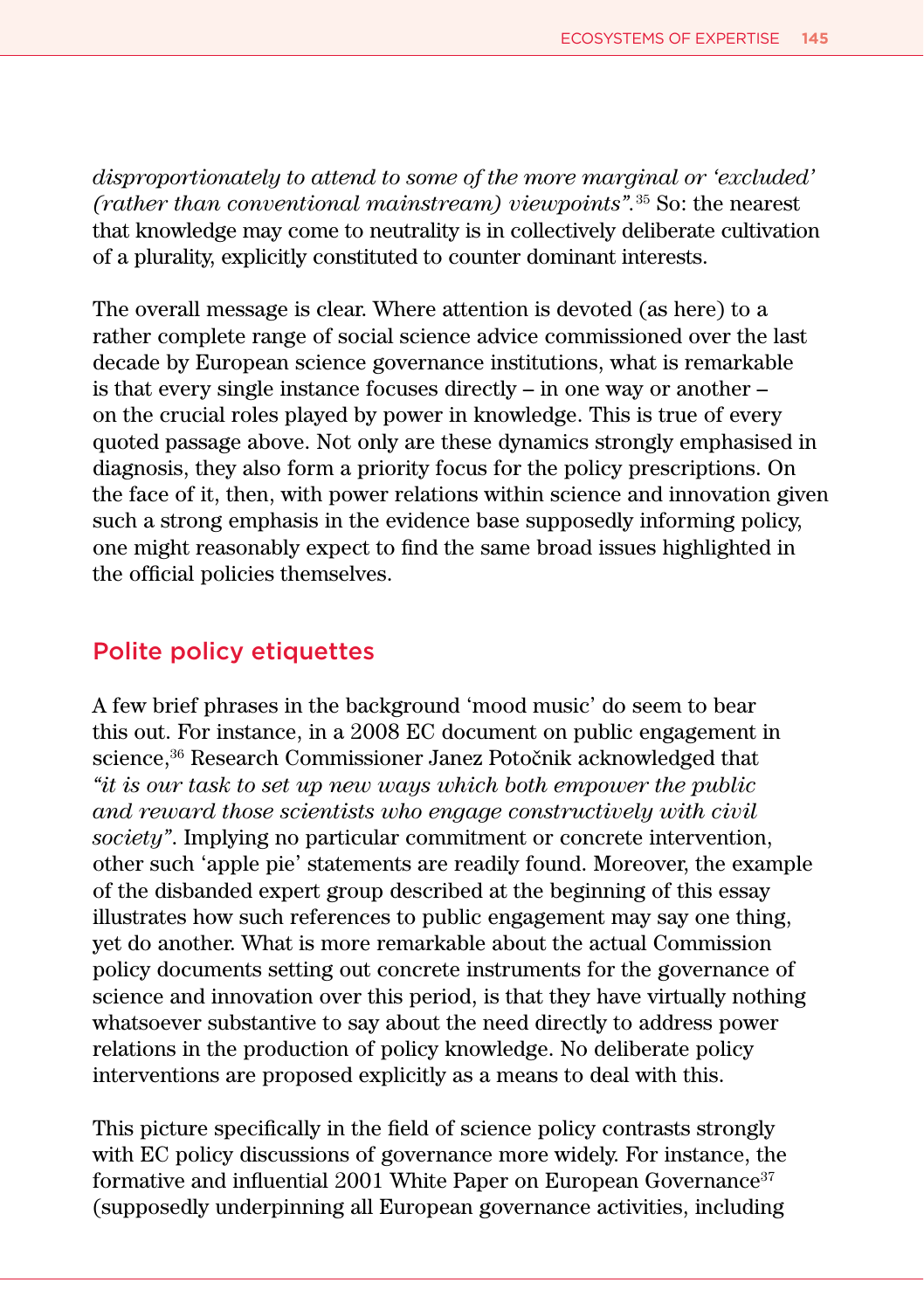on science) is very explicitly and directly concerned throughout with addressing what it acknowledges to be serious imbalances of power in the general politics of democratic governance. And power relations are also a very clear and explicit object of attention in official discussions of international arenas bearing on European innovation policy.38 So there seems no noticeable general policy inhibition around discussing power – as long as the power and interests in question are those of other political actors.

It seems disproportionately in relation to dynamics of power within European science and innovation systems that too explicit a mention of power becomes awkward and indiscreet. So, the curious neglect of any need for remedial action in relation to power concentrations or lock-in in the field of science and technology does not reflect a general institutional culture or policy climate. Nor does the gap seem to reflect any general difficulty in operationalising such a broad concept as 'power'. As discussed in the first section, this policy etiquette of aversion even to the mention of powerin-knowledge seems particularly prevalent in the field of research and innovation policy – where addressing power would take its arguably most sensitive forms – those which are imprinted in knowledge.

Again, the detailed evidence seems to bear this out. When official Commission research and innovation policy documents are systematically reviewed, a striking general pattern becomes clear. In all the labelling and branding, there are plenty of signs of the overt influence of power in the promotion of science and technology towards particular ends: *"research and innovation as sources of renewed growth"*, <sup>39</sup> *"Science 2.0"*, 40 *"innovation: creating knowledge and jobs"*, <sup>41</sup> *"responding to societal challenges"*, <sup>42</sup> *"reaping the benefits of globalisation"* and *"the future of Europe is science"*. 43 In addition, fears are raised over the growing scientific and technological strengths of competing countries – significantly involving frequent explicit discussion of external power relations.44 Also, where it is necessary in very technical terms for the purpose of implementing concrete legal frameworks, issues of power are dealt with very clearly and directly.45 But across many thousands of pages of text in wider science and technology policy documents, issues concerning the actual dynamics of political power in research and innovation systems themselves are barely even mentioned, let alone subjected to deliberate or explicit attention. Overt questioning and criticism of the kind exemplified in the advisory literature reviewed above is almost completely absent.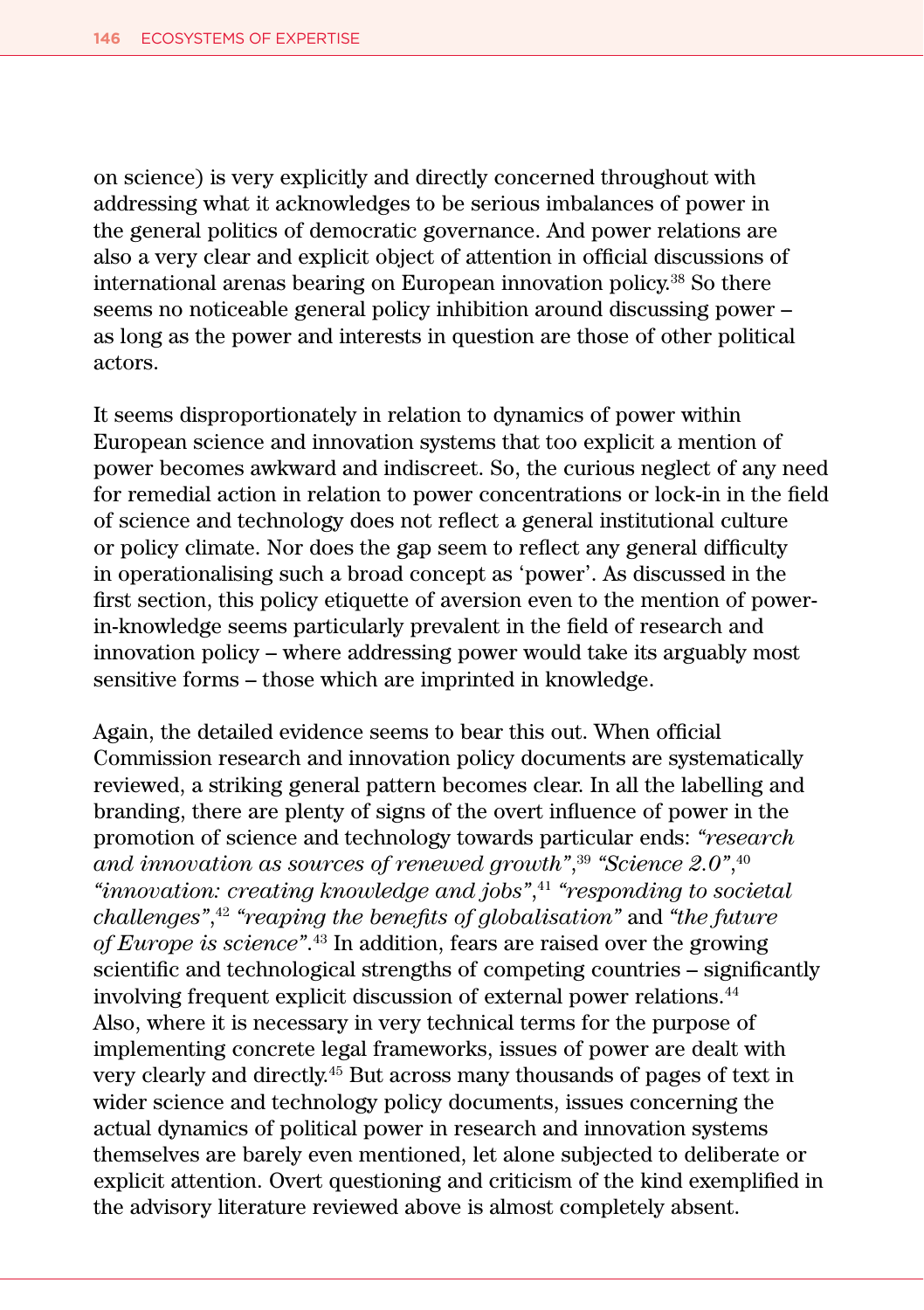#### Consultation in power vacuums

Many specific examples may be given to illustrate this. Consultation documents are issued with apparently no interest in the implications of vested interests or incumbent powers.46 Research work programmes are designed as if power relations in knowledge production were of no particular interest – and policy action plans make no mention of them. $47$ Technology platforms are developed for the promotion of particular strategies, as if the field were bereft of contending vested interests. Schemes are put forward for regional programmes and partnerships, without any attention to the relative degrees of power enjoyed by different actors.48 Technological performance is anxiously surveyed and scoreboards devised, but none of the metrics seek to gauge issues like lobby activity, concentrations of power or asymmetric levels of influence.49 Economic and business assessments are conducted, neglecting questions of market concentration or lock-in.50 And voluminous statistics cover numerous obscure issues in research and innovation systems, but fail to indicate crucial issues concerning the concentration of resources to certain particular research or innovation trajectories within a given sector rather than others. $51$ 

Numerous very detailed public opinion surveys are conducted in the field of science and technology and issues of instrumental interest are exhaustively explored, like the degree of trust placed in experts, public acceptance, or the readiness for innovation.52 But nowhere are respondents asked systematically for their views or understandings concerning the actual or appropriate distributions of power in research and innovation. And perhaps most remarkable of all is the picture given in documents on the burgeoning field of responsible research and innovation (RRI). Plenty of attention is given to exhortations and claims concerning the desirability of ethical or inclusive behaviour, but there is virtually no specific discussion of how to address the ubiquitous dynamics of power, vested interests and the strategies of incumbents, within which these qualities are set – and subject to which they are interpreted.53

What is arguably most telling about this quite comprehensive official neglect of the dynamics of power in science and technology policy are the rare exceptions. For, on the very few occasions when power is explicitly mentioned, it is disproportionately in reference to the notional power of civil society, rather than the more obvious power of incumbent actors.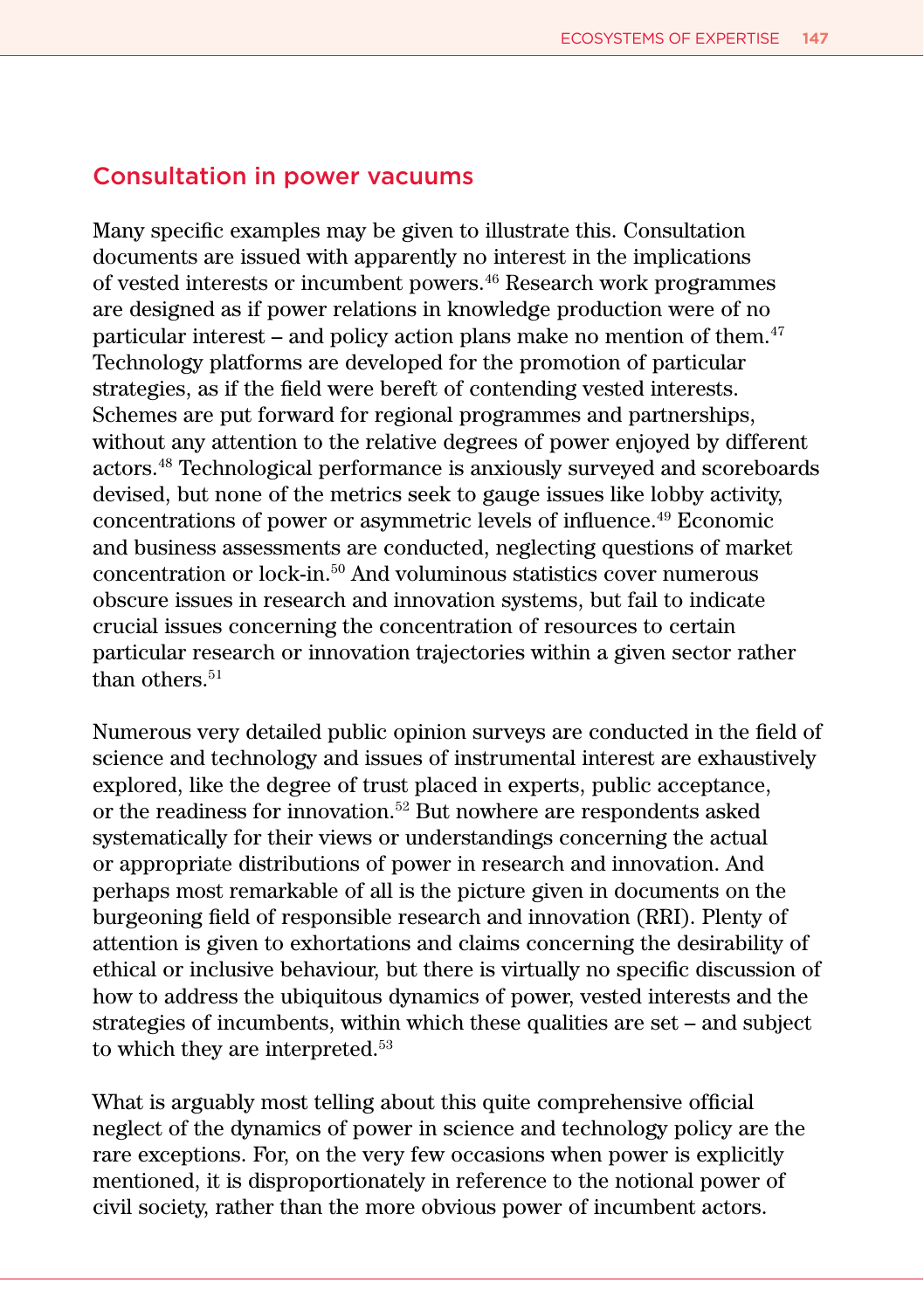For example, one report on embedding society in science and technology policy54 makes significant reference to Chinese experience. Advocating the 'non-political' stance of official structures, this paper attributes partisan bias only to those groups outside of innovation systems, like NGOs, who *"are sometimes unwilling to pay the high price (in terms of image or power) of compromising their position in the debate"*. This reflects a far more general discourse on research and innovation in elite policymaking circles: the challenges of vested interests, strategic behaviour and accountability are typically far more comfortably addressed in relation to the relatively tiny resources of civil society than the manifestly more massive instances of similar challenges displayed by incumbent business and governmental actors themselves.

#### Towards knowledge democracies

This has been a relatively long essay. But my conclusions can be quite briefly stated. Not least, this is because simply to talk of power in research and innovation (as we have been doing) is arguably a large part of the solution. Power is a very complex, multidimensional and situated phenomenon, and to seek to analyse it and address its consequences need not of itself be seen as critical – let alone revolutionary. Power can obviously often be a force for good, but what this means in any given context – and to what ends – is best understood and negotiated by those most directly implicated or affected. And those who are generally most advantaged by such openness about power in its diverse forms are those who are most remote from it (and consequently most marginal or vulnerable in other ways). So, it is in keeping with the shared progressive strands in scientific and democratic traditions with which this chapter began not only to illuminate power, but also to challenge it. To do so is not to seek idealistically entirely to dispose of power, but very pragmatically to get the best out of it.

The problem is that where power remains unspoken and invisible, as it typically does in European research and innovation policy, then it becomes much more difficult to enact these everyday processes of democracy. And without speaking of power, illuminating it and challenging it, some of the other kinds of exhortation and virtue recommended in the many reports reviewed here also risk being subverted. Qualities like humility, responsibility, precaution, transdisciplinarity, co-production, cooperation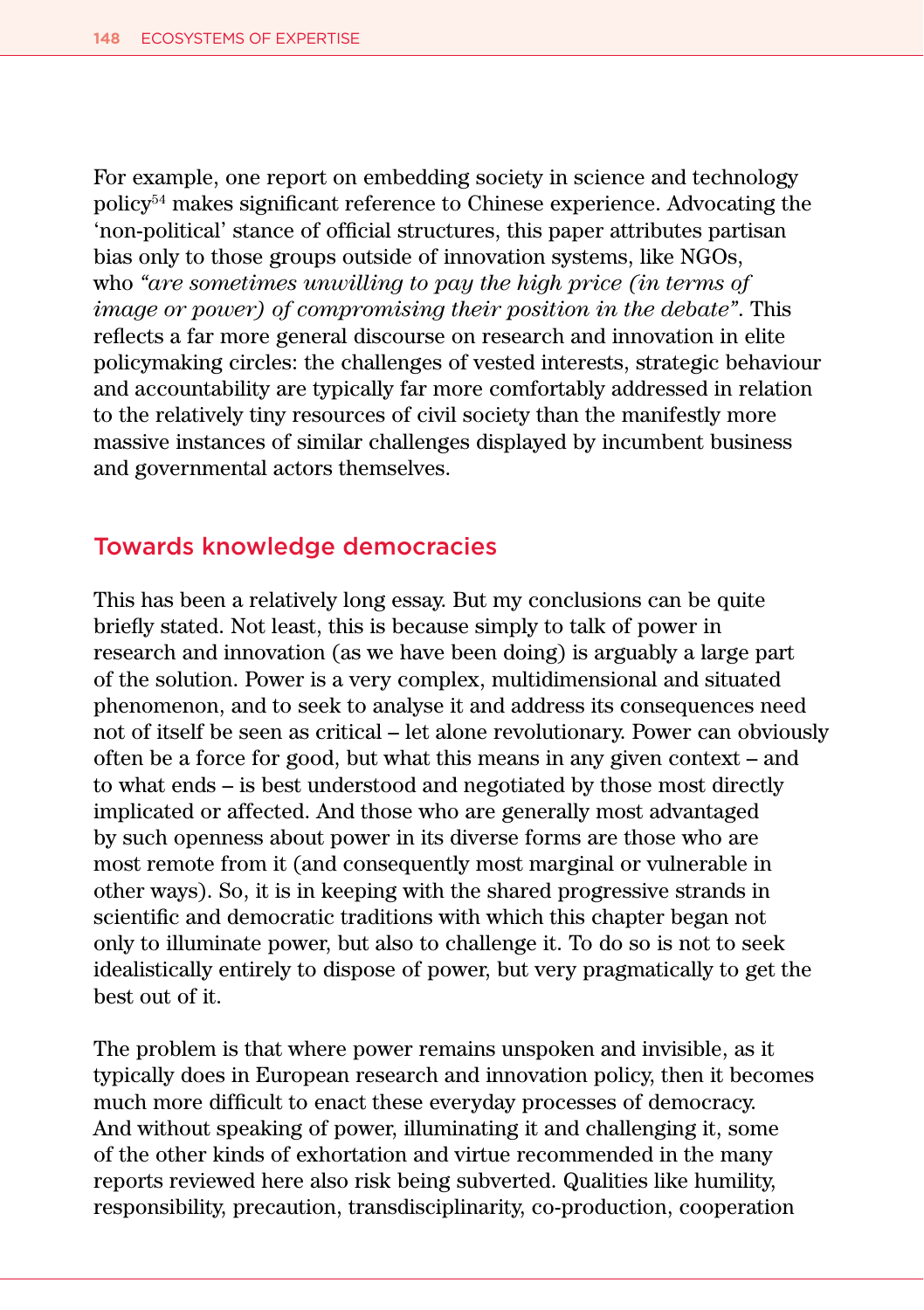and reflexivity, for instance, are only able to exert their intended effects where the associated power structures are explicitly accountable (rather than implicitly denied). Without accountability, there seems little reason to suppose these virtues will be any less vulnerable to legitimatory pressures than the romanticised positivist values criticised here, such as expert objectivity, sound science or evidence-based policy.

What is interesting is how immanent this message is, even in the early provocative Baconian framings of power and knowledge with which this chapter began. For, despite his predilections for metaphors of torture, Bacon also recognised that *"we cannot command Nature except by obeying her"*. And herein lies an abiding dilemma in the exercise of power: behind the discourses of control, what passes for power is often a euphemism for privilege. In a complex and dynamic world, maintaining incumbency is often more about surfing waves of contingent events through successful rhetoric than it is about having any real control over the underlying currents. The setting of directions for research and innovation is therefore not necessarily best understood as an end in itself. The picture here is similar to the pressures discussed above to justify decision-making in general (as much as any particular decision). In science and technology, as elsewhere, power is perhaps best understood as the privilege of generally presiding over unfolding trajectories of change, rather than specifically controlling them.

If unfolding trajectories are to be steered in directions that are (as so much policy advice reviewed here calls for) more responsible, precautionary or progressive, then the virtues of humility, cooperation and reflexivity (also advocated in this literature) may yield altogether different benefits. Rather than being ends in themselves, these qualities are potential means to the greater end of democratic struggle. Here again, Bacon made a salient point with regard to money, that might equally be applicable to power: *"it is like muck, not good except it be spread"*. This observation by a founding figure in science reinforces the widely recognised 'Mertonian' aspirations of science itself – to communalism, universalism, disinterestedness and organised scepticism. Communalism is about the sharing of power; universalism is about directing it towards collective ends; disinterestedness is not about denying power, but balancing contending interests; and scepticism is about challenging power in all its forms. So, it is science itself that seems – ironically – to chart a very clear challenge for European governance of research and innovation.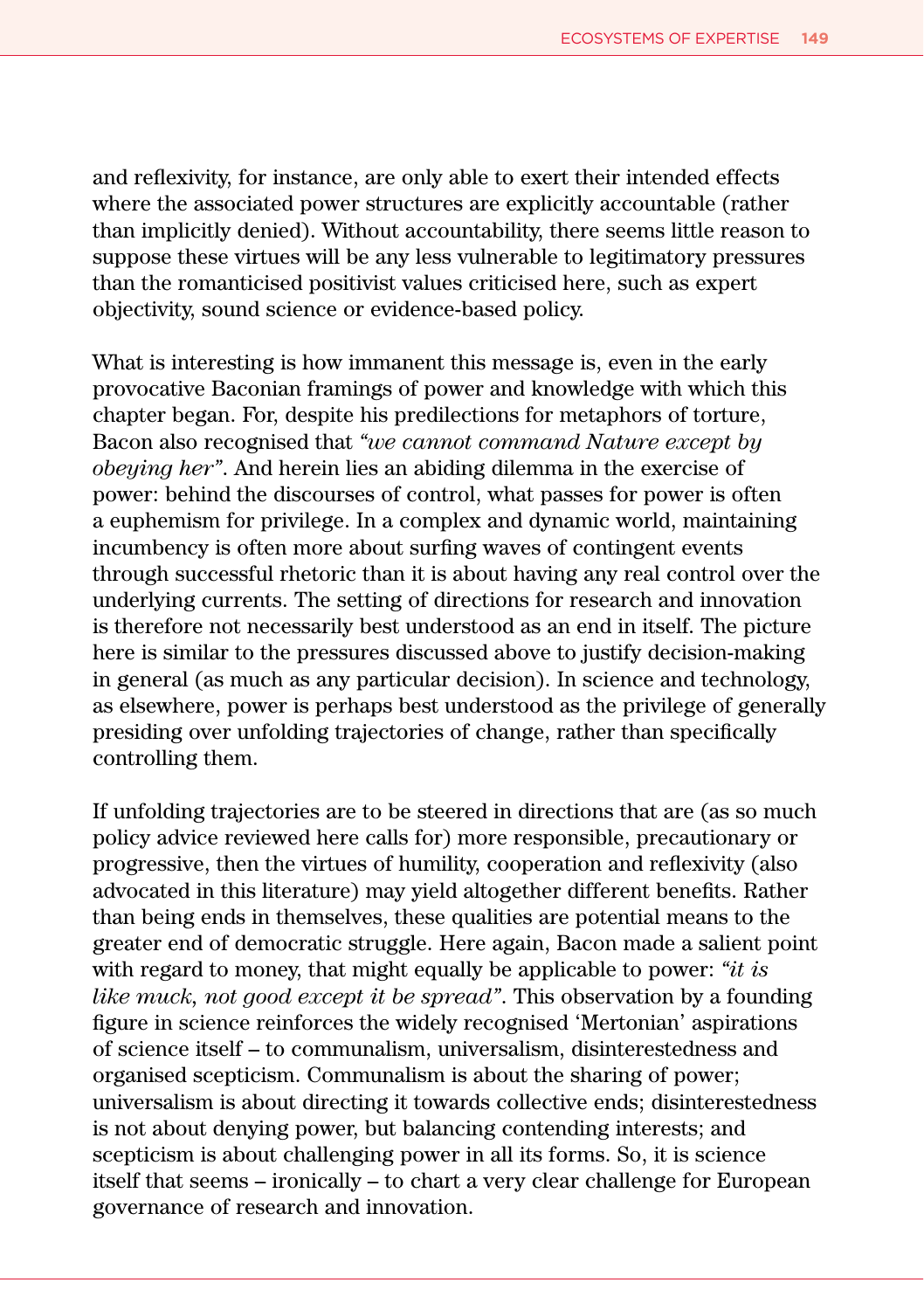If European science and technology are to progress in directions that best reflect and address diverse and contested social needs, then what is needed is not the power-denying polemics of the 'Knowledge Society', still less the even more overtly structured interests of an 'Innovation Union'. Where such hopes lie more is in resisting the suppression of politics in both these discourses. Instead of closing down around an engineered technical or deliberative consensus, what are needed instead are the many means to opening up more democratic struggle over the directions of research and innovation trajectories. Here, there are no panaceas: neither methods, principles, values, discourses or institutional designs will of themselves or alone fully embody such struggle. What is crucial are the interactions between these arenas. It is by distributed compasses rather than universal gridlines that the small everyday capabilities and heuristics of challenging power may most readily effect their diverse ends.

At a practical level, the struggle for knowledge and innovation democracies means challenging (and building alternatives to) a number of currently very prevalent pressures. European research and innovation governance should be wrested free of burgeoning instruments of justification and legitimation. Monovocal talk of 'sound science' and 'evidence-based policy' (as if these determine particular decisions) are neither politically nor scientifically credible. Pressures to put in place individual chief scientists through whom to channel all expert policy advice similarly suppress the complexity, diversity and context-dependency of knowledge. And the language of 'proinnovation' policy, without saying which innovation or why, is particularly erosive of accountability.

Alternatives to these monolithic discourses and institutions lie in the myriad methods and practices reviewed in the literatures summarised here. In short, these allow more rigorous and accountable plural and conditional understandings of which directions for research and innovation align best with which values and interests, and why. Instead of hierarchicallystructured multidisciplinarity, or mission-directed transdisciplinarity, there is a need for explicitly power-challenging 'hyperdisciplinarity'. In the end, what these offer are ways to resist the self-application of Bacon's doctrine of torture – not just on nature but on science itself. Since nature is so complex, diverse and indeterminate – and scientific understanding is so successful through fostering communalism, plurality and scepticism – why should science be forced to speak in a single voice? Engaging equally with the subjects and objects of knowledge, there seems to be the same disposition to control.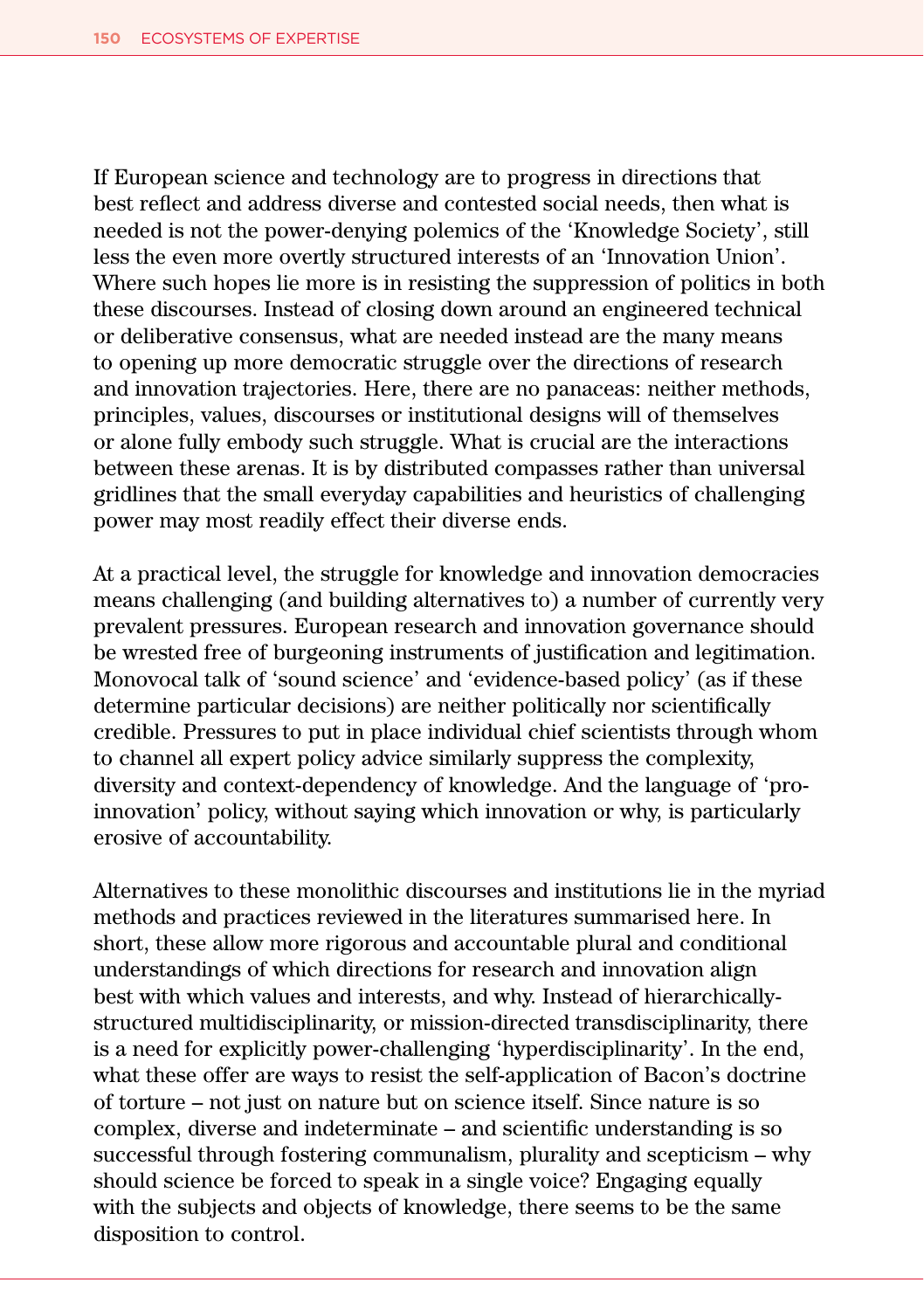It is in these senses that science and democracy are ranged against the same forces: they are not so much in contention as mutually reinforcing. Like science itself, knowledge and innovation democracies are best seen not as destinations, but as struggles; and it is arguably in celebrating and nurturing such democratic struggles that the most pressing imperatives can be found for European governance of science and technology.

**Andy Stirling is Professor of Science and Technology Policy at the University of Sussex (A.C.Stirling@sussex.ac.uk).** 

## Endnotes

- 1. Bacon, F. (1597) 'Meditationes Sacrae, "De Haresibus".'
- 2. McGovern, U. (Ed.) (2005) 'Chambers Dictionary of Quotations.'
- 3. Sardar, Z. (Ed.) (1988) 'The Revenge of Athena: Science, Exploitation and the Third World.' London: Mansell Publishing.
- 4. Keller, E.F. (1984) Mendelsohn, E. and Nowotny, H. (Eds.). Science and Power for What? In 'Nineteen Eighty-Four: Science Between Utopia and Dystopia.' Dordrecht: Reidel.
- 5. Dickens, P. (1996) 'Reconstructing Nature: Alienation, Emancipation and the Division of Labour.' London: Routledge.
- 6. Norton, B.G. (1991) 'Toward Unity Among Environmentalists.' Oxford: Oxford University Press.
- 7. Bohme, G. and Stehr, N. (Eds.) (1986) 'The Knowledge Society: The Growing Impact of Scientific Knowledge on Social Relations.' Dordrecht: Reidel.
- 8. Felt, U., Wynne, B., Callon, M. et al. (2007) 'Taking European Knowledge Society Seriously: Report of the Expert Group on Science and Governance to the Science, Economy and Society Directorate, Directorate-General for Research, European Commission.' Brussels: European Commission.
- 9. Sorlin, S. and Vessuri, H. (Eds.) (2007) 'Knowledge Society vs. Knowledge Economy: Knowledge, Power and Politics.' Basingstoke: Palgrave MacMillan.
- 10. European Commission (2009) 'Reinvent Europe Through Innovation: from a Knowledge Society to an Innovation Society.' Brussels: European Commission.
- 11. Forgacs, D. (Ed.) (2000) 'The Gramsci Reader: Selected Writings 1916-1935.' New York: New York University Press.
- 12. Foucault, M. (1977) 'Discipline and Punish: the birth of the prison.' London: Vintage Books.
- 13. Jasanoff, S. (2005) 'Designs on Nature: Science and Democracy in Europe and the United States.' Princeton, NJ: Princeton University Press.
- 14. Price, D.K. (1965) 'The Scientific Estate.' Cambridge, MA: The Belknap Press of Harvard University Press.
- 15. Wildavsky, A. (1987) 'Speaking Truth to Power: The Art and Craft of Policy Analysis.' London: Transaction Publishers.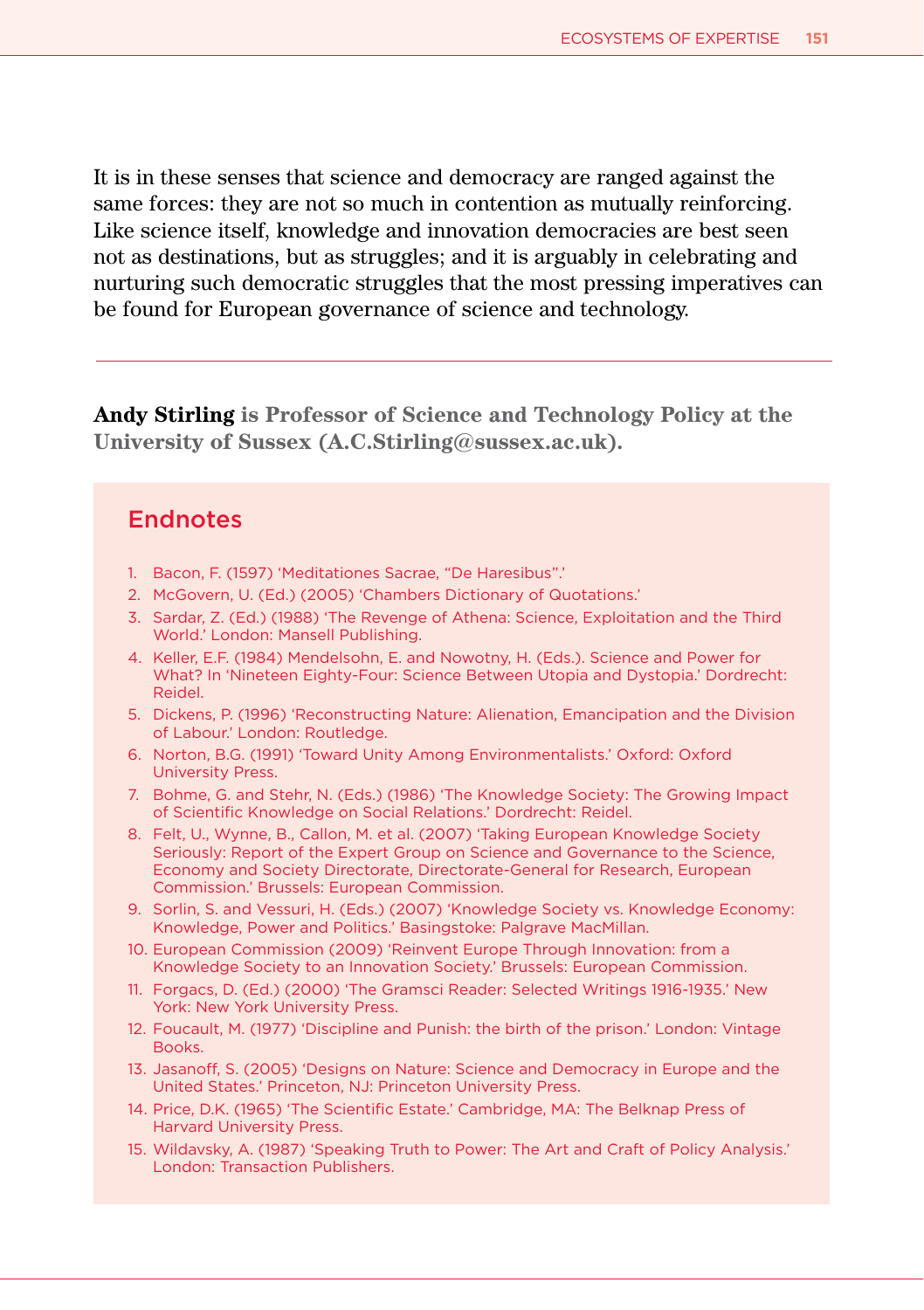- 16. Thiessen, D. and Cook-Sather, A. (Eds.) (2007) 'International Handbook of Student Experience in Elementary and Secondary School.' Berlin: Springer.
- 17. EAGSIS (2009) 'European Commission FP7 Expert Advisory Group on Science in Society – Final Report.' Brussels: European Commission.
- 18. EAGSIS (2006) 'European Commission FP7 Expert Advisory Group on Science in Society - First Report.' and EAGSIS (2007) 'European Commission FP7 Expert Advisory Group on Science in Society - Second Report.' Brussels: European Commission.
- 19. GM Science Review Panel (2003) 'GM Science Review: First Report' and GM Science Review Panel (2004) 'GM Science Review: Second Report', available at [http://](http://www.gmsciencedebate.org.uk/report/pdf/gmsci-report1-pt3.pdf) [www.gmsciencedebate.org.uk/report/pdf/gmsci-report1-pt3.pdf](http://www.gmsciencedebate.org.uk/report/pdf/gmsci-report1-pt3.pdf) and [http://www.](http://www.gmsciencedebate.org.uk/report/pdf/gmsci-report2-pt3.pdf) [gmsciencedebate.org.uk/report/pdf/gmsci-report2-pt3.pdf](http://www.gmsciencedebate.org.uk/report/pdf/gmsci-report2-pt3.pdf)
- 20.Pestre, D. (2007) 'Historical Perspectives on Science, Society and the Political Report to the Science, Economy and Science Directorate, European Commission.' Brussels: European Commission.
- 21. Pestre, D. (2007) pp. 6–7.
- 22. Stirling, A. (2006) 'From Science and Society to Science in Society: Towards a Framework for Cooperative Research.' Brussels: Office for Official Publications of the European Communities.
- 23. Stirling, A. (2006) p. 17.
- 24.Stirling, A. (2006) p. 6.
- 25. Felt, U., Wynne, B., Callon, M. et al. (2007).
- 26.Georghiou, L., Esterle, L., Hubert, C. and Kuhlmann, S. (2009) 'Gearing European Research Towards Sustainability: RD4SD Exercise.' Luxembourg: Publications Office of the European Union. p. 30.
- 27. Georghiou, L. et al. (2009) p. 18.
- 28.Svedin, U. (2009) 'New Worlds New Solutions: Research and Innovation as a Basis for Developing Europe in a Global Context.' Stockholm.
- 29.Svedin, U. (2009) p. 24.
- 30.Siune, K., Calloni, M., Felt, U. et al. (2009) 'Challenging Futures of Science in Society: Emerging Trends and Cutting Edge Issues (MASIS Report).' Brussels. p. 10.
- 31. Stirling, A. (2006) p. 5.
- 32. Alix, J.P., Arata, M. et al. (2012) 'Science in Society: A Challenging Frontier for Science Policy. Policy Recommendations From the ESF MO Forum on Science in Society Relationships.' Strasbourg: European Science Foundation. p. 10.
- 33.Felt, U., Barben, D. et al. (2013) 'Science in Society: Caring for our Futures in Turbulent Times.' Strasbourg. p. 6.
- 34.Svedin, U. (2009) p. 34.
- 35.Stirling, A. (2006) pp. 27–8.
- 36.CEC (2008) 'Public Engagement in Science.' Luxembourg: European Commission.
- 37. CEC (2001) 'European Governance: A White Paper.' Brussels.
- 38.CEC (2012) 'Reaping the Benefits of Globalization: European Competitiveness Report 2012.' Brussels.
- 39.European Commission (2014) 'Research and Innovation as Sources of Renewed Growth.'
- 40.European Commission (2014) 'Consultation on "Science 2.0": Science in Transition.' pp. 1–12.
- 41. European Commission (2010) 'Innovation: Creating Knowledge and Jobs. Insights from European Research in Socio-Economic Sciences.'
- 42.CEC (2012) 'Responsible Research and Innovation: Europe's Ability to Respond to Societal Challenges.'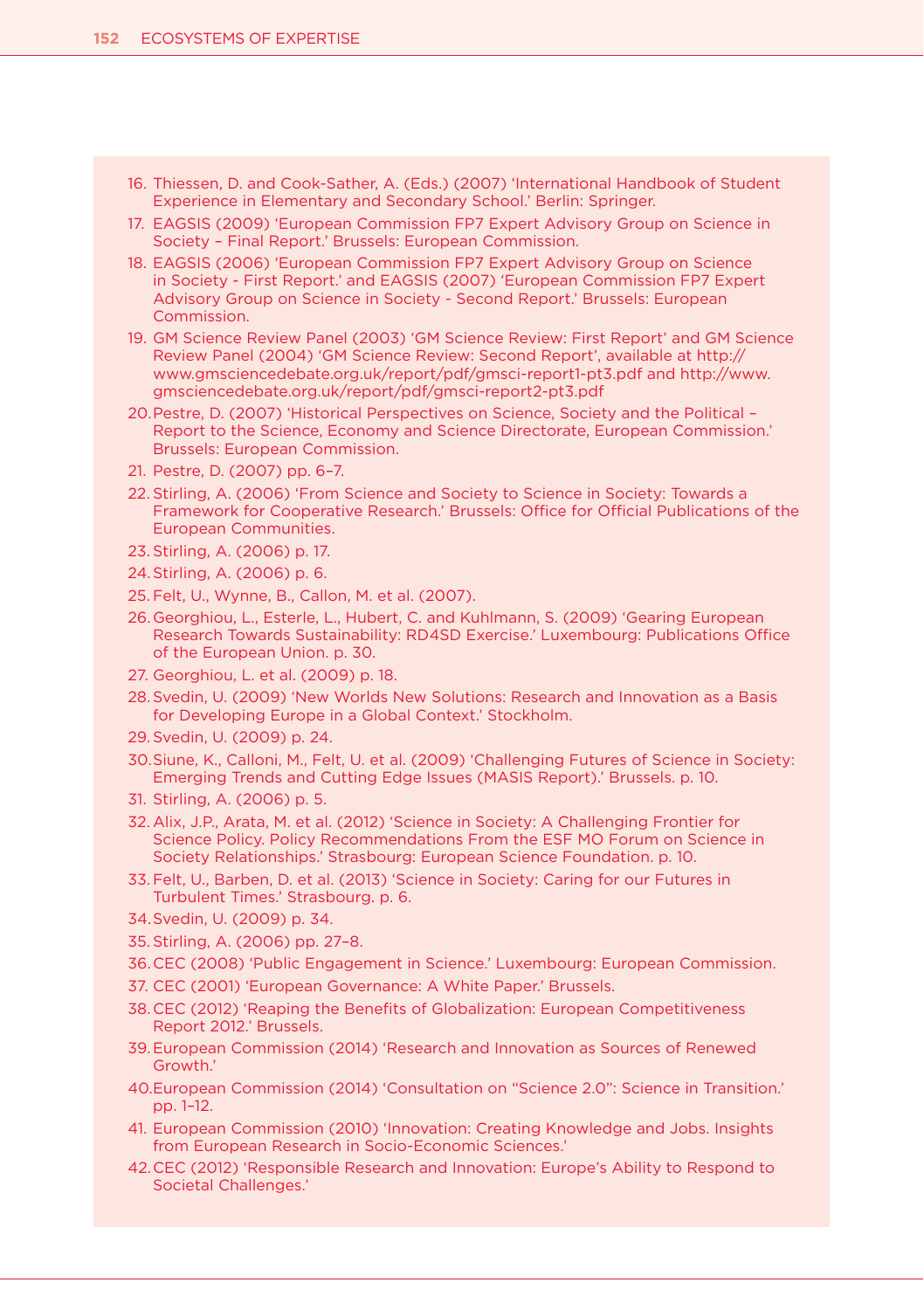- 43.Science and Technology Advisory Council (2014) 'The Future of Europe is Science: A Report of the President's Science and Technology Advisory Council (STAC).'
- 44.CEC (2012) 'Reaping the Benefits of Globalization: European Competitiveness Report 2012.' Brussels.
- 45.European Commission (2010) 'Legal framework for a European Infrastructure Consortium (ERIC).' Brussels.
- 46.For example, the 2014 consultation on Science 2.0.
- 47. See, for example, 'Science and Society: Action Plan.' (2002) and 'Horizon 2020 Work Programme 2014–2015' (2014).
- 48.See, for example: Bio-based Industries Consortium (2013) 'Strategic Innovation and Research Agenda (SIRA): Bio-based and Renewable Industries for Development and Growth in Europe.'; Aho, E. et al. (2014) 'Outriders for European Competitiveness: European Innovation Partnerships (EIPs) as a Tool for Systemic Change.'; and CEC (2006) 'Working Document on the Contributions of the Future Regional Policy to the Innovative Capacity of the European Union Committee on Regional Development.'
- 49.See, for example: Tarantola, H.H. (2011) 'Innovation Union Scoreboard 2010 Methodology report.'; Innovation Union (2014) 'Innovation performance in the EU.'; and Innovation Union (2014) 'Innovation Union Scoreboard: Performance Scoreboard for Research and Innovation.'
- 50.See, for example: CEC (2014) 'Research and Innovation as Sources of Renewed Growth.'; European Commission (2010) 'Innovation: Creating Knowledge and Jobs. Insights from European Research in Socio-Economic Sciences.'; and European Commission (2013) 'Innovation: How to convert Research into Commercial Success Story?'
- 51. See, for example: House of Lords Science and Technology Committee (2010) 'Setting Priorities for Publicly Funded Research.' London.
- 52. See, for example, the following Eurobarometer reports: 'Science and Technology Report' (2010); 'Public Perceptions of Science, Research and Innovation' (2014); 'Europeans, Science and Technology' (2005); 'Population Innovation Readiness' (2005), 'Social values, Science and Technology' (2005); 'Europeans, Science and Technology' (2001); and 'Responsible Research and Innovation (RRI)' (2013).
- 53.See, for example: Van den Hoven, J. et al. (2013) 'Options for Strengthening Responsible Research and Innovation'; Sutcliffe, H. (2013) 'A Report on Responsible Research and Innovation'; CEC (2012) 'Responsible Research and Innovation: Europe's Ability to Respond to Societal Challenges'; and Eurobarometer (2013) 'Responsible Research and Innovation (RRI)'.
- 54.Ladikas, M. (Ed.) (2007) 'Embedding Society in Science and Technology Policy: European and Chinese Perspectives.'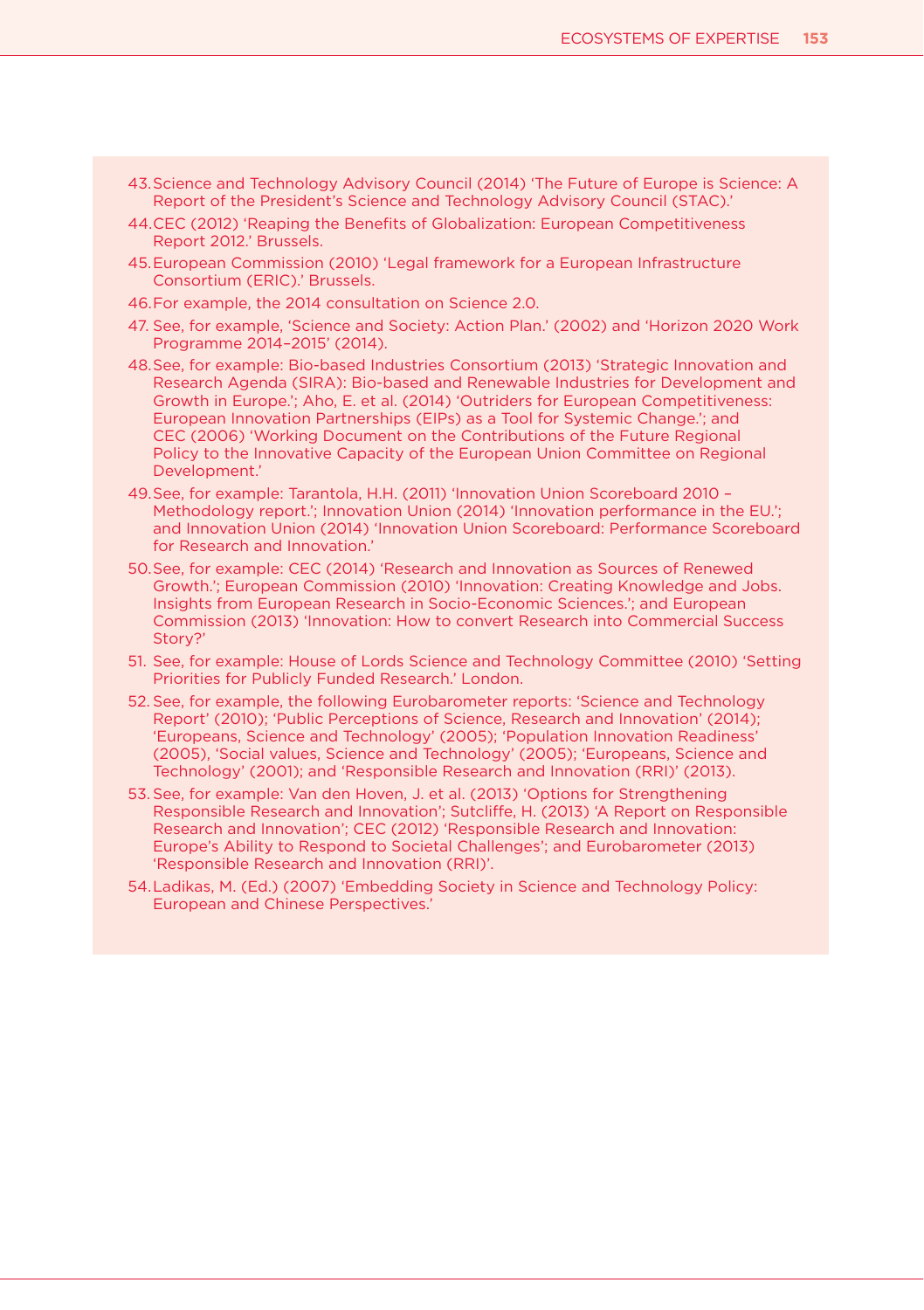# 4 THE APPLIANCE OF SCIENCE

BEHAVIOURAL GOVERNANCE IN EUROPE Holger Strassheim and Rebecca-Lea Korinek

INNOVATION: MANAGING RISK, NOT AVOIDING IT Claire Craig and Mike Edbury

BIOMEDICINE AND THE LIFE SCIENCES: CORE ISSUES FOR SCIENCE-BASED POLICY ADVICE Jörg Hacker, Stefan Artmann and Sandra Kumm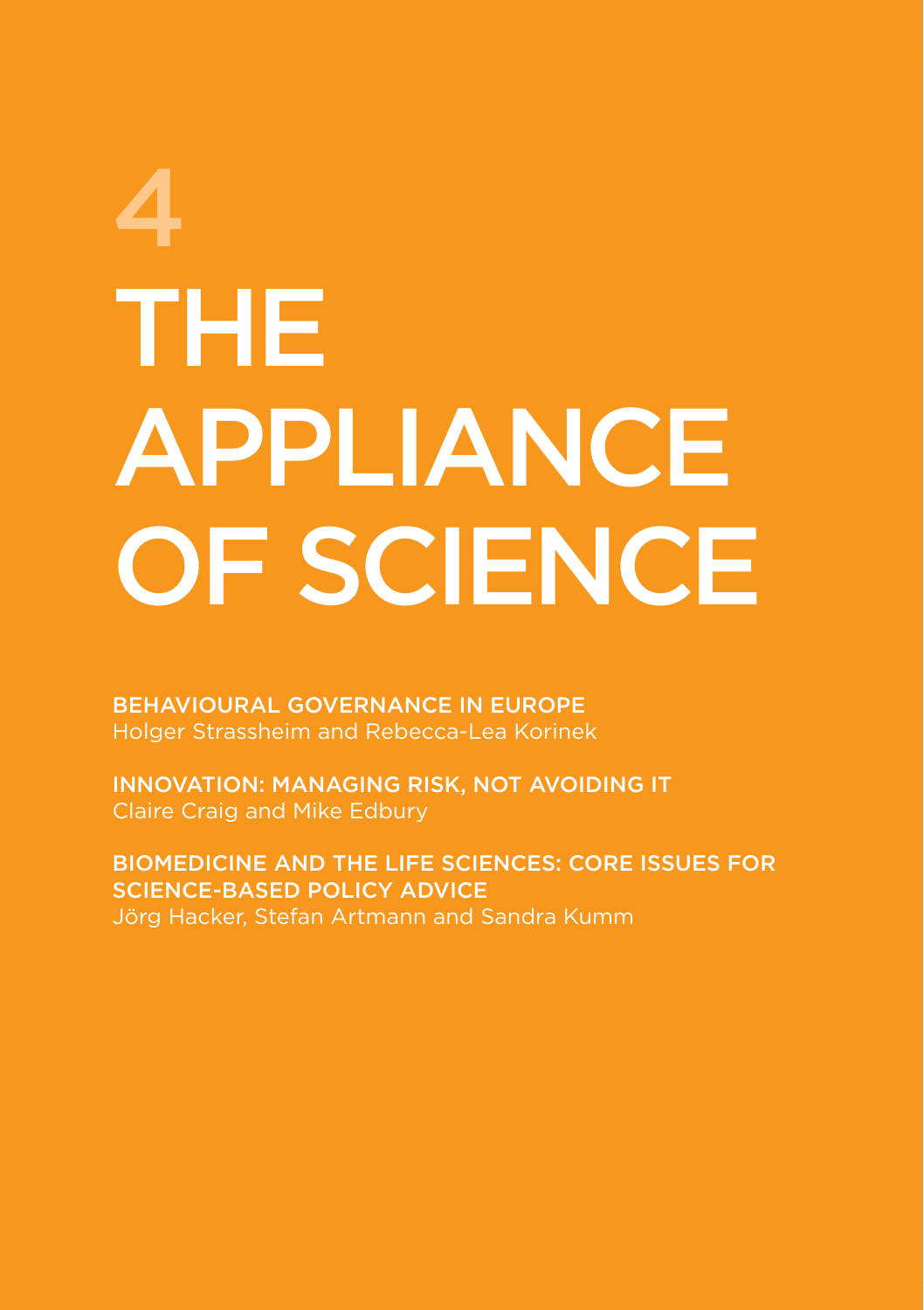# BEHAVIOURAL GOVERNANCE IN EUROPE

#### **Holger Strassheim** and **Rebecca-Lea Korinek**

*"We post a signpost: no deep thinking here. Things are bad enough already."* What John Rawls once wrote in an unpublished footnote<sup>1</sup> could qualify as the motto of the behavioural movement in public policy across Europe and elsewhere. Behavioural experts are not getting tired of emphasising the beauty of simplicity. Cass Sunstein, Professor of Law at Harvard and former 'regulatory czar' heading the White House Office of Information and Regulatory Affairs, even argues that the future of government depends on it.2

Indeed, there are good reasons for declaring simplicity the mantra of modern government. Behavioural studies have shown that simplifying messages and reducing complexity may have large effects on people's behaviour. For example, making registration forms or information letters clearer, and options more salient, can move decisions in desired directions, e.g. by encouraging people to enrol into pension schemes or change energy providers. Even if these 'nudges'3 do not work, proponents argue that their costs are extremely low and they cause no harm. Just like signposts.

In its most recent World Development Report, *Mind, Society and Behavior,*<sup>4</sup> the World Bank discusses the advantages and challenges of behavioural governance. While highlighting that behavioural insights and interventions can improve the design and implementation of development policies, the report also points to the complexities of the approach: multiple cognitive, socio-cultural and policy factors have to be taken into account to make behavioural governance work. The uncertainties and unintended side effects related to these factors are not fully understood. Moreover, behavioural experts and policymakers need to account for cultural influences on their own choices, critically re-examining the normative implications and unquestioned certainties of behavioural approaches. Paraphrasing the proverb well known to economists: there ain't no such thing as a free nudge.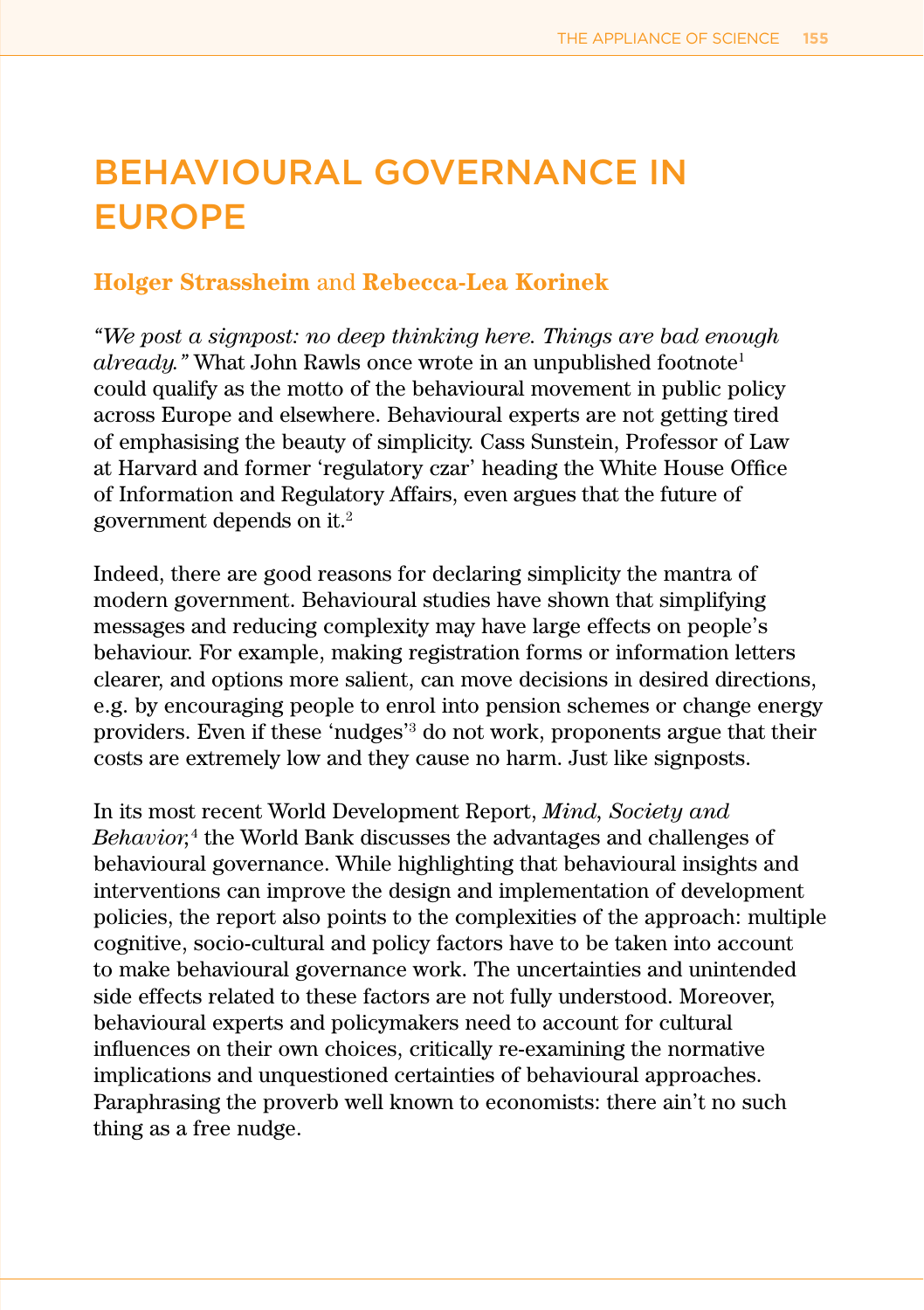# A world of choices

Behavioural governance is understood here as every mode of governing which is informed, designed or implemented by focusing on psychological as well as cognitive mechanisms of behaviour, in both individuals and collectives. There is a behavioural element to public governance when policymakers seek to change people's behaviour – e.g. in nonsmoking policies or food safety – or when people's behaviour affects the effectiveness of certain policies. Behavioural governance is based on two core insights:

**Firstly**, when situations are complex or ambiguous the behaviour of individuals is influenced by heuristics and biases. In contrast to standard models of rational choice, people often use mental shortcuts and simple solutions even if this means acting against their own interest. In their seminal studies on decision-making under uncertainty, Tversky and Kahneman identified three central heuristic principles – representativeness, availability and anchoring – that have formed the basis of behavioural approaches until today.5 According to their research, people trying to predict the future intuitively rely on similarities and stereotypes (representativeness); the probability of risks is assessed by the ease with which instances or occurrences can be brought to mind (availability); and in many situations, estimates are biased by an initial value or a starting point that works as a default (anchoring). People may ignore the fact that they do not know enough, or fail to learn from new information. When consumers' decisions in credit markets, for example, are influenced by such mental shortcuts, they may resort to borrowing at extremely high interest rates, while in the aftermath of an earthquake, more people are likely to purchase insurance. Heuristics shape the ways risks are perceived.6 More information rarely solves the problem; it can just add to the existing amount of information, while increasing uncertainty.

**Secondly**, the social environment in which people make decisions may trigger some of these heuristics and inhibit others. The way books in a bookstore are presented, or the order of the items on a restaurant menu, make certain decisions easier than others. Everyday action is embedded in informational infrastructures that simplify the presentation of options, evoke certain associations or make certain options more visible than others. In their popular book *Nudge*, Sunstein and Thaler speak of *"choice architectures"*. Choice architectures are ubiquitous: the order of traffic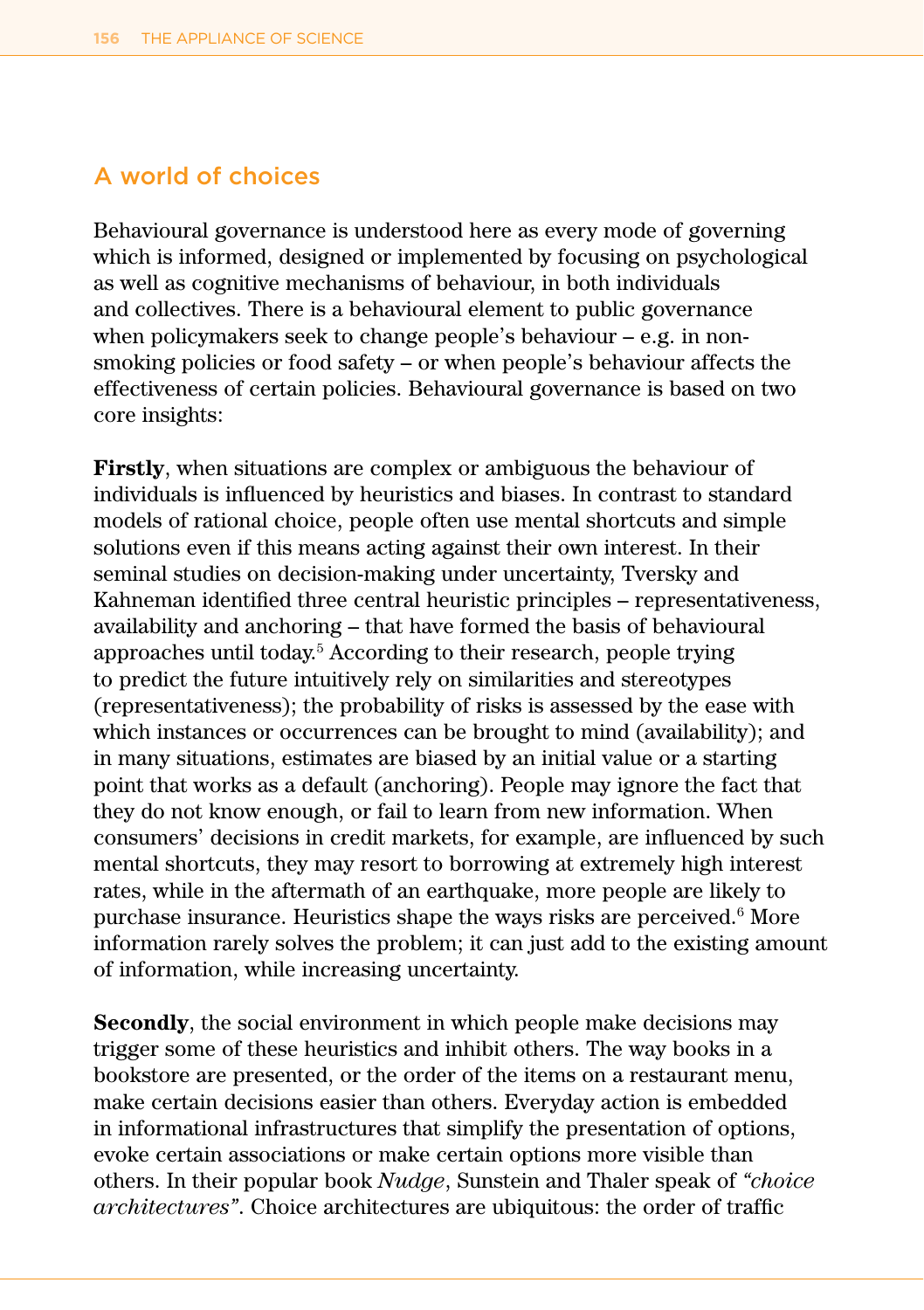lights, the display of food in a cafeteria, the design of a web page, all shape the salience of options and the likelihood of certain choices. Since choice architectures are inevitable, policymakers are advised to actively engage in designing arrangements that support desirable policy goals and reduce behaviour seen as suboptimal. This is the core argument of behavioural approaches: avoiding pre-structured contexts is not an option. Following this line of thought, both policymakers and experts should seek to become choice architects.

# Simplicity and its (side) effects

One of the most prominent examples of designing choice architecture at the European level is the EU ban on pre-ticked boxes for online purchases. Orthodox economics predicts that decisions should not be influenced by a pre-selection with respect to certain products or add-on components, e.g. in travel insurances. By contrast, behavioural economics has shown that defaults significantly increase the probability of specific purchasing behaviour. As of 13 June 2014, the EU Directive on Consumer Rights prohibits pre-ticking, targeting problems connected to anchoring heuristics. In this case, simplification simply means removing defaults.

There are multiple other examples of actively setting choice architectures. Sunstein and Thaler famously call them nudges, defined as interventions that do not force anyone and preserve freedom of choice, but still have the potential of promoting welfare. Indeed, recent studies on evidence from randomised controlled studies suggest that some of them are working well: text message reminders to bank account holders to save money increased savings balances by 6 percent; emails to homeowners comparing their electricity bill with that of their neighbours and rating them ('great', 'good' or 'below average') led to reductions in power consumption equivalent to energy price reductions of 11–20 per cent; and automatically enrolling people in pension plans dramatically increased participation and retention.7

Unfortunately, we do not know much about the side effects and unintended consequences of nudges. As simple as they may sound, they still intervene in a complex environment. For example, a recent Swiss–US study on a behavioural energy conservation campaign found that giving people feedback on their water use successfully reduced water consumption, but this coincided with an overall increase in electricity use. An explanation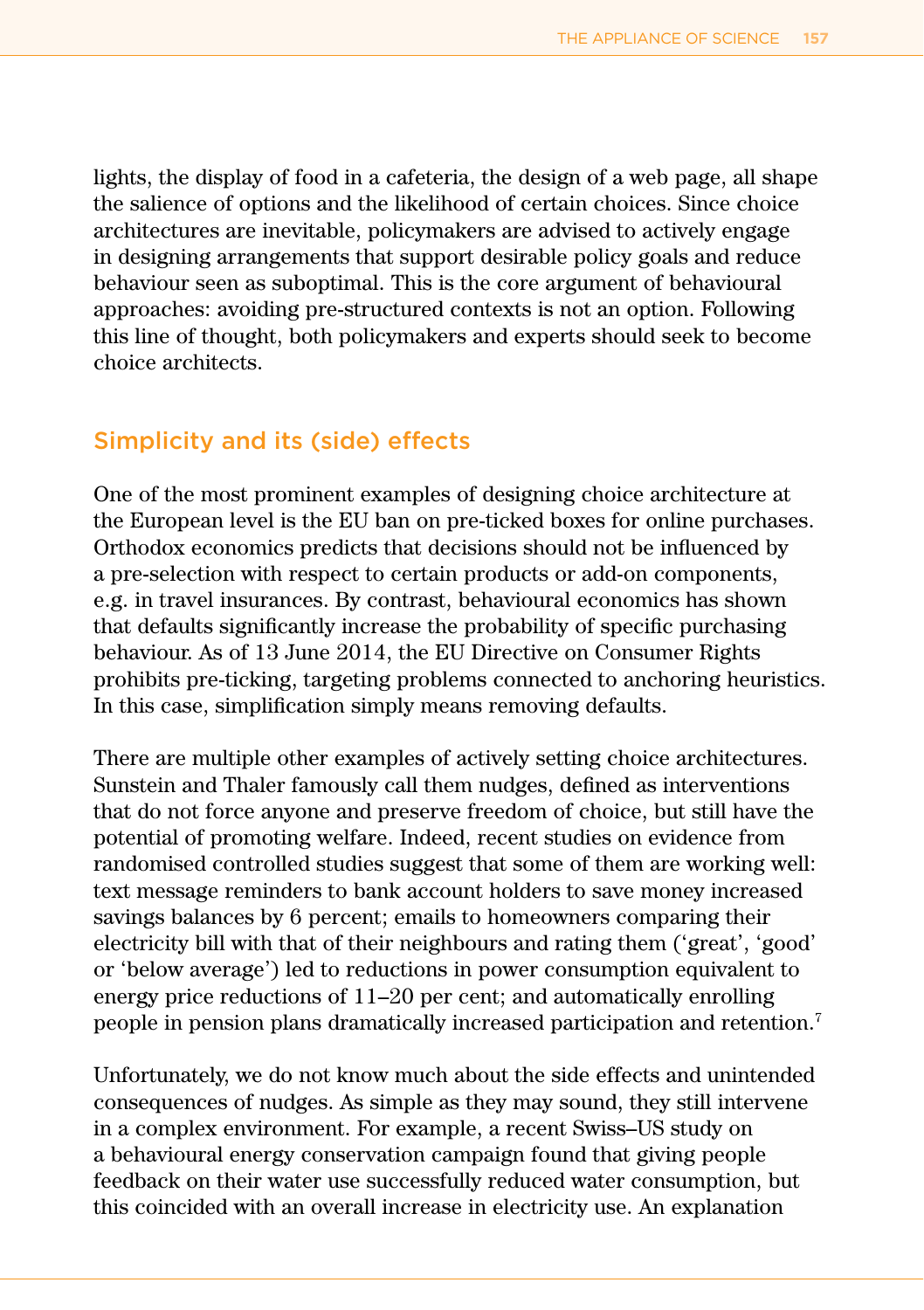for this unforeseen outcome is what researchers call the 'moral licensing effect': the people who saved water felt entitled to be wasteful in another area.8 Moral licensing is well known in many areas of behavioural governance such as obesity policies or fitness campaigns. It is just one of the cognitive factors that form part of the complexities which behavioural interventions are confronted with.

#### Mental models and policy mix

The recent World Bank report points to a second set of factors that might influence how behavioural governance works.<sup>9</sup> Anthropologists and ethnographers have demonstrated that cultural contexts have an effect on the formation and expression of heuristics and biases. Mental models, the interrelated schemes of meaning that people use when they act and make choices, are shaped by economic relationships, religious affiliations and national contexts. This needs to be recognised when designing nudges, so that they are communicable in different communities.

On a more basic level, cultural context may also influence certain behavioural heuristics. Experiments based on a classical vignette from behavioural economics among representative samples in capital cities around the world revealed significant differences in choices depending primarily on the economic status (not nationality) of respondents. The choices of poor people in Jakarta or Lima mirrored the choices of poor people in the USA. Cultural stereotypes may work similarly. During an experiment in India, high-caste and low-caste boys were randomly assigned to groups that varied the salience of caste identities. When their caste was not revealed, the performance of high-caste and low-caste boys in certain problem-solving tasks was statistically indistinguishable. Making caste salient to the individuals changed their problem-solving capacity significantly, triggering a vicious circle of competence loss and confirmation of stereotypes. Thus, economic status and cultural mind maps exert a strong influence on individual behaviour, suggesting caution when making assumptions about decisions in different contexts.

A third set of factors is related to the embeddedness of nudges in a wider mix of policy instruments. More often than not, behavioural interventions are interwoven with classical policy instruments such as prohibitions,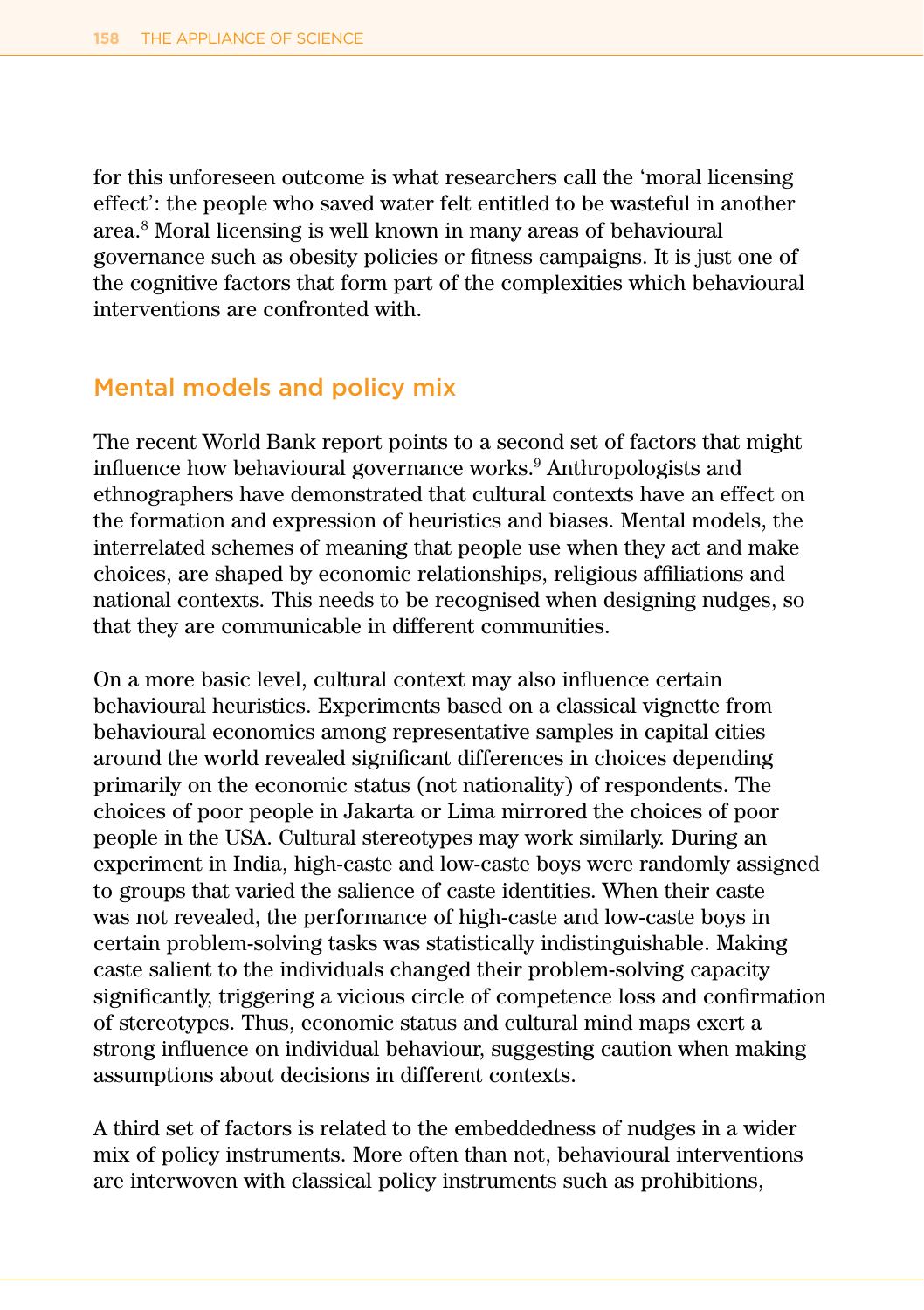standards or tax incentives. The US CARD Act, signed into law by President Obama in 2009, is an example. It was designed to counter practices by US credit card companies that took advantage of self-damaging consumer decisions, as described by behavioural economists. (Evidence suggests that consumers ignore future costs when considering immediate purchases; are overly optimistic when assessing fees that they may incur; and tend to anchor repayments to information on minimum payments.) The Act bans certain types of hidden fees, and mandates lenders to include an explicit calculation on bills that compares minimum repayments and the costs of repaying over 36 months. As a combination of hard regulations and nudging, it is especially difficult to evaluate. While a first study seems to be encouraging, there is not enough evidence to fully assess its impact.<sup>10</sup>

Of course, the difficulties of appraising the dynamics and effects of mixed policy instruments are well known to evaluation researchers; this is not a specific problem of nudges. It does, however, shed some light on the limits of simplification. All in all, much more research is needed to get a better understanding of the cognitive, socio-cultural and policy-related factors influencing how behavioural governance works. The complexity of these factors also explains the current insistence on simplification. While nudges may work in carefully orchestrated and isolated settings, it is difficult to know how they behave in the real world.

#### Changing ecosystems of expertise in Europe

While the design of behavioural interventions and their complexities have become important topics in current discussions, there is one aspect that has received less attention: the factors influencing the choices of behavioural architects themselves. A recent report by the European Commission's Joint Research Centre (JRC)<sup>11</sup> makes it clear that applying behavioural approaches to EU policymaking requires a better understanding of the ways expertise and evidence can be used in policy processes. In order to incorporate the findings of behavioural science, policymakers need to be aware of political as well as methodological limitations. The timing of the application of behavioural studies within the policy process is just as important as knowledge about the pros and cons of different types of studies (e.g. experiments, randomised controlled trials, surveys and qualitative research studies). The authors conclude that behavioural study *"will not offer a silver bullet to solve policy problems"*.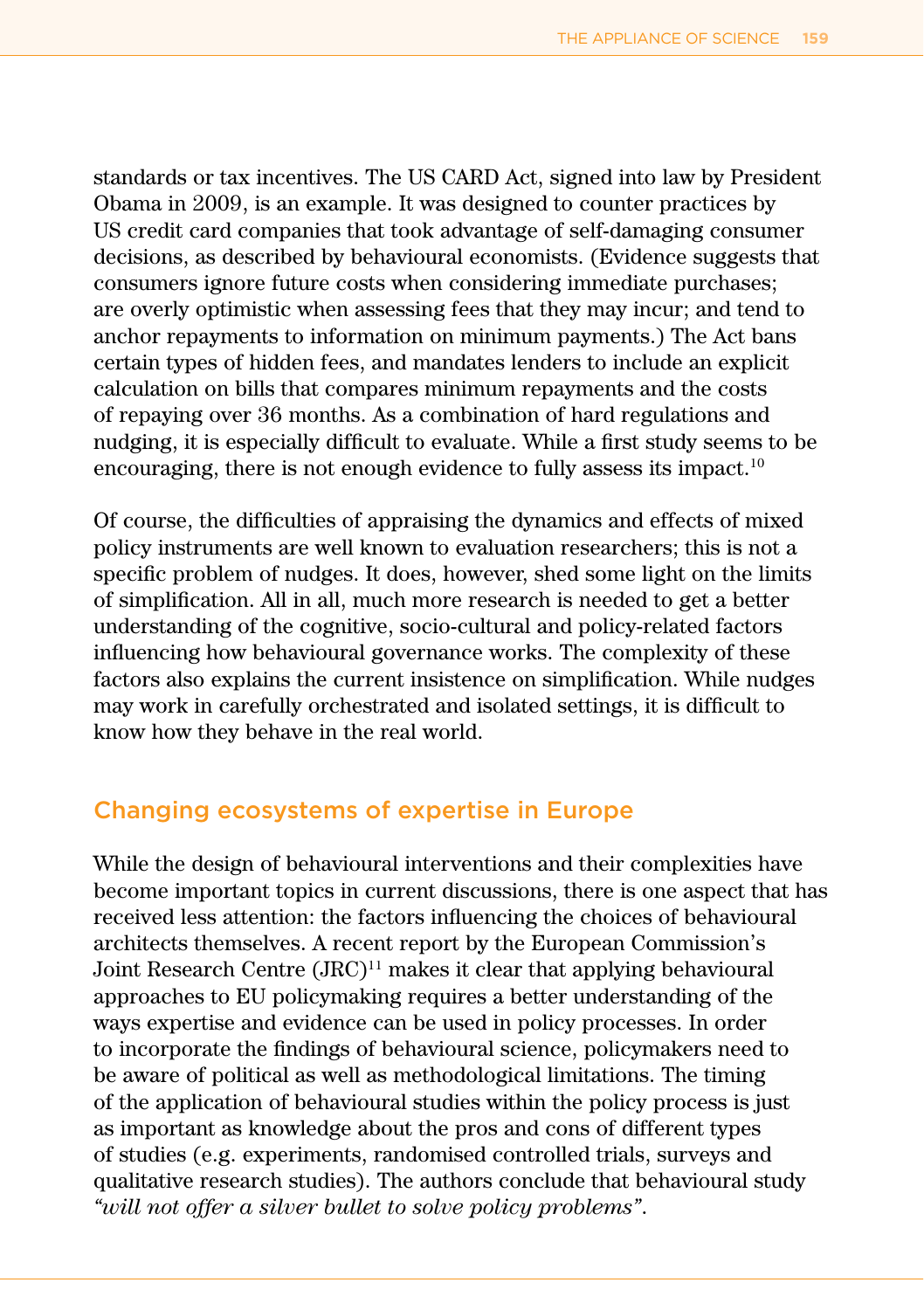Indeed, the rise of behavioural economics is already changing the *"ecosystems of expertise"*12 in Europe and beyond. In the UK, it is associated with the Behavioural Insights Team (BIT), an organisation that has gained both national and international influence by experimentally developing and disseminating behavioural interventions.13 BIT conducts experimental trials, designs behavioural interventions and advises other organisations on how to apply behavioural insight in the public domain. It has become a paradigmatic example, inspiring the creation of similar project units in other countries, e.g. the Social and Behavioural Sciences Team at the White House's Office of Science and Technology Policy (OSTP) and, most recently, the project group Wirksam Regieren (governing effectively) at the German chancellery.<sup>14</sup>

In contrast, Scandinavian approaches to behavioural governance are characterised by bottom-up networks such as iNudgeyou in Denmark and GreeNudge in Norway.15 Situated at the interface of applied behavioural science, public institutions, NGOs and private stakeholders, these initiatives engage in research projects focused mainly, but not exclusively, on environmental policy and public health (e.g. reducing food waste, litter or smoking). As experiments in 'guerrilla research' they seem to point to certain problems with simplification, namely that it favours simple solutions designed by behavioural experts over more complex questions asked by consumer groups, environmental activists or lay people. While there are no studies of the organisation of behavioural expertise yet, it is plausible to assume that the modes by which behavioural findings are translated into nudges also determine the criteria by which desirable behaviour is distinguished from suboptimal decision-making.

#### There ain't no such thing as a free nudge

The diversifying dynamics of behavioural expertise in Europe provide an important lesson: there is no best practice to incorporate behavioural findings into policymaking. In each country, science–policy interactions are structured by cultures of expertise: the more or less unquestioned ways in which public knowledge claims are validated and perceived as politically relevant. These cultural preferences may affect the resilience and receptiveness of knowledge production, influencing the ability to learn from mistakes and decide accordingly.16 At the same time, advisory systems have a choice architecture of their own, including certain heuristics and biases.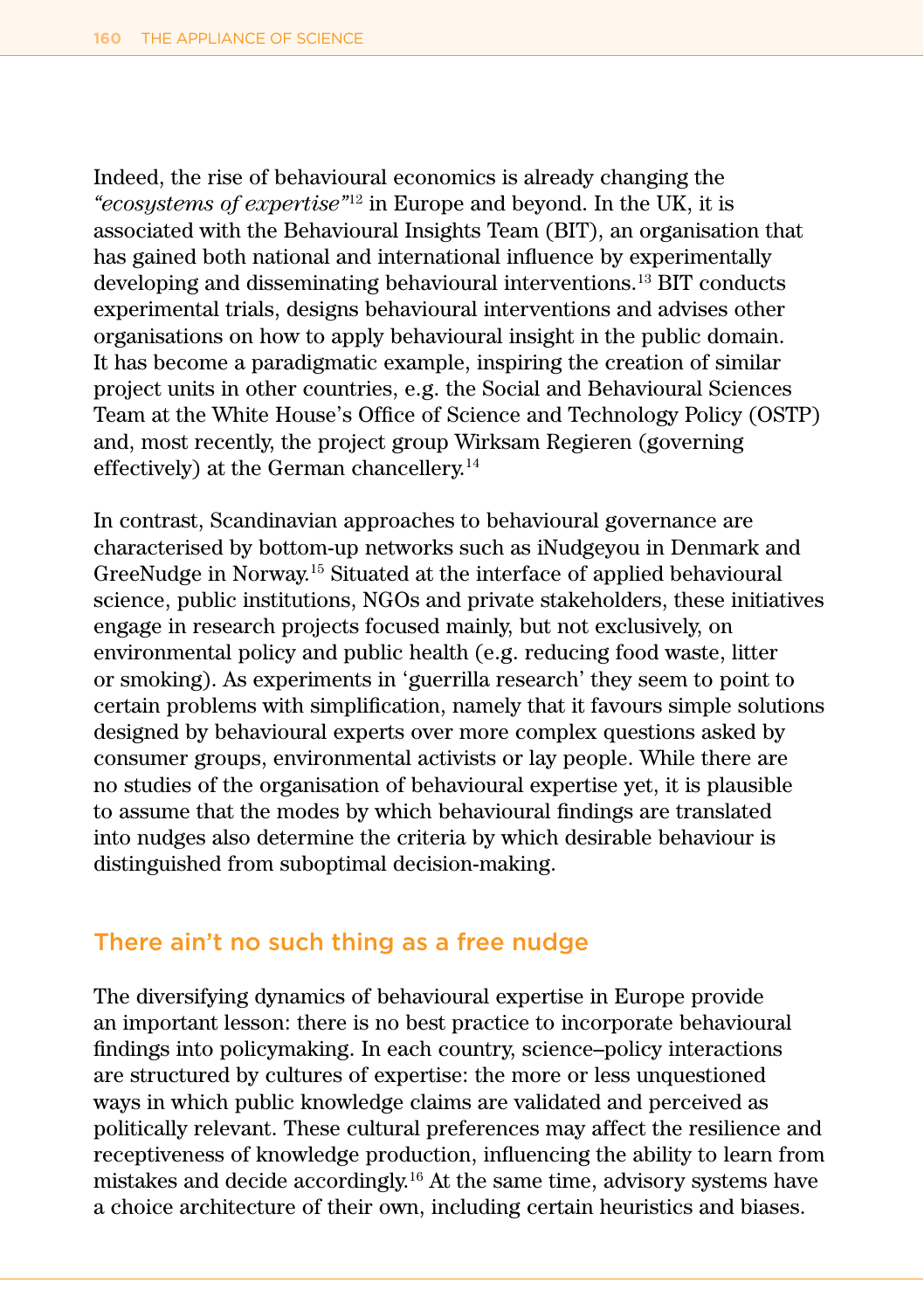When implementing behavioural governance in Europe, both experts and policymakers need to critically re-examine the unquestioned certainties and normative implications of behaviourally informed policies.

This should include a reassessment of the role of social sciences in understanding decision-making under uncertainty. As the World Bank report shows, human society adds a layer of complexity to the analysis of individual behaviour. The structures of social norms and institutions heavily influence both individual decisions and the organisation of choice architectures. Considering them is essential to making behavioural approaches work and preventing unintended consequences and side effects. This could mean that nudging is much more time-consuming and costly than some of its proponents insinuate. The effort, however, might be worthwhile if it helps to redesign public policy beyond rational choice models, by cautiously taking into account the human factor.

**Dr. Holger Strassheim and Rebecca-Lea Korinek are researchers at the WZB Berlin Social Research Center, where their work includes the SCOPE project on 'Studying the Changing Orders of Political Expertise in Germany, Great Britain and the US' (holger.strassheim@hu-berlin.de).**

### Endnotes

- 1. Cited after Cass Sunstein's lecture on 'Nudging' at the German Federal Ministry of Justice and Consumer Protection (BMJV), 12 December 2014, Berlin. See [http://](http://webcast.nc3-cdn.com/clients/bmjv/2014/12/11/de/) [webcast.nc3-cdn.com/clients/bmjv/2014/12/11/de/](http://webcast.nc3-cdn.com/clients/bmjv/2014/12/11/de/)
- 2. Sunstein, C.R. (2014) 'Simple. The Future of Government.' New York: Simon & Schuster.
- 3. Thaler, R.H. and Sunstein, C.R. (2008) 'Nudge. Improving Decisions About Health, Wealth and Happiness.' London: Penguin Books.
- 4. World Bank (2015) 'Mind, Society and Behavior.' Washington: World Bank. See [http://](http://www.worldbank.org/content/dam/Worldbank/Publications/WDR/WDR%202015/WDR-2015-Full-Report.pdf) [www.worldbank.org/content/dam/Worldbank/Publications/WDR/WDR%202015/](http://www.worldbank.org/content/dam/Worldbank/Publications/WDR/WDR%202015/WDR-2015-Full-Report.pdf) [WDR-2015-Full-Report.pdf](http://www.worldbank.org/content/dam/Worldbank/Publications/WDR/WDR%202015/WDR-2015-Full-Report.pdf)
- 5. Tverksy, A. and Kahneman, D. (1974) 'Judgment under Uncertainty: Heuristics and Biases.' Science 185, pp. 1124–1131
- 6. See the Annual Report of the Government Chief Scientific Adviser (2014) 'Innovation: Managing Risk, Not Avoiding It.' See [https://www.gov.uk/government/](https://www.gov.uk/government/uploads/system/uploads/attachment_data/file/381906/14-1190b-innovation-managing-risk-evidence.pdf) [uploads/system/uploads/attachment\\_data/file/381906/14-1190b-innovation](https://www.gov.uk/government/uploads/system/uploads/attachment_data/file/381906/14-1190b-innovation-managing-risk-evidence.pdf)[managing-risk-evidence.pdf](https://www.gov.uk/government/uploads/system/uploads/attachment_data/file/381906/14-1190b-innovation-managing-risk-evidence.pdf)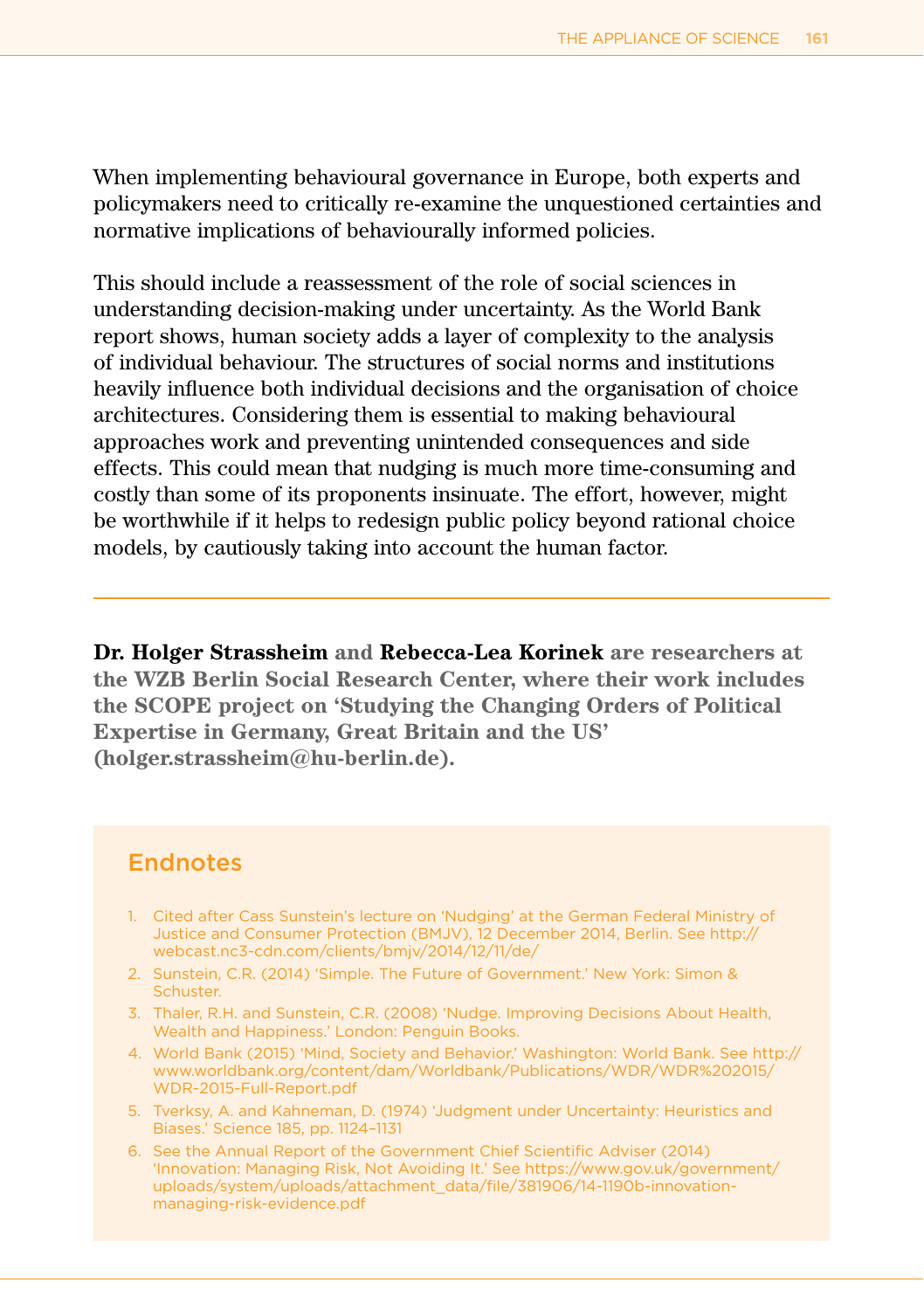- 7. For these and other examples of nudges and their effectiveness, see World Bank (2015), p. 197.
- 8. See Tiefenbeck, V., Staake, T., Roth, K. and Sachs, O. (2013) For better or for worse? Empirical evidence of moral licensing in a behavioural energy conservation campaign. In 'Energy Policy.' 57: 160–171. DOI: 10.1016/j.enpol.2013.01.0 2.1.
- 9. See World Bank (2015), pp. 67–97.
- 10. See Lunn, P. (2014) 'Regulatory Policy and Behavioural Economics.' Paris: OECD. p. 27. ([http://www.oecd-ilibrary.org/governance/regulatory-policy-and-behavioural](http://www.oecd-ilibrary.org/governance/regulatory-policy-and-behavioural-economics_9789264207851-en)[economics\\_9789264207851-en](http://www.oecd-ilibrary.org/governance/regulatory-policy-and-behavioural-economics_9789264207851-en))
- 11. Van Bavel, R., Herrmann, B., Esposito, G. and Proestakis, A. (2013) 'Applying Behavioural Sciences to EU Policy-Making.' Luxembourg: Publications Office of the European Union. See [http://publications.jrc.ec.europa.eu/repository/handle/](http://publications.jrc.ec.europa.eu/repository/handle/JRC83284) [JRC83284](http://publications.jrc.ec.europa.eu/repository/handle/JRC83284)
- 12. See Doubleday, R. and Wilsdon, J. (2013) 'Future Directions for Scientific Advice in Whitehall.' See http://www.csap.cam.ac.uk/media/uploads/files/1/fdsaw.pdf
- 13. Formerly situated at the Cabinet Office, BIT was 'mutualised' in 2014 as a company owned by its employees, the UK government and NESTA, a charity organisation.
- 14. For an overview see Lunn (2014) and Jones, R., Pykett, J. and Whitehead, M. (2013) 'Changing Behaviours. On the Rise of the Psychological State.' Cheltenham, UK/ Northampton, MA: Edward Elgar.
- 15. See http://inudgeyou.com and http://www.greenudge.no
- 16. See Jasanoff, S. (2013) 'The Science of Science Advice.' In Doubleday and Wilsdon (2013), pp. 62–68.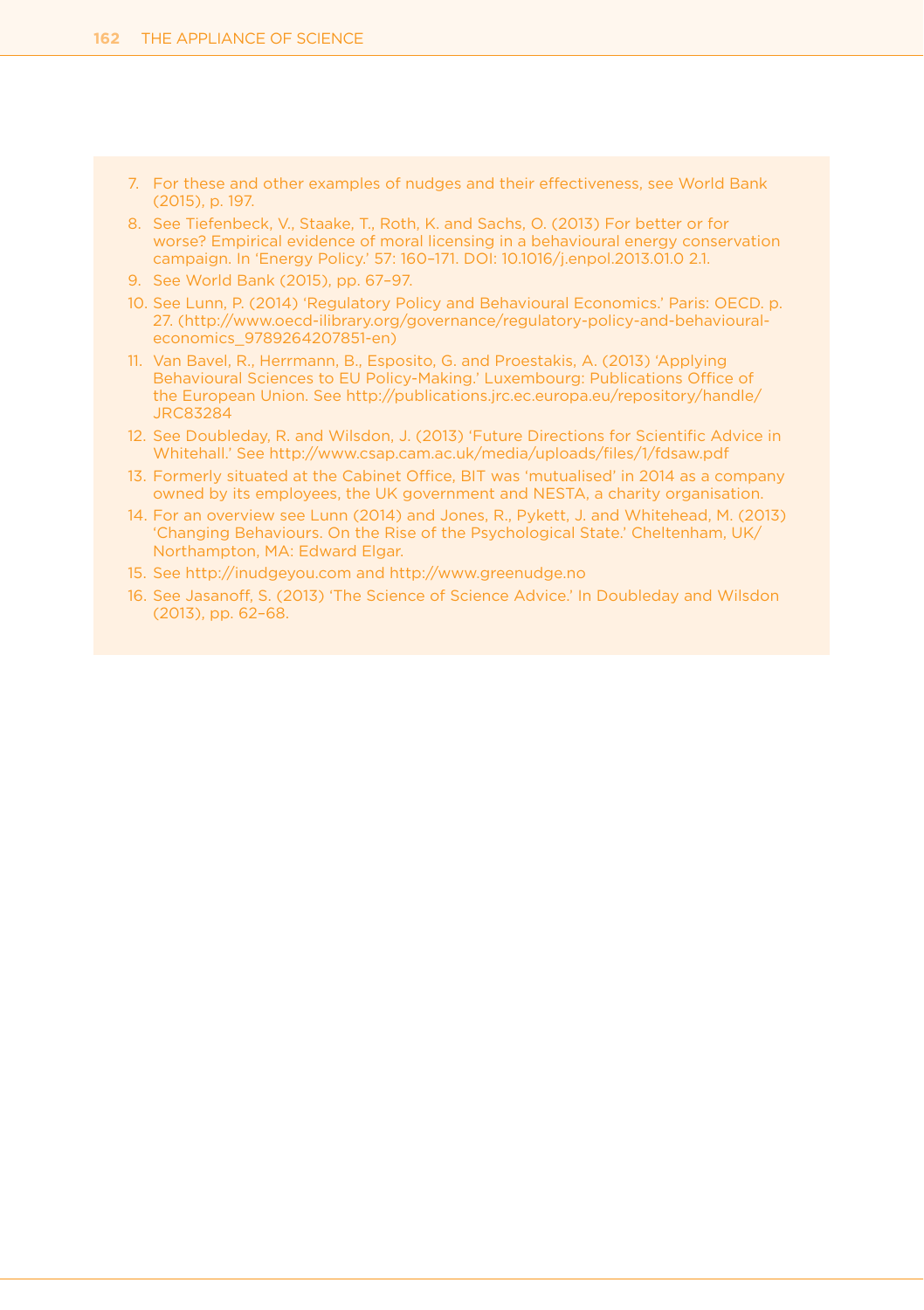# INNOVATION: MANAGING RISK, NOT AVOIDING IT

# **Claire Craig** and **Mike Edbury**

Different nations, as well as institutions from the European Commission to the United Nations, have constructed different ways of getting the science advice they need. The common requirements are for impartiality and authority, timeliness and the willingness of both the scientists and the decision-makers to respect the constraints and objectives of the other.

In October 2014, the UK celebrated the  $50<sup>th</sup>$  anniversary of the formal appointment of a Government Chief Scientific Adviser (GCSA). To mark this anniversary GO-Science published the first themed Annual Report by a GCSA.1 The topic of that report, *Innovation: managing risk, not avoiding it*, was deliberately chosen to reflect the enduring challenges for science advisers everywhere.

This short article draws on the findings of the Annual Report, findings that were informed by a series of chapters by eminent figures from a wide range of disciplines, as well as by workshops in Copenhagen, Berlin and Paris.2

The European economy is critically dependent on growth driven by science and innovation. Innovative economies are more competitive, respond better to change, see higher returns on investment and create increased living standards. Innovation is also essential for security and resilience, and will be needed to help meet challenges such as those posed by infectious diseases and the need to reduce carbon emissions. Yet all innovation requires change, and any change has within it the potential for both benefit and harm.

From the future of nuclear power to nanotechnologies, the choices that EU nations make, collectively and individually, matter greatly. They have an essential role in shaping the legal frameworks, institutions and policies that in turn shape the risks and incentives faced by others. It is this balance of risks and incentives that determines what choices innovators, entrepreneurs, investors, inventors, bureaucrats and citizens will make.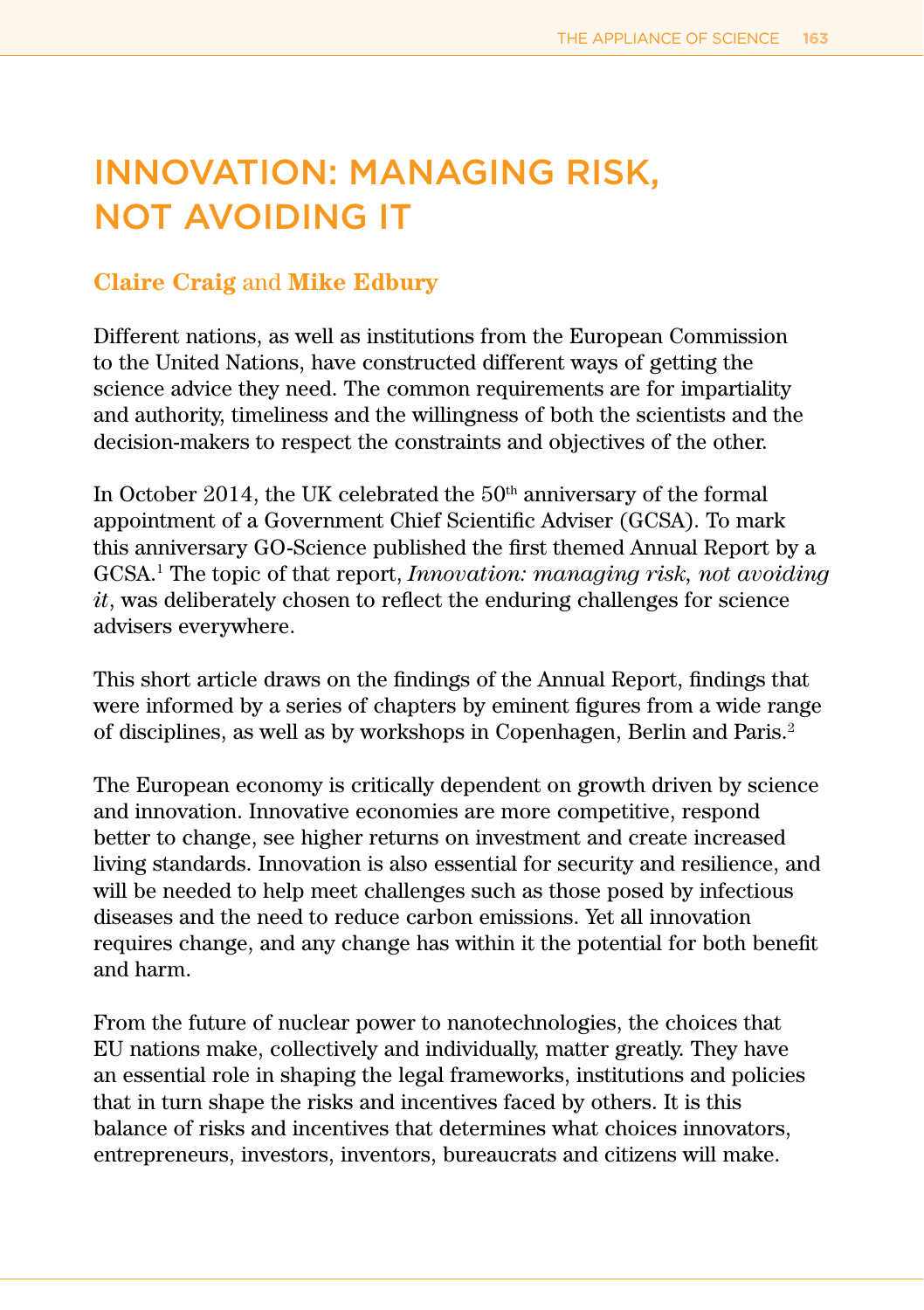However, innovation is not an unalloyed good. Discussion of innovation has become almost inseparable from discussion of risk, and paradoxically, this discussion has become more prominent precisely because the innovations of previous generations have made our lives much safer. People living in advanced economies have become more risk-averse compared to previous generations.

The task of designing systems of regulation and practice that are based on rigorous evidence and well-informed public debate is difficult. In some areas, regulatory systems have become sclerotic and stifle growth. In others, uncertainty about 'who is accountable for what' acts as an inhibitor. Debates about risk are often highly technical, while at the same time being at least as much about values and choices, about who benefits and who pays. Social, political and geographical contexts matter hugely, and this is especially true when seeking to establish frameworks across national boundaries. When governance goes wrong, we can miss out on major potential benefits, or suffer needlessly.

#### Innovation, risk and government

Despite these challenges, there is much we can do to frame debate and decisions more effectively. Debates about new technologies are rarely helpful when conducted in the abstract: where there is little evidence and few specifics to consider, people's views are naturally determined primarily by their existing worldviews and views about the origins of the innovation, rather than what is actually known about its benefits and risks. So, for example, in the case of GM organisms the most effective questions are: 'what gene?', 'in what organism?' and 'for what purpose?'. More generally, the issue at stake is rarely a simple question of 'yes or no?' or even 'how fast?', but more often, 'in which direction?', 'what are the alternative choices?', 'who leads, gains and loses?' and 'why?'.

Sometimes decision-makers seem to assume that acknowledging uncertainties and the breadth of opinion and debate on an issue will inevitably lead to delay and complexity. This is not the case; we all constantly make decisions based on imperfect information, both professionally and personally, and that is ultimately the only way to get things done.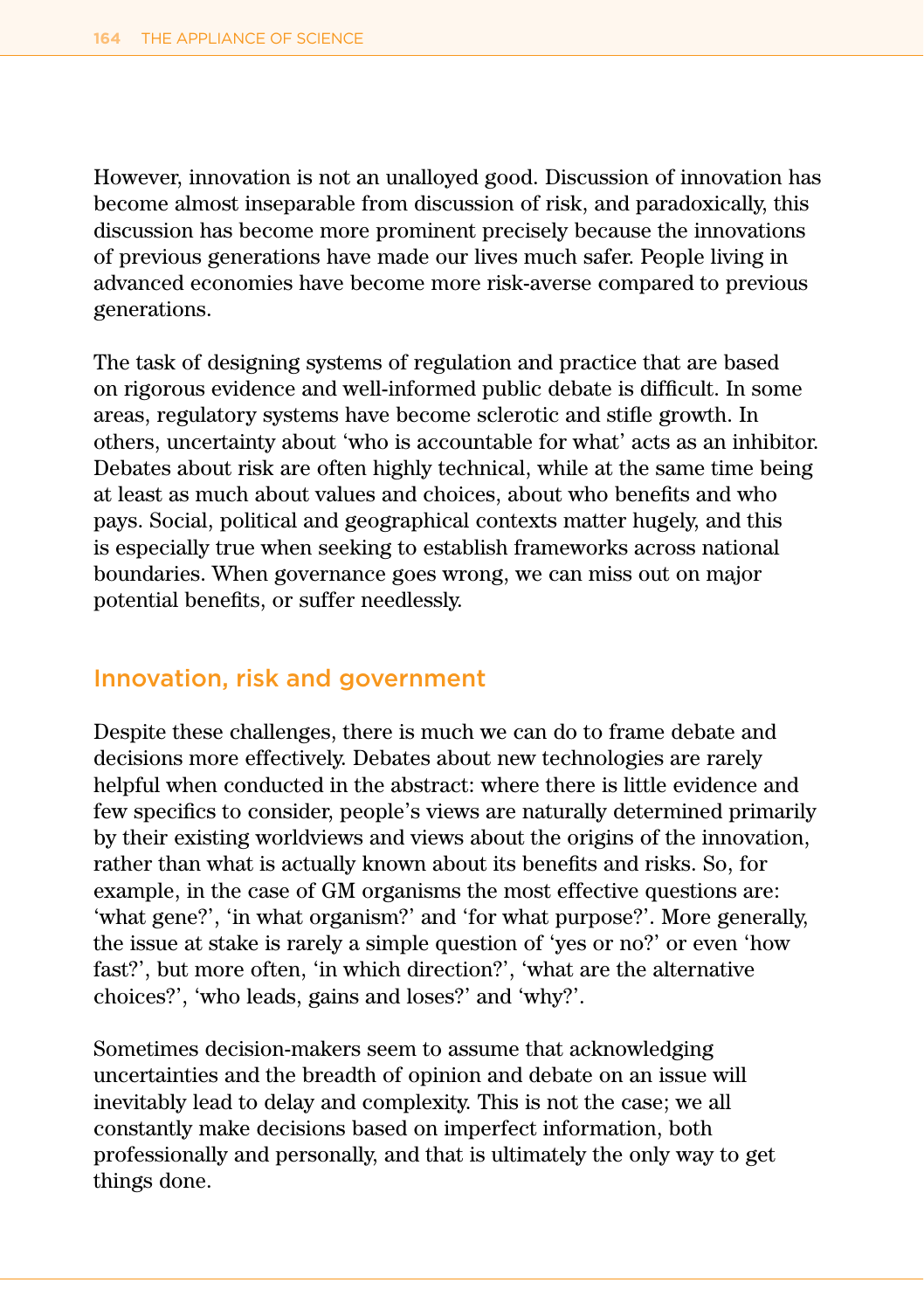## How to frame discussions of risk and innovation

Science is usually one lens amongst several through which to examine innovation and risk. It is an essential lens, but not the only one: economic, social, and political lenses may also need to be used. Debates about risk are also debates about values, ethics and choices; about how benefits and risks are judged; and about fairness, or who benefits and who carries the risk. If these broader questions are ignored, conflicts can become intensive and disabling. It is important that scientists working with decision-makers recognise the breadth of the discussion; and equally important for decision makers to realise that science is a vital component of that discussion. Widening the conversation is a democratic necessity and an expression of responsible citizenship.

## The science of risk and risk communication

Confusion sometimes starts with misperceptions about concepts as basic as those of hazard and risk. An important distinction needs to be made between hazard and risk. A simple illustration can be found in the contents of our kitchens. These are full of hazards: sharp knives, boiling kettles, exposed electric filaments in toasters, salt, bleach and other noxious chemicals. We avoid the risks posed by these hazards by reducing our exposure to them. So we avoid poking metal conductors into our toaster, or pouring bleach into our stew. Risk is a product of the hazard and our exposure to it, and therefore a hazard to which there is no exposure poses no risk.

Understanding this terminology really matters, and getting it wrong leads to poor debate and decision-making. An extreme example of the need to consider carefully the distinction between intrinsic hazard and practical risk is the case of radiation: the response of many countries to the nuclear reactor disaster at Fukushima in 2011 was more a reaction to a deepseated fear of radioactivity rather than a careful analysis of actual radiation exposures, which were very small outside the site of the power station itself.

Another example is provided by the regulation of Bisphenol A (BPA), a chemical used to make plastics, including materials used in direct contact with food. Risk assessments indicate that health concerns from exposure to BPA are low. However, regulatory provisions introduced by the European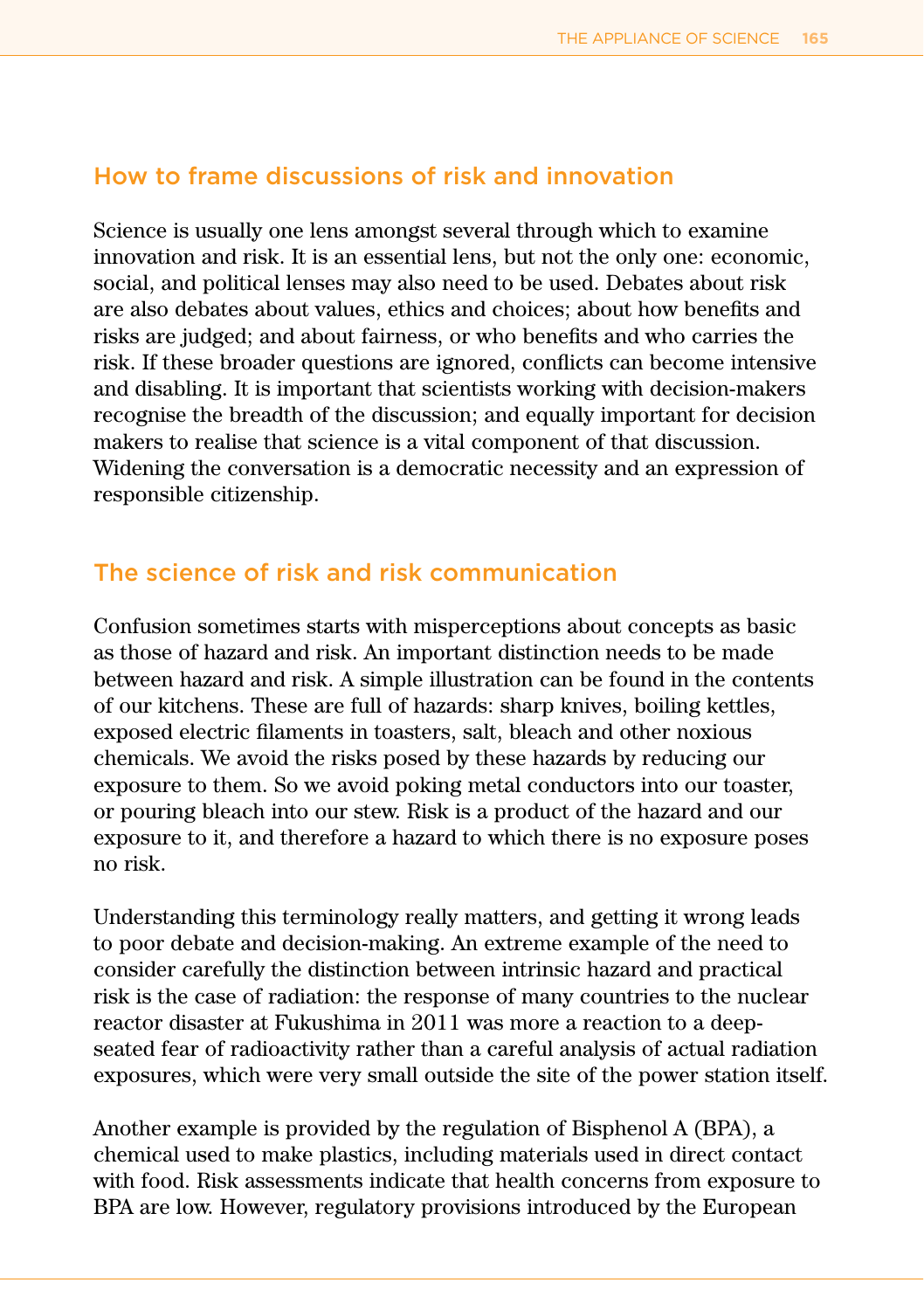Commission, and now in train in some EU member states, lead to risks of their own due to potential issues with the safety and effectiveness of replacements for BPA.

A first step in making a scientific assessment is to review existing evidence. Good examples are the Cochrane Reviews of the evidence underlying different medical practices. Similarly, the EU Joint Research Centre, the European Academies Scientific Advisory Committee and bodies under the auspices of the UN such as the Intergovernmental Panel on Climate Change (IPCC) play an important role. The approach taken by all of these is the use of 'meta-analysis' – a rigorous review of all of the evidence available on a particular topic.

But reviewing the evidence is just the beginning of the discussion of risk; how this evidence is communicated is equally important. Scientific knowledge is contingent knowledge – it is dependent on the nature and reliability of existing evidence, and subject to modification and improvement by the emergence of new evidence.

#### When science meets values

Our individual responses to innovation and risk are shaped by our family, friends and colleagues, and by our national identity and values. These social and cultural factors influence our decisions on which dangers to accept or avoid; inform our views on the fairness of the distribution of risk and benefit; and, crucially, influence who is blamed when things go wrong.

As a result, there are large variations in tolerance to different types of risk between countries and cultures, and therefore the approach to risk and to judgments about risk may differ within and between countries. In some cases these factors influence the way in which a country may approach and manage its whole system for considering risk and innovation. In other cases, apparently similar systems of governance, evaluating similar technologies, may produce different analyses of risk and different judgments.

We can only have a high-quality discussion about innovation if we understand that the discussion must be about both science and values. There are some areas of technology and innovation that trigger particularly strong and immediate value-based responses, and these typically vary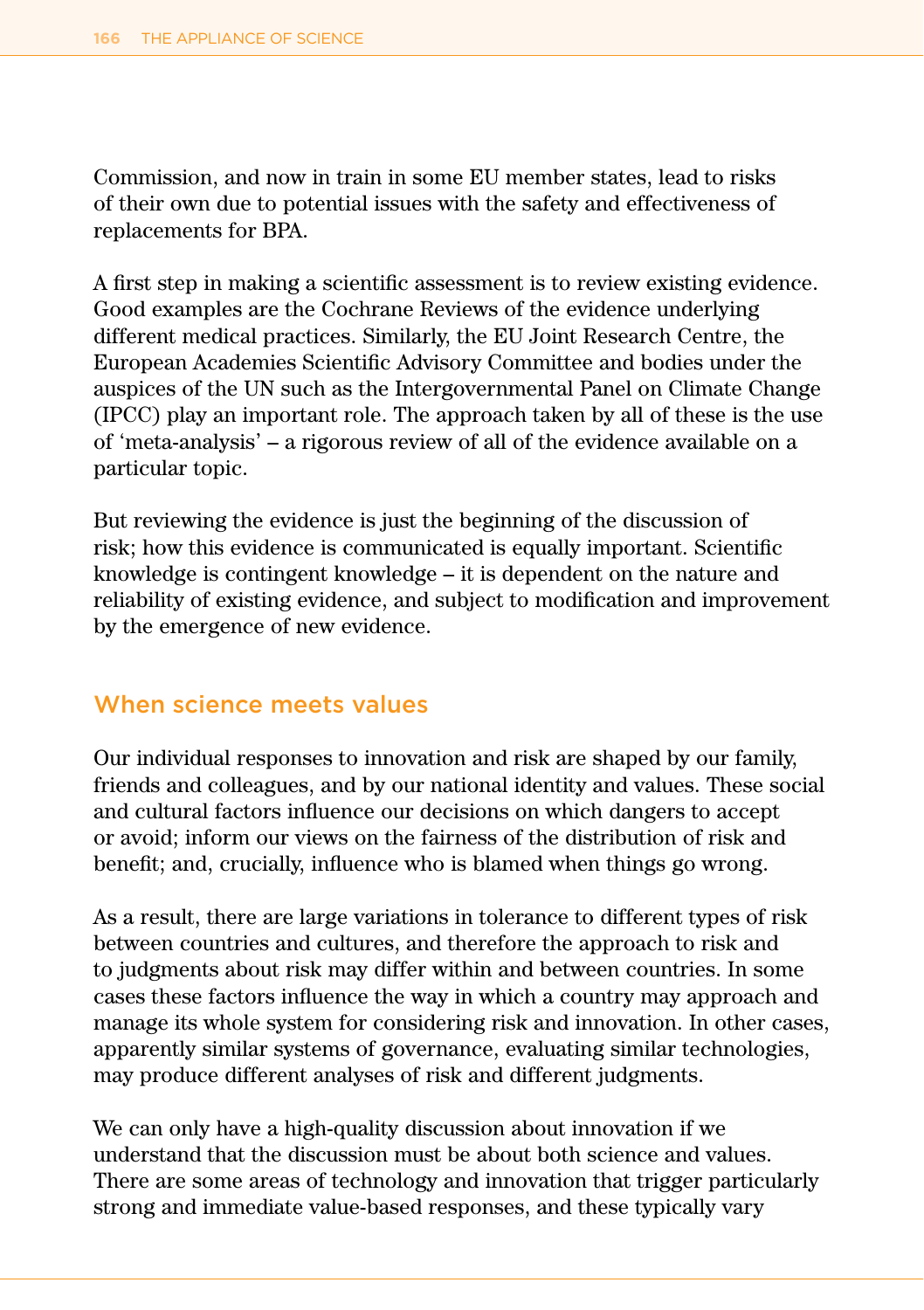between different communities and countries. Obvious examples in biology and medicine are animal research, stem cell research and reproductive technologies. In energy, almost all technologies can trigger strong emotions, whether we are considering fossil fuels, wind technologies or nuclear. In the environment, major arguments are triggered by the consequences of the release of waste and by-products created by humans, ranging from oestrogen contraceptives excreted in urine to the over 10 gigatonnes of carbon emitted into the atmosphere each year by the burning of fossil fuels. In the food industry, GM organisms, pesticides, industrialised processes for agriculture and animal husbandry, and mechanisms for the control of animal and plant diseases, each cause strong responses in some communities and some countries.

In many of these areas there are profound differences in the attitudes of the populations from different countries, and one of the consequences of having a European Union of 28 nations is that almost every technology evokes immediate and strong reactions in one or more nations. We need to be more aware of these differences, so that we can have healthier and clearer debates that make better policy at all levels.

The precautionary principle, like many principles, is both simple and at the same time subject to variable interpretations and expectations.3 As one of the participants at recent workshops run by GO-Science said, it was originally designed as a form of amber 'pause' signal, and is now often used as if it were simply a red 'stop' signal.

The implications of this drift in use become particularly stark when combined with a further theme in the Annual Report: the need to consider the implications both of action and of inaction. This theme is central to debate on issues as controversial as pesticides, vaccines and GM technologies. For instance, if we choose not to develop GM crops at all, we are intentionally reducing our options for creating greater food security and tackling the implications of climate change and population growth.

#### Institutions and trust

Concerns about risks are often rooted in concerns about the adequacy of the institutions that produce, predict and manage them. This is likely to be particularly important for risks that are pervasive, not visible, and whose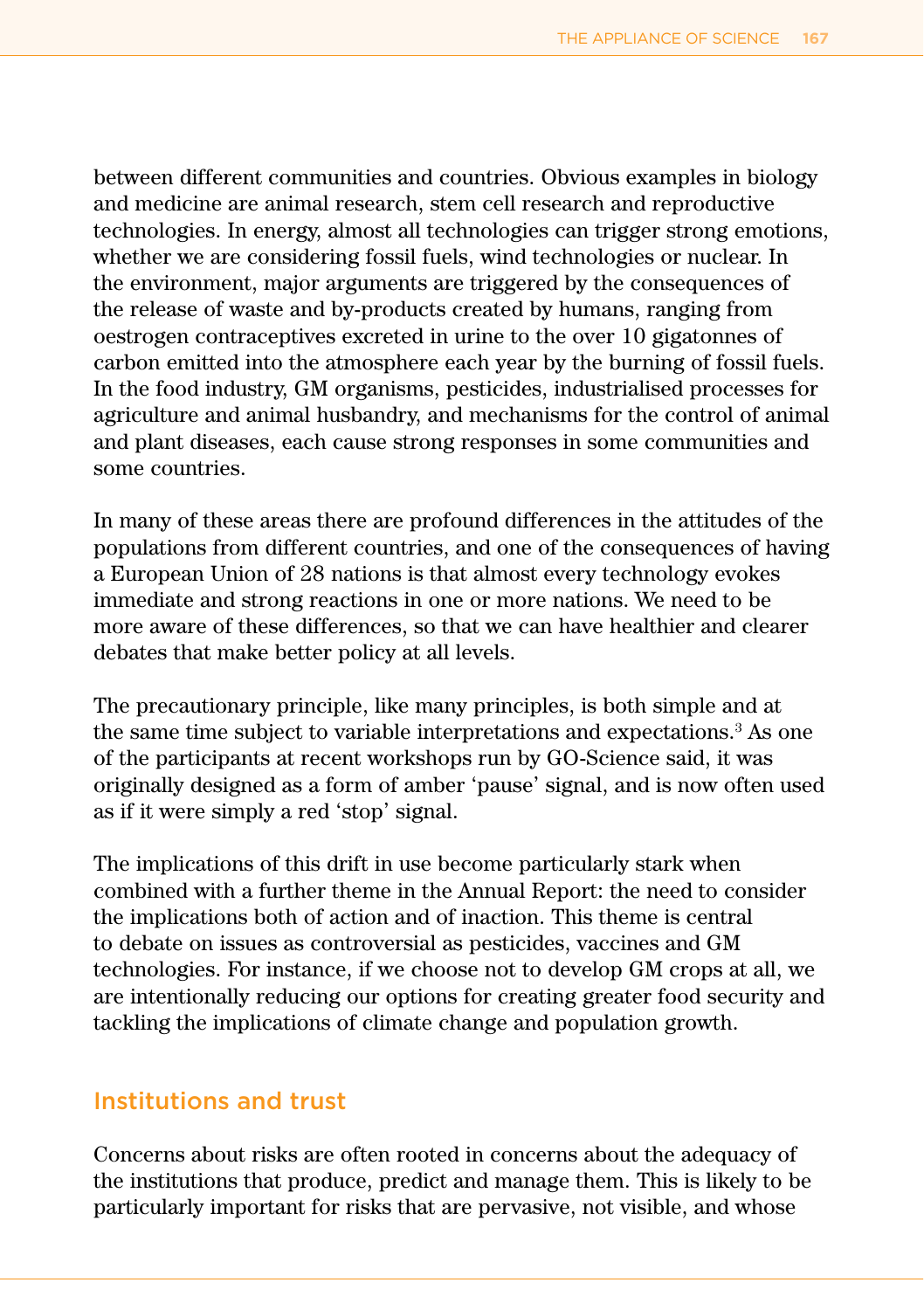technological or environmental causes may only be understood by acquiring particular types of expertise. We therefore rely on judgments about the values and behaviours of those in charge. The trusted expert or institution is typically expected to act with care for those affected, to be competent and to be free from self-serving bias. For the ordinary member of the public, the best frame of mind may be 'critical trust': neither outright scepticism nor uncritical acceptance.

The array of challenges presented to regulators is in many ways sectorspecific; regulating medical products poses completely different challenges to regulating telecommunications, for example. However, some issues are generic, and one of these is the asymmetric incentives that are presented to many regulators. Put simply, a regulator which allows something to happen that causes harm will probably be in deep trouble, whereas a regulator which stops something from happening that would have caused benefit will likely suffer no consequences.

This is a very difficult problem to solve, because proving the counterfactual to a preventative decision by a regulator is well-nigh impossible. The best hope that we have to deal with this problem is to do our best to make regulators accountable for all decisions, both positive and negative.

#### Ultimately, a decision has to be made

Because of the new insights outlined in our report and elsewhere, we are optimistic. Even where an area is complex, uncertain and highly contested, there are examples of very effective decision-making that rely on working with interested publics and scientists. A UK example is the Human Fertilisation and Embryology Authority, developed to regulate the application of embryology research to reproductive technologies. It is an outstanding example of regulation working alongside legislation in the face of emerging scientific understanding and competing values.

These and other experiences show that a sophisticated regulator, empowered to conduct public debate as part of its work, can deliver advice over a prolonged period whilst both science and technology continue to evolve.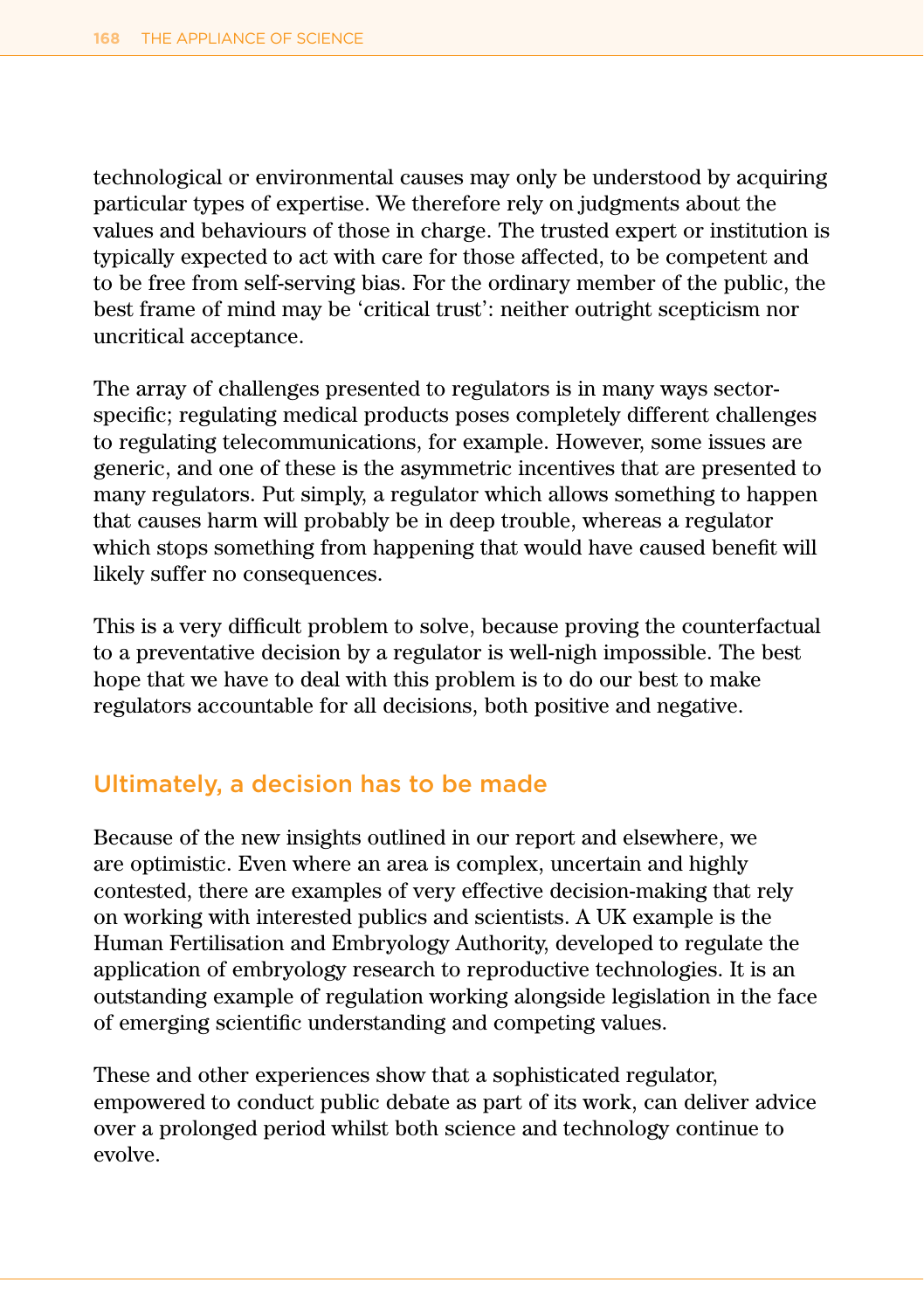The challenge for the EU arises from the diverse national perspectives on different innovative technologies. That is an issue for politicians rather than scientists, but nevertheless scientists should expect science to be seriously considered, evaluated and communicated as part of the discussion.

Therefore the European Commission needs continually to strive to ensure rigorous scientific input, which should inform the processes of preparing legislation in Council and Parliament. It follows that, like other regulators, European regulators should seek independent advice. They should foster and promote public discussion and debate, and the outcome of that debate should inform the regulator itself, policymakers and legislators. Meanwhile, GO-Science will work with existing EU networks to pursue further opportunities to exchange ideas and good practice on these issues at the EU level.

**Note:** The views expressed in this article do not represent the views of the UK Government.

**Claire Craig is Director and Mike Edbury is Head of Risk and Regulation at the United Kingdom's Government Office for Science (@uksciencechief).**

#### Endnotes

- 1. Government Office for Science (2014) 'Innovation: Managing Risk, Not Avoiding It.' The report can be found here [https://www.gov.uk/government/uploads/system/](https://www.gov.uk/government/uploads/system/uploads/attachment_data/file/381905/14-1190a-innovation-managing-risk-report.pdf) [uploads/attachment\\_data/file/381905/14-1190a-innovation-managing-risk-report.pdf](https://www.gov.uk/government/uploads/system/uploads/attachment_data/file/381905/14-1190a-innovation-managing-risk-report.pdf)
- 2. Government Office for Science (2014) 'Innovation: Managing Risk, Not Avoiding It – Evidence and Case Studies.' The report can be found here [https://www.gov.](https://www.gov.uk/government/uploads/system/uploads/attachment_data/file/381906/14-1190b-innovation-managing-risk-evidence.pdf) [uk/government/uploads/system/uploads/attachment\\_data/file/381906/14-1190b](https://www.gov.uk/government/uploads/system/uploads/attachment_data/file/381906/14-1190b-innovation-managing-risk-evidence.pdf)[innovation-managing-risk-evidence.pdf](https://www.gov.uk/government/uploads/system/uploads/attachment_data/file/381906/14-1190b-innovation-managing-risk-evidence.pdf)
- 3. For more on the precautionary principle, see European Environment Agency (2013) 'Late lessons from early warnings: science, precaution, innovation.' and a Guardian series which started with this piece [http://www.theguardian.com/science/political](http://www.theguardian.com/science/political-science/2013/jul/08/precautionary-principle-science-policy)[science/2013/jul/08/precautionary-principle-science-policy](http://www.theguardian.com/science/political-science/2013/jul/08/precautionary-principle-science-policy)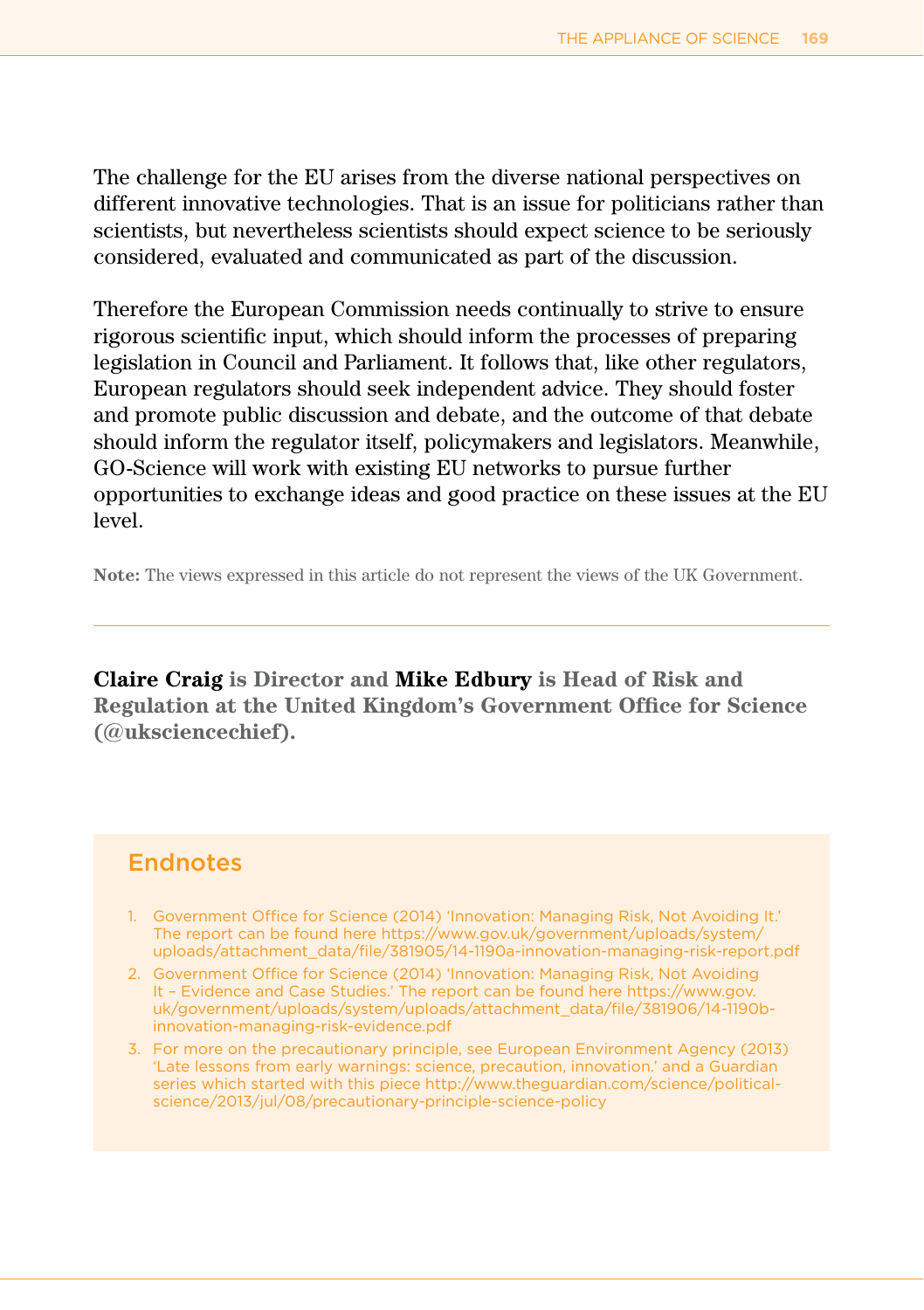# BIOMEDICINE AND THE LIFE SCIENCES: CORE ISSUES FOR SCIENCE–BASED POLICY ADVICE

#### **Jörg Hacker**, **Stefan Artmann** and **Sandra Kumm**

In democratic and pluralistic knowledge societies, science-based policy advice fulfils three functions. First, it provides political decision-makers with state-of-the-art scientific knowledge that is reliable, relevant to societal concerns and transparent with respect to uncertainties. Second, science advice can systematically analyse policy options for the solution of societal challenges and evaluate them in the light of given objectives. Third, it contributes to public debate on policy goals and objectives by probing the rationality underlying differing normative ideals and concepts of common welfare.1

There are as many topics for science-based policy advice as there are public problems that can be analysed by scientific methods – including societal challenges caused by developments in science and technology. During the last forty years, the tremendous progress in biomedicine and the life sciences has been one of the core issues of science-based policy advice and it is, in our view, a good bet that this will not change in the foreseeable future. Biomedicine and the life sciences present a special class of public policy issues, but they can be understood as a test case that illustrates some of the opportunities and challenges for future directions of scientific advice in Europe.

# Biomedicine and the life sciences are revolutionising our understanding of life and health

We are all concerned about our bodily integrity and health. More or less consciously, any human being evaluates her or his corporeal abilities against some standard of wellbeing that varies according to many cultural, social and individual factors. This comparative evaluation almost always influences, with a strong normative force, decisions about how to lead one's life.2 It is therefore understandable that we nourish high hopes – and foster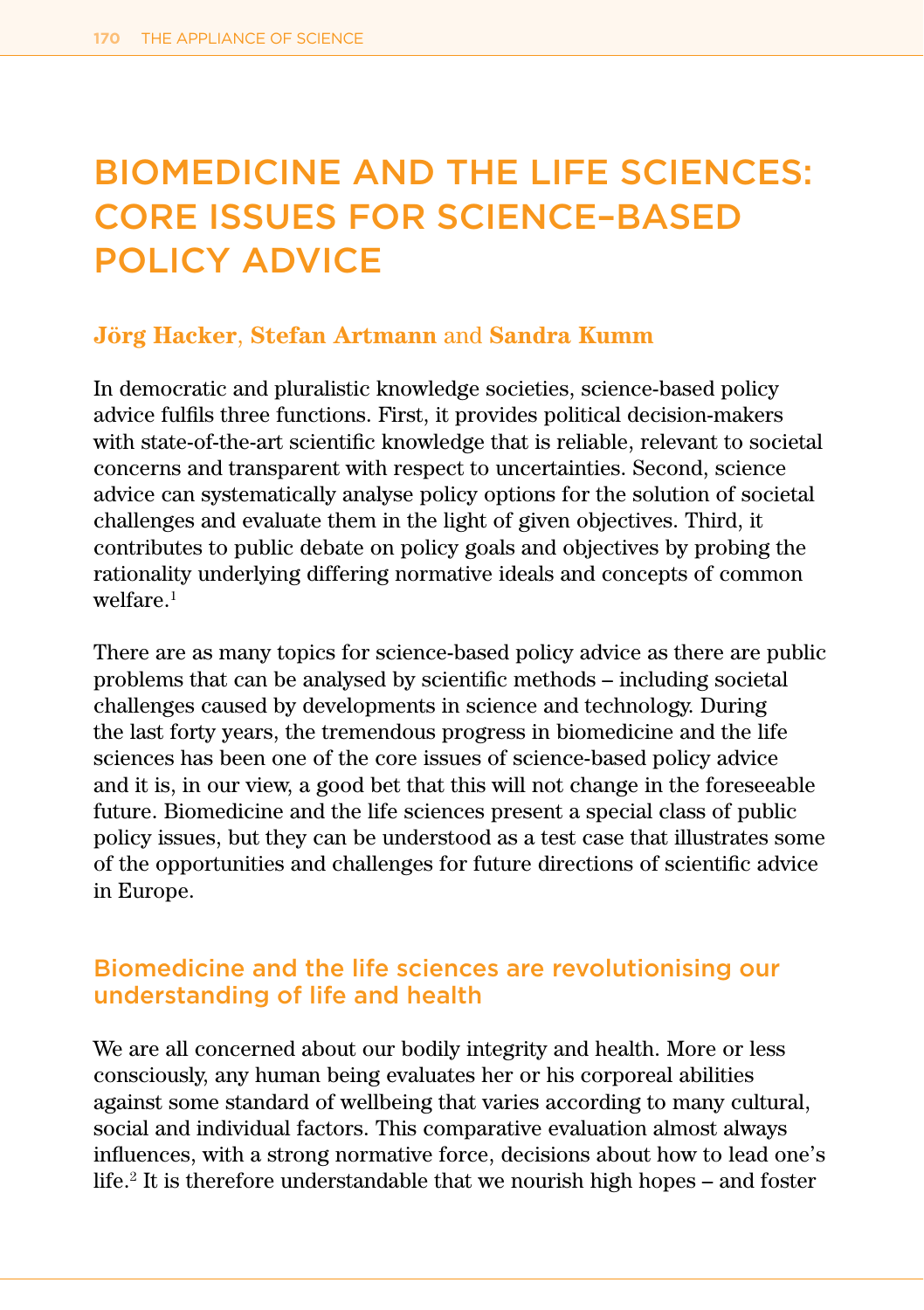deeply engrained worries – about any research that has the potential to expand, for good or bad, the power to control our bodily functions and to change our conceptions of health.

Since the 1940s research into the molecular foundations of living systems has been advancing our understanding of the nature of life and the clinical abilities of physicians at an ever-accelerating pace. Examples of this progress are abounding; we will just mention some of the topics that have been considered by the German National Academy of Sciences Leopoldina and the European Academies' Science Advisory Council (EASAC) in the last few years. These topics include the efforts to combat infections that can pass between animals and humans, the impact of climate change on infections, the challenges facing antibiotics research, and the European public health policy for infectious diseases. Statements have been published on predictive genetic diagnostics as an instrument of disease prevention, and on the effects of a limited legal approval in Germany of preimplantation genetic diagnosis. Challenges and opportunities for taxonomy (a discipline with a long history) and for synthetic biology (a promising new field of research) were analysed. Scenarios for the future development of high-throughput ('omics') technologies in Germany have also been developed.3

Any reader of the statements published by EASAC and the European national science academies will surely conclude that not only do biomedicine and the life sciences involve many of the most promising research programmes of our time, they are also revolutionising the art of medicine – and thereby transforming human self-understanding.

In constitutional democracies, citizens who are interested in, or concerned about, the consequences of biomedicine and the life sciences can freely speak out for or against public policies on scientific research, technological innovation and healthcare. This usually results in a broad spectrum of opinions – e.g. on the regulation of stem cell research – that are discussed in the public sphere and taken into consideration in political decisionmaking. This pluralism of legitimate interests voicing their diverse views is a fundamental characteristic of democracies, and pertains also to normative (juridical and moral) dimensions of public policies on science, technology and health.<sup>4</sup> In open societies, these interests are part and parcel of the bargaining processes at the end of which decisions about public policies are made.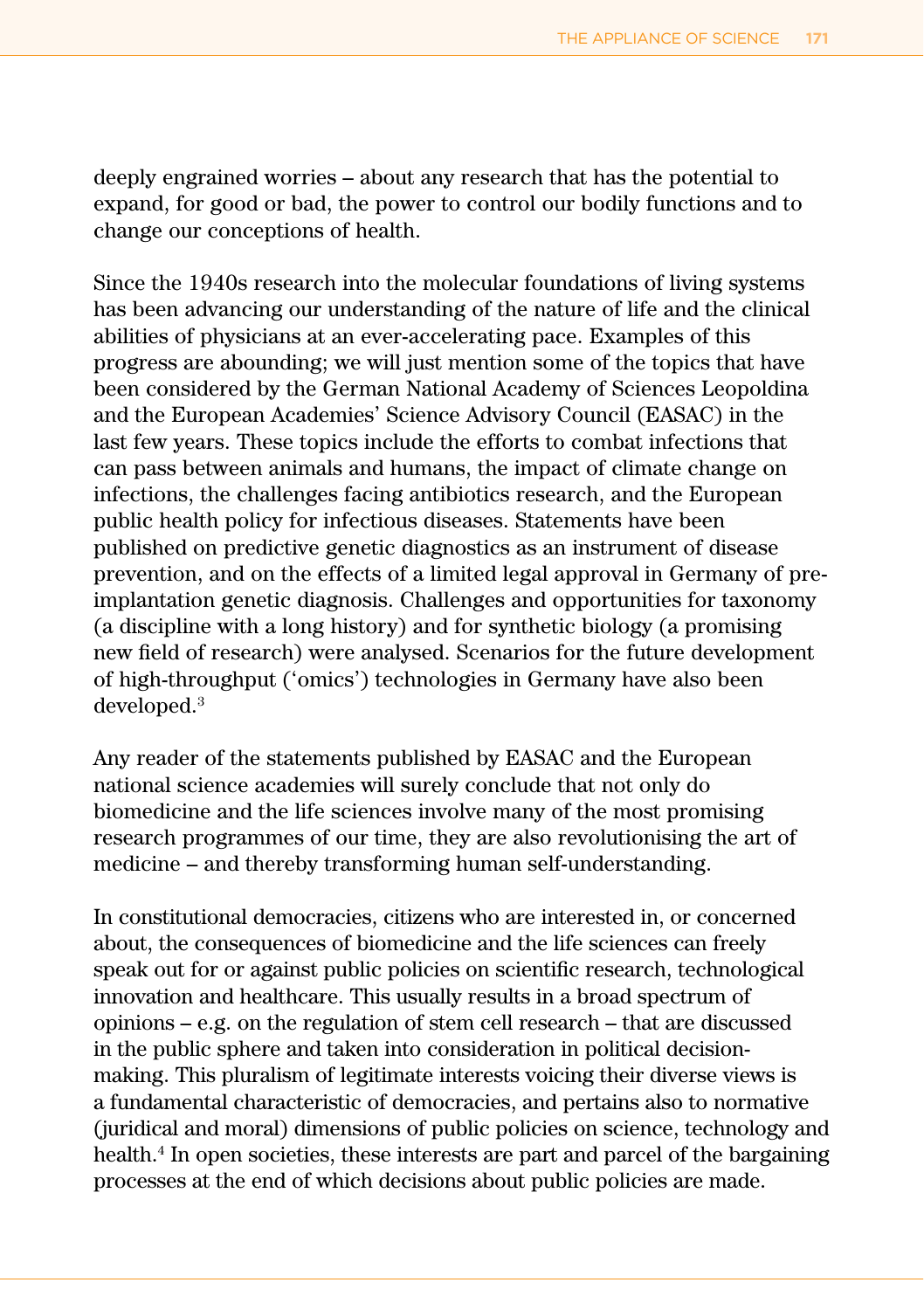A well-functioning science policy advice system can help supply state-ofthe-art information on those high-impact sciences. Cool-headed advice is needed on options for dealing with hotly debated issues, and critical competence is required in scrutinising goals and objectives of public policies on ethically challenging issues. Science-based policy advice can make a strong contribution to fulfilling those needs.

#### Enhancing evaluation, cooperation and the appreciation of values

Reflecting on the experience of the Leopoldina in contributing advice on biomedical policy, two general aims have emerged. The first is to offer scientific advice to help evaluate distinct policy options to achieve an agreed goal. The second – perhaps more fundamental – is to help provide a forum and vocabulary to enable different value positions to be articulated and to explore room for compromise.

The first type of these aims can be applied to any kind of allocation problem; given an agreed policy goal, it is necessary to determine the optimal use of different kinds of resources in terms of costs and benefits. A good example comes from giving advice on antibiotic resistance. There is a broad agreement on the principal goals of public policy on antibiotics: the spread of antibiotic resistances must be reduced and new antibiotics have to be developed. The general means to reach these goals are also relatively uncontroversial: more research is needed, the transfer of scientific discoveries into clinical application must happen more smoothly, and the proper use of antibiotics by physicians and the general public should be encouraged. But it is a great challenge to advise on how the human, institutional, financial and other resources of science, innovation and public health systems should be optimised in order to stop the spread of antibiotic resistances and to develop new antibiotics. Not only does this involve questions of funding and organising science, from basic research to clinical studies; it also implies legal frameworks (e.g. the certification conditions for new active agents), social aspects (e.g. health education on the sensible use of antibiotics) and economic factors (e.g. tax incentives for research and development).

In 2013, the Academy of Sciences and Humanities Hamburg and the Leopoldina published a statement, *Antibiotics Research. Problems*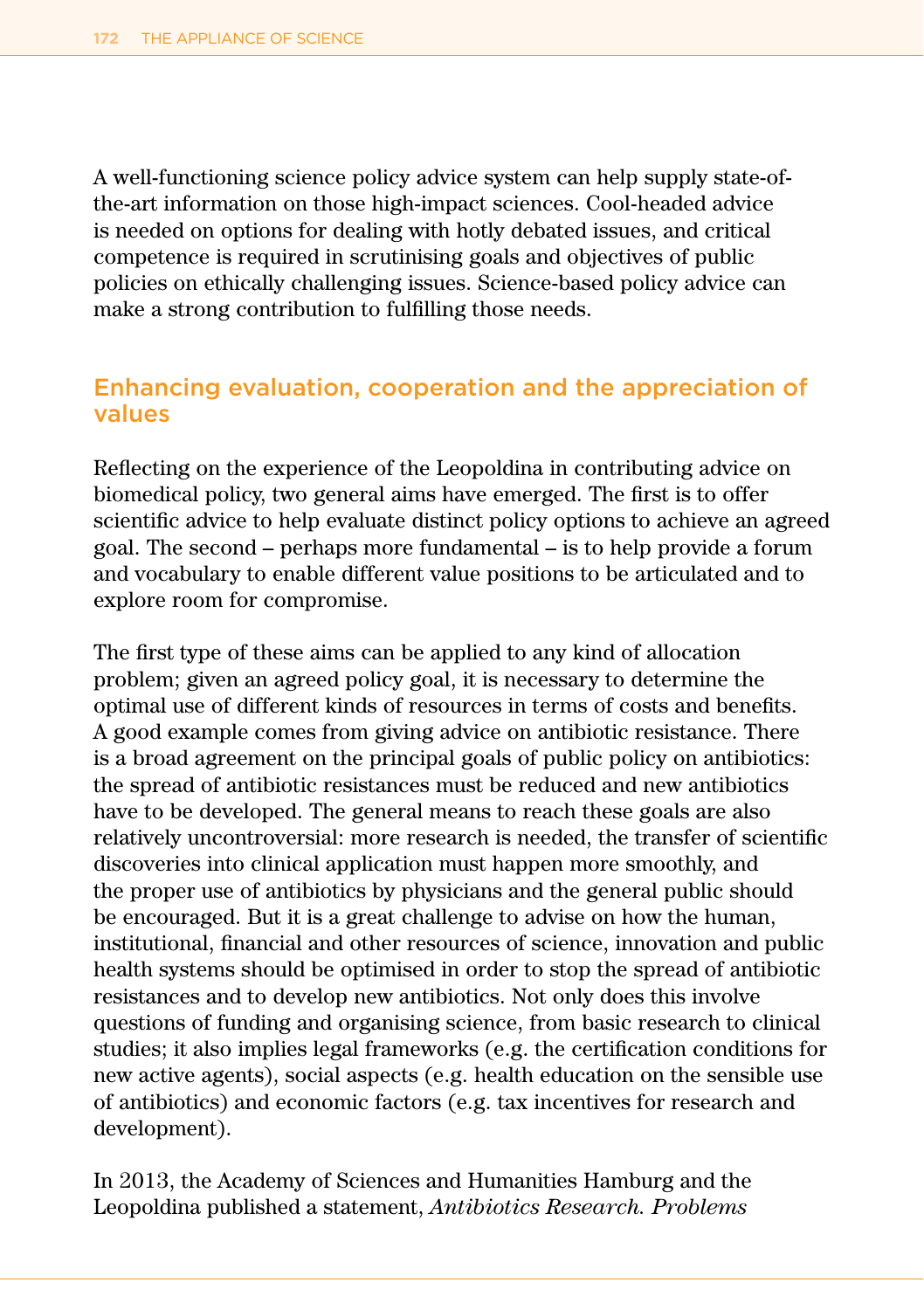*and Perspectives*, 5 that proposed a scientific agenda and made eight concrete recommendations, ranging from strengthening basic research and facilitating clinical research, to restricting the use of antibiotics in veterinary medicine and consistently implementing antibiotic consumption records, to intensifying socio-economic research and establishing a national round table on antibiotics research. In their statement, the Academies emphasise that:

*The concerns of antibiotic resistance and the lack of antibiotics can only be resolved or at least alleviated if the policymakers in the fields of science, politics, society and industry decide to cooperate and act on a national and international level to pursue a variety of concerted efforts."6*

Following this example, a general aim of science-based policy advice on allocation problems should be to enhance cooperation between all stakeholders in order to optimise the use of resources for public policies on research and health. The two main instruments to reach that aim are communicating to stakeholders the best available scientific information about what we know and what could be done, as well as evaluating, against given policy goals, the options for action as impartially as possible.

# Negotiation of compromises and the appreciation of values

The second type of aim for science-based policy advice covers any sort of value conflict; given the need to define policy goals, it is necessary to support the negotiation of compromises in the appreciation of values needed for the definition of public policies.

A good example of such a value conflict is pre-implantation genetic diagnosis (PGD). PGD is a diagnostic procedure that allows parents at high risk of having a child with a hereditary disease to have a child unaffected by the disease. The procedure involves examining in vitro fertilised embryos for the presence of particular genetic changes indicating hereditary diseases. In Germany, an intense public debate on PGD arose in 2010 after the Federal Court of Justice had delivered a judgment that a ban on PGD could not be derived from the Act on Embryo Protection.

In 2011, the Leopoldina, together with the German Academy of Science and Engineering (acatech) and the Berlin Brandenburg Academy of Sciences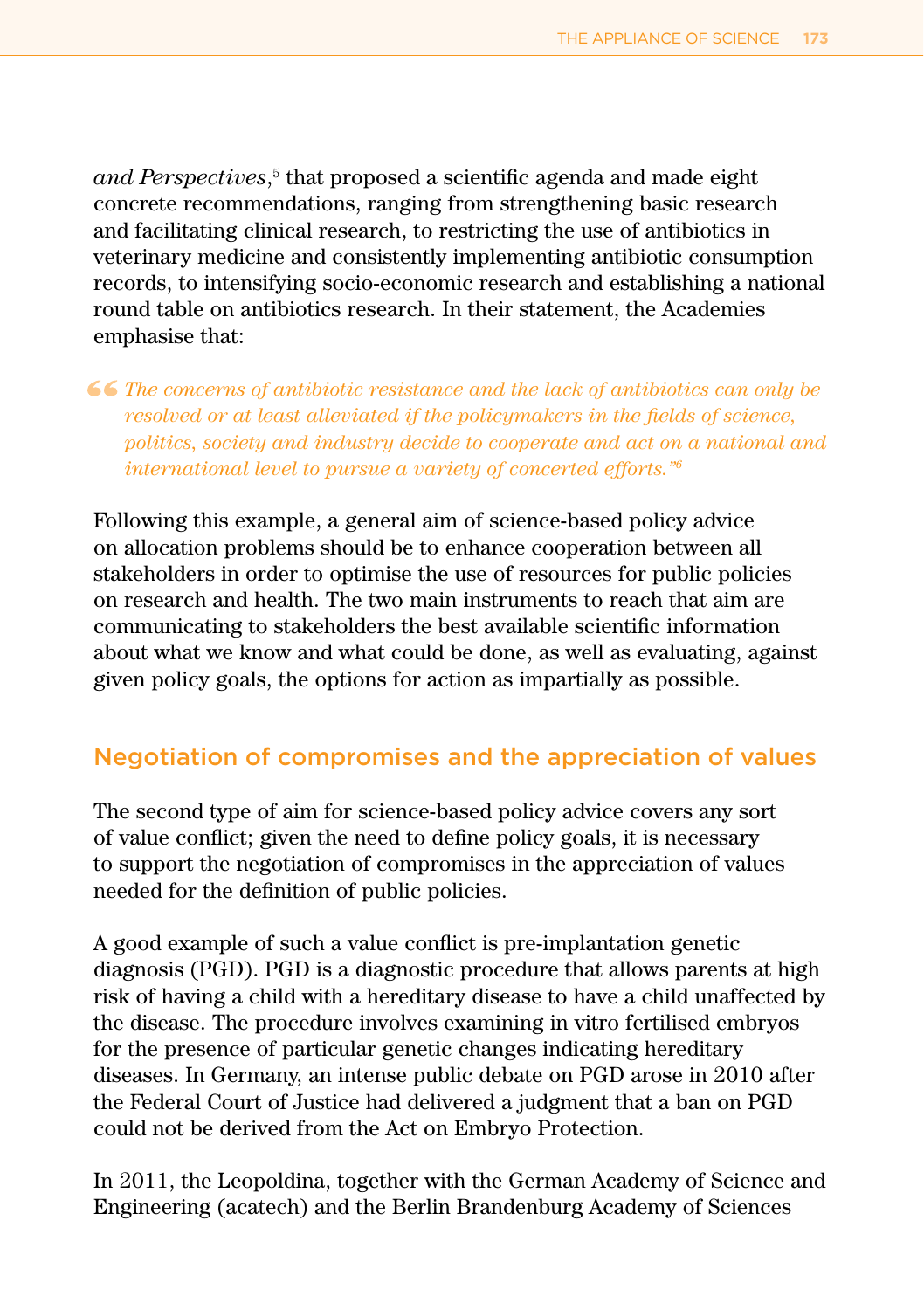and Humanities (BBAW), published an ad hoc statement *Preimplantation Genetic Diagnosis (PGD). The Effects of Limited Approval in Germany*, 7 which recommended that PGD should be placed on an equal legal footing with prenatal diagnosis, and that the German legislative should vote for a limited approval of PGD. The statement covered not only medical but also juridical and moral aspects of the issue, and summarised its normative conclusions as follows:

*If it is assumed that avoiding having a child cannot be demanded by the state under any circumstances, then legally approved embryo selection by a woman within the context of a limited approval of PGD may contribute to the avoidance of terminations of pregnancies, including late terminations. Furthermore, unaffected in vitro embryos could then be 'saved', since they could, with the consent of the woman, be transferred. As a result, limited approval of PGD would mean that the procedure would no longer be associated with the inevitable death of unaffected embryos. At the same time, the dignity of the woman would not be violated since she could make the decision herself in accordance with her own conscience. Even if the dictates of her conscience do not concur with the moral or religious views of others, the fact still remains that respecting the conscience of individual persons and accepting moral beliefs, but not stipulating these attitudes in a legal sense so as to render them generally binding, is a characteristic of a free democratic constitutional state. Should specific morally binding attitudes exist, a decision based upon conscience would preclude the performance of PGD."8*

This citation concisely exemplifies the general goal of science-based policy advice on value conflicts, which are amongst the hardest problems in the context of biomedicine and the life sciences. The aim of the advisers should be to develop strategies of fair bargaining between all stakeholders in order to support the negotiation of compromises in the appreciation of values. Such compromises allow the involved parties to define the goals of public policies on research and health as consentaneously as possible. Against the background of the best available scientific information about what we know and what could be done, the most useful method of science-based policy advice for the development of fair bargaining strategies is to reconstruct and to analyse – as impartially as possible and as sympathetically as necessary – the actual principles that connect the value preferences, the policy evaluations and the political actions of each stakeholder.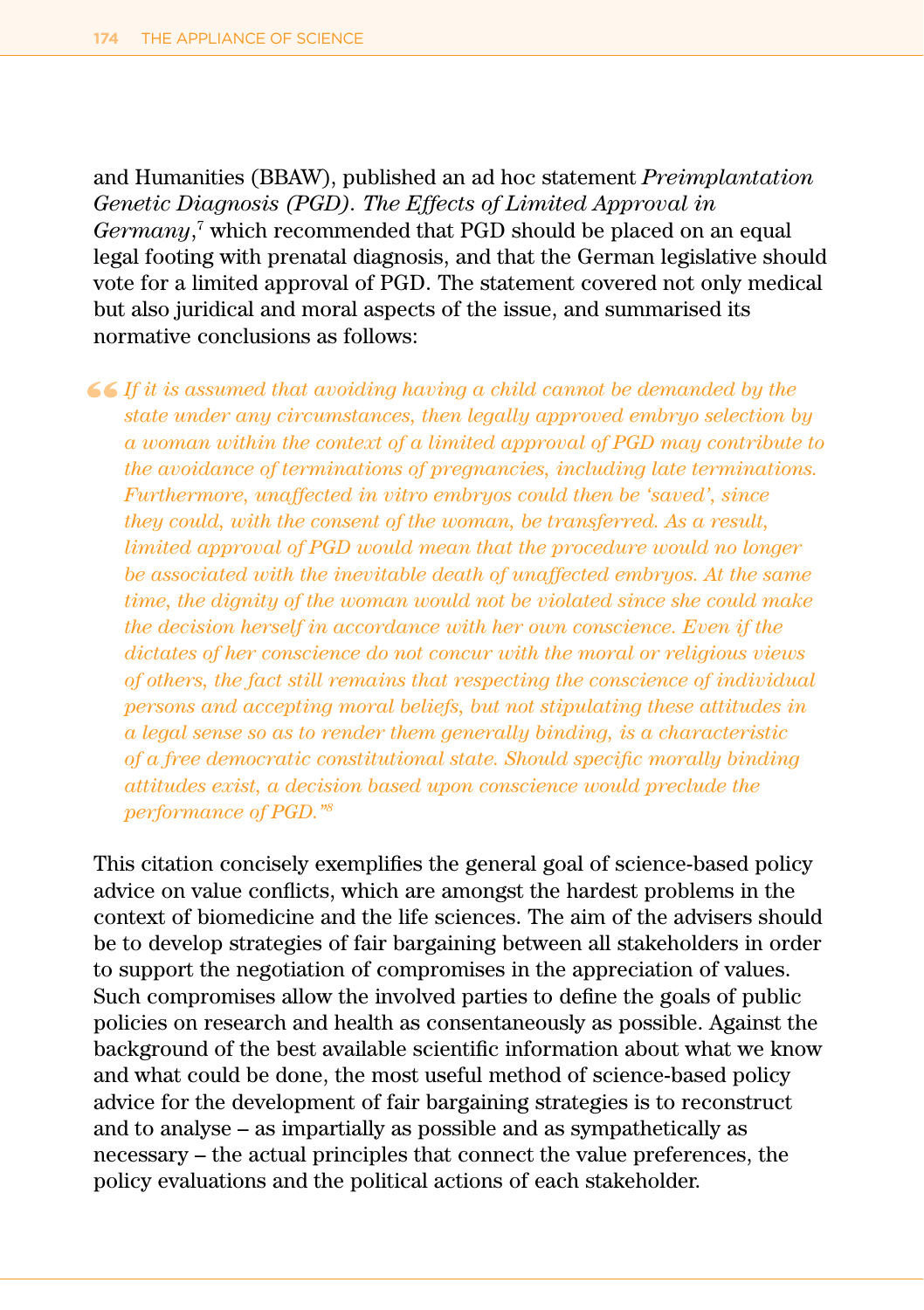# Scenario-building to help guide advice on policy options

Science-based policy advice in constitutional democracies ought to respect the division of labour between politically responsible decisionmakers and advisers who want to help find reasonable ways of defining and implementing public policies. Winston Churchill reportedly once said, *"Scientists should be on tap, but not on top"*. 9 'Expertocracy' or technocracy must, therefore, not be a future direction for science-based advice – even if we currently observe a trend, particularly when it comes to the contribution of science to sustainable development, to blur the distinction between advice and decision.10 In democratic societies such a trend would lead to an erosion of legitimacy for political decisions as well as to a loss of trust in the impartiality of science-based advice.

If we want to draw a clear demarcation line between advising and deciding, it is best to think about science-based policy advice as suggested by the Hungarian-American economist and 1994 Nobel Prize winner, John C. Harsanyi, in respect to ethics – *"in terms of hypothetical imperatives"*, 11 i.e. in terms of propositions of the general form 'If you want X, do Y'.

Thinking in terms of hypothetical imperatives about the optimal allocation of resources, given certain policy goals, means to develop and apply techniques for cost–benefit analyses of public policy. How to model the probable effects of alternative science policies and how to study empirically the real effects of implemented science policies – both questions are an essential part of the task that the presidium of the Leopoldina described in its 2013 discussion paper *The Sustainability of the German Science System. Supporting the Future Development of Research, Teaching and Knowledge Transfer*, as follows:

*The societal impacts of science, the growth of knowledge and its substantive and institutional differentiation present science with significant challenges that can only be surmounted when its relationships to other areas of society are examined using the methods of scientific enquiry, thus allowing a more substantiated approach to the management of these relationships."12*

Recently, a Leopoldina working group on the challenges presented by omics technologies for Germany's infrastructures in research and teaching used the technique of scenario-building to handle complex questions of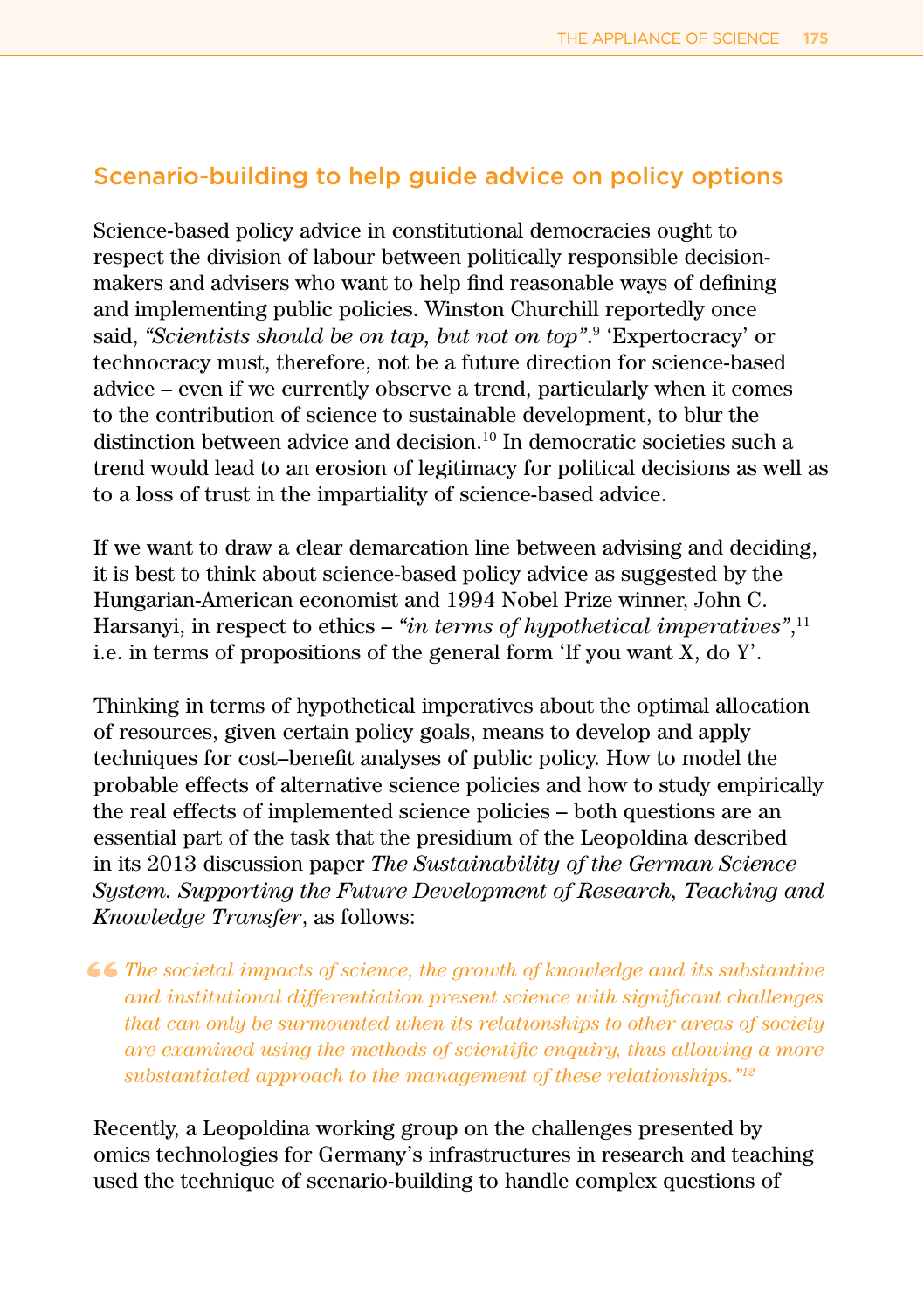science policymaking.13 Harnessing the full potential of high-throughput technologies for scientific and medical ends requires, above all, the massive introduction of new training programmes for young scientists, the fast development of a nationwide IT infrastructure, and the goal-oriented cooperation of universities and non-university research institutions. The working group developed two scenarios for the establishment of a national omics and IT infrastructure as a network of distributed, topically-focused omics centres. These scenarios specify some main characteristics of that infrastructure – namely access, financing, linkage to European and international infrastructures, and training and career possibilities.

We know, of course, that the comparison between two scenarios for the development of research infrastructures is just a first step in advising on complex planning issues in science policy. Yet it seems to us that it is a promising step, going in one of the directions that should be taken by science-based policy advice on biomedicine and the life sciences in the future.

#### Practising the role of the impartially sympathetic adviser

New research programmes in biomedicine and the life sciences usually do not raise only questions of the optimal allocation of resources; first and foremost, they have a high potential to pose problems in the appreciation of values. An example is synthetic biology, the merger of biology, chemistry and engineering that further develops genetic engineering and biotechnology in order to purposefully modify existing living systems or to construct new ones from scratch. Synthetic biology is quite a young research programme that will, to our mind, become an even more important topic for science-based policy advice in the near future.

Together with the German Research Foundation (DFG) and acatech, the Leopoldina published a statement on synthetic biology in 2009, which has been adapted to the European level by EASAC.<sup>14</sup> The first-mentioned statement explicitly addresses the necessity of a systematic appreciation of values as regards synthetic biology: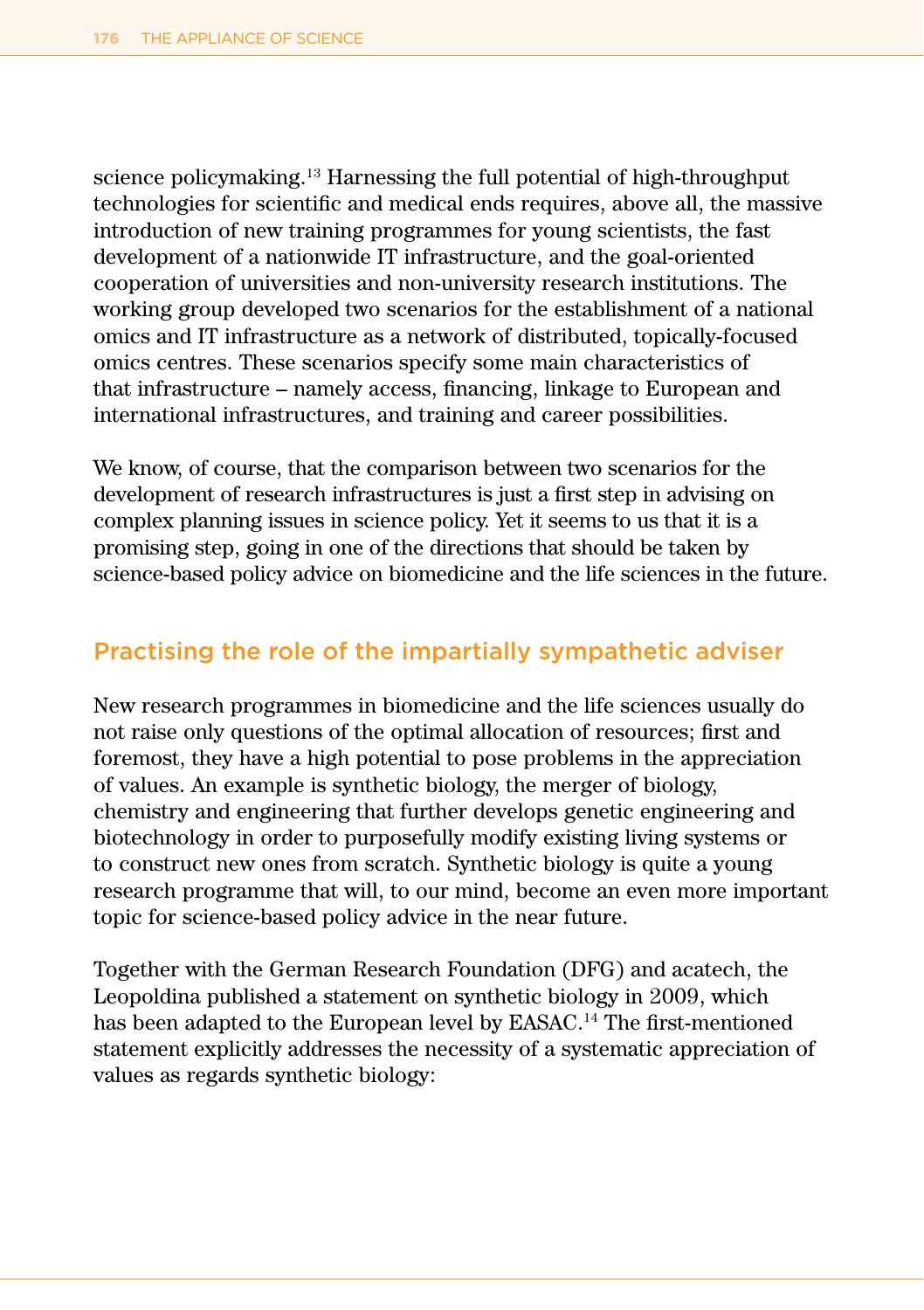*Moral arguments in favour of producing artificial life are based on the anticipated benefits for medicine, agriculture, energy generation or the environment, thus making the exploitation of synthetic biology not only permissible but even advisable. Although synthetic biology is justified by the economic advantages and ultimately by the freedom of research, according to the general consensus it should, however, be subject to other basic rights such as the right to physical integrity."15*

The public debate about what goals public policies on synthetic biology should pursue will not lead to a consensus between all stakeholders. Neither is it a legitimate aim of political decision-making in constitutional democracies to suppress moral pluralism. Nor is it necessary for sciencebased policy advisers to wait for unanimity about normative questions before they begin their work; they can start with a task that Harsanyi has, mutatis mutandis, described as follows:

*If two codes of behaviour are equally self-consistent, the choice between them is not a matter of logic alone, but rather primarily a matter of personal attitudes. However, analysis by moral philosophy of alternative codes of behaviour can help us to make our choice more intelligent."16*

#### Some future directions for science-based advice in biomedicine and the life sciences

*"Making a choice more intelligent"* should mean taking into account the internal consistency as well as the consequences of different normative systems when choosing between them. If stakeholders with different moral standards are involved in making political decisions about science and health policies, the best science-based policy advice can reasonably hope to do in making those decisions more intelligent is to develop bargaining strategies between the stakeholders that raise the probability of achieving a compromise, e.g. regarding the regulation of synthetic biology by law. The science-based policy adviser thus becomes a good host, or an impartially sympathetic referee in *"a properly managed debate with understandable and reliable communications that addresses the challenges of synthetic biology".*17 We are suggesting that any step towards such an ambitious, yet realistic, understanding of the role of the scientist as an adviser is a step in the right direction for science-based policy advice – in Europe and elsewhere.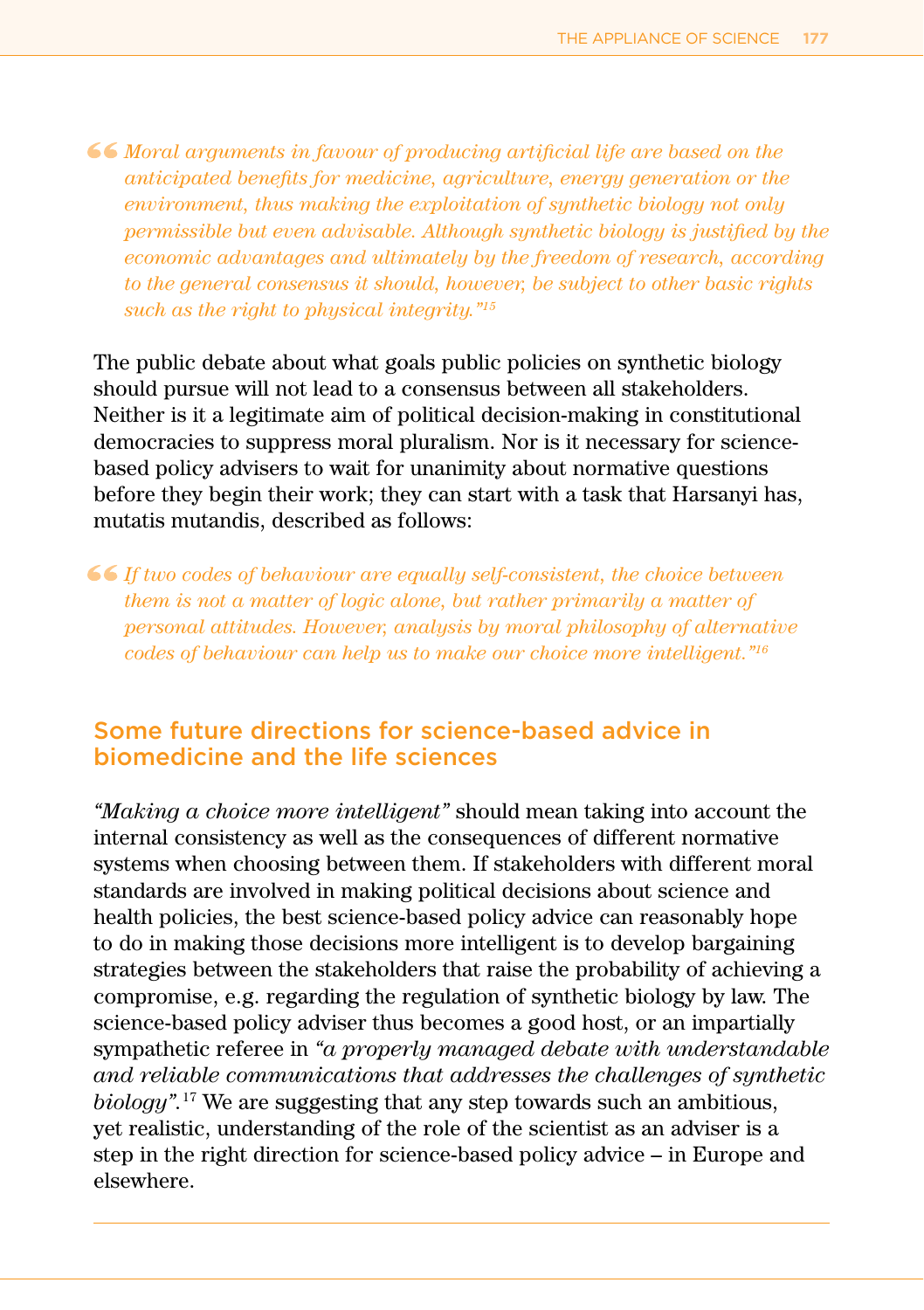**Jörg Hacker is President, Stefan Artmann is Head of the Presidential Office and Sandra Kumm is Senior Scientific Coordinator at the German National Academy of Sciences Leopoldina (@Leopoldina).**

#### Endnotes

- 1. See Hacker, J. and Artmann, S. (2014) Vom Nutzen wissenschaftlicher Neugier für die Demokratie – Die Rolle der deutschen Wissenschaftsakademien. In Thies, E. and Leibinger-Kammüller, N. (Eds.) 'Politik für Wissenschaft und Forschung in Deutschland.' Düsseldorf: Droste. pp. 13–27. See also Hacker, J. and Artmann, S. (2015) Über die 'harten Fakten' hinaus: Ethische Implikationen der wissenschaftsbasierten Beratung von Politik und Öffentlichkeit, to be published in Albrecht, C. (Ed.) 'Ethik und wissenschaftliche Politikberatung.' (TTN-Studien Band 4) Baden-Baden: Nomos.
- 2. An influential and much-debated analysis of the existential role and normative character of conceptions of health was made by the French physician and philosopher Georges Canguilhem in his 1943 'Essai sur quelques problèmes concernant le normal et le pathologique' (expanded 1966 edition translated as 'The Normal and the Pathological' by Fawcett, C.R. and Cohen, R.S. New York: Zone Books, 1991).
- 3. The statements of Leopoldina and EASAC are available at http://www.leopoldina.org/ en/home/ and http://www.easac.eu/ respectively (last accessed 7 October 2014).
- 4. The constitutive role of pluralism in liberal democracies is one of the main topics of modern political philosophy. See, for example, Rawls, J. (1993) 'Political Liberalism'; expanded edition New York, NY: Columbia University Press, 2005.
- 5. See Academy of Sciences and Humanities Hamburg and German National Academy of Sciences Leopoldina (2013) 'Antibiotics Research. Problems and Perspectives.' Hamburg: Academy, and Halle (Saale): Leopoldina. pp. 49.
- 6. Academy Hamburg and Leopoldina (2013) p. 15.
- 7. See Leopoldina, acatech and BBAW (2011) 'Preimplantation Genetic Diagnosis (PGD). The Effects of Limited Approval in Germany.' Halle (Saale): Leopoldina.
- 8. Leopoldina, acatech and BBAW (2011) p. 3.
- 9. Cited by Randolph Churchill (1965) 'Twenty-One Years.' London: Weidenfeld and Nicolson. p. 127
- 10. For an incisive criticism of that trend, see Strohschneider, P. (2014) Zur Politik der Transformativen Wissenschaft. In Brodocz, A. et al. (Eds.) 'Die Verfassung des Politischen. Festschrift für Hans Vorländer.' Wiesbaden: Springer VS. pp. 175–192.
- 11. See Harsanyi, J.C. (1958) Ethics in Terms of Hypothetical Imperatives. In 'Mind' N.S. 67 (1958), pp. 305–316.
- 12. Leopoldina (2013) 'The Sustainability of the German Science System. Supporting the Future Development of Research, Teaching and Knowledge Transfer.' Halle (Saale): Leopoldina. p. 6.
- 13. See Leopoldina (2014) 'Report on Tomorrow's Science. Life Sciences in Transition – Challenges of Omics Technologies for Germany's Infrastructures in Research and Teaching.' Halle (Saale): Leopoldina.
- 14. See DFG, acatech and Leopoldina (2009) 'Synthetic Biology. Positions.' Weinheim: Wiley-VHC and EASAC (2010) 'Realizing European Potential in Synthetic Biology. Scientific Opportunities and Good Governance.' Halle (Saale): Leopoldina.
- 15. DFG, acatech and Leopoldina (2009) p. 87.
- 16. Harsanyi, J.C. (1958) p. 315.
- 17. DFG, acatech and Leopoldina (2009) p. 87. And see also p. 86 on 'a platform for structured discussions' about ethical issues.